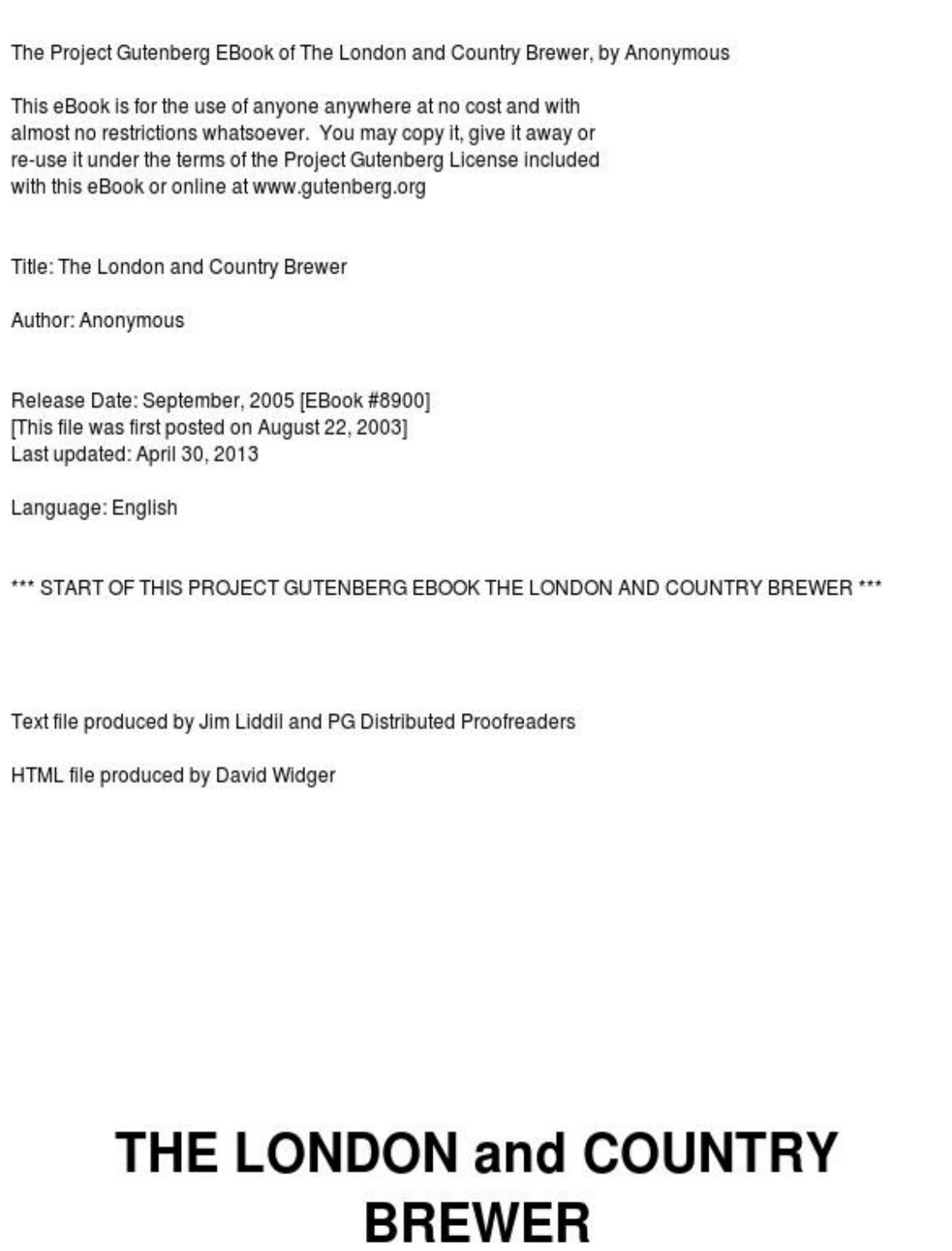The Project Gutenberg EBook of The London and Country Brewer, by Anonymous

This eBook is for the use of anyone anywhere at no cost and with almost no restrictions whatsoever. You may copy it, give it away or re-use it under the terms of the Project Gutenberg License included with this eBook or online at www.gutenberg.org

Title: The London and Country Brewer

Author: Anonymous

Release Date: September, 2005 [EBook #8900] IThis file was first posted on August 22, 2003] Last updated: April 30, 2013

Language: English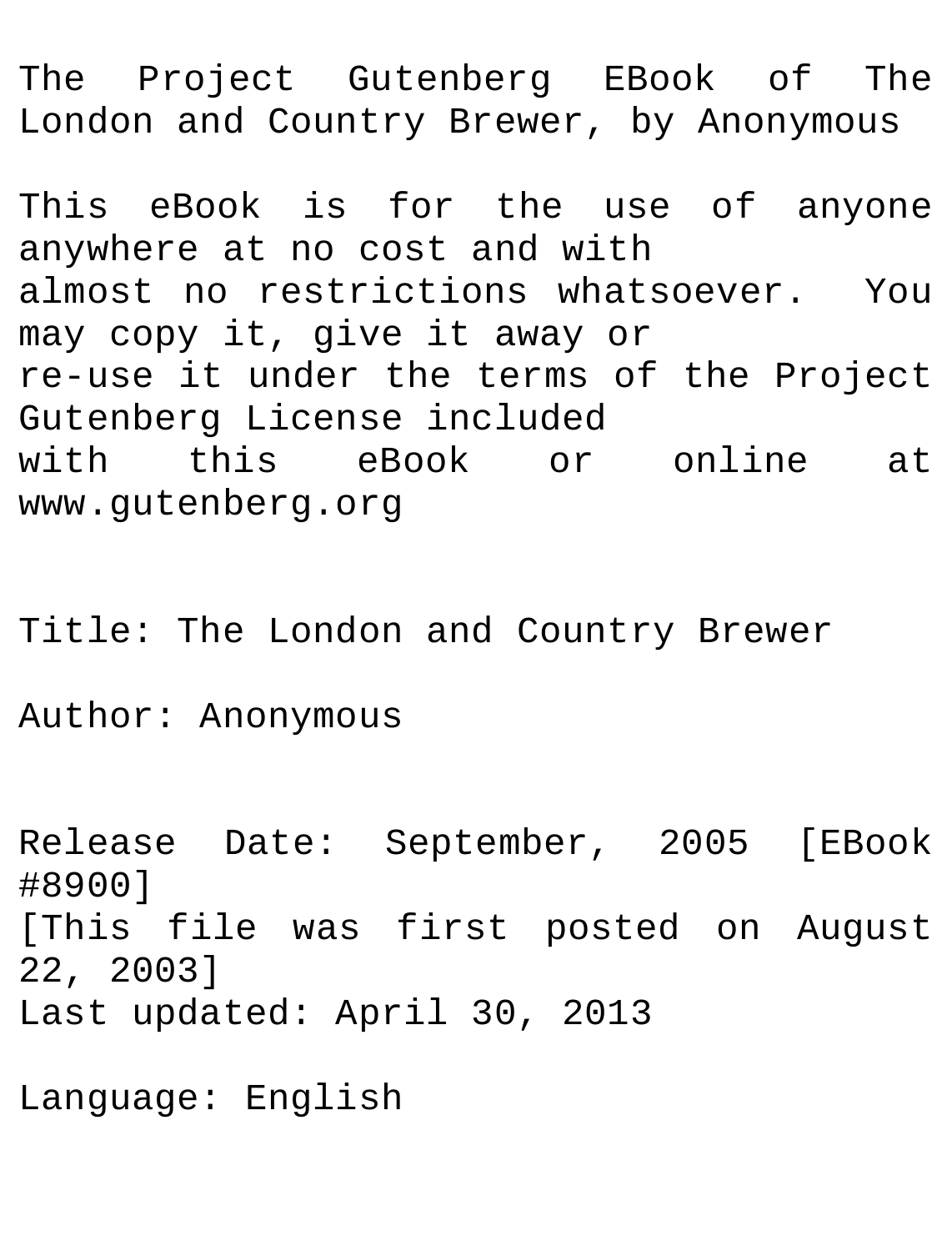#### \*\*\* START OF THIS PROJECT GUTENBERG EBOOK THE LONDON AND COUNTRY BREWER

Text file produced by Jim Liddil and PG Distributed Proofreaders

HTML file produced by David Widger

## **THE LONDON**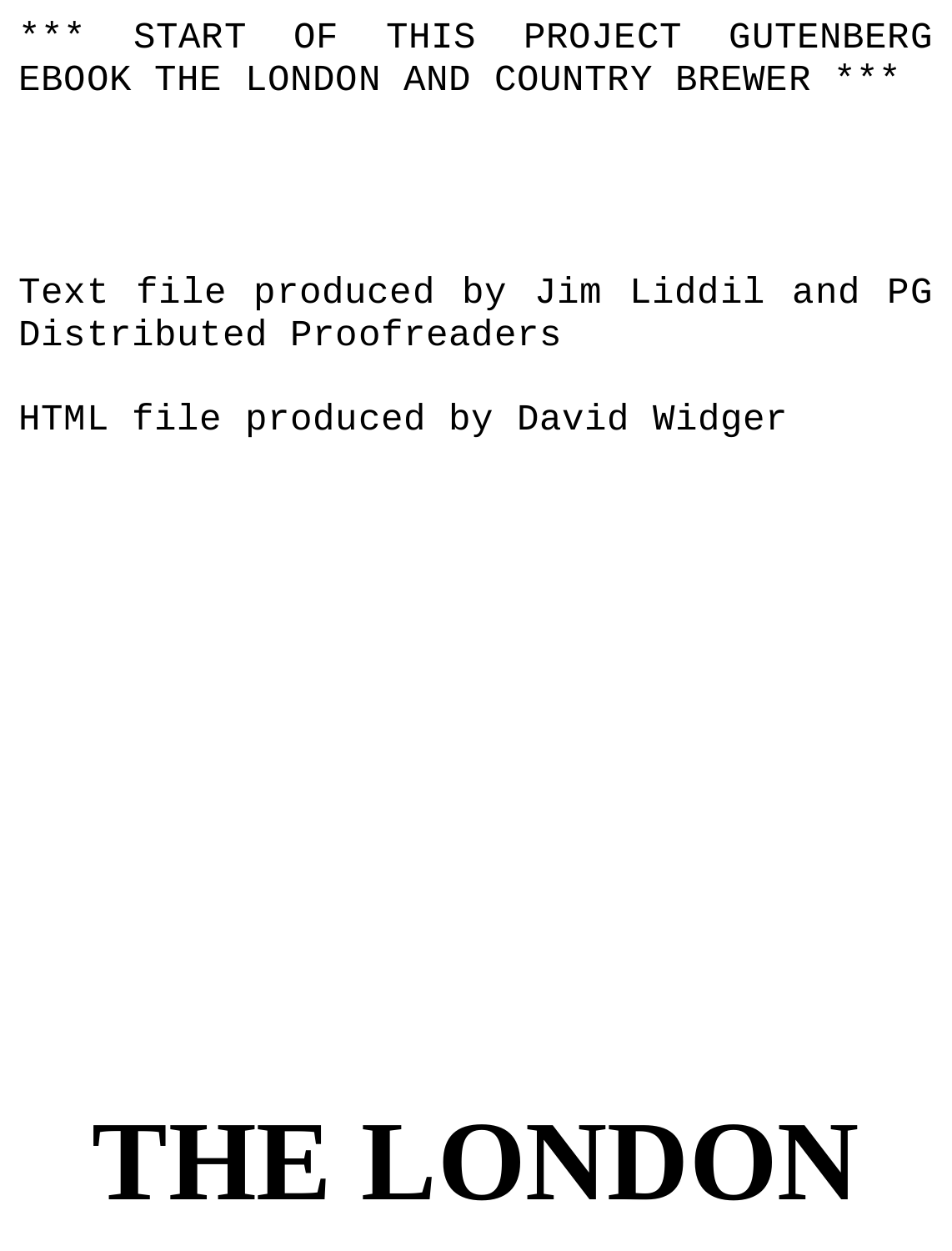# **and COUNTRY BREWER**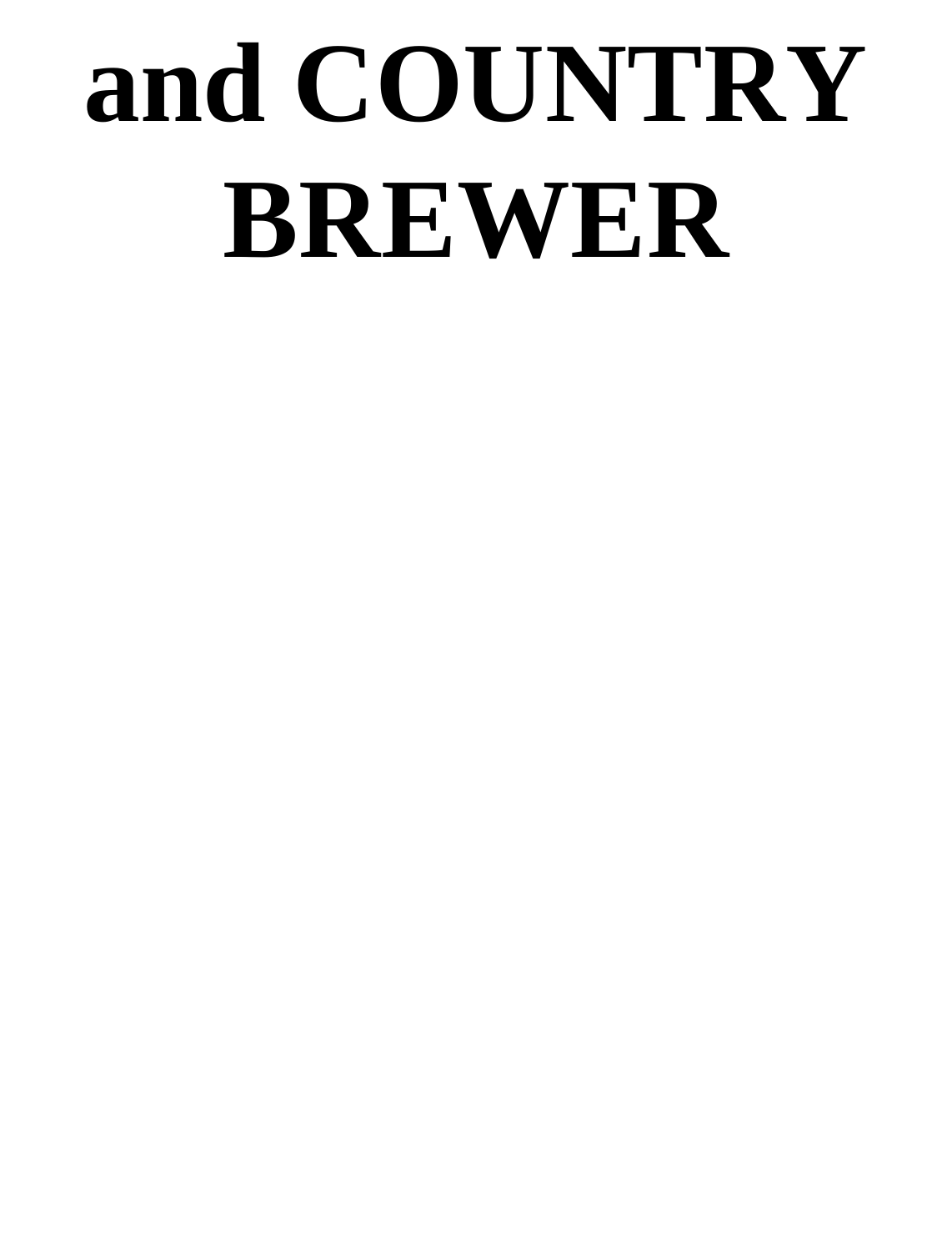# **By Anonymous 1736**

### **Containing an Account,**

I. Of the Nature of the Barley-Corn, and of the proper Soils and Manures for the Improvement thereof.

II. Of making good Malts. III. To know good from bad Malts.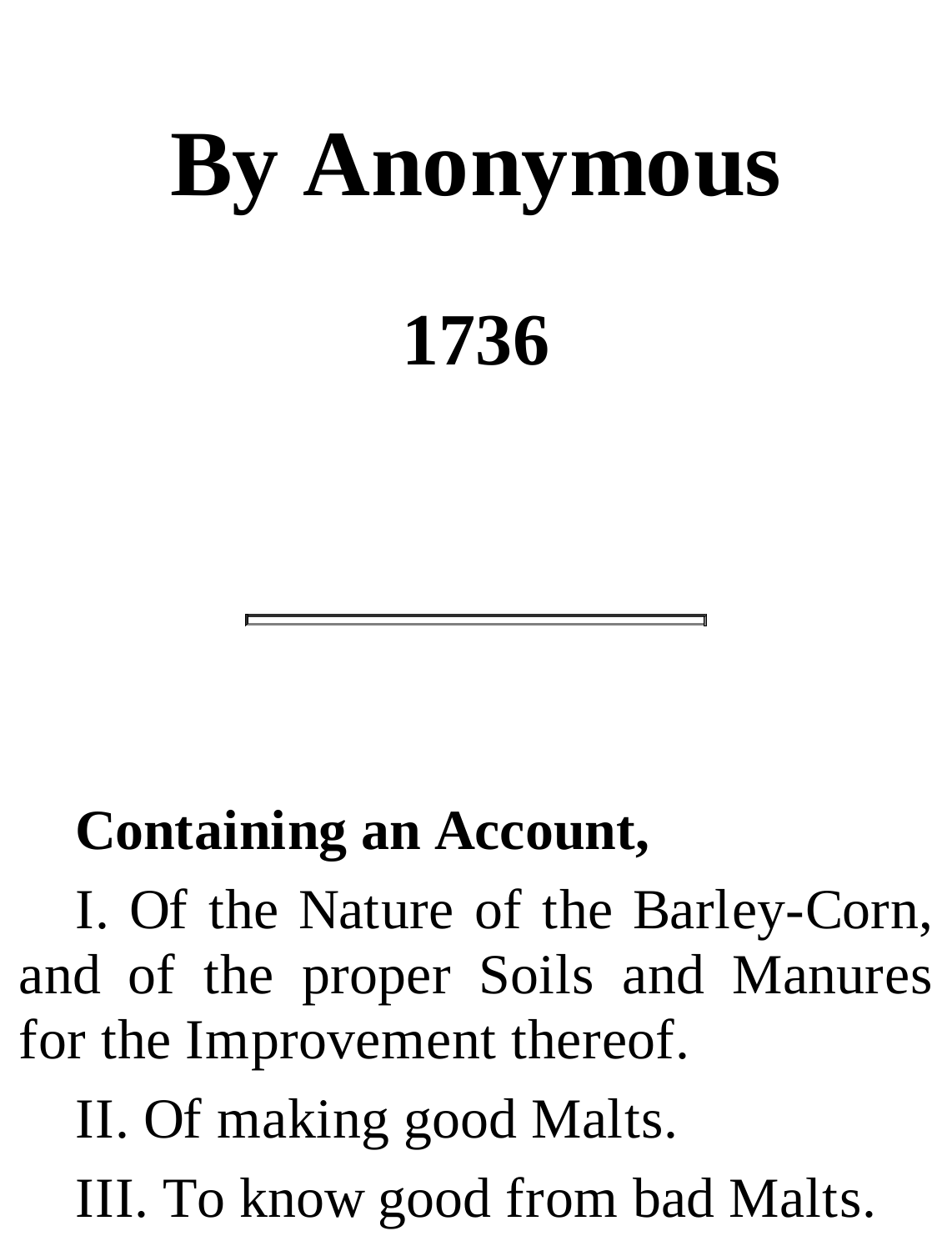IV. Of the Use of the Pale, Amber, and Brown Malts.

V. Of the Nature of several Waters, and their Use in Brewing.

VI. Of Grinding Malts.

VII. Of Brewing in general.

VIII. Of the *London* Method of Brewing Stout, But-Beer, Pale and Brown Ales.

IX. Of the Country or Private Way of Brewing.

X. Of the Nature and Use of the Hop.

XI. Of Boiling Malt liquors, and to Brew a Quantity of Drink in a little Room, and with a few Tubs.

XII. Of Foxing or Tainting of Malt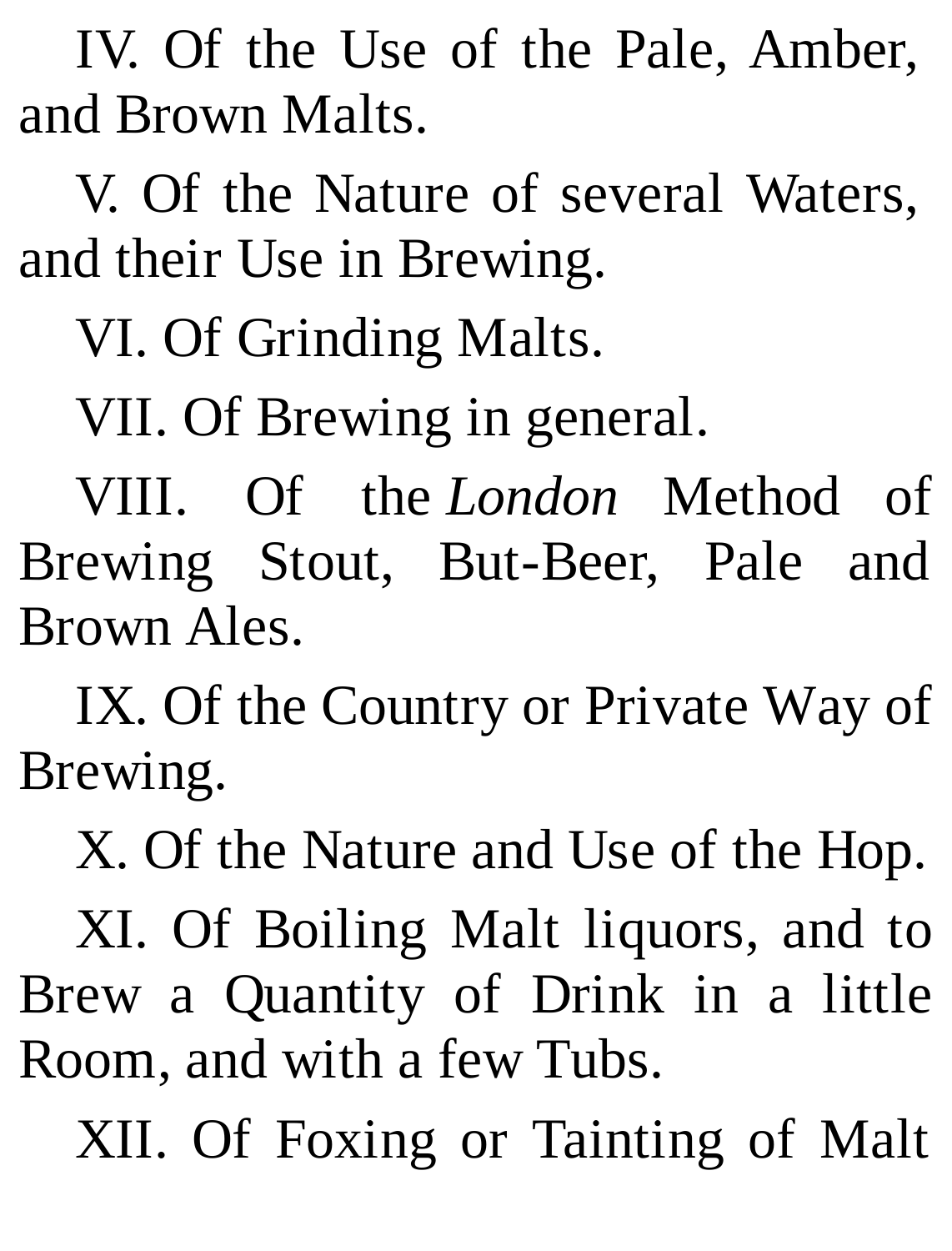Liquors; their Prevention and Cure.

XIII. Of Fermenting and Working of Beers and Ales, and the unwholesome Practice of Beating in the Yeast, detected.

XIV. Of several artificial Lees for feeding, fining, preserving, and relishing Malt Liquors.

XV. Of several pernicious Ingredients put into Malt Liquors to encrease their Strength.

XVI. Of the Cellar or Repository for keeping Beers and Ales.

XVII. Of Sweetening and Cleaning Casks.

XVIII. Of Bunging Casks and Carrying them to some Distance.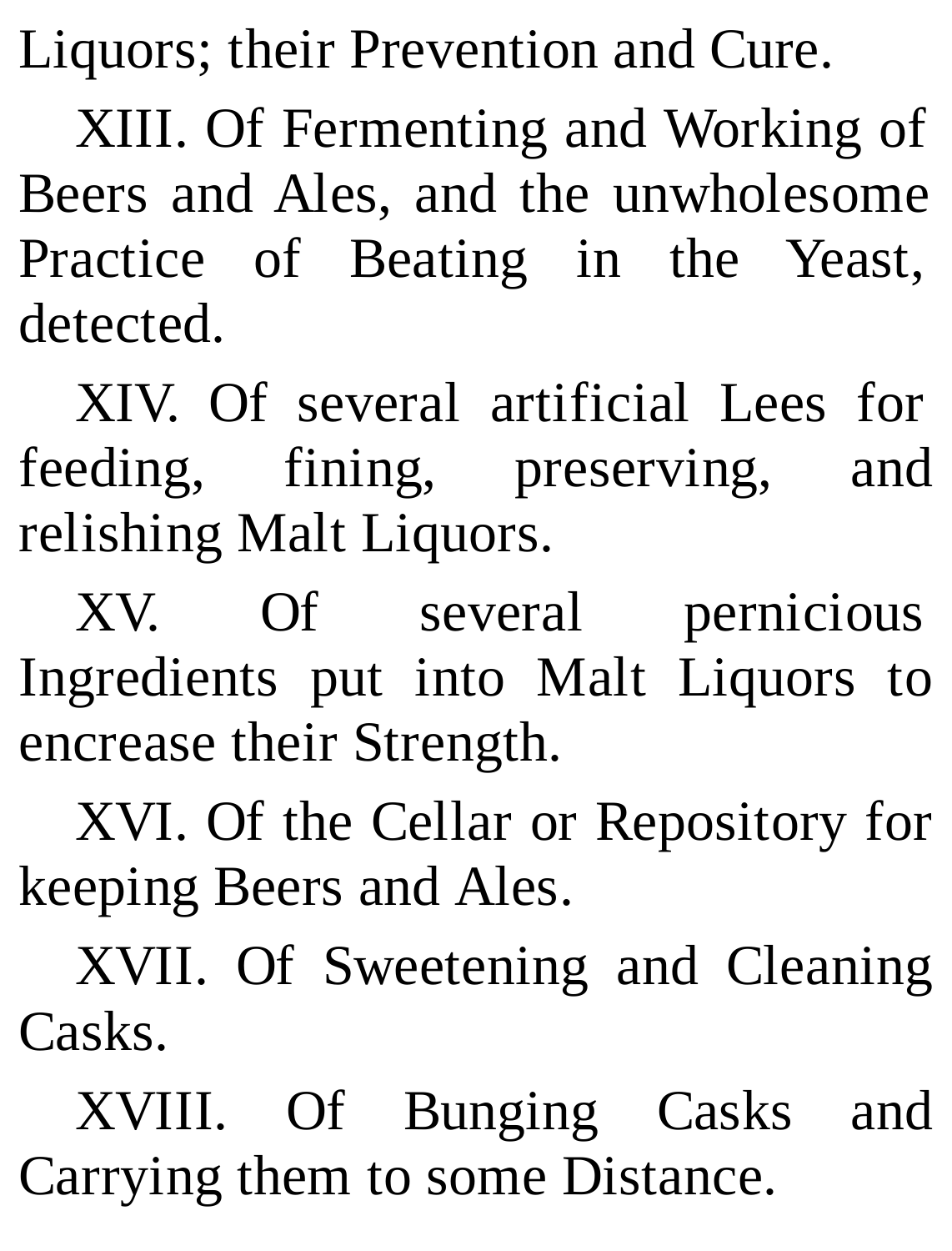XIX. Of the Age and Strength of Malt Liquors.

XX. Of the Profit and Pleasure of Private Brewing and the Charge of Buying Malt Liquors.

To which is added,

XXI. A Philosophical Account of Brewing Strong *October* Beer. By an Ingenious Hand.

By a Person formerly concerned in a Common Brewhouse at *London*, but for twenty Years past has resided in the Country.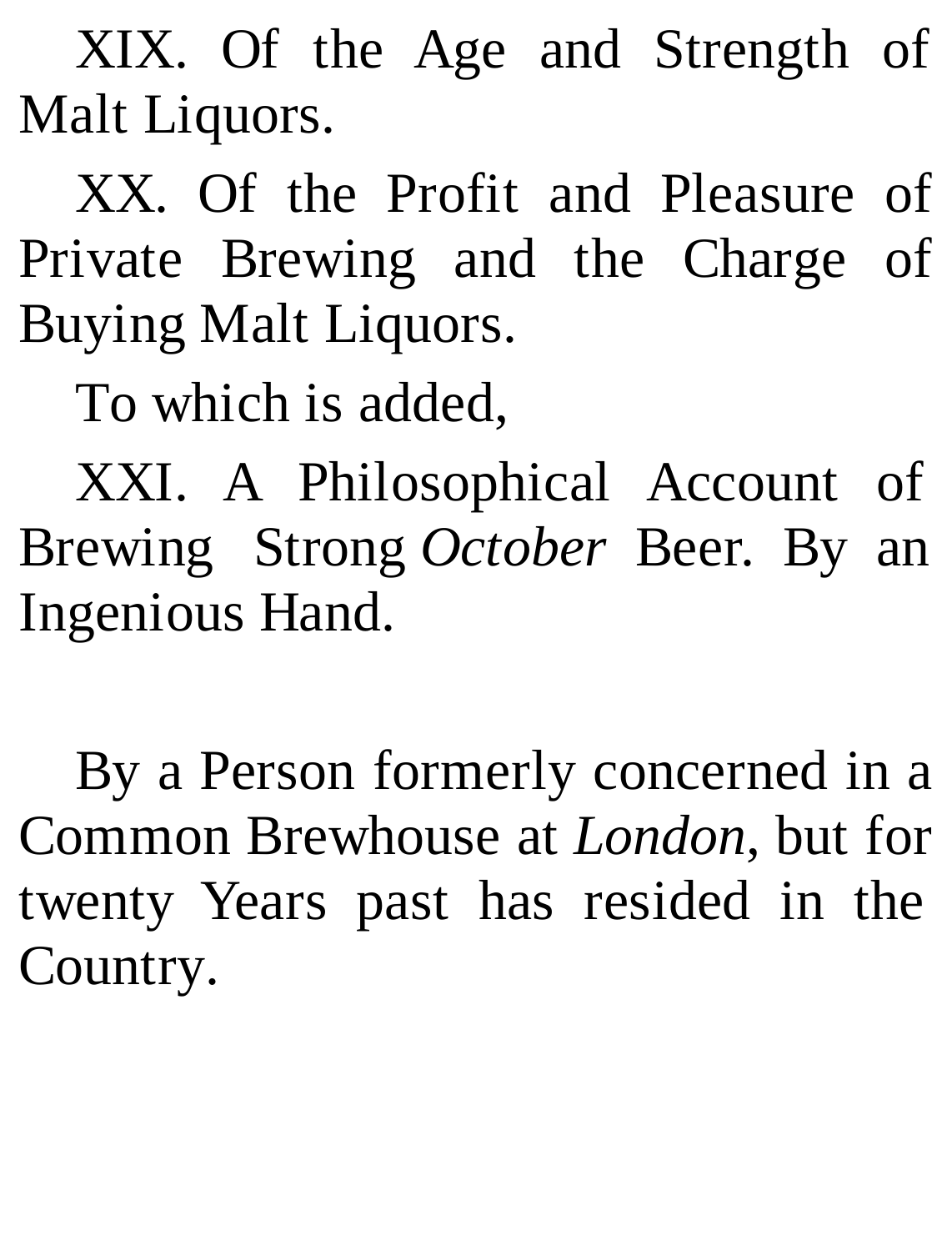**The SECOND EDITION, Corrected.**

**LONDON**

**Printed for Messeurs Fox, at the** *Half-Moon and Seven Stars***, in** *Westminster-Hall***. M.DCC.XXXVI.**

**{Price Two Shillings.}**

the contract of the contract of the contract of the contract of the contract of

**CONTENTS** THE PREFACE.

 $\blacksquare$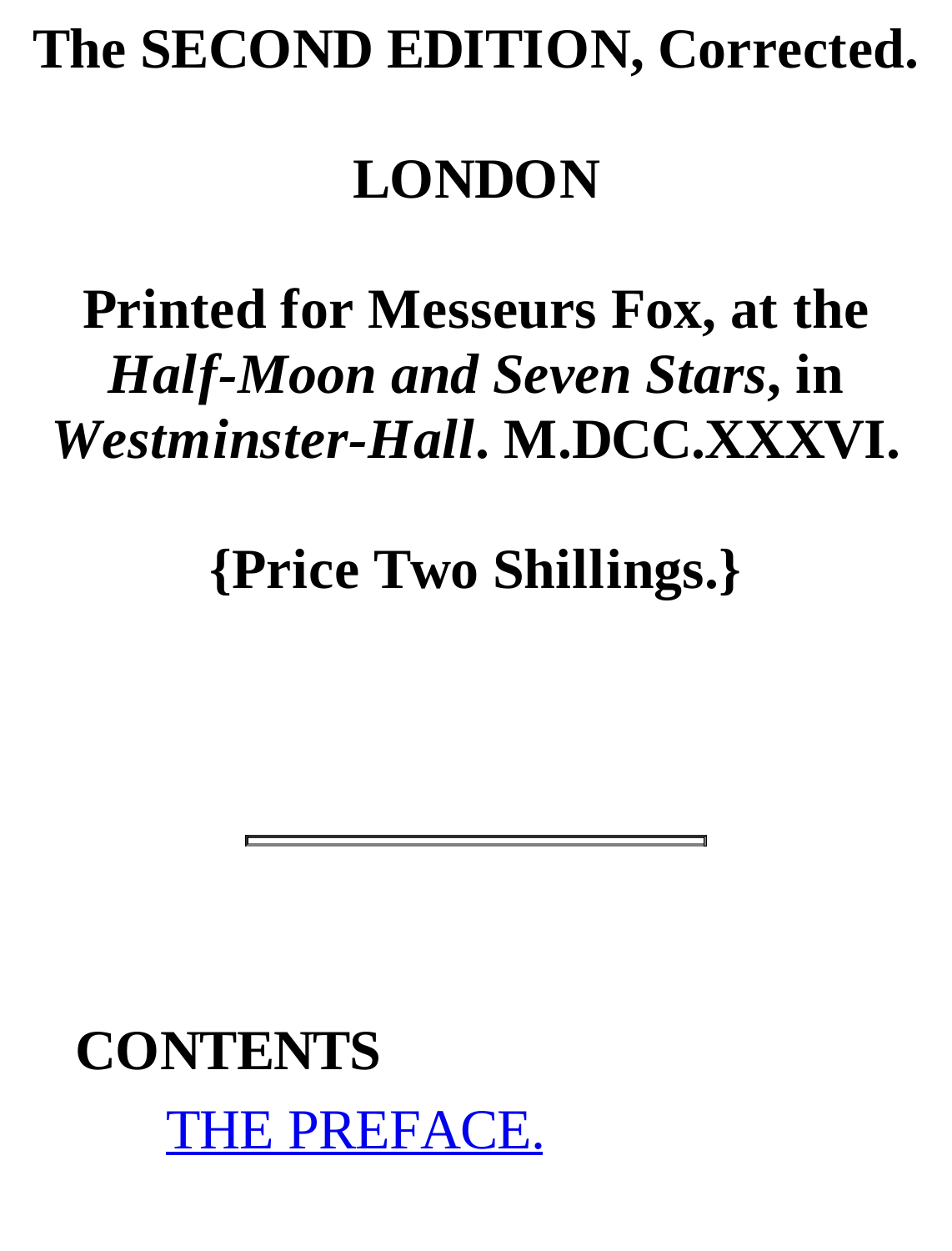CHAP. I. *Of the Nature of the Barley-Corn, and of the proper Soils and Manures for the Improvement thereof*.

CHAP. II. *Of making* Malts.

CHAP. III. *To know good from bad* Malts.

CHAP. IV. *Of the Nature and Use of Pale, Amber and Brown* Malts.

CHAP. V. *Of the Nature of several Waters and their use in Brewing. And first of Well-waters*.

CHAP. VI. *Of Grinding* Malts.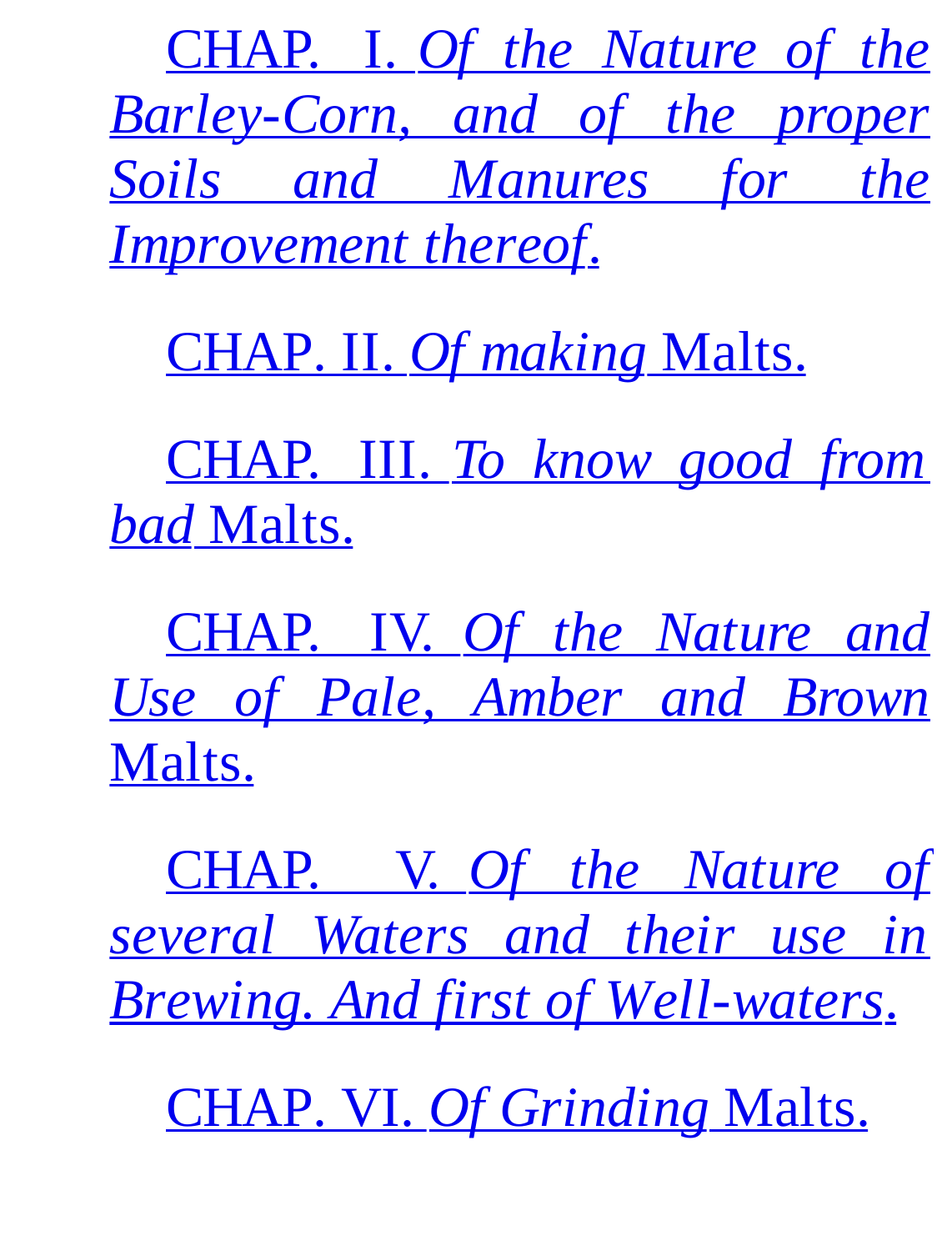CHAP. VII. *Of Brewing in general*.

CHAP. VIII. *The* London *Method of Brewing*.

CHAP. IX. *The Country or private way of Brewing*.

CHAP. X. *The Nature and Use of the Hop*.

CHAP. XI. *Of Boiling Malt Liquors*.

CHAP. XII. *Of Foxing or Tainting Malt Liquors*.

CHAP. XIII. *Of fermenting and working of Beers and Ales, and the*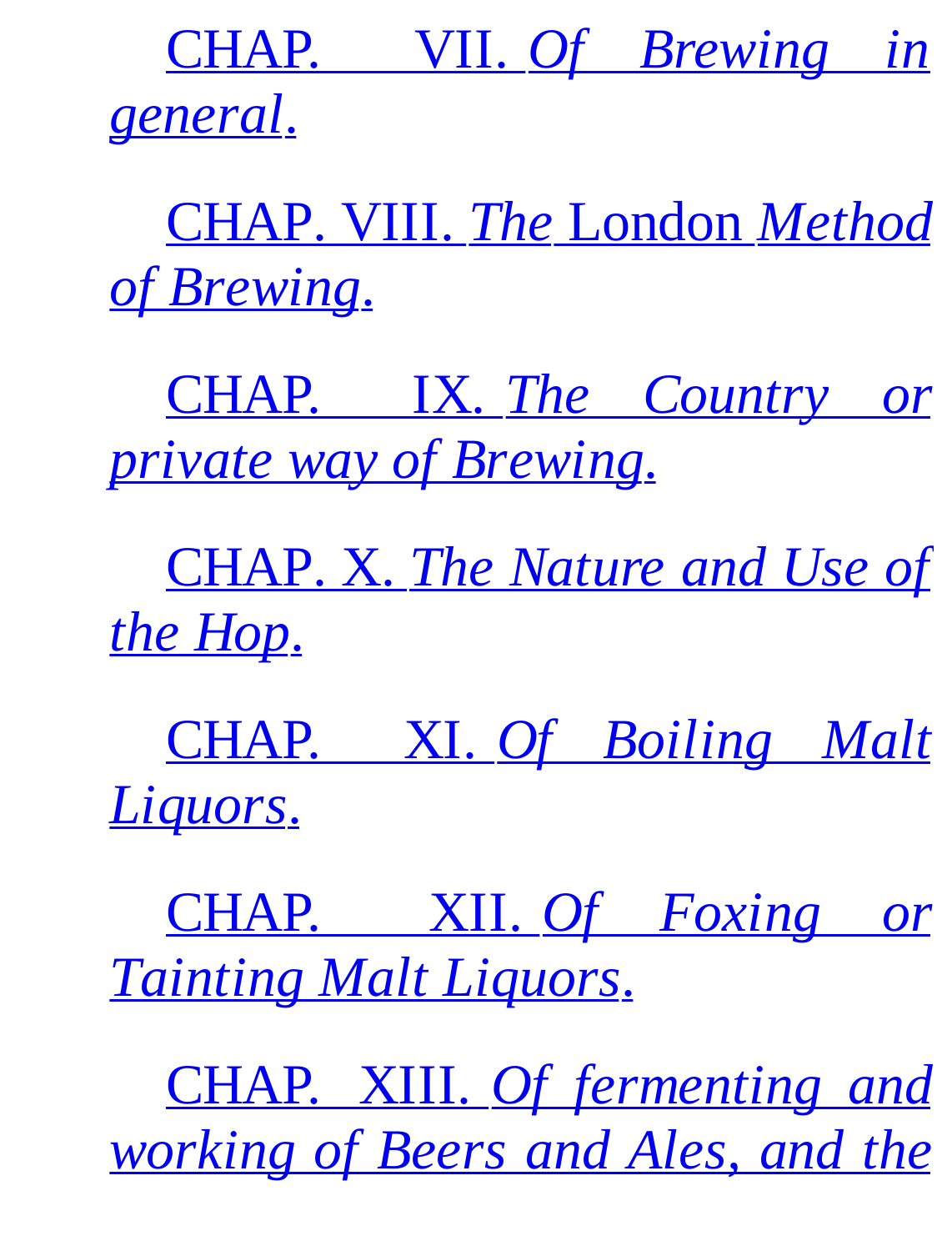*pernicious Practice of Beating in the Yeast detected*.

CHAP. XIV. *Of an Artificial Lee for Stout or Stale Beer to feed on*.

CHAP. XV. *Of several pernicious Ingredients put into Malt Liquors to encrease their Strength*.

CHAP. XVI. *Of the Cellar or Repository for keeping Beers and Ales*.

CHAP. XVII. *Of Cleaning and Sweetening of Casks*.

CHAP. XVIII. *Of Bunging Casks and Carrying of Malt Liquors to*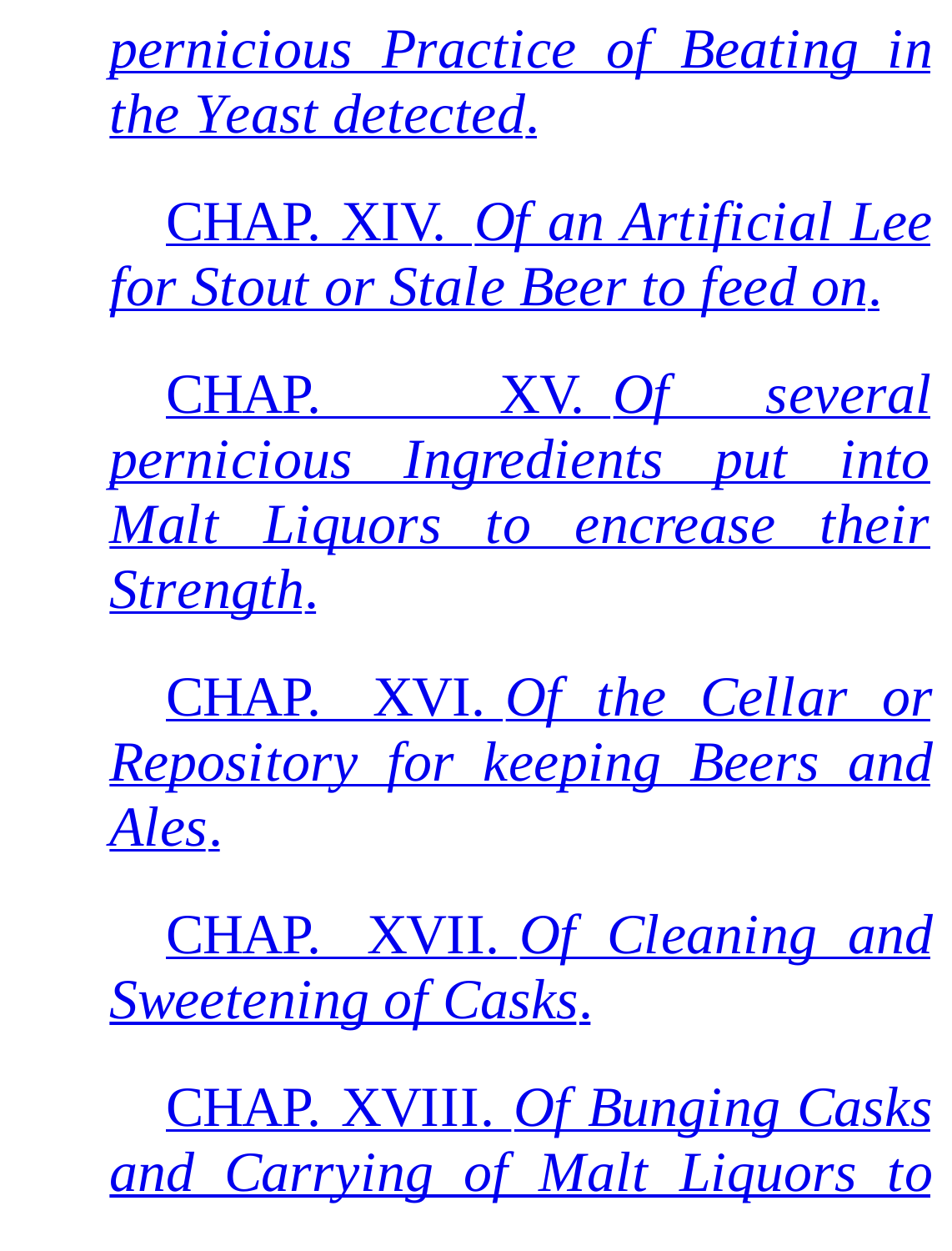*some distance*.

CHAP. XIX. *Of the Strength and Age of Malt Liquors*.

CHAP. XX. *Of the Pleasure and Profit of Private Brewing, and the Charge of buying Malt Liquors*.

CHAP. XXI. *A Philosophical Account for Brewing strong* October *Beer. By an Ingenious Hand*.

 $\overline{a}$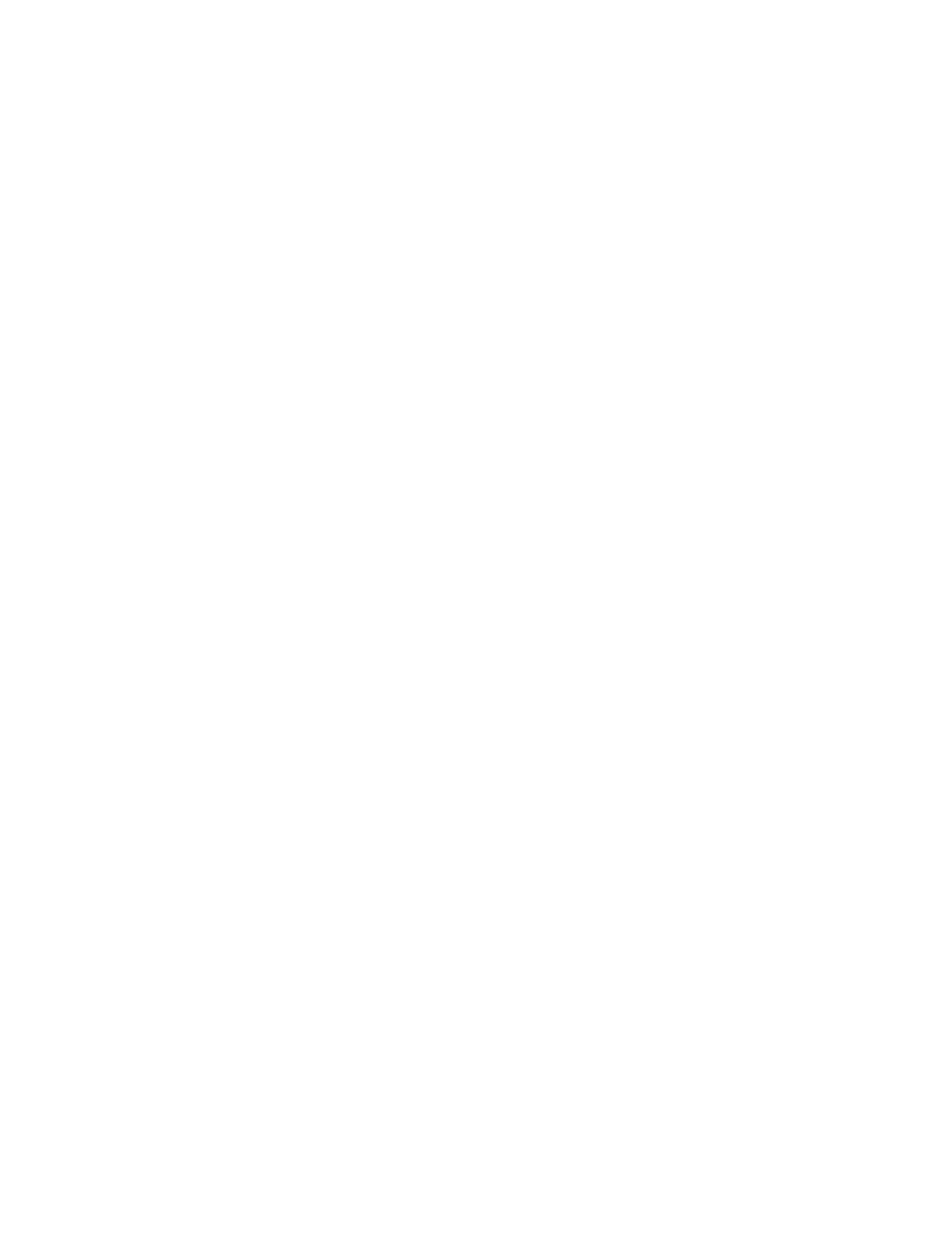### **THE PREFACE.**

The many Inhabitants of Cities and Towns, as well as Travellers, that have for a long time suffered great Prejudices from unwholsome and unpleasant Beers and Ales, by the badness of Malts, underboiling the Worts, mixing injurious Ingredients, the unskilfulness of the Brewer, and the great Expense that Families have been at in buying them clogg'd with a heavy Excise, has moved me to undertake the writing of this Treatise on Brewing, Wherein I have endeavour'd to set in sight the many advantages of Body and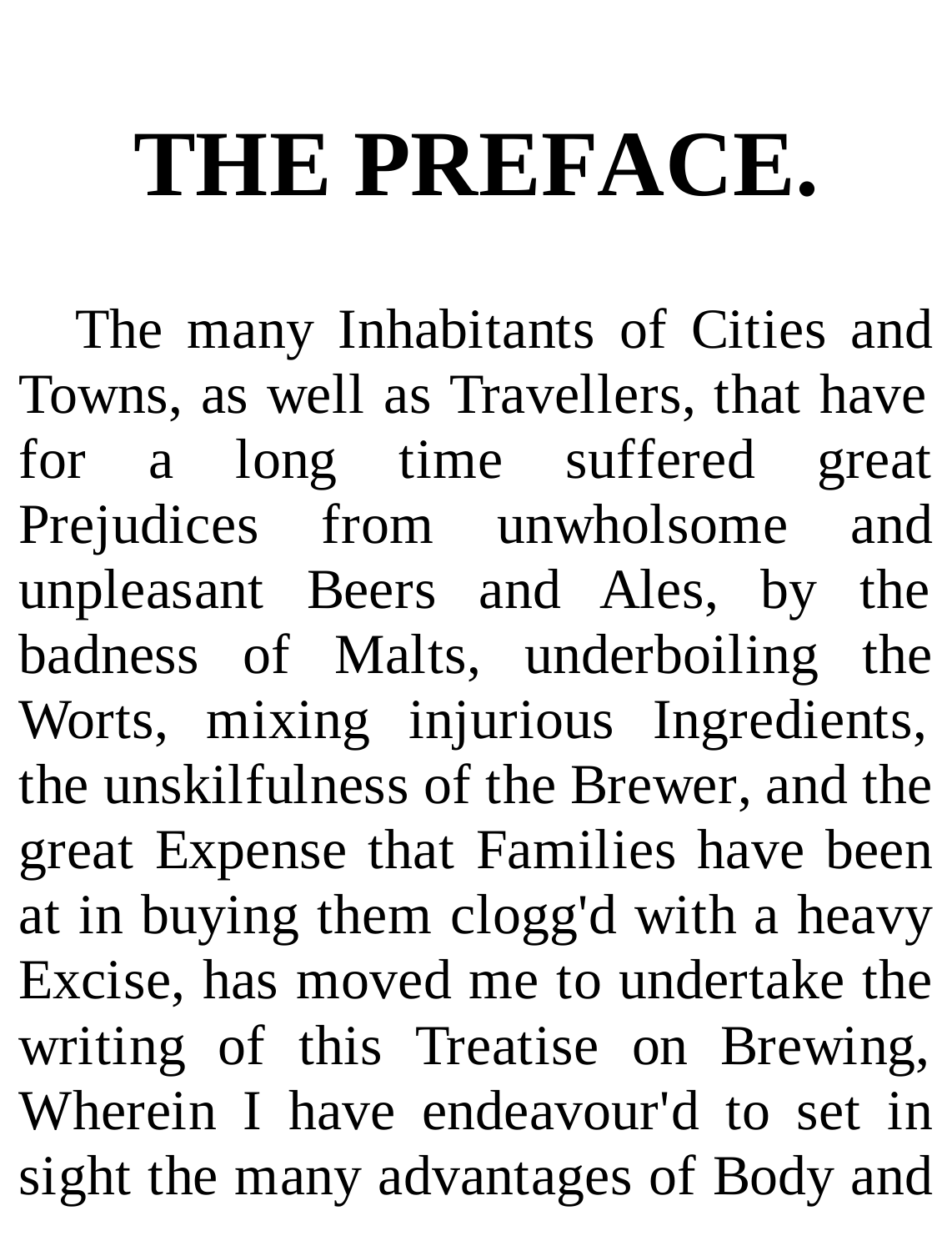Purse that may arise from a due Knowledge and Management in Brewing Malt Liquors, which are of the greatest Importance, as they are in a considerable degree our Nourishment and the common Diluters of our Food; so that on their goodness depends very much the Health and Longevity of the Body.

This bad Economy in Brewing has brought on such a Disrepute, and made our Malt Liquors in general so odious, that many have been constrain'd, either to be at an Expence for better Drinks than their Pockets could afford, or take up with a Toast and Water to avoid the too justly apprehended ill Consequences of Drinking such Ales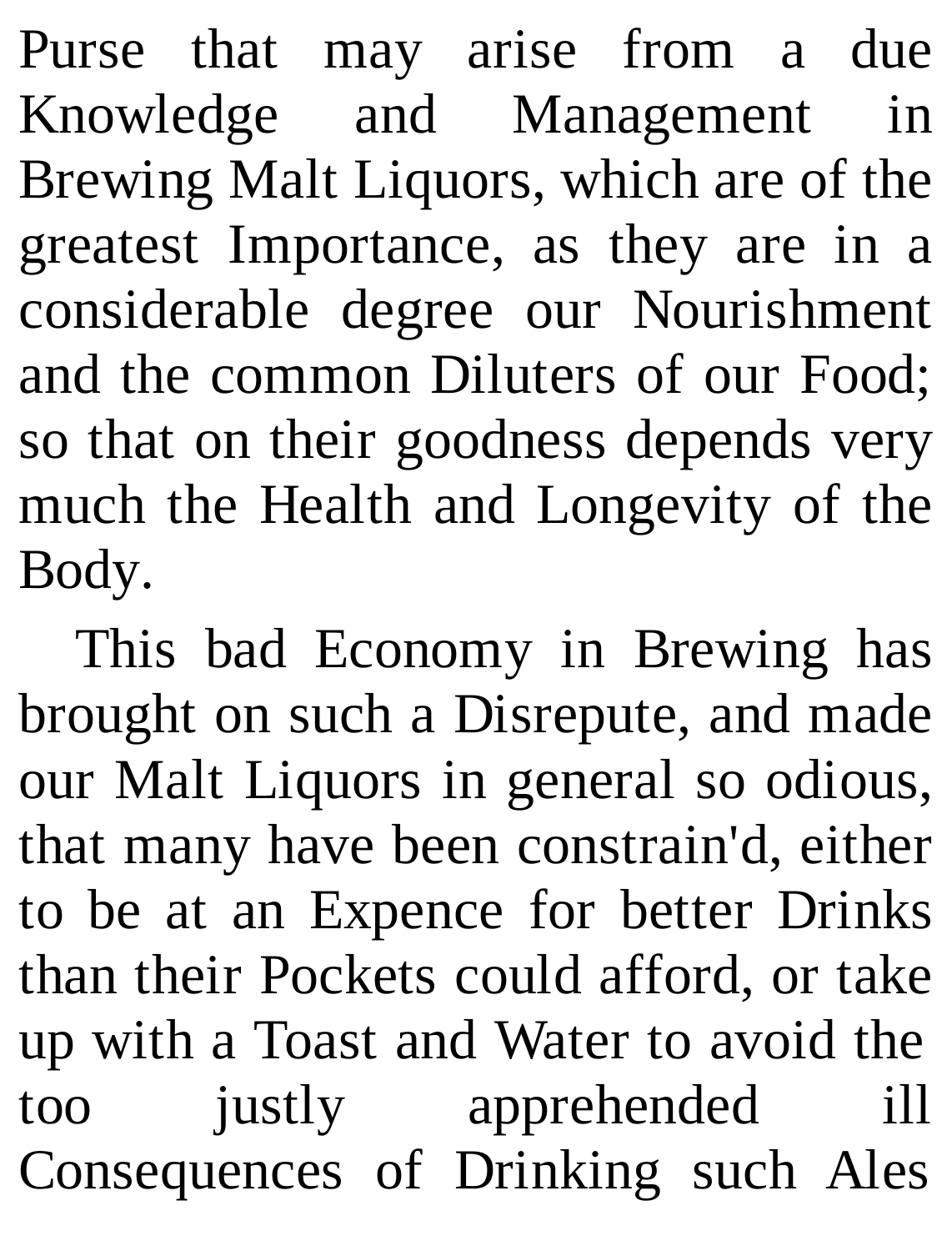and Beers.

Wherefore I have given an Account of Brewing Beers and Ales after several Methods; and also several curious Receipts for feeding, fining and preserving Malt Liquors, that are most of them wholsomer than the Malt itself, and so cheap that none can object against the Charge, which I thought was the ready way to supplant the use of those unwholsome Ingredients that have been made too free with by some ill principled People meerly for their own Profit, tho' at the Expence of the Drinker's Health.

*I hope I have adjusted that long wanted Method of giving a due Standard both to the Hop and Wort,*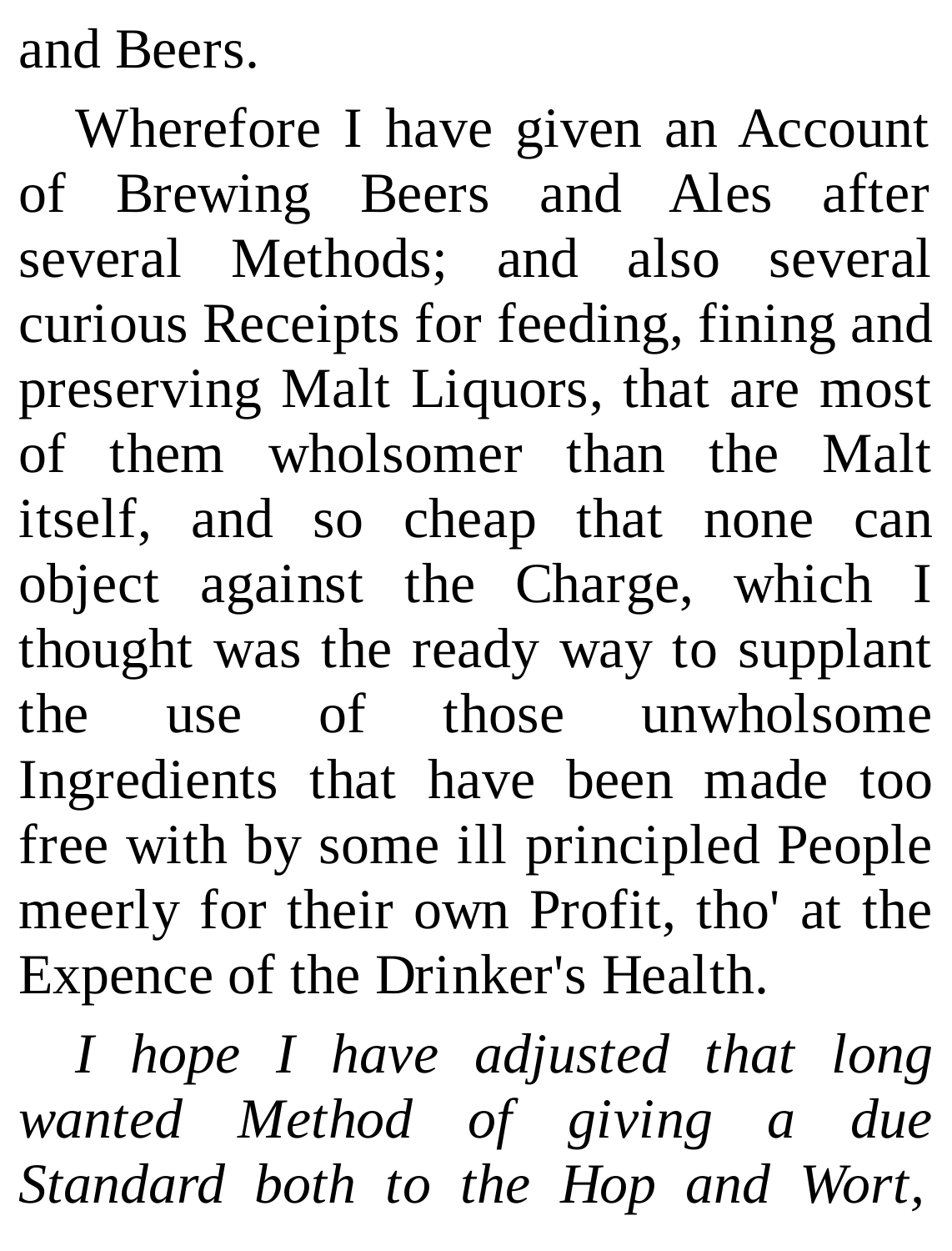*which never was yet (as I know of) rightly ascertain'd in Print before, tho' the want of it I am perswaded has been partly the occasion of the scarcity of good Drinks, as is at this time very evident in most Places in the Nation. I have here also divulg'd the Nostrum of the Artist Brewer that he has so long valued himself upon, in making a right Judgment when the Worts are boiled to a true Crisis; a matter of considerable Consequence, because all strong Worts may be boiled too much or too little to the great Loss of the Owner, and without this Knowledge a Brewer must go on by Guess; which is a hazard that every one ought to be free from that can; and therefore I have endeavor'd to*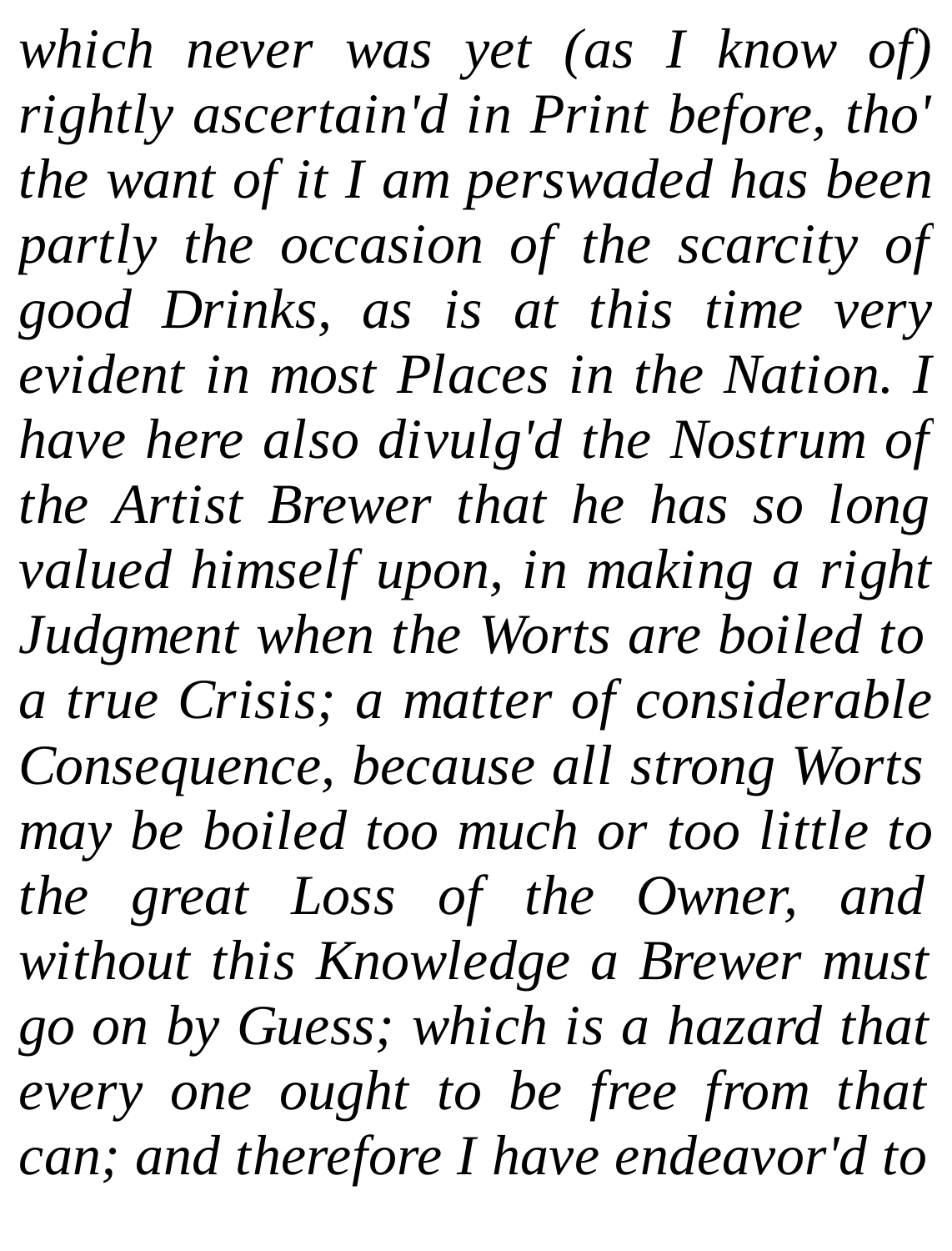*explode the old Hour-glass way of Brewing, by reason of the several Uncertainties that attend such Methods and the hazard of spoiling both Malt and Drink; for in short where a Brewing is perform'd by Ladings over of scalding Water, there is no occasion for the Watch or Hour-glass to boil the Wort by, which is best known by the Eye, as I have both in this and my second Book made appear.*

I have here observed that necessary Caution, which is perfectly requisite in the Choice of good and the Management of bad Waters; a Matter of high Importance, as the Use of this Vehicle is unavoidable in Brewing, and therefore requires a strict Inspection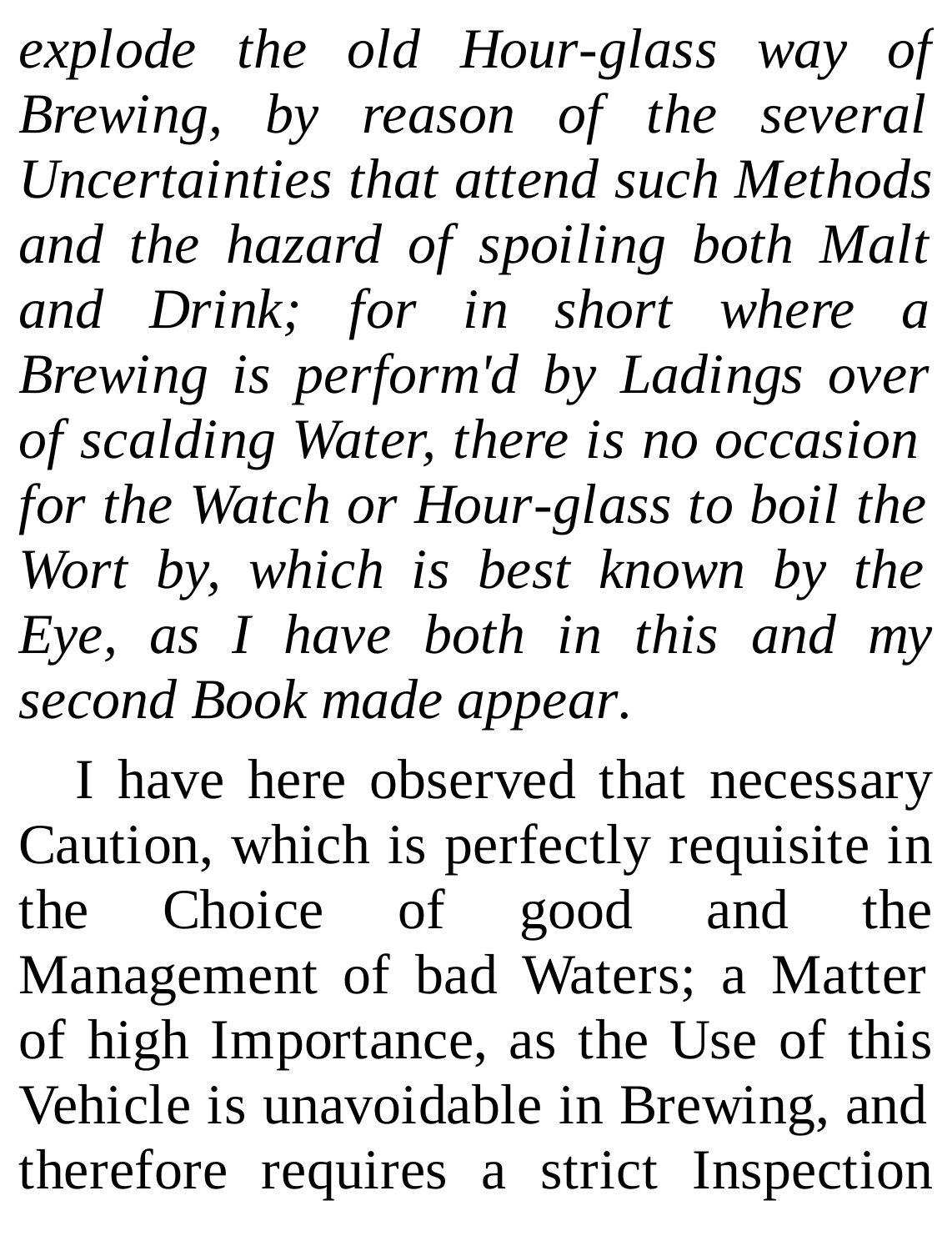into its Nature; and this I have been the more particular in, because I am sensible of the great Quantities of unwholsome Waters used not only by Necessity, but by a mistaken Choice.

So also I have confuted the old received Opinion lately published by an Eminent Hand, that long Mashings are the best Methods in Brewing; an Error of dangerous Consequence to all those who brew by Ladings over of the hot Water on the Malt.

The great Difficulty and what has hitherto proved an Impediment and Discouragement to many from Brewing their own Drinks, I think, I have in some measure removed, and made it plainly appear how a Quantity of Malt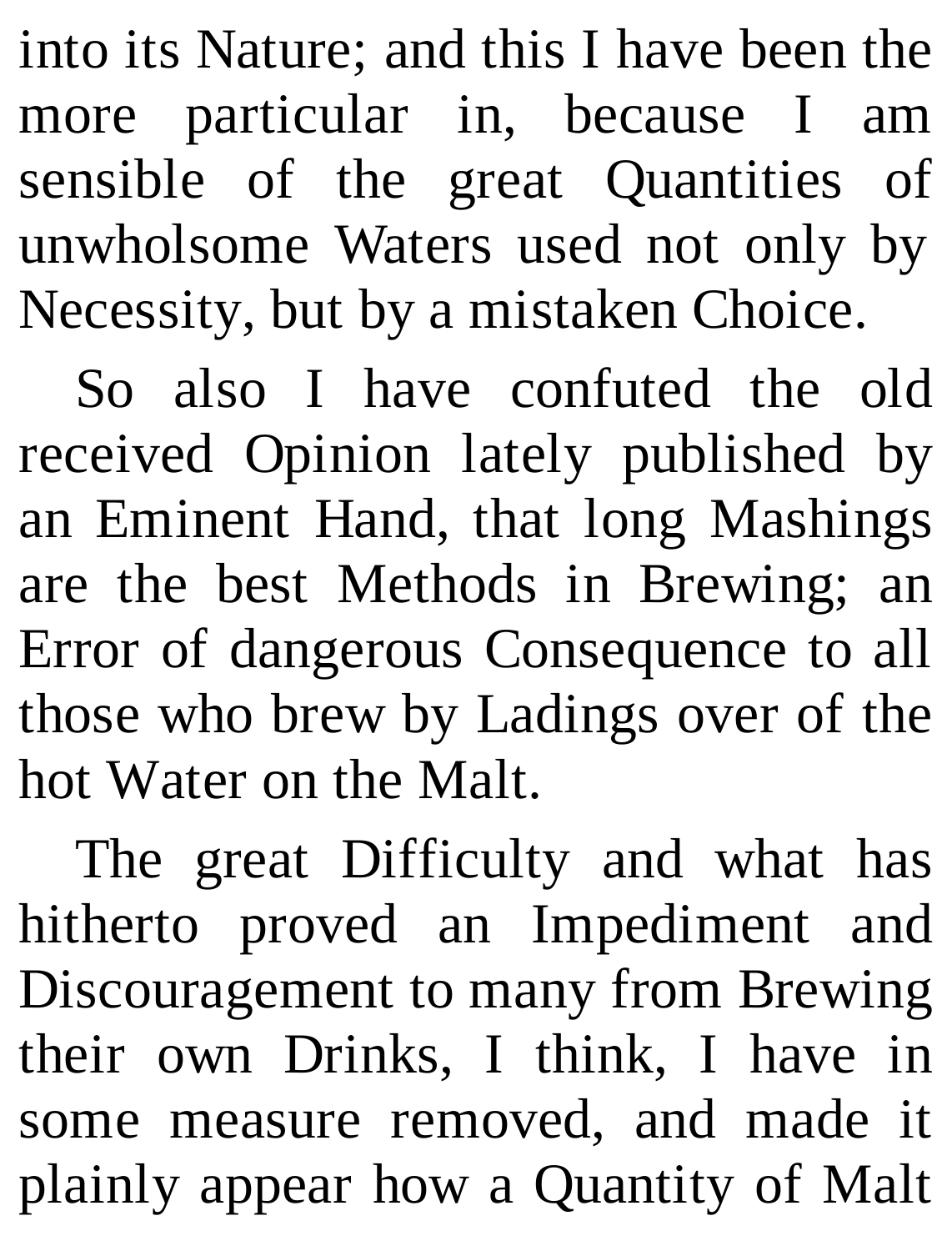Liquor may be Brewed in a little Room and in the hottest Weather, without the least Damage by Foxing or other Taint.

The Benefit of Brewing entire Guile small Beer from fresh Malt, and the ill Effects of that made from Goods after strong Beer or Ale; I have here exposed, for the sake of the Health and Pleasure of those that may easily prove their advantage by drinking of the former and refusing the latter.

By the time the following Treatise is read over and thoroughly considered, I doubt not but an ordinary Capacity will be in some degree a better Judge of good and bad Malt Liquors as a Drinker, and have such a Knowledge in Brewing that formerly he was a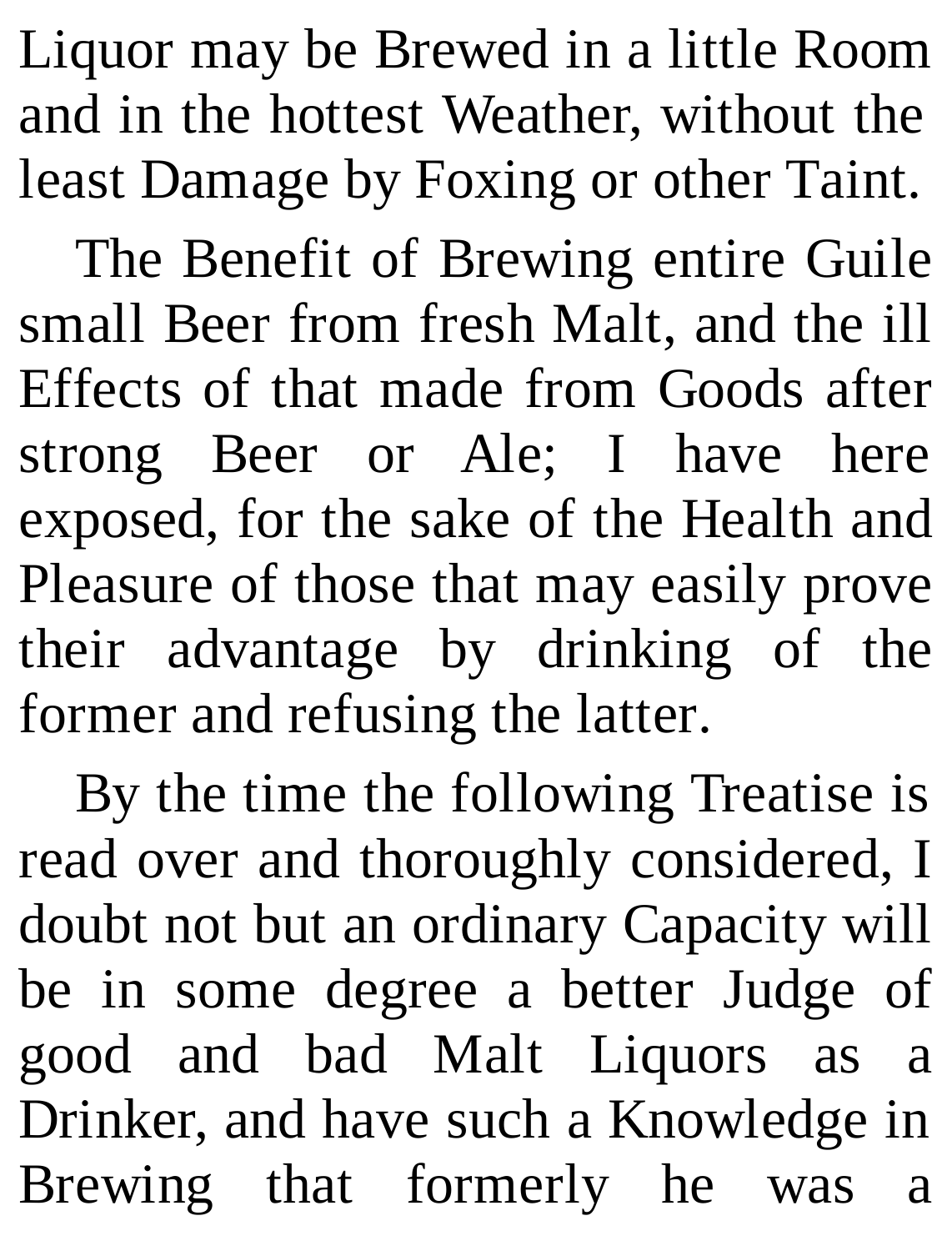stranger to; and therefore I am in great Hopes these my Efforts will be one Principal Cause of the reforming our Malt Liquors in most Places; and that more private Families than ever will come into the delightful and profitable Practice of Brewing their own Drinks, and thereby not only save almost half in half of Expence, but enjoy such as has passed thro' its regular Digestions, and is truly pleasant, fine, strong and healthful.

I Question not but this Book will meet with some Scepticks, who being neither prejudiced against the Introduction of new Improvements, or that their Interests will be hereby eclipsed in time; To such I say I do not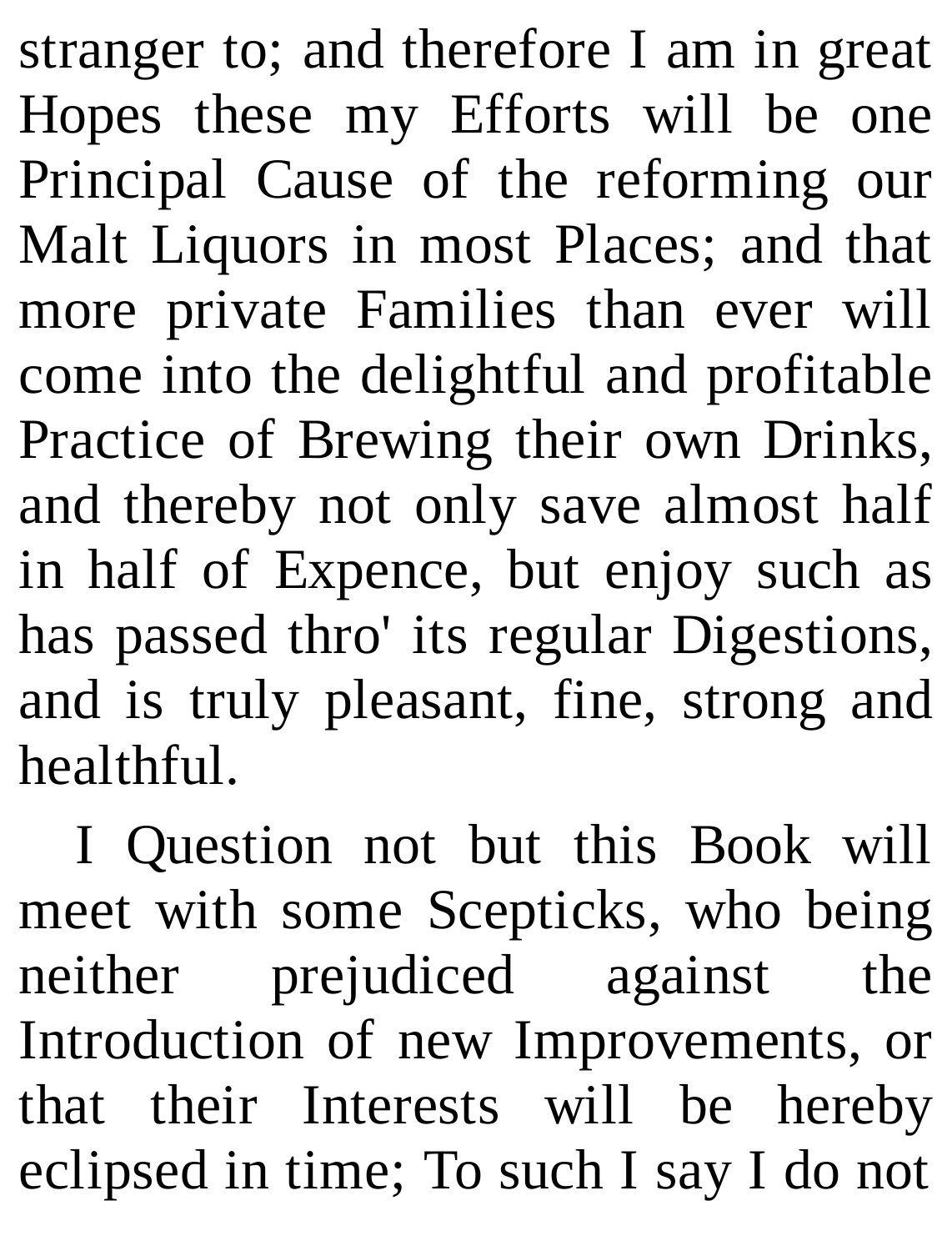write, because I have little hopes to reform a wrong Practice in them by Reason and Argument. But those who are above Prejudice may easily judge of the great Benefits that will accrue by the following Methods, I have here plainly made known, and of those in my Second Book that I have almost finished and hope to publish in a little time, wherein I shall set forth how to Brew without boiling Water or Wort, and several other Ways that will be of considerable Service to the World.

{Illustration}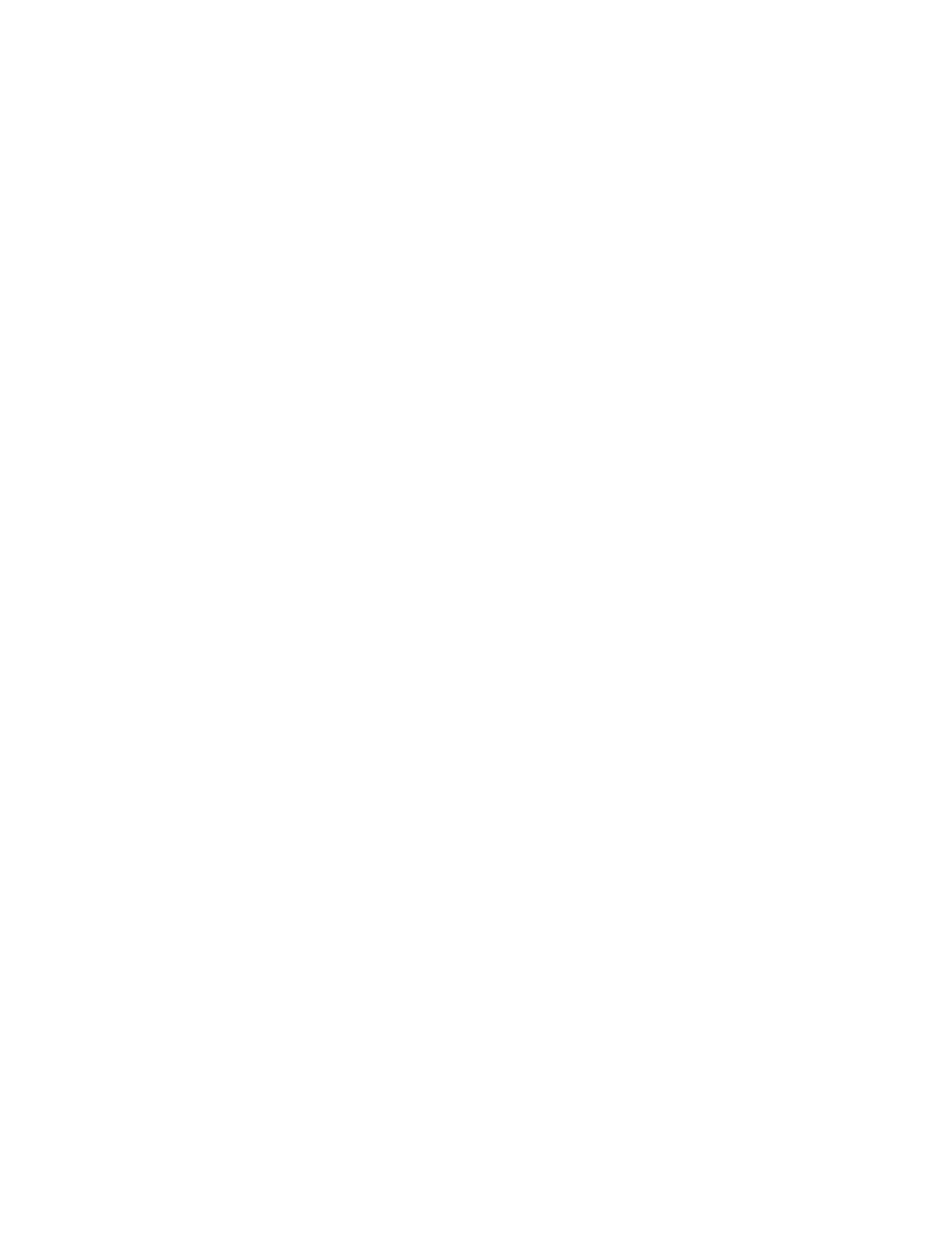## **CHAP. I.** *Of the Nature of the Barley-Corn, and of the proper Soils and Manures for the Improvement thereof***.**

This Grain is well known to excel all others for making of Malts that produce those fine *British* Liquors, Beer and Ale, which no other Nation can equalize; But as this Excellency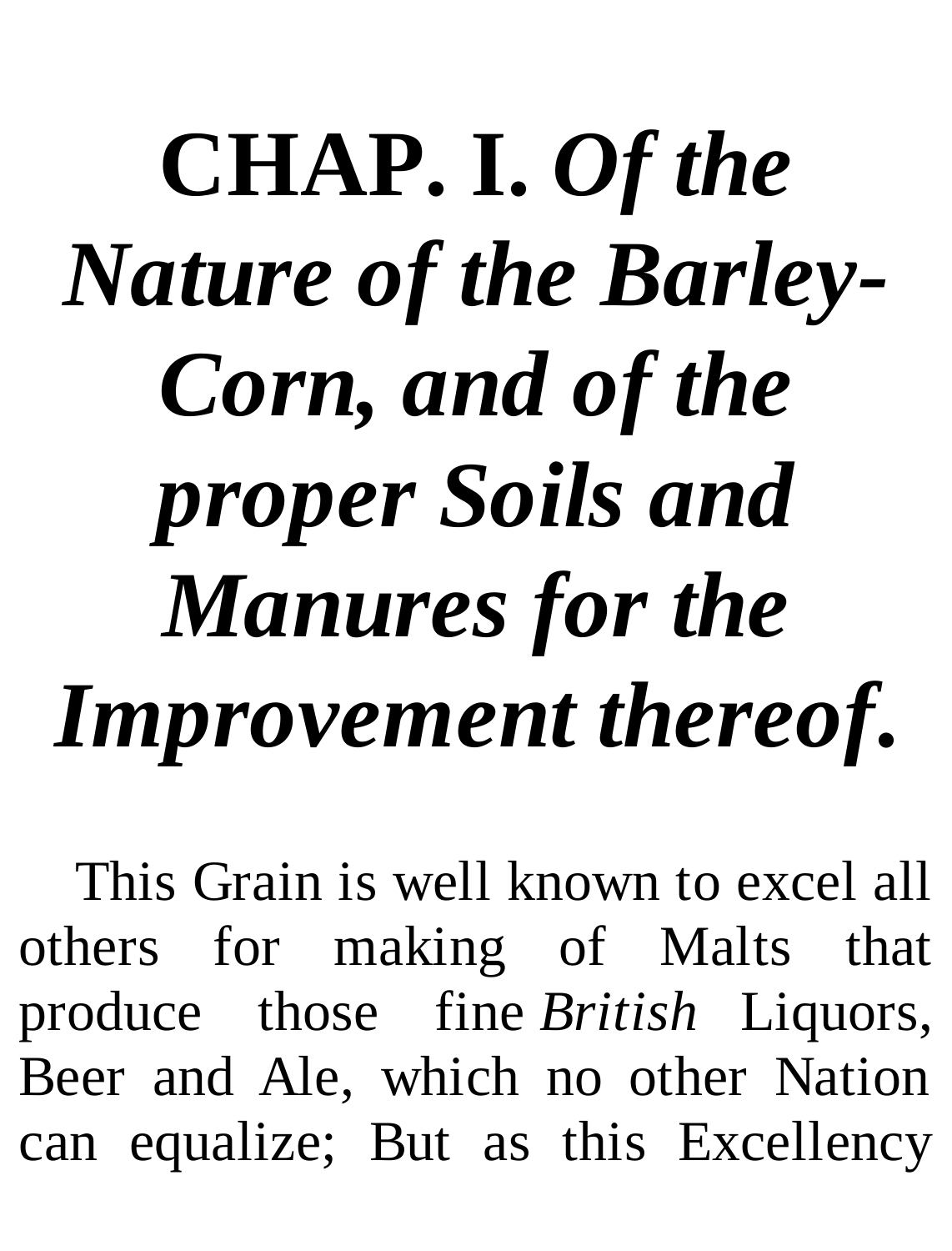cannot be obtain'd unless the several Ingredients are in a perfect State and Order, and these also attended with a right judgment; I shall here endeavour to treat on their several particulars, and first of Soils.

This Grain I annually sow in my Fields on diversities of Soils, and thereby have brought to my knowledge several differences arising therefrom. On our Red Clays this Grain generally comes off reddish at both ends, and sometimes all over, with a thick skin and tuff nature, somewhat like the Soil it grows in, and therefore not so valuable as that of contrary qualities, nor are the black blewish Marly Clays of the Vale much better, but Loams are,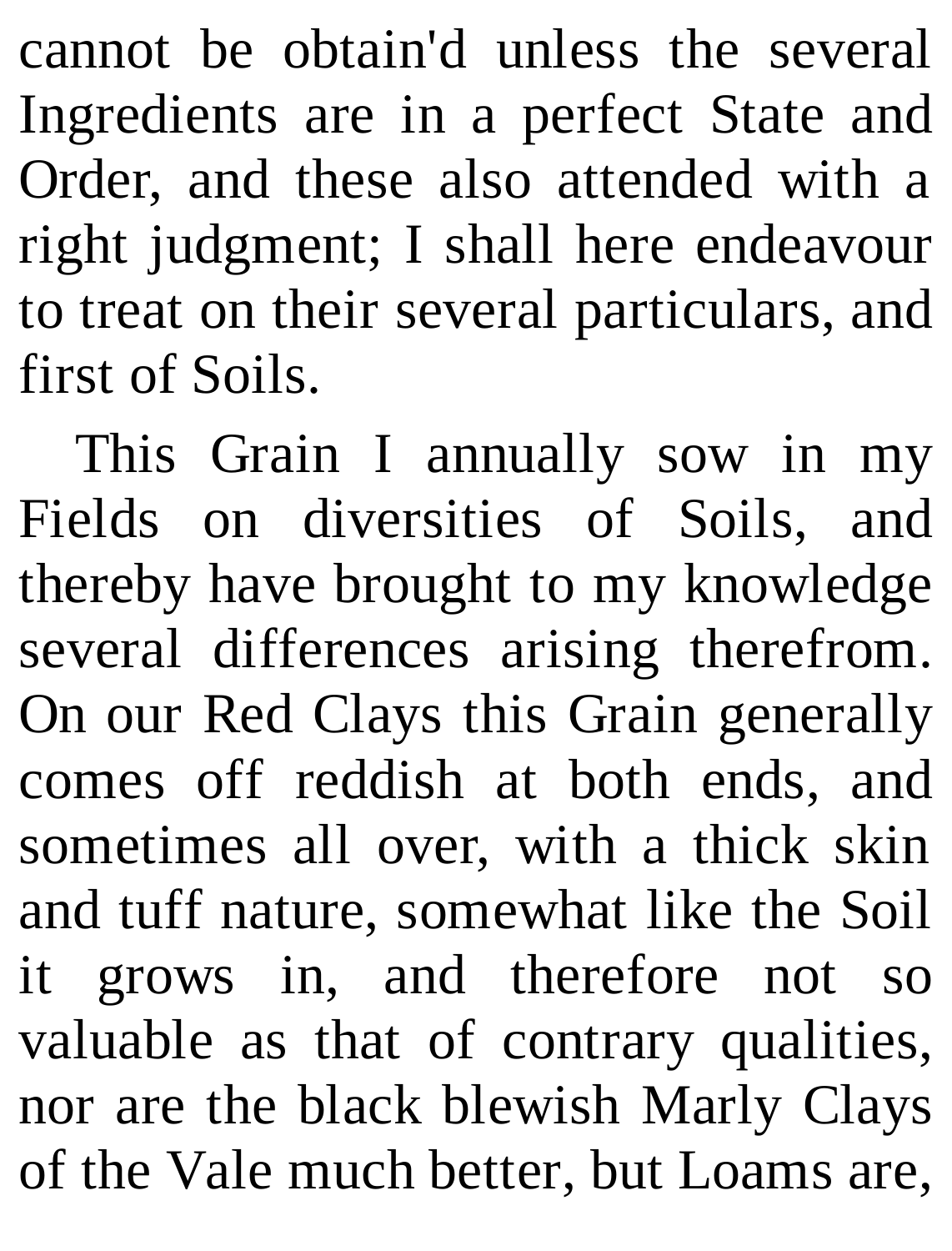and Gravels better than them, as all the Chalks are better then Gravels; on these two last Soils the Barley acquires a whitish Body, a thin skin, a short plump kernel, and a (unreadable) flower, which occasions those, fine pale and amber Malts made at *Dunstable*, *Tring* and *Dagnal* from the Barley that comes off the white and gravelly Grounds about those Places; for it is certain there is as much difference in Barley as in Wheat or other Grain, from the sort it comes off, as appears by the excellent Wheats that grow in the marly vale Earths, Peas in Sands, and Barley in Gravels and Chalks, &c. For our Mother Earth, as it is destinated to the service of Man in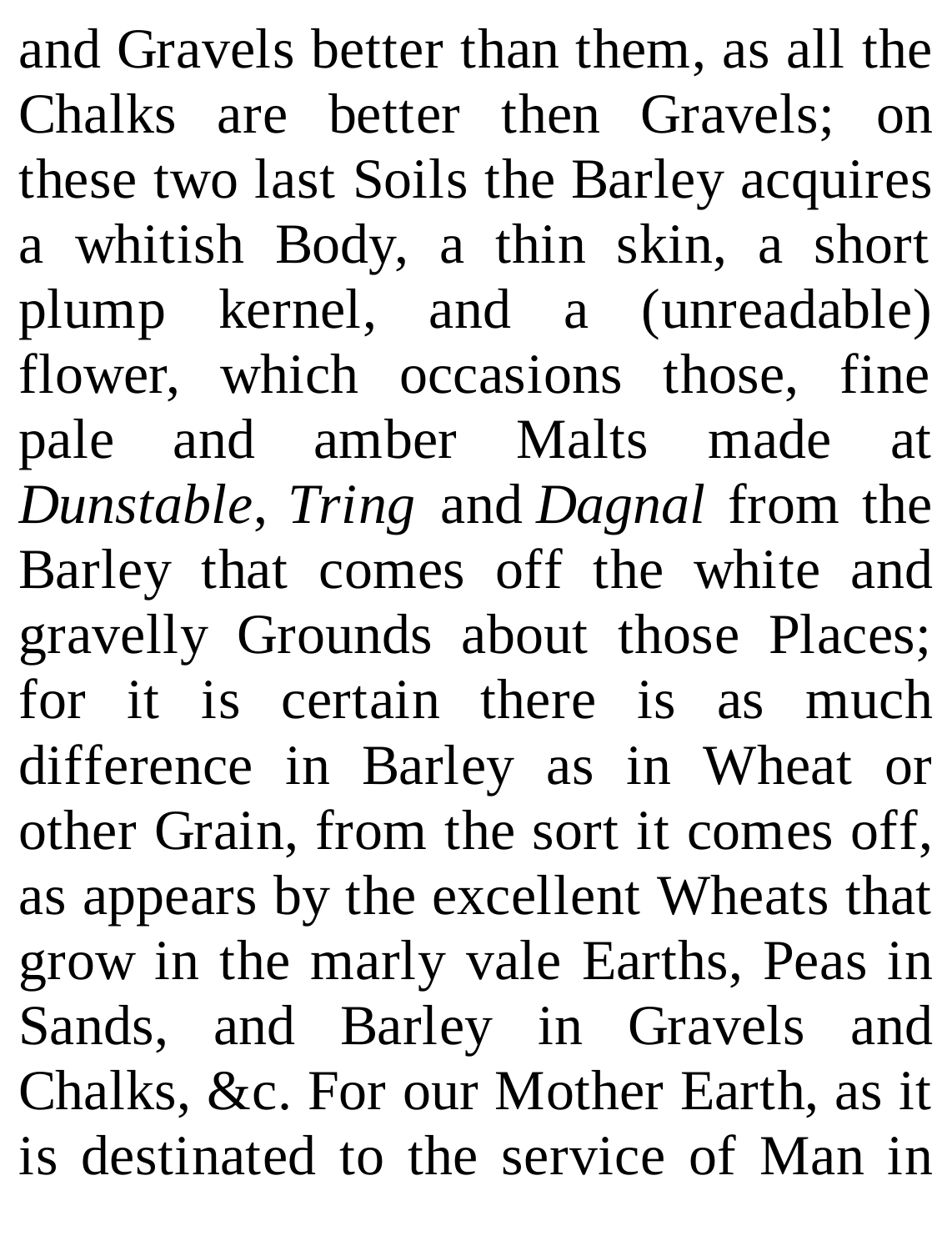the production of Vegetables, is composed of various sorts of Soils for different Seeds to grow therein. And since Providence has been pleased to allow Man this great privilege for the imployment of his skill and labour to improve the same to his advantage; it certainly behoves us to acquaint ourselves with its several natures, and how to adapt an agreeable Grain and Manure to their natural Soil, as being the very foundation of enjoying good and bad Malts. This is obvious by parallel Deductions from Turneps sown on rank clayey loamy Grounds, dressed with noxious Dungs that render them bitter, tuff, and nauseous, while those that grow on Gravels, Sands and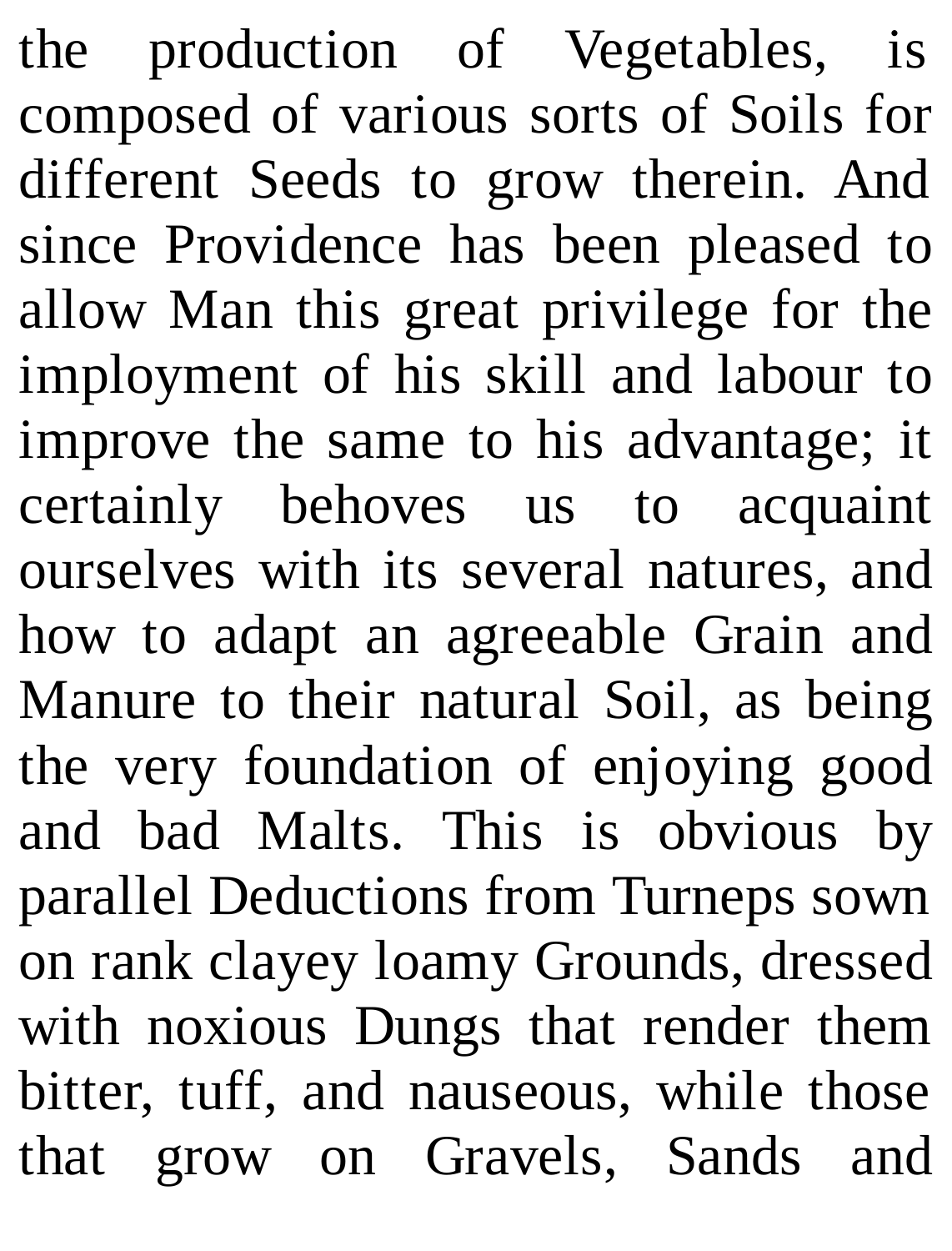Chalky Loams under the assistance of the Fold, or Soot, Lime, Ashes, Hornshavings, &c. are sweet (unreadable) and pleasant. 'Tis the same also with salads, Asparagus, Cabbages, Garden-beans and all other culinary Ware, that come off those rich Grounds glutted with the great quantities of *London* and other rank Dungs which are not near so pure, sweet and wholsome, as those produced from Virgin mould and other healthy Earths and Manures.

There is likewise another reason that has brought a disreputation on some of the Chiltern-barley, and that is, the too often sowing of one and the same piece of Ground, whereby its spirituous,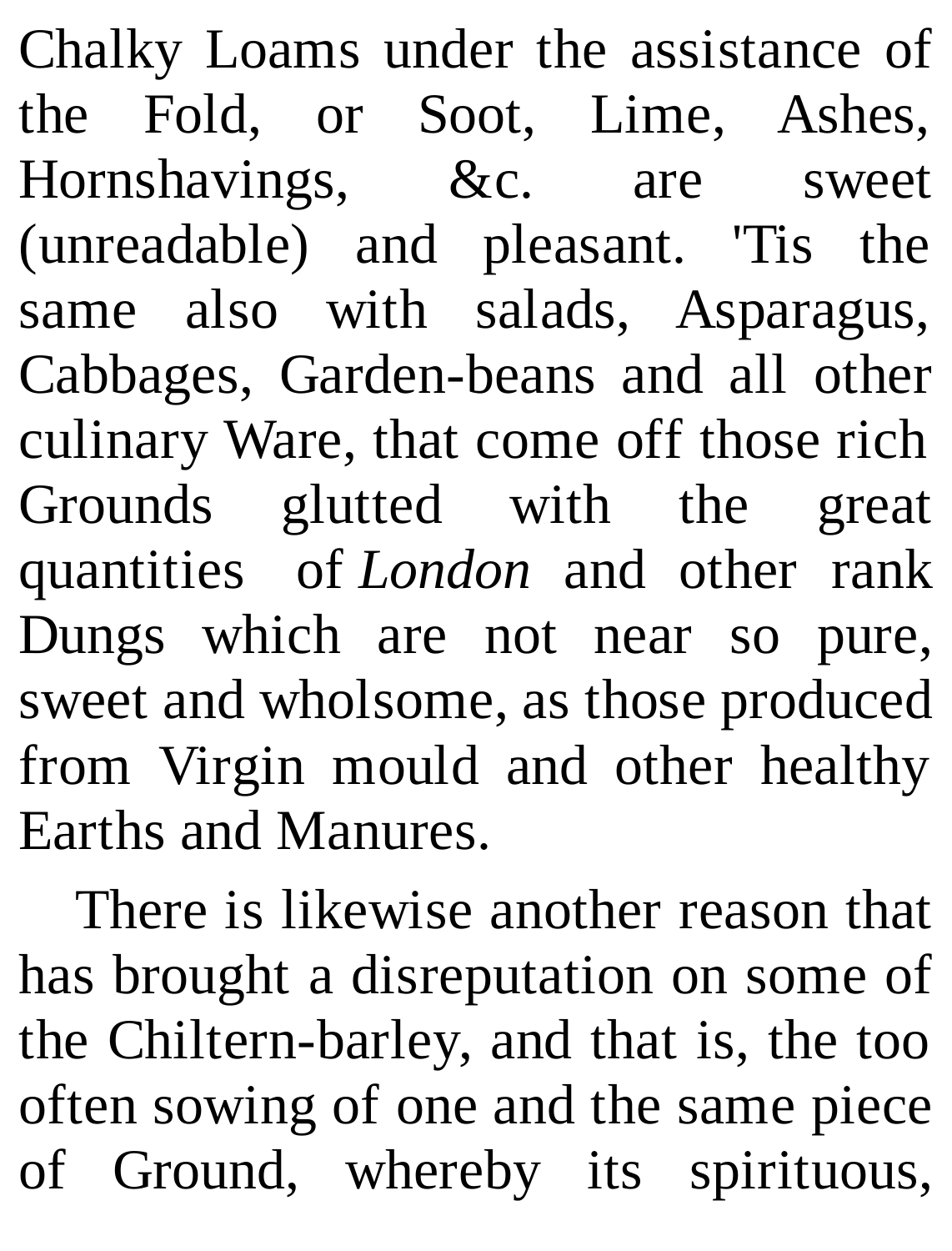nitrous and sulphureous qualities are exhausted and worn out, by the constant attraction of its best juices for the nutriment of the Grain: To supply which, great quantities of Dungs are often incorporated with such Earths, whereby they become impregnated with four, adulterated, unwholsome qualities, that so affect the Barley that grows therein, as to render it incapable of making such pure and sweet Malts, as that which is sown in the open Champaign-fields, whose Earths are constantly rested every third Year called the Fallow-season, in order to discharge their crude, phlegmatick and sour property, by the several turnings that the Plough gives them part of a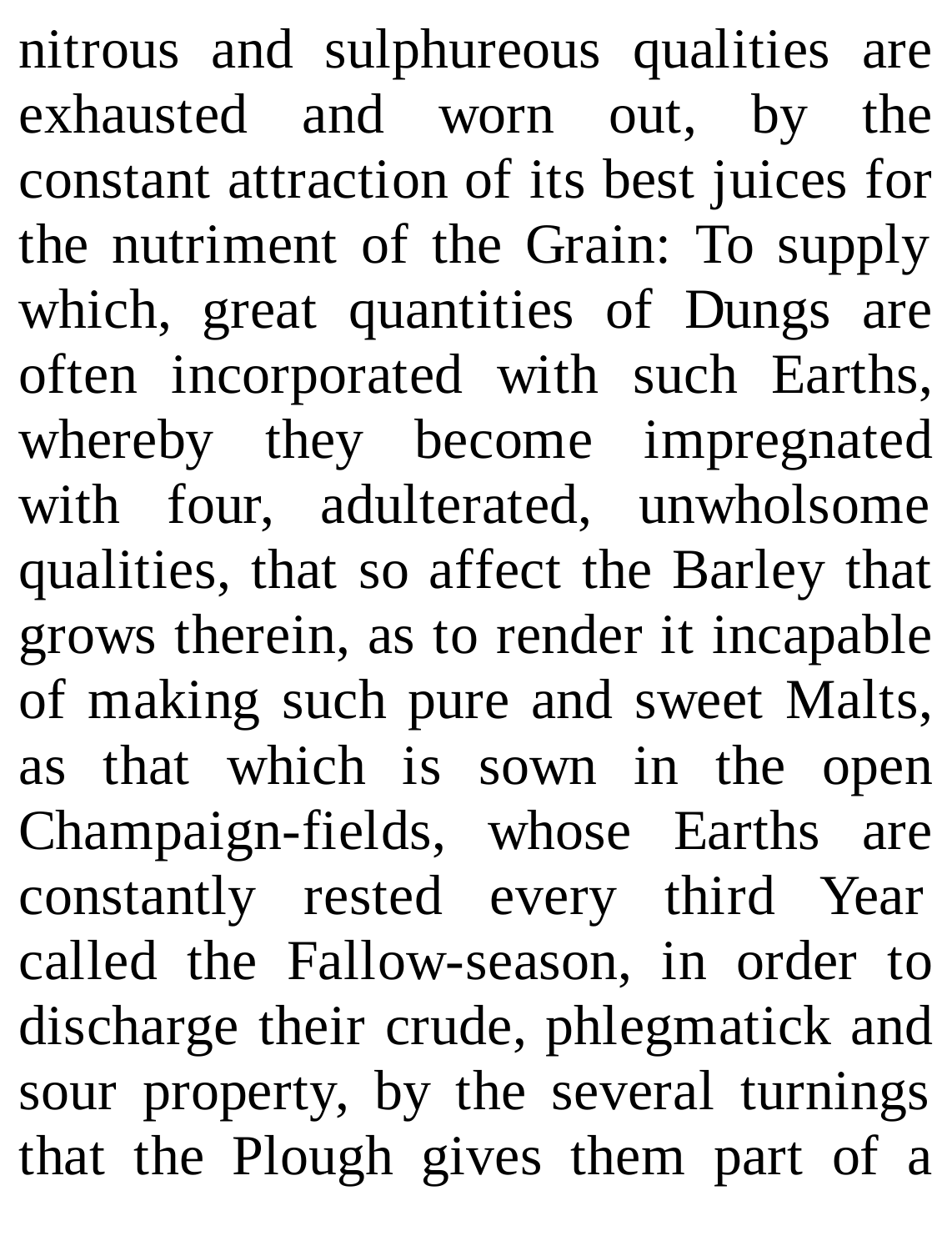Winter and one whole Summer, which exposes the rough, clotty loose parts of the Ground, and by degrees brings them into a condition of making a lodgment of those saline benefits that arise from the Earths, and afterwards fall down, and redound so much to the benefit of all Vegetables that grow therein, as being the essence and spring of Life to all things that have root, and tho' they are first exhaled by the Sun in vapour from the Earth as the spirit or breath thereof, yet is it return'd again in Snows, Hails, Dews, etc. more than in Rains, by which the surface of the Globe is saturated; from whence it reascends in the juices of Vegetables, and enters into all those productions as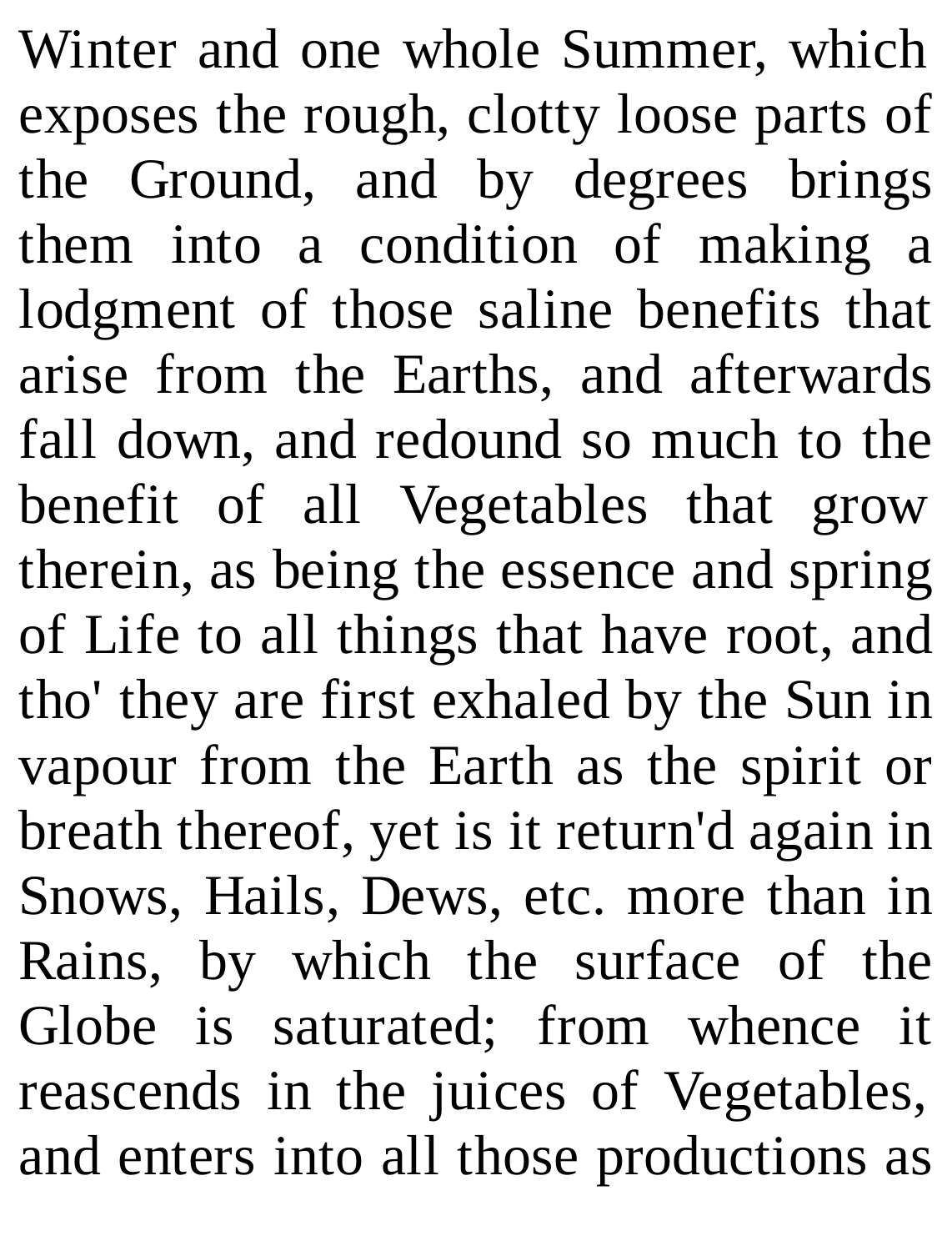food, and nourishment, which the Creation supplies.

Here then may appear the excellency of steeping Seed-barley in a liquor lately invented, that impregnates and loads it with Nitre and other Salts that are the nearest of all others to the true and original Spirit or Salt of the Earth, and therefore in a great measure supplies the want thereof both in inclosure and open Field; for even in this last it is sometimes very scarce, and in but small quantities, especially after a hot dry Summer and mild Winter, when little or no Snows have fell to cover the Earth and keep this Spirit in; by which and great Frosts it is often much encreased and then shews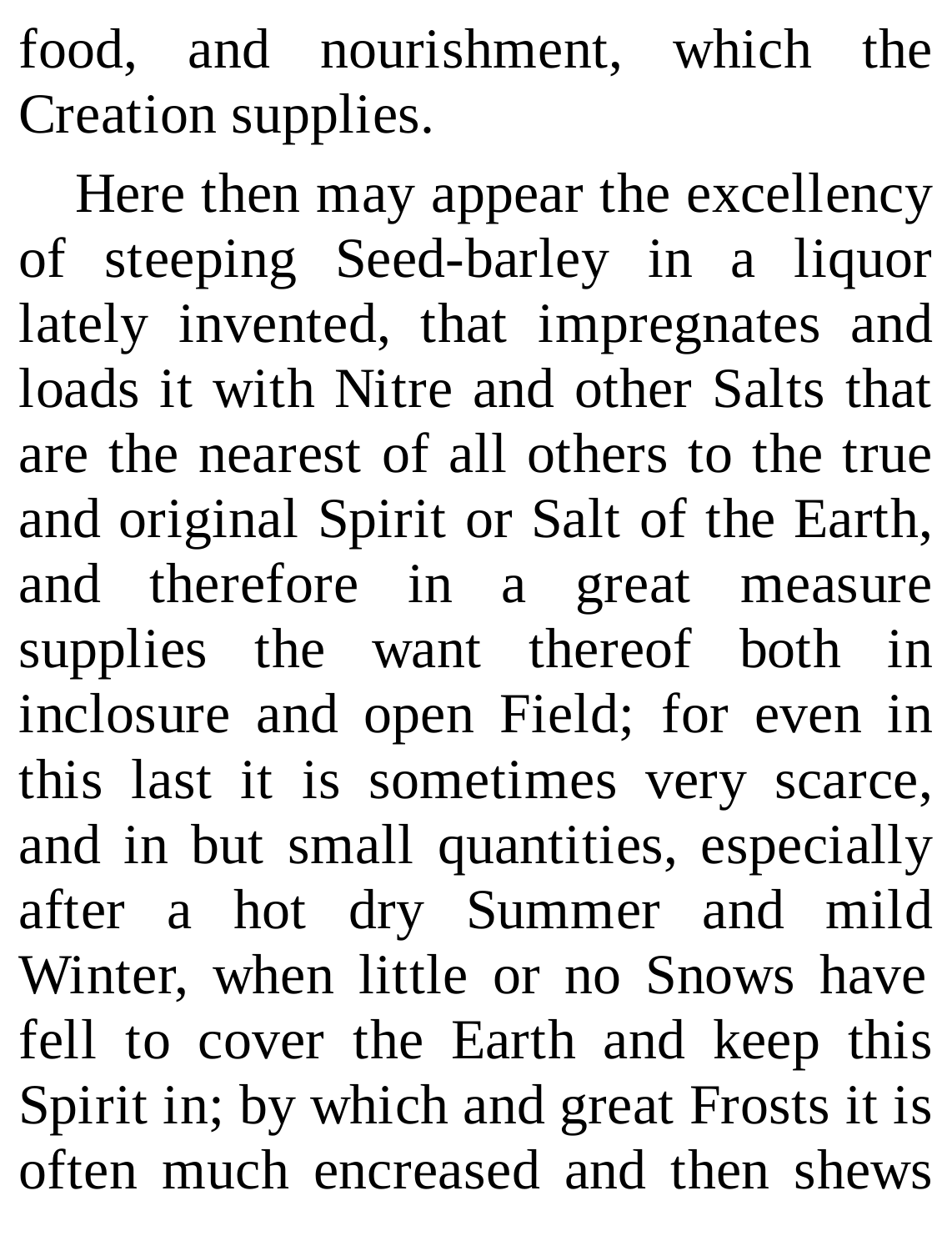itself in the warmth of well Waters, that are often seen to wreak in the cold Seasons. Now since all Vegetables more or less partake of those qualities that the Soil and Manures abound with in which they grow; I therefore infer that all Barley so imbibed, improves its productions by the ascension of those saline spirituous particles that are thus lodged in the Seed when put into the Ground, and are part of the nourishment the After-Crop enjoys; and for this reason I doubt not, but when time has got the ascendant of prejudice, the whole Nation will come into the practice of the invaluable Receipt published in two Books, entituled, *Chiltern and Vale Farming*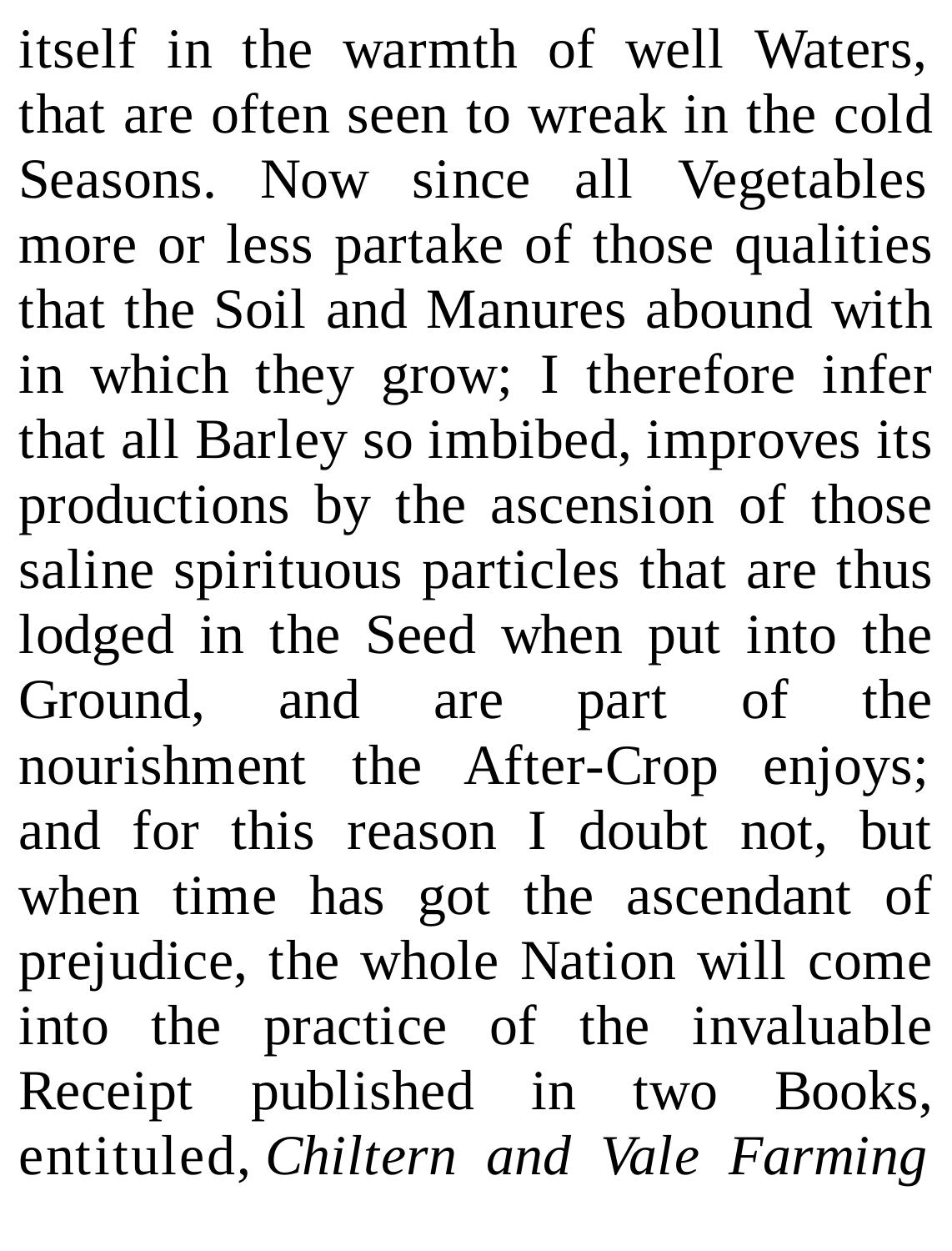*Explained*, and, *The Practical Farmer*; both writ by *William Ellis* of *Little Gaddesden* near *Hempstead* in *Hertfordshire*, not only for Barley, but other Grains.

But notwithstanding Barley may grow on a light Soil with a proper Manure; and improved by the liquor of this Receipt, yet this Grain may be damaged or spoiled by being mown too soon, which may afterwards be discovered by its shrivelled and lean body that never will make right good Malt; or if it is mown at a proper time, and if it be housed damp, or wettish, it will be apt to heat and mow-burn, and then it will never make so good Malt, because it will not spire, nor come so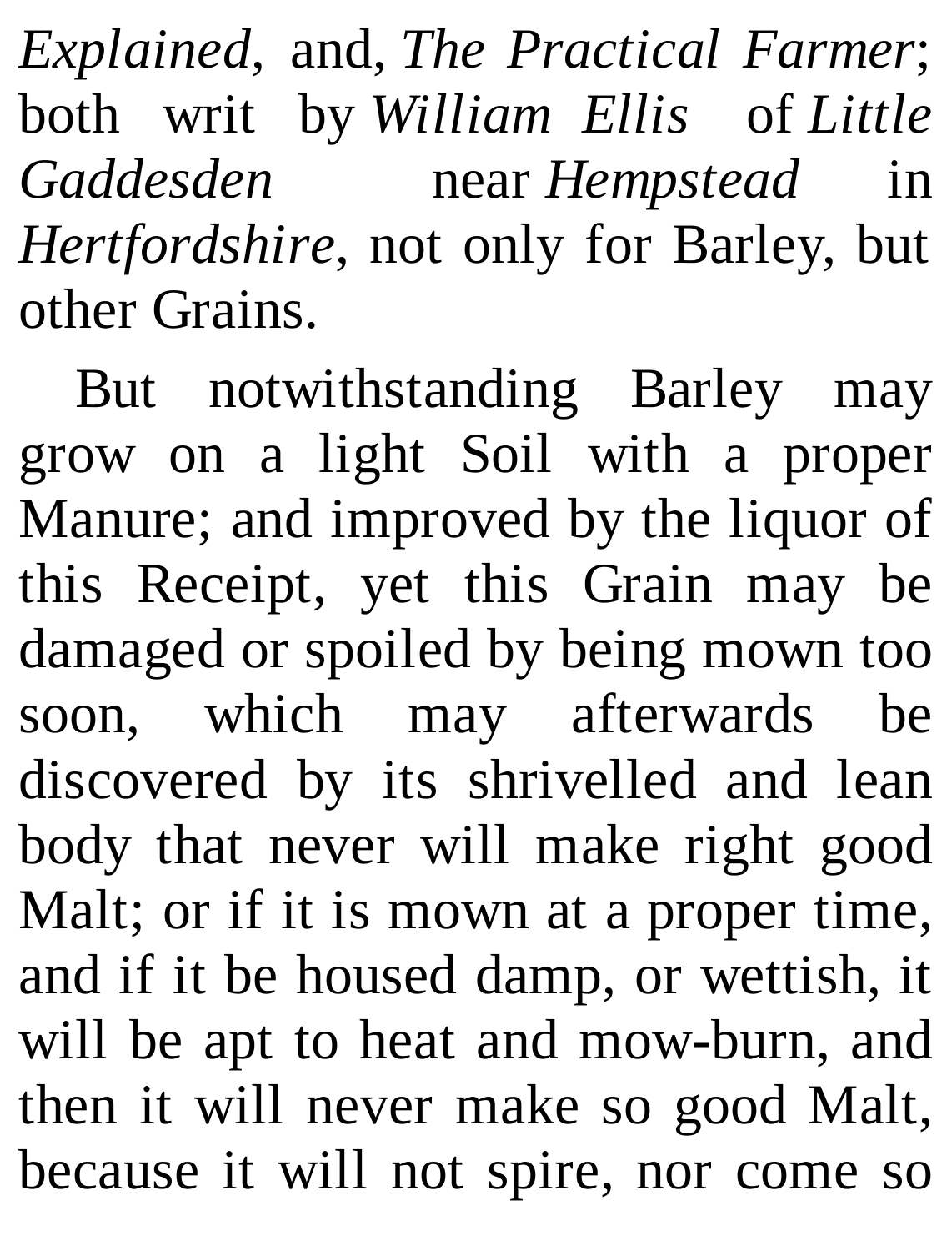regularly on the floor as that which was inned dry.

Again, I have known one part of a Barley-crop almost green at Harvest, another part ripe, and another part between both, tho' it was all sown at once, occasion'd by the several situations of the Seed in the Ground, and the succeeding Droughts. The deepest came up strong and was ripe soonest, the next succeeded; but the uppermost, for want of Rain and Cover, some of it grew not at all, and the rest was green at Harvest. Now these irregularities are greatly prevented and cured by the application of the ingredients mentioned in the Receipt, which infuses such a moisture into the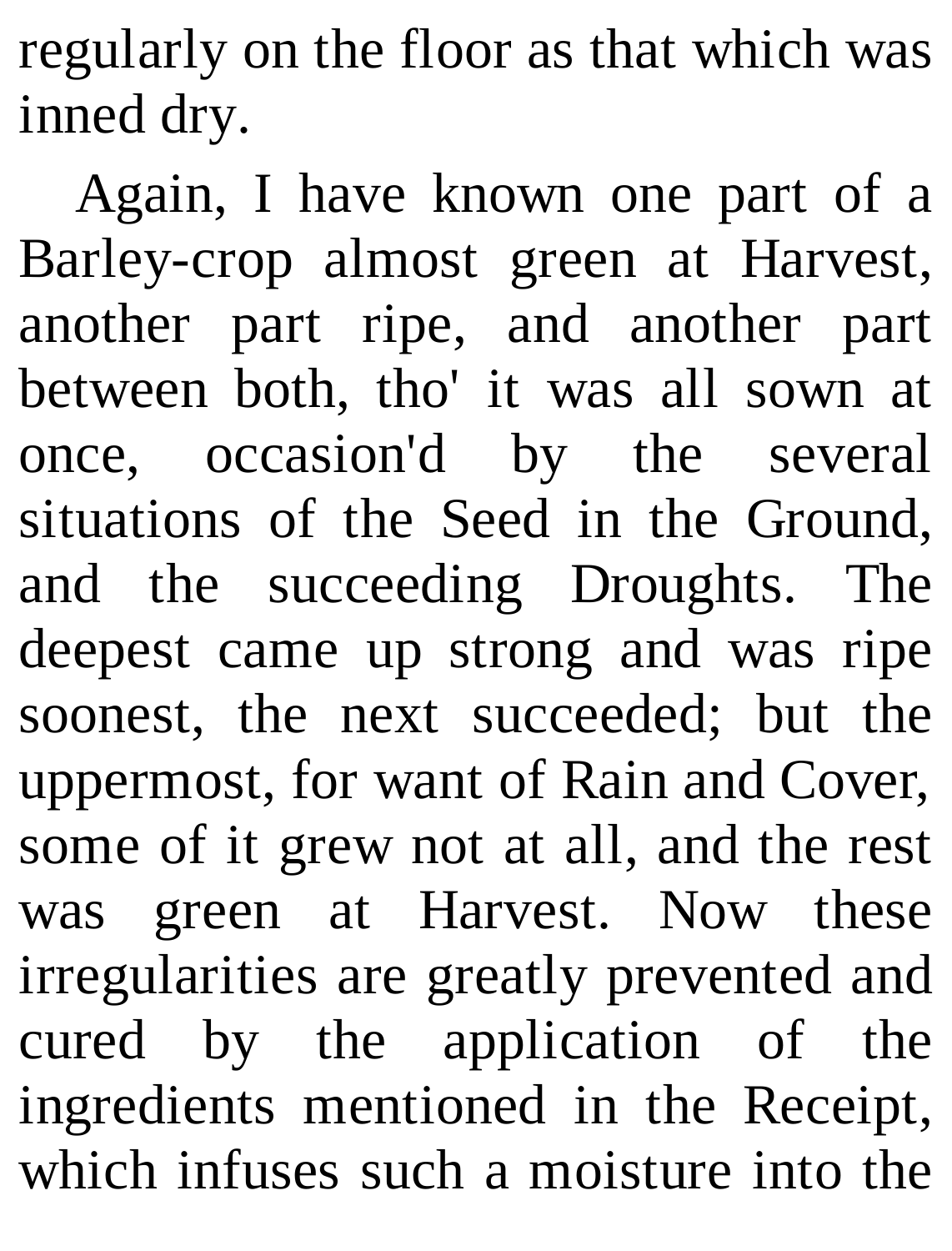body of the Seed, as with the help of a little Rain and the many Dews, makes it spire, take root and grow, when others are ruined for want of the assistance of such steeping.

Barley like other Grain will also degenerate, and become rank, lean and small bodied, if the same Seed is sown too often in the Soil; 'tis therefore that the best Farmers not only change the Seed every time, but take due care to have it off a contrary Soil that they sow it in to; this makes several in my neighbourhood every Year buy their Barley-seed in the Vale of *Ailsbury*, that grew there on the black clayey marly Loams, to sow in Chalks, Gravels, &c. Others every second Year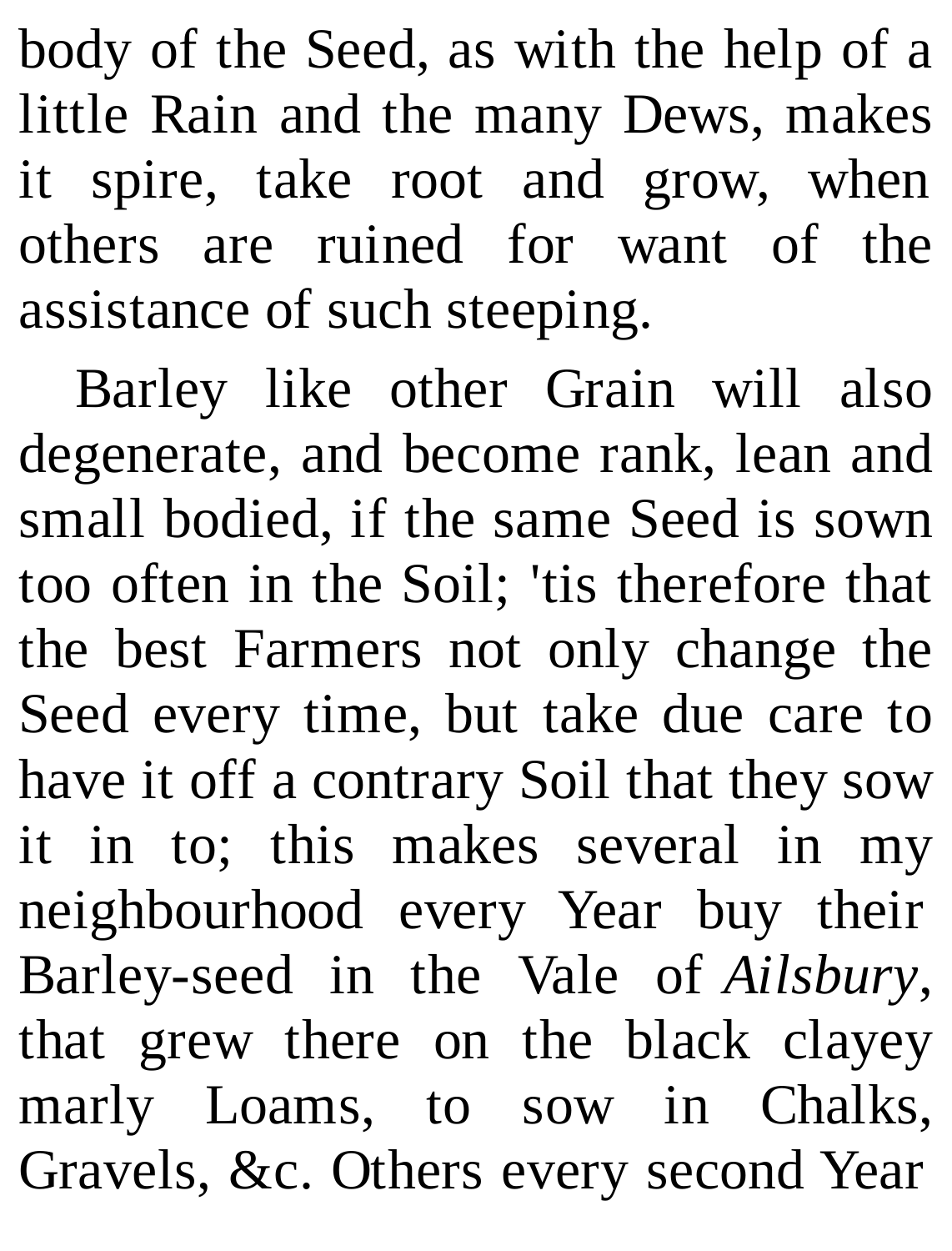will go from hence to *Fullham* and buy the Forward or Rath-ripe Barley that grows there on Sandy-ground; both which Methods are great Improvements of this Corn, and whether it be for sowing or malting, the plump, weighty and white Barley-corn, is in all respects much kinder than the lean flinty Sorts.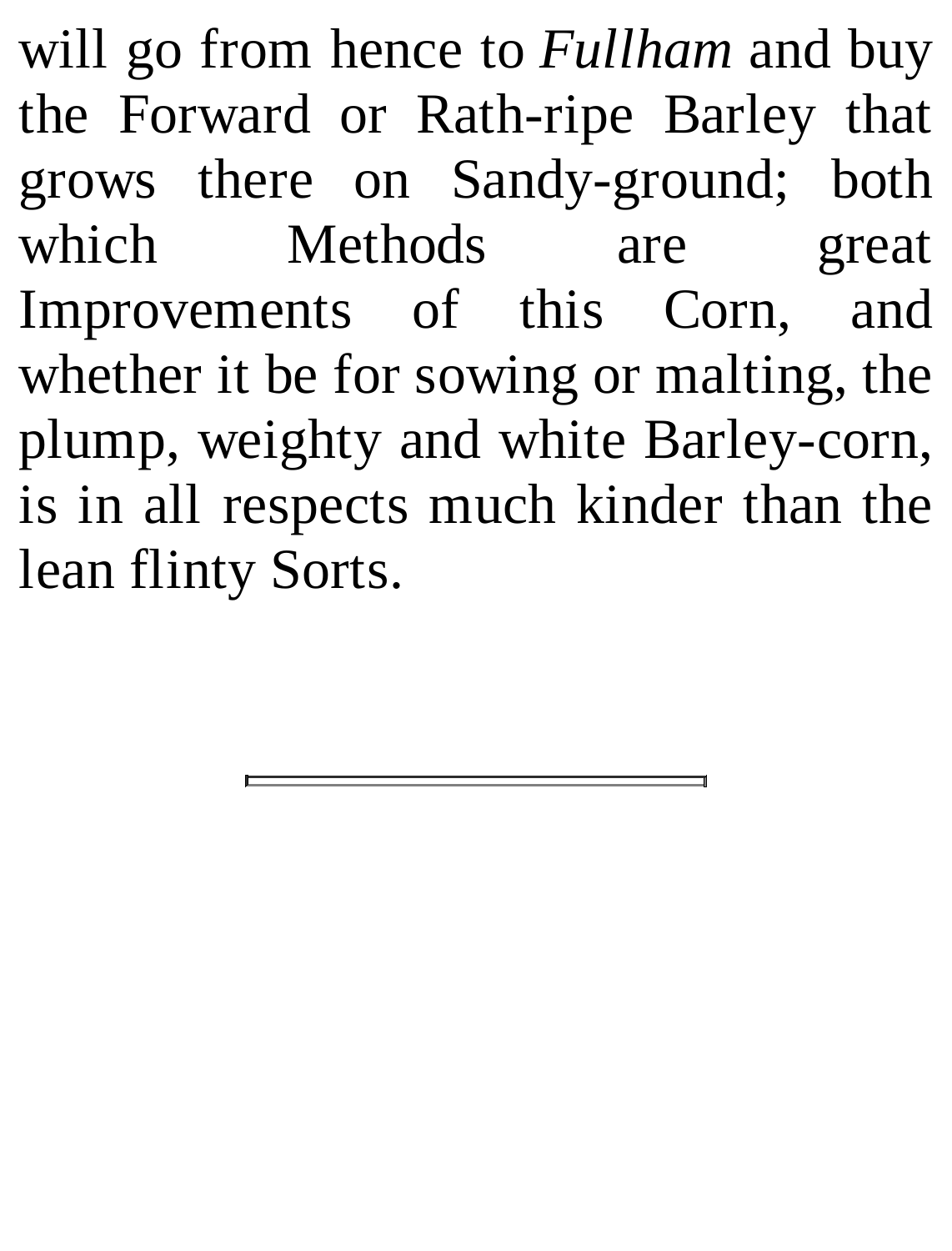## **CHAP. II.** *Of making* **Malts.**

As I have described the Ground that returns the best Barley, I now come to treat of making it into Malt; to do which, the Barley is put into a leaden or tyled Cistern that holds five, ten or more Quarters, that is covered with water four or six Inches above the Barley to allow for its Swell; here it lyes five or six Tides as the Malster calls it, reckoning twelve Hours to the Tide, according as the Barley is in body or in dryness; for that which comes off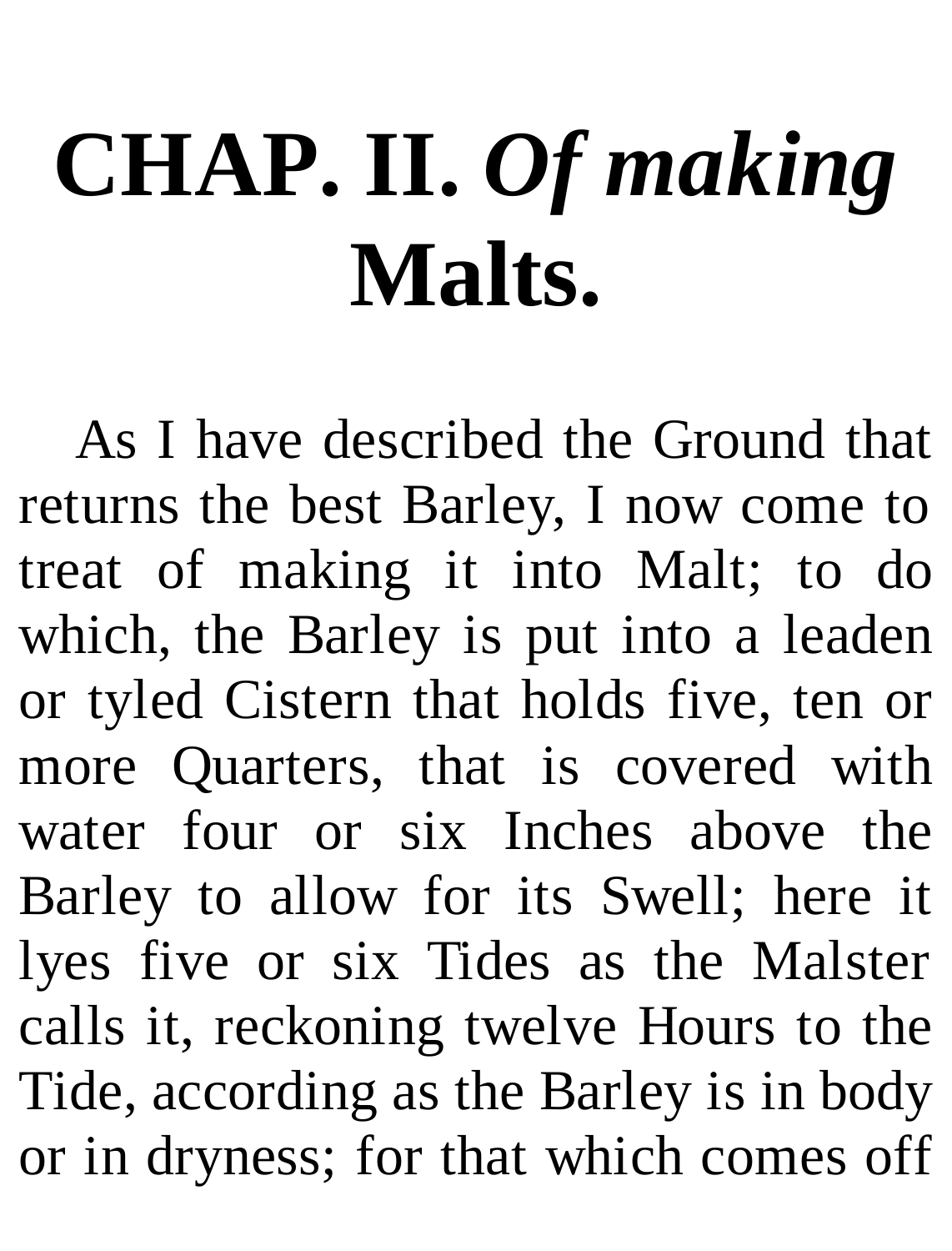Clays, or has been wash'd and damag'd by Rains, requires less time than the dryer Grain that was inned well and grew on Gravels or Chalks; the smooth plump Corn imbibing the water more kindly, when the lean and steely Barley will not so naturally; but to know when it is enough, is to take a Corn end-ways between the Fingers and gently crush it, and if it is in all parts mellow, and the husk opens or starts a little from the body of the Corn, then it is enough: The nicety of this is a material Point; for if it is infus'd too much, the sweetness of the Malt will be greatly taken off, and yield the less Spirit, and so will cause deadness and sourness in Ale or Beer in a short time, for the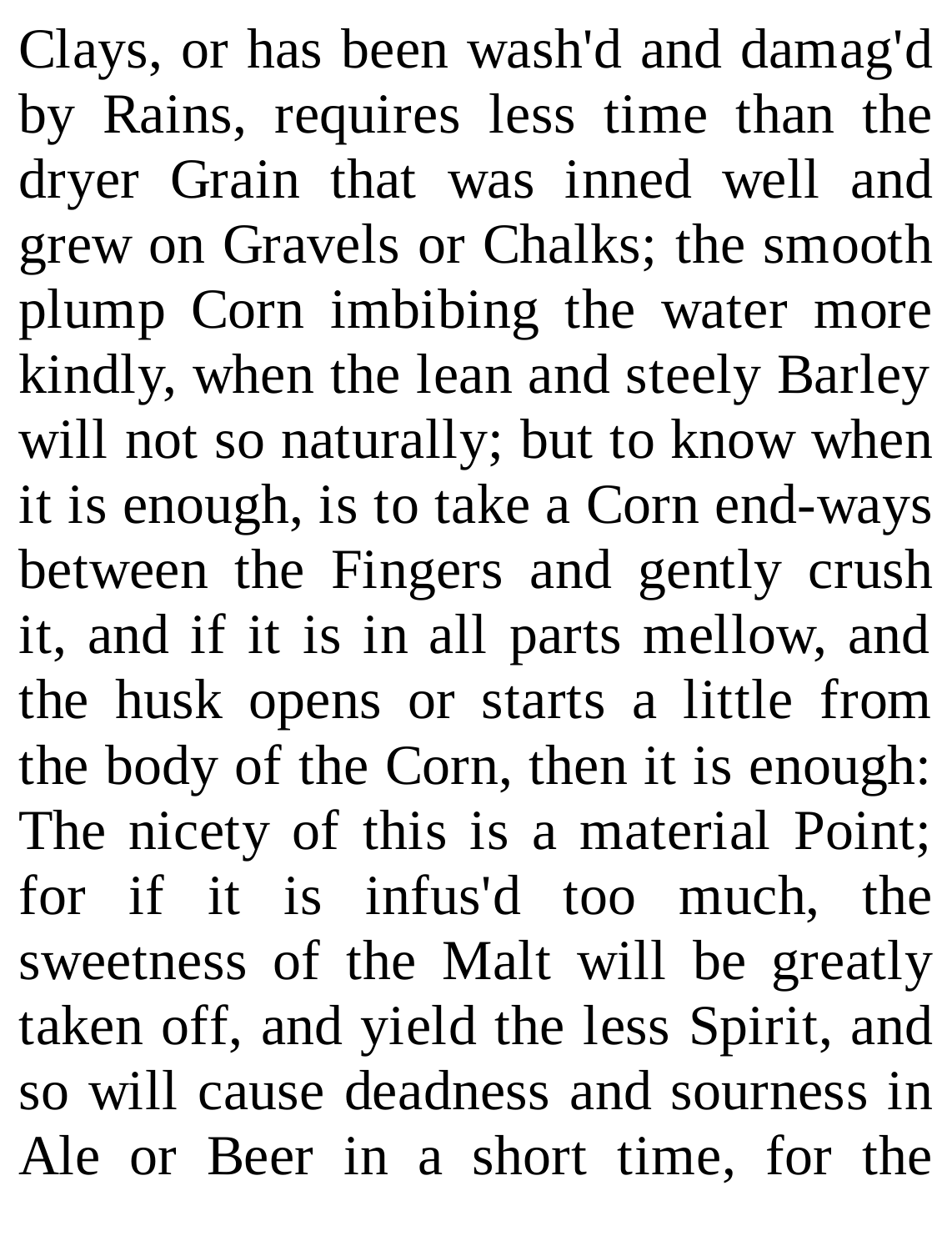goodness of the Malt contributes much to the preservation of all Ales and Beers. Then the water must be drain'd from it very well, and it will come equal and better on the floor, which may be done in twelve or sixteen Hours in temperate weather, but in cold, near thirty. From the Cistern it is put into a square Hutch or Couch, where it must lye thirty Hours for the Officer to take his Gage, who allows four Bushels in the Score for the Swell in this or the Cistern, then it must be work'd Night and Day in one or two Heaps as the weather is cold or hot, and turn'd every four, six or eight Hours, the outward part inwards and the bottom upwards, always keeping a clear floor that the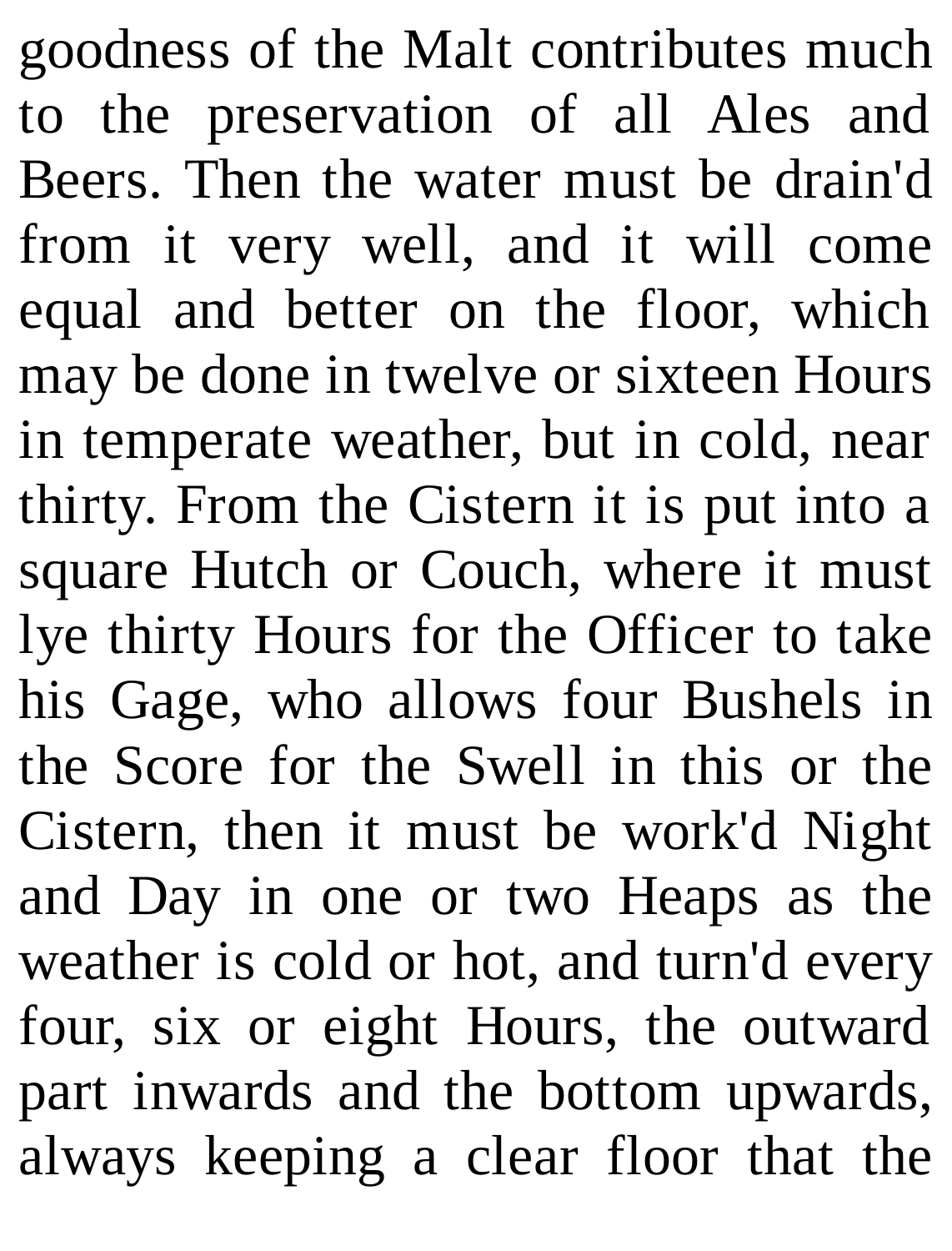Corn that lies next to it be not chill'd; and as soon as it begins to come or spire, then turn it every three, four or five Hours, as was done before according to the temper of the Air, which greatly governs this management, and as it comes or works more, so must the Heap be spreaded and thinned larger to cool it. Thus it may lye and be work'd on the floor in several parallels, two or three Foot thick, ten or more Foot broad, and fourteen or more in length to Chip and Spire; but not too much nor too soft; and when it is come enough, it is to be turned twelve or sixteen times in twenty-four Hours, if the Season is warm, as in *March, April* or *May*; and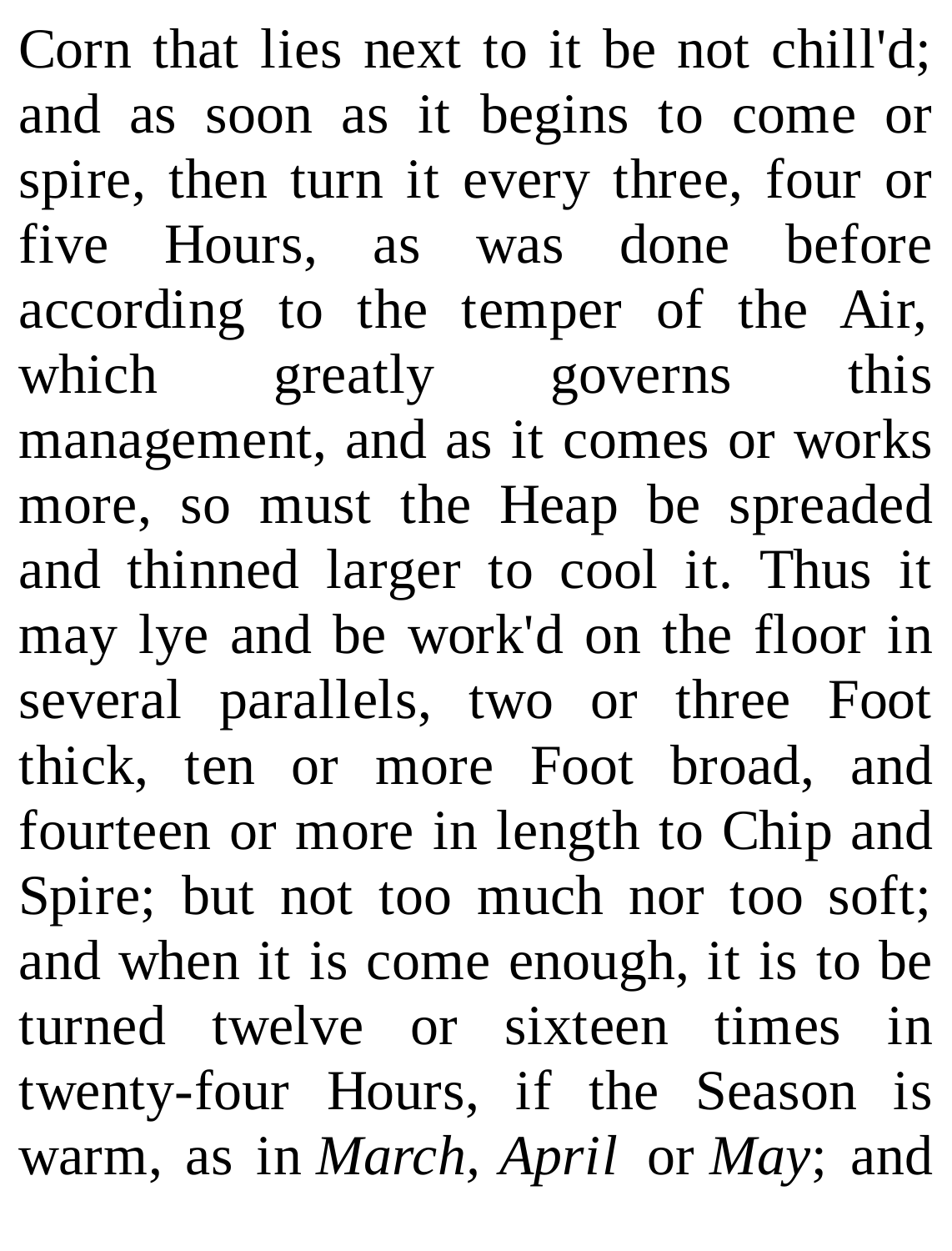when it is fixed and the Root begins to be dead, then it must be thickned again and carefully kept often turned and work'd, that the growing of the Root may not revive, and this is better done with the Shoes off than on; and here the Workman's Art and Diligence in particular is tryed in keeping the floor clear and turning the Malt often, that it neither moulds nor Aker-spires, that is, that the Blade does not grow out at the opposite end of the Root; for if it does, the flower and strength of the Malt is gone, and nothing left behind but the Aker-spire, Husk and Tail: Now when it is at this degree and fit for the Kiln, it is often practised to put it into a Heap and let it lye twelve Hours before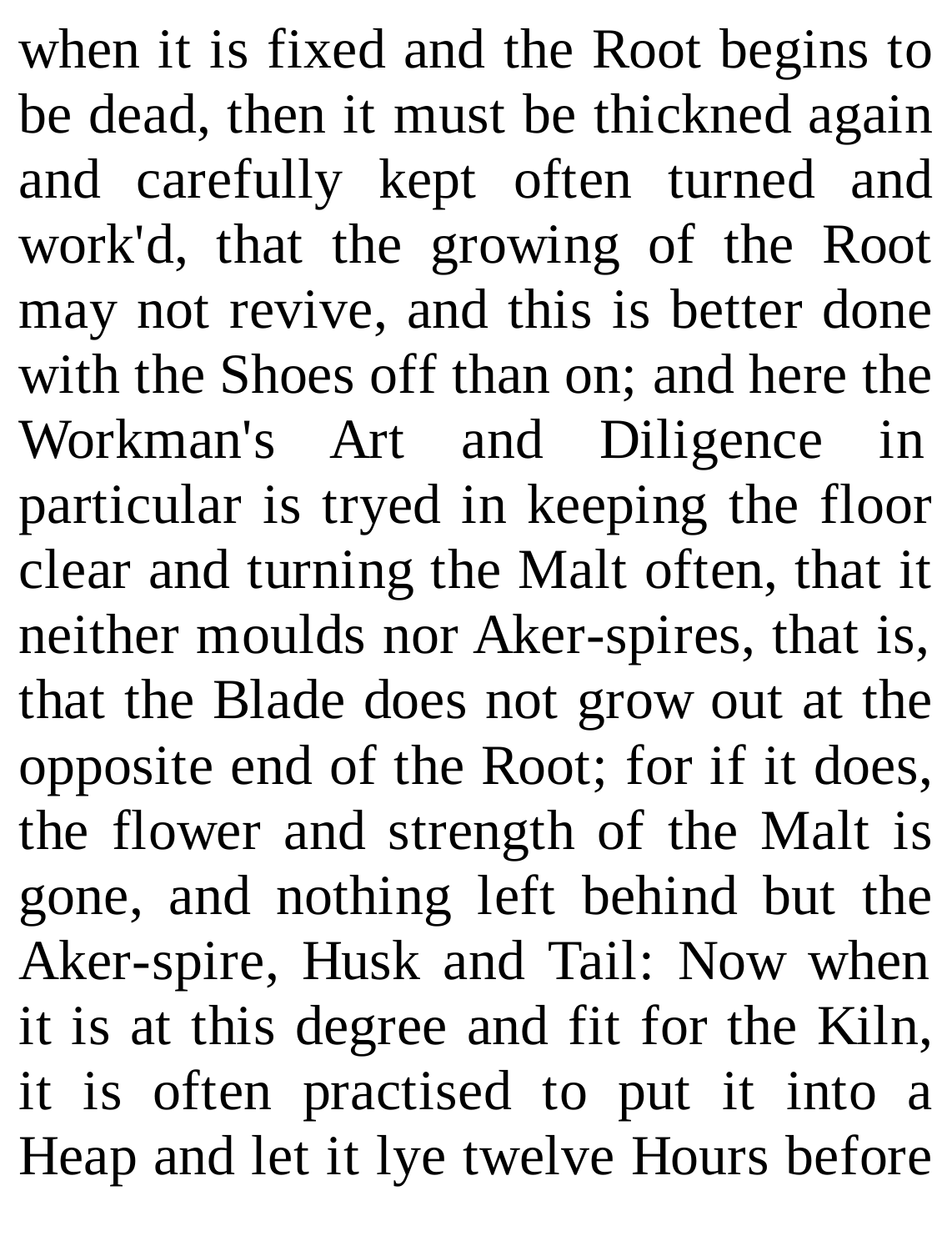it is turned, to heat and mellow, which will much improve the Malt if it is done with moderation, and after that time it must be turned every six Hours during twenty four; but if it is overheated, it will become like Grease and be spoiled, or at least cause the Drink to be unwholsome; when this Operation is over, it then must be put on the Kiln to dry four, six or twelve Hours, according to the nature of the Malt, for the pale sort requires more leisure and less fire than the amber or brown sorts: Three Inches thick was formerly thought a sufficient depth for the Malt to lye on the Hair-cloth, but now six is often allowed it to a fault; fourteen or sixteen Foot square will dry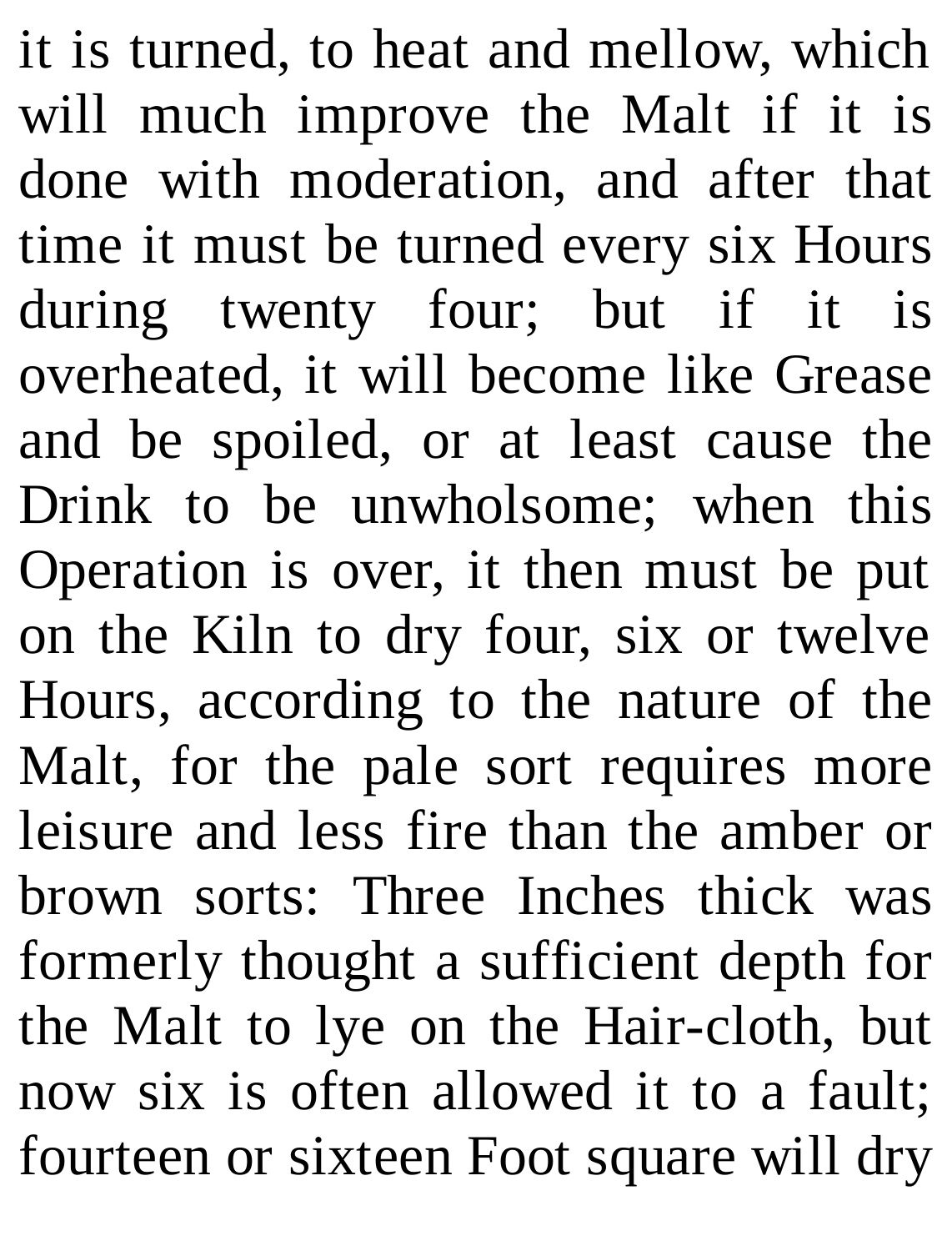about two Quarters if the Malt lyes four Inches thick, and here it should be turned every two, three or four Hours keeping the Hair-cloth clear: The time of preparing it from the Cistern to the Kiln is uncertain; according to the Season of the Year; in moderate weather three Weeks is often sufficient. If the Exciseman takes his Gage on the floor he allows ten in the Score, but he sometimes Gages in Cistern, Couch, Floor and Kiln, and where he can make most, there he fixes his Charge: When the Malt is dryed, it must not cool on the Kiln, but be directly thrown off, not into a Heap, but spreaded wide in an airy place, till it is thoroughly cool, then put it into a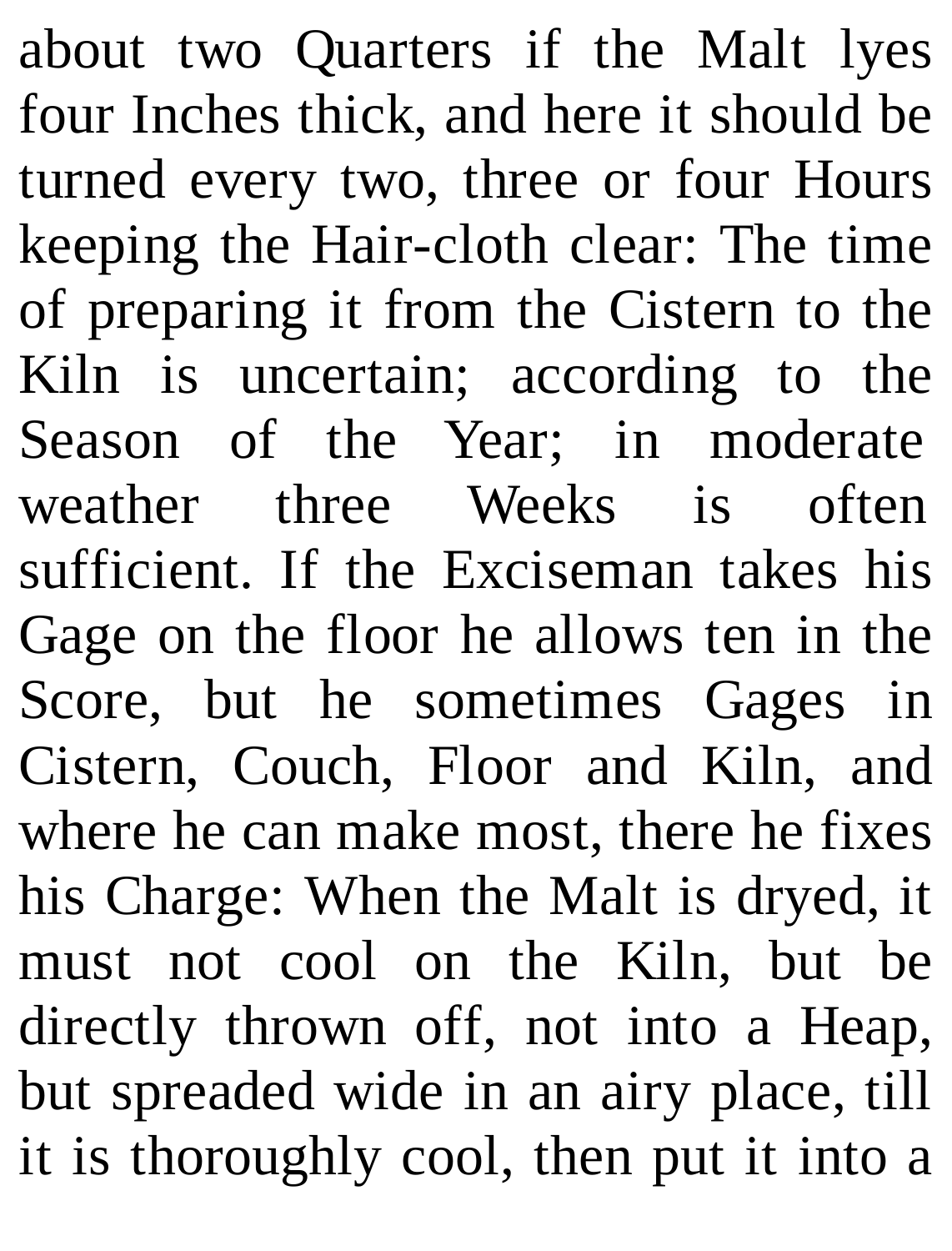Heap or otherwise dispose of it.

There are several methods used in drying of Malts, as the Iron Plateframe, the Tyle-frame, that are both full of little Holes: The Brass-wyred and Iron-wyred Frame, and the Haircloth; the Iron and Tyled one, were chiefly Invented for drying of brown Malts and saving of Fuel, for these when they come to be thorough hot will make the Corns crack and jump by the fierceness of their heat, so that they will be roasted or scorch'd in a little time, and after they are off the Kiln, to plump the body of the Corn and make it take the Eye, some will sprinkle water over it that it may meet with the better Market. But if such Malt is not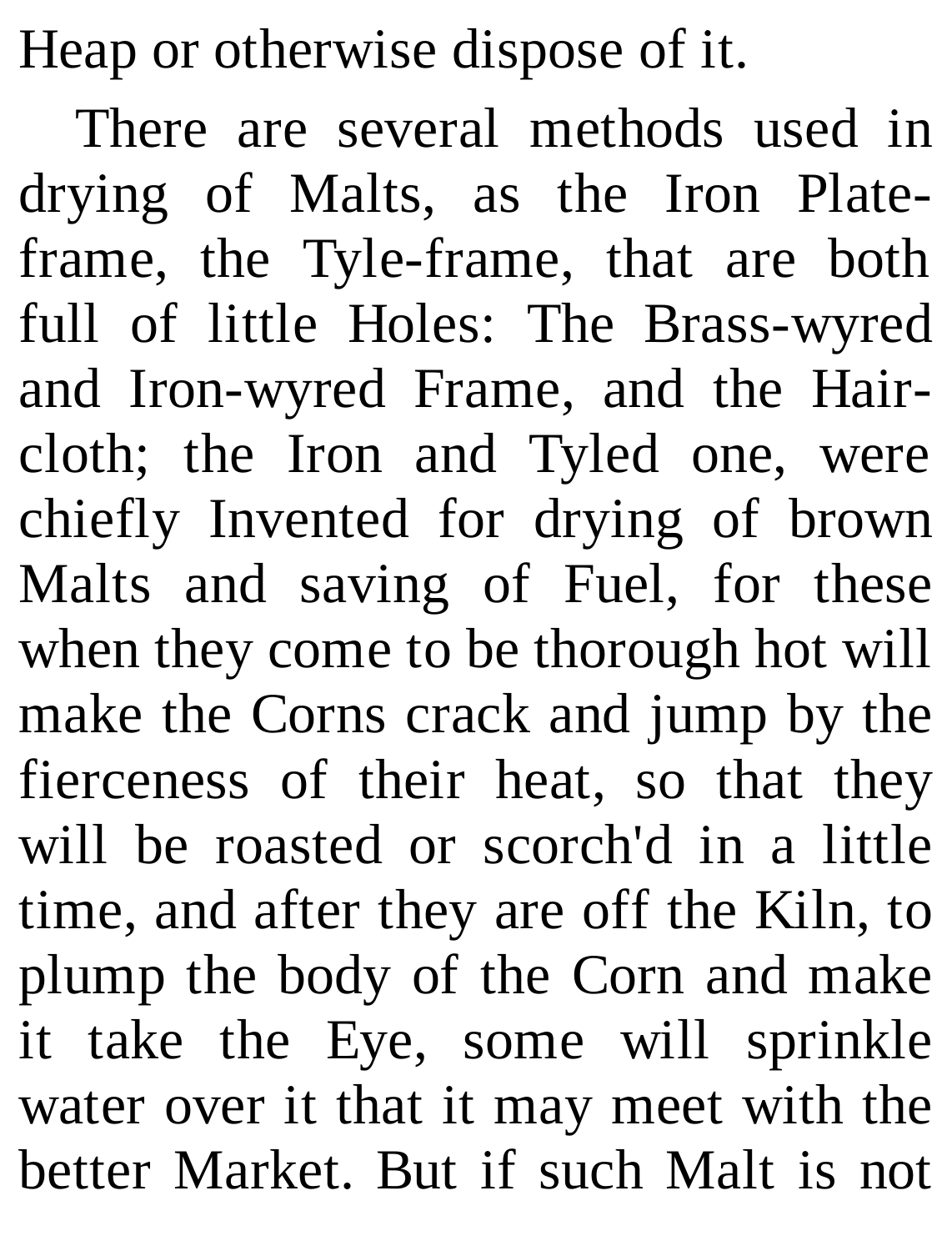used quickly, it will slacken and lose its Spirits to a great degree, and perhaps in half a Year or less may be taken by the Whools and spoiled: Such hasty dryings or scorchings are also apt to bitter the Malt by burning its skin, and therefore these Kilns are not so much used now as formerly: The Wyre-frames indeed are something better, yet they are apt to scorch the outward part of the Corn, that cannot be got off so soon as the Hair-cloth admits of, for these must be swept, when the other is only turned at once; however these last three ways are now in much request for drying pale and amber Malts, because their fire may be kept with more leisure, and the Malt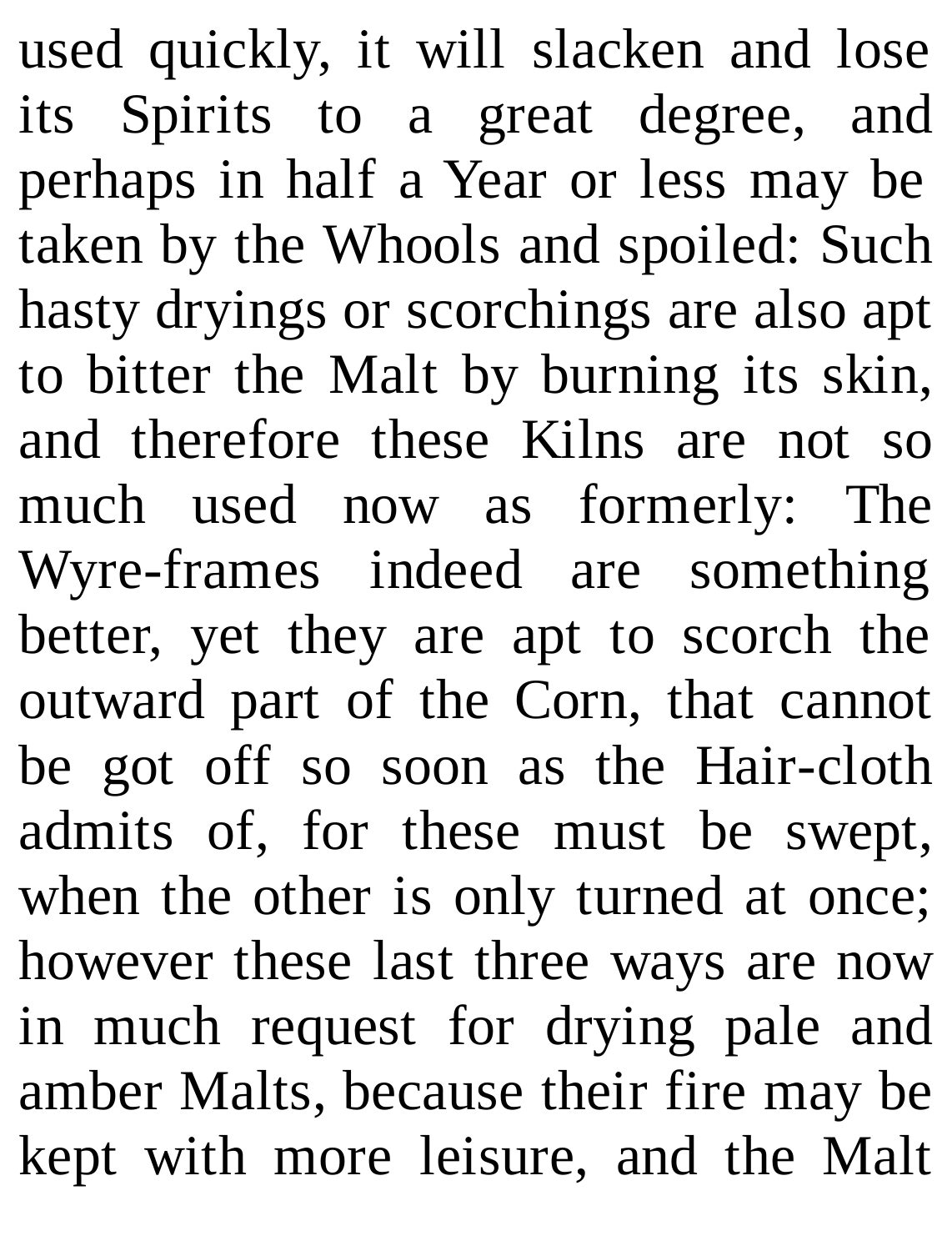more gradually and truer dyed, but by many the Hair-cloth is reckoned the best of all.

Malts are dryed with several sorts of Fuel; as the Coak, Welch-coal, Straw, Wood and Fern, &c. But the Coak is reckoned by most to exceed all others for making Drink of the finest Flavour and pale Colour, because it sends no smoak forth to hurt the Malt with any offensive tang, that Wood, Fern and Straw are apt to do in a lesser or greater degree; but there is a difference even in what is call'd Coak, the right sort being large Pit-coal chark'd or burnt in some measure to a Cinder, till all the Sulphur is consumed and evaporated away, which is called Coak,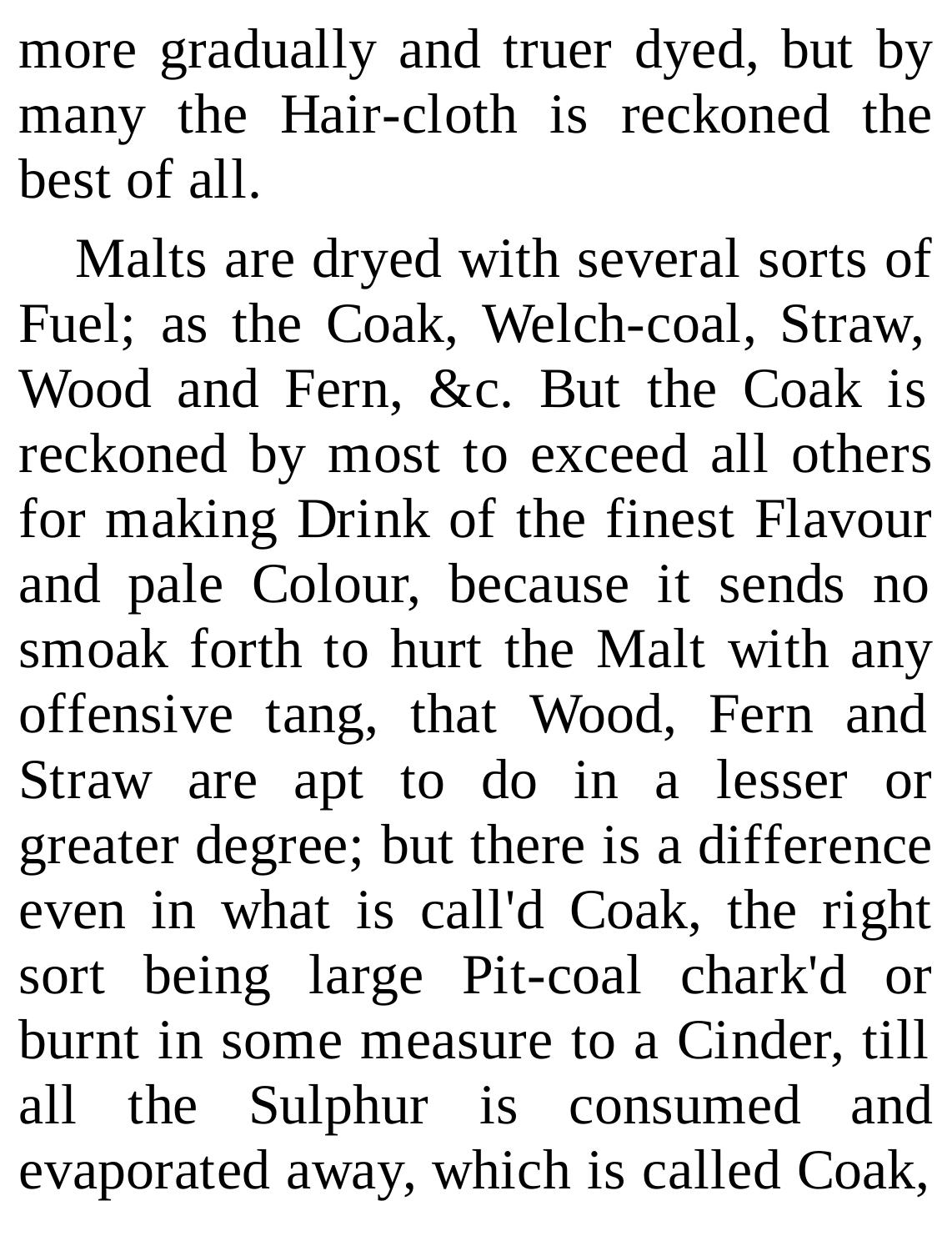and this when it is truly made is the best of all other Fuels; but if there is but one Cinder as big as an Egg, that is not thoroughly cured, the smoak of this one is capable of doing a little damage, and this happens too often by the negligence or avarice of the Coakmaker: There is another sort by some wrongly called Coak, and rightly named Culme or Welch-coal, from *Swanzey* in *Pembrokeshire*, being of a hard stony substance in small bits resembling a shining Coal, and will burn without smoak, and by its sulphureous effluvia cast a most excellent whiteness on all the outward parts of the grainy body: In *Devonshire* I have seen their Marble or grey Fire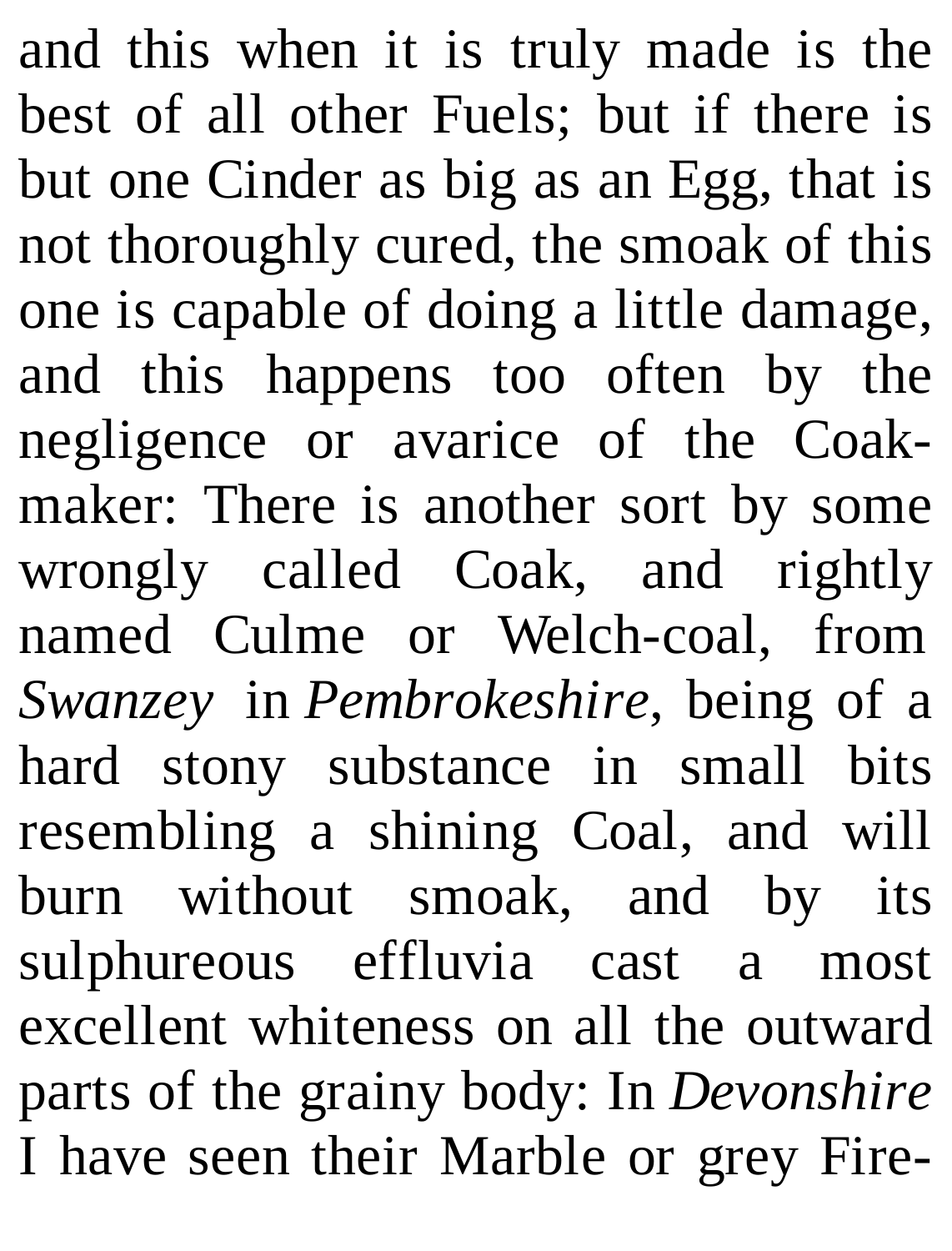stone burnt into Lime with the strong fire that this Culme makes, and both this and the Chark'd Pit-coal affords a most sweet moderate and certain fire to all Malt that is dryed by it.

Straw is the next sweetest Fuel, but Wood and Fern worst of all.

Some I have known put a Peck or more of Peas, and malt them with five Quarters of Barley, and they'll greatly mellow the Drink, and so will Beans; but they won't come so soon, nor mix so conveniently with the Malt, as the Pea will.

I knew a Farmer, when he sends five Quarters of Barley to be Malted, puts in half a Peck or more of Oats amongst them, to prove he has justice done him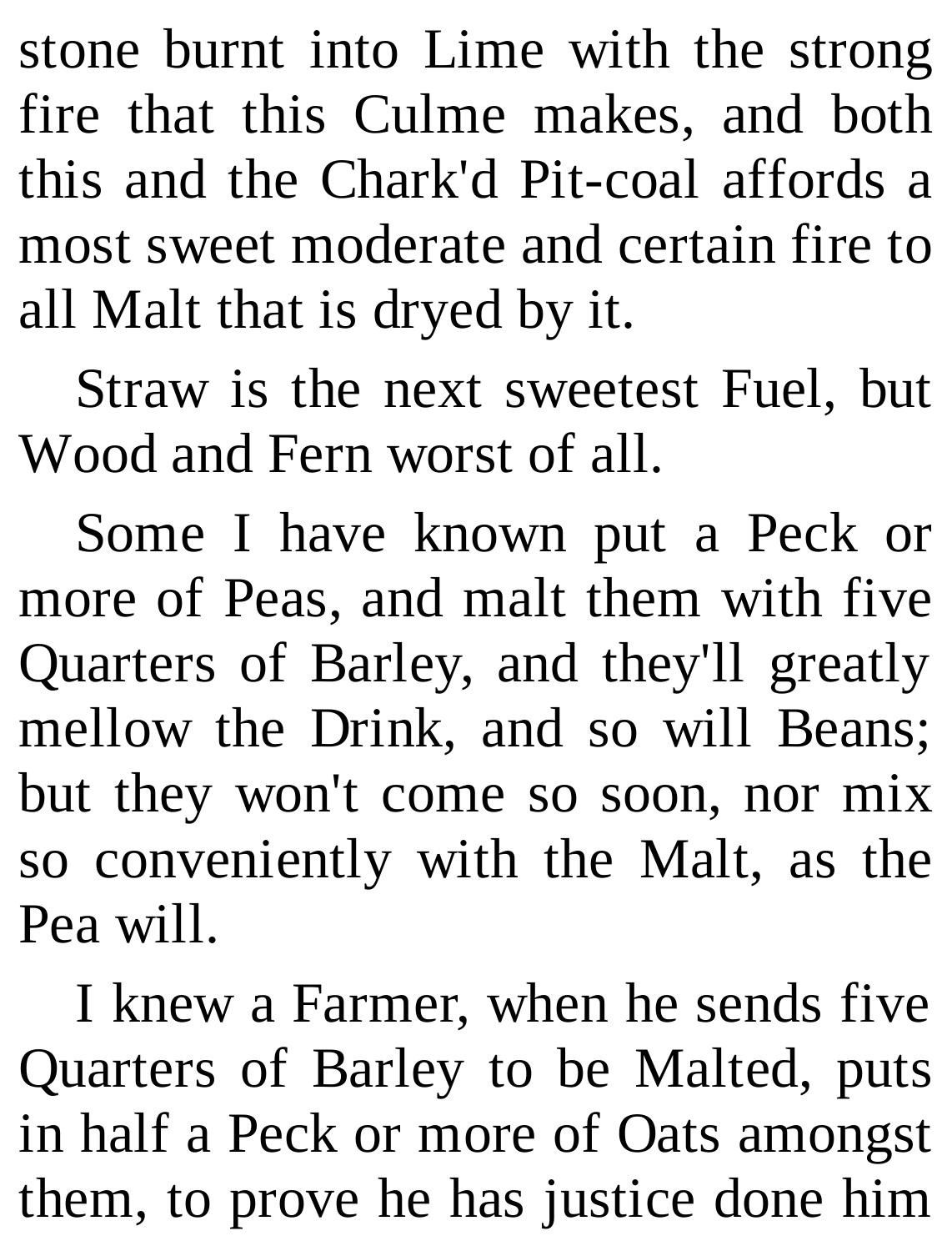by the Maker, who is hereby confin'd not to Change his Malt by reason others won't like such a mixture.

But there is an abuse sometimes committed by a necessitous Malster, who to come by Malt sooner than ordinary, makes use of Barley before it is thoroughly sweated in the Mow, and then it never makes right Malt, but will be steely and not yield a due quantity of wort, as I knew it once done by a Person that thrashed the Barley immediately from the Cart as it was brought out of the Field, but they that used its Malt suffered not a little, for it was impossible it should be good, because it did not thoroughly Chip or Spire on the floor, which caused this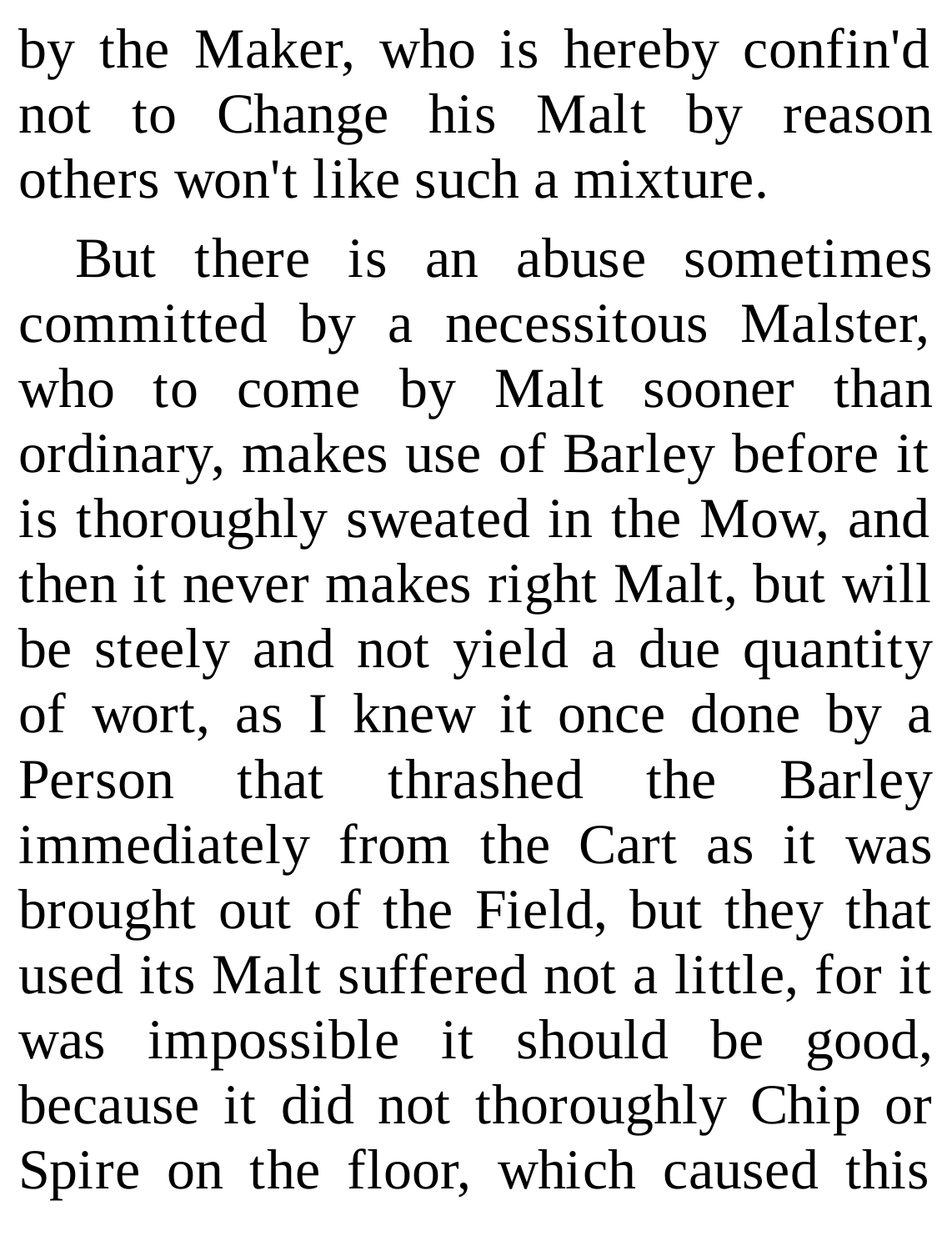sort of Malt, when the water was put to it in the Mash-tub, to swell up and absorb the Liquor, but not return its due quantity again, as true Malt would, nor was the Drink of this Malt ever good in the Barrel, but remain'd a raw insipid beer, past the Art of Man to Cure, because this, like Cyder made from Apples directly off the Tree, that never sweated out their phlegmatick crude juice in the heap, cannot produce a natural Liquor from such unnatural management; for barley certainly is not fit to make Malt of until it is fully mellowed and sweated in the Mow, and the Season of the Year is ready for it, without both which there can be no assurance of good Malt: Several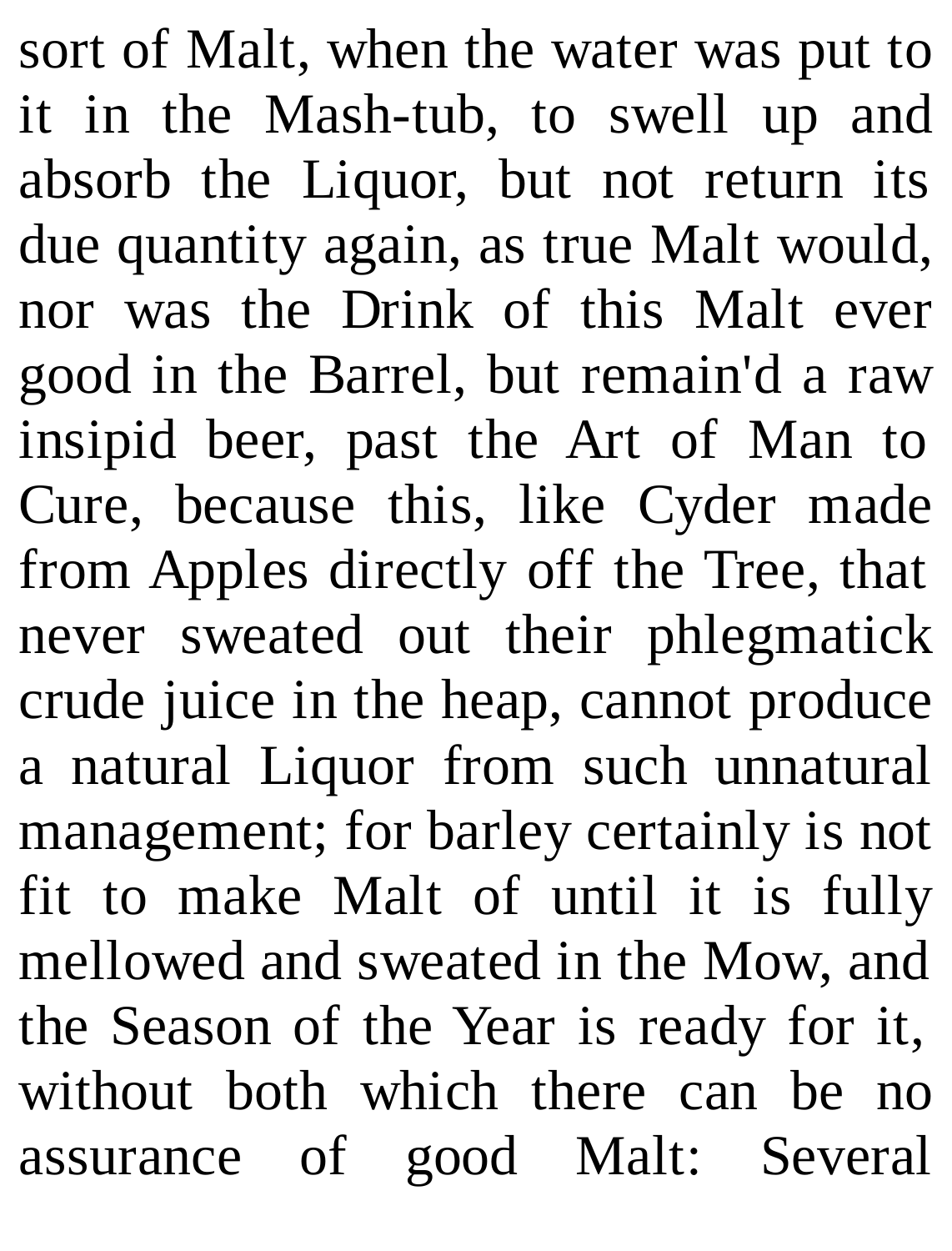instances of this untimely making Malt I have known to happen, that has been the occasion of great quantities of bad Ales and Beers, for such Malt, retaining none of its Barley nature, or that the Season of the Year is not cold enough to admit of its natural working on the Floor, is not capable of producing a true Malt, it will cause its Drink to stink in the cask instead of growing fit for use, as not having its genuine Malt-nature to cure and preserve it, which all good Malts contribute to as well as the Hop.

There is another damage I have known accrue to the Buyer of Malt by Mellilet, a most stinking Weed that grows amongst some Barley, and is so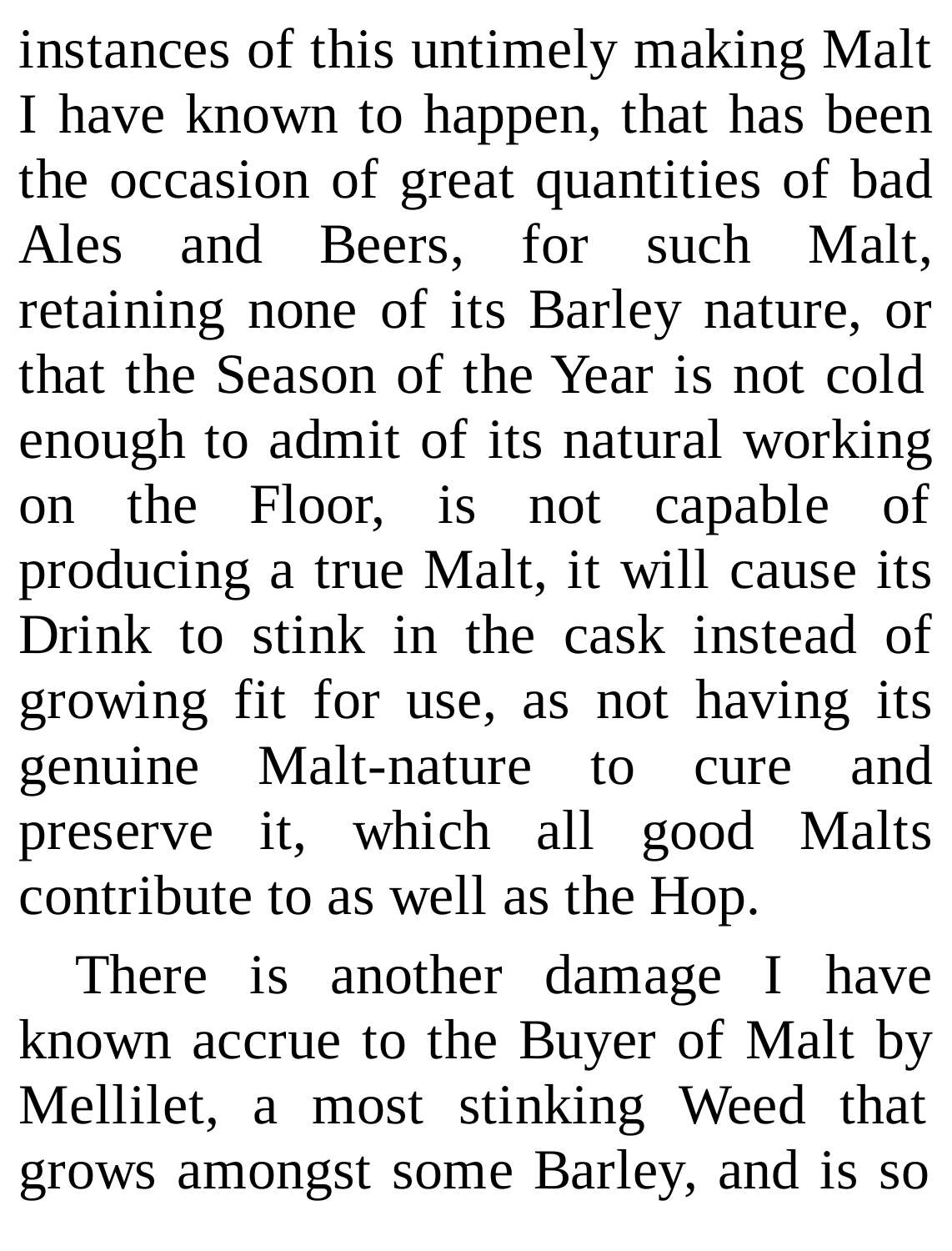mischievously predominant, as to taint it to a sad degree because its black Seed like that of an Onion, being lesser than the Barley, cannot be entirely separated, which obliges it to be malted with the Barley, and makes the Drink so heady that it is apt to fuddle the unwary by drinking a small quantity. This Weed is so natural to some Ground that the Farmer despairs of ever extirpating it, and is to be avoided as much as possible, because it very much hurts the Drink that is made from Malt mixed with it, by its nauseous Scent and Taste, as may be perceived by the Ointment made with it that bears its Name: I knew a Victualler that bought a parcel of Malt that this weed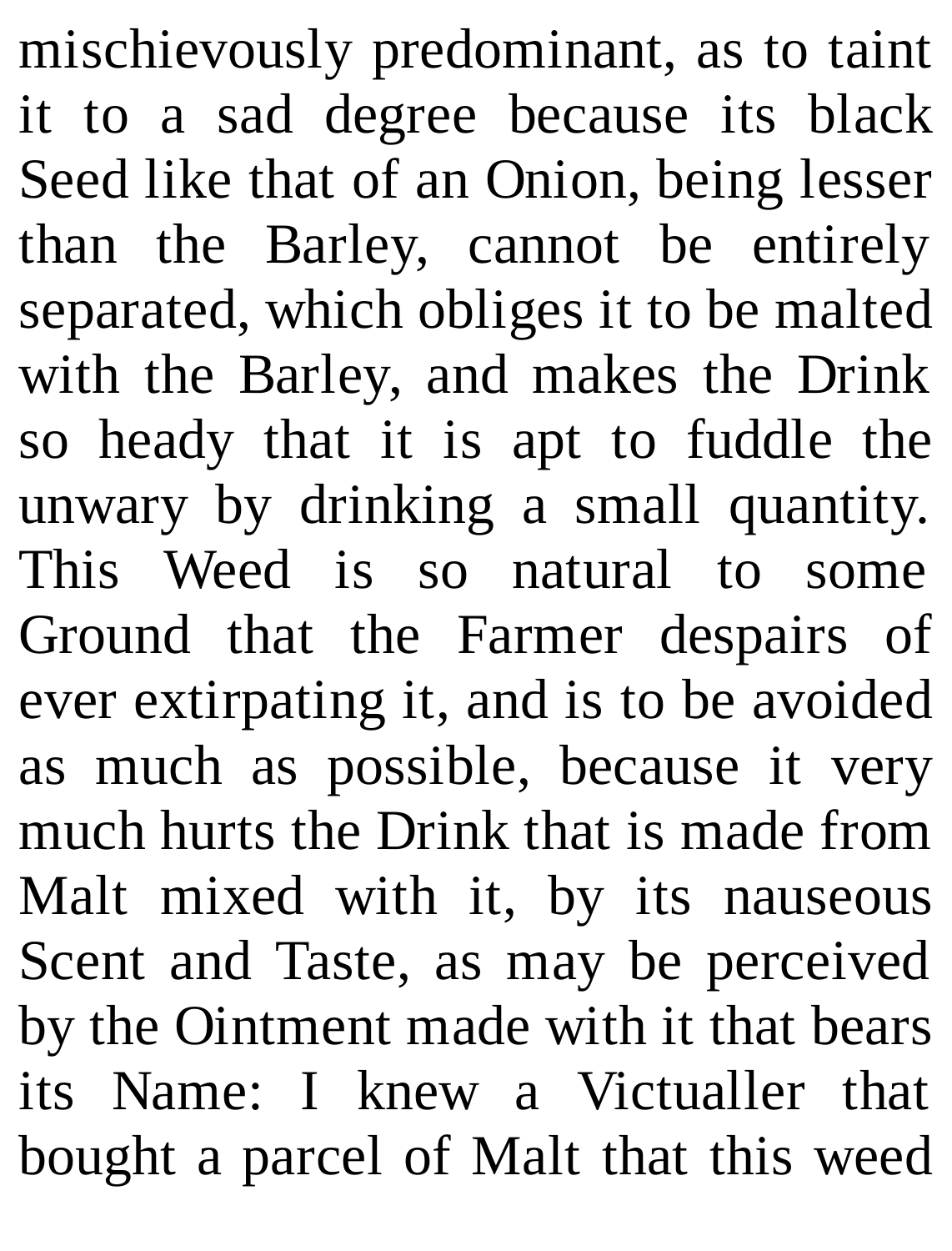was amongst, and it spoiled all the Brewings and Sale of the Drink, for it's apt to cause Fevers, Colicks and other Distempers in the Body.

Darnel is a rampant Weed and grows much amongst some Barley, especially in the bad Husbandman's Ground, and most where it is sown with the Seedbarley: It does the least harm amongst Malt, because it adds a strength to it, and quickly intoxicates, if there is much in it; but where there is but little, the Malster regards it not, for the sake of its inebriating quality.

There are other Weeds or Seeds that annoy the Barley; but as the Screen, Sieve and throwing will take most of them out, there does not require here a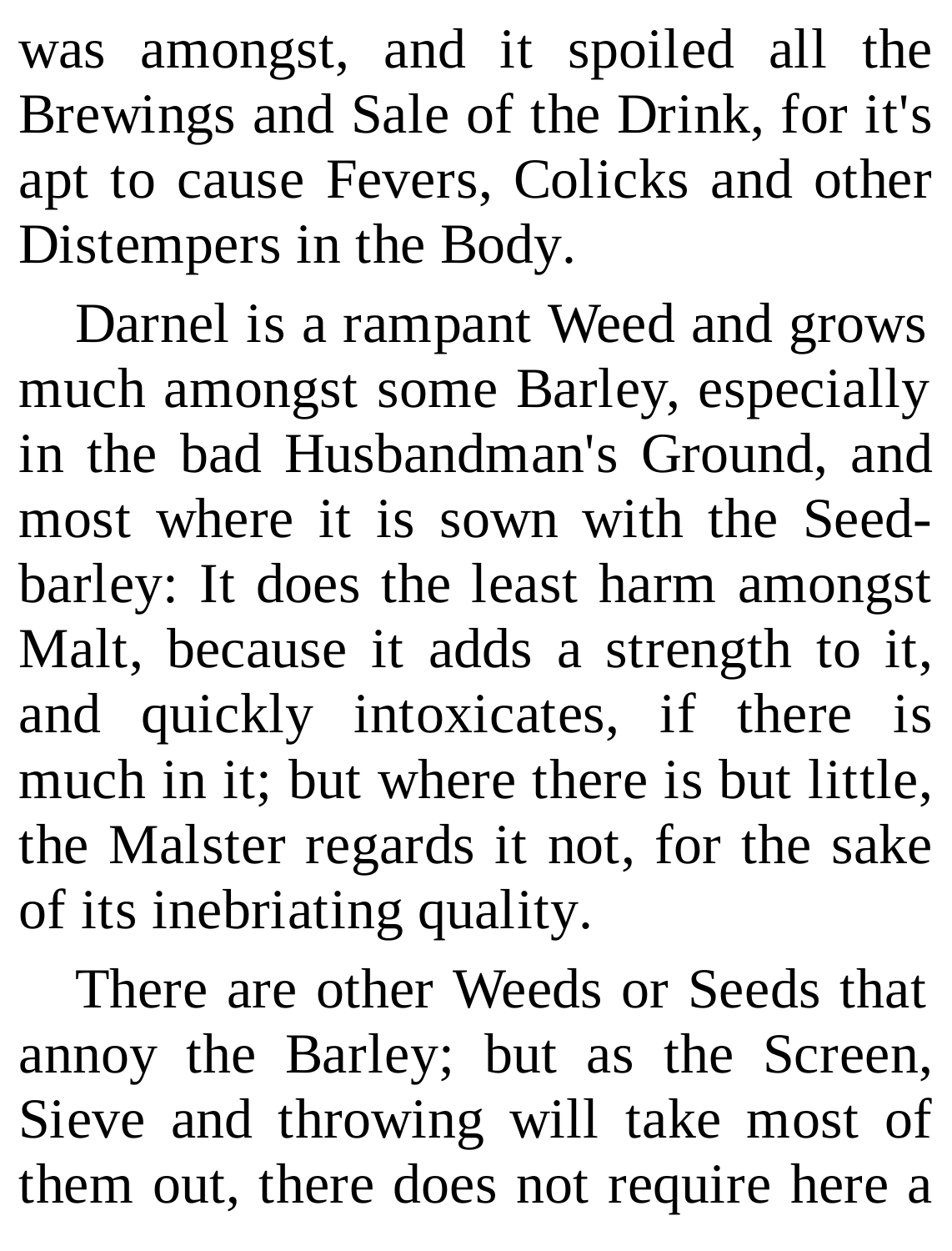Detail of their Particulars. Oats malted as Barley is, will make a weak, soft, mellow and pleasant Drink, but Wheat when done so, will produce a strong heady nourishing well-tasted and fine Liquor, which is now more practised then ever.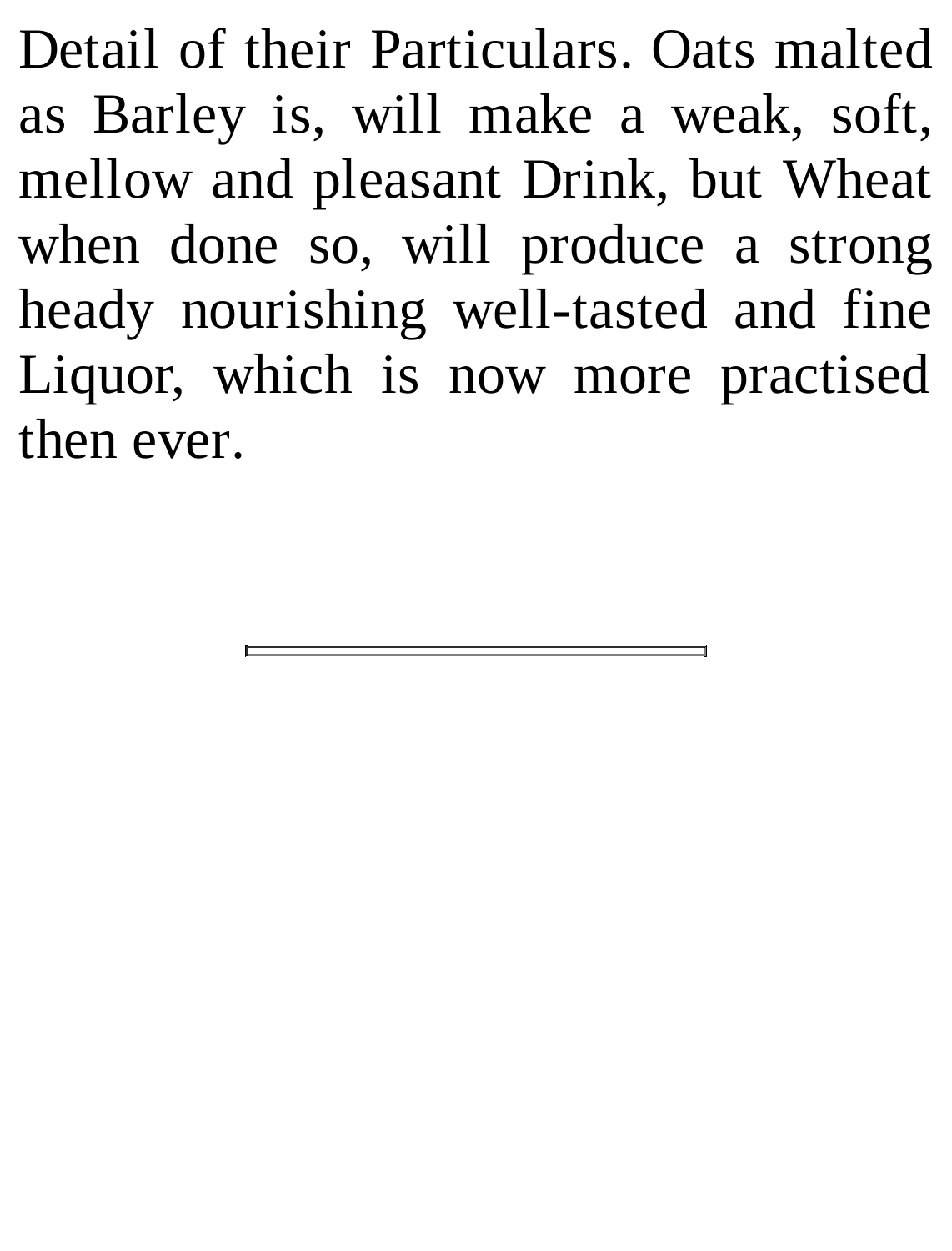## **CHAP. III.** *To know good from bad* **Malts.**

This is a Matter of great Importance to all Brewers, both publick and private, for 'tis common for the Seller to cry all is good, but the Buyer's Case is different; wherefore it is prudential to endeavour to be Master of this Knowledge, but I have heard a great Malster that lived towards *Ware*, say, he knew a grand Brewer, that wetted near two hundred Quarters a Week, was not a judge of good and bad Malts, without which 'tis impossible to draw a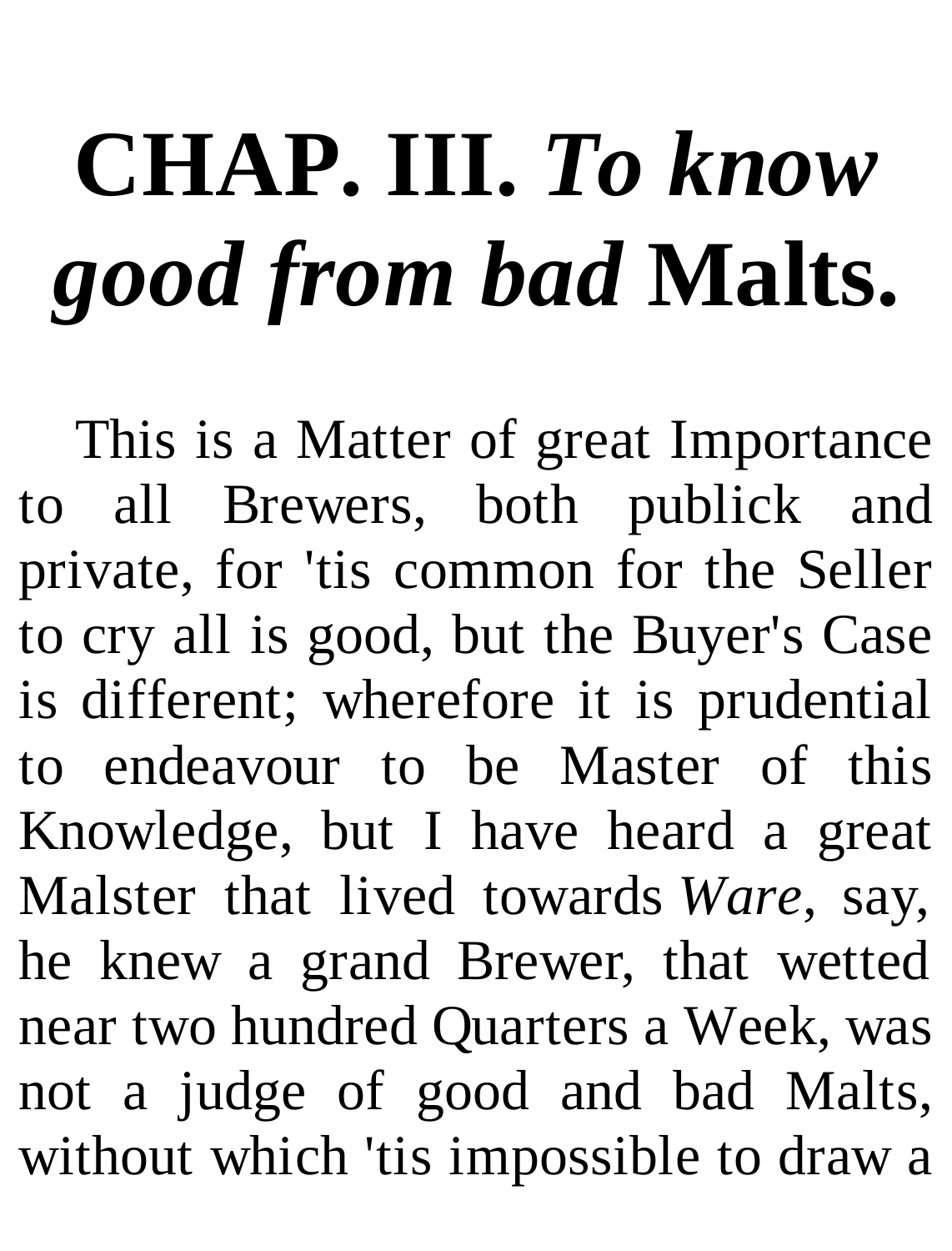true length of Ale or Beer. To do this I know but of few Ways, *First*, By the Bite; Is to break the Malt Corn across between the Teeth, in the middle of it or at both Ends, and if it tasteth mellow and sweet, has a round body, breaks soft, is full of flower all its length, smells well and has a thin skin, then it is good; *Secondly*, By Water; Is to take a Glass near full, and put in some Malt; and if it swims, it is right, but if any sinks to the bottom, then it is not true Malt, but steely and retains somewhat of its Barley nature; yet I must own this is not an infallible Rule, because if a Corn of Malt is crack'd, split or broke, it will then take the water and sink, but there may an allowance be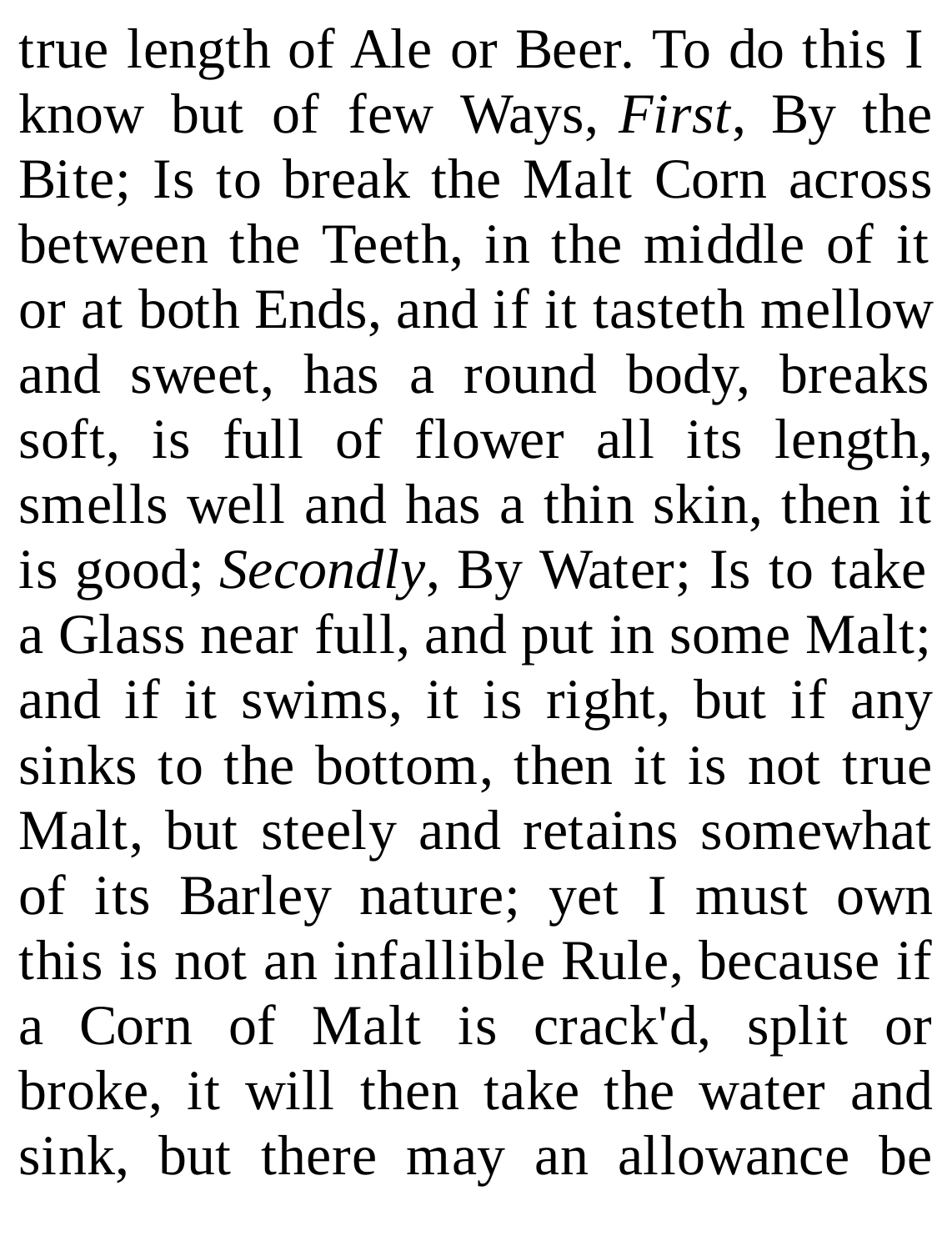given for such incidents, and still room enough to make a judgment. *Thirdly*, Malt that is truly made will not be hard and steely, but of so mellow a Nature, that if forced against a dry Board, will mark and cast a white Colour almost like Chalk. *Fourthly*, Malt that is not rightly made will be part of it of a hard Barley nature, and weigh heavier than that which is true Malt.

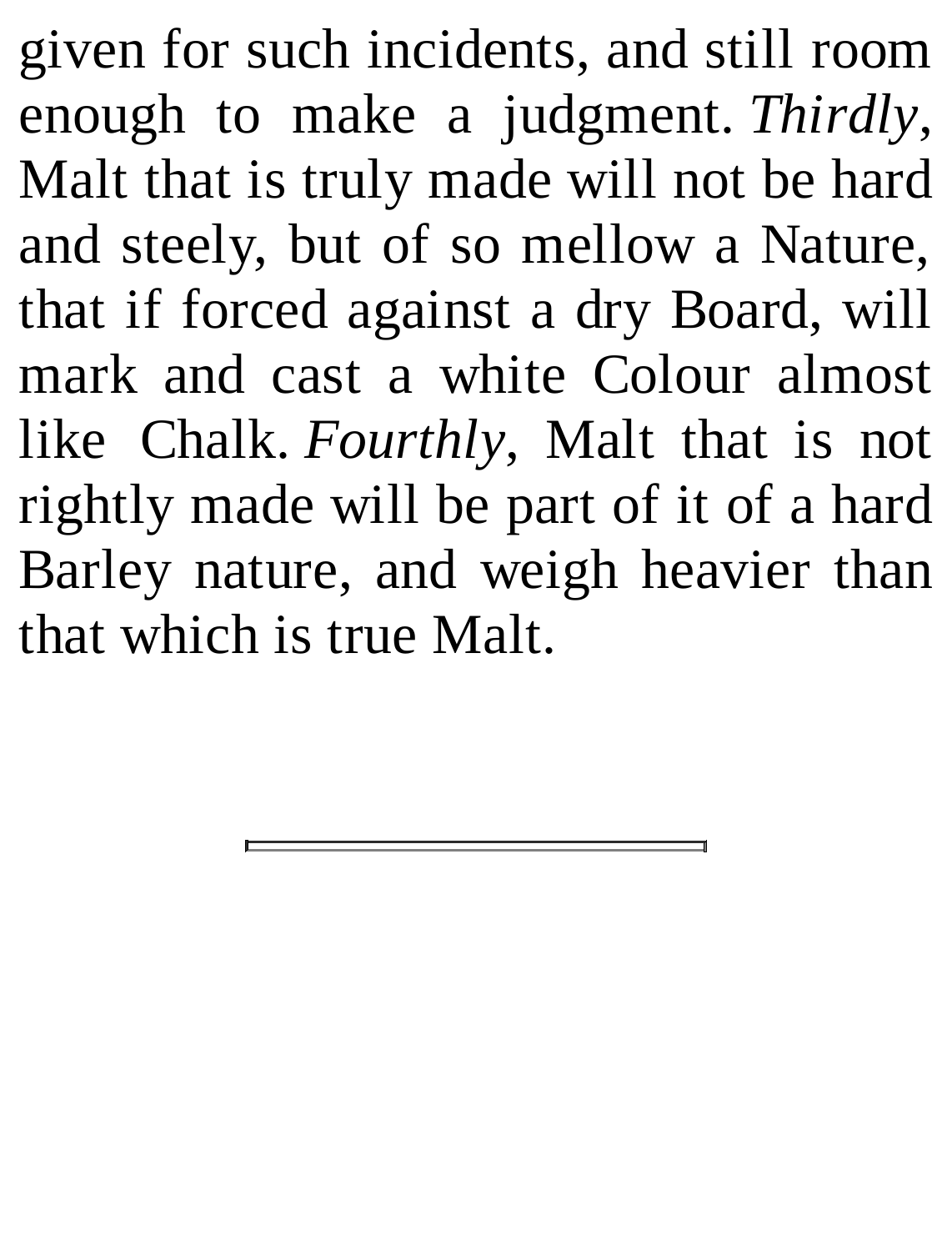## **CHAP. IV.** *Of the Nature and Use of Pale, Amber and Brown* **Malts.**

The pale Malt is the slowest and slackest dryed of any, and where it has had a leisure fire, a sufficient time allowed it on the Kiln, and a due care taken of it; the flower of the grain will remain in its full quantity, and thereby produce a greater length of wort, than the brown high dryed Malt, for which reason it is sold for one or two shillings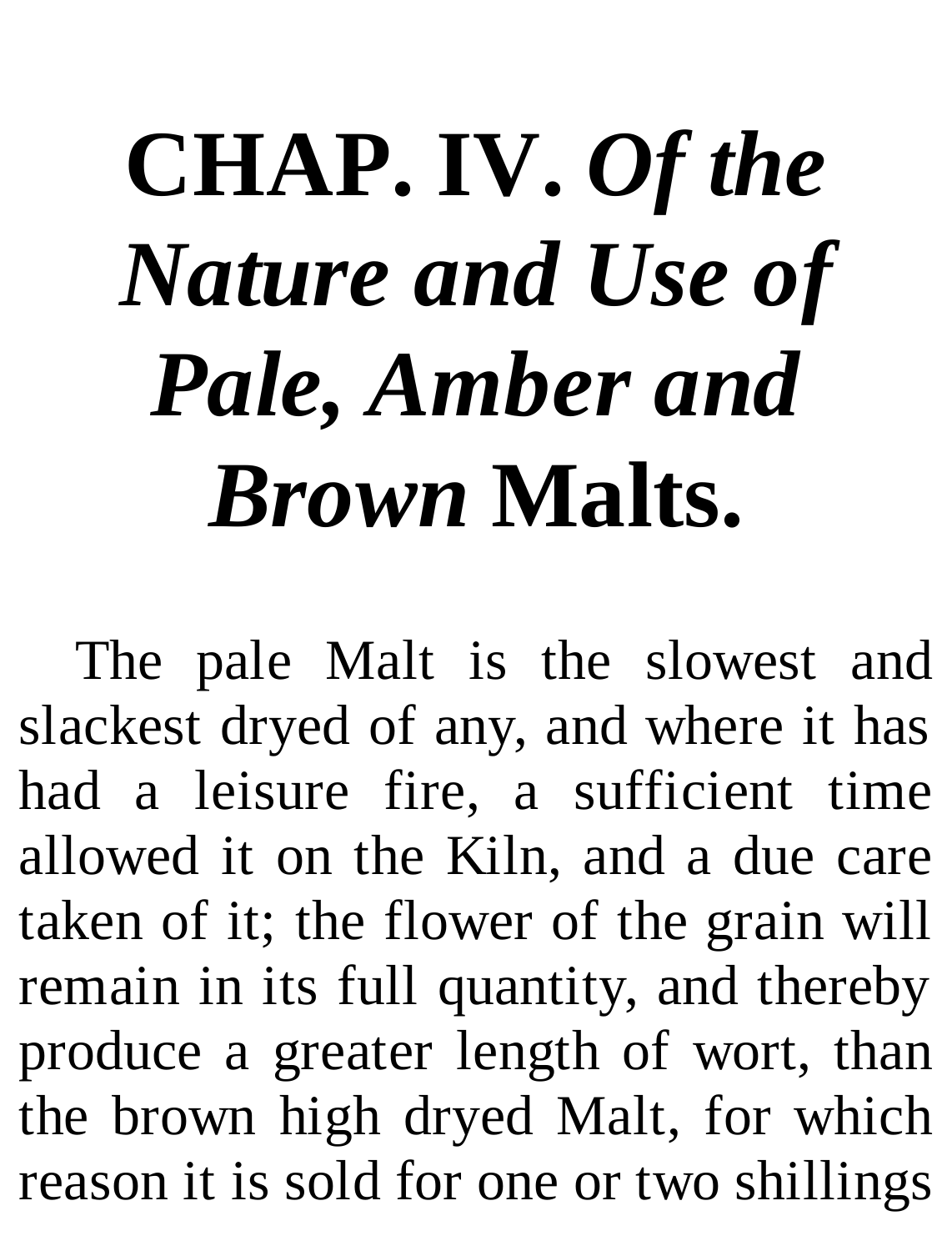*per* Quarter more than that: This pale Malt is also the most nutritious sort to the body of all others, as being in this state the most simple and nearest to its Original Barley-corn, that will retain an Alcalous and Balsamick quality much longer than the brown sort; the tender drying of this Malt bringing its body into so soft a texture of Parts, that most of the great Brewers, brew it with Spring and Well-waters, whose hard and binding Properties they think agrees best with this loose-bodied Malt, either in Ales or Beer's and which will also dispense with hotter waters in brewing of it, than the brown Malt can. The amber-colour'd Malt is that which is dryed in a medium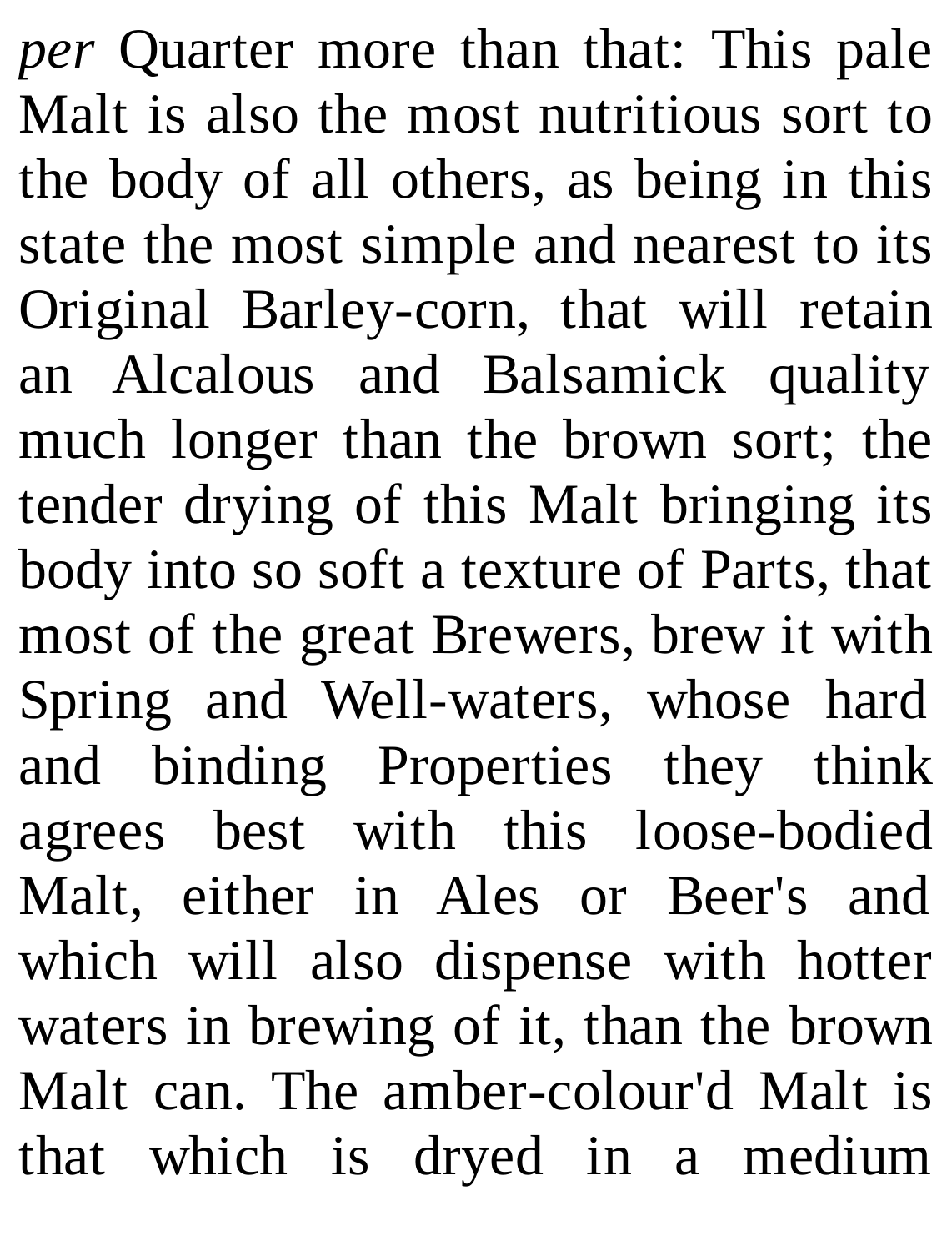degree, between the pale and the brown, and is very much in use, as being free of either extream. Its colour is pleasant, its taste agreeable and its nature wholsome, which makes it be prefer'd by many as the best of Malts; this by some is brewed either with hard or soft waters, or a mixture of both.

The brown Malt is the soonest and highest dryed of any, even till it is so hard, that it's difficult to bite some of its Corns asunder, and is often so crusted or burnt, that the farinous part loses a great deal of its essential Salts and vital Property, which frequently deceives its ignorant Brewer, that hopes to draw as much Drink from a quarter of this, as he does from pale or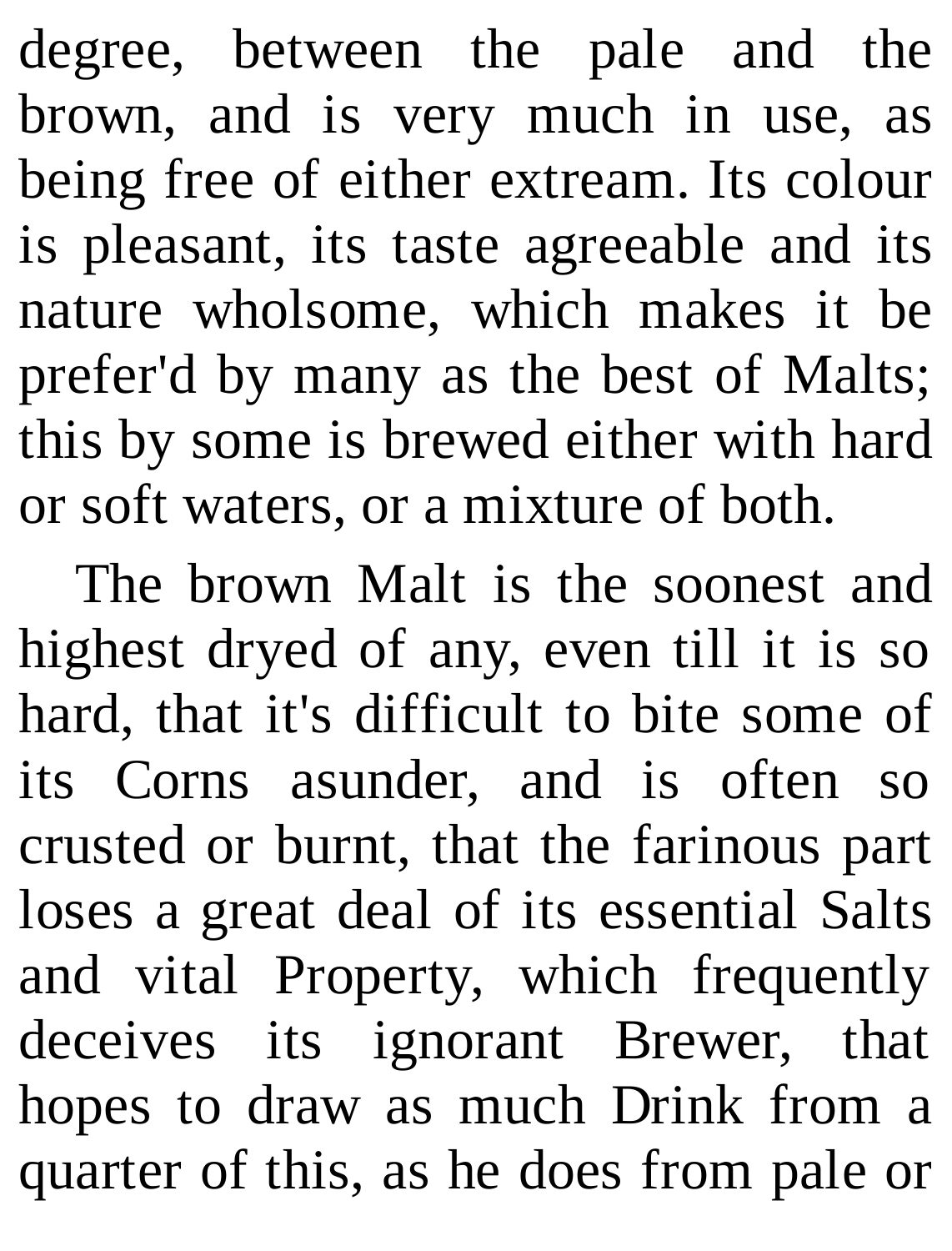amber sorts: This Malt by some is thought to occasion the Gravel and Stone, besides what is commonly called the Heart-burn; and is by its steely nature less nourishing than the pale or amber Malts, being very much impregnated with the fiery fumiferous Particles of the Kiln, and therefore its Drink sooner becomes sharp and acid than that made from the pale or amber sorts, if they are all fairly brewed: For this reason the *London* Brewers mostly use the *Thames* or *New River* waters to brew this Malt with, for the sake of its soft nature, whereby it agrees with the harsh qualities of it better than any of the well or other hard Sorts, and makes a luscious Ale for a little while, and a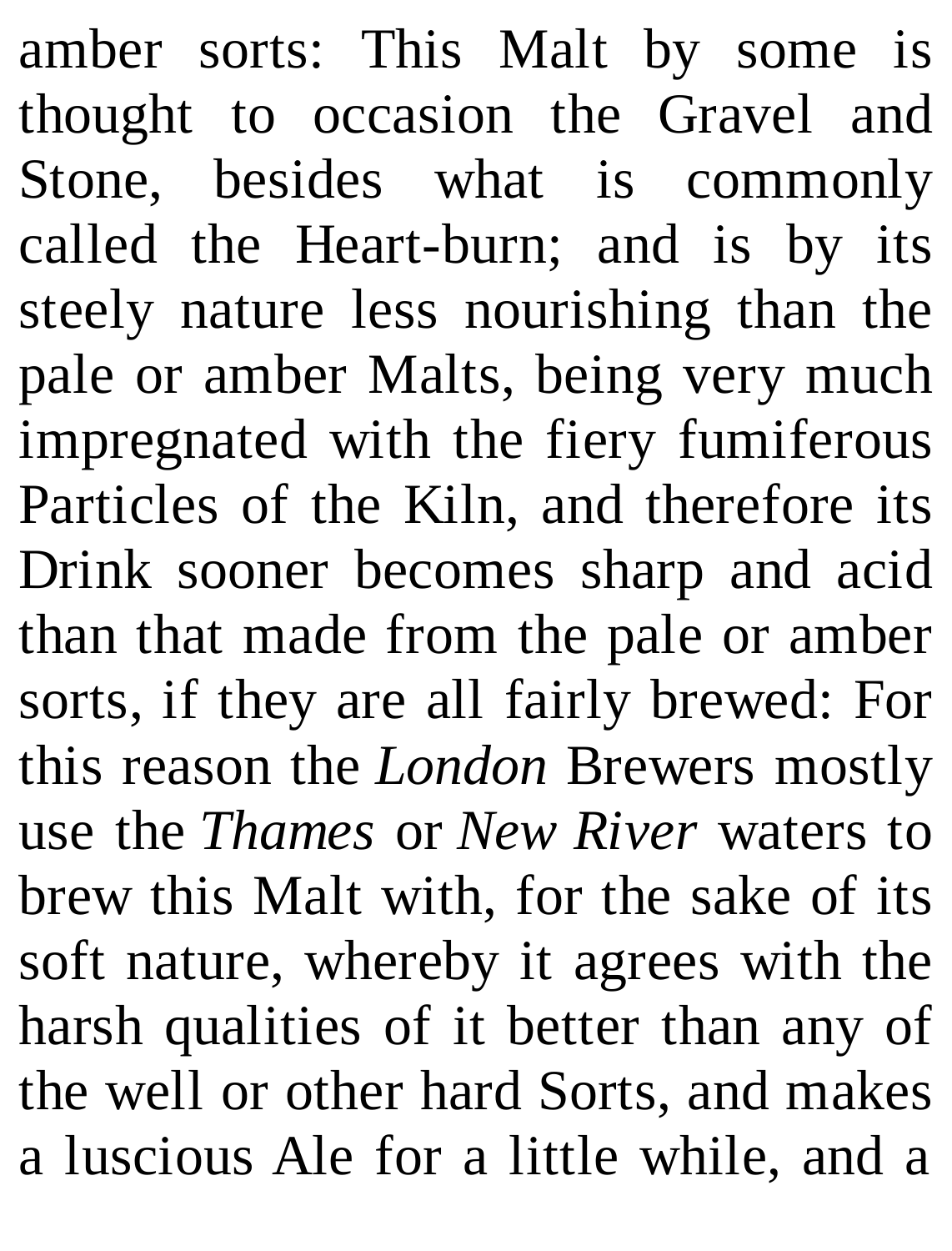But-beer that will keep very well five or six Months, but after that time it generally grows stale, notwithstanding there be ten or twelve Bushels allowed to the Hogshead, and it be hopp'd accordingly.

Pale and amber Malts dryed with Coak or Culm, obtains a more clean bright pale Colour than if dryed with any other Fuel, because there is not smoak to darken and sully their Skins or Husks, and give them an ill relish, that those Malts little or more have, which are dryed with Straw, Wood, or Fern, &c. The Coak or *Welch* Coal also makes more true and compleat Malt, as I have before hinted, than any other Fuel, because its fire gives both a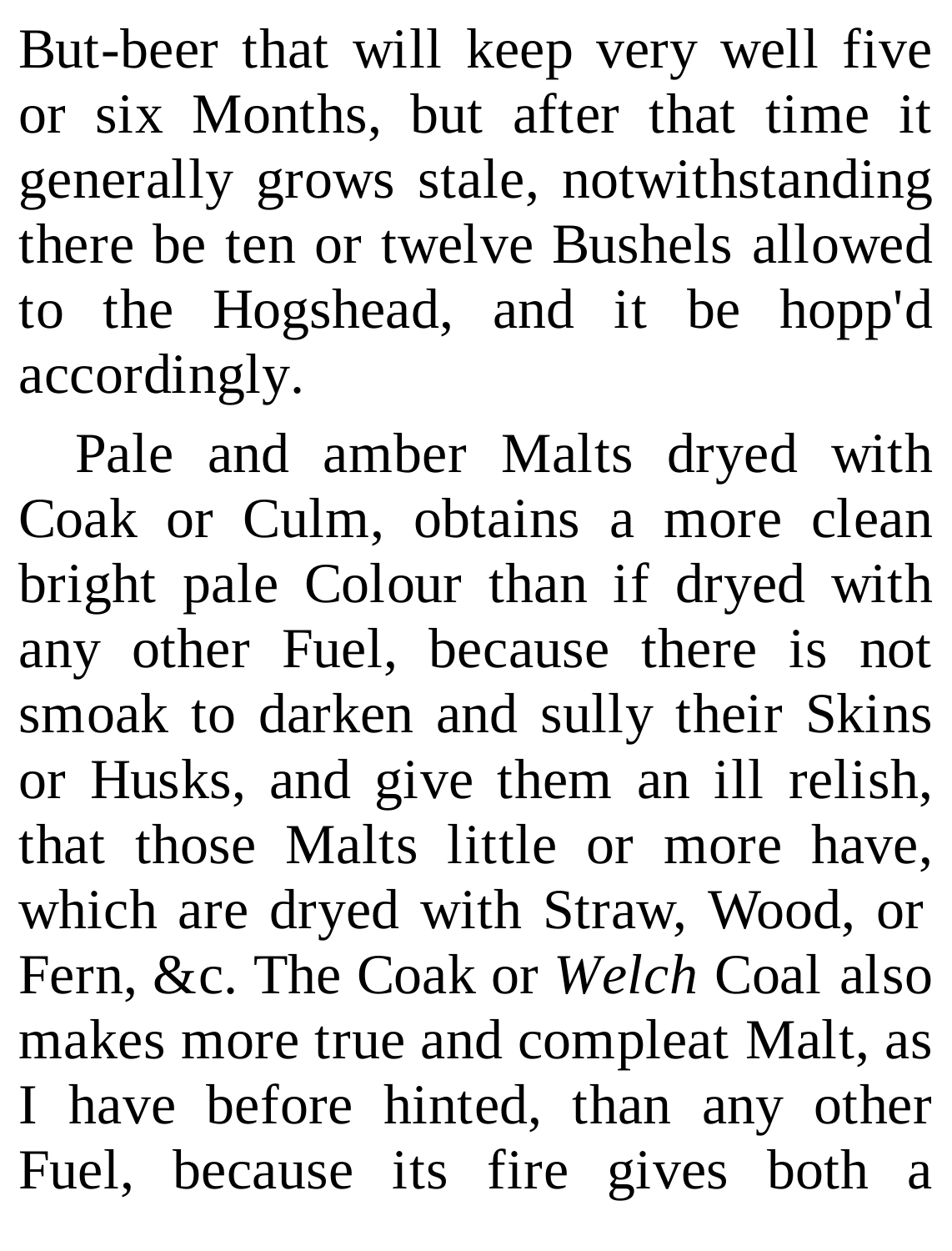gentle and certain Heat, whereby the Corns are in all their Parts gradually dryed, and therefore of late these Malts have gained such a Reputation that great quantities have been consumed in most Parts of the Nation for their wholsome Natures and sweet fine Taste: These make such fine Ales and But-beers, as has tempted several of our Malsters in my Neighbour-hood to burn Coak or Culm at a great expence of Carriage thirty Miles from *London*.

Next to the Coak-dryed Malt, the Straw-dryed is the sweetest and best tasted: This I must own is sometimes well Malted where the Barley, Wheat, Straw, Conveniencies and the Maker's Skill are good; but as the fire of the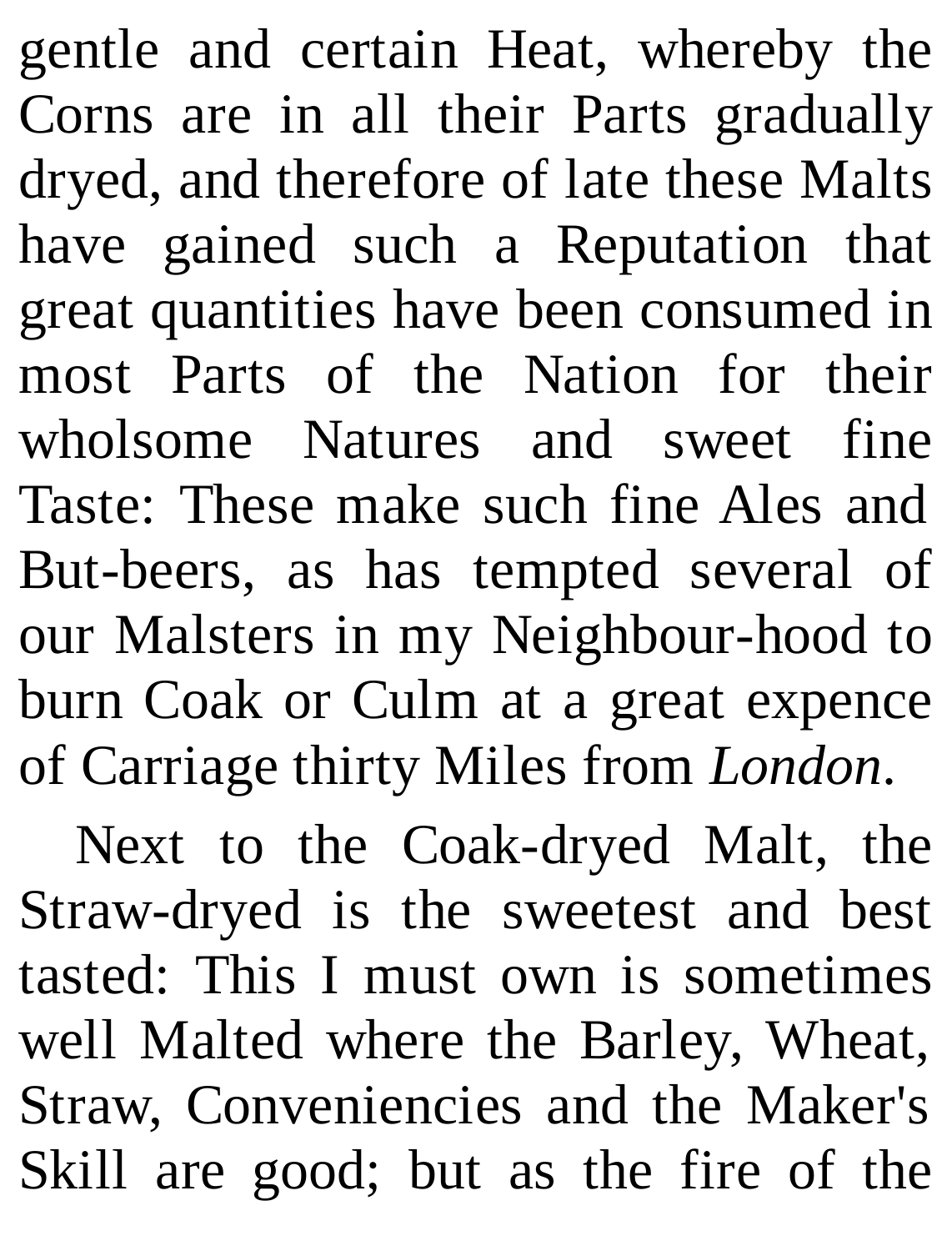Straw is not so regular as the Coak, the Malt is attended with more uncertainty in its making, because it is difficult to keep it to a moderate and equal Heat, and also exposes the Malt in some degree to the taste of the smoak.

Brown Malts are dryed with Straw, Wood and Fern, &c. the Straw-dryed is not the best, but the Wood sort has a most unnatural Taste, that few can bear with, but the necessitous, and those that are accustomed to its strong smoaky tang; yet is it much used in some of the Western Parts of *England*, and many thousand Quarters of this Malt has been formerly used in *London* for brewing the Butt-keeping-beers with, and that because it sold for two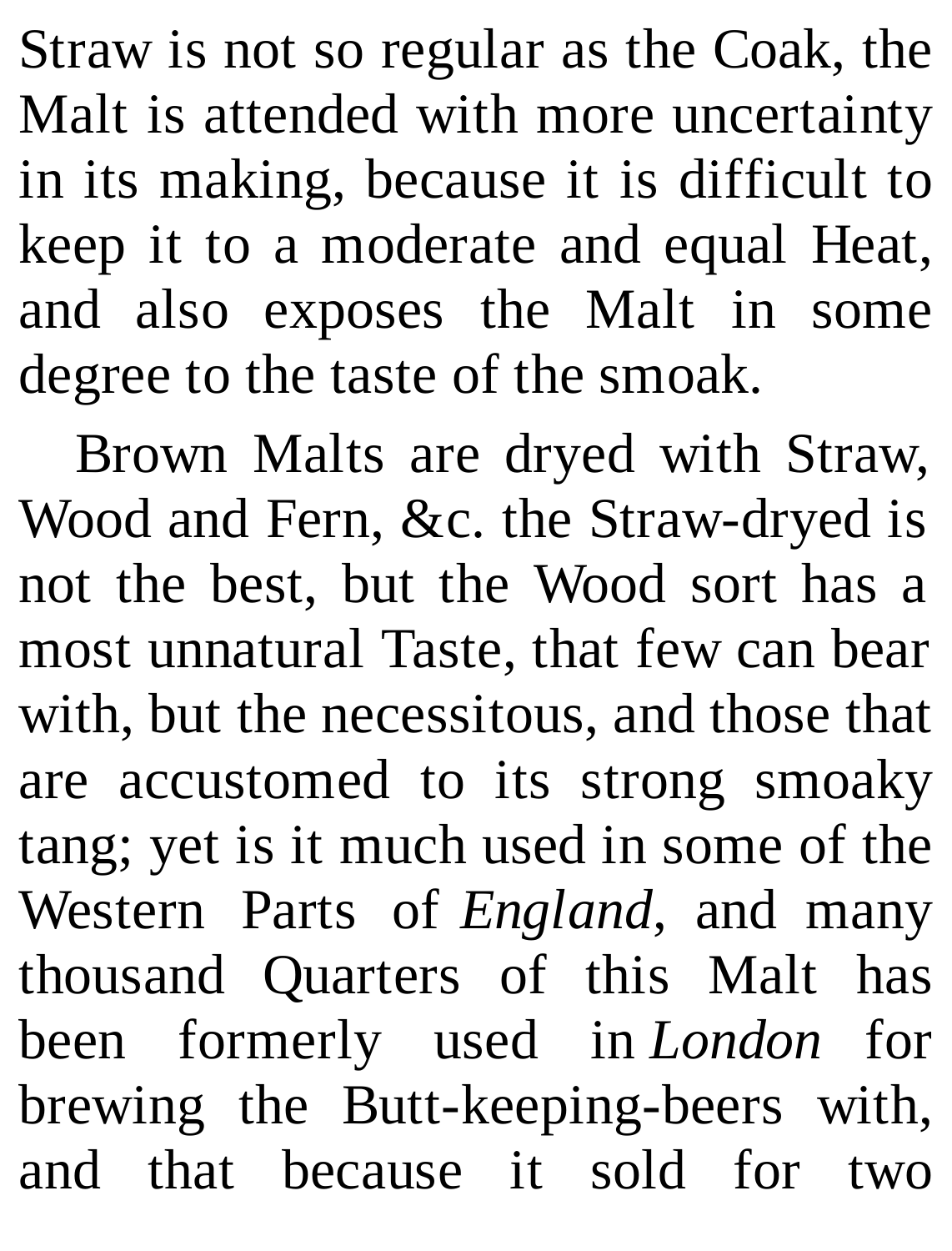Shillings *per* Quarter cheaper than the Straw-dryed Malt, nor was this Quality of the Wood-dryed Malt much regarded by some of its Brewers, for that its ill Taste is lost in nine or twelve Months, by the Age of the Beer, and the strength of the great Quantity of Hops that were used in its Preservation.

The Fern-dryed Malt is also attended with a rank disagreeable Taste from the smoak of this Vegetable, with which many Quarters of Malt are dryed, as appears by the great Quantities annually cut by Malsters on our Commons, for the two prevalent Reasons of cheapness and plenty.

A t *Bridport* in *Dorsetshire*, I knew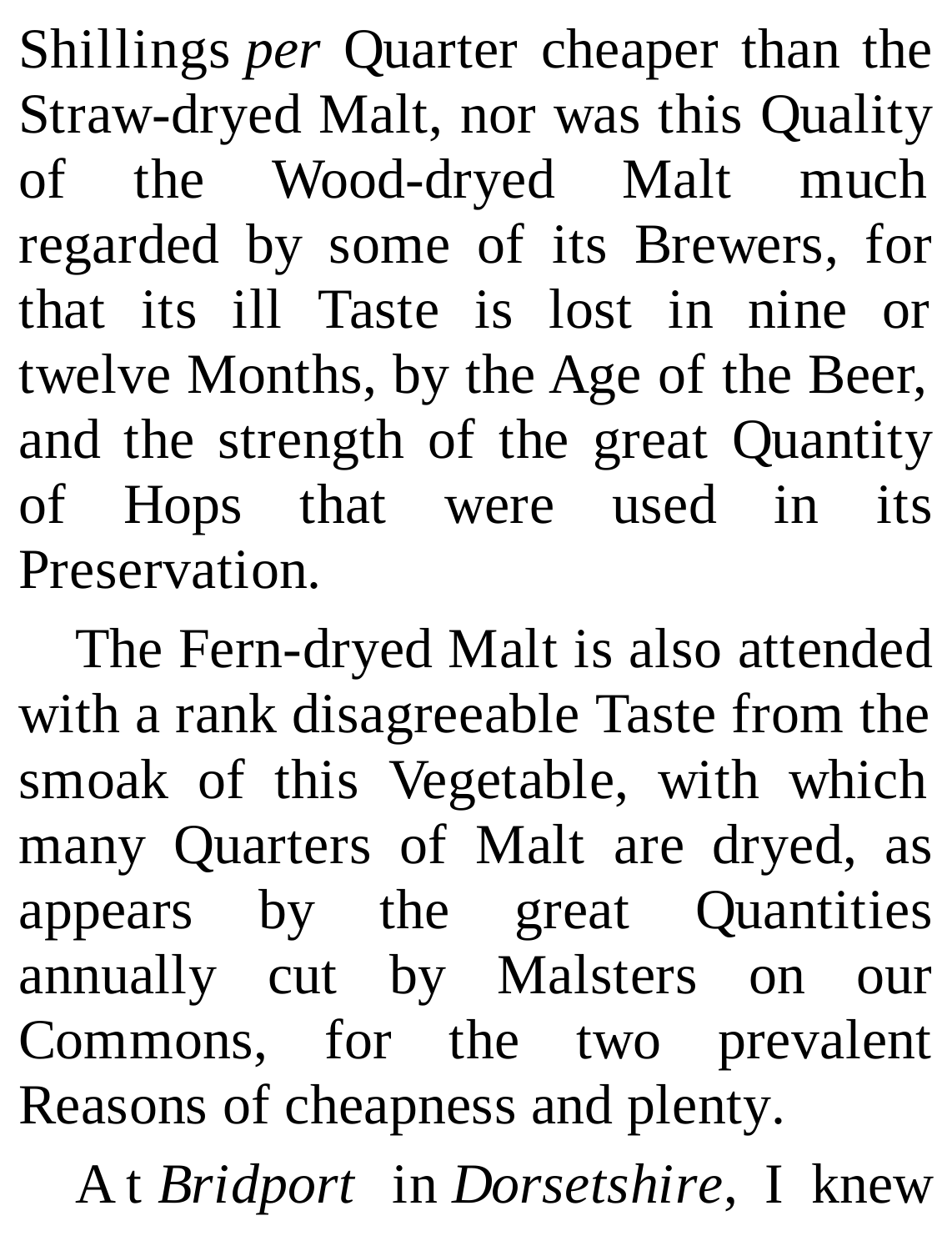an Inn-keeper use half Pale and half Brown Malt for Brewing his Buttbeers, that, proved to my Palate the best I ever drank on the Road, which I think may be accounted for, in that the Pale being the slackest, and the Brown the hardest dryed, must produce a mellow good Drink by the help of a requisite Age, that will reduce those extreams to a proper Quality.

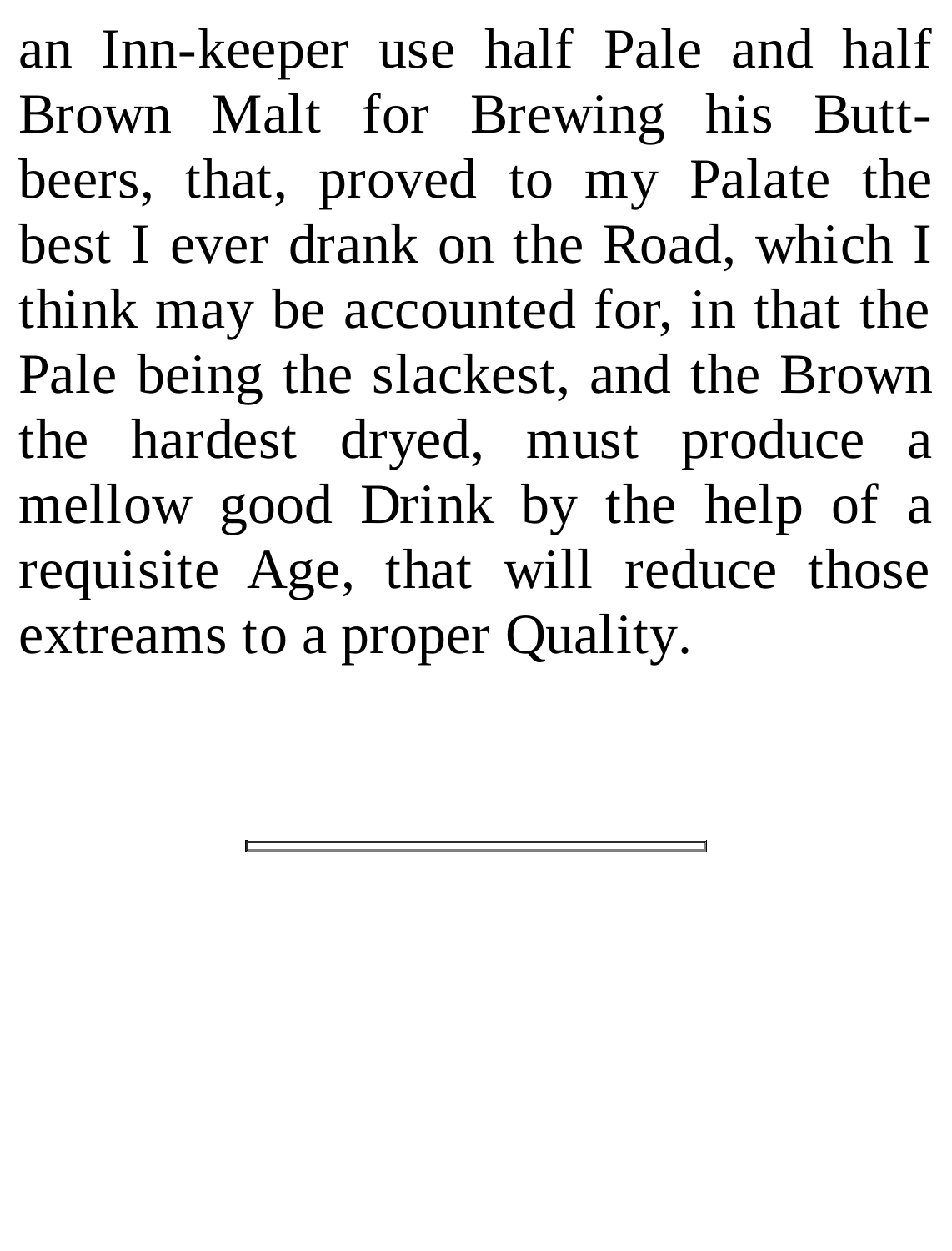## **CHAP. V.** *Of the Nature of several Waters and their use in Brewing. And first of Well-waters***.**

Water next to Malt is what by course comes here under Consideration as a Matter of great Importance in Brewing of wholsome fine Malt-liquors, and is of such Consequence that it concerns every one to know the nature of the water he Brews with, because it is the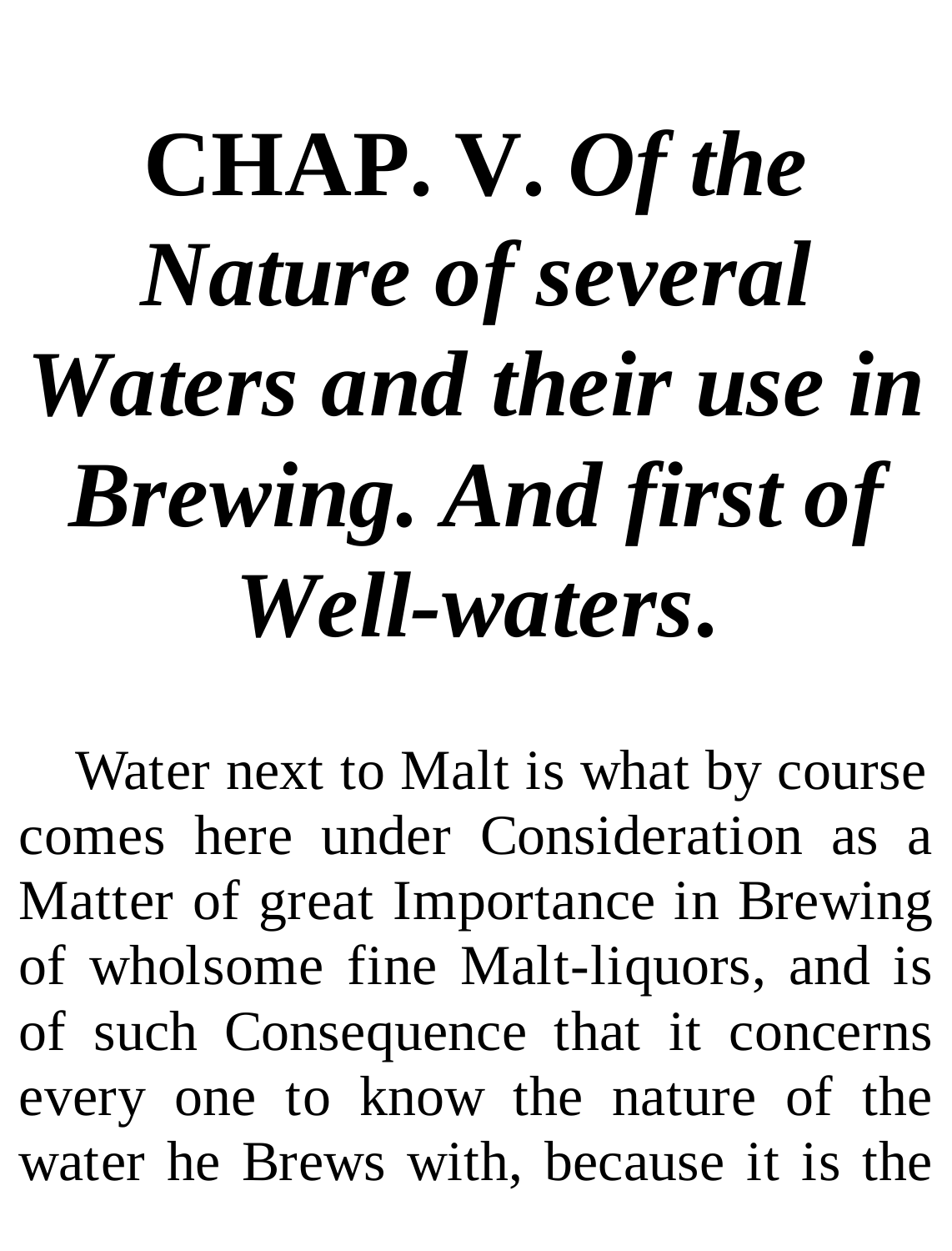Vehicle by which the nutritious and pleasant Particles of the Malt and Hop are conveyed into our Bodies, and there becomes a diluter of our Food: Now the more simple and freer every water is from foreign Particles, the better it will answer those Ends and Purposes; for, as Dr*.Mead* observes, some waters are so loaded with stony Corpuscles, that even the Pipes thro' which they are carried, in time are incrusted and stopt up by them, and is of that petrifying nature as to breed the Stone in the Bladder, which many of the *Parisians* have been instances of, by using this sort of water out of the River *Seine*. And of this Nature is another at *Rowel* in *Northamptonshire*, which in no great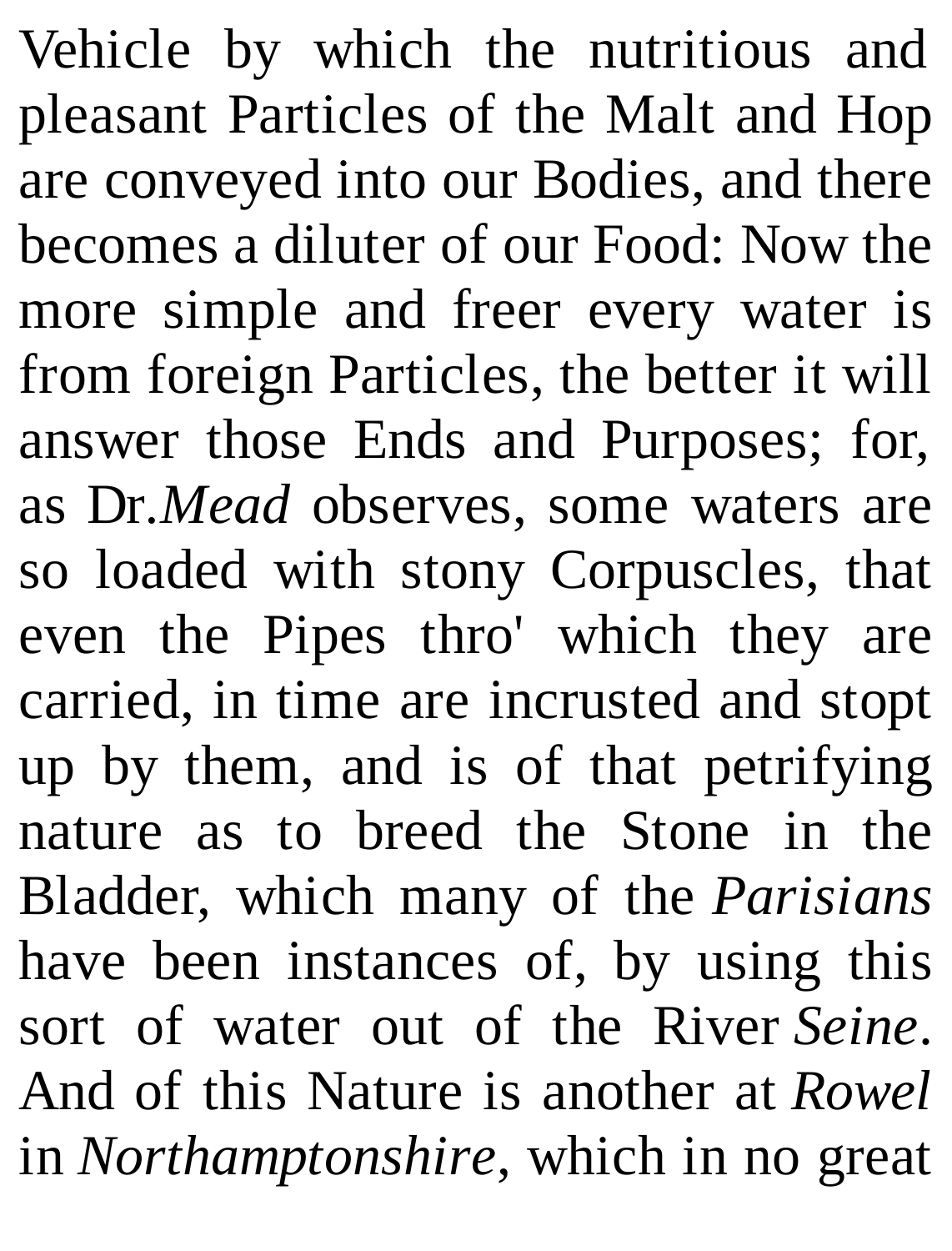distance of time so clogs the Wheel of an overshot Mill there, that they are forced with, convenient Instruments to cut way for its Motion; and what makes it still more evident, is the sight of those incrusted Sides of the Teakettles, that the hard Well-waters are the occasion of, by being often boiled in them: And it is further related by the same Doctor, that a Gentlewoman afflicted with frequent returns of violent Colick Pains was cured by the Advice of *Van Helmont*, only by leaving off drinking Beer brewed with Well-water; It's true, such a fluid has a greater force and aptness to extract the tincture out of Malt, than is to be had in the more innocent and soft Liquor of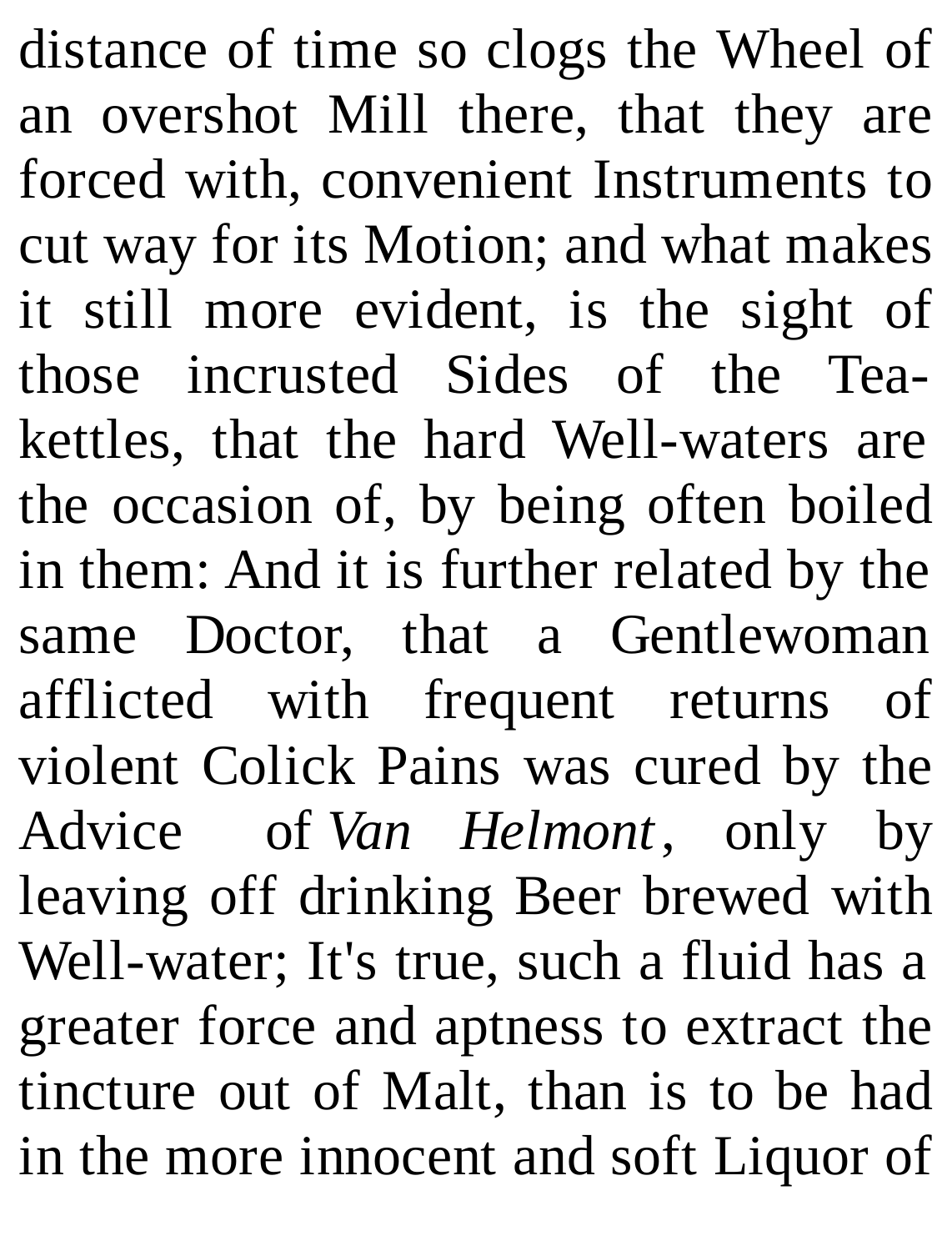Rivers: But for this very reason it ought not, unless upon meer necessity, to be made use of; this Quality being owing to the mineral Particles and alluminous Salts with which it is impregnated. For these waters thus saturated, will by their various gravities in circulation, deposit themselves in one part of the animal Body or other, which has made some prove the goodness of Water by the lightness of its body in the Water Scales, now sold in several of the *London* Shops, in order to avoid the Scorbutick, Colicky, Hypochondriack, and other ill Effects of the Clayey and other gross Particles of stagnating Well-waters, and the calculous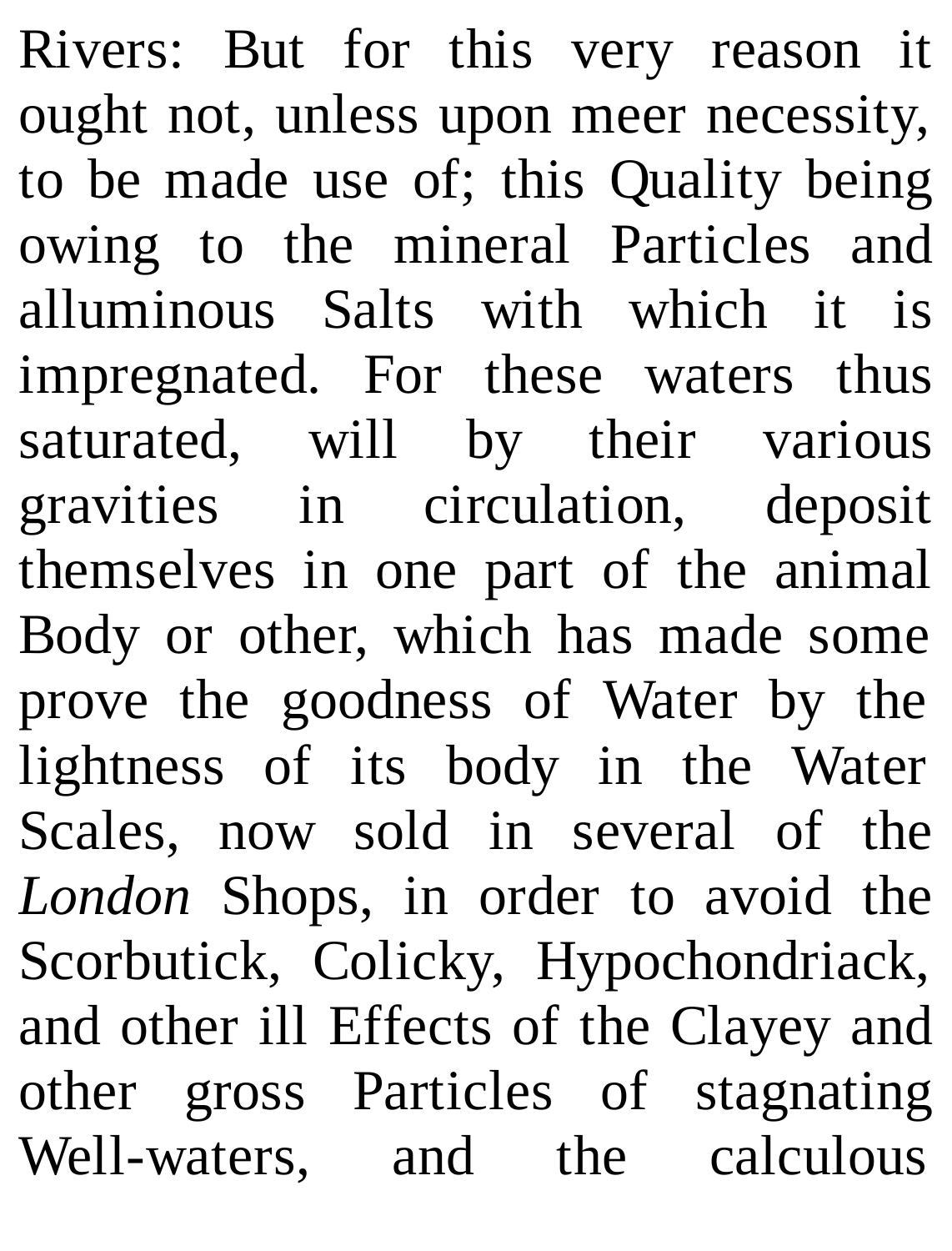Concretions of others; and therefore such waters ought to be mistrusted more than any, where they are not pure clear and soft or that don't arise from good Chalks or stony Rocks, that are generally allowed to afford the best of all the Well sorts.

Spring-waters are in general liable to partake of those minerals thro' which they pass, and are salubrious or mischievous accordingly. At *Uppingham* in *Rutland*, their water is said to come off an Allum-rock, and so tints their Beer with its saline Quality, that it is easily tasted at the first Draught. And at *Dean* in *Northamptonshire*, I have seen the very Stones colour the rusty Iron by the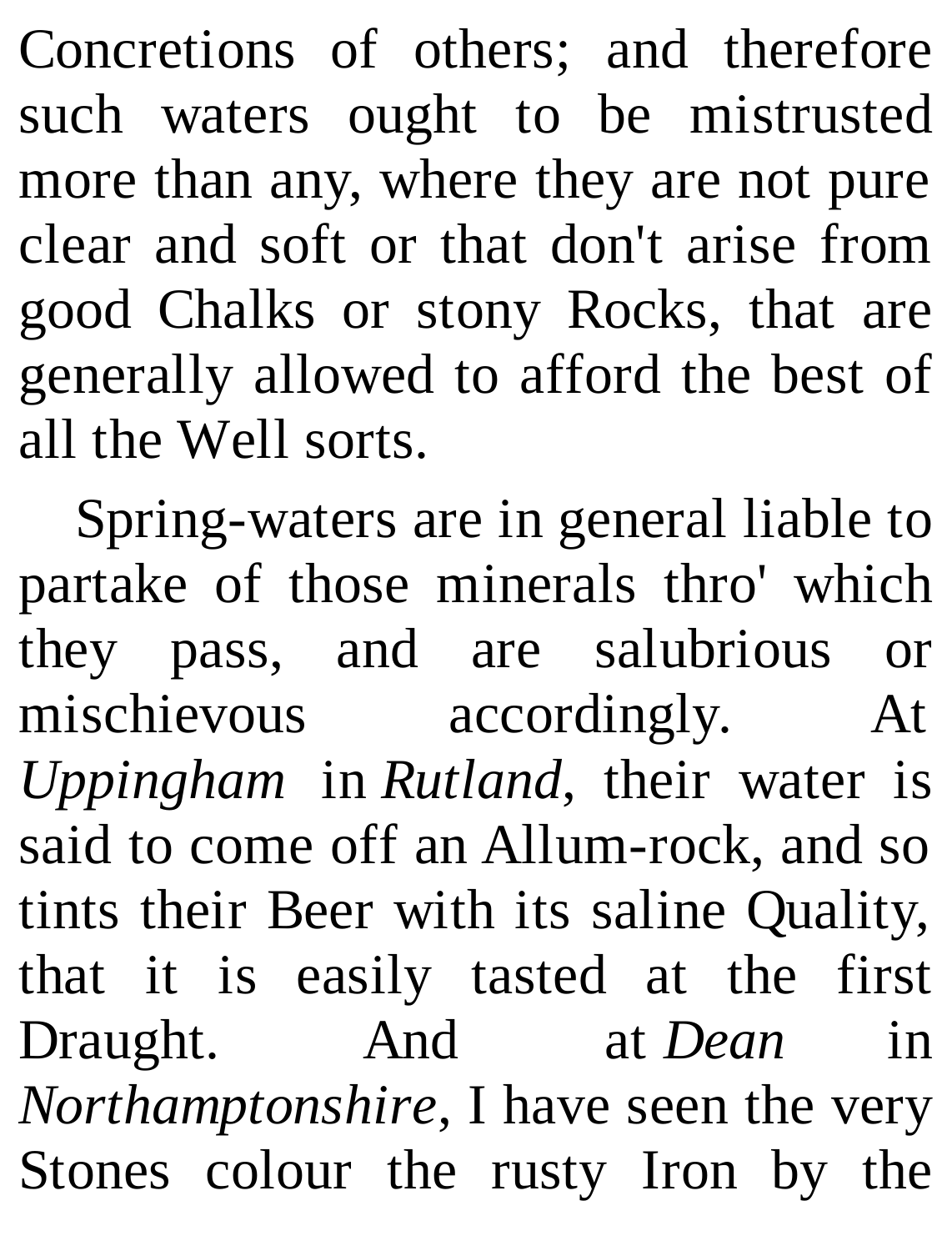constant running of a Spring-water; but that which will Lather with Soap, or such soft water that percolates through Chalk, or a Grey Fire-stone, is generally accounted best, for Chalks in this respect excell all other Earths, in that it administers nothing unwholsome to the perfluent waters, but undoubtedly absorps by its drying spungy Quality any ill minerals that may accompany the water that runs thro' them. For which reason they throw in, great Quantities of Chalk into their Wells at *Ailsbury* to soften their water, which coming off a black Sandstone, is so hard and sharp that it will often turn their Beer sour in a Week's time, so that in its Original State it's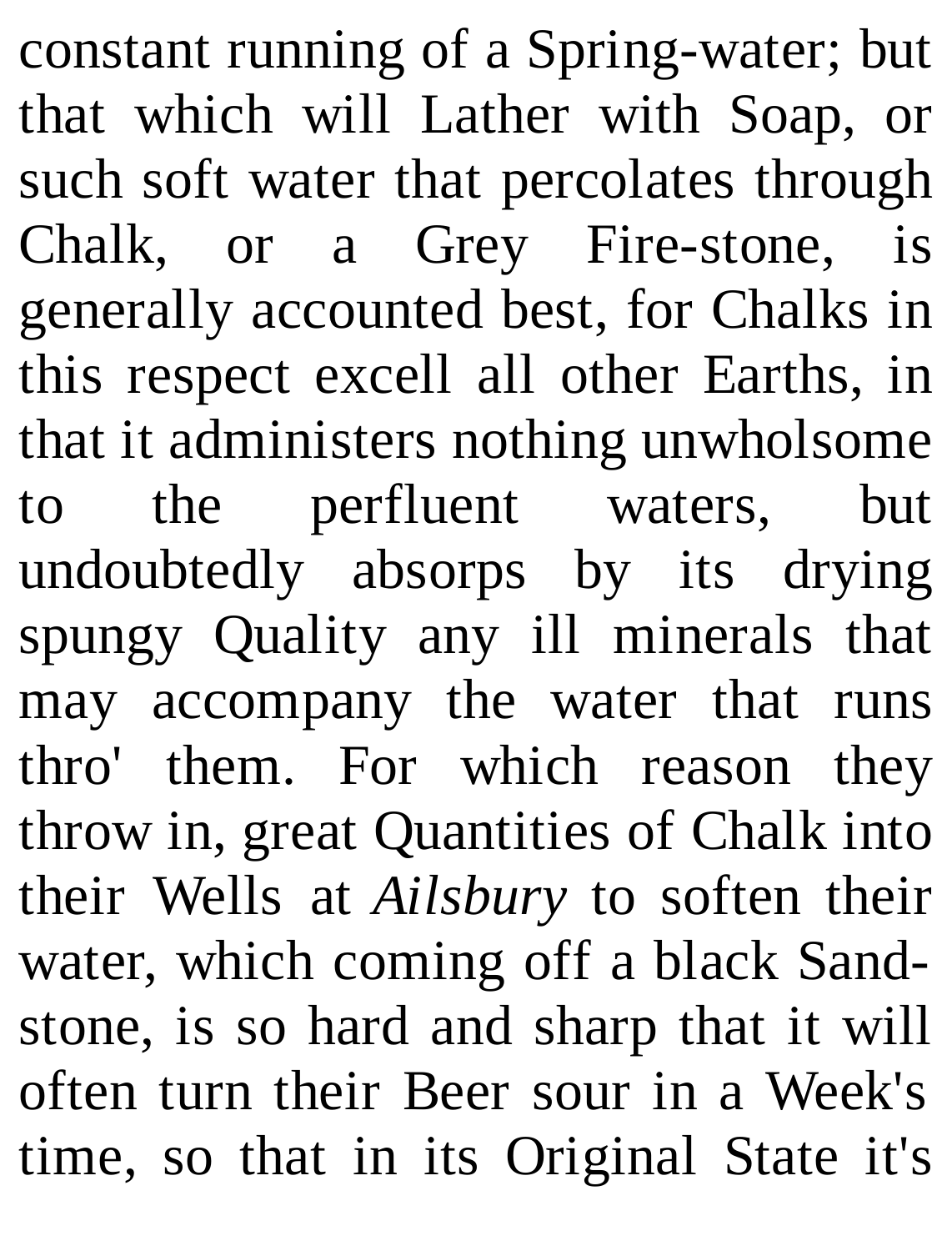neither fit to Wash nor Brew with, but so long as the Alcalous soft Particles of the Chalk holds good, they put it to both uses.

River-waters are less liable to be loaded with metallick, petrifying, saline and other insanous Particles of the Earth, than the Well or Spring sorts are, especially at some distance from the Spring-head, because the Rain water mixes with and softens it, and are also much cured by the Sun's heat and the Air's power, for which reason I have known several so strict, that they won't let their Horses drink near the first rise of some of them; this I have seen the sad Effects of, and which has obliged me to avoid two that run cross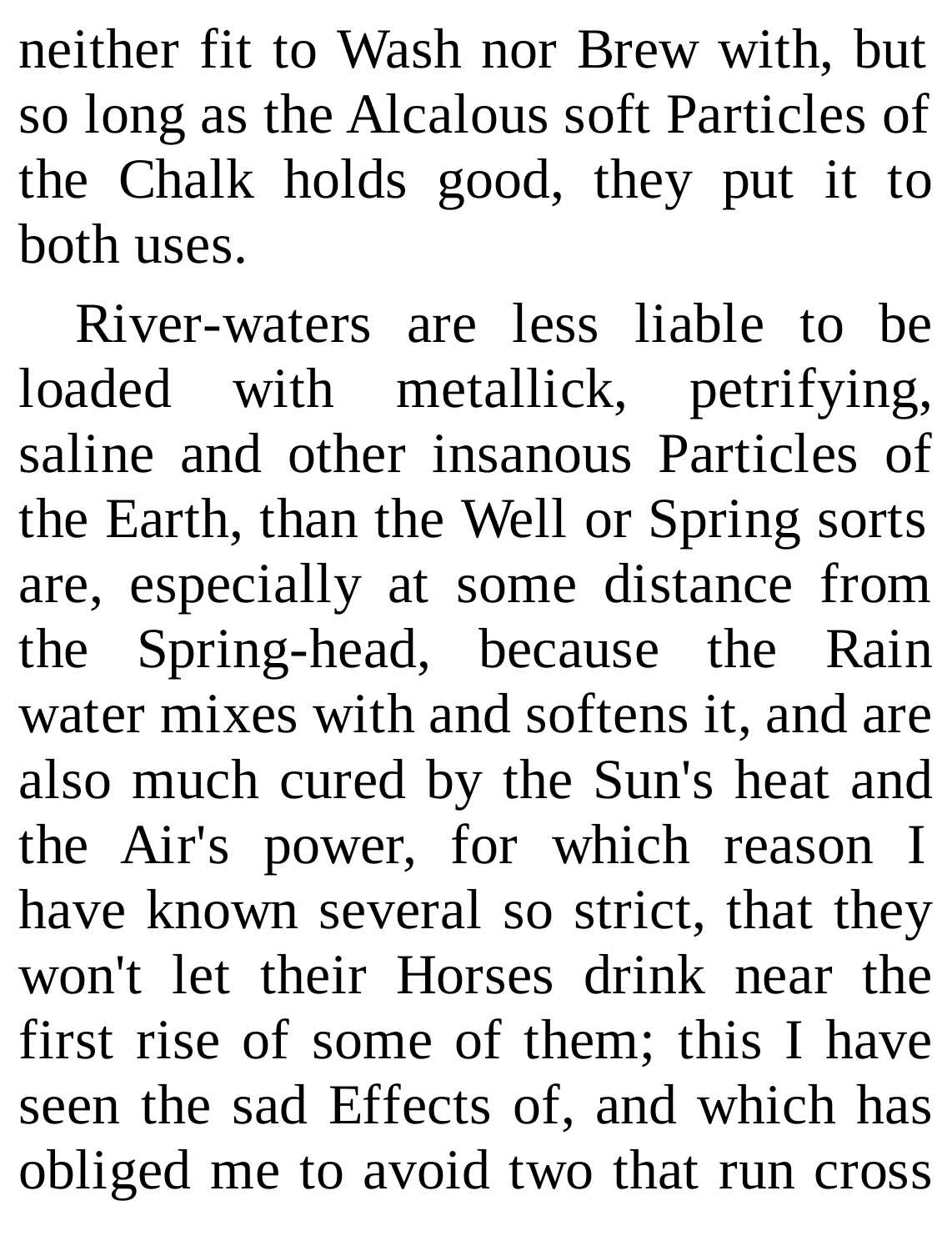a Road in *Bucks* and *Hertfordshire*: But in their runnings they often collect gross Particles from ouzy muddy mixtures, particularly near Town, that make the Beer subject to new fermentations, and grow foul upon alteration of weather as the *Thames* water generlly does; yet is this for its softness much better than the hard sort, however both these waters are used by some Brewers as I shall hereafter observe; but where a River-water can be had clear in a dry time, when no great Rain has lately fell out of Rivulets or Rivers that have a Gravelly, Chalky, Sandy or Stone-bottom free from the Disturbance of Cattle, &c. and in good Air, as that of *Barkhamstead*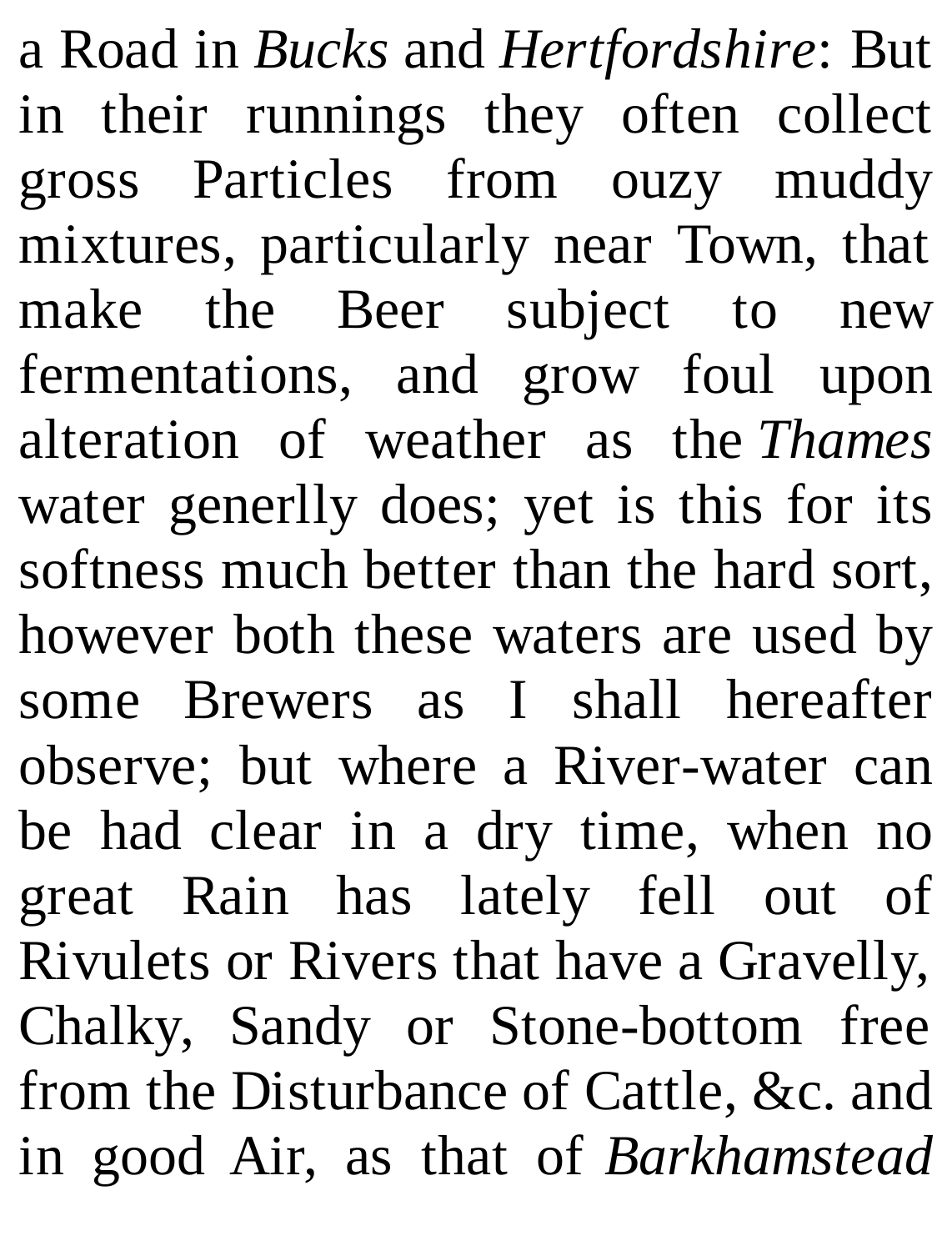*St. Peters* in *Hertfordshire* is; it may then justly claim the name of a most excellent water for Brewing, and will make a stronger Drink with the same quantity of Malt than any of the Wellwaters; insomuch that that of the *Thames* has been proved to make as strong Beer with seven Bushels of Malt, as Well-water with eight; and so are all River-waters in a proportionable degree, and where they can be obtain'd clean and pure, Drink may be drawn fine in a few Days after Tunning.

Rain-water is very soft, of a most simple and pure nature, and the best Diluter of any, especially if received free from Dirt, and the Salt of Mortar that often mixes with it as it runs off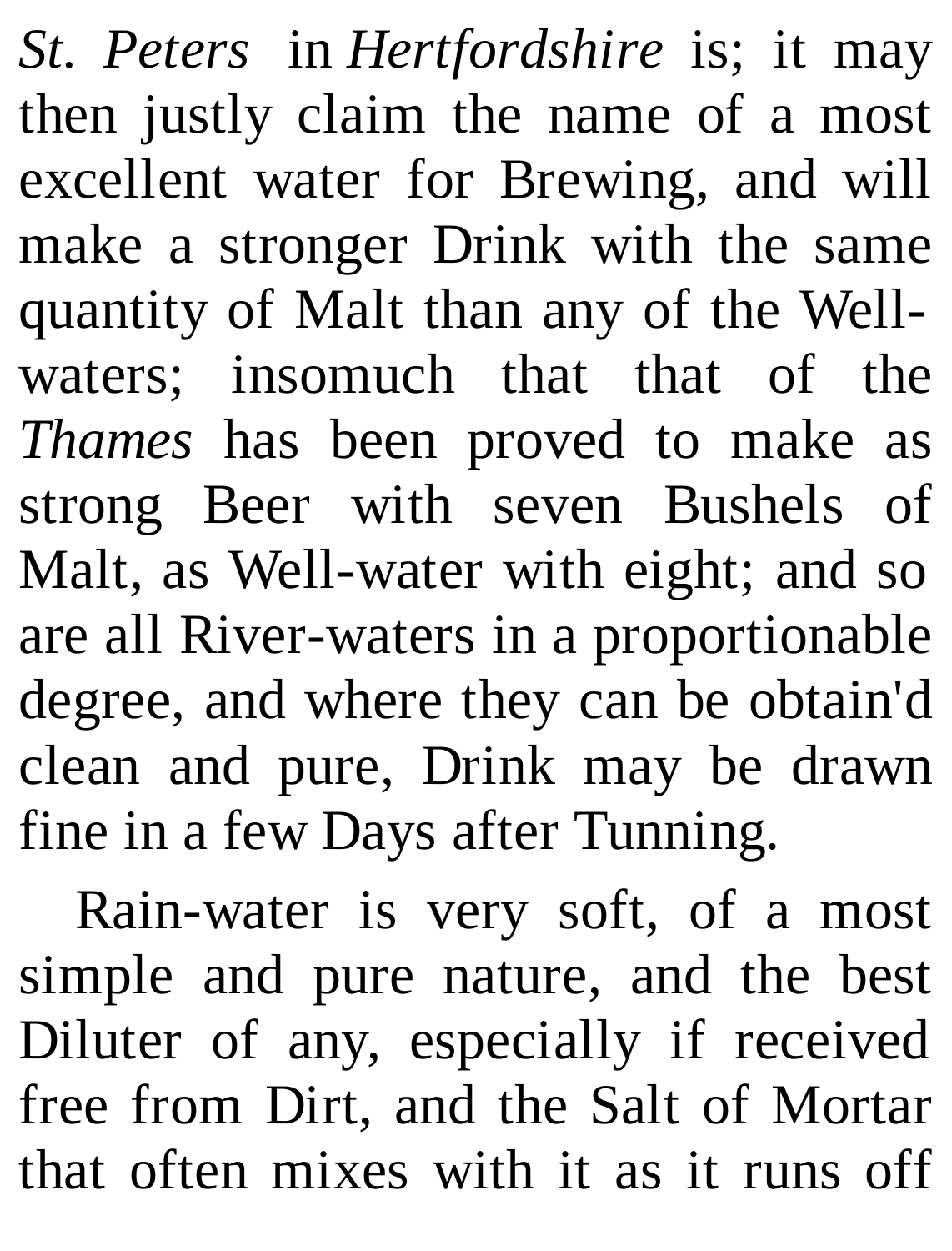tyled Roofs; this is very agreeable for brewing of Ales that are not to be kept a great while, but for Beers that are to remain some time in the Casks, it is not so, well, as being apt to putrify the soonest of any.

Pond-waters; this includes all standing waters chiefly from Rain, and are good or bad as they happen; for where there is a clean bottom, and the water lies undisturbed from the tread of Cattle, or too many Fish, in an open sound Air, in a large quantity, and where the Sun has free access; it then comes near, if not quite as good as Rain or River-waters, as is that of *Blew-pot* Pond on the high Green at *Gaddesden* in *Hertfordshire* and many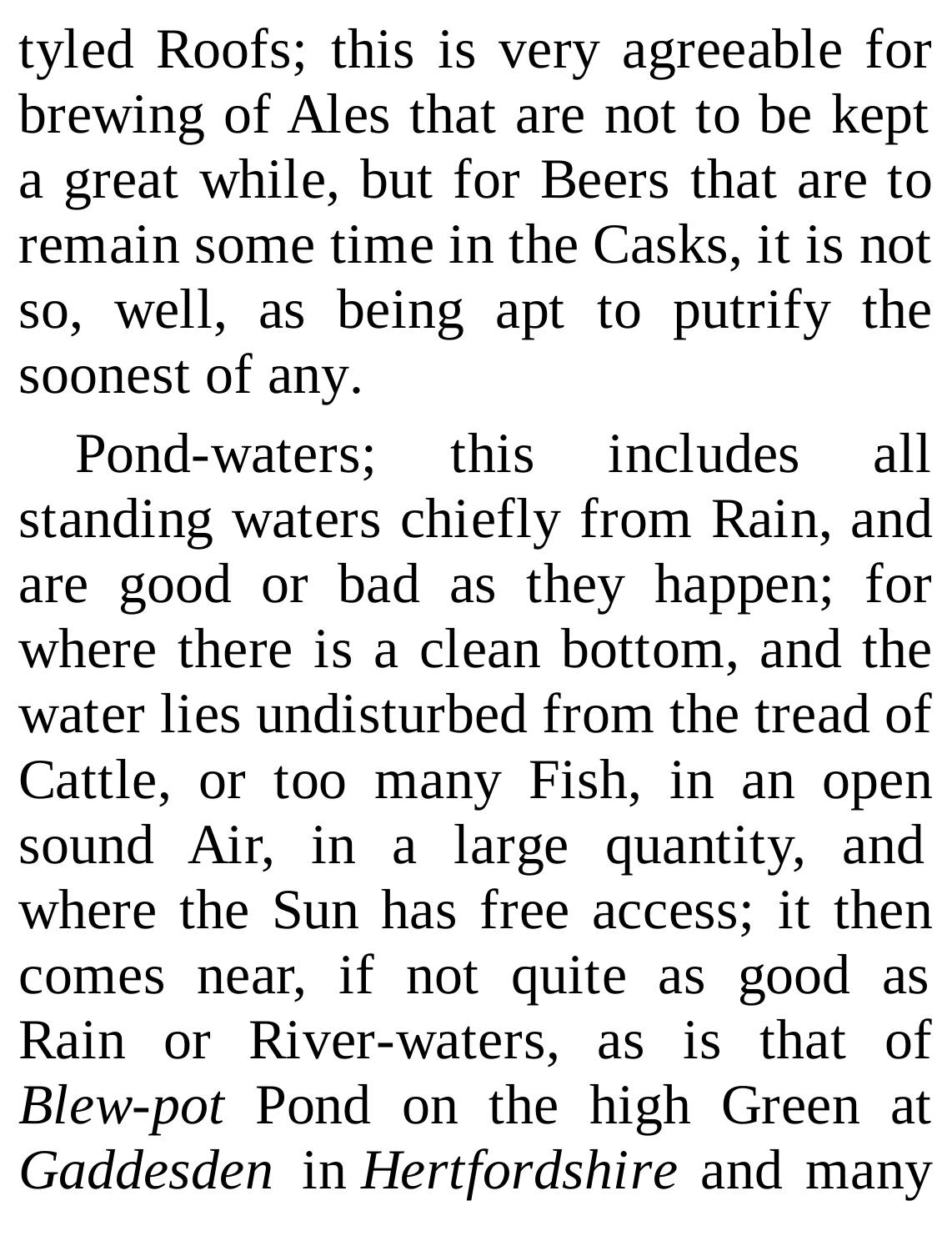others, which are often prefer'd for Brewing, even beyond many of the soft Well-waters about them. But where it is in a small quantity, or full of Fish (especially the sling Tench) or is so disturbed by Cattle as to force up Mud and Filth; it is then the most foul and disagreeable of all others: So is it likewise in long dry Seasons when our Pond-waters are so low as obliges us to strain it thro' Sieves before we can use it, to take out the small red Worms and other Corruptions, that our stagnant waters are generally then too full of. The latest and best Doctors have so far scrutinized into the prime Cause of our *British* malady the Scurvy, as to affirm its first rise is from our unwholesome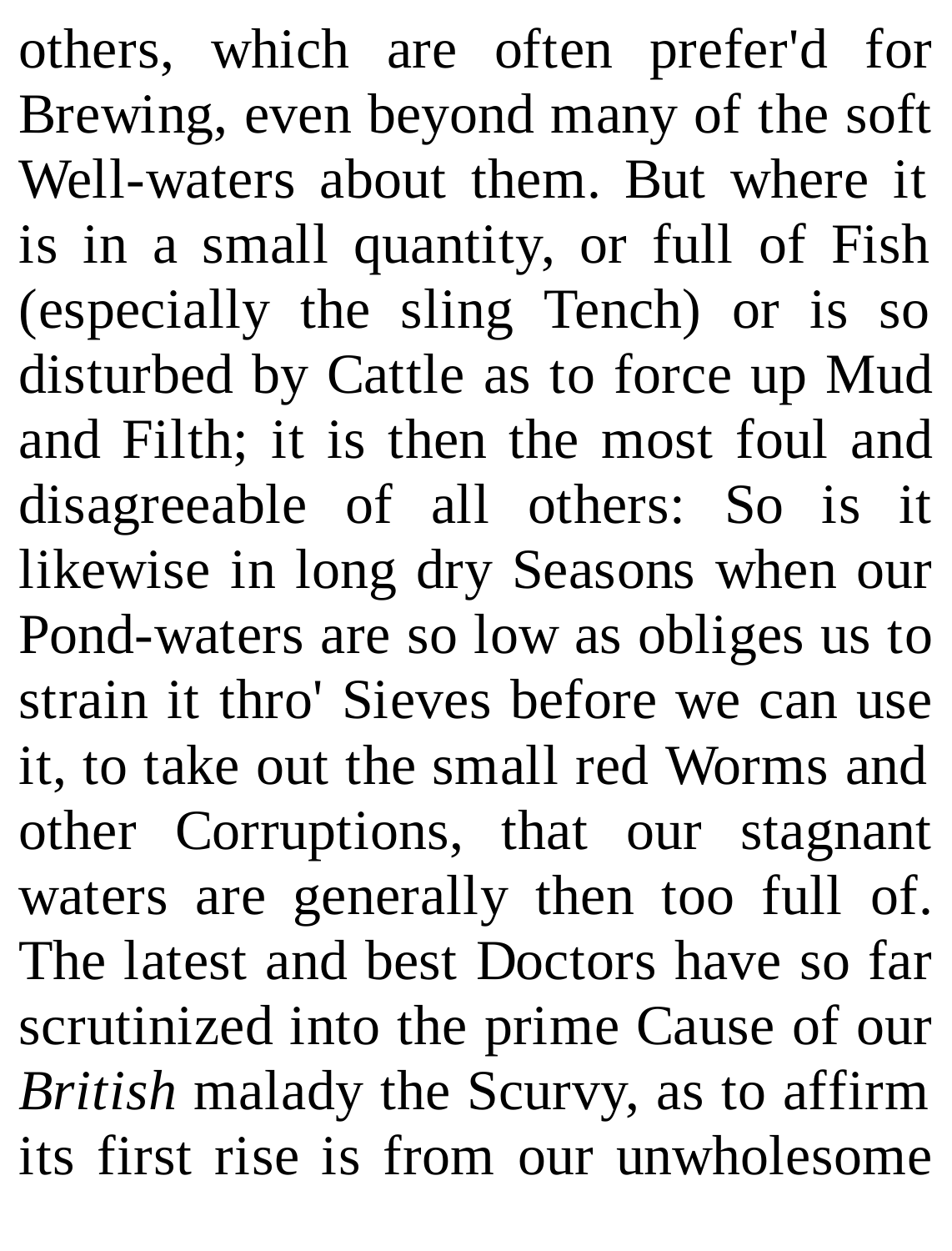stagnating waters, and especially those that come off a clayey surface, as there are about *Londonderry* and *Amsterdam*, for that where the waters are worst, there this Distemper is most common, so that in their Writings they have put it out of all doubt, that most of our complicated symptoms that are rank'd under this general Name, if they don't take their beginning from such water, do own it to be their chief Cause.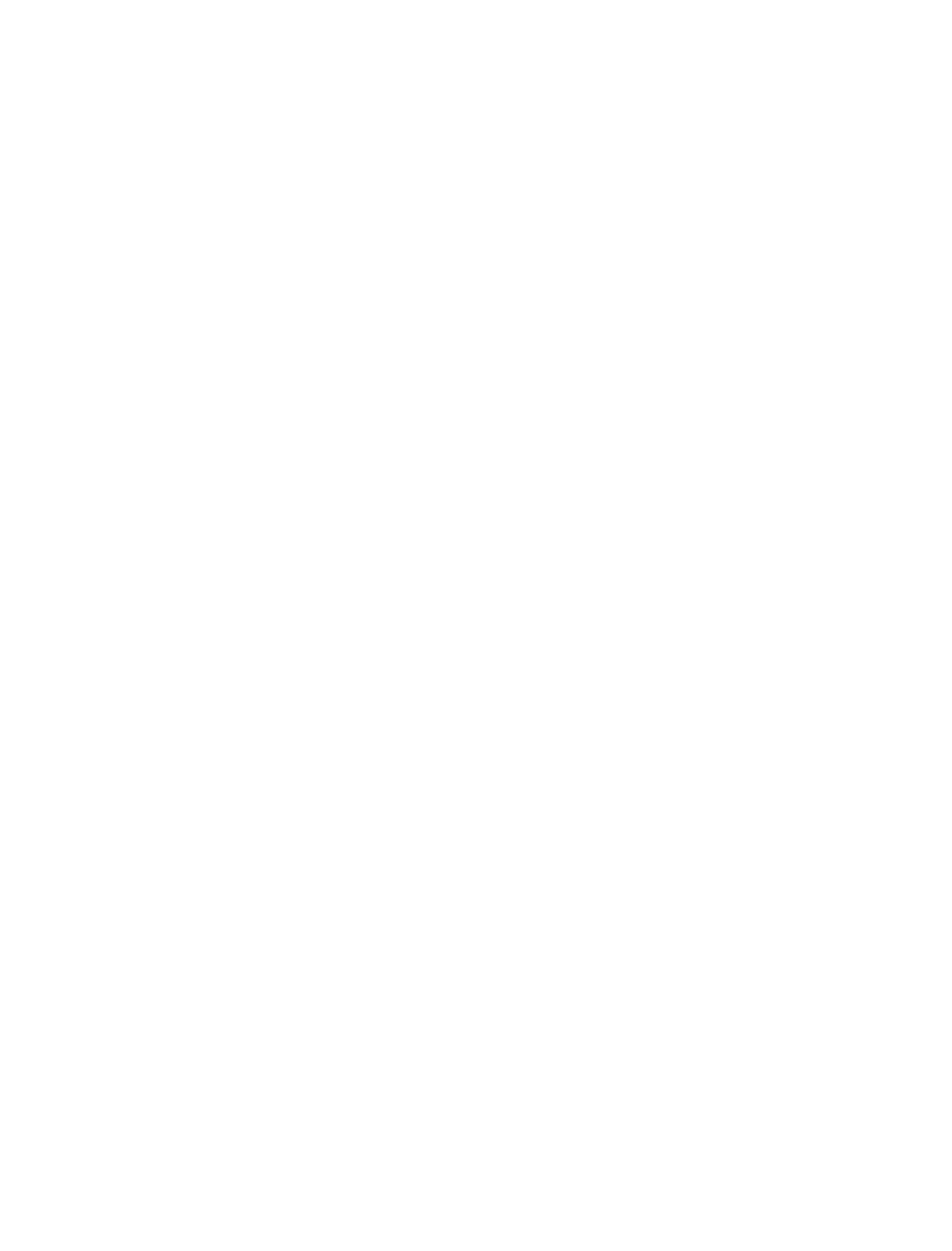## **CHAP. VI.** *Of Grinding* **Malts.**

As trifling as this Article in Brewing may seem at first it very worthily deserves the notice of all concern'd therein, for on this depends much the good of our Drink, because if it is ground too small the flower of the Malt will be the easier and more freely mix with the water, and then will cause the wort to run thick, and therefore the Malt must be only just broke in the Mill, to make it emit its Spirit gradually, and incorporate its flower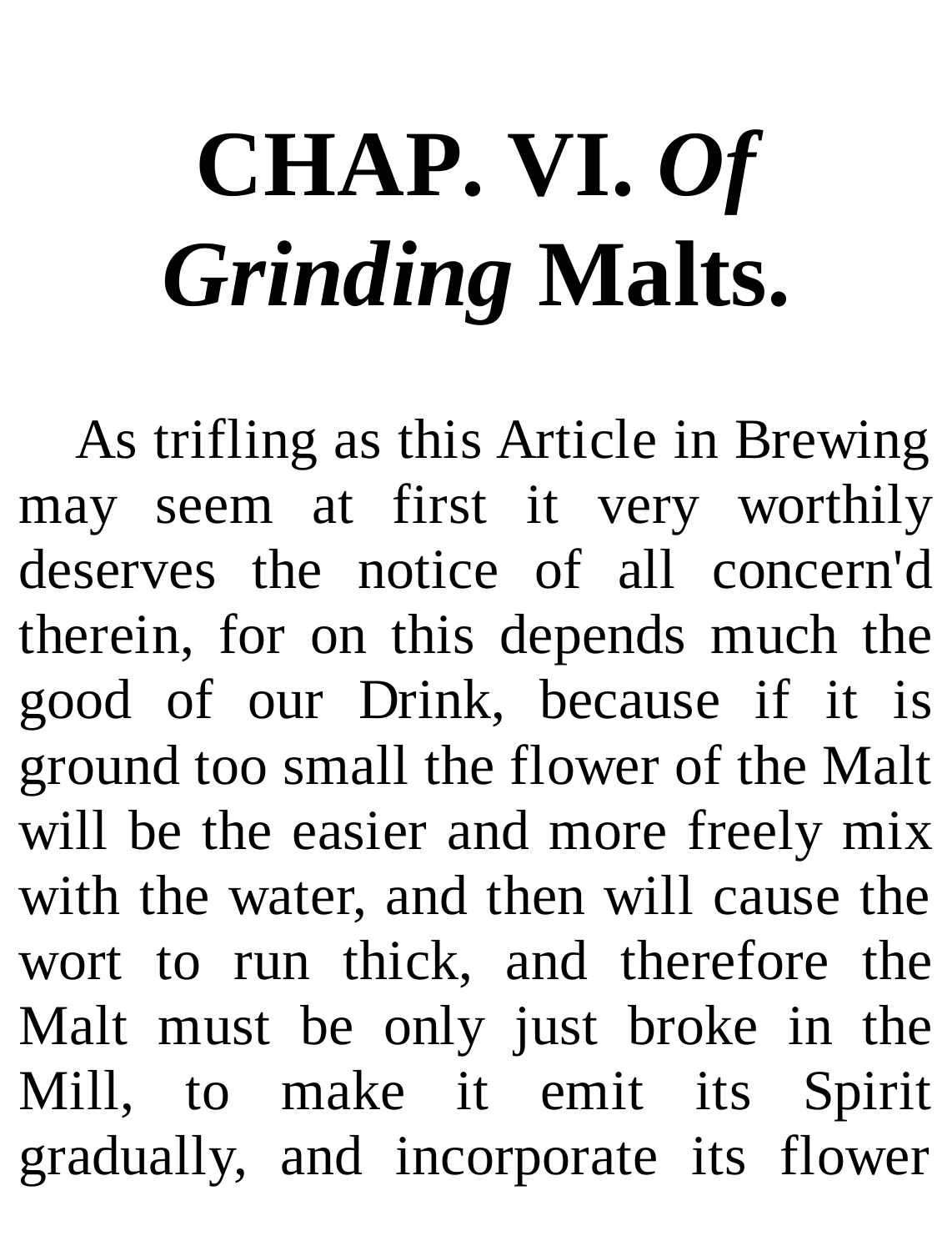with the water in such a manner that first a stout Beer, then an Ale, and afterwards a small Beer may be had at one and the same Brewing, and the wort run off fine and clear to the last. Many are likewise so sagacious as to grind their brown Malt a Fortnight before they use it, and keep it in a dry Place from the influence of too moist an Air, that it may become mellower by losing in a great measure the fury of its harsh fiery Particles, and its steely nature, which this sort of Malt acquires on the Kiln; however this as well as many other hard Bodies may be reduced by Time and Air into a more soluble, mellow and soft Condition, and then it will imbibe the water and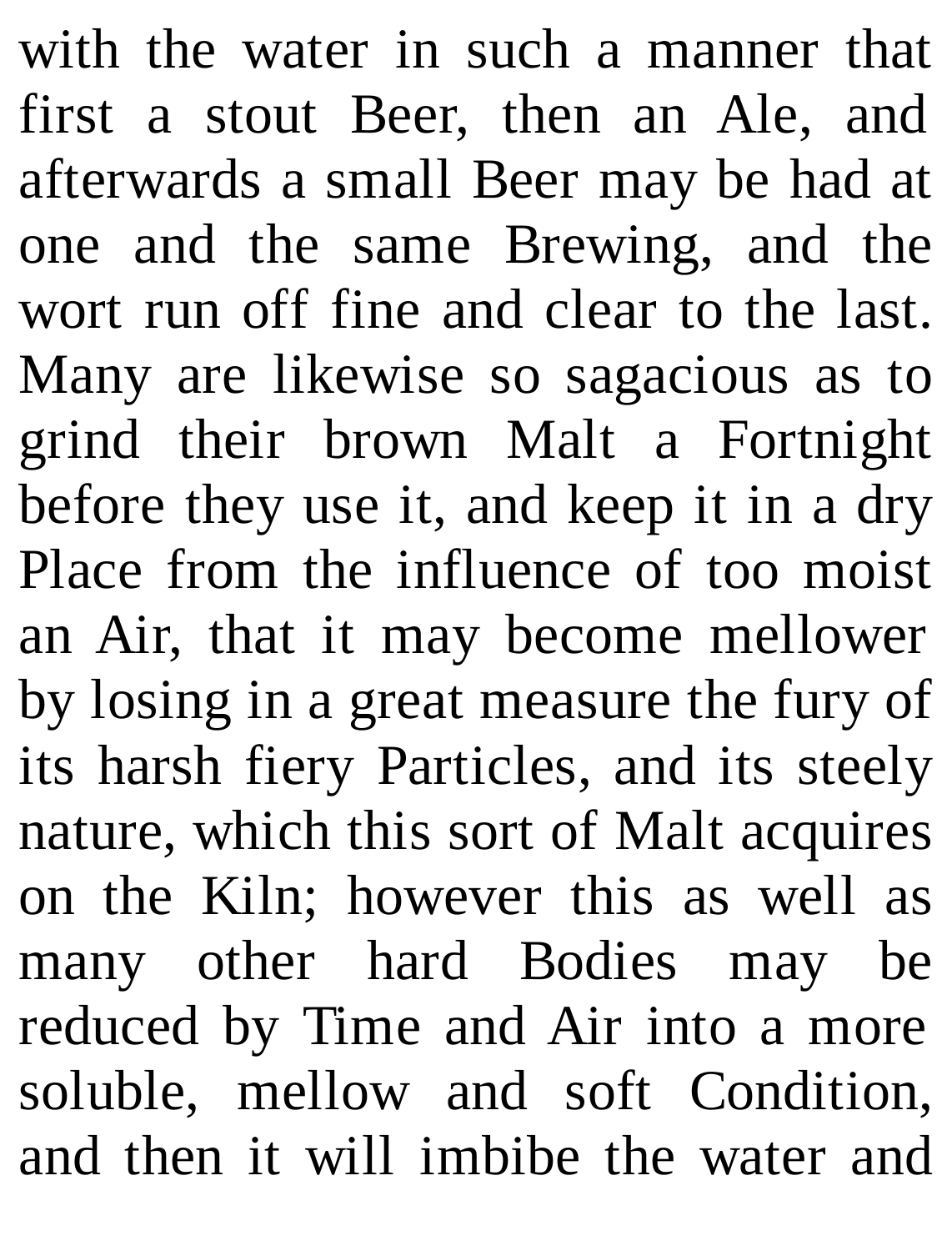give a natural kind tincture more freely, by which a greater quantity and stronger Drink may be made, than if it was used directly from the Mill, and be much smoother and better tasted. But the pale Malt will be fit for use at a Week's end, because the leisureness of their drying endows them with a softness from the time they are taken off the Kiln to the time they are brewed, and supplies in them what Time and Air must do in the brown sorts. This method of grinding Malt so long before-hand can't be so conveniently practised by some of the great Brewers, because several of them Brew two or three times a Week, but now most of them out of good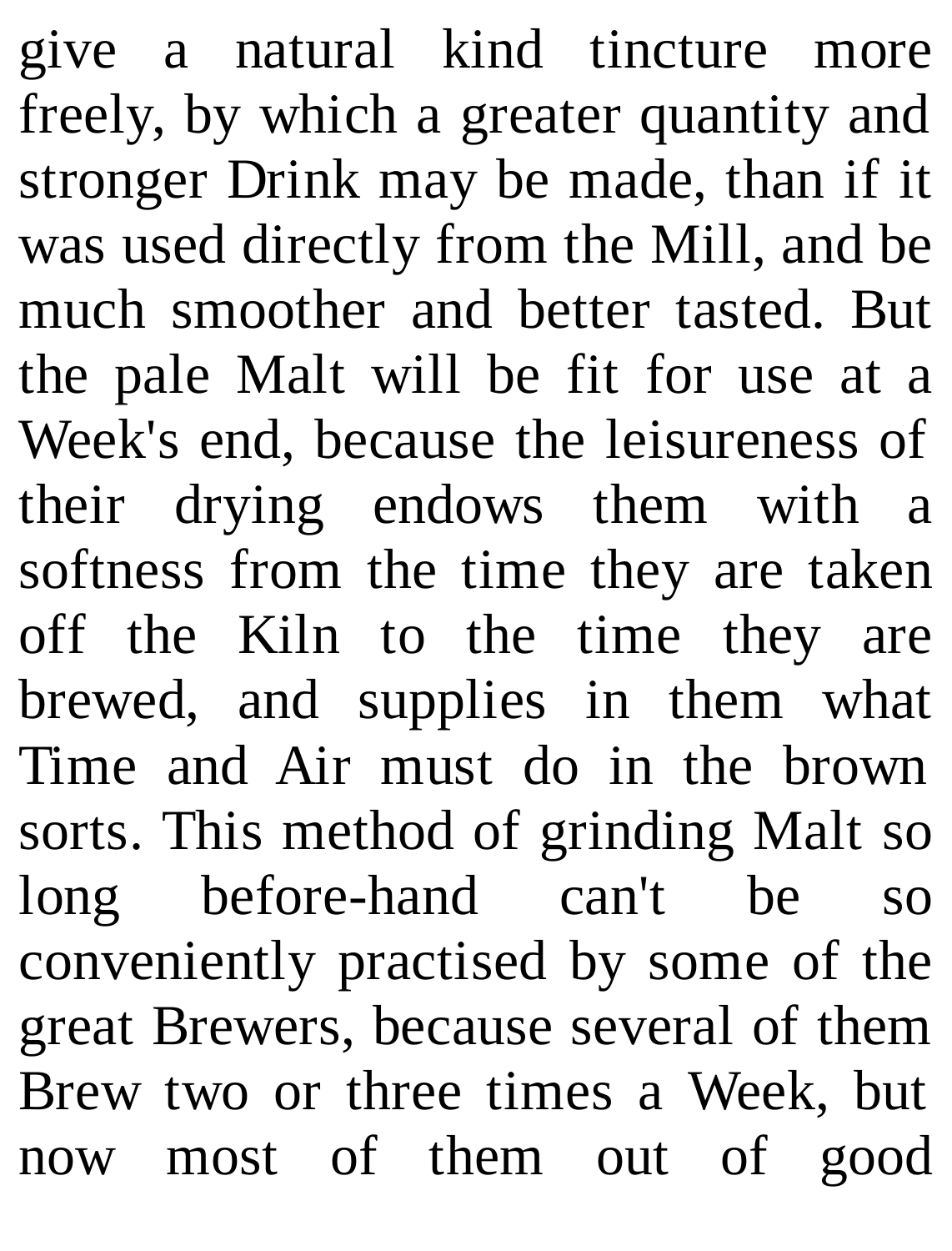Husbandry grind their Malts into the Tun by the help of a long descending wooden Spout, and here they save the Charge of emptying or uncasing it out of the Bin (which formerly they used to do before this new way was discovered) and also the waste of a great deal of the Malt-flower that was lost when carryed in Baskets, whereas now the Cover of the Tun presents all that Damage In my common Brewhouse at *London* I ground my Malt between two large Stones by the Horse-mill that with one Horse would grind {blank space} quarters an Hour, But in the Country I use a steel Handmill, that Cost at first forty Shillings; which will by the help of only one Man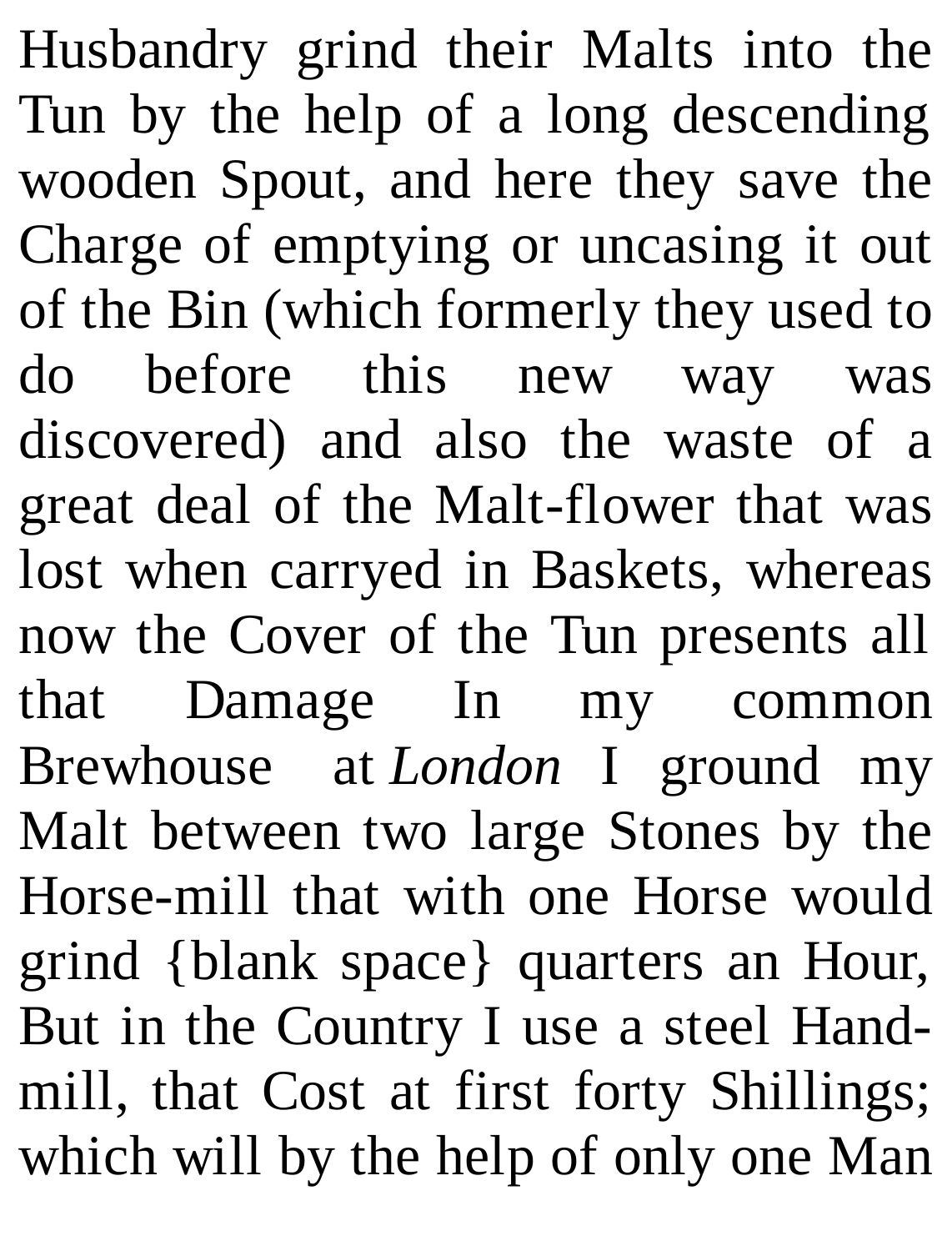grind six or eight Bushels in an Hour, and will last a Family many Years without hardning or cutting: There are some old-fashion'd stone Hand-mills in being, that some are Votaries for and prefer to the Iron ones, because they alledge that these break the Corn's body, when the Iron ones only cut it in two, which occasions the Malt so broke by the Stones, to give the water a more easy, free and regular Power to extract its Virtue, than the Cut-malt can that is more confin'd within its Hull. Notwithstanding the Iron ones are now mostly in Use for their great Dispatch and long Duration. In the Country it is frequently done by some to throw a Sack of Malt on a Stone or Brick-floor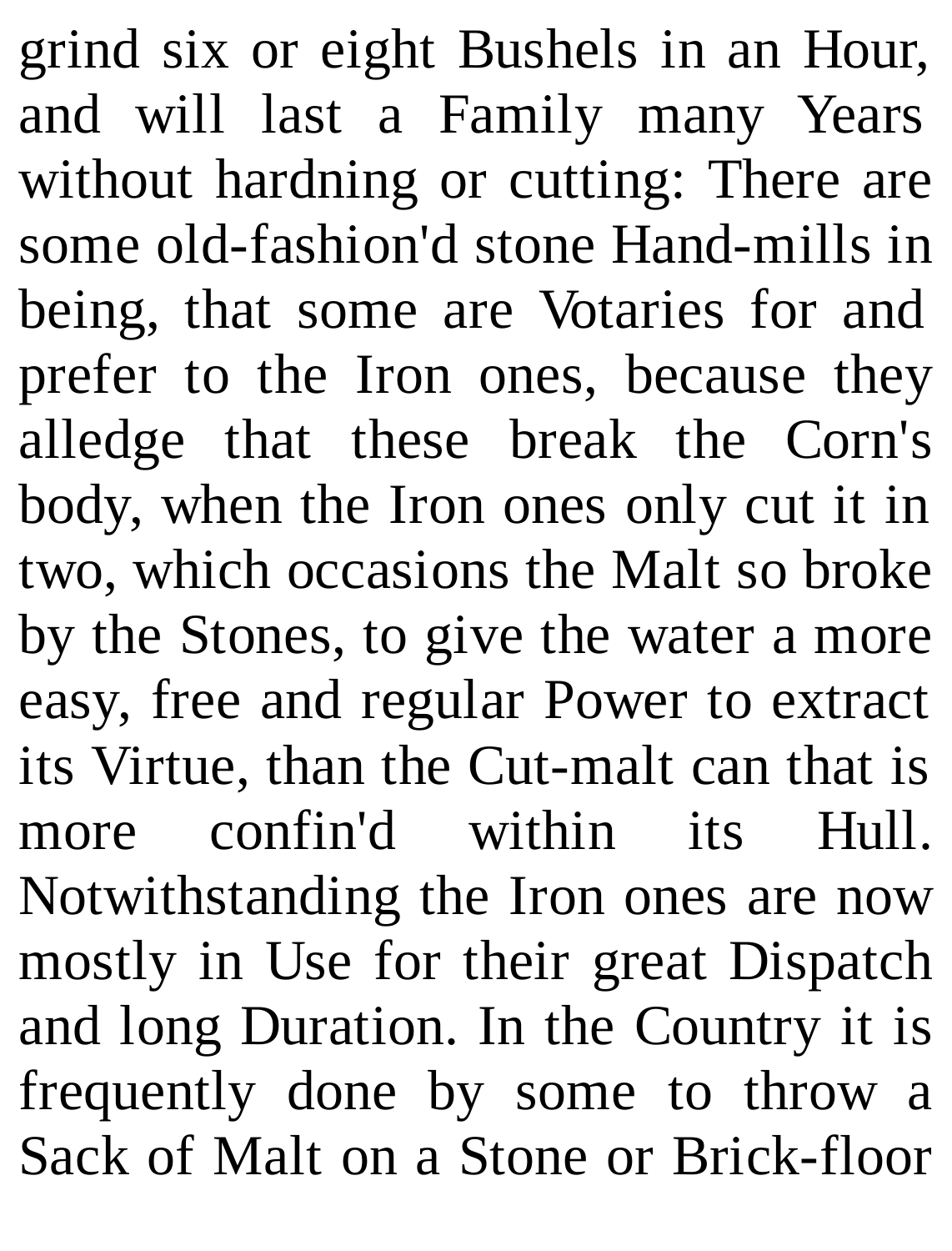as soon as it is ground, and there let it lye, giving it one turn, for a Day or two, that the Stones or Bricks may draw out the fiery Quality it received from the Kiln, and give the Drink a soft mild Taste.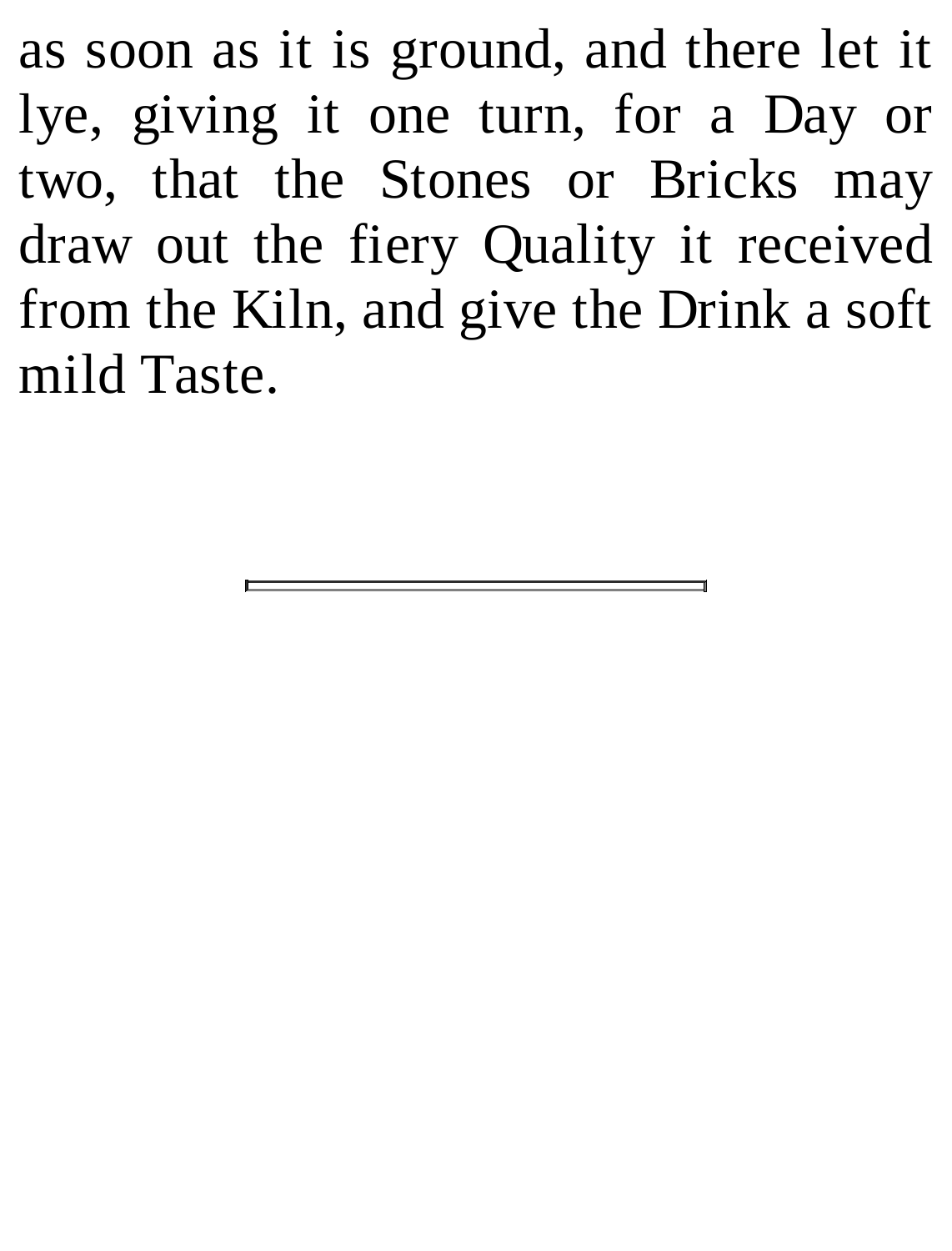## **CHAP. VII.** *Of Brewing in general***.**

Brewing, like several other Arts is prostituted to the opinionated Ignorance of many conceited Pretenders, who if they have but seen or been concern'd in but one Brewing, and that only one Bushel of Malt, assume the Name of a Brewer and dare venture on several afterwards, as believing it no other Task, than more Labour, to Brew a great deal as well as a little; from hence it partly is, that we meet with such hodge-podge Ales and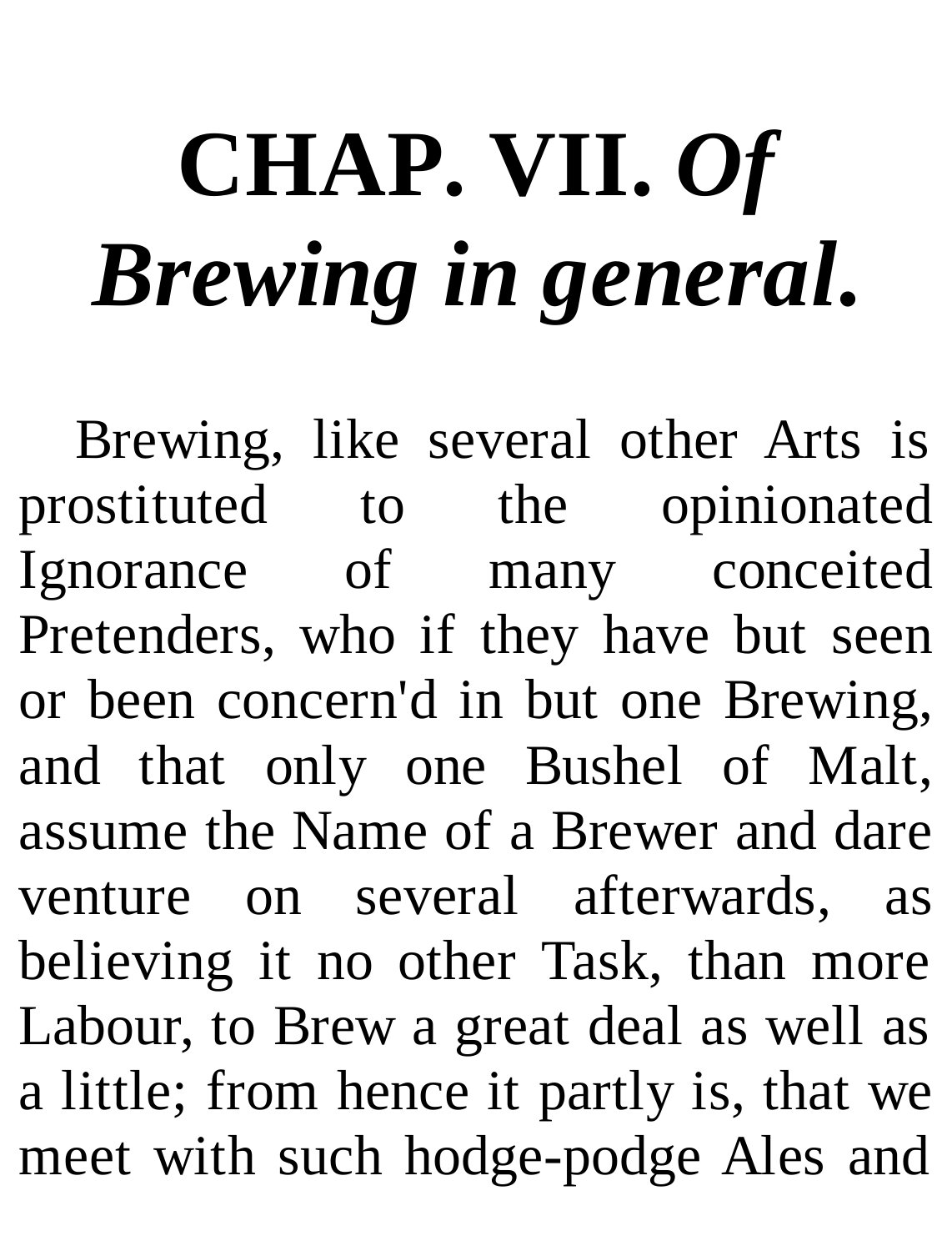Beers, as are not only disagreeable in Taste and Foulness, but indeed unwholsome to the Body of Man, for as it is often drank thick and voided thin, the Feces or gross part must in my Opinion remain behind in some degree. Now what the Effects of that may be, I must own I am not Physician enough to explain, but shrewdly suspect it may be the Cause of Stones, Colicks, Obstructions, and several other Chronical Distempers; for if we consider that the sediments of Maltliquors are the refuse of a corrupted Grain, loaded with the igneous acid Particles of the Malt, and then again with the corrosive sharp Particles of the Yeast, it must consequently be very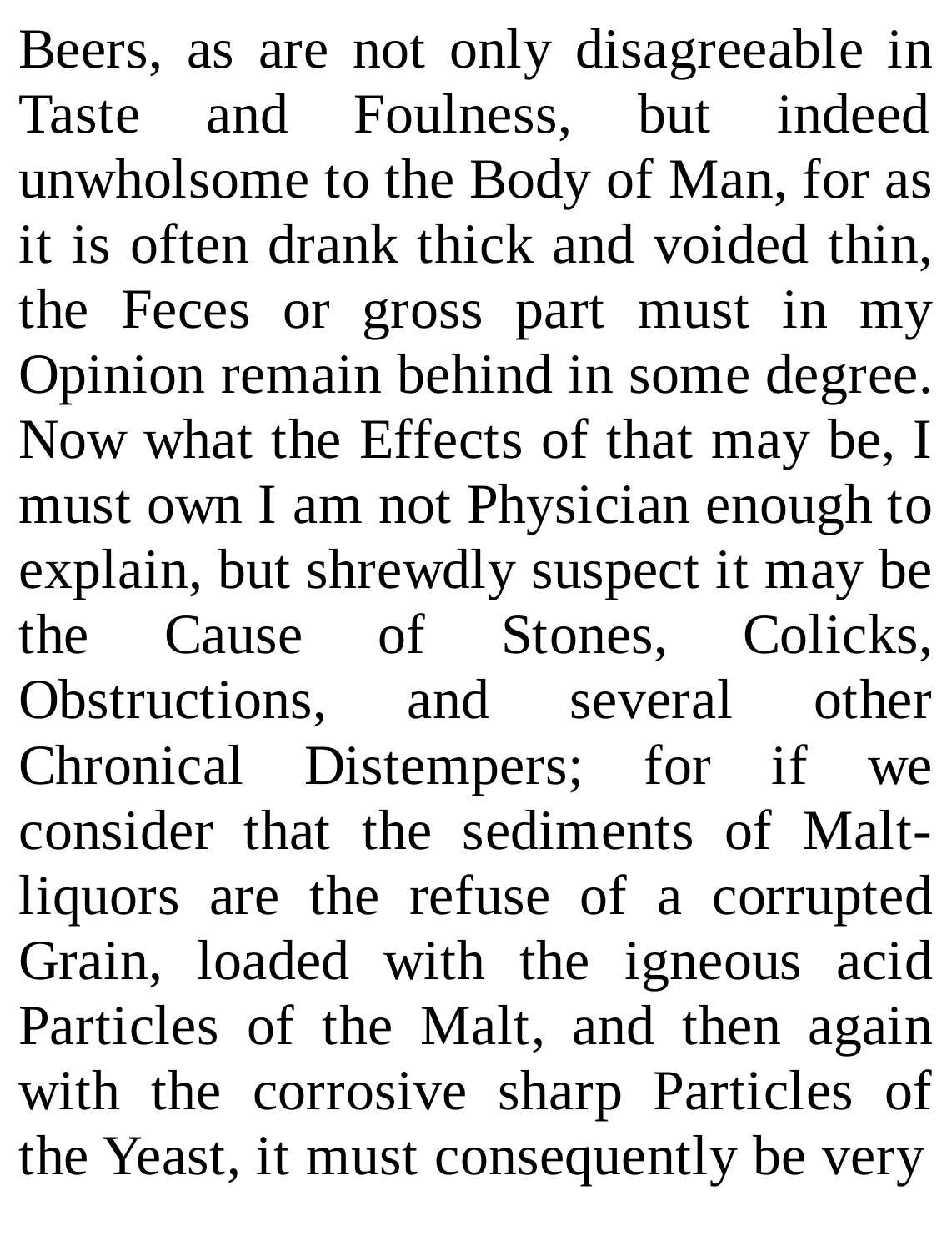pernicious to the *British* human Body especially, which certainly suffers much from the animal Salts of the great Quantities of Flesh that we Eat more than People of any other Nation whatsoever; and therefore are more then ordinarily obligated not to add the scorbutick mucilaginous Qualities of such gross unwholsome Particles, that every one makes a lodgment of in their Bodies, as the Liquors they drink are more or less thick; for in plain Truth, no Malt-liquor can be good without it's fine. The late Curious *Simon Harcourt* Esq; of *Penly*, whom I have had the honour to drink some of his famous *October* with, thought the true Art of Brewing of such Importance, that it is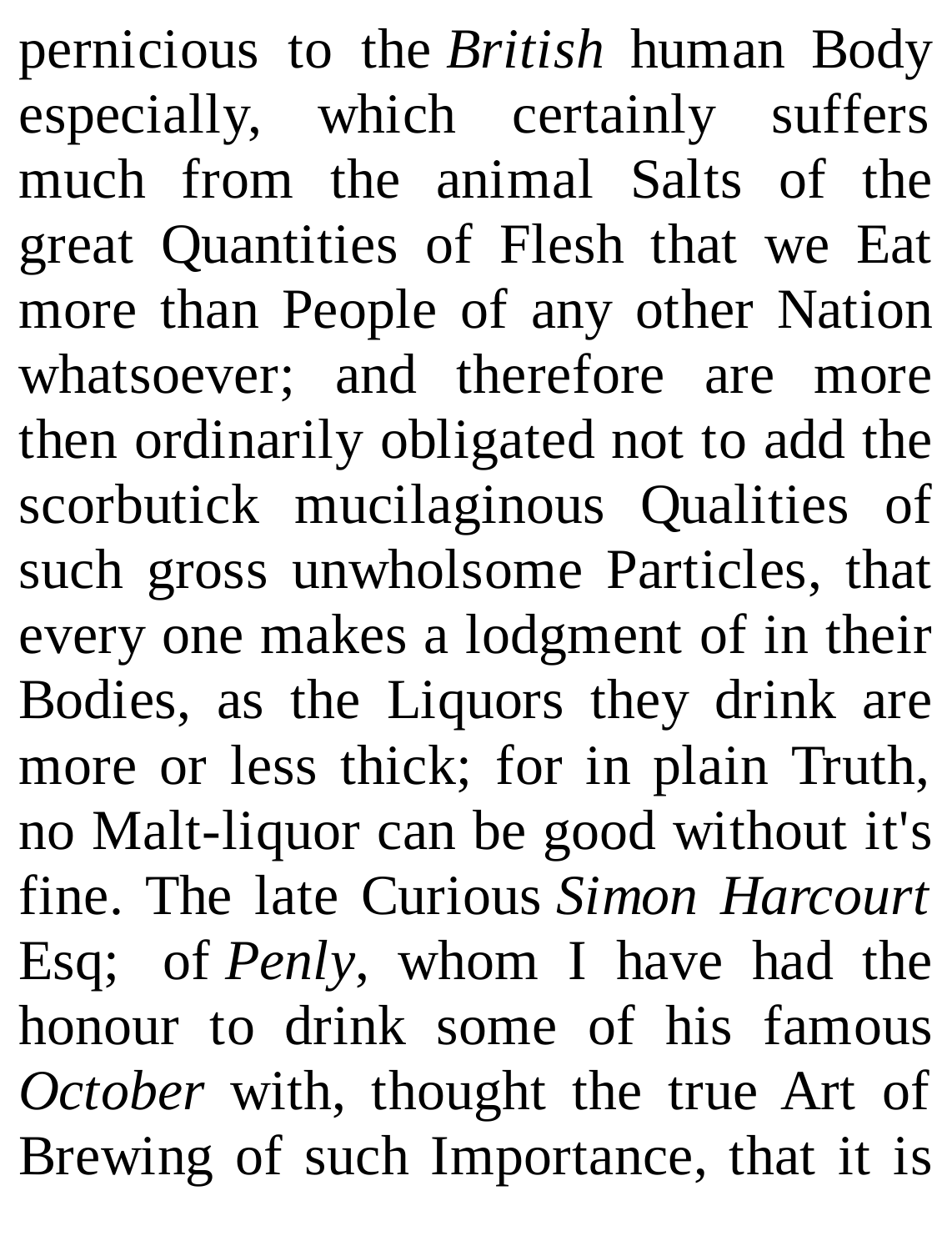said to Cost him near twenty Pounds to have an old Days-man taught it by a *Welch* Brewer, and sure it was this very Man exceeded all others in these Parts afterwards in the Brewing of that which he called his *October* Beer. So likewise in *London* they lay such stress on this Art, that many have thought it worth their while to give one or two hundred Guineas with an Apprentice: This Consideration also made an Ambassador give an extraordinary Encouragement to one of my Acquaintance to go over with him, that was a great Master of this Science. But notwithstanding all that can be said that relates to this Subject, there are so many Incidents attending Malt-liquors,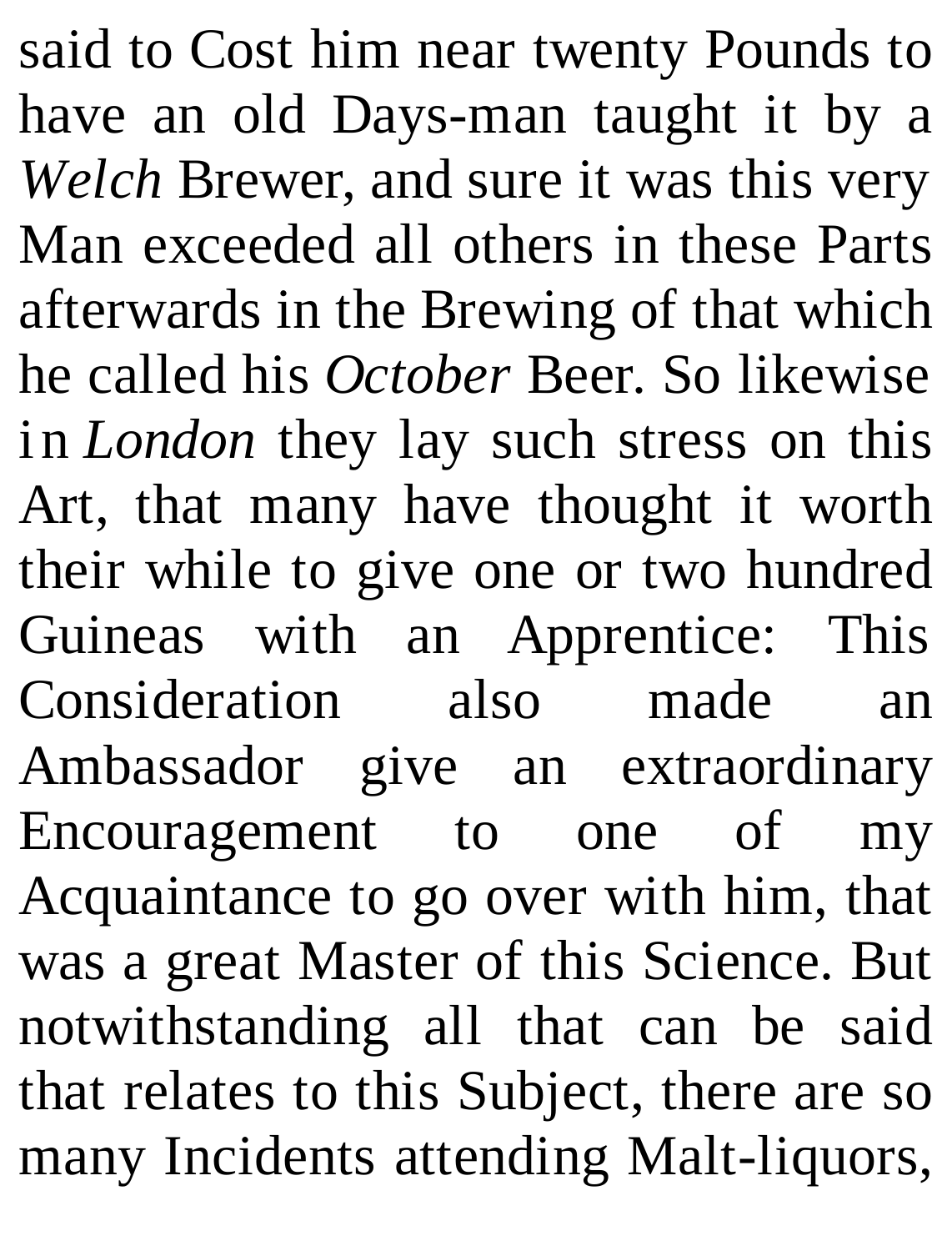that it has puzled several expert Men to account for their difference, though brewed by the same Brewer, with the same Malt, Hops and Water, and in the same Month and Town, and tapp'd at the same time: The Beer of one being fine, strong and well Tasted, while the others have not had any worth drinking, now this may be owing to the different Weather in the same Month, that might cause an Alteration in the working of the Liquors, or that the Cellar may not be so convenient, or that the Water was more disturbed by Winds or Rains, &c. But it has been observed that where a Gentleman has imployed one Brewer constantly, and uses the same sort of Ingredients, and the Beer kept in dry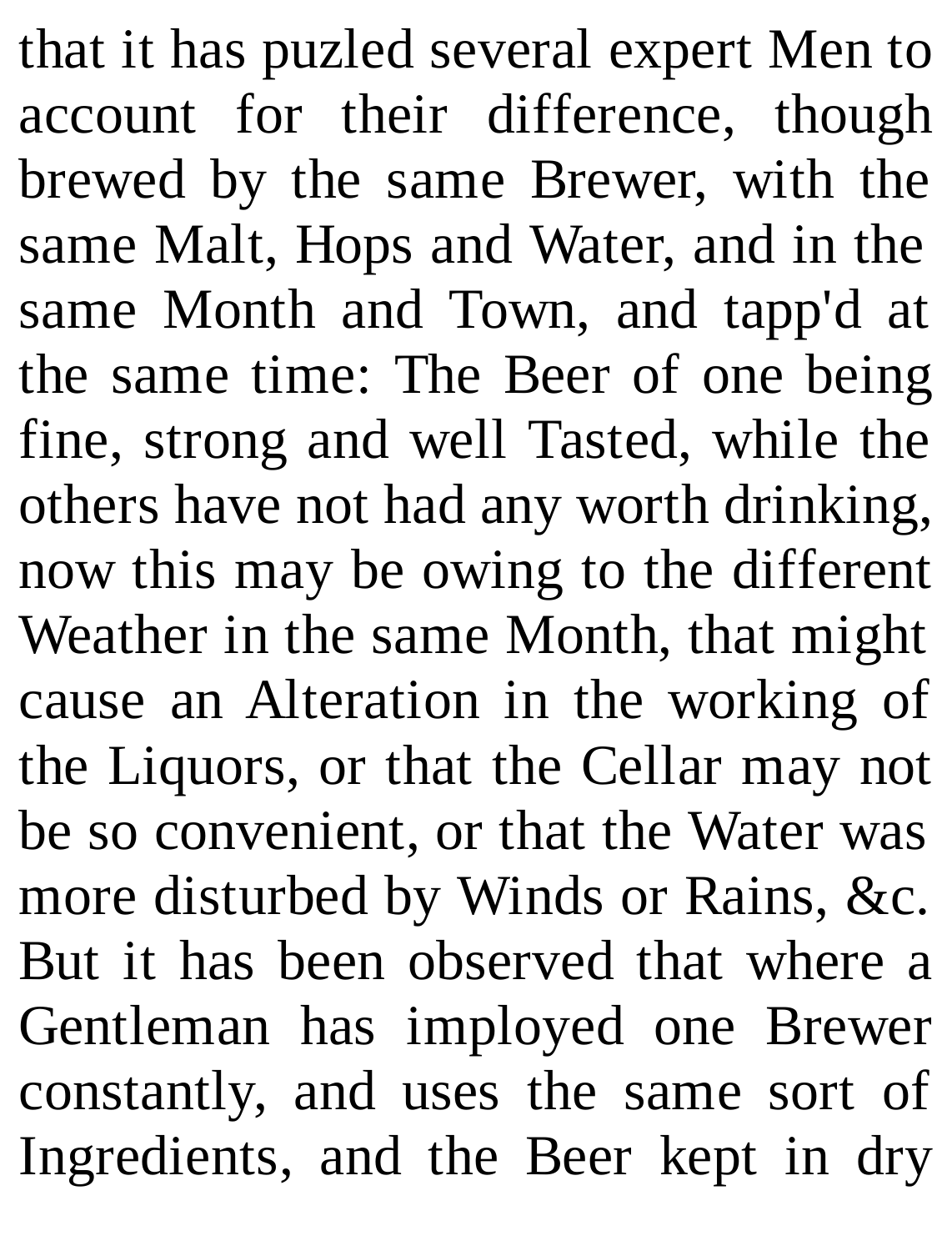Vaults or Cellars that have two or three Doors; the Drink has been generally good. And where such Malt-liquors are kept in Butts, more time is required to ripen, meliorate and fine them, than those kept in Hogsheads, because the greater quantity must have the longer time; so also a greater quantity will preserve itself better than a lesser one, and on this account the Butt and Hogshead are the two best sized Casks of all others; but all under a Hogshead hold rather too small a quantity to keep their Bodies. The Butt is certainly a most noble Cask for this use, as being generally set upright, whereby it maintains a large Cover of Yeast, that greatly contributes to the keeping in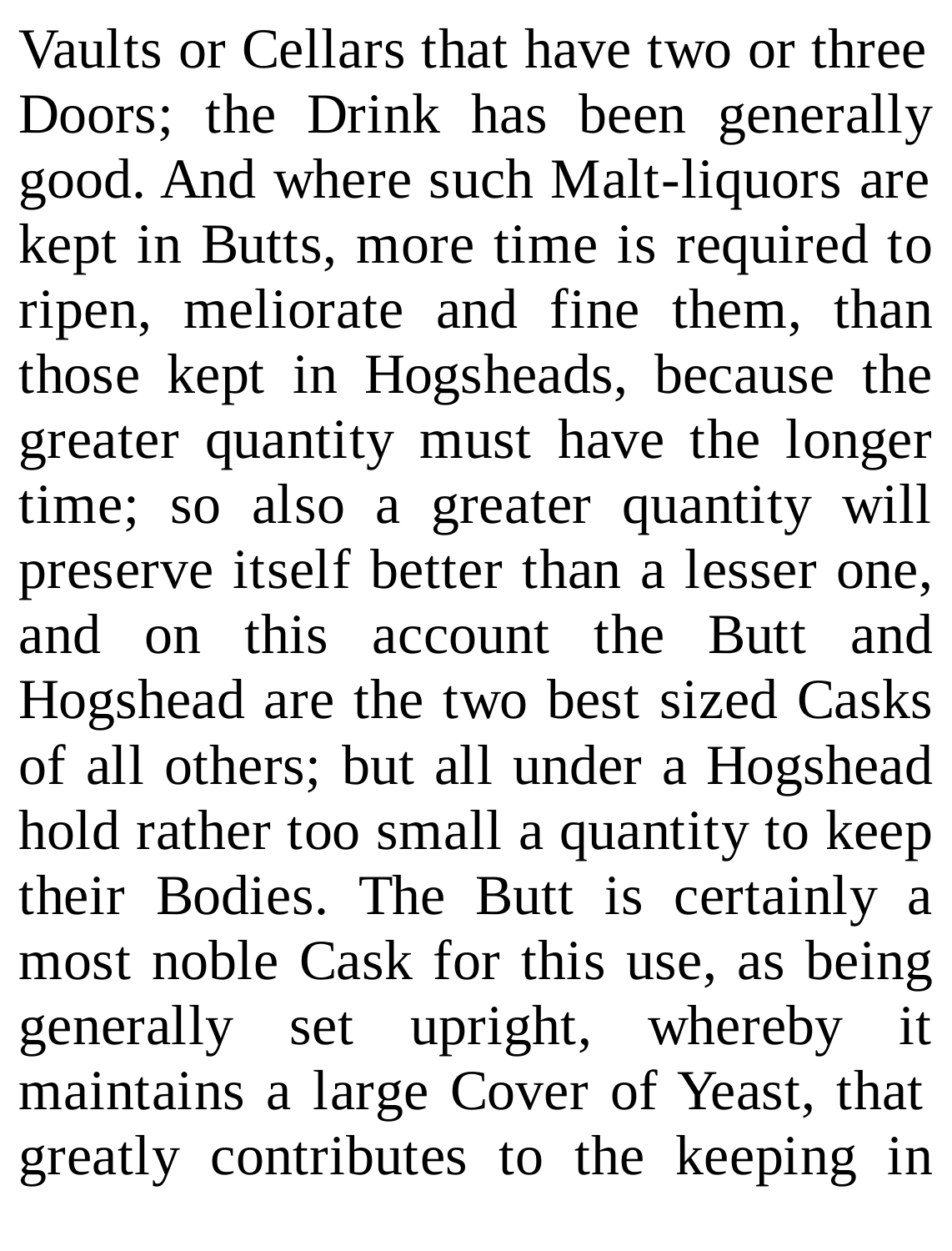the Spirits of the Beer, admits of a most convenient broaching in the middle and its lower part, and by its broad level Bottom, gives a better lodgment to the fining and preserving Ingredients, than any other Cask whatsoever that lyes in, the long Crossform. Hence it partly is, that the common Butt-beer is at this time in greater Reputation than ever in *London*, and the Home-brew'd Drinks out of Credit; because the first is better cured in its Brewing, in its Quantity, in its Cask, and in its Age; when the latter has been loaded with the pernicious Particles of great Quantities of Yeast, of a short Age, and kept in small Casks, that confines its Owner, only to Winter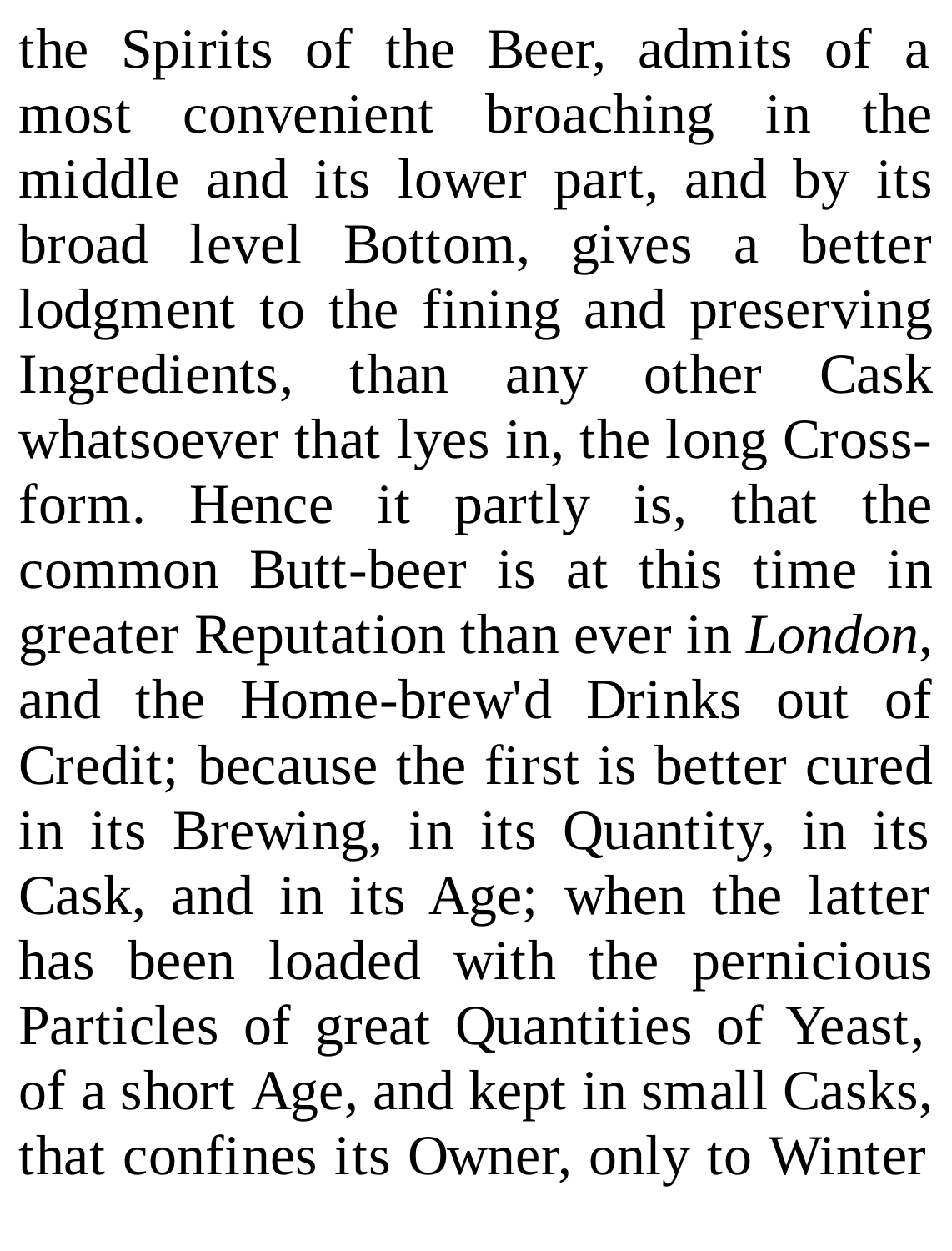Brewing and Sale, as not being capable of sustaining the Heat of the Weather, for that the acidity of the Yeast brings on a sudden hardness and staleness of the Ale, which to preserve in its mild Aley Taste, will not admit of any great Quantity of Hops; and this is partly the reason that the handful of Salt which t h e *Plymouth* Brewers put into their Hogshead, hinders their Ale from keeping, as I shall hereafter take notice of.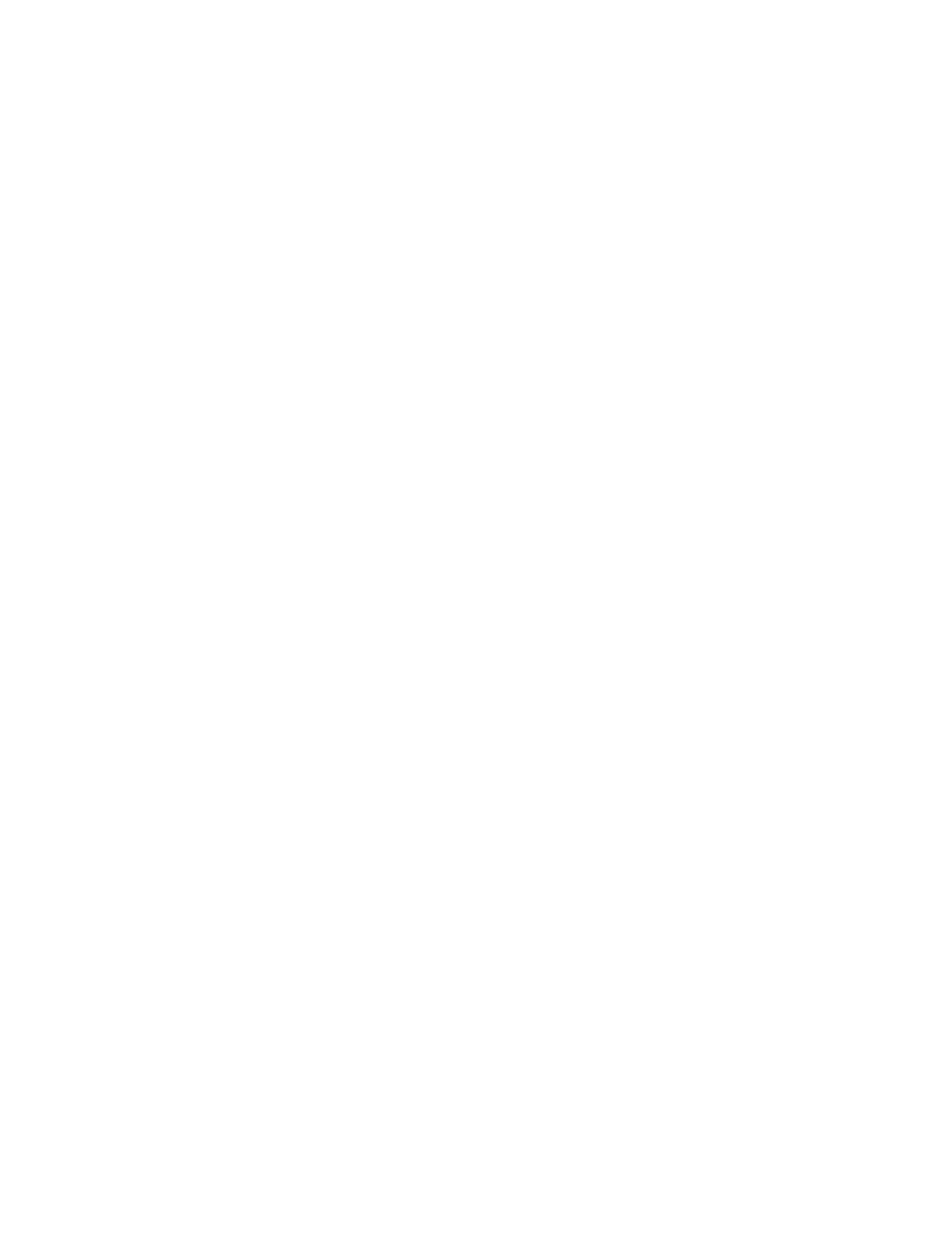## **CHAP. VIII.** *The* **London** *Method of Brewing***.**

In a great Brewhouse that I was concern'd in, they wetted or used a considerable Quantity of Malt in one Week in Brewing Stout-beer, common Butt-beer, Ale and small Beer, for which purpose they have River and Well Waters, which they take in several degrees of Heat, as the Malt, Goods and Grain are in a condition to receive them, and according to the Practice there I shall relate the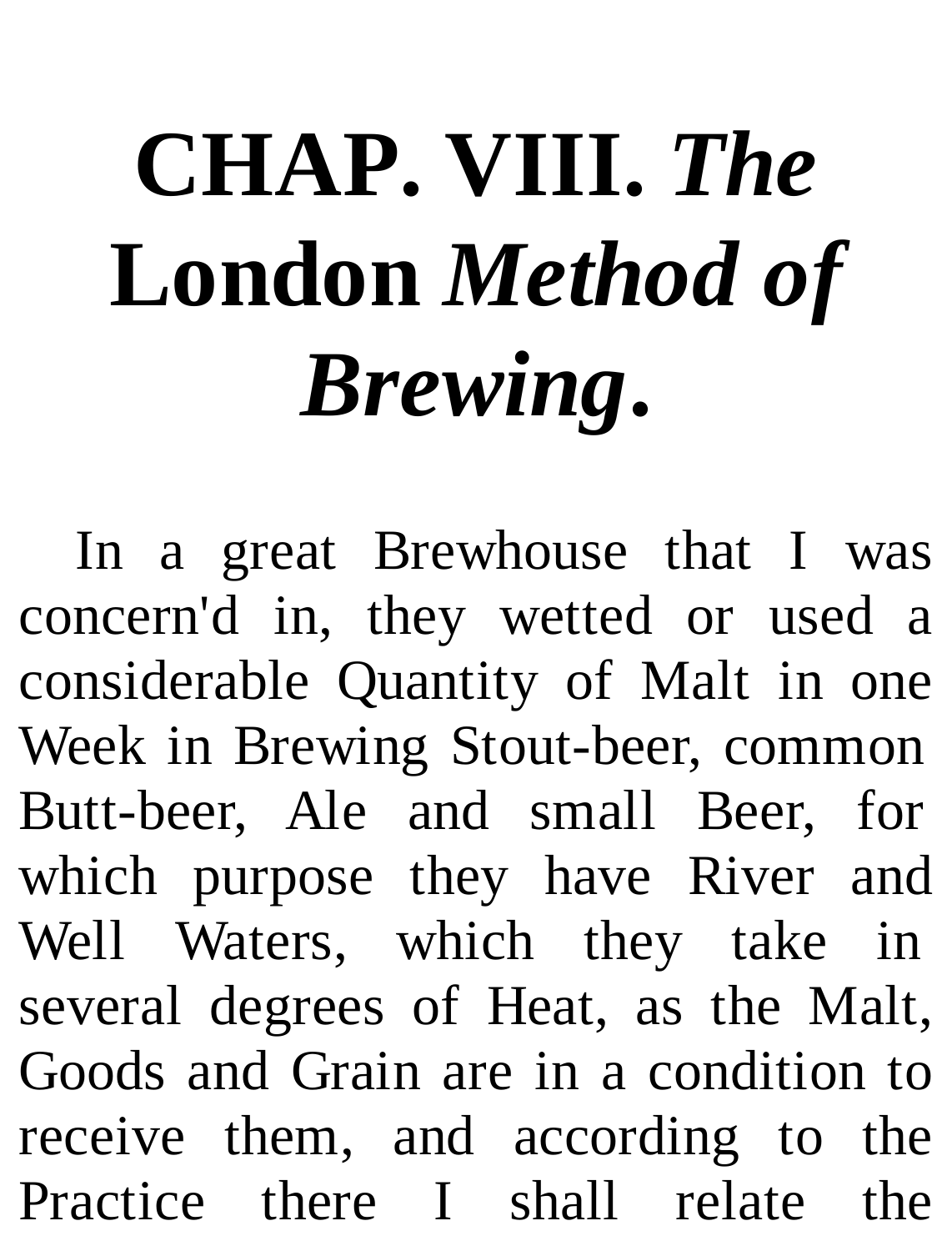following Particulars, viz.

*For Stout Butt Beer*.

This is the strongest Butt-Beer that is Brewed from brown Malt, and often sold for forty Shillings the Barrel, or six Pound the Butt out of the wholesale Cellars: The Liquor (for it is Sixpence forfeit in the *London* Brewhouse if the word Water is named) in the Copper designed for the first Mash, has a two Bushel Basket, or more, of the most hully Malt throw'd over it, to cover its Top and forward its Boiling; this must be made very hot, almost ready to boil, yet not so as to blister, for then it will be in too high a Heat; but as an indication of this, the foul part of the Liquor will ascend, and the Malt swell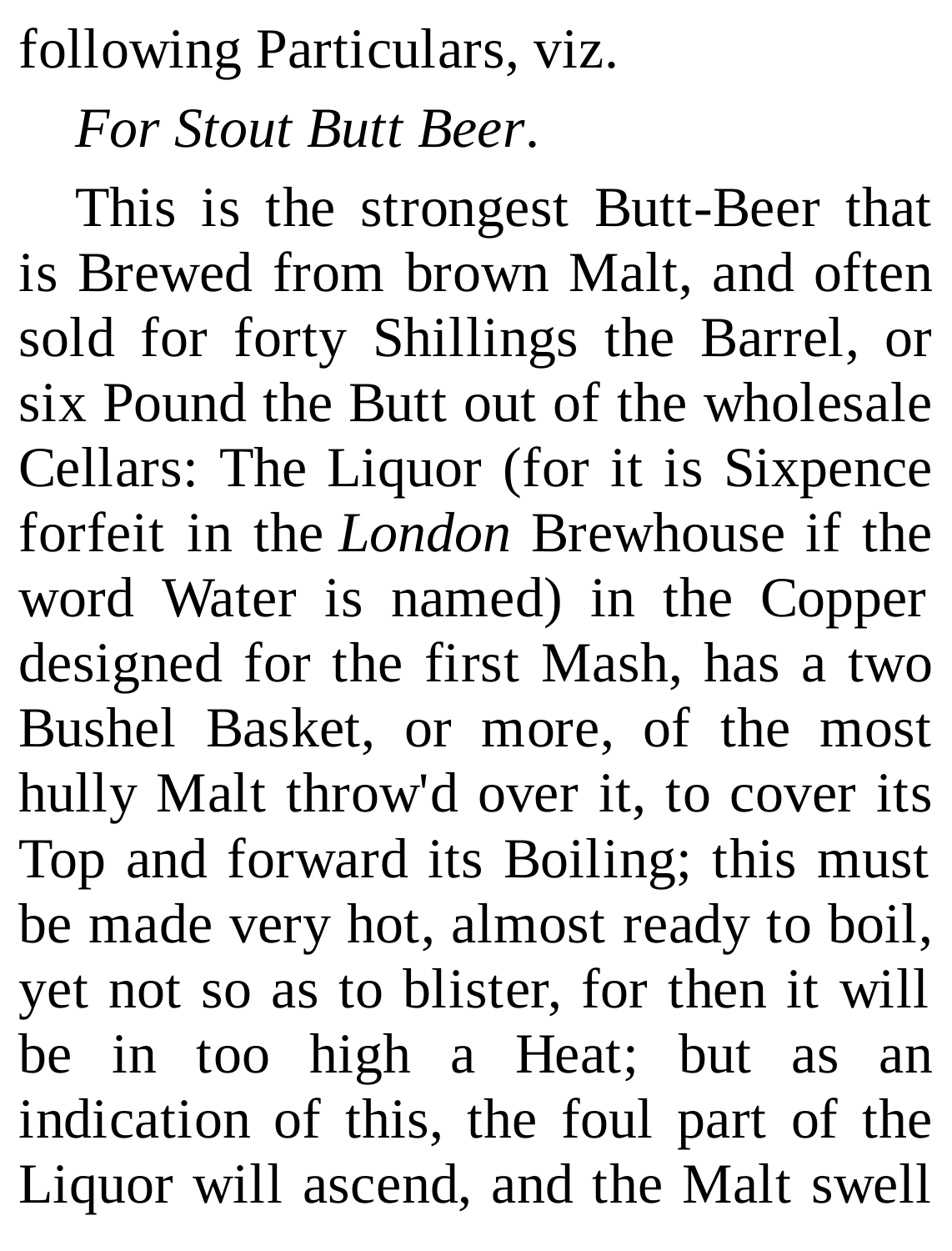up, and then it must be parted, look'd into and felt with the Finger or back of the Hand, and if the Liquor is clear and can but be just endured, it is then enough, and the Stoker must damp his fire as soon as possible by throwing in a good Parcel of fresh Coals, and shutting his Iron vent Doors, if there are any; immediately on this they let as much cold Liquor or Water run into the Copper as will make it all of a Heat, somewhat more than Blood-warm, this they Pump over, or let it pass by a Cock into an upright wooden square Spout or Trunk, and it directly rises thro' the Holes of a false Bottom into the Malt, which is work'd by several Men with Oars for about half an Hour,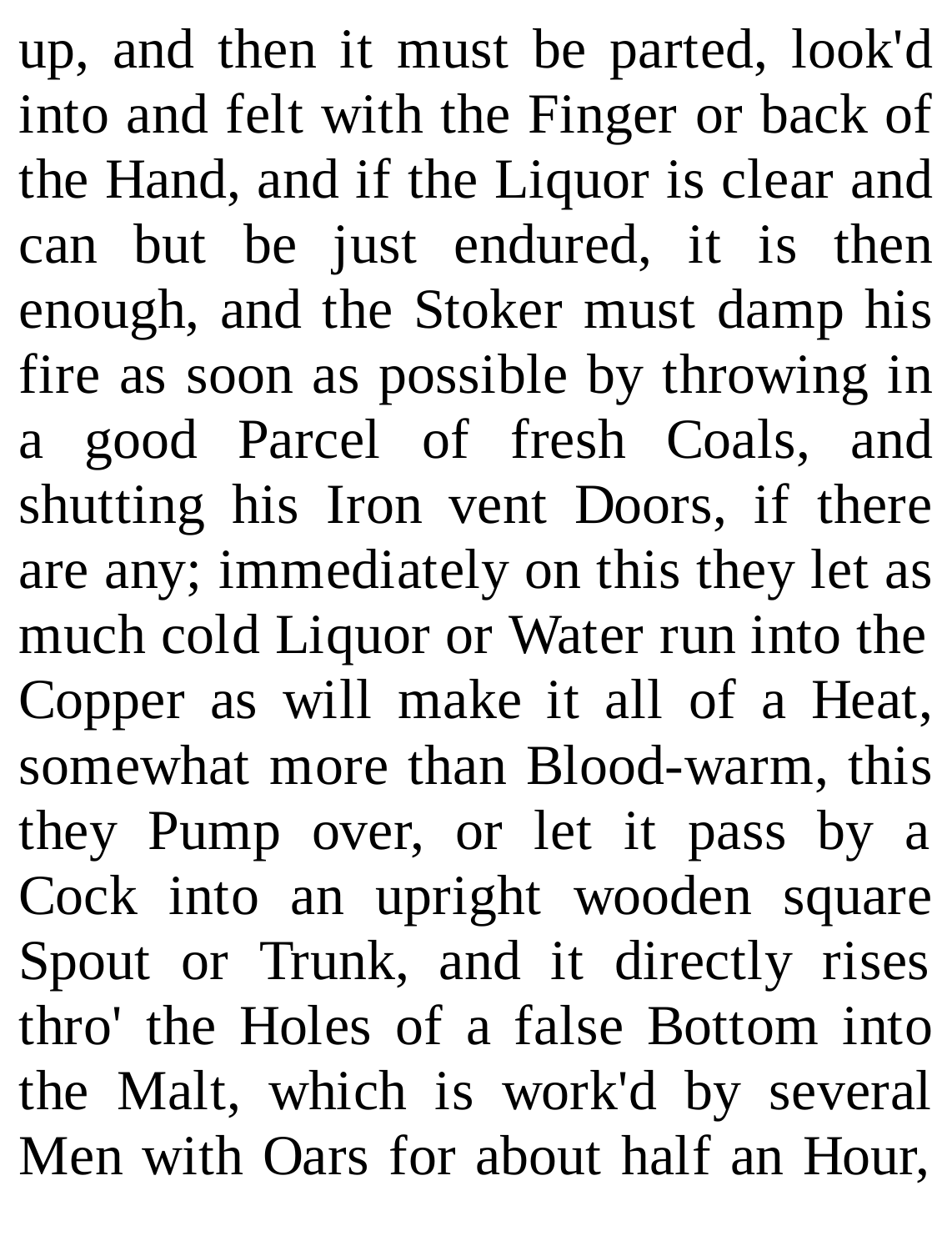and is called the first and stiff Mash: While this is doing, there is more Liquor heating in the Copper that must not be let into the mash Tun till it is very sharp, almost ready to boil, with this they Mash again, then cover it with several Baskets of Malt, and let it stand an Hour before it runs into the Underback, which when boiled an Hour and a half with a good quantity of Hops makes this Stout. The next is Mash'd with a cooler Liquor, then a sharper, and the next Blood-warm or quite Cold; by which alternate degrees of Heat, a Quantity of small Beer is made after the Stout.

*For Brewing strong brown Ale called* Stitch.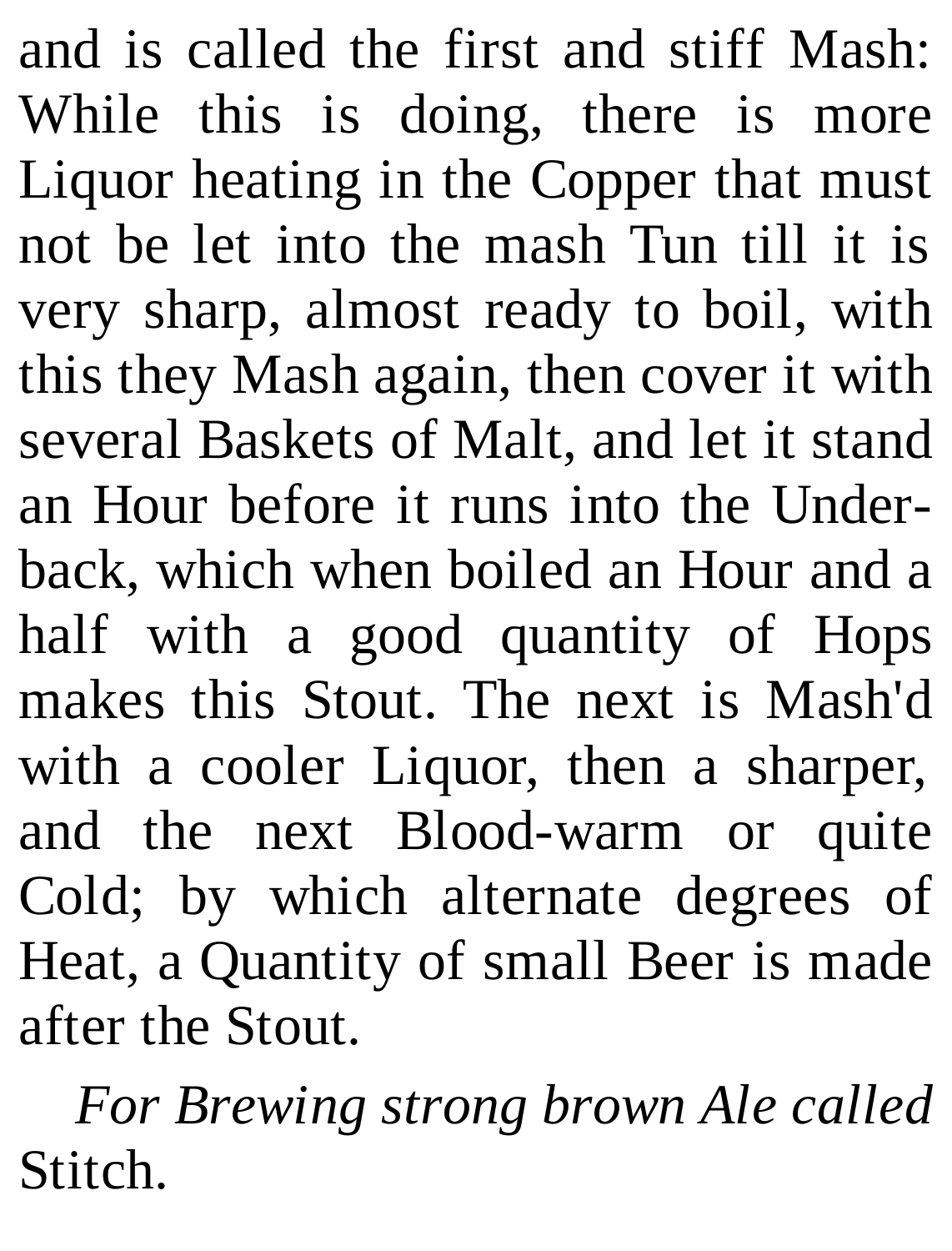This is most of it the first running of the Malt, but yet of a longer Length than is drawn for the Stout; It has but few Hops boiled in it, and is sold for Eight-pence *per* Gallon at the Brewhouse out of the Tun, and is generally made to amend the common brown Ale with, on particular Occasions. This Ale I remember was made use of by {Blank space} *Medlicot* Esq; in the beginning of a Consumption, and I heard him say, it did him very great Service, for he lived many Years afterwards.

*For Brewing common brown Ale and Starting Beer*.

They take the Liquors from the brown Ale as for the Stout, but draw a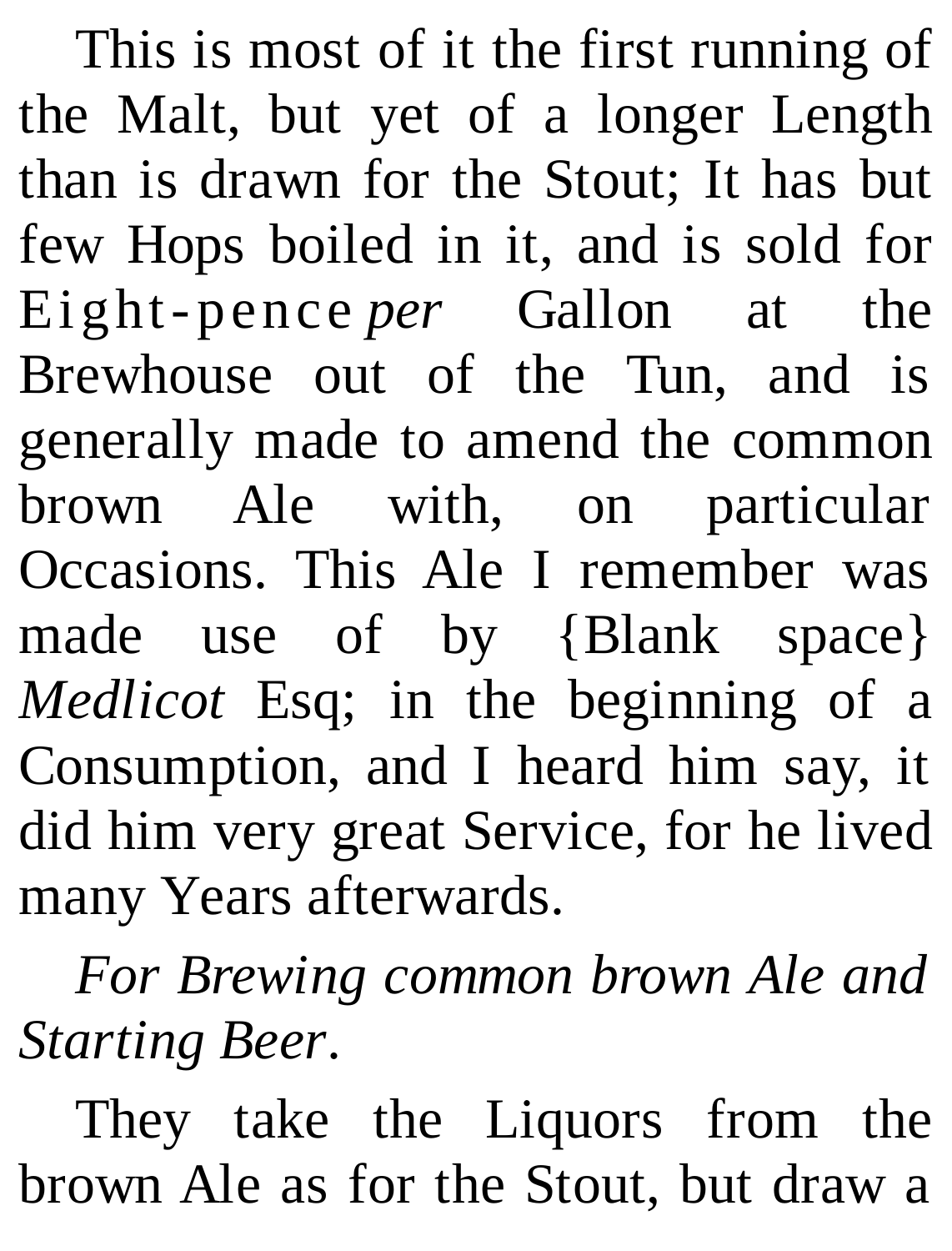greater Quantity from the Malt, than for Stout or Stitch, and after the fifth and second Mash they Cap the Goods with fresh Malt to keep in the Spirit and Boil it an Hour; after this, small Beer is made of the same Goods. Thus also the common brown Starting Butt-Beer is Brewed, only boiled with more Hops an Hour and a half, and work'd cooler and longer than the brown Ale, and a shorter Length drawn from the Malt. But it is often practised after the brown Ale, and where a Quantity of small Beer is wanted, or that it is to be Brewed better than ordinary, to put so much fresh Malt on the Goods as will answer that purpose.

*For Brewing Pale and Amber Ales*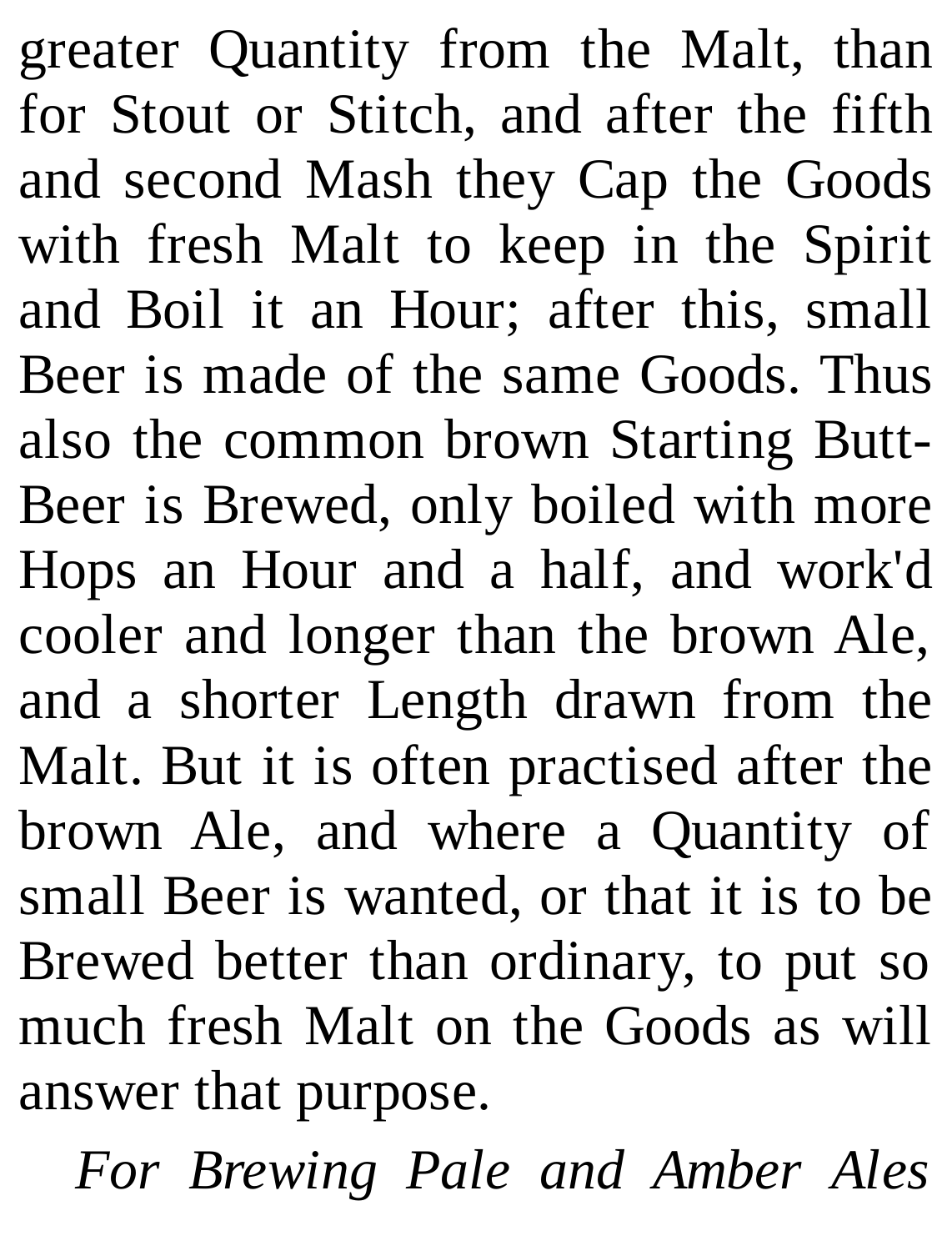*and Beers*.

As the brown Malts are Brewed with River, these are Brewed with Well or Spring Liquors. The Liquors are by some taken sharper for pale than brown Malts, and after the first scalding Liquor is put over, some lower the rest by degrees to the last which is quite Cold, for their small Beer; so also for Butt-Beers there is no other difference than the addition of more Hops, and boiling, and the method of working. But the reasons for Brewing pale Malts with Spring or hard Well waters, I have mentioned in my second Book of Brewing.

*For Brewing Entire Guile Small Beer*.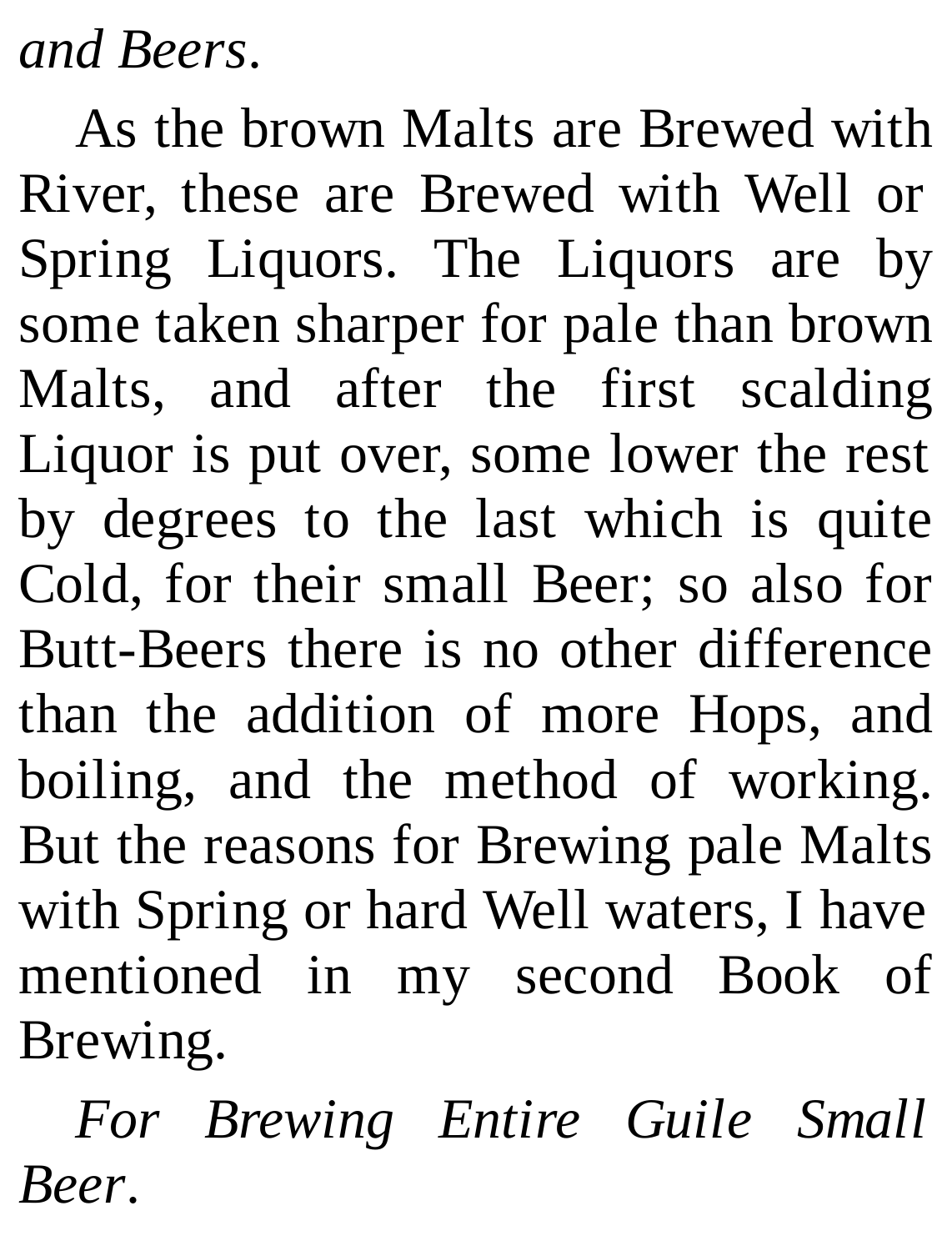On the first Liquor they throw some hully Malt to shew the break of it, and when it is very sharp, they let in some cold Liquor, and run it into the Tun milk warm; this is mash'd with thirty or forty pulls of the Oar, and let stand till the second Liquor is ready, which must be almost scalding hot to the back of the Hand, then run it by the Cock into the Tun, mash it up and let it stand an Hour before it is spended off into the Under-back: These two pieces of Liquor will make one Copper of the first wort, without putting any fresh Malt on the Goods; the next Liquor to be Blood-warm, the next sharp, and the next cool or cold; for the general way in great Brewhouses is to let a cool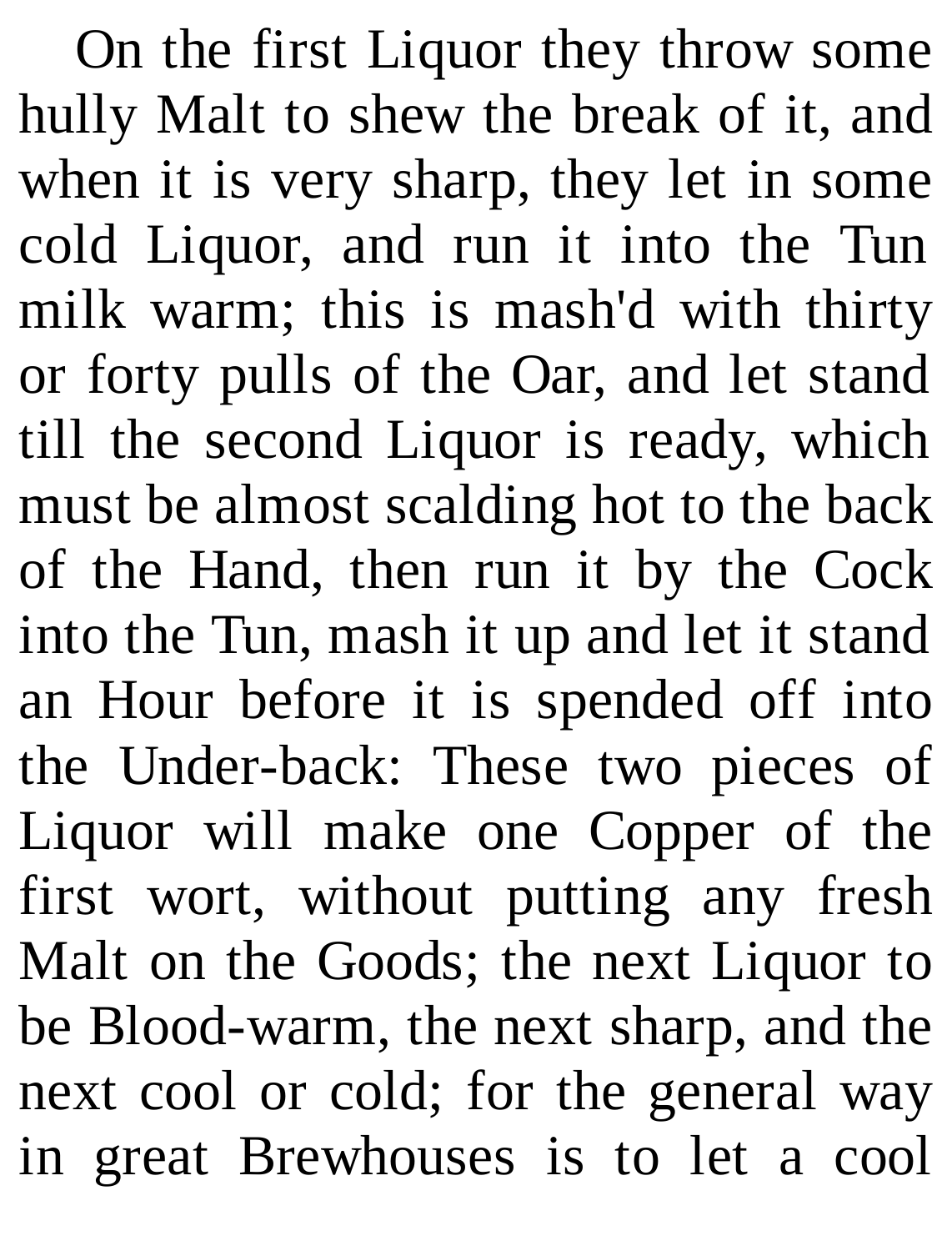Liquor precede a sharp one, because it gradually opens the Pores of the Malt and Goods, and prepares the way for the hotter Liquor that is to follow.

*The several Lengths or Quantities of Drinks that have been made from Malt, and their several Prices, as they have been sold at a common Brewhouse*.

For Stout-Beer, is commonly drawn one Barrel off a quarter of Malt, and sold for thirty Shillings *per* Barrel from the Tun. For Stitch or strong brown Ale, one Barrel and a Firkin, at one and twenty Shillings and Fourpence *per* Barrel from the Tun. For common brown Ale, one Barrel and a half or more, at sixteen Shillings *per* Barrel, that holds thirty two Gallons,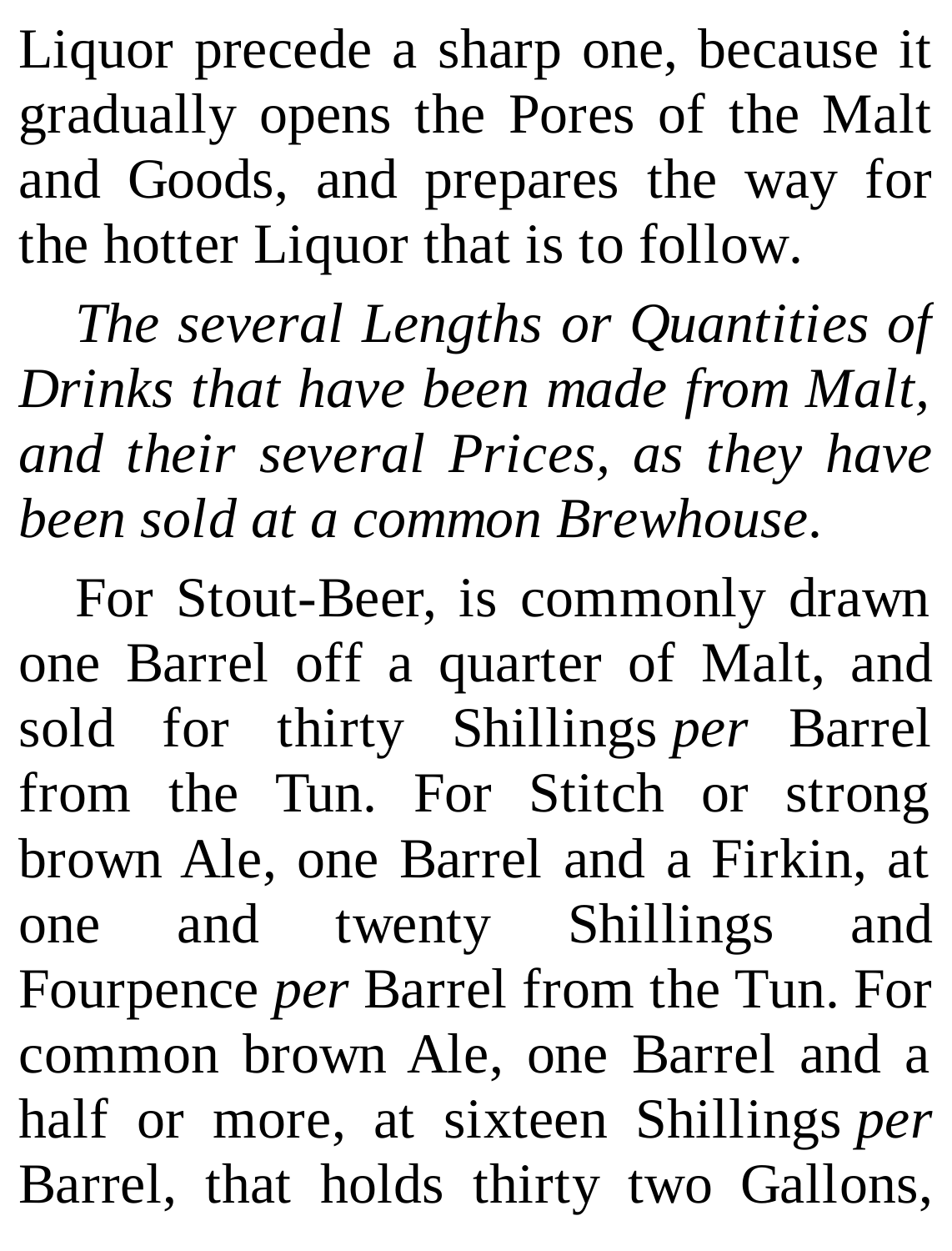from the Tun. For Intire small Beer, five or six Barrels off a Quarter, at seven or eight Shillings *per* Barrel from the Tun. For Pale and Amber Ale, one Barrel and a Firkin, at one Shilling *per* Gallon from the Tun.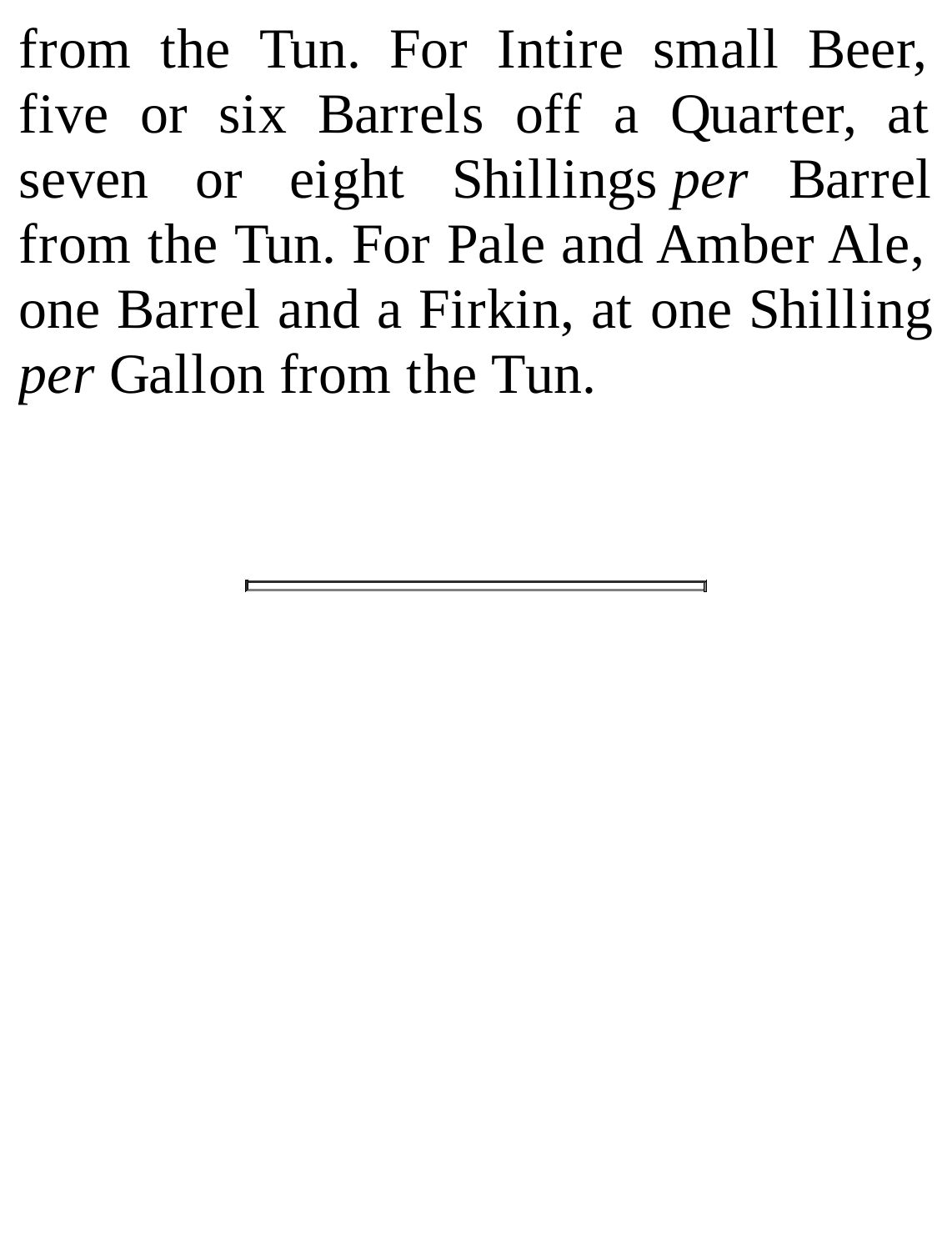## **CHAP. IX.** *The Country or private way of Brewing***.**

Several Countries have their several Methods of Brewing, as is practised in *Wales, Dorchester, Nottingham, Dundle*, and many other Places; but evading Particulars, I shall here recommend that which I think is most serviceable both in Country and *London* private Families. And first, I shall observe that the great Brewer has some advantages in Brewing more than the small one, and yet the latter has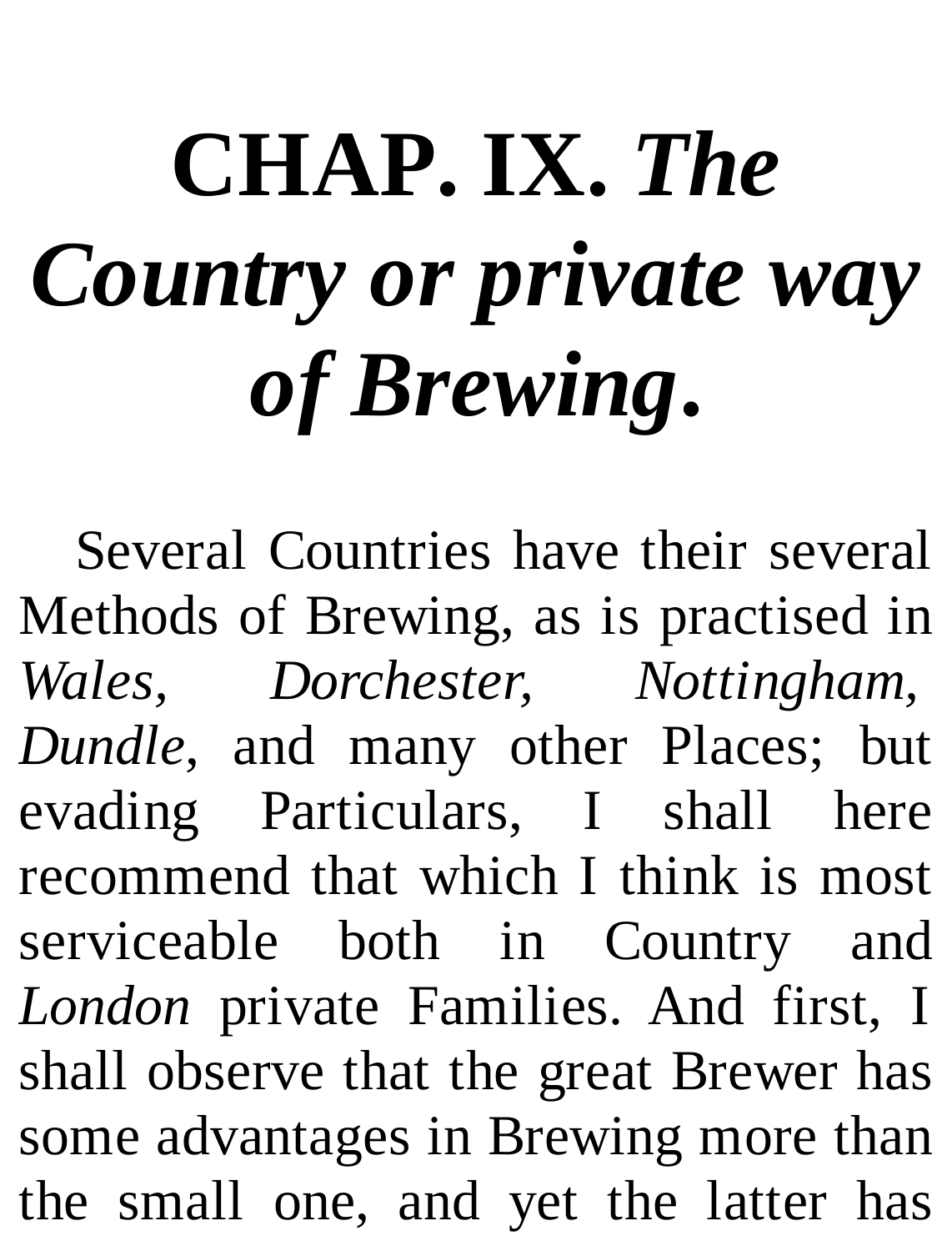some Conveniences which the former can't enjoy; for 'tis certain that the great Brewer can make more Drink, and draw a greater Length in proportion to his Malt, than a Person can from a lesser Quantity, because the greater the Body, the more is its united Power in receiving and discharging, and he can Brew with less charge and trouble by means of his more convenient Utensils. But then the private Brewer is not without his Benefits; for he can have his Malt ground at pleasure, his Tubs and moveable Coolers sweeter and better clean'd than the great fixed Tuns and Backs, he can skim off his top Yeast and leave his bottom Lees behind,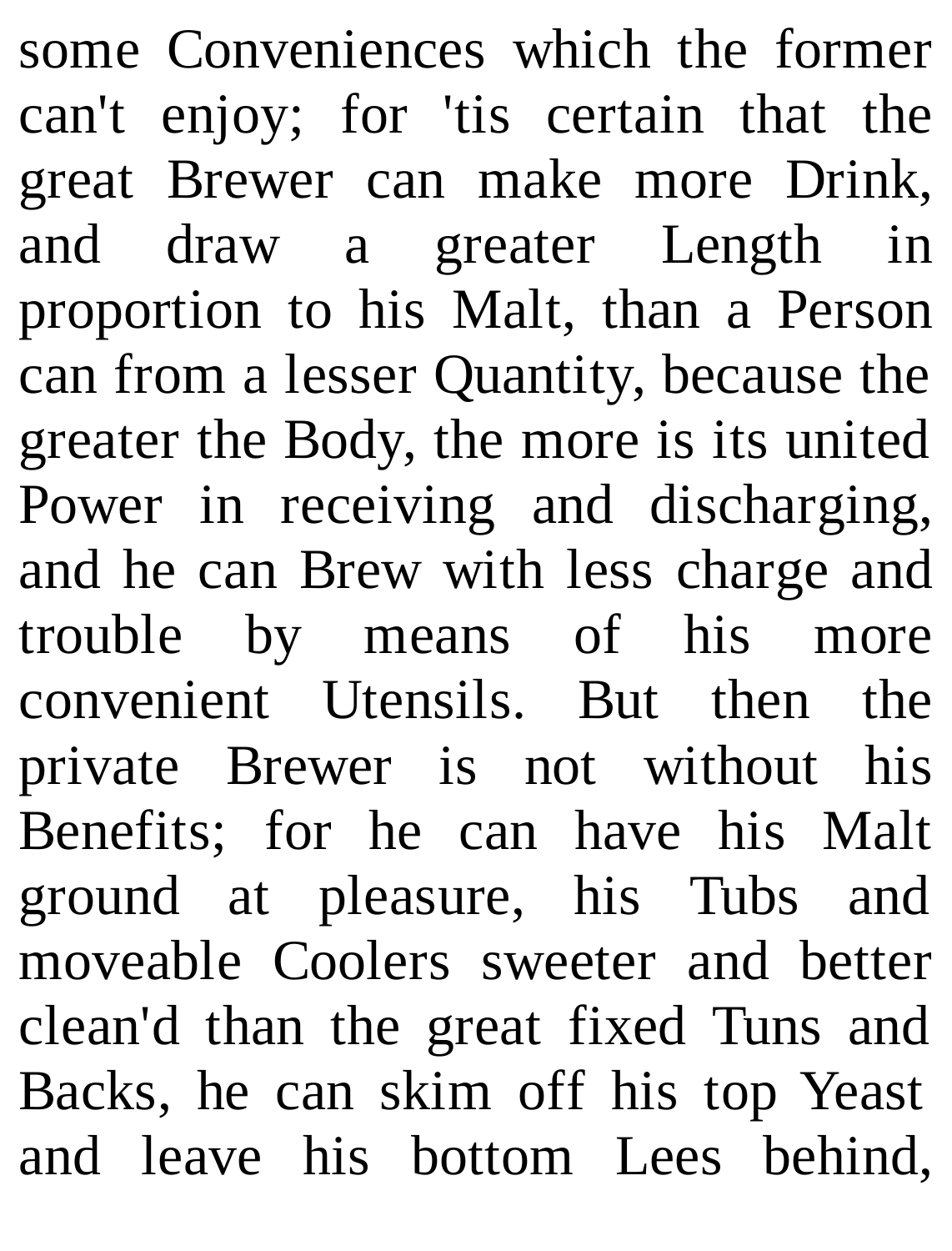which is what the great Brewer can't so well do; he can at discretion make additions of cold wort to his too forward Ales and Beers, which the great Brewer can't so conveniently do; he can Brew how and when he pleases, which the great ones are in some measure hindred from. But to come nearer the matter, I will suppose a private Family to Brew five Bushels of Malt, whose Copper holds brim-full thirty six Gallons or a Barrel: On this water we put half a Peck of Bran or Malt when it is something hot, which will much forward it by keep in the Steams or Spirit of the water, and when it begins to Boil, if the water is foul, skim off the Bran or Malt and give it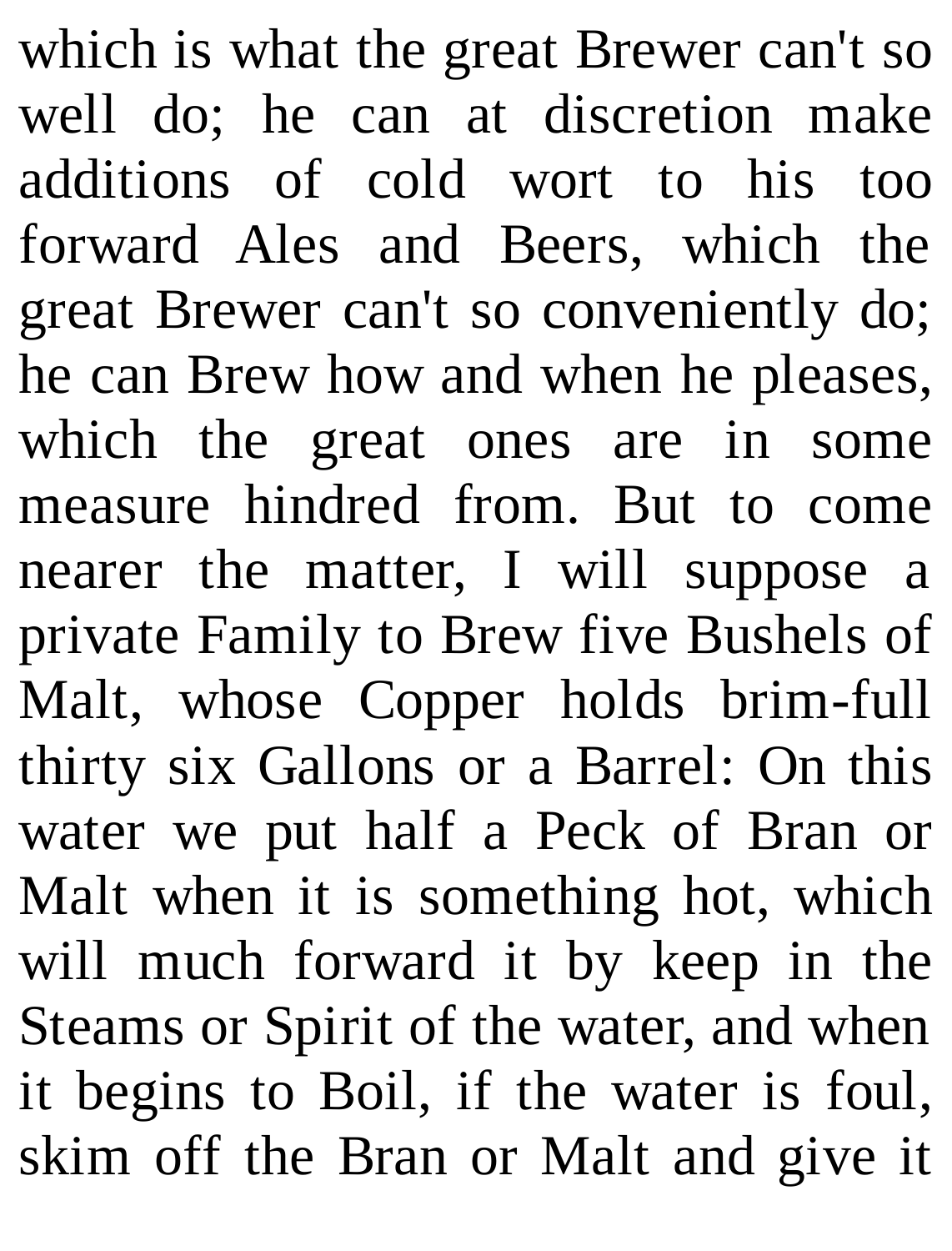the Hogs, or else lade both water and that into the mash Vat, where it is to remain till the steam is near spent, and you can see your Face in it, which will be in about a quarter of an Hour in cold weather; then let all but half a Bushel of the Malt run very leisurely into it, stirring it all the while with an Oar or Paddle, that it may not Ball, and when the Malt is all but just mix'd with water it is enough, which I am sensible is different from the old way and the general present Practice; but I shall here clear that Point. For by not stirring or mashing the Malt into a Pudding Consistence or thin Mash, the Body of it lies in a more loose Condition, that will easier and sooner admit of a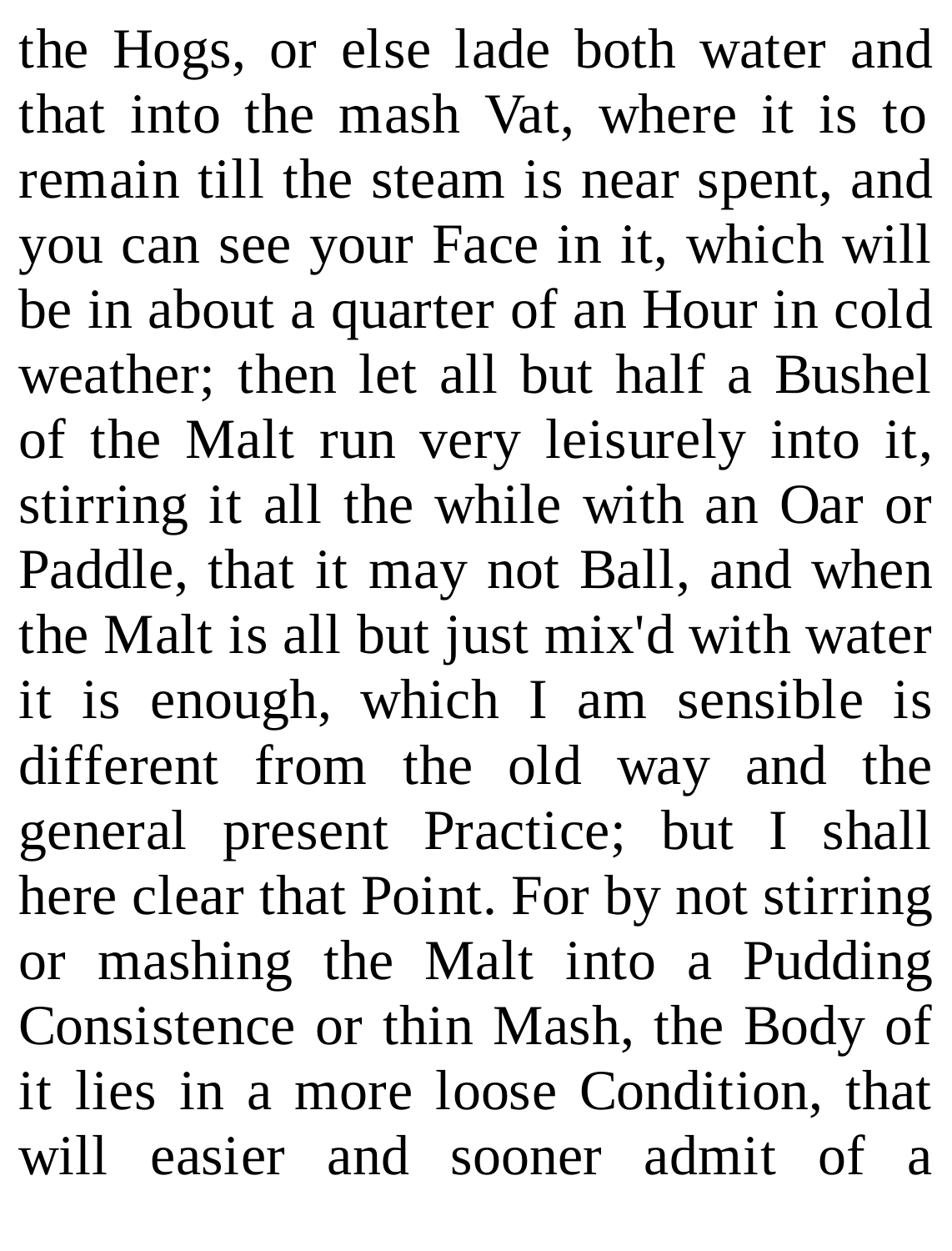quicker and more true Passage of the after-ladings of the several Bowls or Jets of hot water, which must run thorough it before the Brewing is ended; by which free percolation the water has ready access to all the parts of the broken Malt, so that the Brewer is capacitated to Brew quicker or slower, and to make more Ale or small Beer; If more Ale, then hot Boiling water must be laded over to slow that one Bowl must run almost off before another is put over, which will occasion the whole Brewing to last about sixteen Hours, especially if the *Dundle* way is followed, of spending it out of the Tap as small as a Straw, and as fine as Sack, and then it will be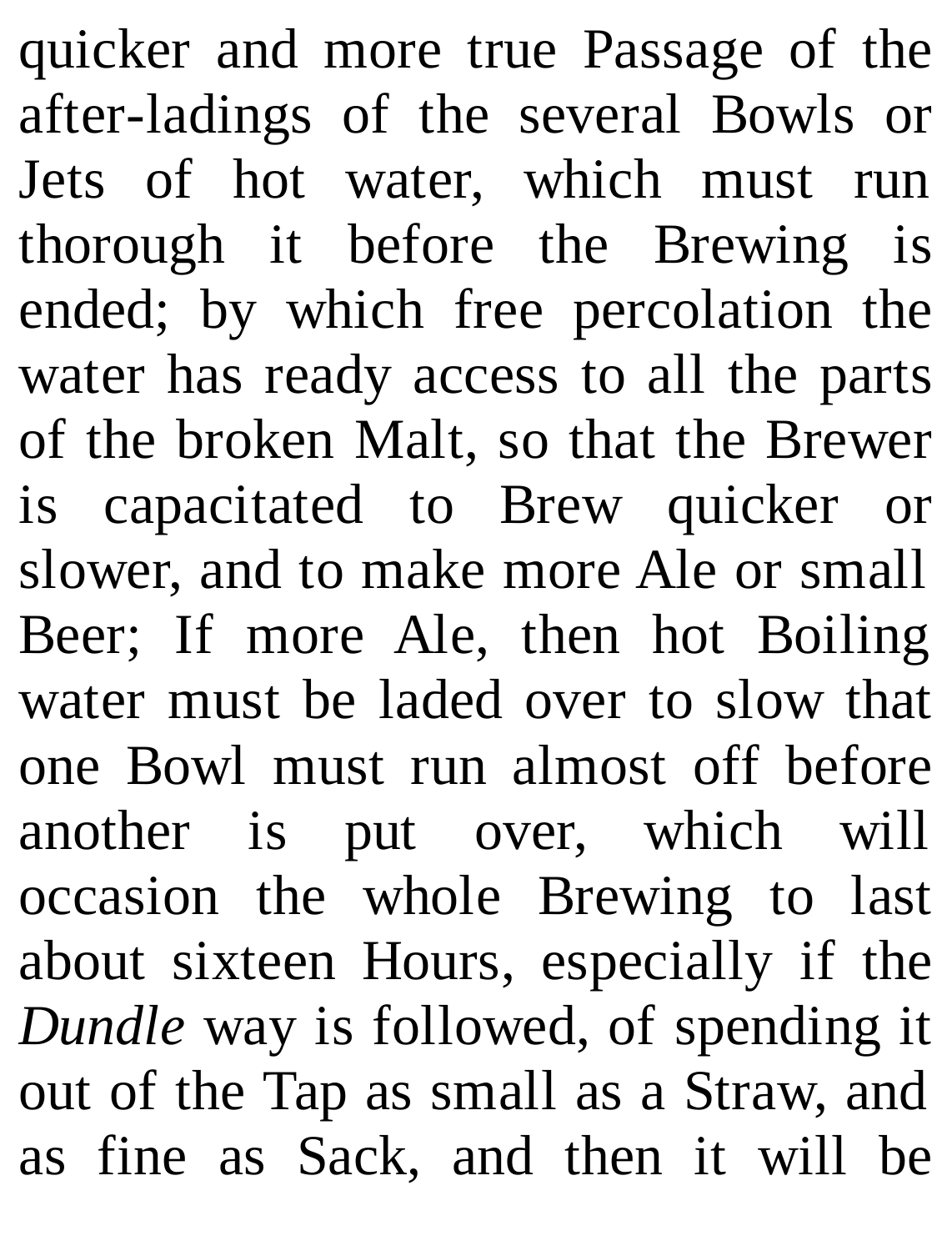quickly so in the Barrel: Of if less or weaker Ale is to be made and good small Beer, then the second Copper of boiling water may be put over expeditiously and drawn out with a large and fast steam. After the first stirring of the Malt is done, then put over the reserve of half a Bushel of fresh Malt to the four Bushels and half that is already in the Tub, which must be spread all over it, and also cover the top of the Tub with some Sacks or other Cloths to keep in the Steam or Spirit of the Malt; then let it stand two or three Hours, at the end of which, put over now and then a Bowl of the boiling water in the Copper as is before directed, and so continue to do till as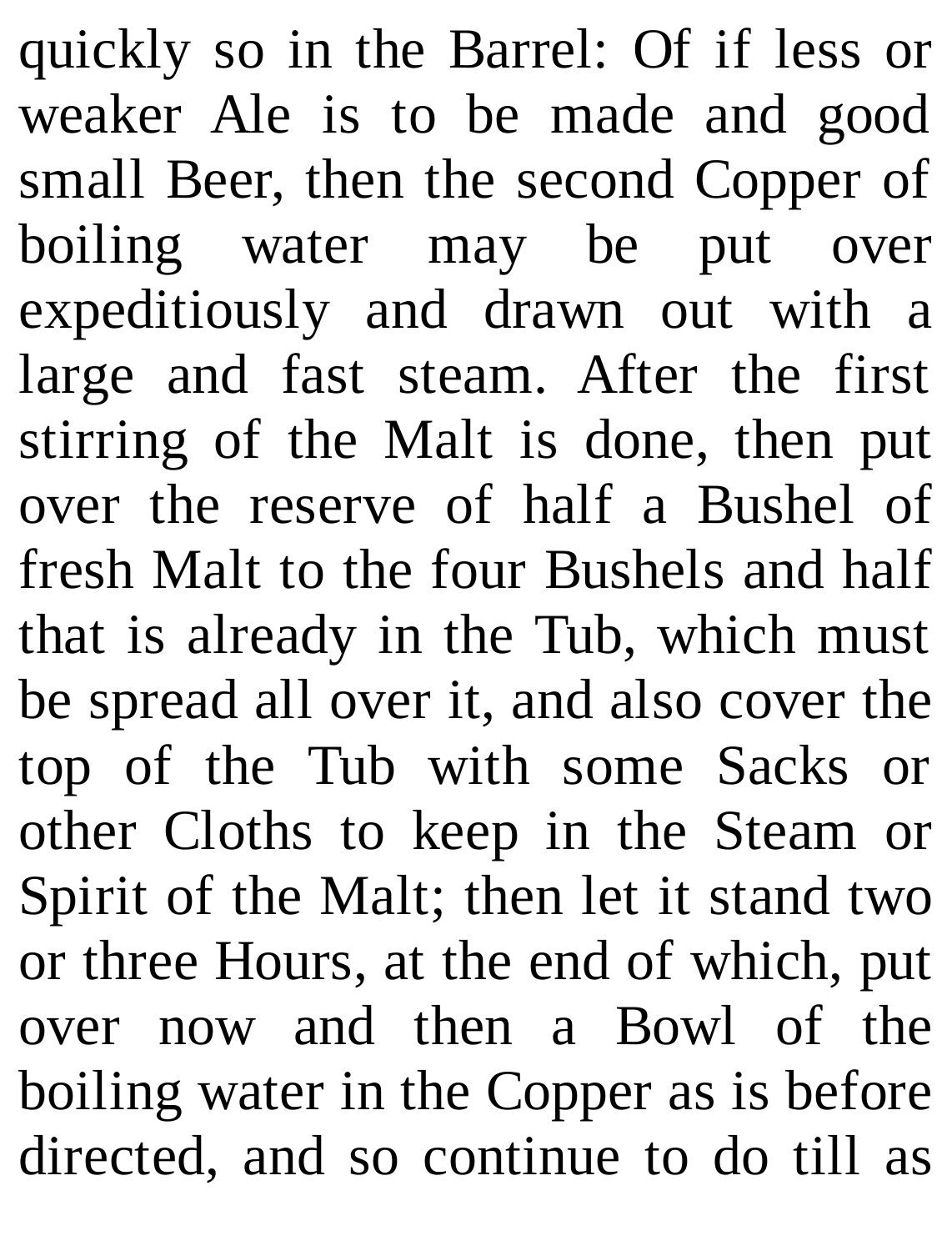much is run off as will almost fill the Copper; then in a Canvas or other loose woven Cloth, put in half a Pound of Hops and boil them half an Hour, when they must be taken out, and as many fresh ones put in their room as is judged proper to boil half an Hour more, if for Ale: But if for keeping Beer, half a Pound of fresh ones should be put in at every half Hour's end, and Boil an Hour and a half briskly: Now while the first Copper of wort is Boiling, there should be scalding water leisurely put over the Goods, Bowl by Bowl, and run off, that the Copper may be filled again immediately after the first is out, and boiled an Hour with near the same quantity of fresh Hops,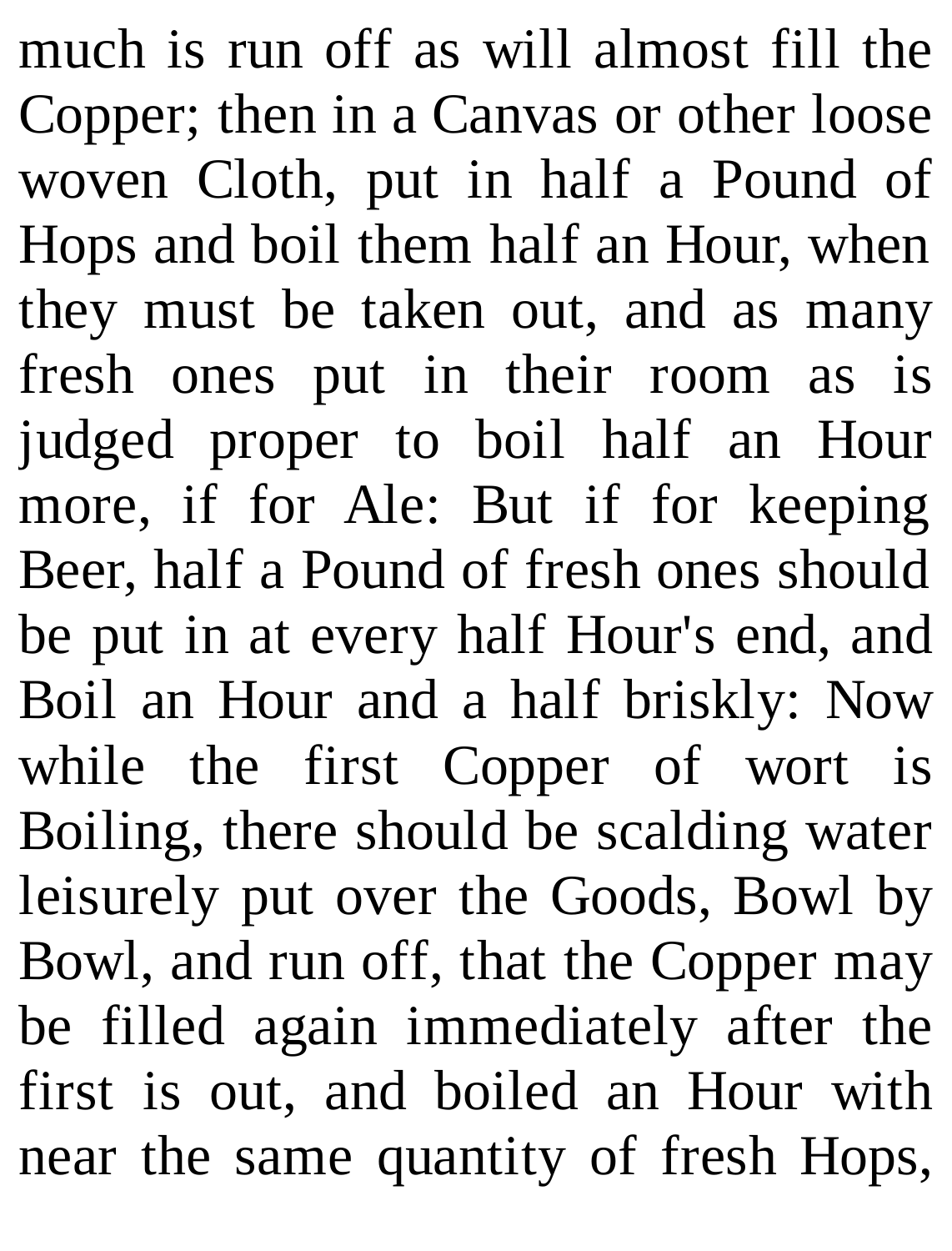and in the same manner as those in the first Copper of Ale-wort were. The rest for small Beer may be all cold water put over the Grains at once, or at twice, and Boil'd an Hour each Copper with the Hops that has been boil'd before. But here I must observe, that sometimes I have not an opportunity to get hot water for making all my second Copper of wort, which obliges me then to make use of cold to supply what was wanting. Out of five Bushels of Malt, I generally make a Hogshead of Ale with the two first Coppers of wort, and a Hogshead of small Beer with the other two, but this more or less according to please me, always taking Care to let each Copper of wort be strained off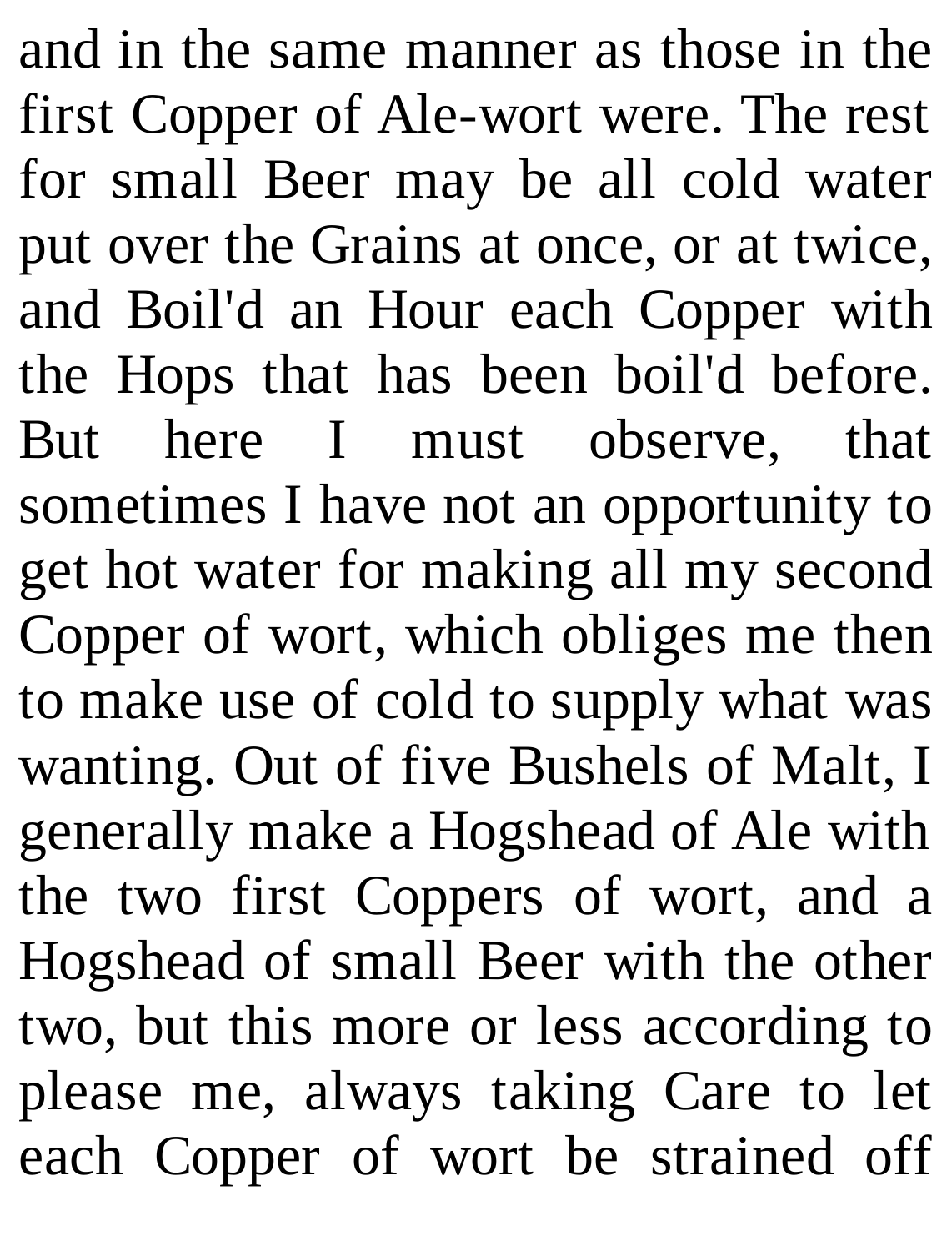thro' a Sieve, and cool in four or five Tubs to prevent its foxing. Thus I have brewed many Hogsheads of midling Ale that when the Malt is good, has proved strong enough for myself and satisfactory to my friends: But for strong keeping Beer, the first Copper of wort may be wholly put to that use, and all the rest small Beer: Or when the first Copper of wort is intirely made use of for strong Beer, the Goods may be help'd with more fresh Malt (according to the *London* Fashion) and water lukewarm put over at first with the Bowl, but soon after sharp or boiling water, which may make a Copper of good Ale, and small Beer after that. In some Parts of the North,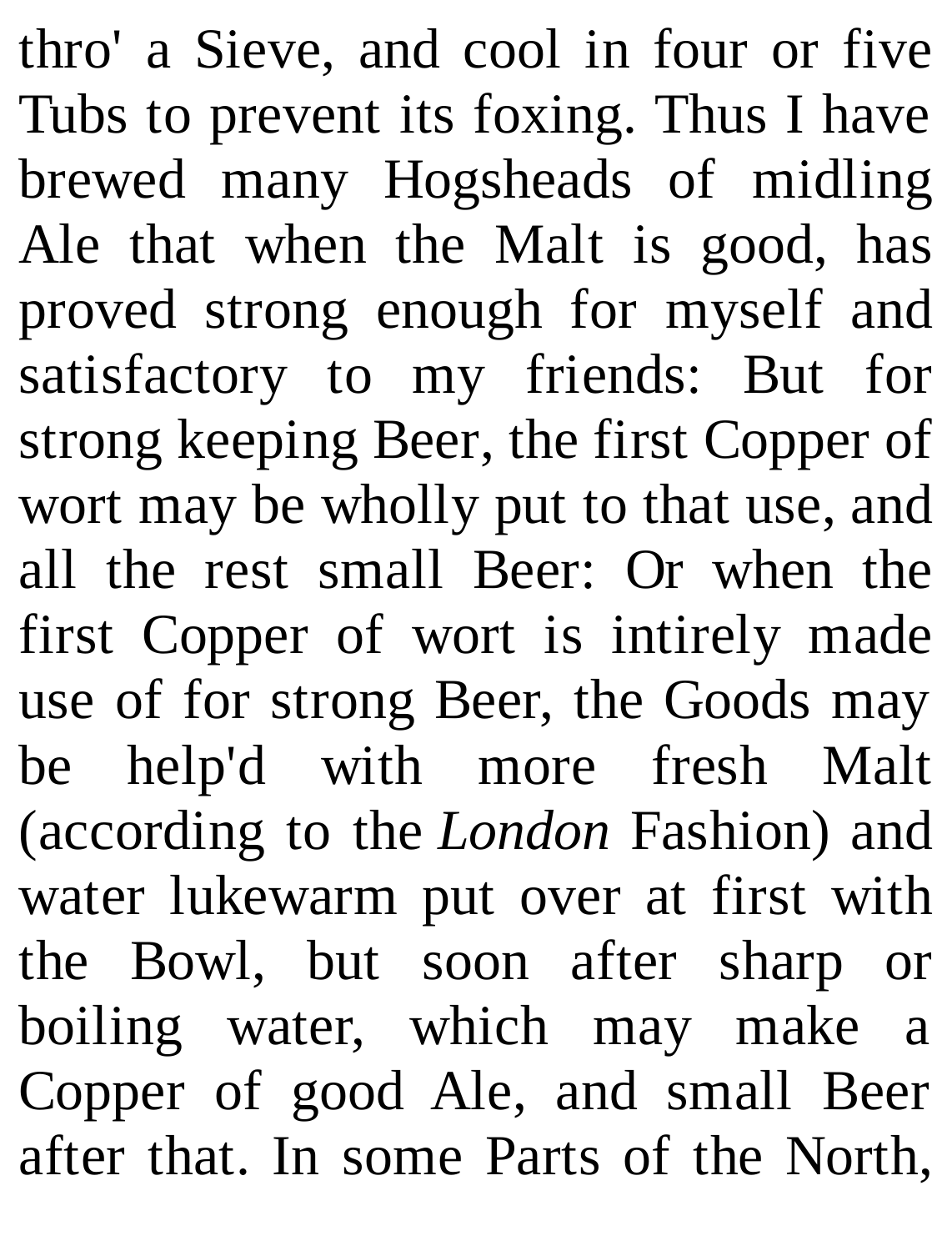they take one or more Cinders red hot and throw some Salt on them to overcome the Sulphur of the Coal, and then directly thrust it into the fresh Malt or Goods, where it lies till all the water is laded over and the Brewing done, for there is only one or two mashings or stirrings at most necessary in a Brewing: Others that Brew with Wood will quench one or more Brands ends of Ash in a Copper of wort, to mellow the Drink as a burnt Toast of Bread does a Pot of Beer; but it is to be observed, that this must not be done with Oak, Firr, or any other strongscented Wood; lest it does more harm than good.

*Another Way*.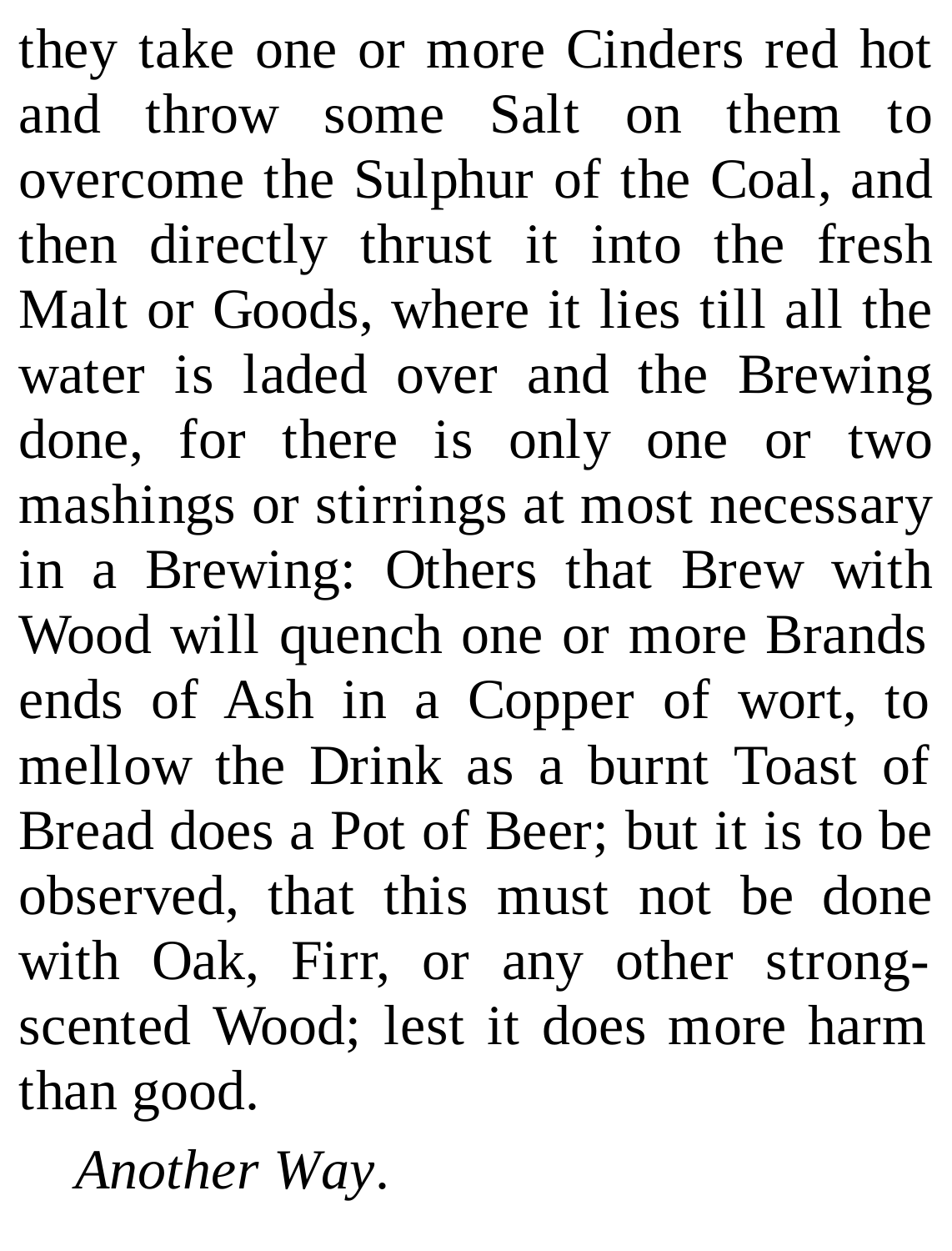When small Beer is not wanted, and another Brewing is soon to succeed the former, then may the last small Beer wort, that has had no Hops boiled in it, remain in the Copper all Night, which will prevent its foxing, and be ready to boil instead of so much water to put over the next fresh Malt: This will greatly contribute to the strengthening, bettering and colouring of the next wort, and is commonly used in this manner when Stout or *October* Beer is to be made, not that it is less serviceable if it was for Ale, or Intire Guile small Beer; but lest it should taste of the Copper by remaining all Night in it, it may be dispersed into Tubs and kept a Week or more together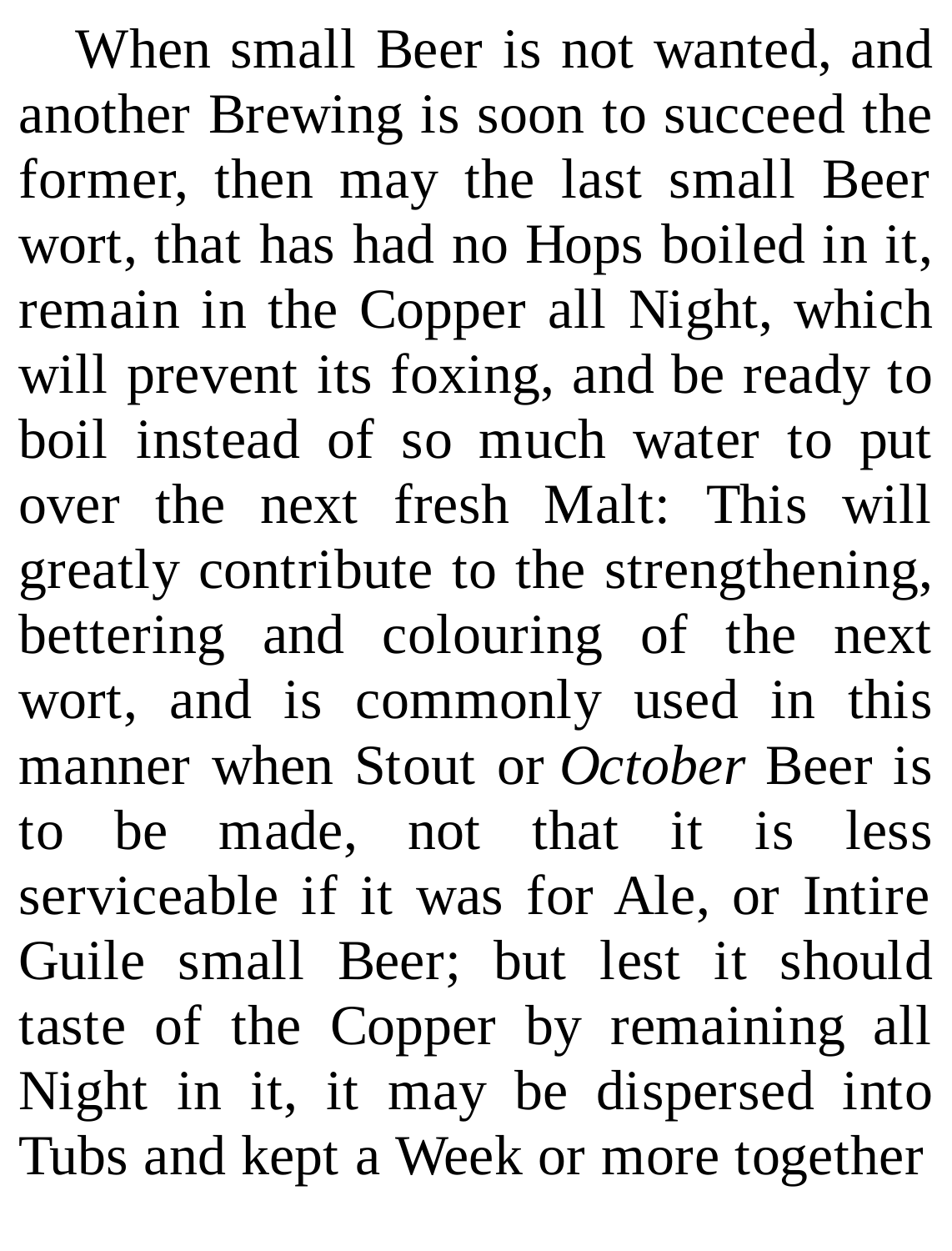if some fresh cold water is daily added to it, and may be brewed as I have mentioned, taking particular Care in this as well as in the former ways to return two, three, or more Hand-bowls of wort into the Mash Tub, that first of all runs off, till it comes absolutely fine and clear, and then it may spend away or run off for good: Others will reserve this small Beer wort unboiled in Tubs, and keep it there a Week in Winter, or two or three Days in Summer, according to Conveniency, by putting fresh water every Day to it, and use it instead of water for the first Mash, alledging it is better so than boiled, because by that it is thickened and will cause the wort to run foul; this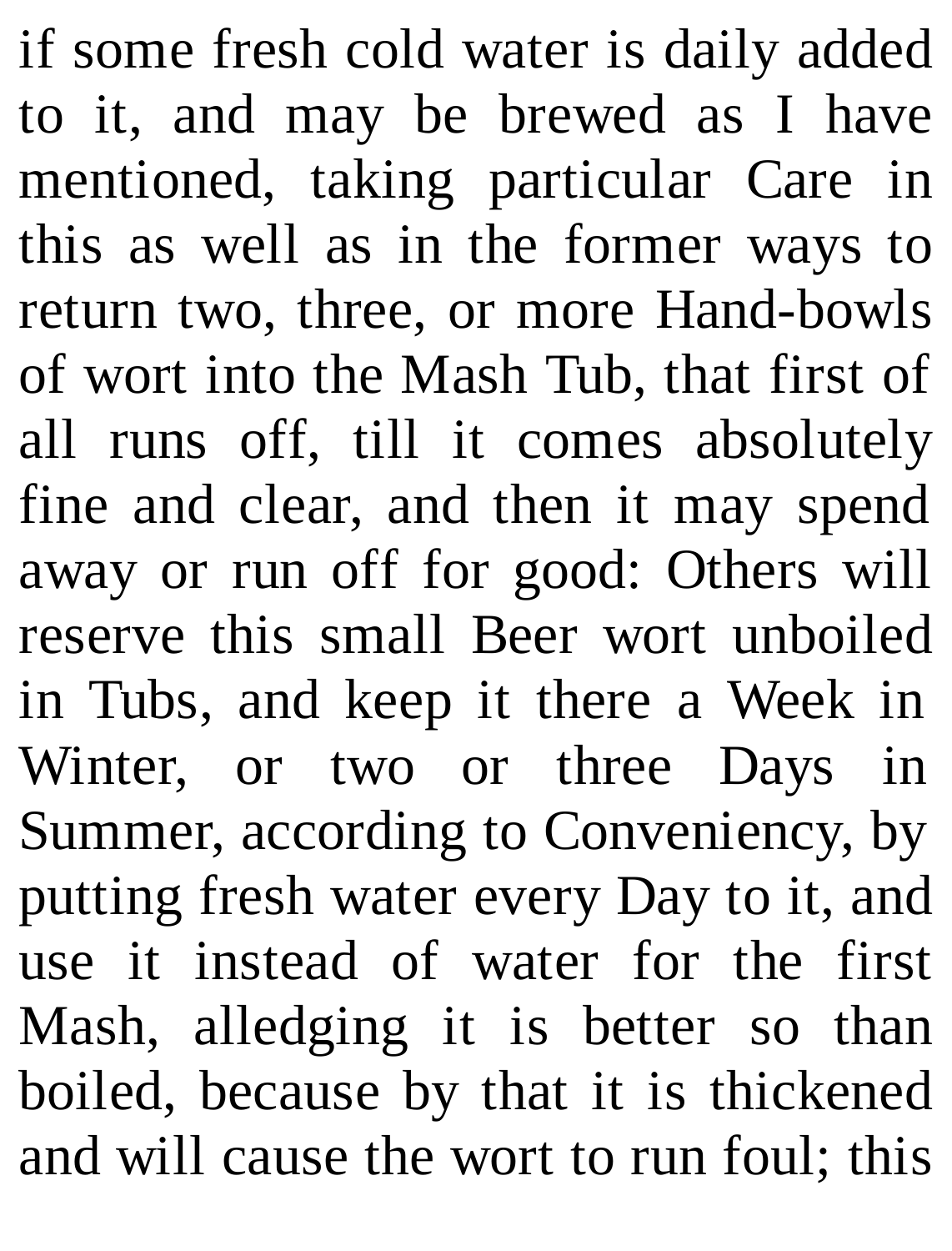may be a Benefit to a Victualler that Brews to Sell again, and can't Vent his small Beer; because for such small raw wort that is mix'd with any water, there is no Excise to be pay'd.

*For Brewing Intire Guile Small Beer*.

There can be no way better for making good small Beer, than by Brewing it from fresh Malt, because in Malt as well as in Hops, and so in all other Vegetables, there is a Spirituous and Earthy part, as I shall further enlarge on in writing of the Hop; therefore all Drink brewed from Goods or Grains after the first or second worts are run off, is not so good and wholsome, as that intirely brewed from fresh Malt, nor could any thing but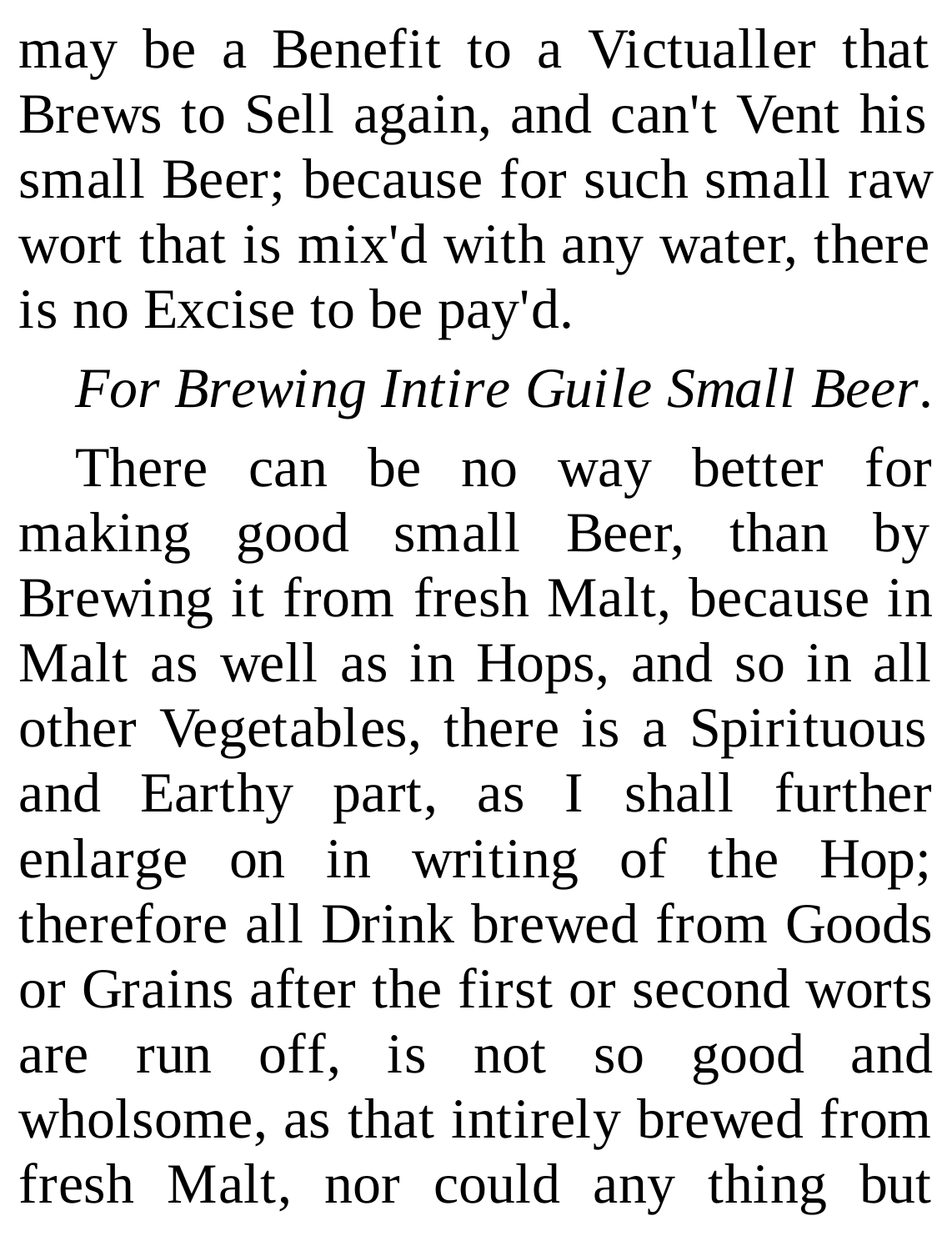Necessity cause me to make use of such Liquor; yet how many thousands are there in this Nation that know nothing of the matter, tho' it is of no small Importance, and ought to be regarded by all those that value their Health and Taste. And here I advertise every one who reads or hears this, and is capable of being his own Friend, so far to mind this *Item* and prefer that small Beer which is made entirely from fresh Malt, before any other that is brewed after strong Beer or Ale. Now to brew such Guile small Beer after the boiling water has stood in the Tub till it is clear, put in the Malt leisurely, and mash it that it does not Ball or Clot, then throw over some fresh Malt on the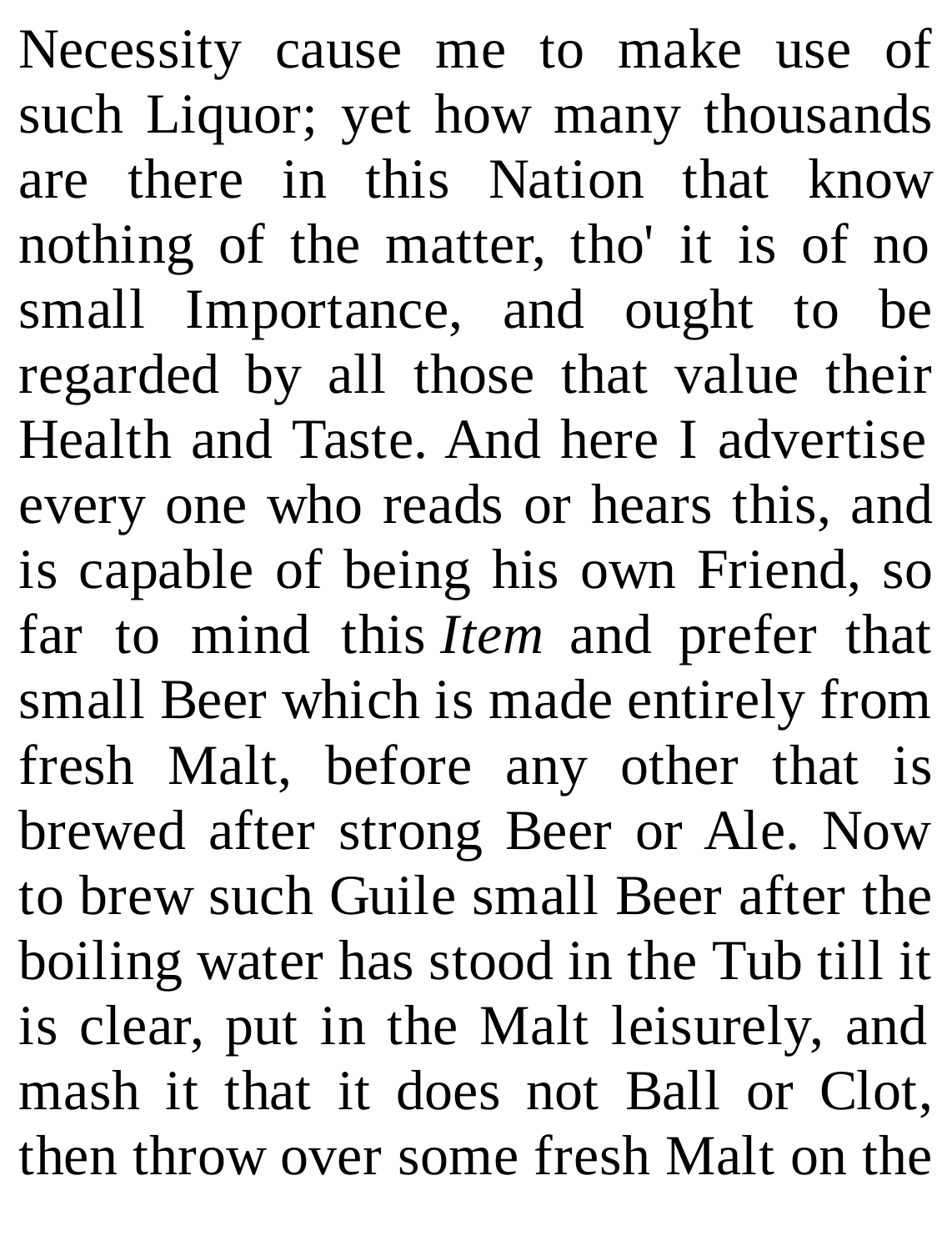Top, and Cloths over that, and let it stand two Hours before it is drawn off, the next water may be between hot and cold, the next boiling hot, and the next Cold; or if conveniency allows not, there may be once scalding water, and all the rest cold instead of the last three. Thus I brew my Intire Guile small Beer, by putting the first and last worts together, allowing half, or a Pound of Hops to a Hogshead and boiling it one Hour, but if the Hops were shifted twice in that time, the Drink would plainly discover the benefit. Sometimes, when I have been in haste for small Beer, I have put half a Bushel of Malt and a few Hops into my Barrel-Copper, and boil'd a Kettle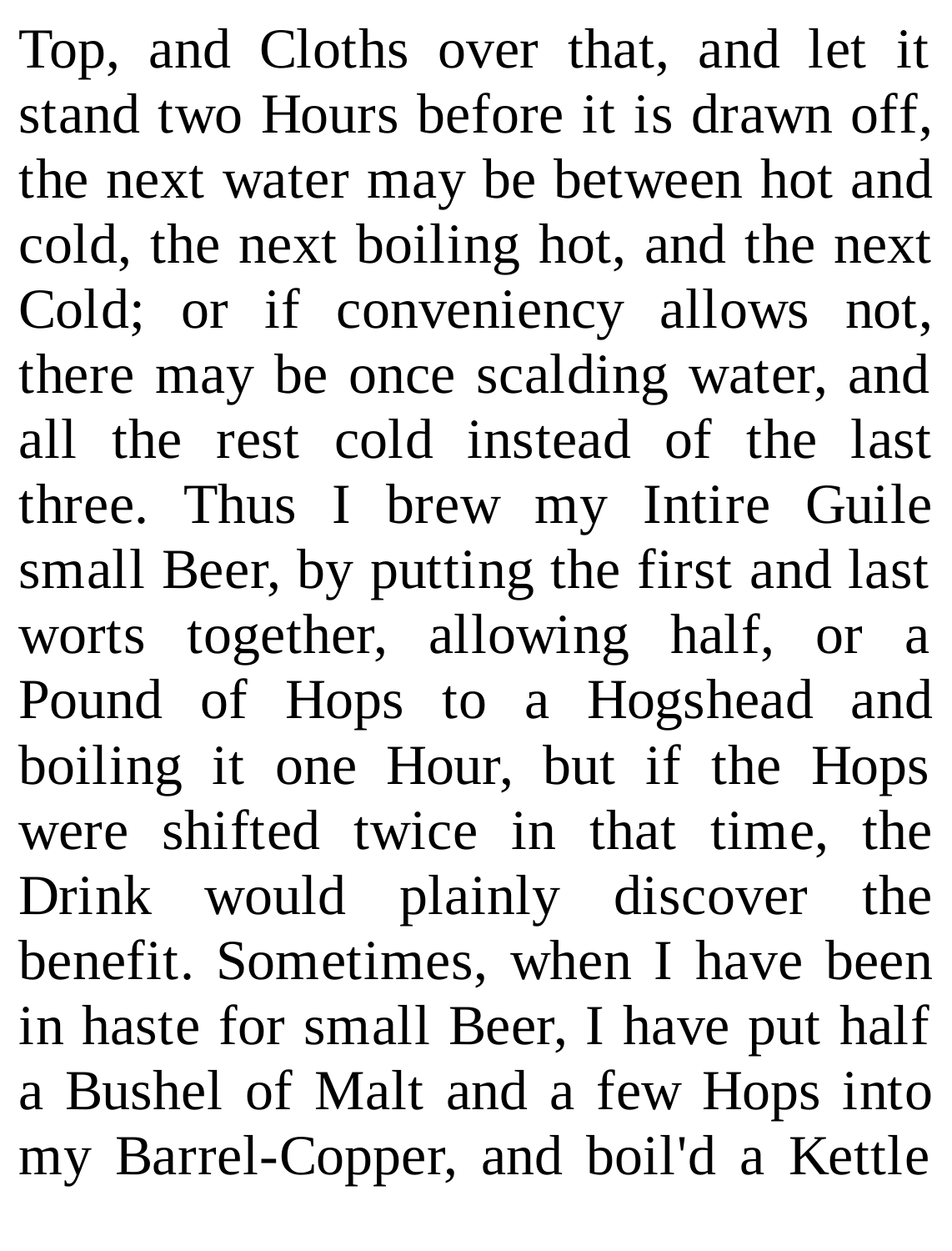gallop as some call it an Hour, and made me a present Drink, till I had more leisure to brew better.

*A particular way of Brewing strong* October *Beer*.

There was a Man in this Country that brewed for a Gentleman constantly after a Very precise Method, and that was, as soon as he had put over all his first Copper of water and mash'd it some time, he would directly let the Cock run a small stream and presently put some fresh Malt on the former, and mash on the while the Cock was spending, which he would put again over the Malt, as often as his Pail or Hand-bowl was full, and this for an Hour or two together; then he would let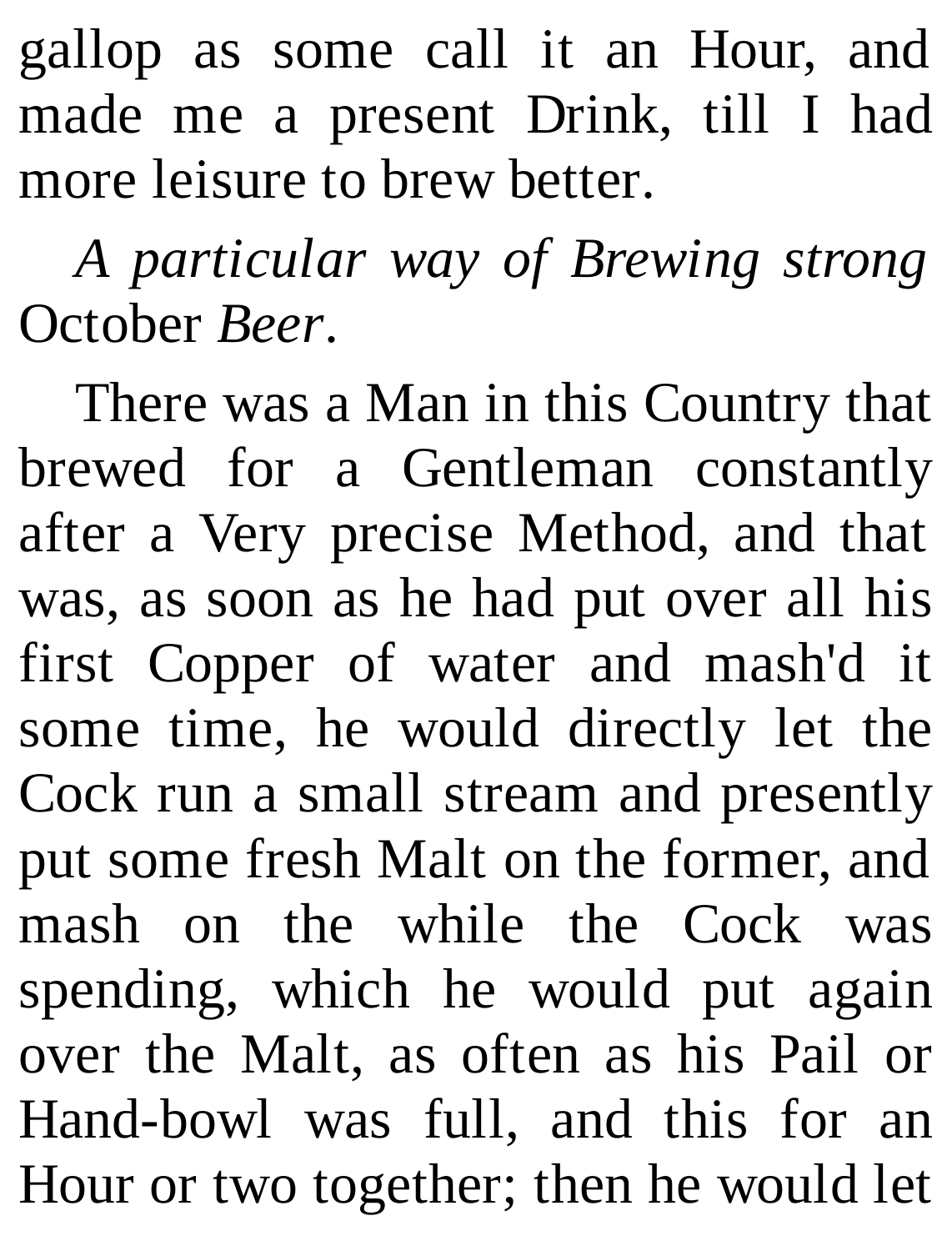it run off intirely, and put it over at once, to run off again as small as a Straw. This was for his *October* Beer: Then he would put scalding water over the Goods at once, but not mash, and Cap them with more fresh Malt that stood an Hour undisturbed before he would draw it off for Ale; the rest was hot water put over the Goods and mash'd at twice for small Beer: And it was observed that his *October* Beer was the most famous in the Country, but his Grains good for little, for that he had by this method wash'd out all or most of their goodness; this Man was a long while in Brewing, and once his Beer did not work in the Barrel for a Month in a very hard Frost, yet when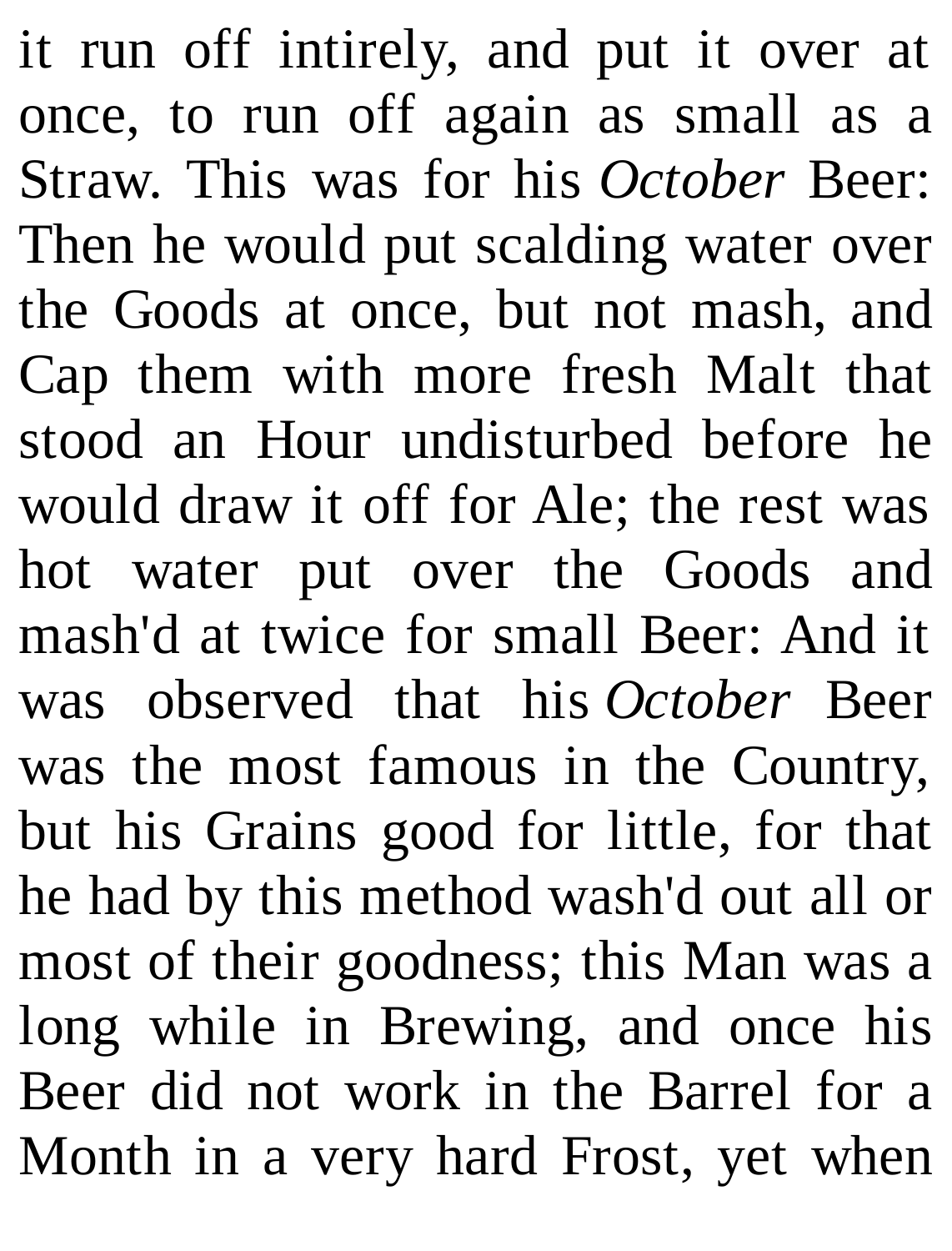the weather broke it recovered and fermented well, and afterwards proved very good Drink, but he seldom work'd, his Beer less than a Week in the Vat, and was never tapp'd under three Years.

This way indeed is attended with extraordinary Labour and Time, by the Brewers running off the wort almost continually, and often returning the same again into the mash Vat, but then it certainly gives him an opportunity of extracting and washing out the goodness of the Malt, more than any of the common Methods, by which he is capacitated to make his *October* or *March* Beer as strong as he pleases. The Fame of *Penly October* Beer is at this time well known not only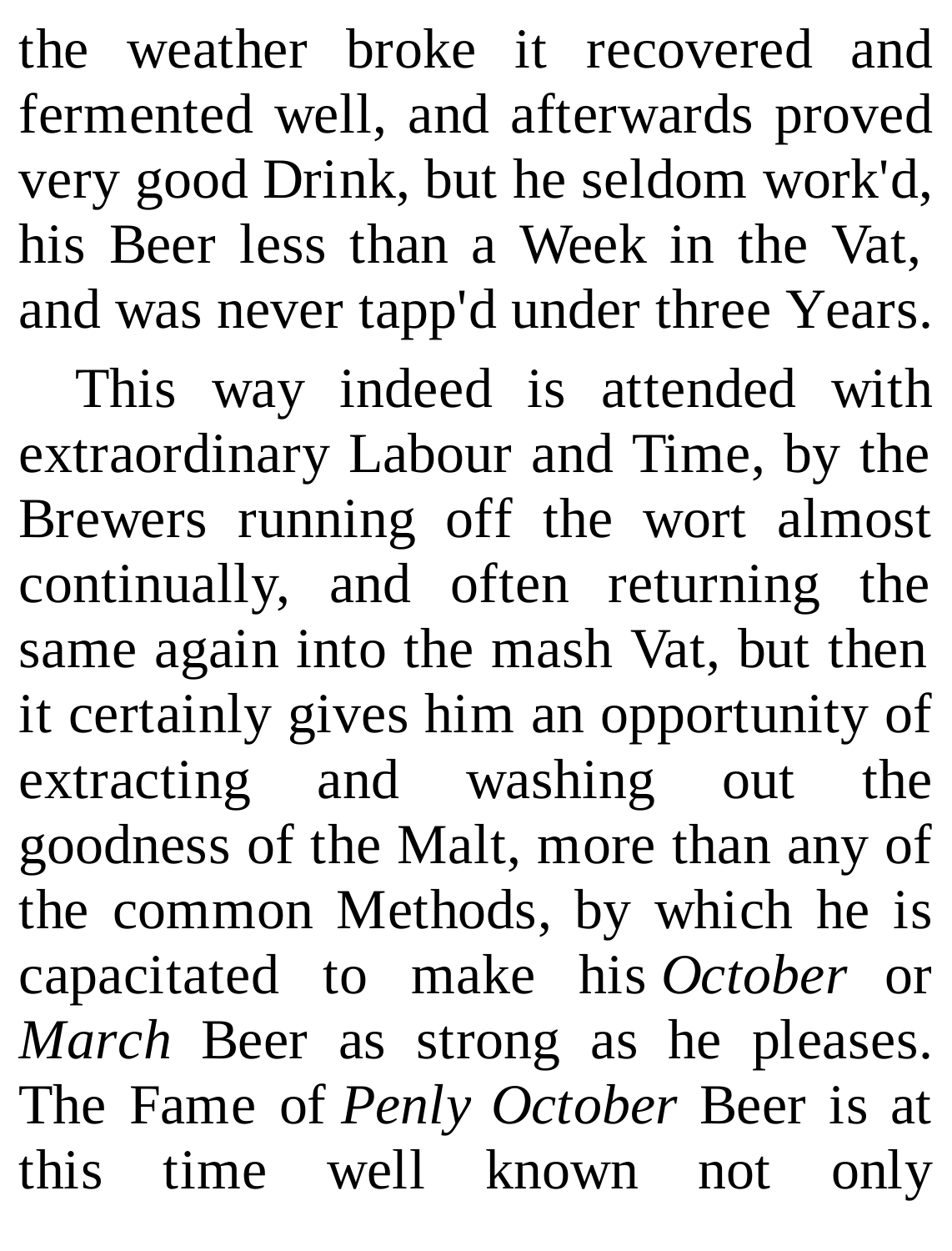throughout *Hertfordshire*, but several other remote Places, and truly not without desert, for in all my Travels I never met with any that excell'd it, for a clear amber Colour, a fine relish, and a light warm digestion. But what excell'd all was the generosity of its Donor, who for Hospitality in his Viands and this *October* Beer, has left but few of his Fellows. I remember his usual Expression to be, You are welcome to a good Batch of my *October*, and true it was, that he proved his Words by his Deeds, for not only the rich but even the poor Man's Heart was generally made glad, even in advance, whenever they had Business at *Penly*, as expecting a refreshment of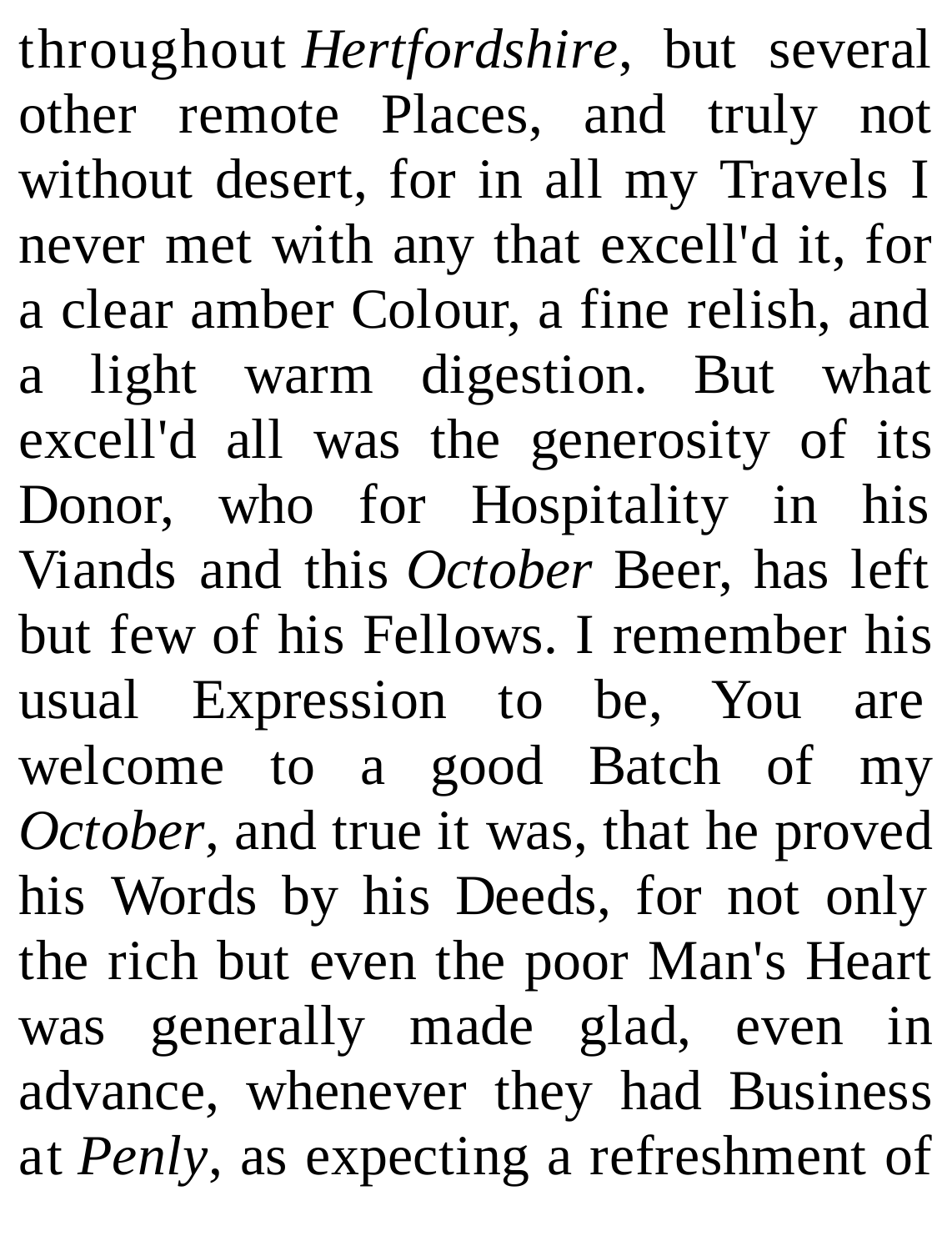this Cordial Malt Liquor, that often was accompany'd with a good Breakfast or Dinner besides, while several others that had greater Estates would seem generous by giving a Yeoman Man Neighbour, the Mathematical Treat of a look on the Spit, and a standing Drink at the Tap.

*Of Brewing Molosses Beer*.

Molosses or Treacle has certainly been formerly made too much use of in the brewing of Stout Beer, common Butt Beers, brown Ales and small Beer when Malts have been dear: But it is now prohibited under the Penalty of fifty Pounds for every ten Pounds weight found in any common Brewhouse, and as Malts are now about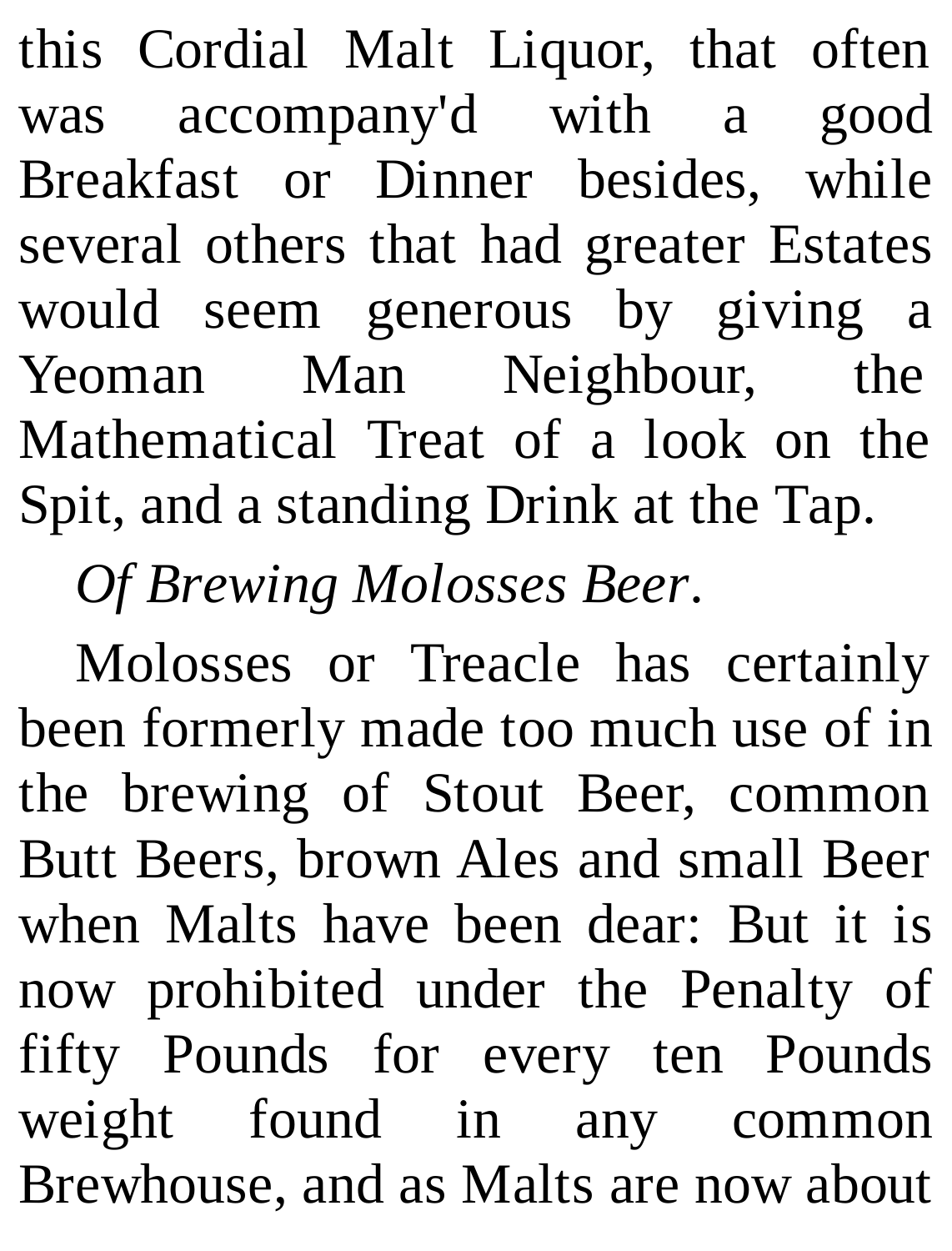twenty Shillings *per* Quarter, and like to be so by the Blessing of God, and the Assistance of that invaluable excellent Liquor for steeping Seed Barley in, published in a late Book intituled, *Chiltern and Vale Farming Explained*: There is no great danger of that, Imposition being rife again, which in my Opinion was very unwholsome, because the Brewer was obliged to put such a large quantity of Treacle into his water or small wort to make it strong Beer or Ale, as very probably raised a sweating in some degree in the Body of the drinker: Tho' in small Beer a lesser quantity will serve; and therefore I have known some to brew it in that for their Health's sake, because this does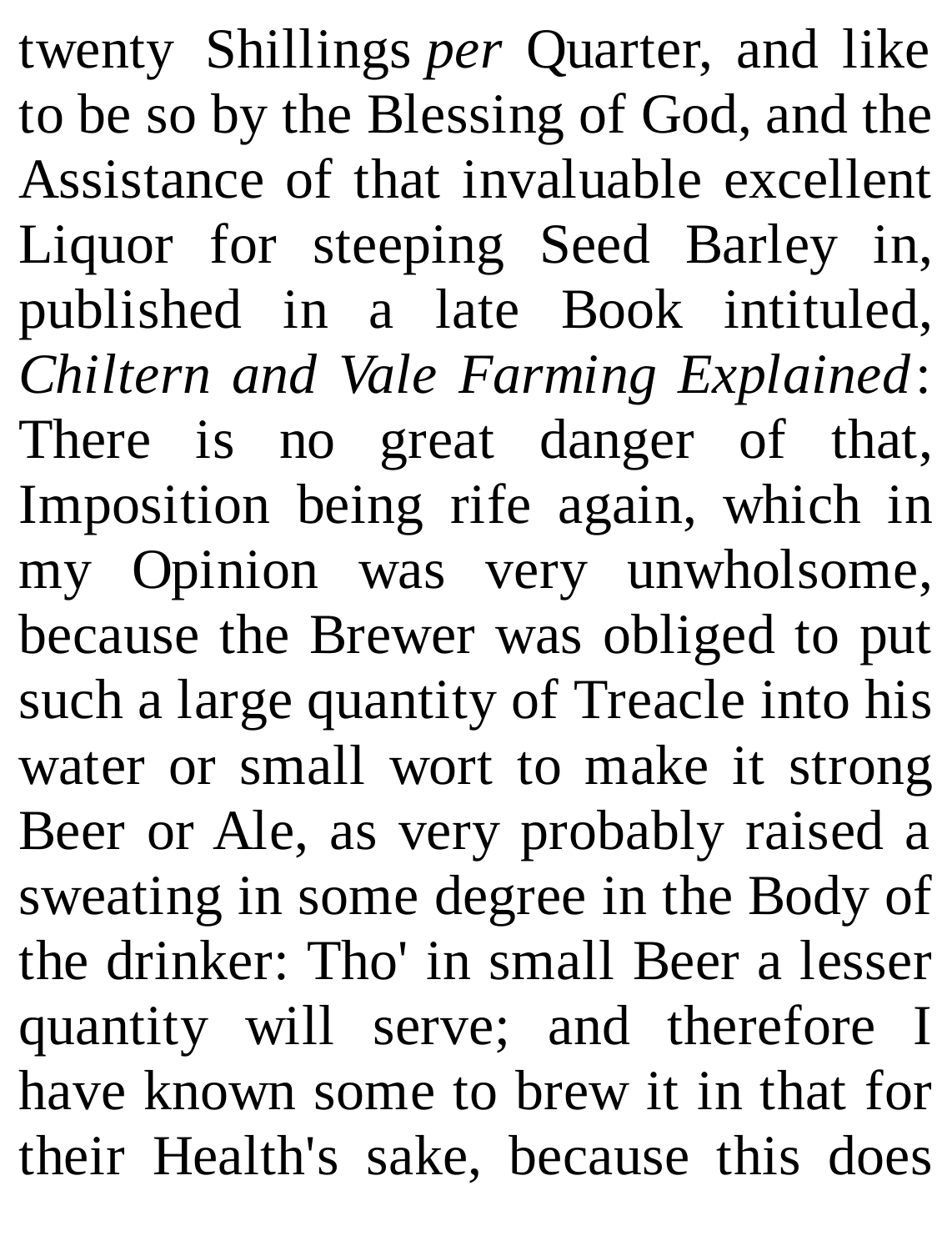not breed the Scurvy like Malt-liquors, and at the same time will keep open the Pipes and Passages of the Lungs and Stomach, for which purpose they put in nine Pounds weight into a Barrel-Copper of cold water, first mixing it well, and boiling it briskly with a quarter of a Pound of Hops or more one Hour, so that it may come off twenty seven Gallons.

*A Method practiced by a Victualler for Brewing of Ale or* October *Beer from* Nottingham.

His Copper holds twenty four Gallons, and the Mash Tub has room enough for four and more Bushels of Malt. The first full Copper of boiling water he puts into the Mash Tub, there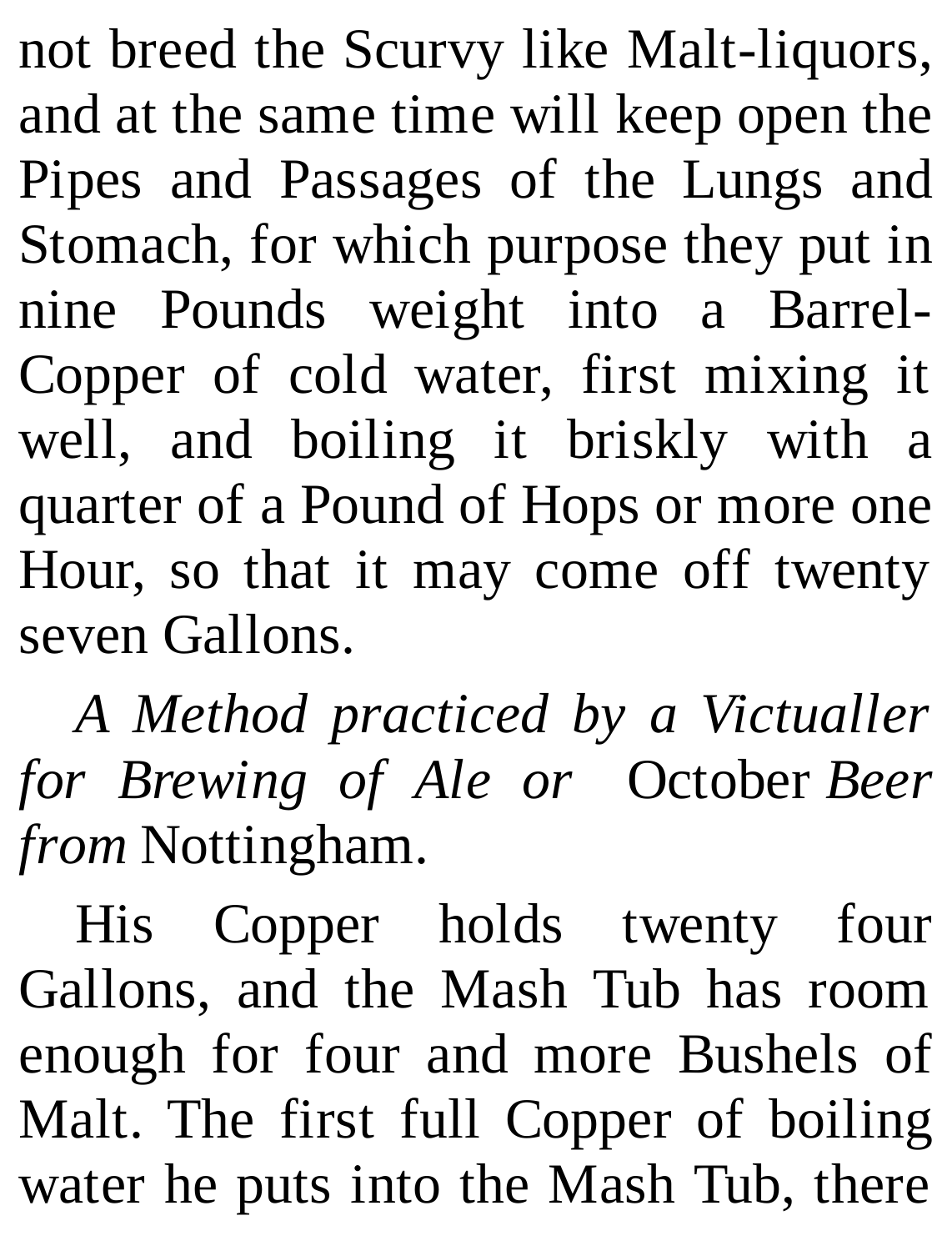to lye a quarter of an Hour, till the steam is so far spent, that he can see his Face in it, or as soon as the hot water is put in, throws a Pail or two of cold water into it, which will bring it at once into a temper; then he lets three Bushels of Malt be run leisurely into it, and stirred or mash'd all the while, but as little as can be, or no more than just to keep the Malt from clotting or balling; when that is done, he puts one Bushel of dry Malt on the Top to keep in the Vapour or Spirit, and so lets it stand covered two Hours, or till the next Copper full of water is boiled hot, which he lades over the Malt or Goods three Hand-bowls full at a time, that are to run off at the Cock or Tap by a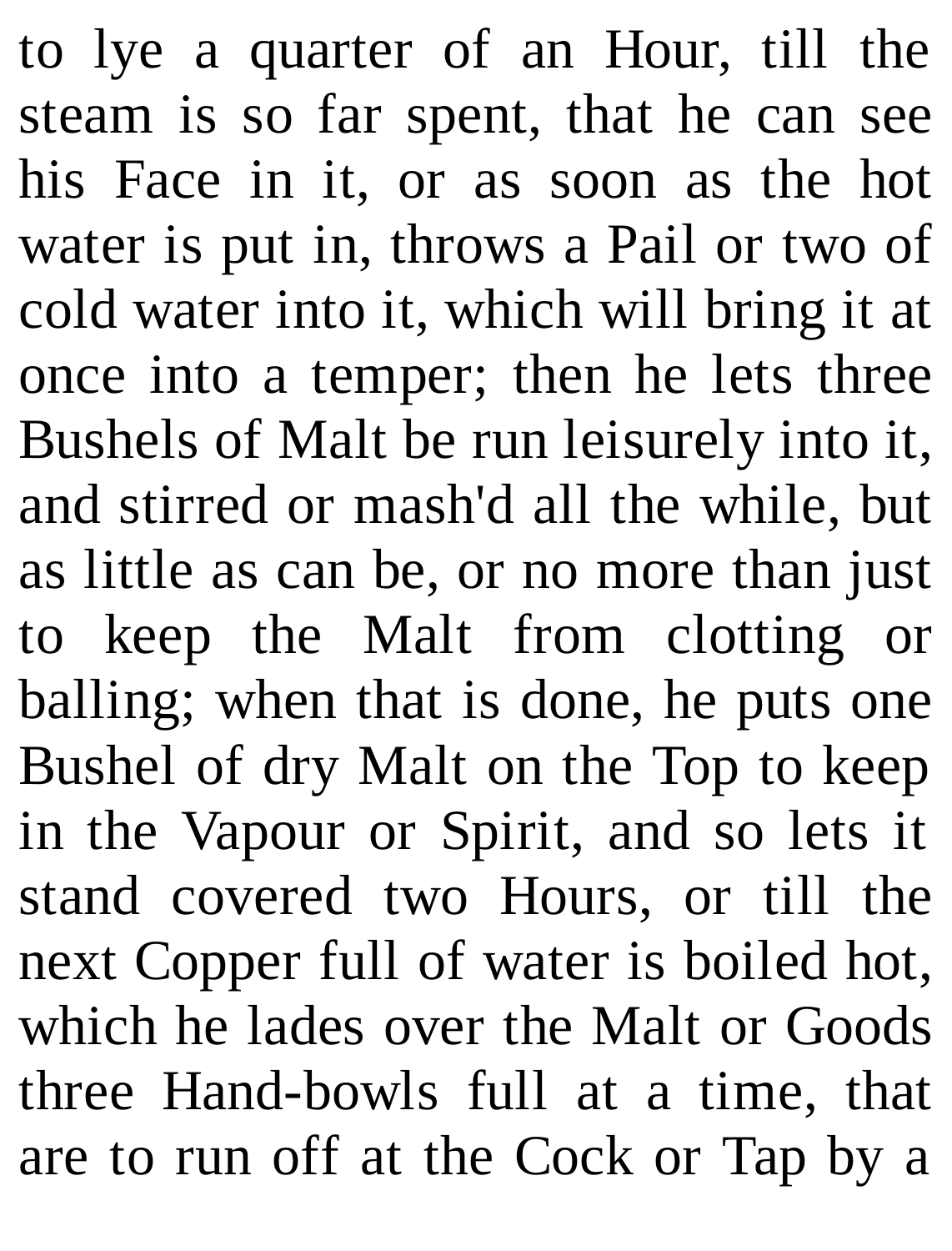very small stream before more is put on, which again must be returned into the Mash Tub till it comes off exceeding fine, for unless the wort is clear when it goes into the Copper, there are little hopes it will be so in the Barrel, which leisure way obliges him to be sixteen Hours in brewing these four Bushels of Malt. Now between the ladings over he puts cold water into the Copper to be boiling hot, while the other is running off; by this means his Copper is kept up near full, and the Cock spending to the end of brewing his Ale or small Beer, of which only twenty one Gallons must be saved of the first wort that is reserved in a Tub, wherein four Ounces of Hops are put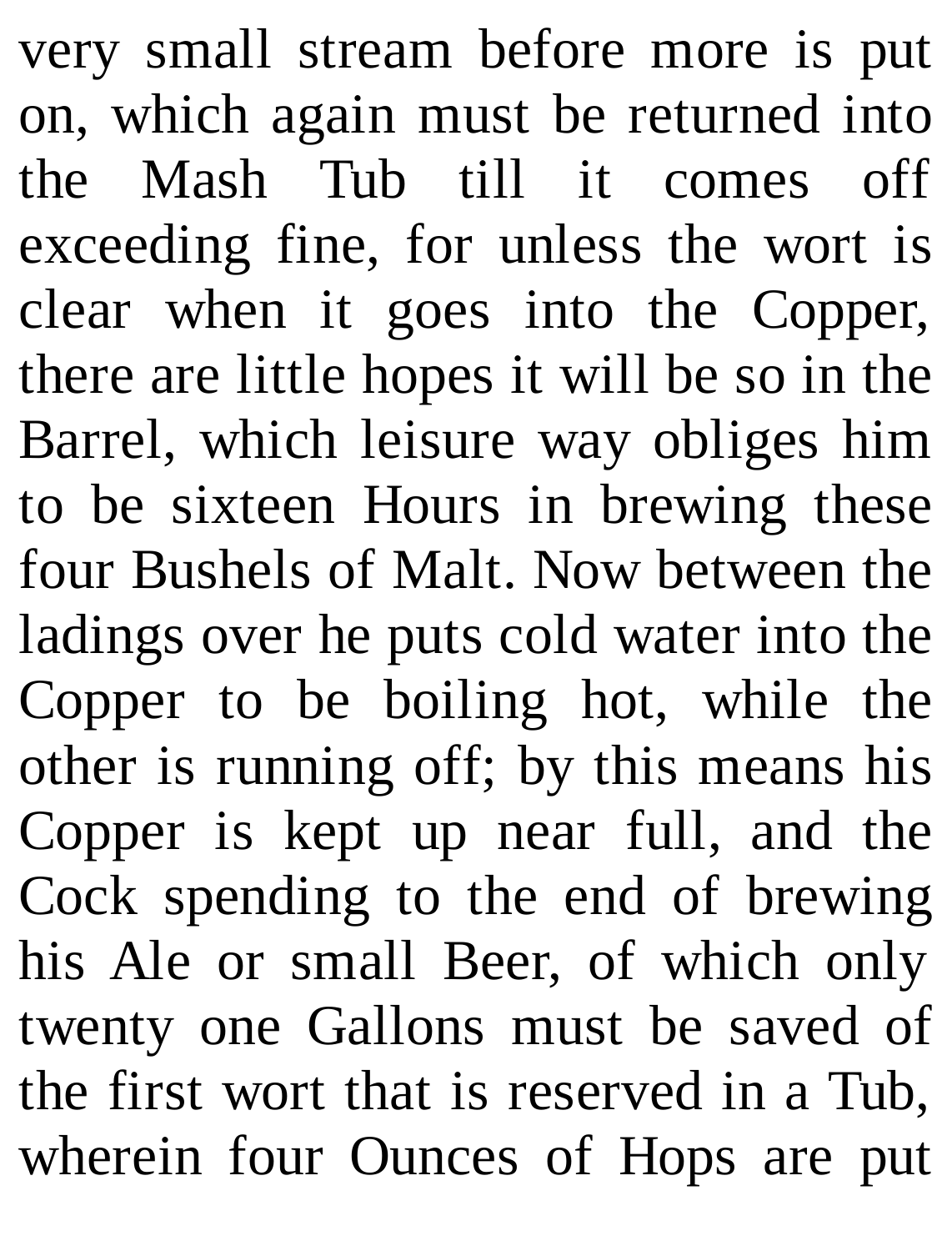and then it is to be set by. For the second wort I will suppose there are twenty Gallons of water in the Copper boiling hot, that must be all laded over in the same manner as the former was, but no cold water need here be mixed; when half of this is run out into a Tub, it must be directly put into the Copper with half of the first wort, strain'd thro' the Brewing Sieve as it lies on a small loose wooden Frame over the Copper, to keep back those Hops that were first put in to preserve it, which is to make the first Copper twenty one Gallons; then upon its beginning to boil he puts in a Pound of Hops in one or two Canvas or other coarse Linnen Bags, somewhat larger than will just contain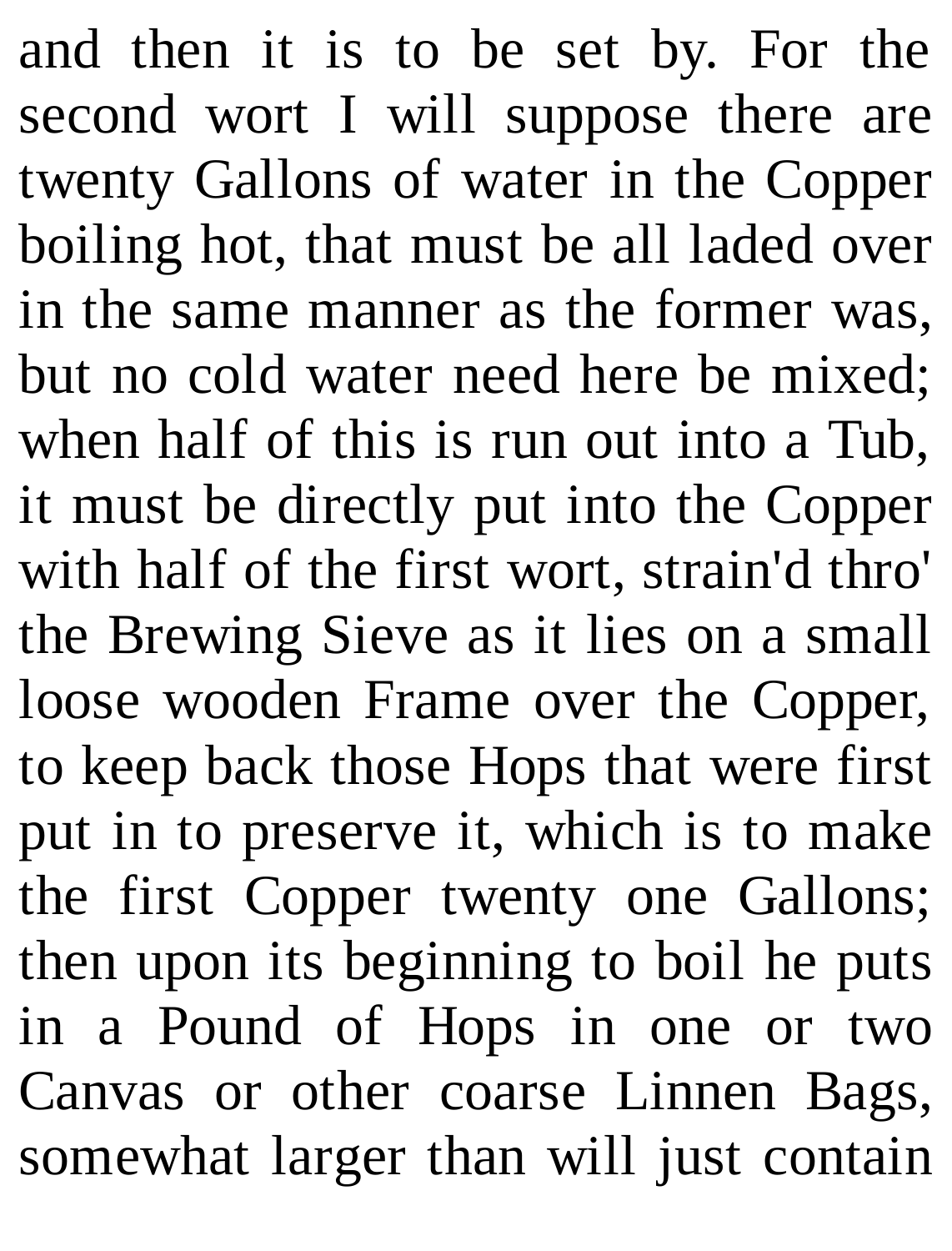the Hops, that an allowance may be given for their swell; this he boils away very briskly for half an Hour, when he takes the Hops out and continues boiling the wort by itself till it breaks into Particles a little ragged, and then it is enough and must be dispers'd into the cooling Tubs very thin: Then put the remainder of the first and second wort together and boil that, the same time, in the same manner, and with the same quantity of fresh Hops the first was. The rest of the third or small Beer wort will be about fifteen or twenty Gallons more or less, he mixes directly with some cold water to keep it free of Excise, and puts it into the Copper as the first Liquor to begin a second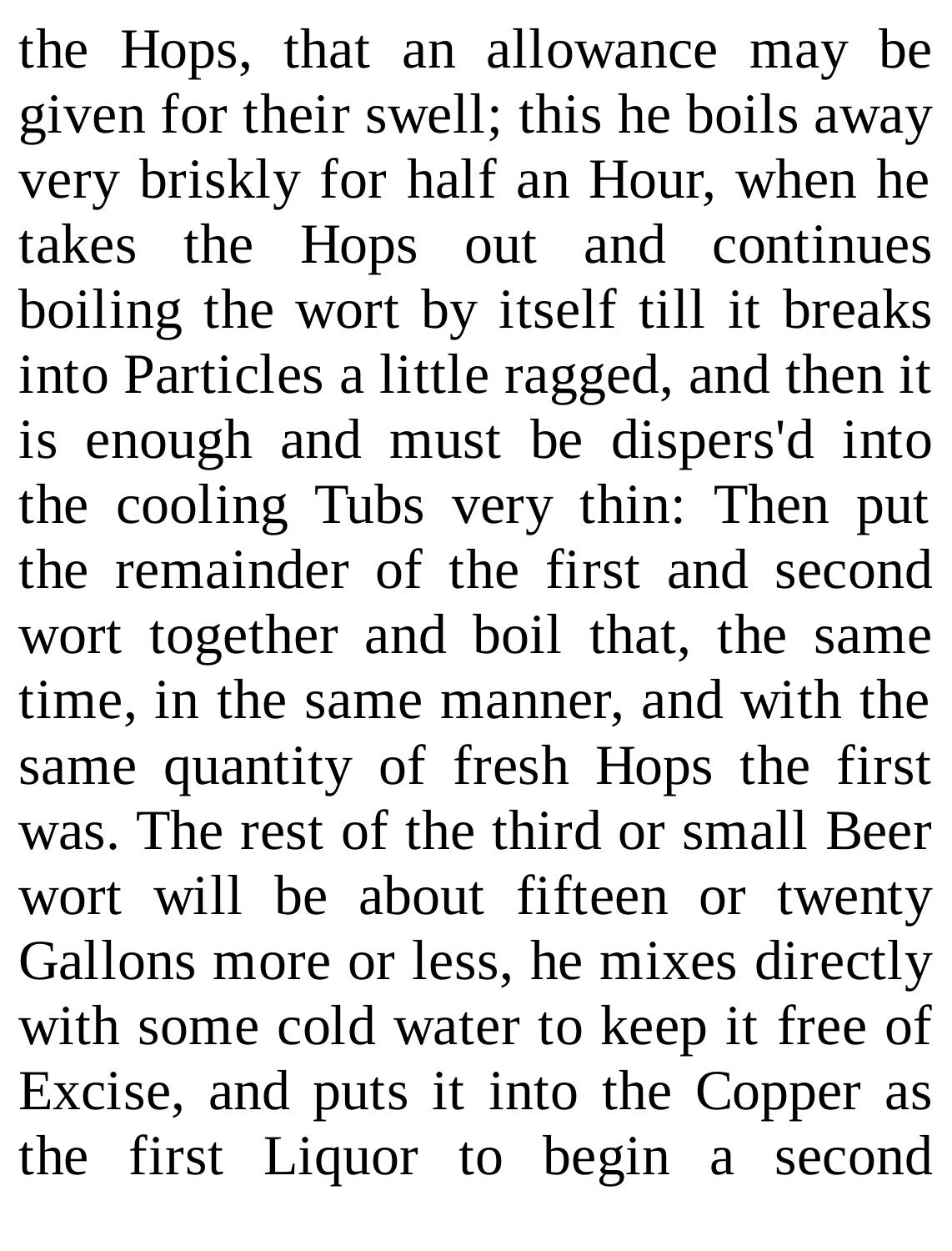Brewing of Ale with another four Bushels of Malt as he did before, and so on for several Days together if necessary; but at last there may be some small Beer made, tho' some will make make none, because the Goods or Grains will go the further in feeding of Hogs.

*Observations on the foregoing Method*.

The first Copper of twenty four Gallons of water is but sufficient to wet three Bushels of Malt, and by the additions of cold water as the hot is expended, it matters not how much the Malt drinks up: Tho' a third part of water is generally allowed for that purpose that is never returned.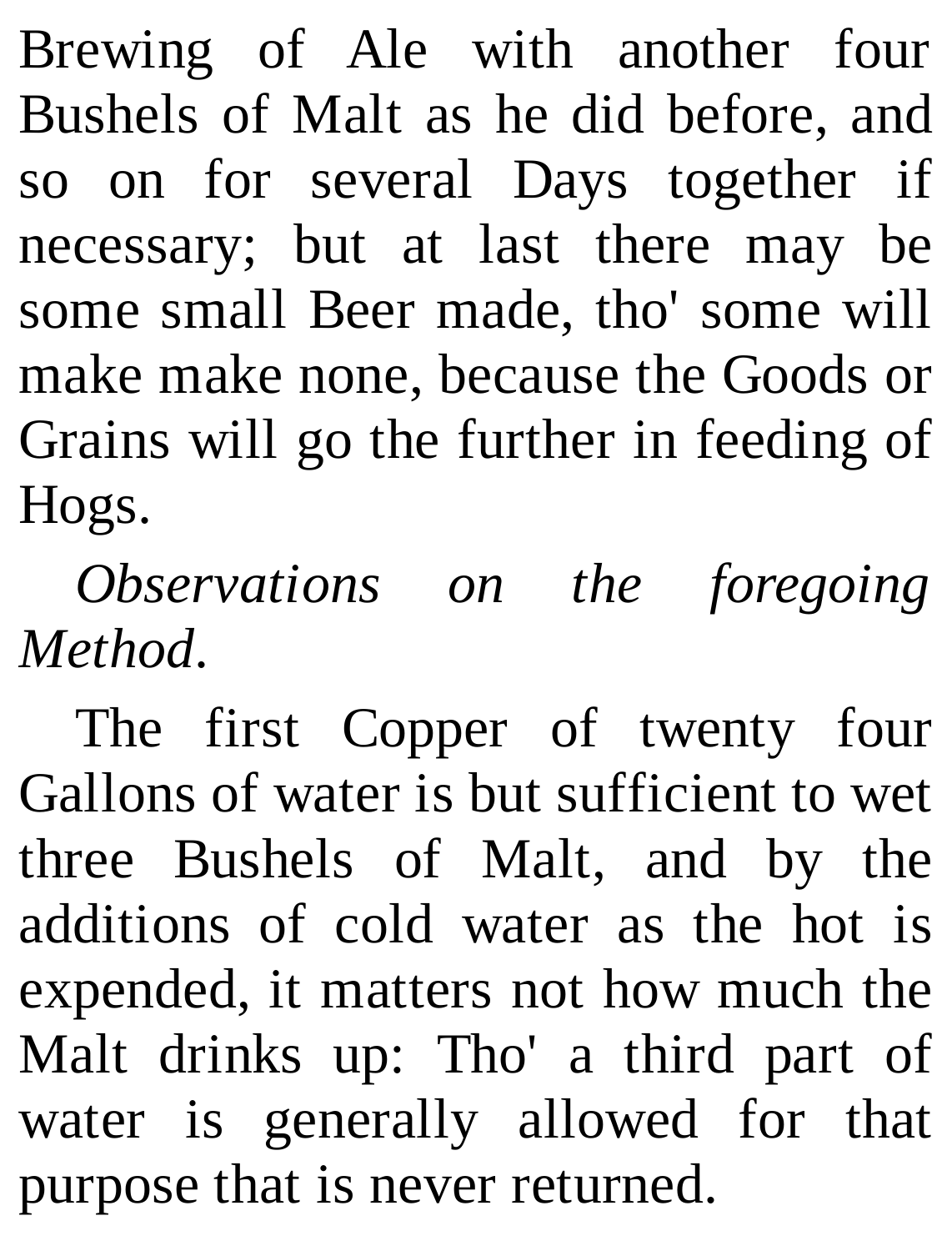By the leisure putting over the Bowls of water, the goodness of the Malt is the more extracted and washed out, so that more Ale may be this way made and less small Beer, than if the wort was drawed out hastily; besides the wort has a greater opportunity of coming off finer by a slow stream than by a quicker one, which makes this Method excel all others that discharge the wort out of the Mash Tub more hastily. Also by the continual running of the Cock or Tap, the Goods or Grains are out of danger of sowring, which often happens in Summer Brewings, especially when the Cook is stopt between the several boilings of the wort, and what has been the very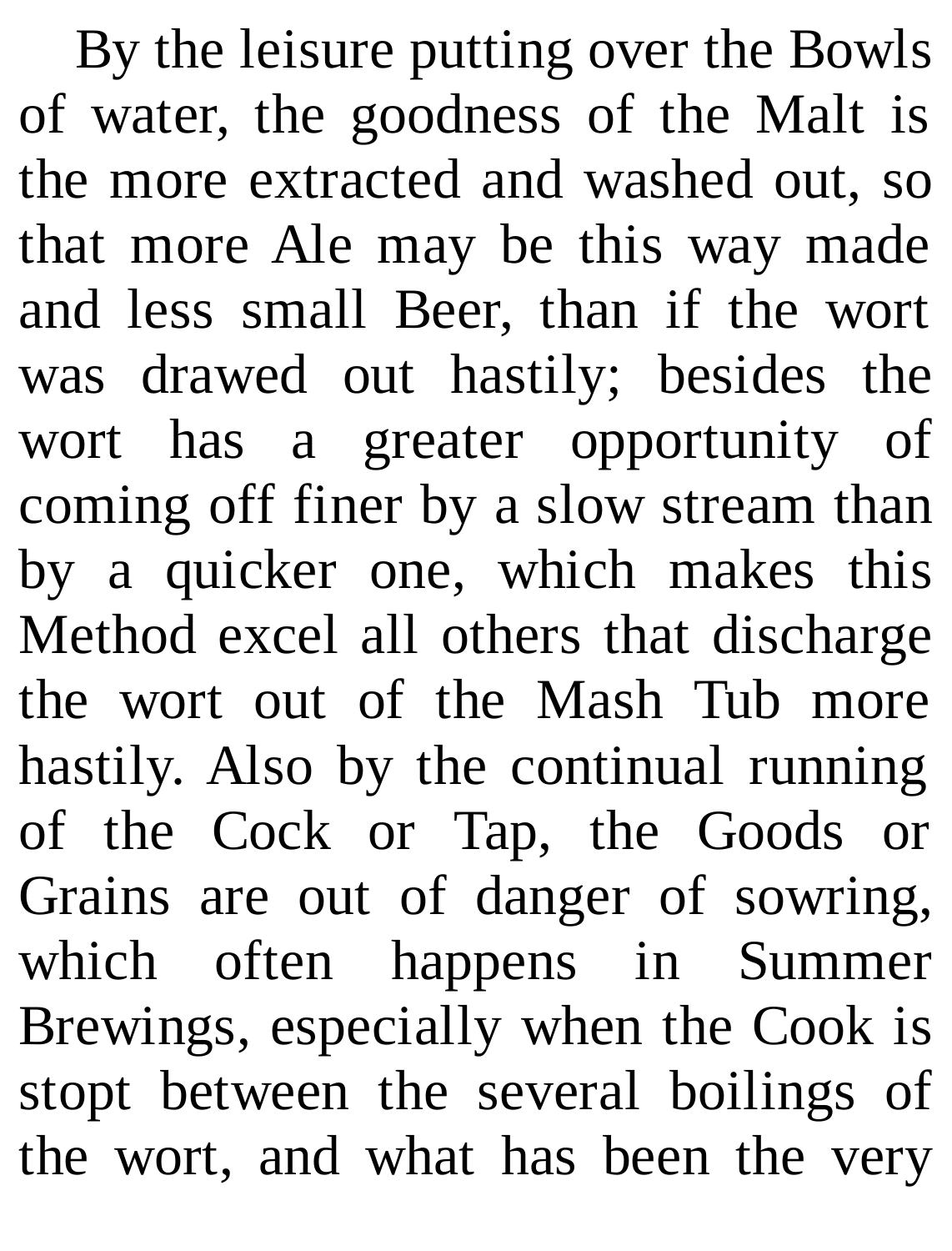Cause of damaging or spoiling many Guiles of Drink.

This Brewer reposes such a Confidence in the Hops to preserve the wort from fixing even in the very hottest time in Summer, that he puts all his first running into one Tub, till he has an opportunity of boiling it, and when Tubs and Room are so scarce that the wort is obliged to be laid thick to cool, then the security of some fresh Hops (and not them already boiled or soak'd) may be put into it, which may be got out again by letting the Drink run thro' the Cullender, and after that a Hair Sieve to keep the Seeds of the Hop back as the Drink goes into the Barrel: But this way of putting Hops into the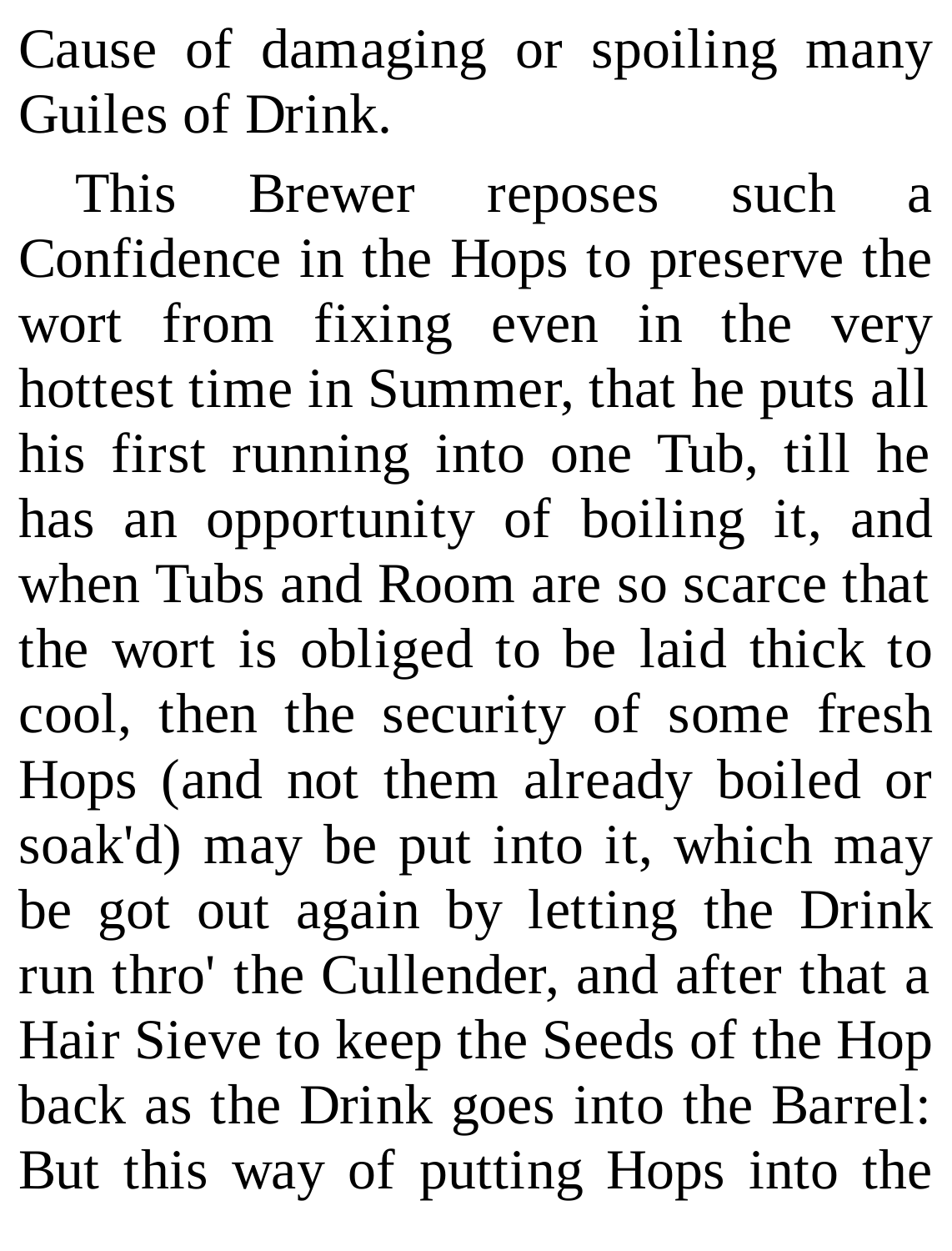cooling Tubs is only meant where there is a perfect Necessity, and Tubs and Room enough can't be had to lay the wort thin.

By this Method of Brewing, Ale may be made as strong or as small as is thought fit, and so may the small Beer that comes after, and is so agreeable that this Brewer makes his Ale and strong keeping *October* Beer, all one and the same way, only with this Difference, that the latter is stronger and more hopp'd than the former. Where little or no small Beer is wanted, there may little or none be Brewed, according to this manner of Working, which is no small Conveniency to a little Family that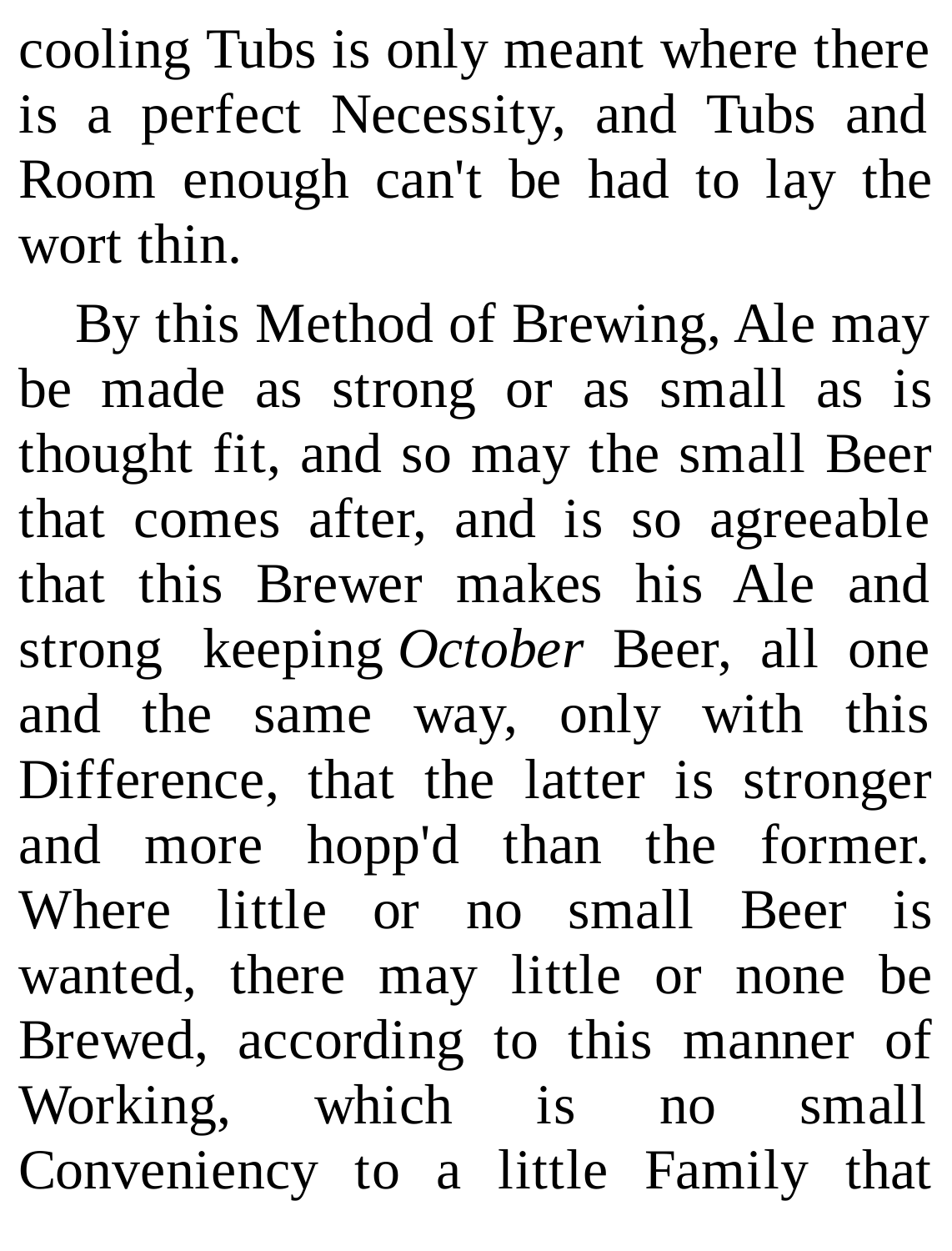uses more strong than small, nor is there any Loss by leaving the Grainy in some Heart, where Horse, Cows, Hogs, or Rabbits are kept.

I am very sensible that the Vulgar Error for many Years, has been a standard Sign to the ignorant of boiling strong Worts only till they break or curdle in the Copper, which sometimes will be in three quarters of an Hour, or in an Hour or more, according to the nature of the Malt and Water; but from these in some measure I dissent, and also from those that boil it two or three Hours, for it is certain the longer worts boil, the thicker they are made, because the watry or thin parts evaporate first away, and the thicker any Drink is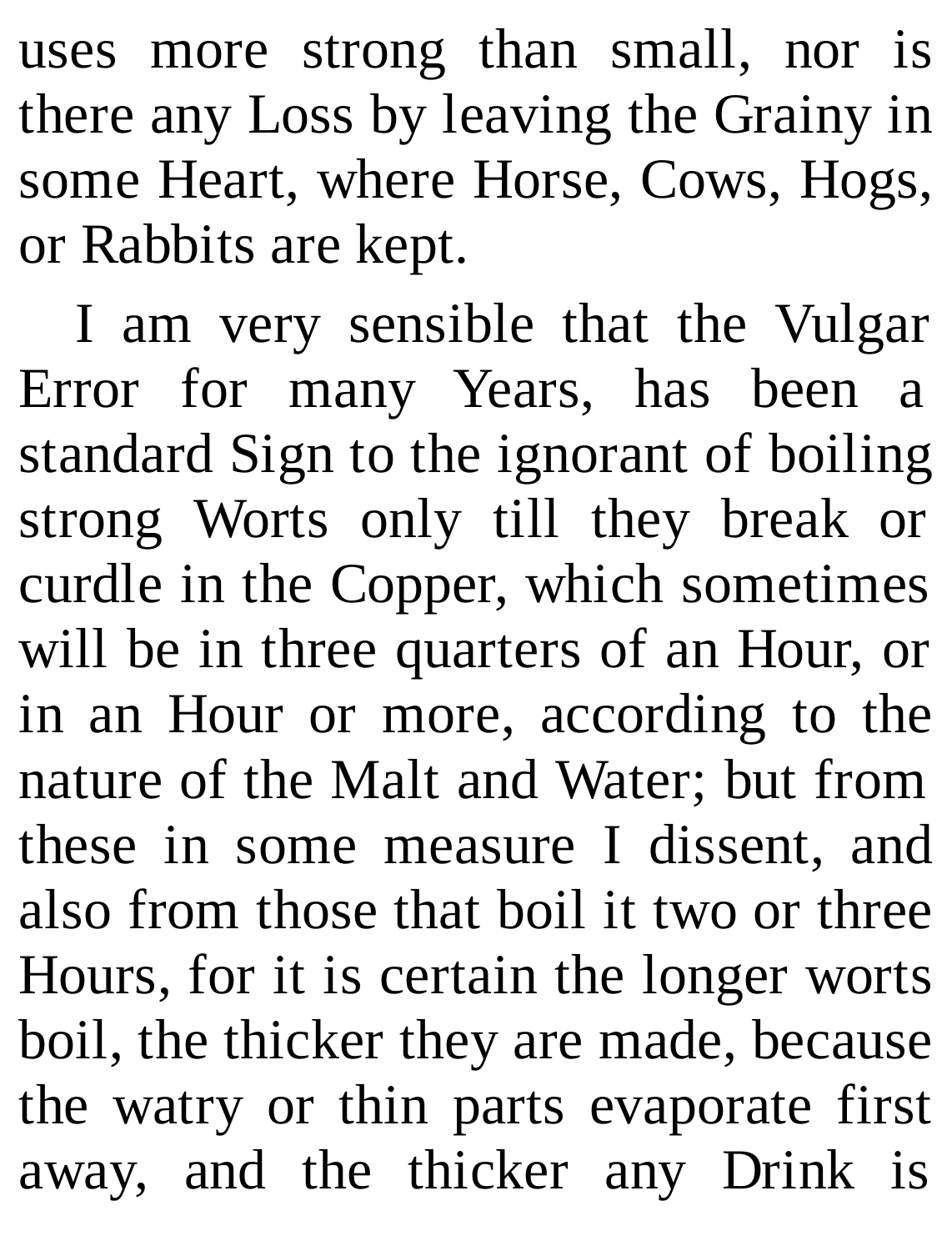boiled, the longer it requires to lye in the Barrel to have its Particles broke, which Age must be then the sole cause of, and therefore I have fixed the time and sign to know when the wort is truly enough, and that in such, a manner that an ordinary Capacity may be a true judge of, which hereafter will prevent prodigious Losses in the waste of strong worts that have often been boiled away to greater Loss than Profit.

I have here also made known, I think, the true Method of managing the Hop in the Copper, which has long wanted adjusting, to prevent the great damage that longer boilings of them has been the sole occasion of to the spoiling of most of our malt Drinks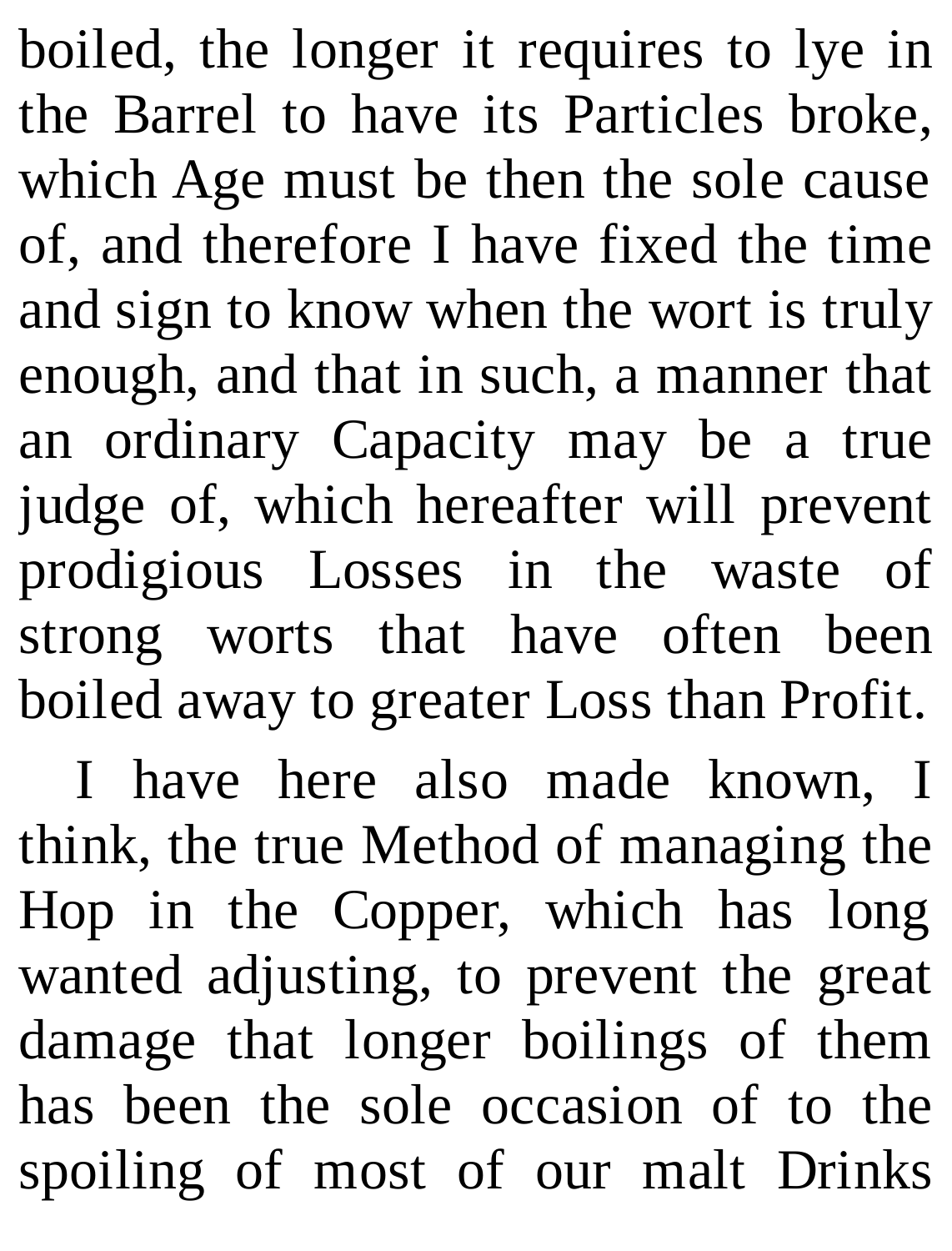## brewed in this Nation.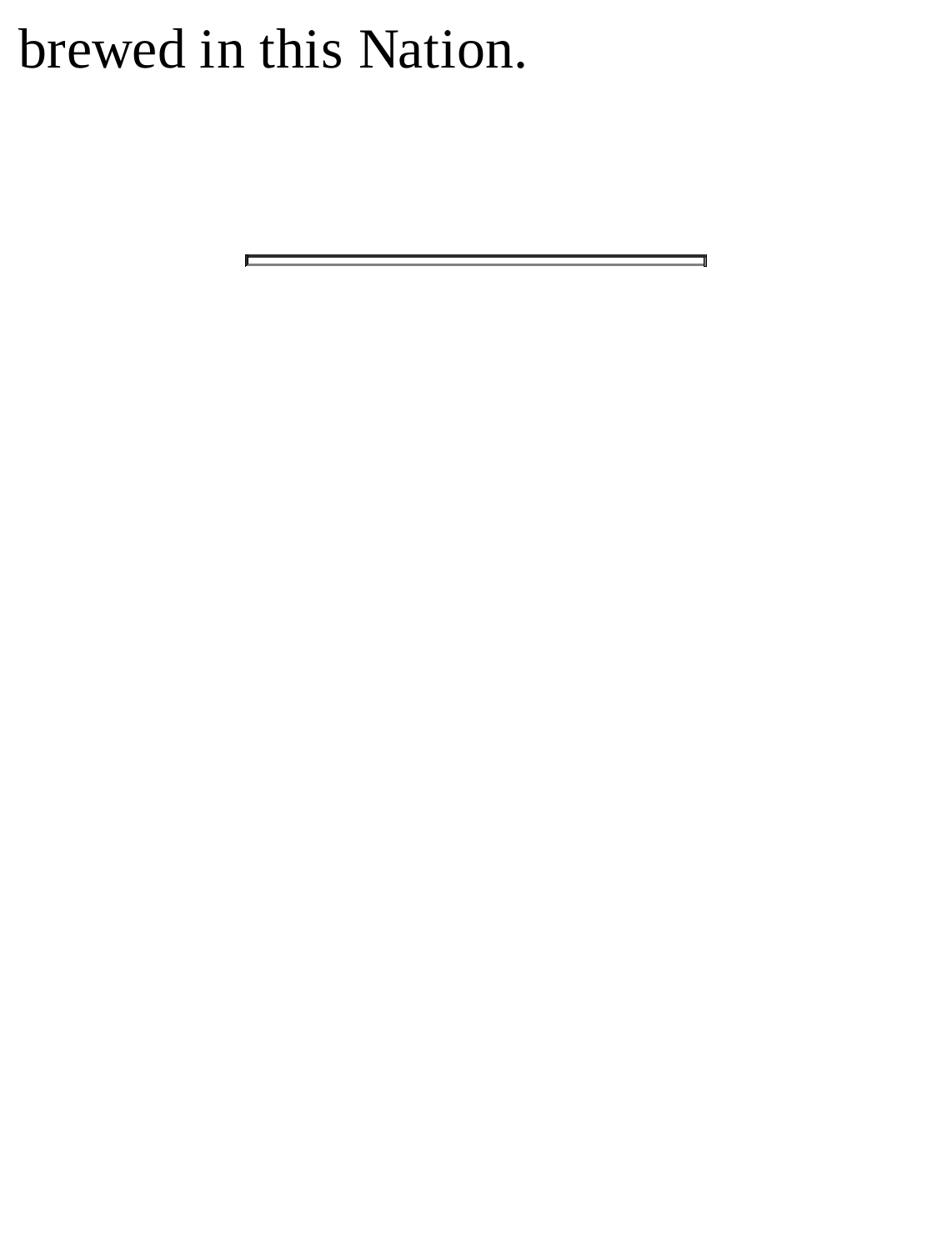## **CHAP. X.** *The Nature and Use of the Hop***.**

This Vegetable has suffered its degradation, and raised its Reputation on the most of any other. It formerly being thought an unwholsome Ingredient, and till of late a great breeder of the Stone in the Bladder, but now that falacious Notion is obviated by Dr*.Quincy* and others, who have proved that Malt Drink much tinctured by the Hop, is less prone to do that mischief, than Ale that has fewer boiled in it. Indeed when the Hop in a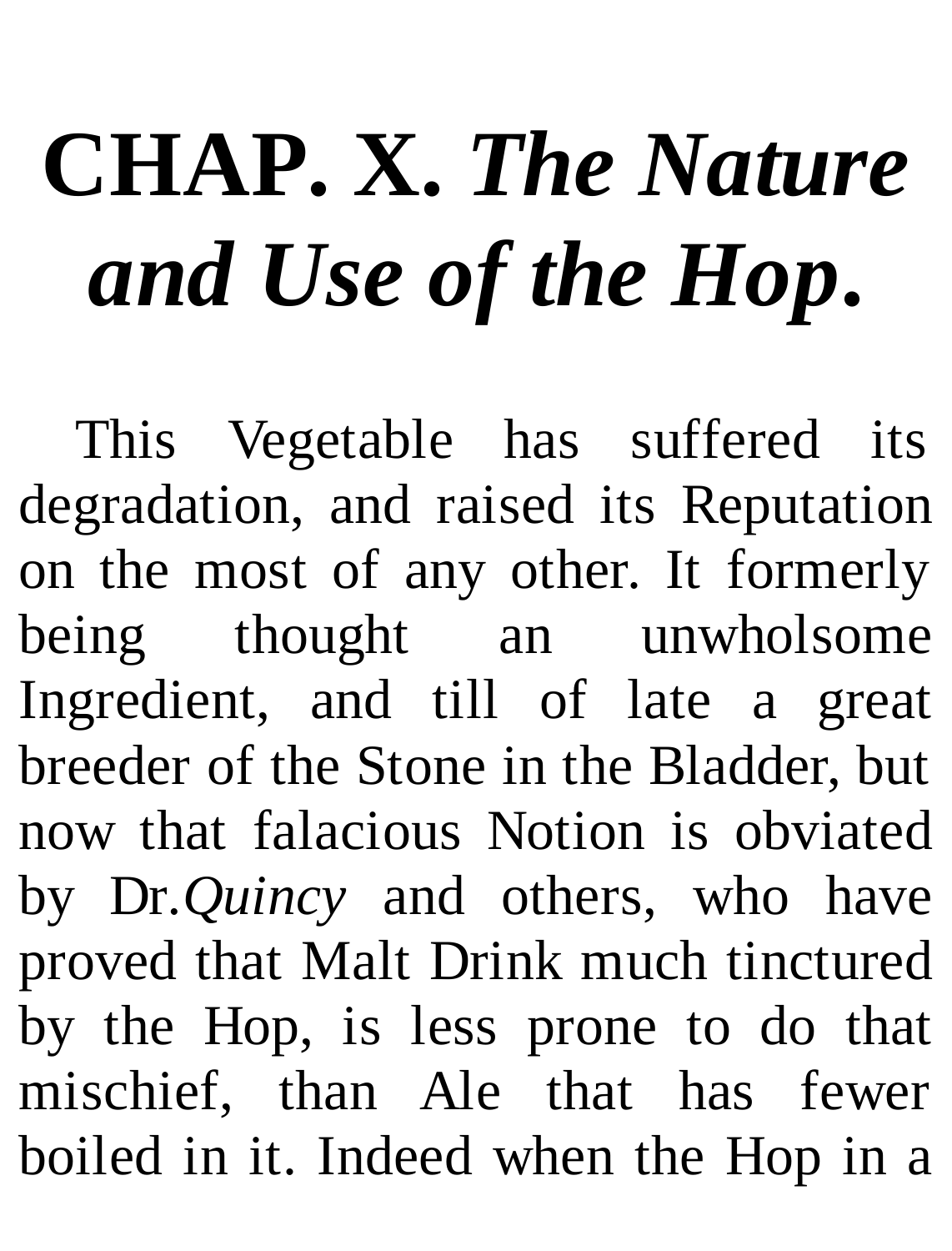dear time is adulterated with water, in which Aloes, etc. have been infused, as was practised it is said about eight Years ago to make the old ones recover their bitterness and seem new, then they are to be looked on as unwholsome; but the pure new Hop is surely of a healthful Nature, composed of a spirituous flowery part, and a phlegmatick terrene part, and with the best of the Hops I can either make or mar the Brewing, for if the Hops are boiled in strong or small worts beyond their fine and pure Nature, the Liquor suffers, and will be tang'd with a noxious taste both ungrateful and unwholsome to the Stomach, and if boiled to a very great Excess, they will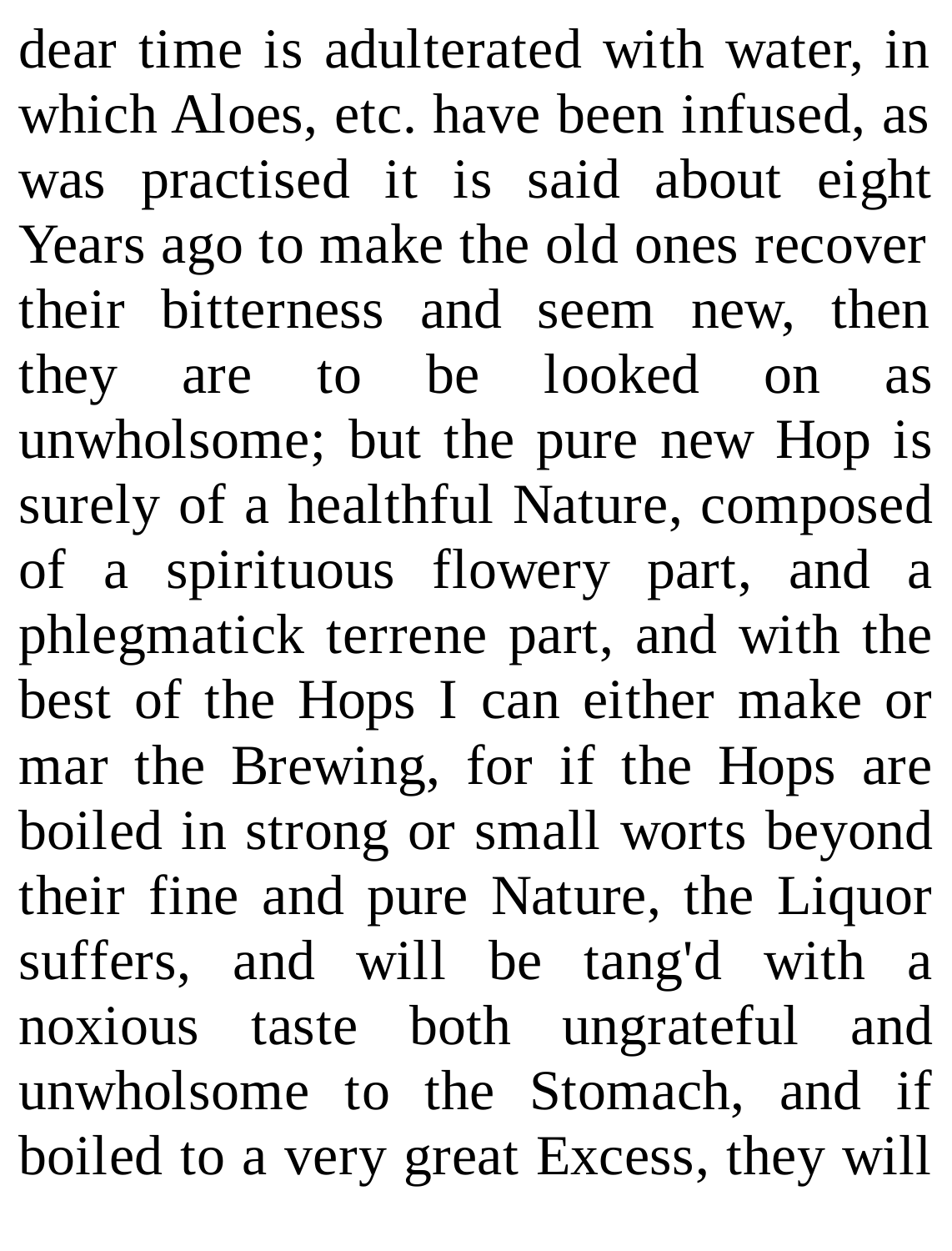be apt to cause Reachings and disturb a weak Constitution. It is for these Reasons that I advise the boiling two Parcels of fresh Hops in each Copper of Ale-wort, and if there were three for keeping Beer, it would be so much the better for the taste, health of Body and longer Preservation of the Beer in a sound smooth Condition. And according to this, one of my Neighbours made a Bag like a Pillowbear of the ordinary sixpenny yard Cloth, and boil'd his Hops in it half an Hour, then he took them out, and put in another Bag of the like quantity of fresh Hops and boiled them half an Hour more, by which means he had an opportunity of boiling both Wort and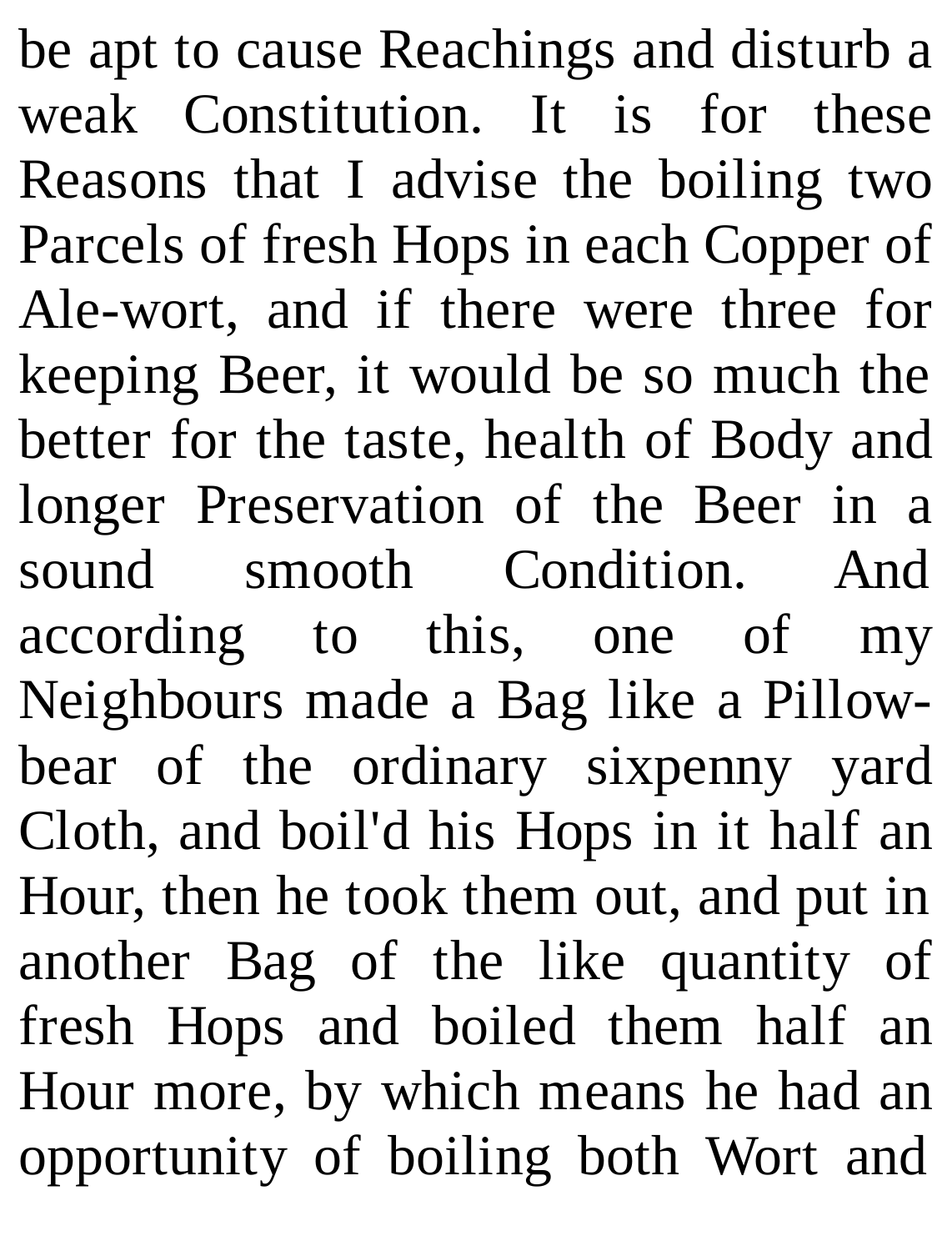Hops their due time, sav'd himself the trouble of draining them thro' a Sieve, and secured the Seeds of the Hops at the same time from mixing with the Drink, afterwards he boiled the same Bags in his small Beer till he got the goodness of it out, but observe that the Bags were made bigger than what would just contain the Hops, otherwise it will be difficult to boil out their goodness. It's true, that here is a Charge encreased by the Consumption of a greater quantity of Hops than usual, but then how greatly will they answer the desired end of enjoying fine palated wholsome Drink, that in a cheap time will not amount to much if bought at the best Hand; and if we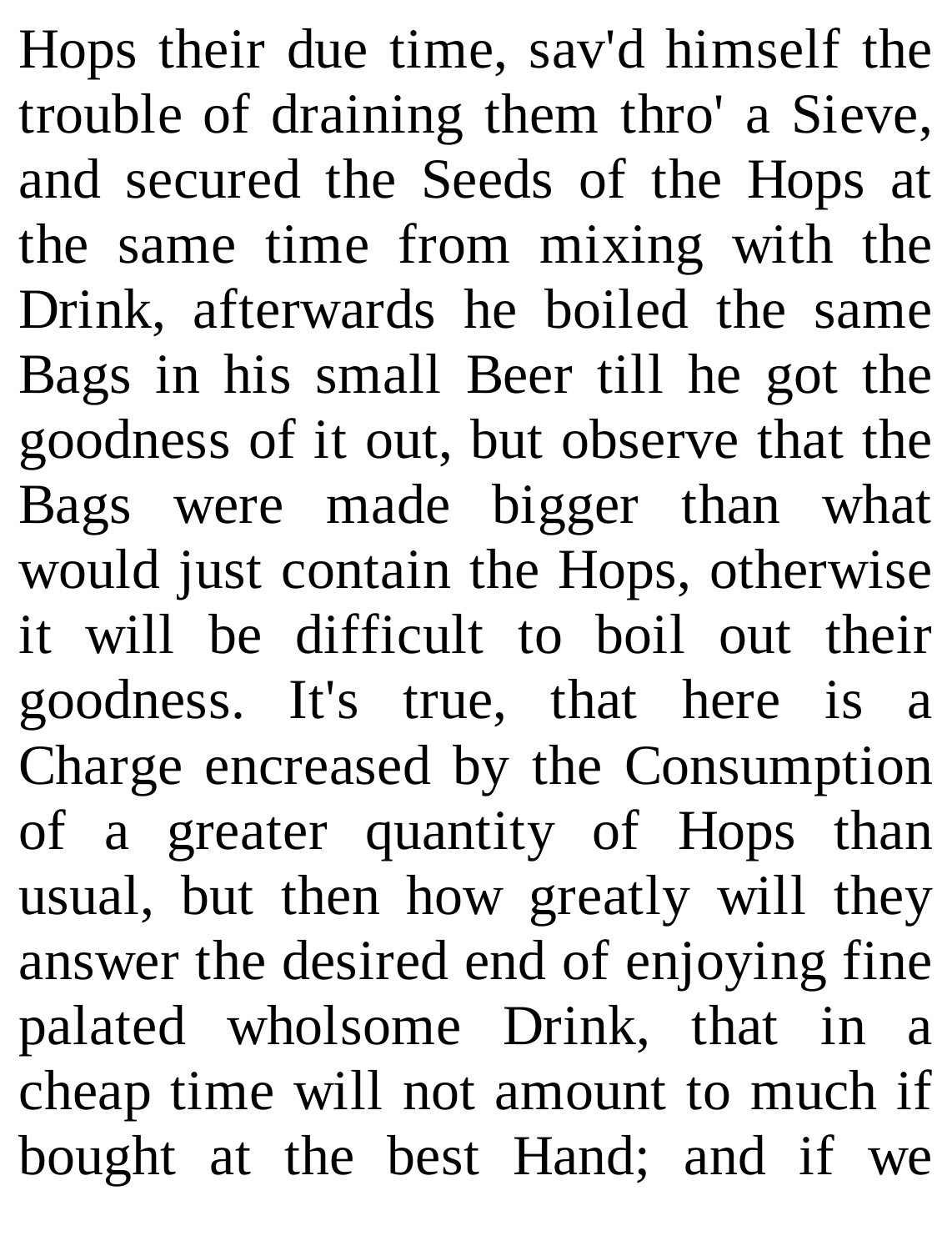consider their after-use and benefit in small Beer, there is not any loss at all in their Quantity: But where it can be afforded, the very small Beer would be much improved if fresh Hops were also shifted in the boiling of this as well as the stronger worts, and then it would be neighbourly Charity to give them away to the poorer Person. Hence may appear the Hardship that many are under of being necessitated to drink of those Brewers Malt Liquors, who out of avarice boil their Hops to the last, that they may not lose any of their quintessence: Nay, I have known some of the little Victualling Brewers so stupendiously ignorant, that they have thought they acted the good Husband,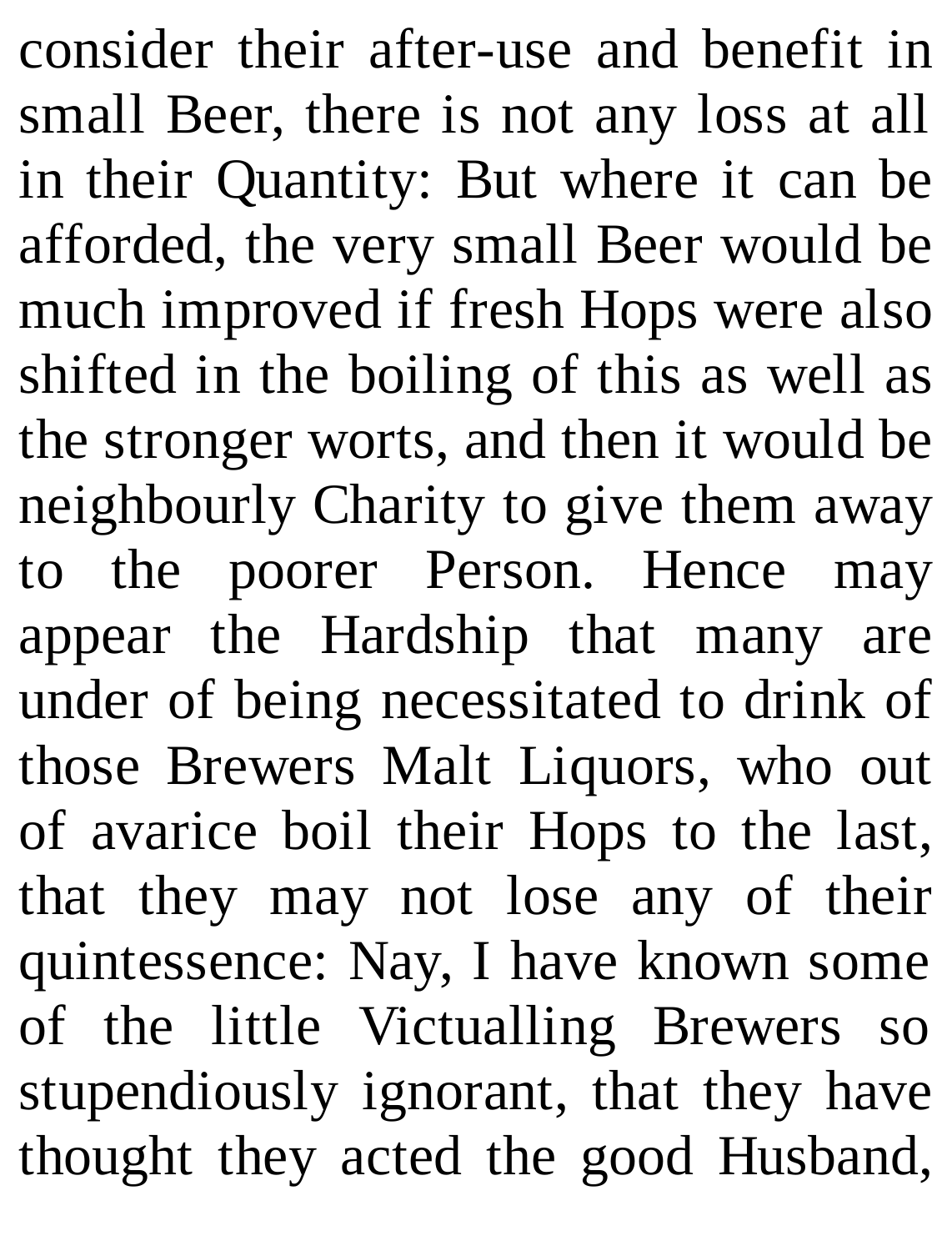when they have squeezed the Hops after they have been boiled to the last in small Beer, to get out all their goodness as they vainly imagin'd, which is so reverse to good management, that in my Opinion they had much better put some sort of Earth into the Drink, and it would prove more pleasant and wholsome. And why the small Beer should be in this manner (as I may justly call it) spoiled for want of the trifling Charge of a few fresh Hops, I am a little surprized at, since is the most general Liquor of Families and therefore as great Care is due to as any in its Brewing, to enjoy it in pure and wholsome Order.

After the Wort is cooled and put into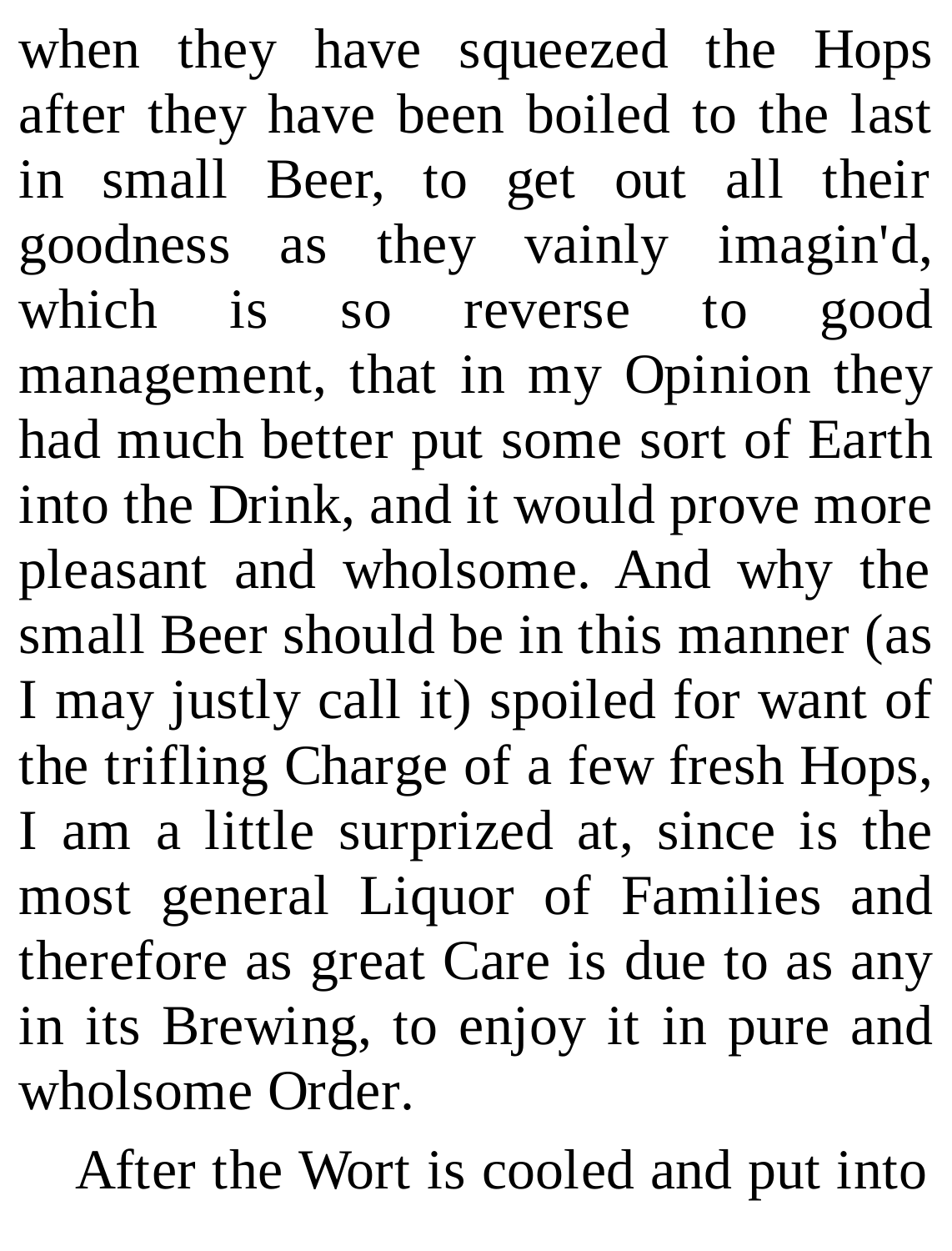the working Vat or Tub, some have thrown fresh Hops into it, and worked them with the Yeast, at the same time reserving a few Gallons of raw Wort to wash the Yeast thro' a Sieve to keep back the Hop. This is a good way when Hops enough have not been sufficiently boiled in the Wort, or to preserve it in the Coolers where it is laid thick, otherwise I think it needless.

When Hops have been dear, many have used the Seeds of Wormwood, the they buy in the London Seed Shops instead of them: Others *Daucus* or wild Carrot Seed, that grows in our common Fields, which many of the poor People in this Country gather and dry in their Houses against their wanting of them: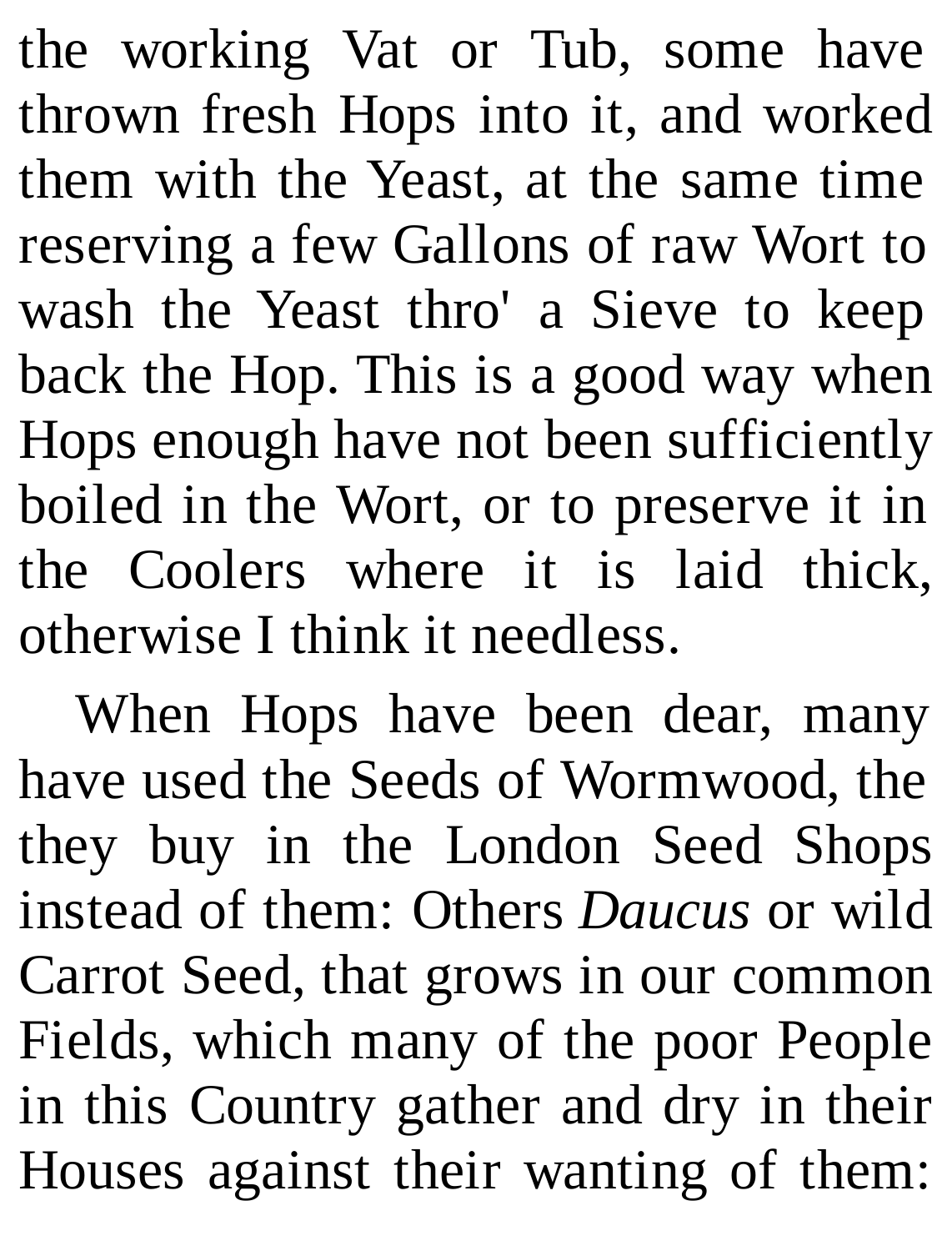Others that wholsome Herb *Horehound*, which indeed is a fine Bitter and grows on several of our Commons.

But before I conclude this Article, I shall take notice of a Country Bite, as I have already done of a *London* one, and that is, of an Arch Fellow that went about to Brew for People, and took his opportunity to save all the used Hops that were to be thrown away, these he washed clean, then would dry them in the Sun, or by the Fire, and sprinkle the juice of *Horehound* on them, which would give them such a greenish colour and bitterish taste, that with the help of the Screw-press he would sell them for new Hops.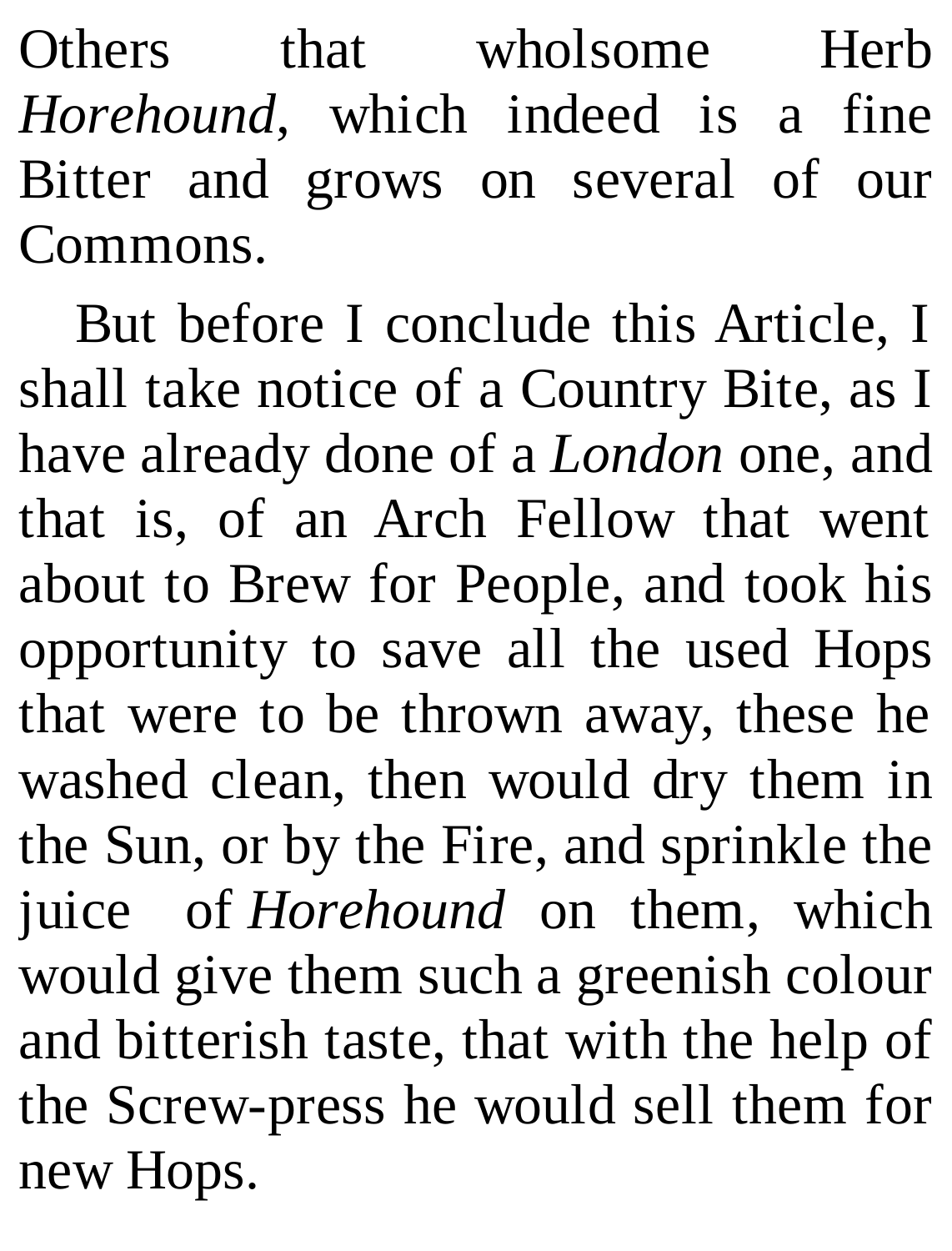Hops in themselves are known to be a subtil grateful Bitter, whose Particles are Active and Rigid, by which the viscid ramous parts of the Malt are much divided, that makes the Drink easy of Digestion in the Body; they also keep it from running into such Cohesions as would make it ropy, valid and sour, and therefore are not only of great use in boiled, but in raw worts to preserve them sound till they can be put into the Copper, and afterwards in the Tun while the Drink is working, as I have before hinted.

Here then I must observe, that the worser earthy part of the Hop is greatly the cause of that rough, harsh unpleasant taste, which accompany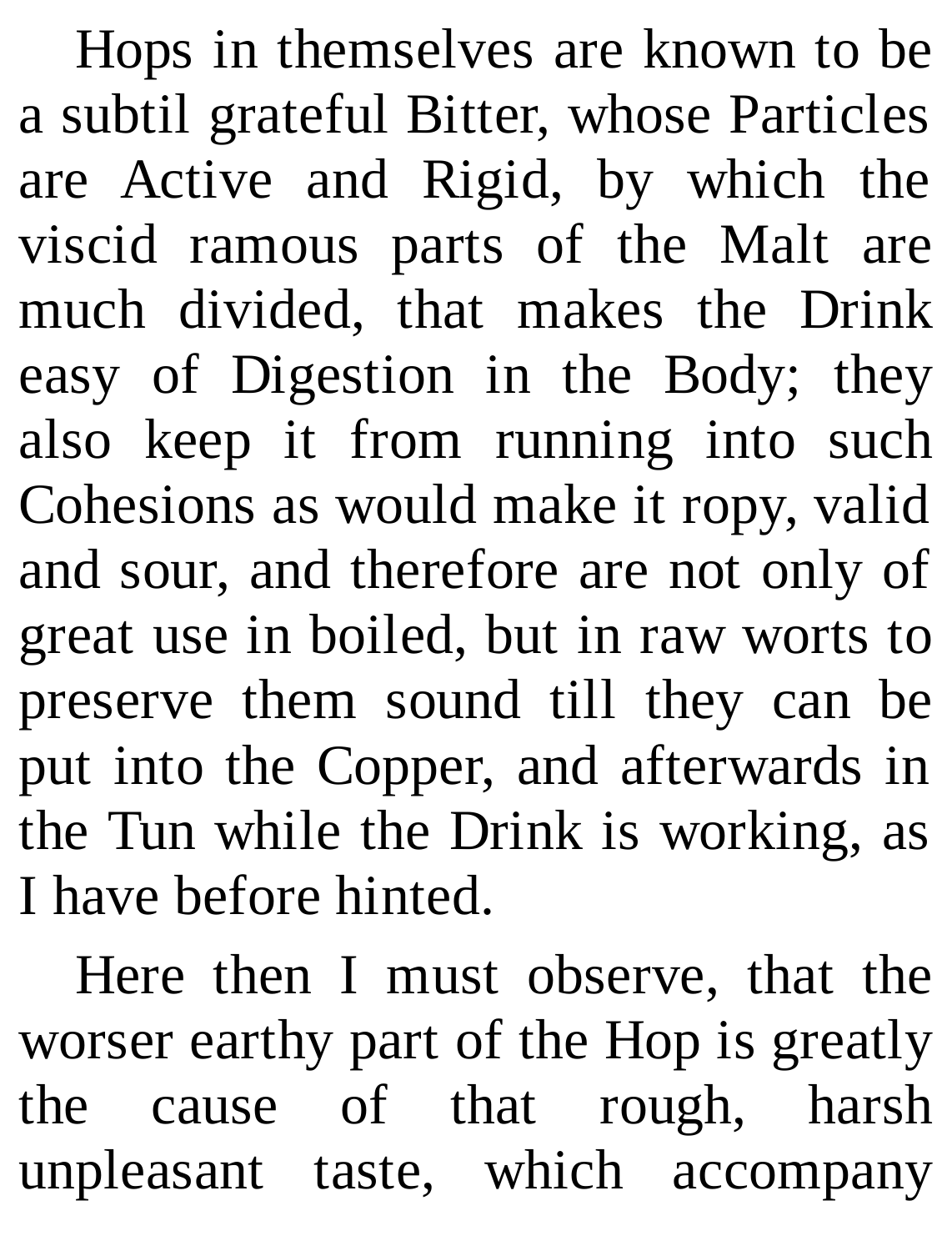both Ales and Beers that have the Hops so long boiled in them as to tincture their worts with their mischievous Effects; for notwithstanding the Malt, be ever so good, the Hops, if boiled too long in them, will be so predominant as to cause a nasty bad taste, and therefore I am in hopes our Malt Liquors in general will be in great Perfection, when Hops are made use of according to my Directions, and also that more Grounds will be planted with this most serviceable Vegetable than ever, that their Dearness may not be a disencouragement to this excellent Practice.

For I know an Alehouse-keeper and Brewer, who, to save the expence of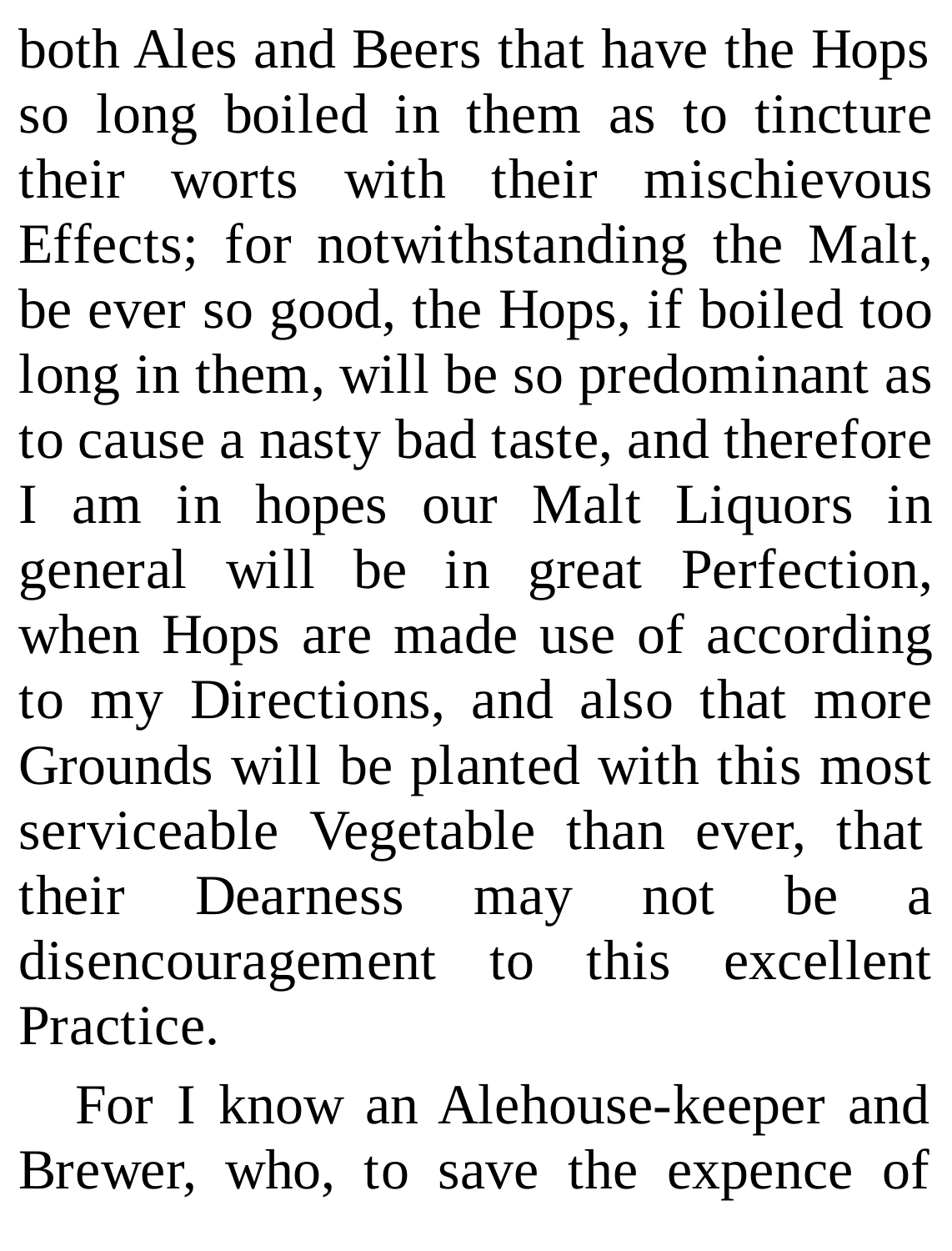Hops that were then two Shillings *per* Pound, use but a quartern instead of a Pound, the rest he supplied with *Daucus* Seeds; but to be more particular, in a Mug of this Person's Ale I discovered three several Impositions. *First*, He underboil'd his Wort to save its Consumption: *Secondly*, He boiled this Seed instead of the Hop; and *Thirdly*, He beat the Yeast in for some time to encrease the strength of the Drink; and all these in such a *Legerdemain* manner as gull'd and infatuated the ignorant Drinker to such a degree as not to suspect the Fraud, and that for these three Reasons: *First*, The underboil'd wort being of a more sweet taste than ordinary, was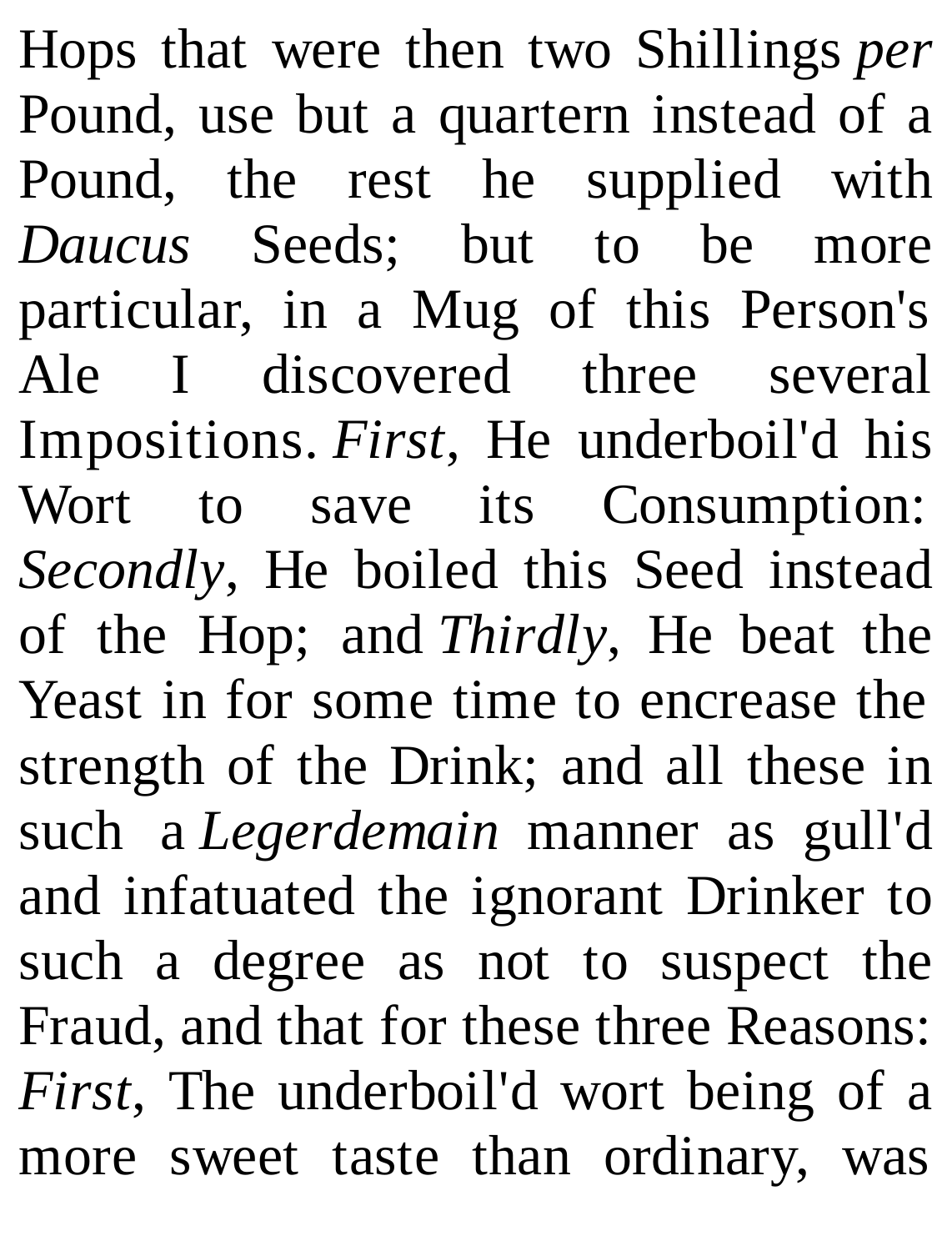esteemed the Produce of a great allowance of Malt. *Secondly*, The *Daucus* Seed encreased their approbation by the fine Peach flavour or relish that it gives the Drink; and *Thirdly*, The Yeast was not so much as thought of, since they enjoyed a strong heady Liquor. These artificial Qualities, and I think I may say unnatural, has been so prevalent with the Vulgar, who were his chief Customers, that I have known this Victualler have more Trade for such Drink than his Neighours, who had much more wholsome at the same time; for the *Daucus* Seed tho' it is a Carminative, and has some other good Properties, yet in the unboil'd Wort it is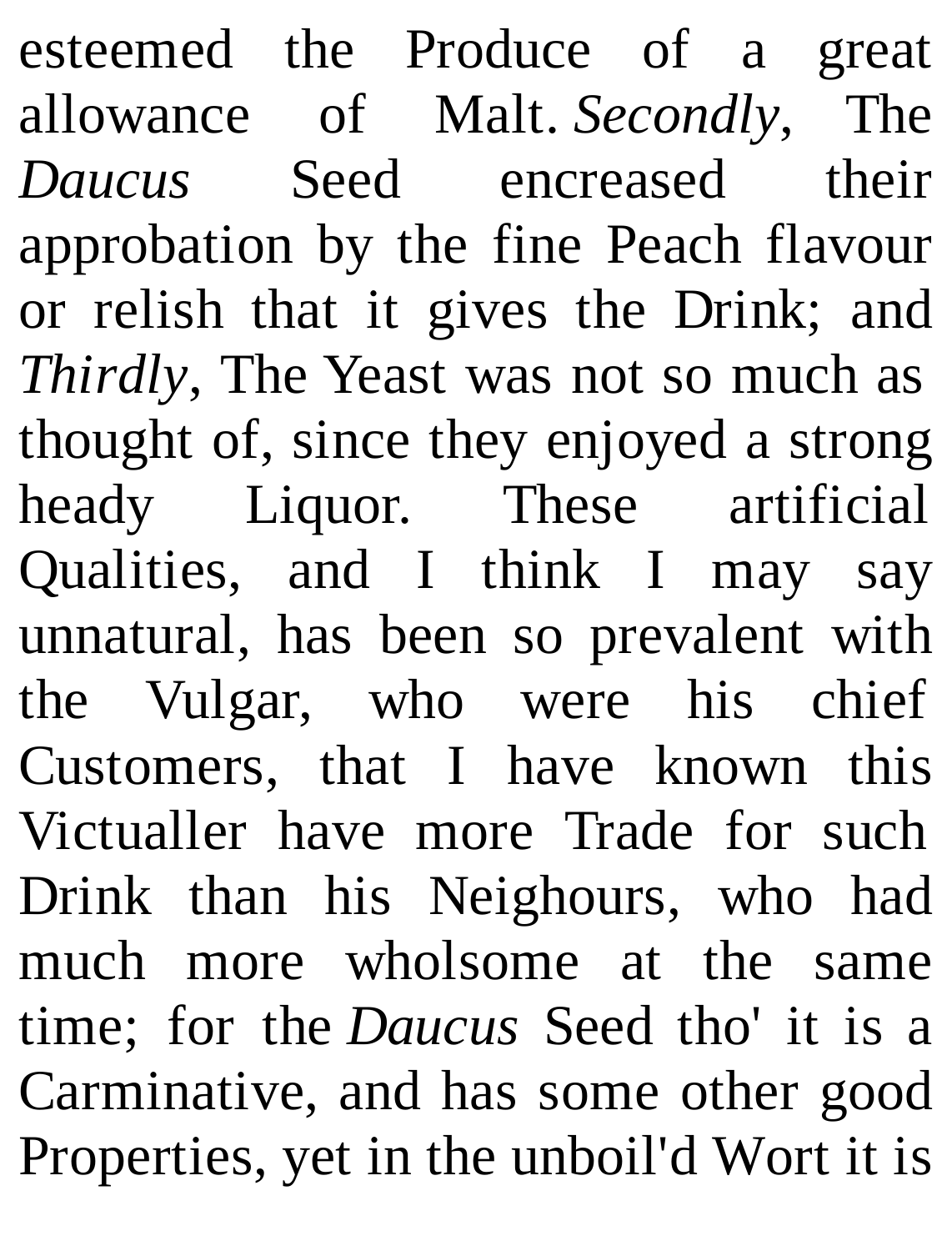not capable of doing the Office of the Hop, in breaking thro' the clammy parts of it; the Hop being full of subtil penetrating Qualities, a Strengthener of the Stomach, and makes the Drink agreeble, by opposing Obstructions of t h e *Viscera*, and particularly of the Liver and Kidneys, as the Learned maintain, which confutes the old Notion, that Hops are a Breeder of the Stone in the Bladder.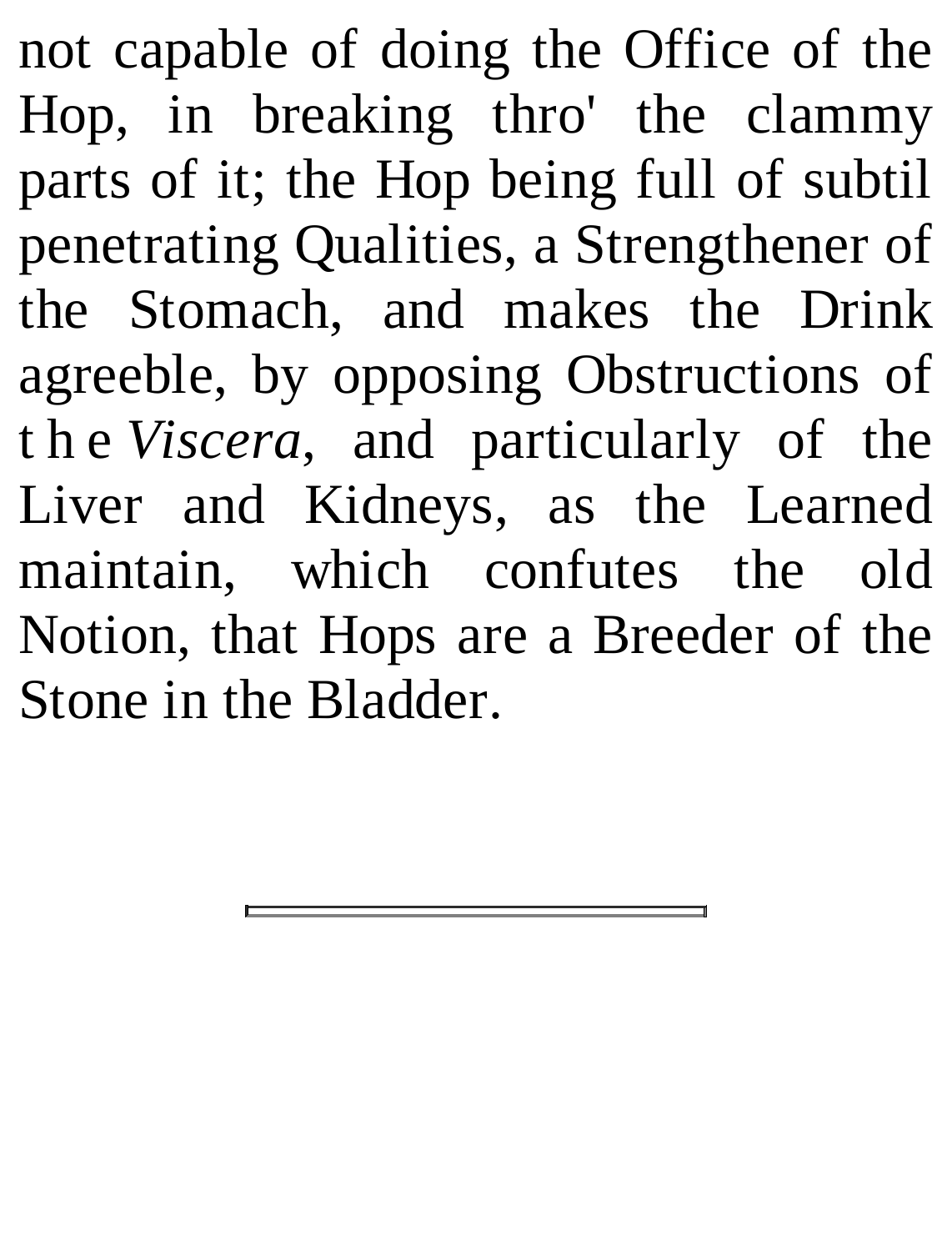## **CHAP. XI.** *Of Boiling Malt Liquors***.**

Altho' I have said an Hour and a half is requisite for boiling *October* Beer, and an Hour for Ales and small Beer; yet it is to be observed, that an exact time is not altogether a certain Rule in this Case with some Brewers; for when loose Hops are boiled in the wort so long till they all sink, their Seeds will arise and fall down again; the wort also will be curdled, and broke into small Particles if examin'd in a Hand-bowl, but afterwards into larger, as big as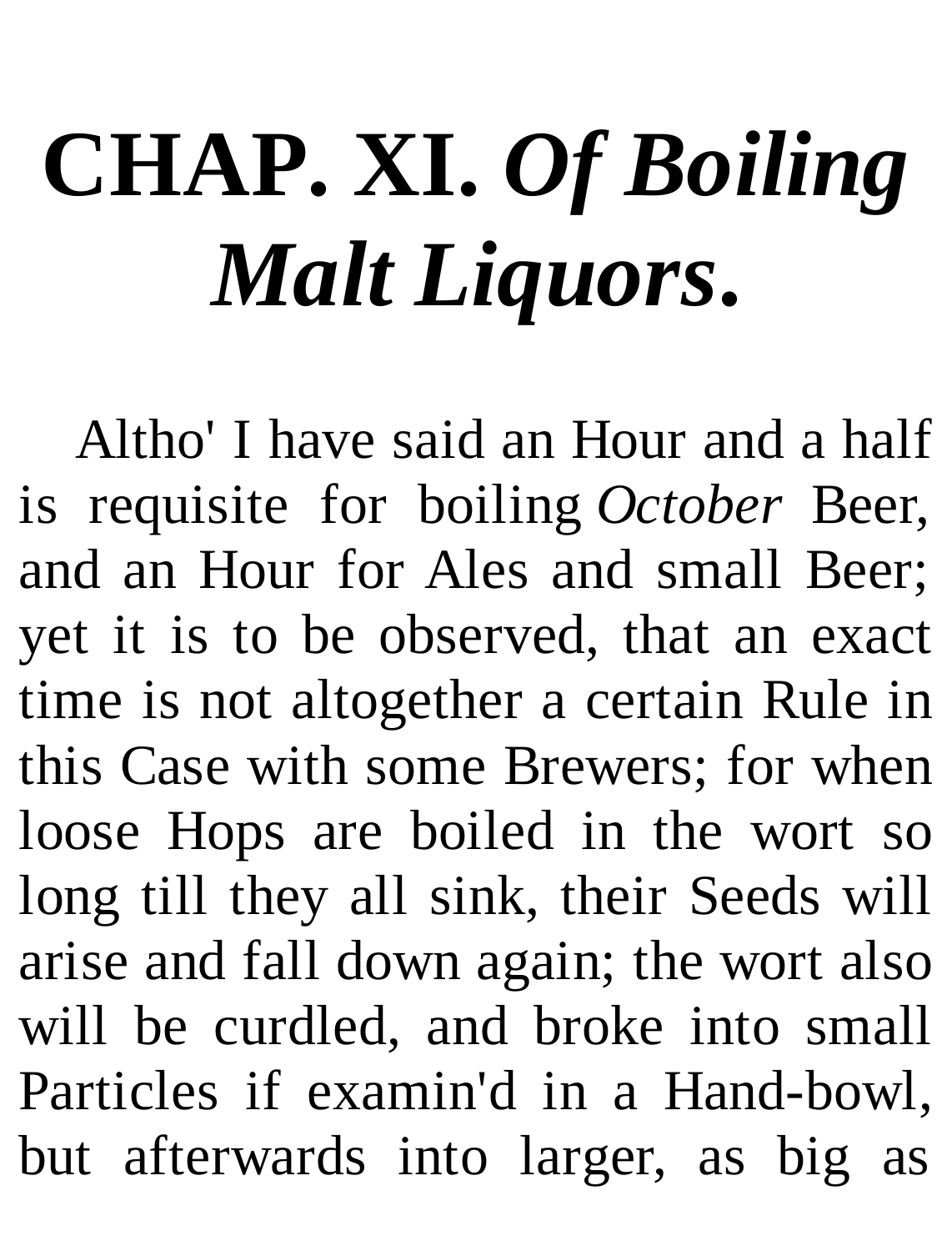great Pins heads, and will appear clean and fine at the Top. This is so much a Rule with some, that they regard not Time but this Sign to shew when the Wort is boiled enough; and this will happen sooner or later according to the Nature of the Barley and its being well Malted; for if it comes off Chalks or Gravels, it generally has the good Property of breaking or curdling soon; but if of tough Clays, then it is longer, which by some Persons is not a little valued, because it saves time in boiling, and consequently the Consumption of the Wort.

It is also to be observed, that pale Malt Worts will not break so soon in the Copper, as the brown Sorts, but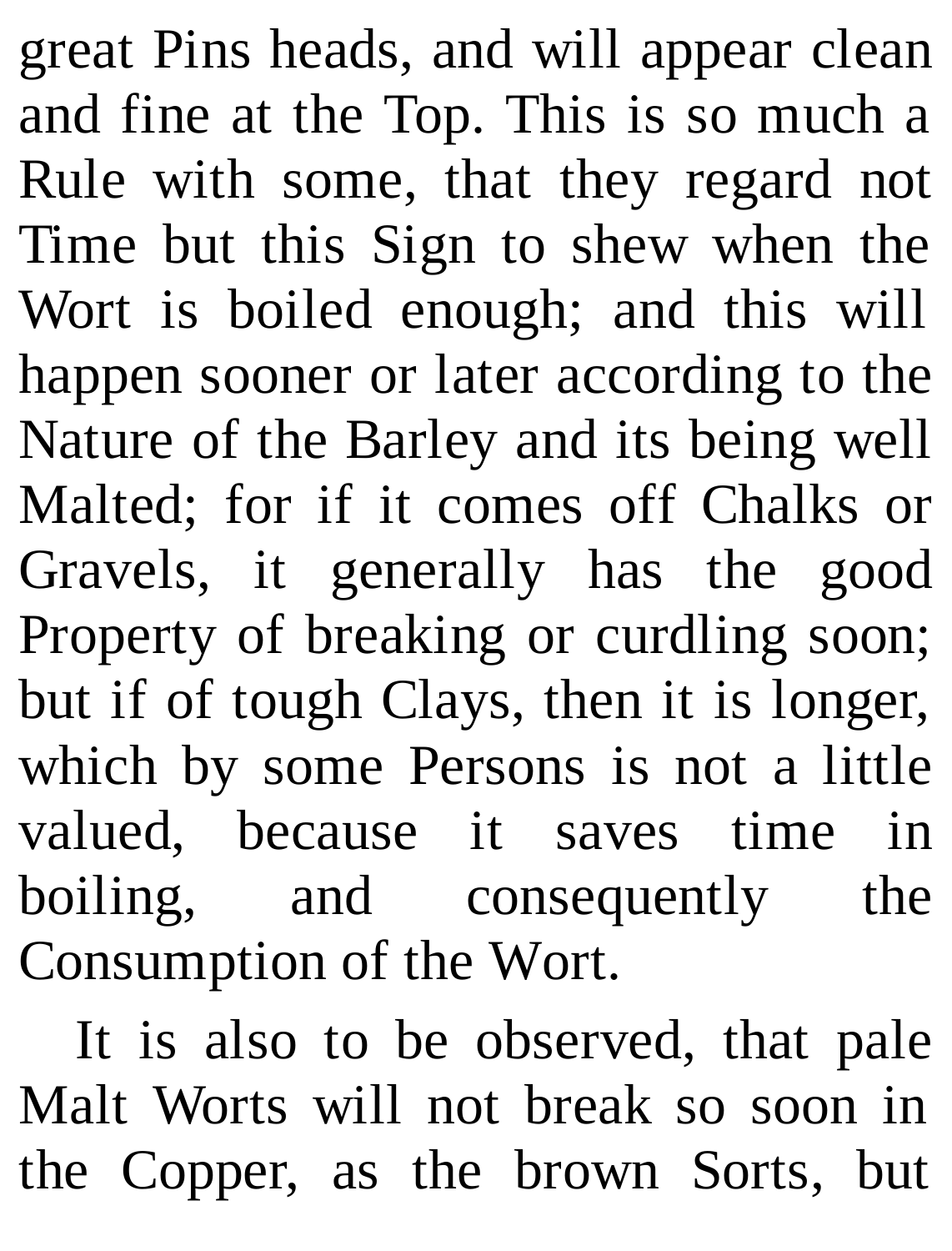when either of their Worts boil, it should be to the purpose, for then they will break sooner and waste less than if they are kept Simmering, and will likewise work more kindly in the Tun, drink smoother, and keep longer.

Now all Malt Worts may be spoiled by too little or too much boiling; if too little, then the Drink will always taste raw, mawkish, and be unwholsome in the Stomach, where, instead of helping to dilute and digest our Food, it will cause Obstructions, Colicks, Headachs, and other misfortunes; besides, all such underboil'd Drinks are certainly exposed to staleness and sowerness, much sooner than those that have had their full time in the Copper.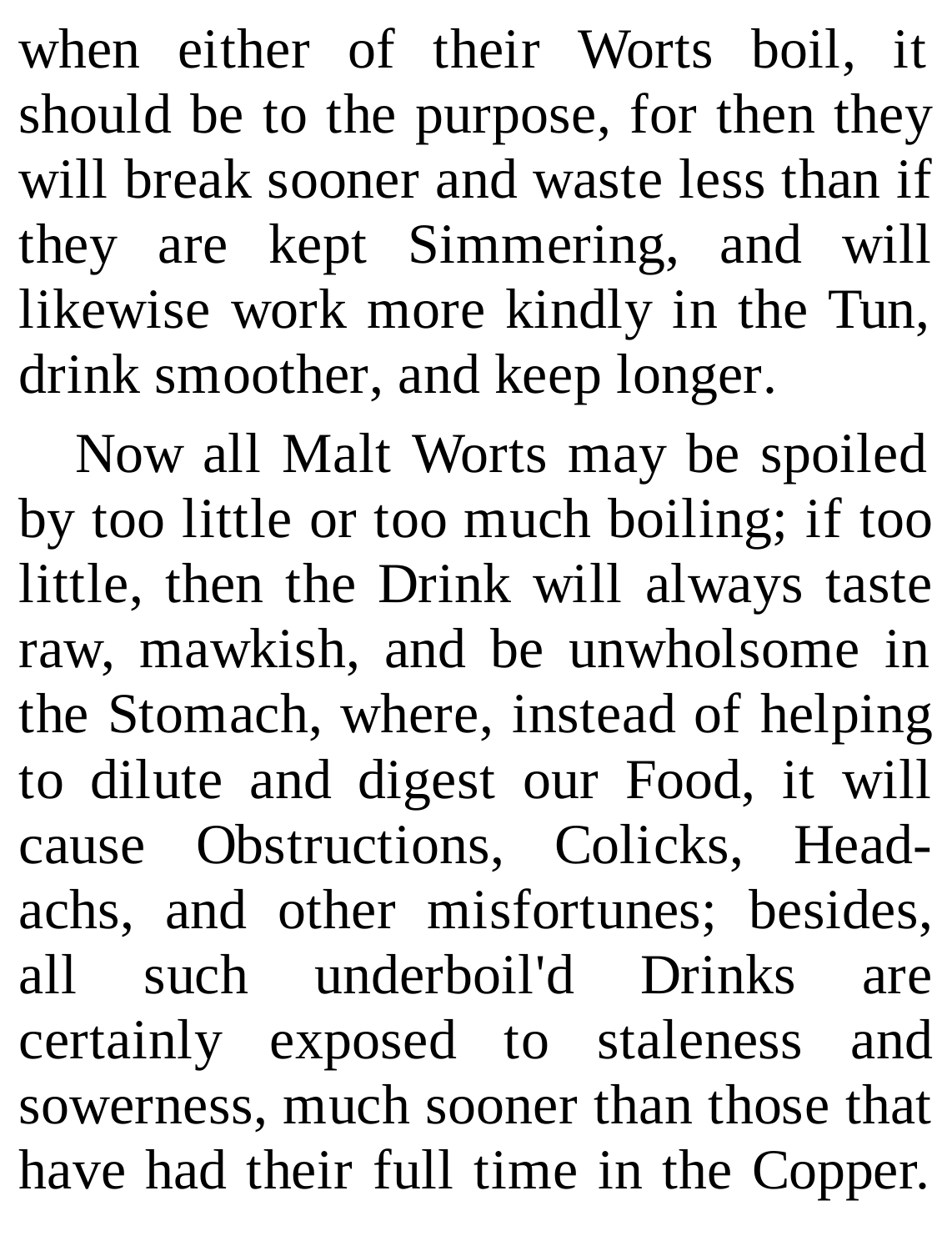And if they are boiled too long, they will then thicken (for one may boil a Wort to a Salve) and not come out of the Copper fine and in a right Condition, which will cause it never to be right clear in the Barrel; an *Item* sufficient to shew the mistake of all those that think to excel in Malt Liquors, by boiling them two or three Hours, to the great Confusion of the Wort, and doing more harm than good to the Drink.

But to be more particular in those two Extreams, it is my Opinion, as I have said before, that no Ale Worts boiled less than an Hour can be good, because in an Hour's time they cannot acquire a thickness of Body any ways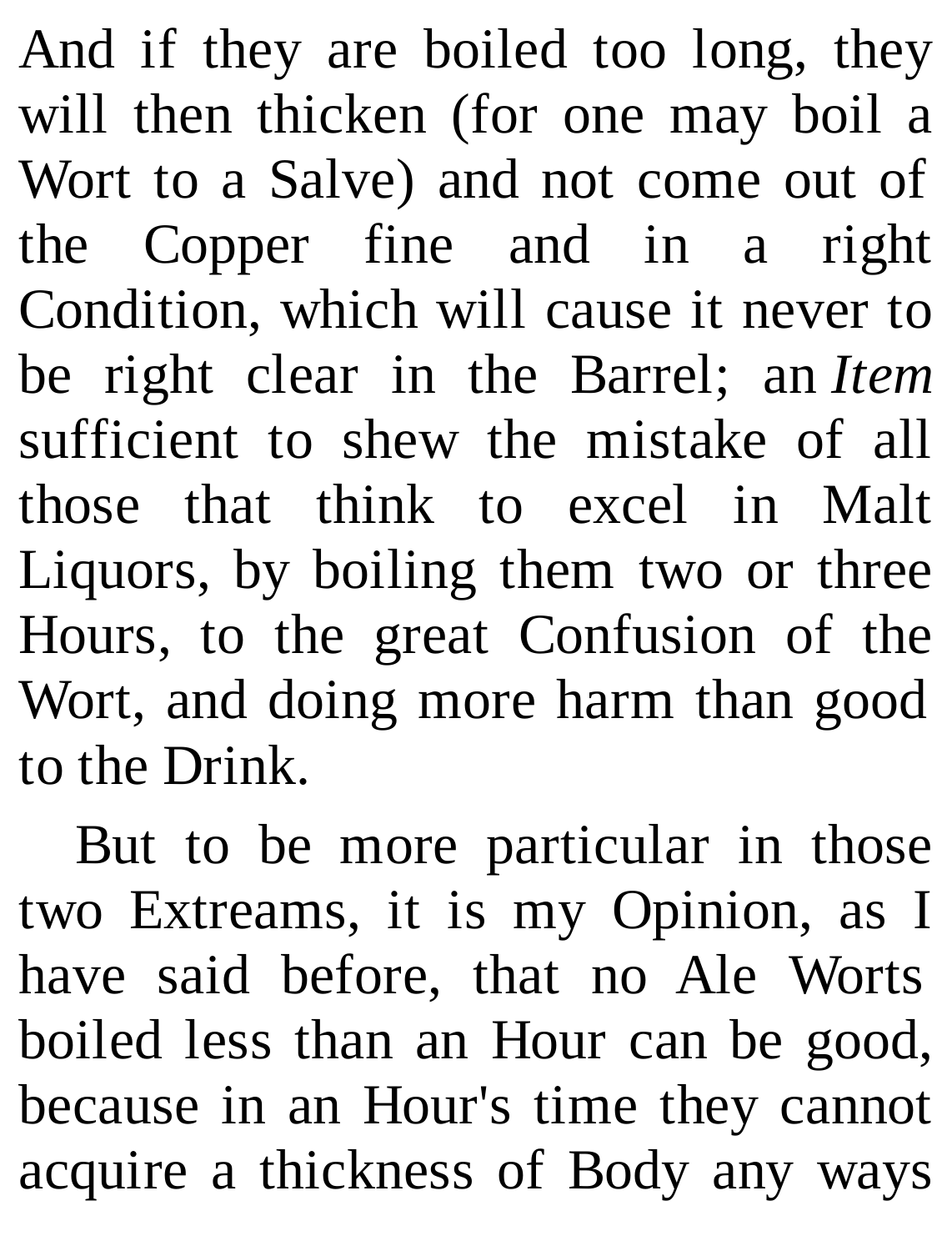detrimental to them, and in less than an Hour the ramous viscid parts of the Ale cannot be sufficiently broke and divided, so as to prevent it running into Cohesions, Ropyness and Sowerness, because in Ales there are not Hops enough allowed to do this, which good boiling must in a great measure supply, or else such Drink I am sure can never be agreeable to the Body of Man; for then its cohesive Parts being not thoroughly broke and comminuted by time and boiling, remains in a hard texture of Parts, which consequently obliges the Stomach to work more than ordinary to digest and secrete such parboiled Liquor, that time and fire should have cured before: Is not this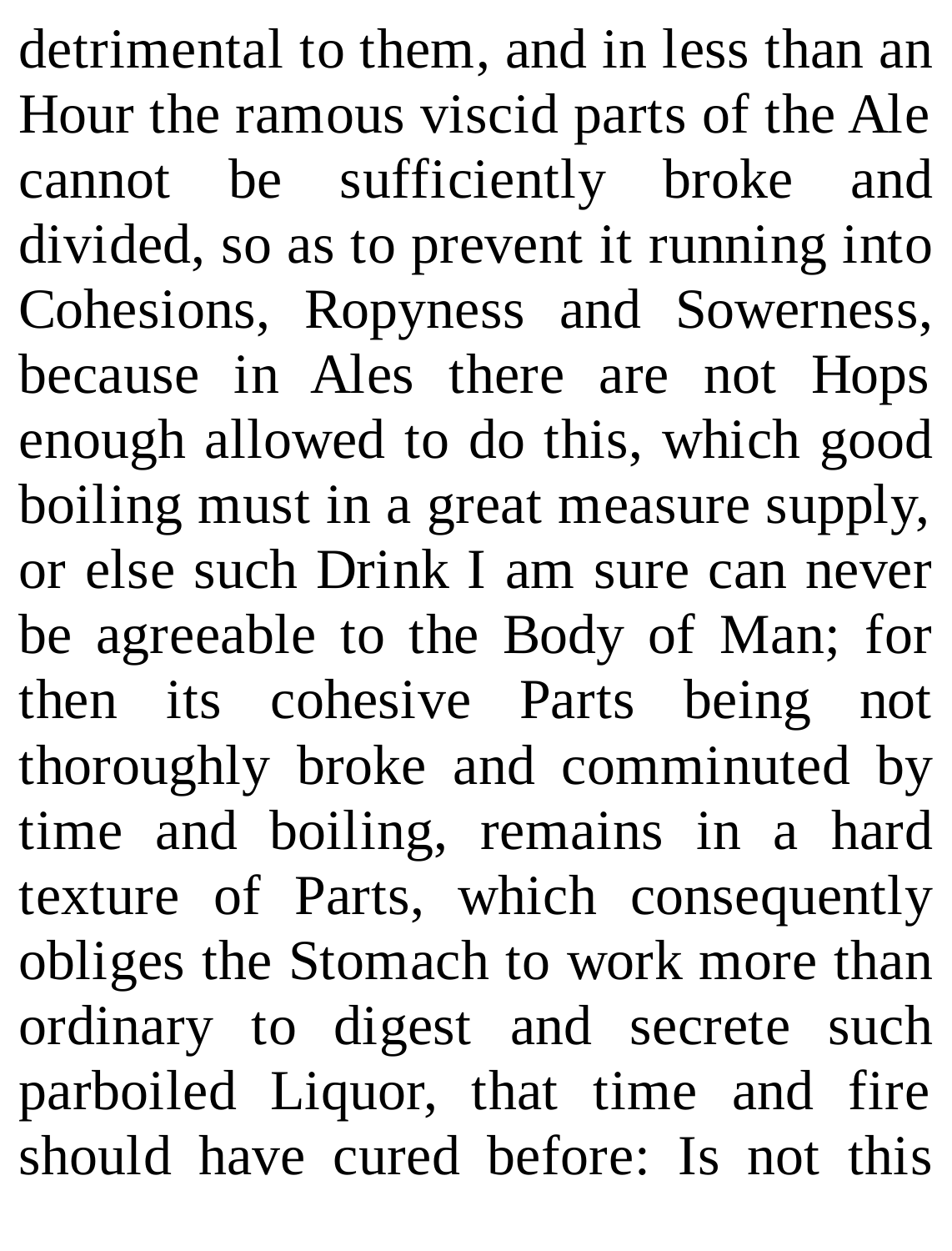apparent in half boil'd Meats, or underbak'd Bread, that often causes the Stomach a great fatigue to digest, especially in those of a sedentary Life; and if that suffers, 'tis certain the whole Body must share in it: How ignorant then are those People, who, in tipling of such Liquor, can praise it for excellent good Ale, as I have been an eye-witness of, and only because its taste is sweetish, (which is the nature of such raw Drinks) as believing it to be the pure Effects of the genuine Malt, not perceiving the Landlord's Avarice and Cunning to save the Consumption of his Wort by shortness of boiling, tho' to the great Prejudice of the Drinker's Health; and because a Liquid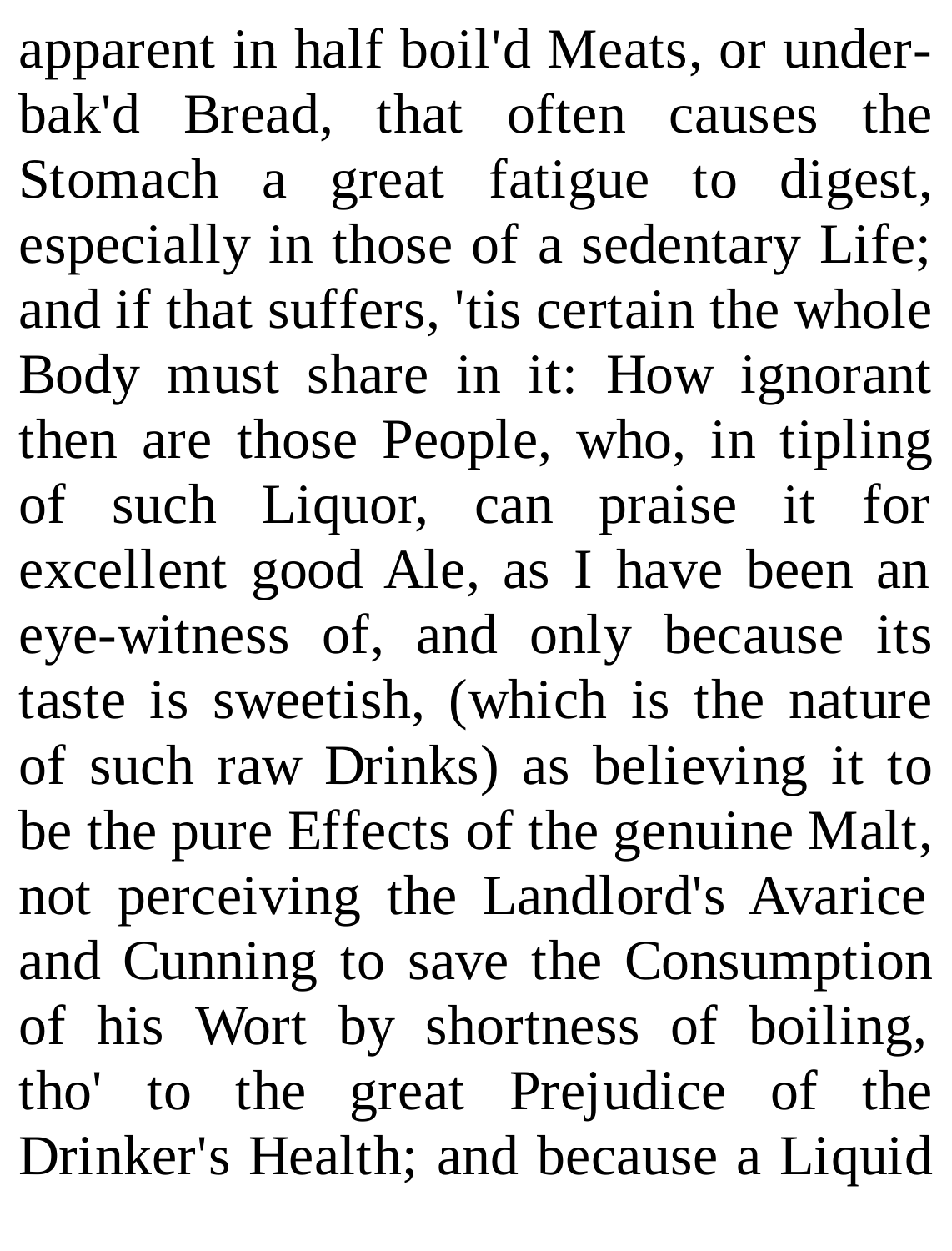does not afford such a plain ocular Demonstration, as Meat and Bread does, these deluded People are taken into an Approbation of indeed an *Ignis fatuus*, or what is not.

To come then to the *Crisis* of the Matter, both Time and the Curdling or Breaking of the Wort should be consulted; for if a Person was to boil the Wort an Hour, and then take it out of the Copper, before it was rightly broke, it would be wrong management, and the Drink would not be fine nor wholsome; and if it should boil an Hour and a half, or two Hours, without regarding when its Particles are in a right order, then it may be too thick, so that due Care must be had to the two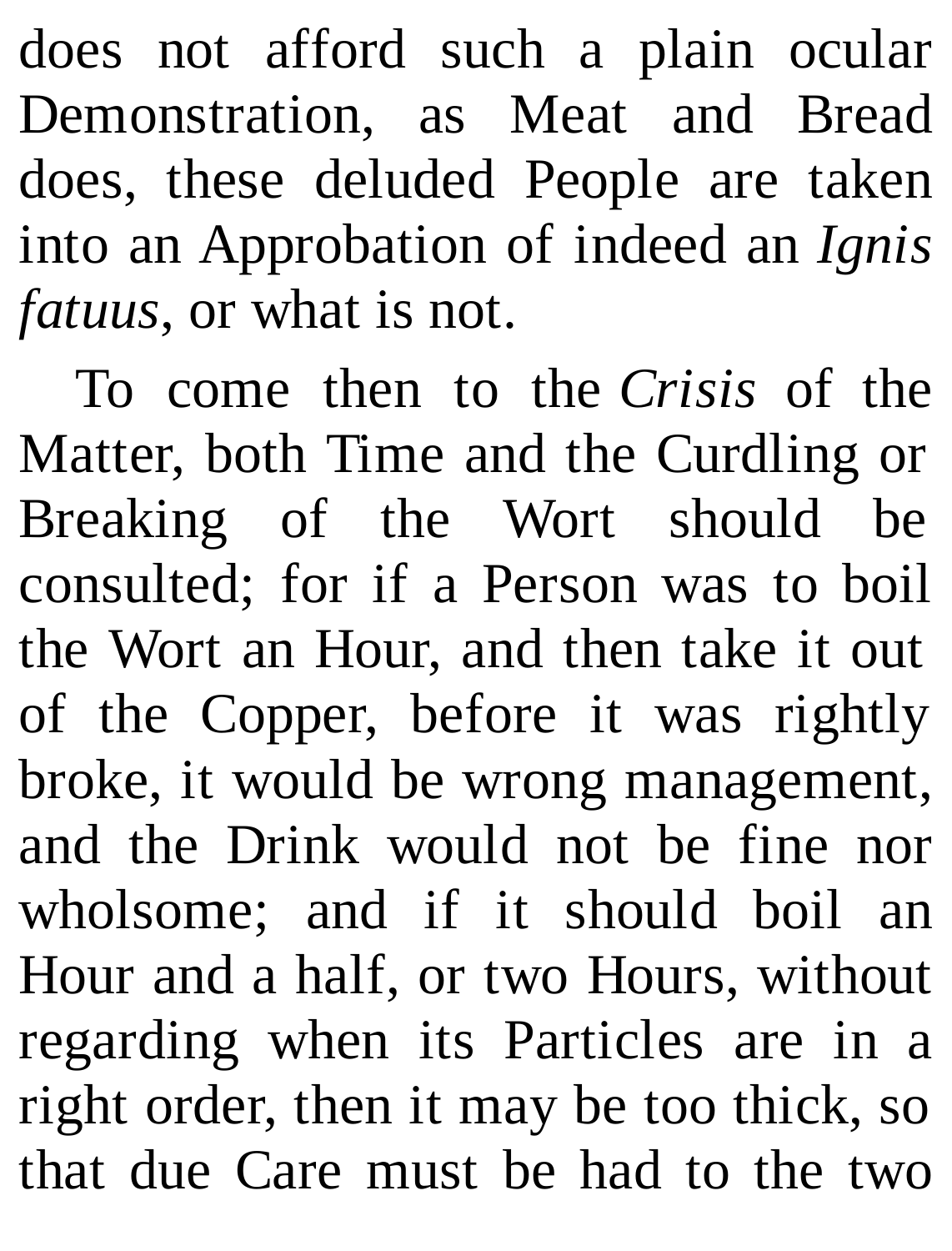extreams to obtain it its due order; therefore in *October* and keeping Beers, an Hour and a quarter's good boiling is commonly sufficient to have a thorough cured Drink, for generally in that time it will break and boil enough, and because in this there is a double Security by length of boiling, and a quantity of Hops shifted; but in the new way there is only a single one, and that is by a double or treble allowance of fresh Hops boiled only half an Hour in the Wort, and for this Practice a Reason is assigned, that the Hops being endowed with discutient apertive Qualities, will by them and their great quantity supply the Defect of underboiling the Wort; and that a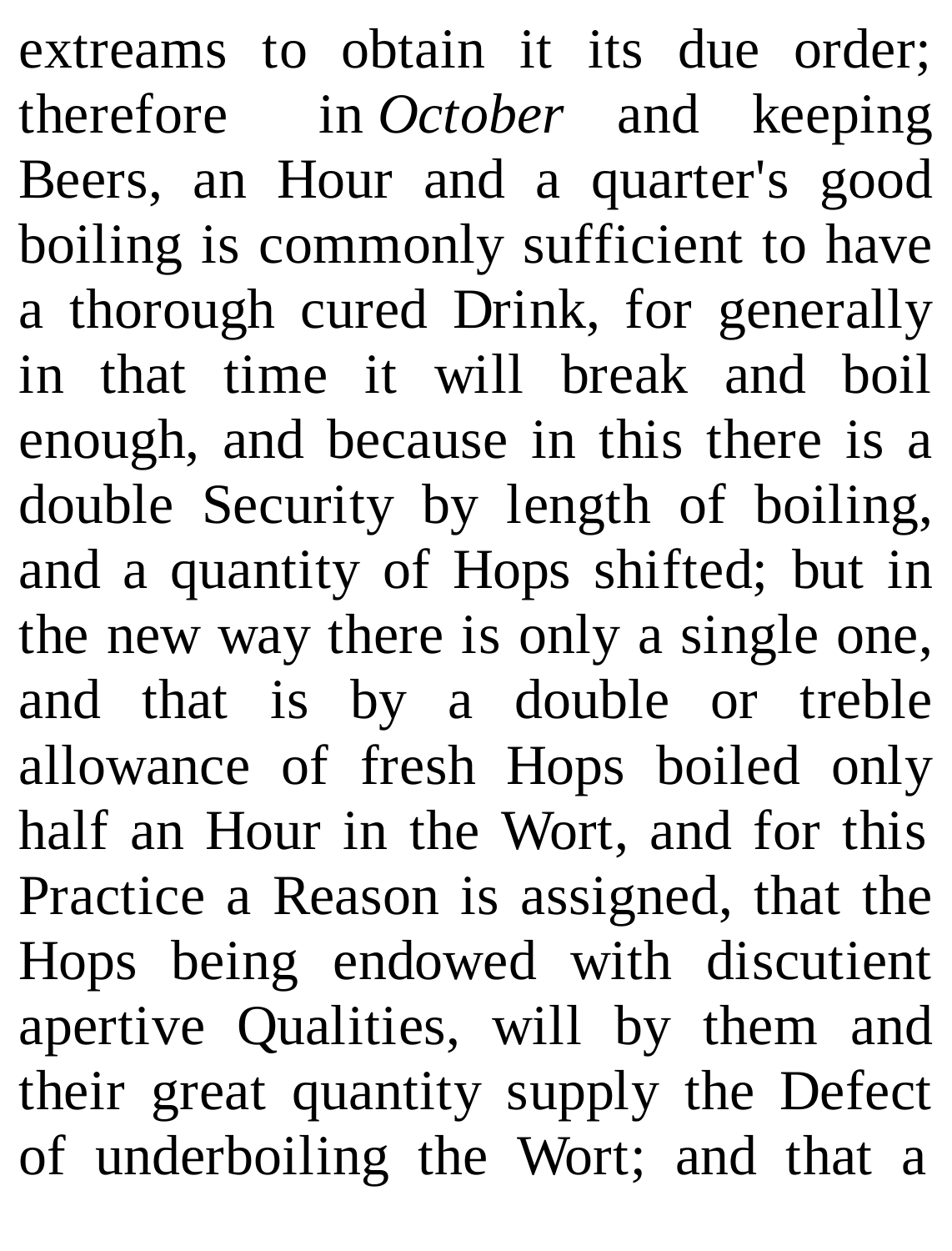further Conveniency is here enjoyed by having only the fine wholsome strong flowery spirituous Parts of the Hop in the Drink, exclusive of the phlegmatick nasty earthy Parts which would be extracted if the Hops were to be boiled above half an Hour; and therefore there are many now, that are so attach'd to this new Method, that they won't brew Ale or *October* Beer any other way, vouching it to be a true Tenet, that if Hops are boiled above thirty Minutes, the wort will have some or more of their worser Quality. The allowance of Hops for Ale or Beer, cannot be exactly adjusted without coming to Particulars, because the Proportion should be according to the nature and quality of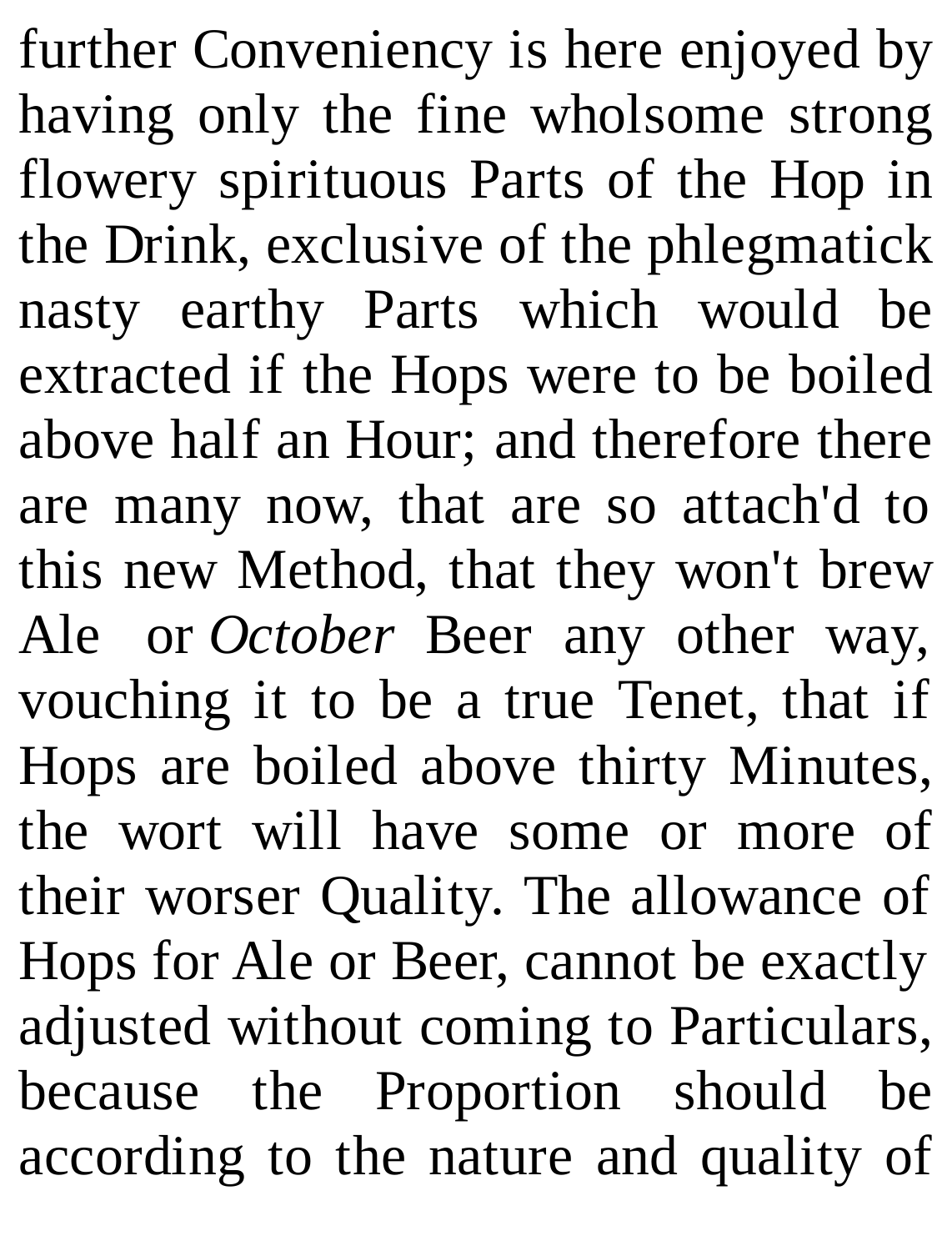the Malt, the Season of the Year it is brew'd in, and the length of time it is to be kept.

For strong brown Ale brew'd in any of the Winter Months, and boiled an Hour, one Pound is but barely sufficient for a Hogshead, if it be Tapp'd in three Weeks or a Month.

If for pale Ale brewed at that time and for that Age, one Pound and a quarter of Hops; but if these Ales are brewed in any of the Summer Months, there should be more Hops allowed.

For *October* or *March* brown Beer, a Hogshead made from Eleven Bushels of Malt, boiled an Hour and a quarter to be kept Nine Months, three Pounds and a half ought to be boiled in such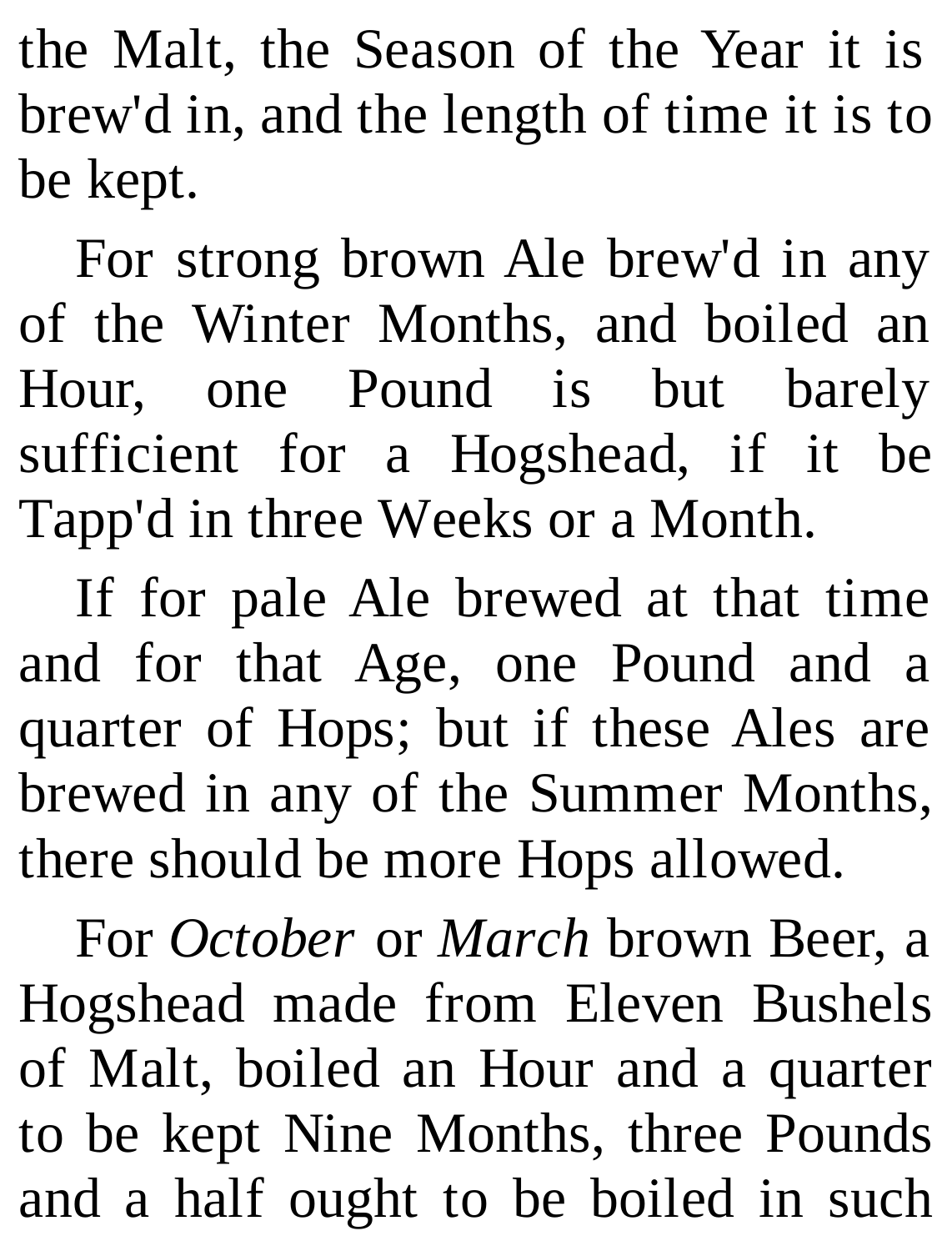Drink at the least.

F o r *October* or *March*, pale Beer made from fourteen Bushels, boiled an Hour and a quarter, and kept Twelve Months, six Pound ought to be allowed to a Hogshead of such Drink, and more if the Hops are shifted in two Bags, and less time given the Wort to boil.

Now those that are of Opinion, that their Beer and Ales are greatly improved by boiling the Hops only half an Hour in the Wort, I joyn in Sentiment with them, as being very sure by repeated Experience it is so; but I must here take leave to dissent from those that think that half an Hour's boiling the Wort is full enough for making right sound and well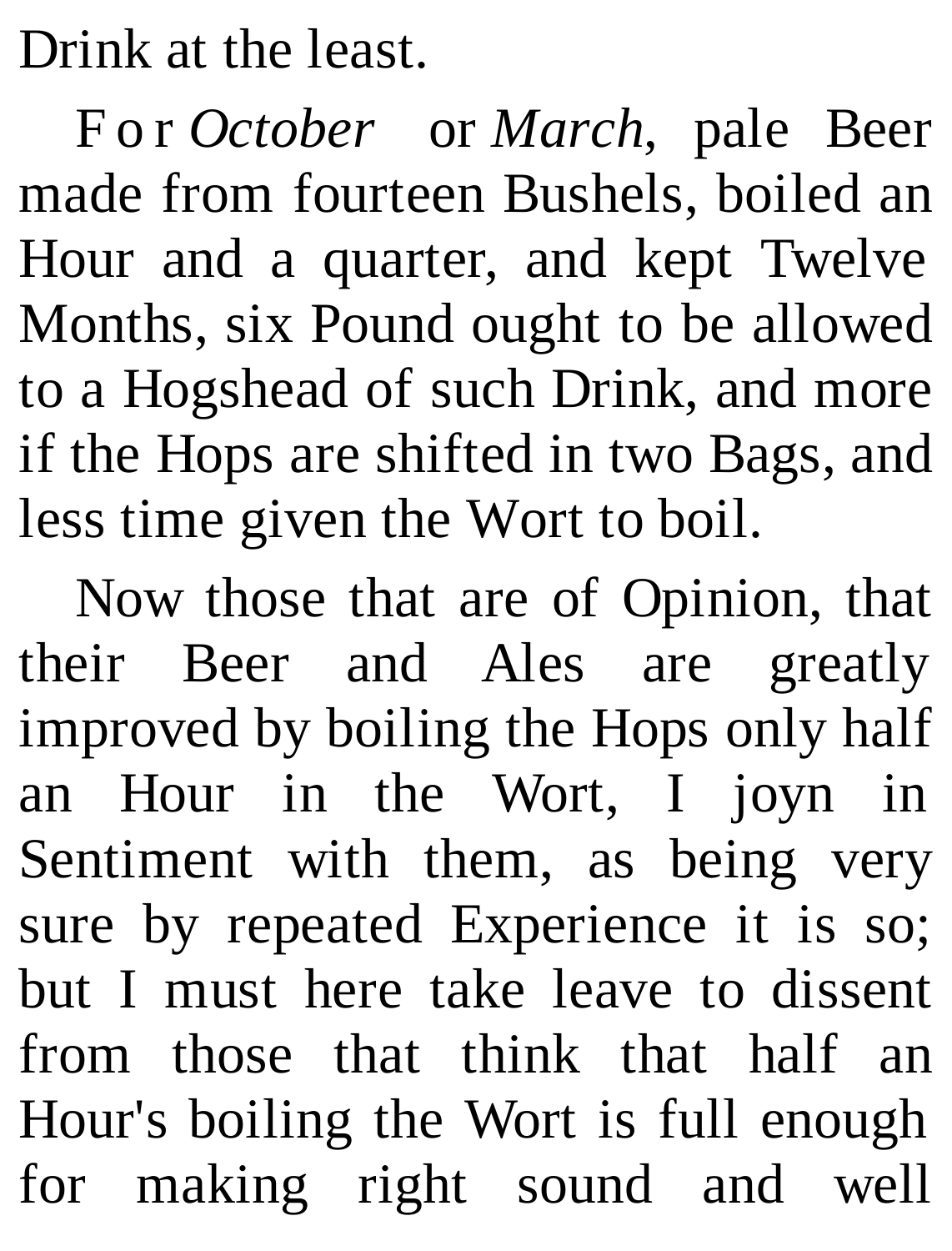relished Malt Drinks; however of this I have amply and more particularly wrote in my Second Book of Brewing in Chapter IV, where I have plainly publish'd the true Sign or Criterion to know when the Wort is boiled just enough, and which I intend to publish in a little time.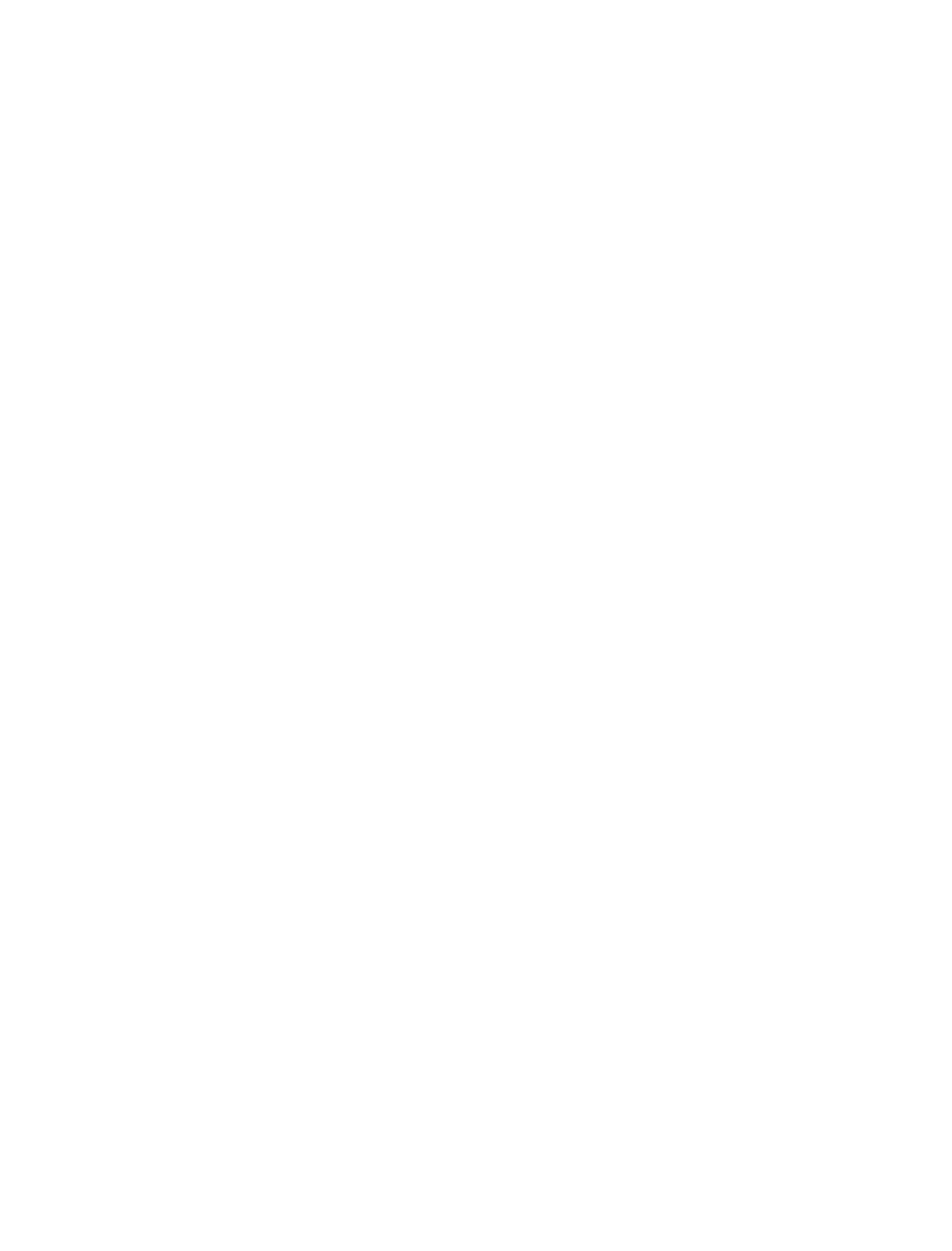## **CHAP. XII.** *Of Foxing or Tainting Malt Liquors***.**

Foxing is a misfortune, or rather a Disease in Malt Drinks, occasioned by divers Means, as the Nastiness of the Utensils, putting the Worts too thick together in the Backs or Cooler, Brewing too often and soon one after another, and sometimes by bad Malts and Waters, and the Liquors taken in wrong Heats, being of such pernicious Consequence to the great Brewer in particular, that he sometimes cannot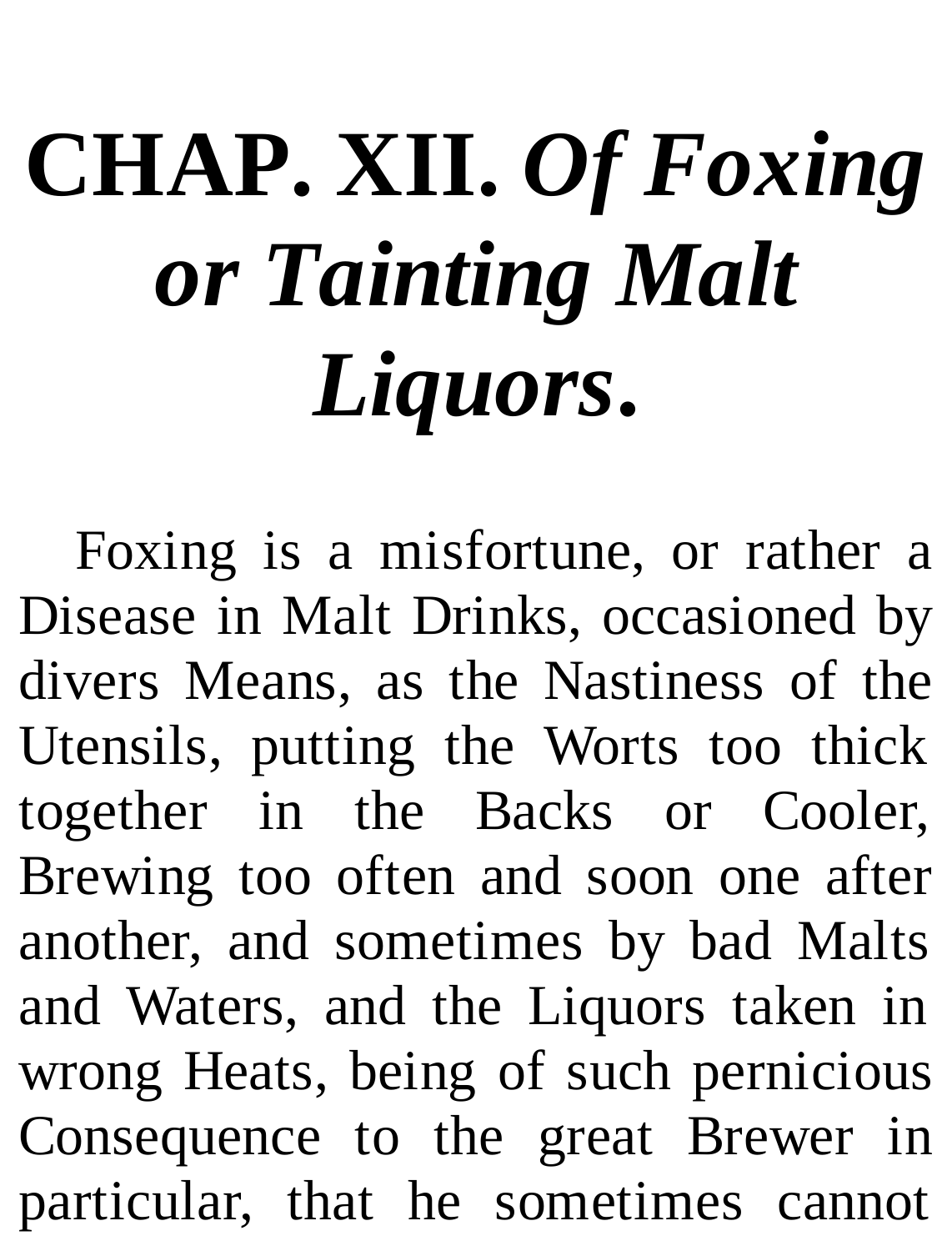recover and bring his Matters into a right Order again under a Week or two, and is so hateful to him in its very Name, that it is a general Law among them to make all Servants that Name the word *Fox* or *Foxing*, in the Brewhouse to pay Sixpence, which obliges them to call it *Reynards*; for when once the Drink is Tainted, it may be smelt at some Distance somewhat like a *Fox*; It chiefly happens in hot weather, and causes the Beer and Ale so Tainted to acquire a fulsome sickish taste, that will if it is receive'd in a great degree become Ropy like Treacle, and in some short time turn Sour. This I have known so to surprize my small Beer Customers, that they have asked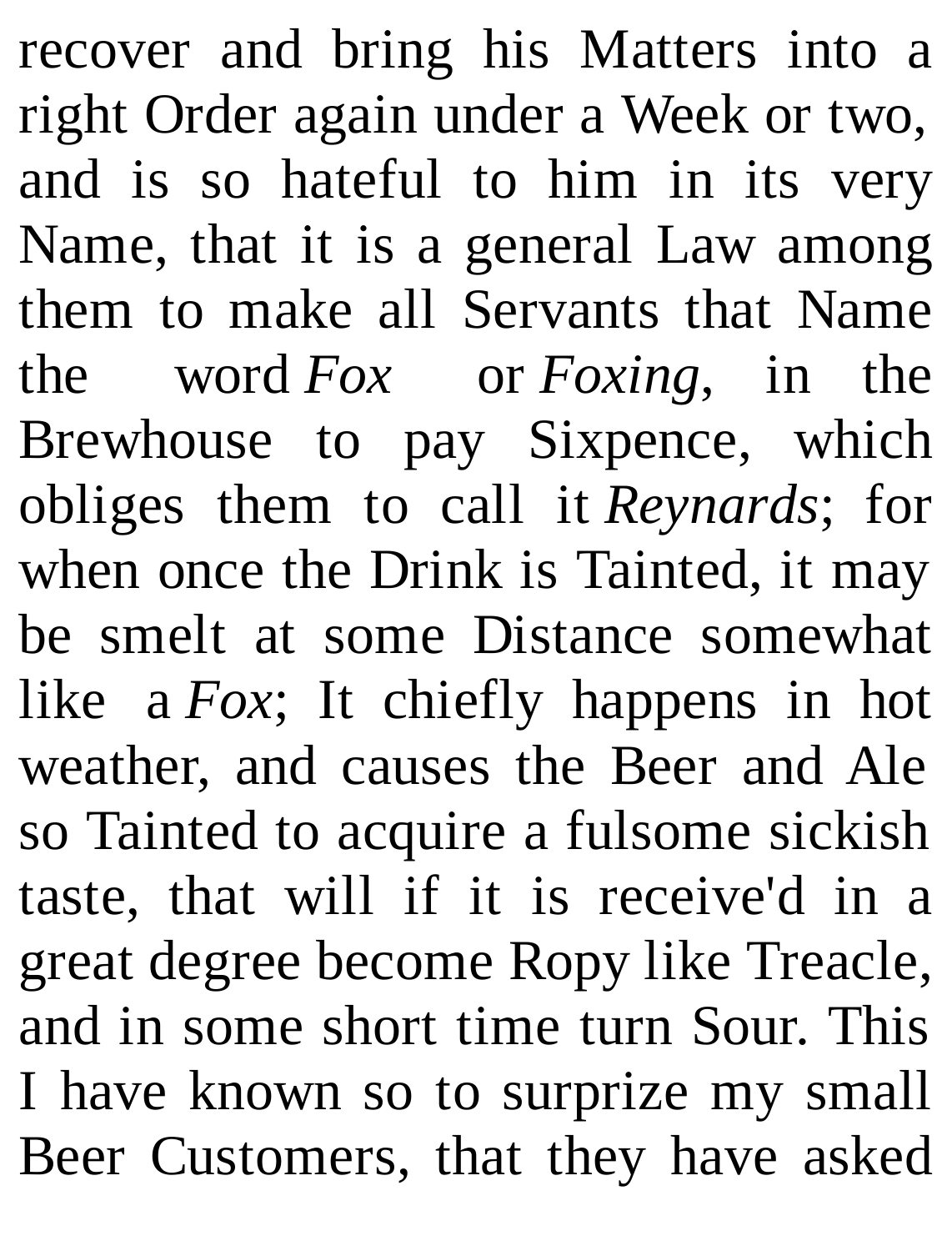the Drayman what was the matter: He to act in his Master's Interest tells them a Lye, and says it is the goodness of the Malt that causes that sweetish mawkish taste, and then would brag at Home how cleverly he came off. I have had it also in the Country more than once, and that by the idleness and ignorance of my Servant, who when a Tub has been rinced out only with fair Water, has set it by for a clean one but this won't do with a careful Master for I oblige him to clean the Tub with a Hand-brush, Ashes, or Sand every Brewing, and so that I cannot scrape any Dirt up under my Nail. However as the Cure of this Disease has baffled the Efforts of many, I have been tempted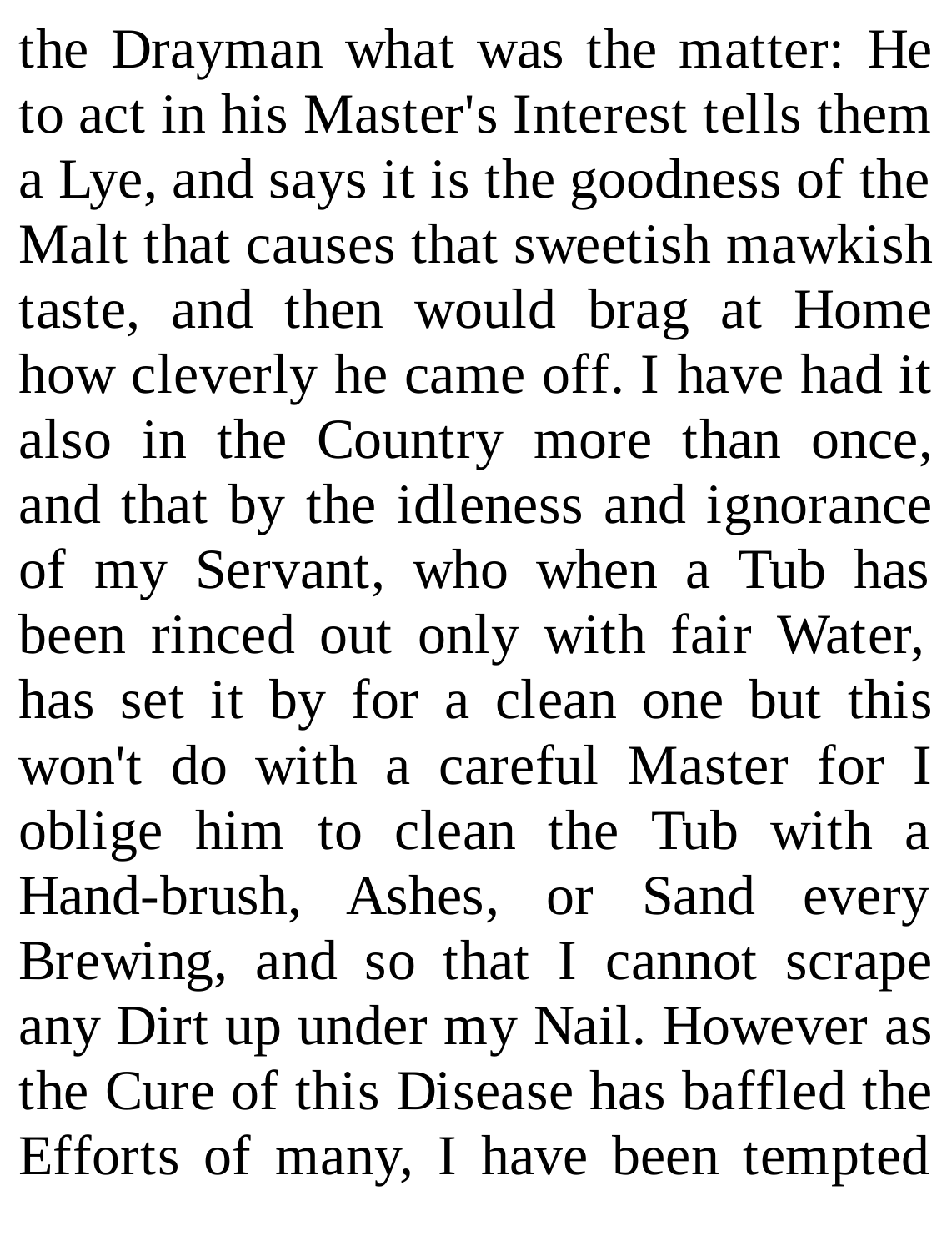to endeavour the finding out a Remedy for the great Malignity, and shall deliver the best I know on this Score.

And here I shall mention the great Value of the Hop in preventing and curing the Fox in Malt Liquors. When the Wort is run into the Tub out of the mashing Vat, it is a very good way to throw some Hops directly into it before it is put into the Copper, and they will secure it against Sourness and Ropyness, that are the two Effects of fox'd Worts or Drinks, and is of such Power in this respect, that raw Worts may be kept some time, even, in hot weather, before they are boiled, and which is necessary; where there is a large Quantity of Malt used to a little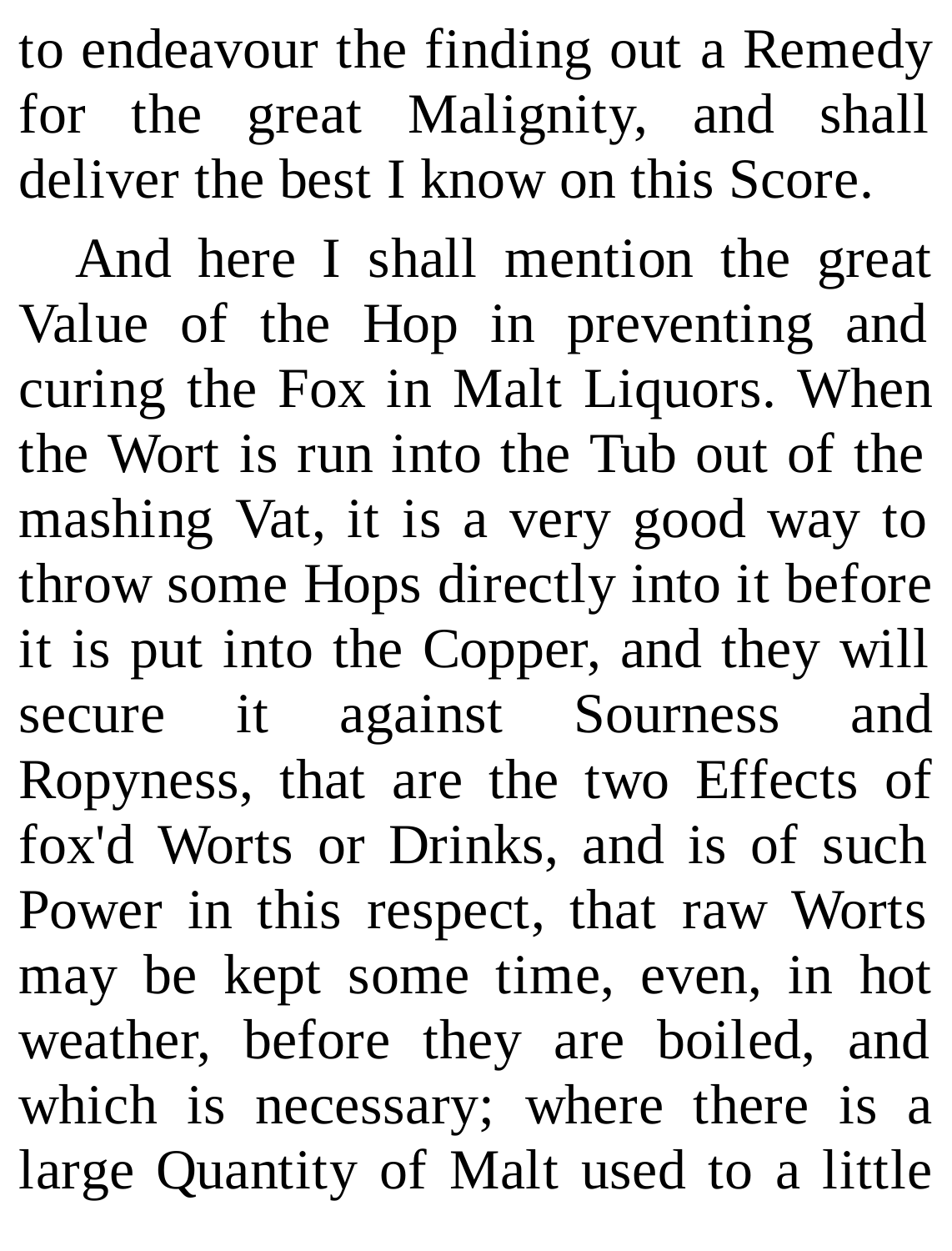Copper; but it is certain that the stronger Worts will keep longer with Hops than the smaller Sorts: So likewise if a Person has fewer Tubs than is wanting, and he is apprehensive his Worts will be Fox'd by too thick lying in the Coolers or working Tubs, then it will be a safe way to put some fresh Hops into such Tubs and work them with the Yeast as I have before hinted; or in case the Drink is already Foxed in the Fat or Tun, new Hops should be put in and work'd with it, and they will greatly fetch it again into a right Order; but then such Drink should be carefully taken clear off from its gross nasty Lee, which being mostly Tainted, would otherwise lye in the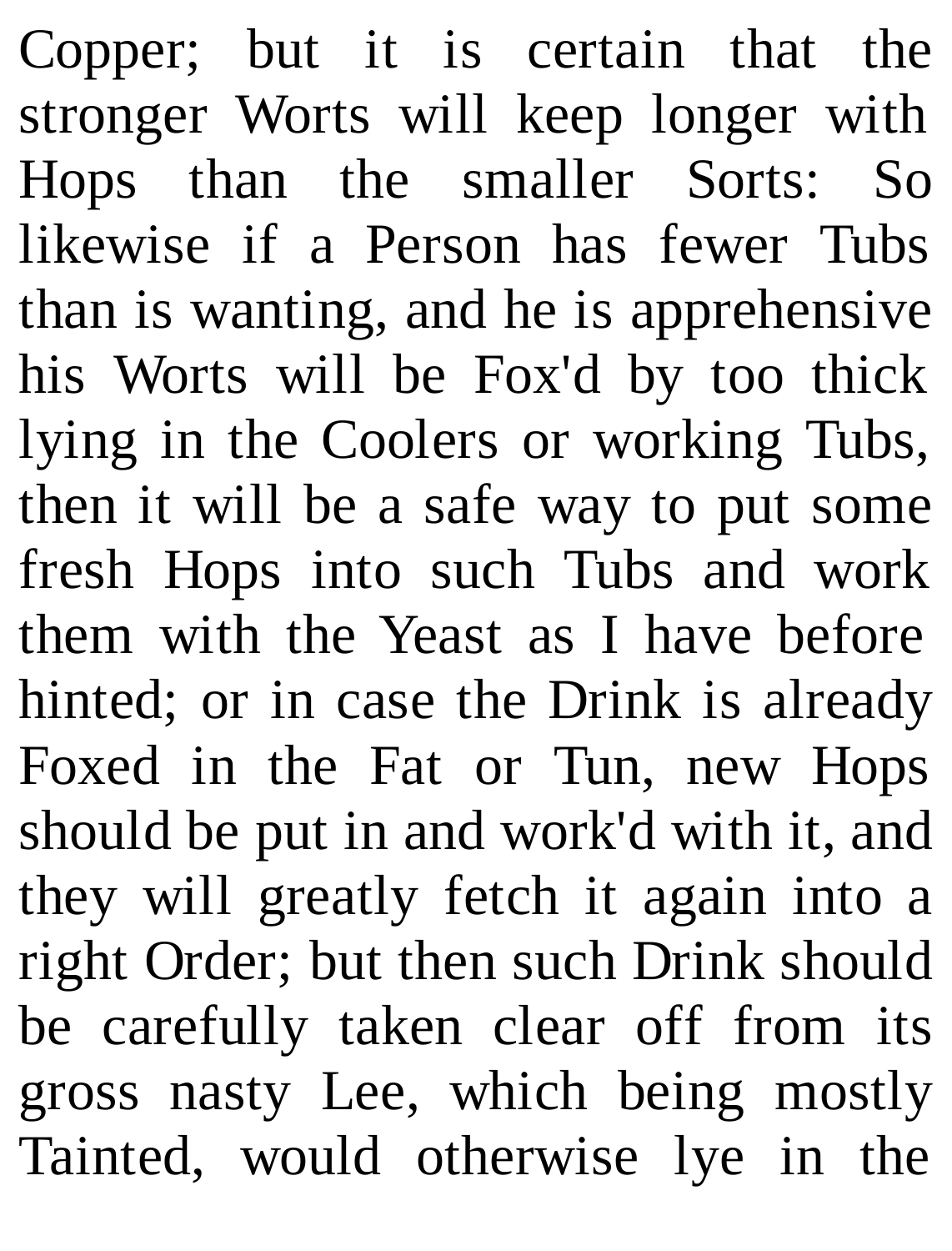Barrel, corrupt and make it worse.

Some will sift quick Lime into foxed Drinks while they are working in the Tun or Vat, that its Fire and Salts may break the Cohesions of the Beer or Ale, and burn away the stench, that the Corruption would always cause; but then such Drink should by a Peg at the bottom of the Vat be drawn off as fine as possible, and the Dregs left behind.

There are many that do not conceive how their Drinks become Fox'd and Tainted for several Brewings together; but I have in Chapter VI, in my Second Book, made it appear, that the Taint is chiefly retain'd and lodged in the upright wooden Pins that fasten the Planks to the Joists, and how scalding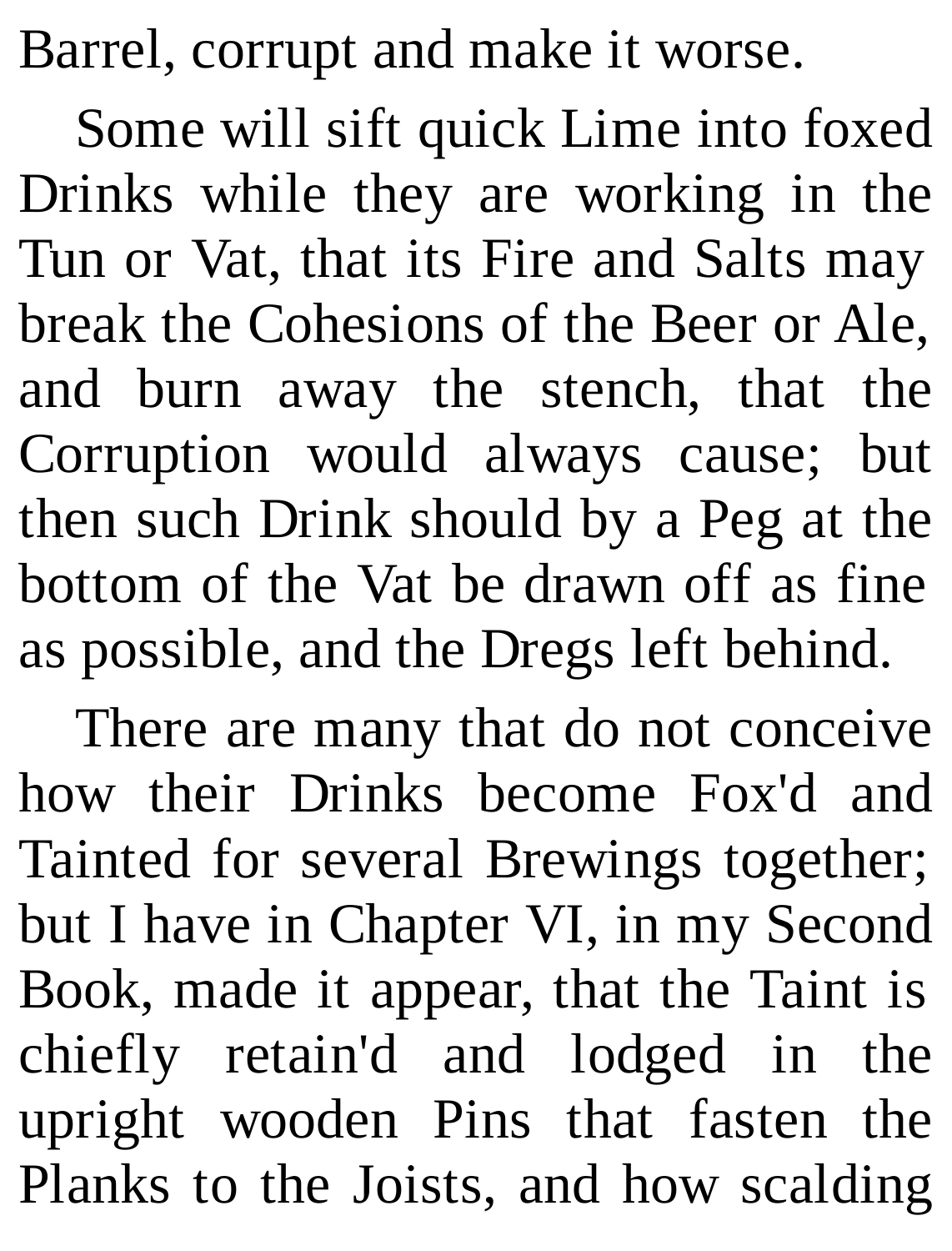Lye is a very efficacious Liquor to extirpate it out of the Utensils in a little time if rightly applied; and one other most powerful Ingredient that is now used by the greatest Artists for curing of the same.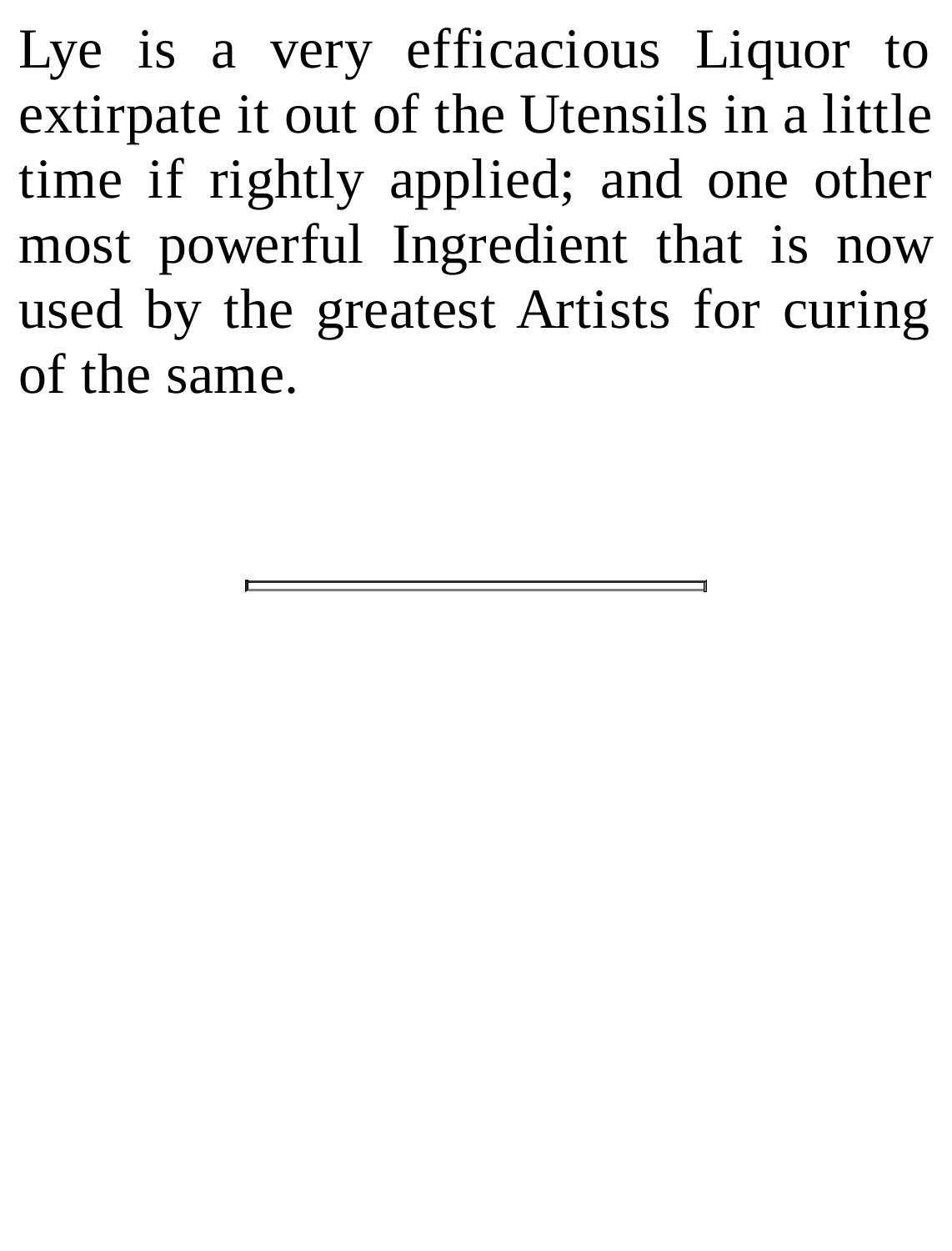## **CHAP. XIII.** *Of fermenting and working of Beers and Ales, and the pernicious Practice of Beating in the Yeast detected***.**

This Subject in my Opinion has, long wanted a Satyrical Pen to shew the ill Effects of this unwholsome Method, which I suppose has been much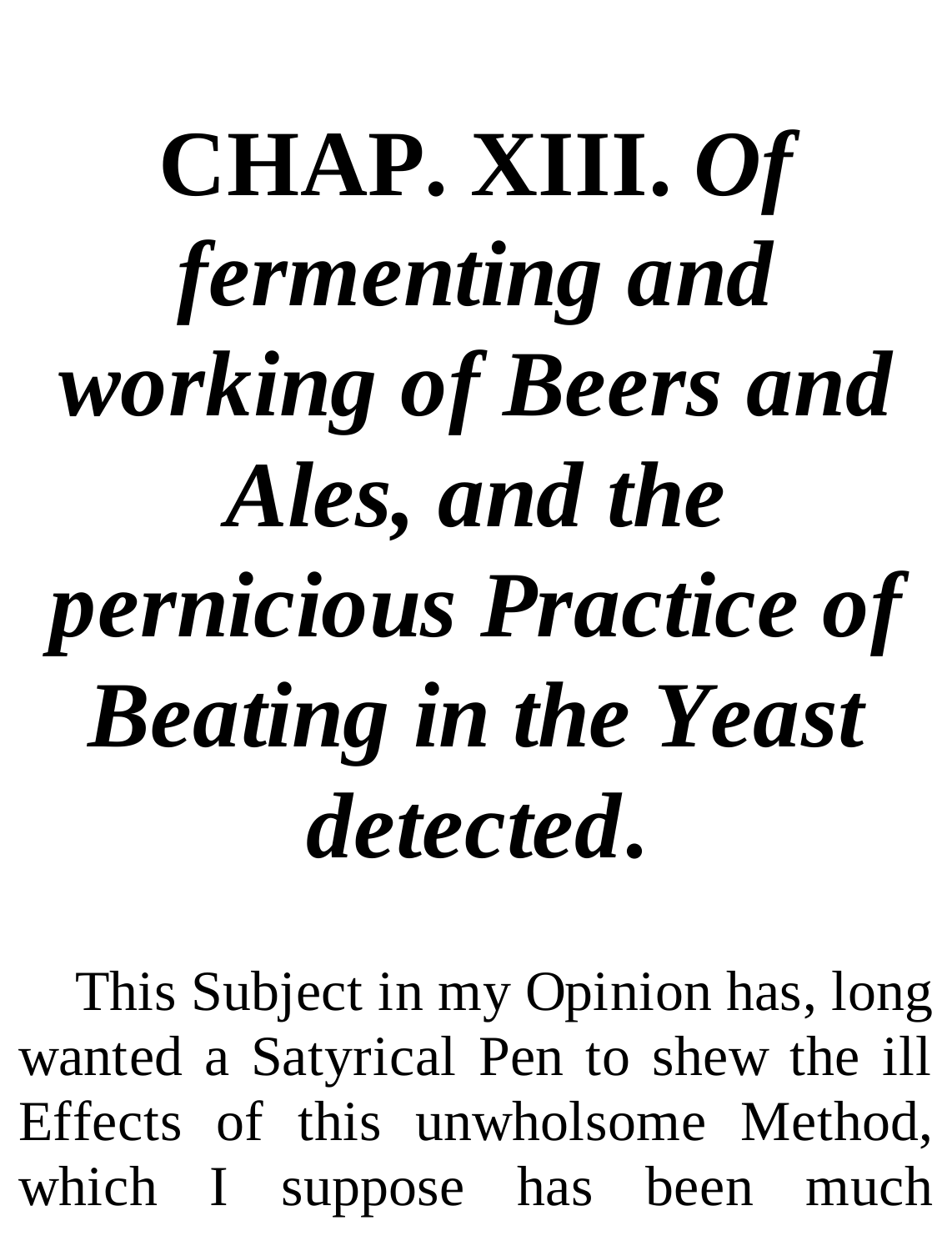discouraged and hindered hitherto, from the general use it has been under many Years, especially by the *Northern* Brewers, who tho' much famed for their Knowledge in this Art, and have induced many others by their Example in the *Southern* and other Parts to pursue their Method; yet I shall endeavour to prove them culpable of Male-practice, that beat in the Yeast, as some of them have done a Week together; and that Custom ought not to Authorize an ill Practice. *First*, I shall observe that Yeast is a very strong acid, that abounds with subtil spirituous Qualities, whose Particles being wrapped up in those that are viscid, are by a mixture with them in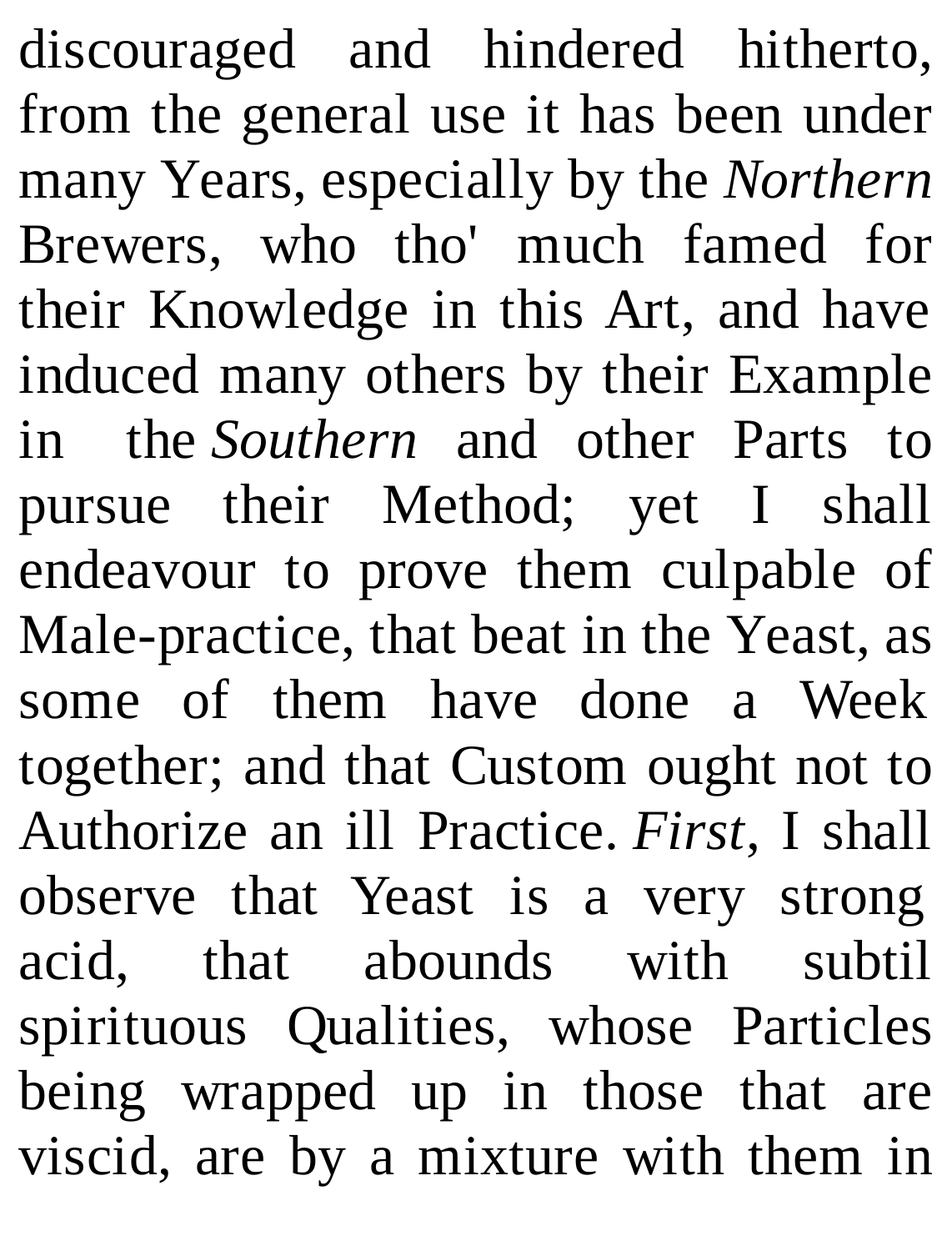the Wort, brought into an intestine Motion, occasion'd by Particles of different Gravities; for as the spirituous Parts of the Wort will be continually striving to get up to the Surface, the glutinous adhesive ones of the Yeast will be as constant in retarding their assent, and so prevent their Escape; by which the spirituous Particles are set loose and free from their viscid Confinements, as may appear by the Froth on the Top, and to this end a moderate warmth hastens the Operation, as it assists in opening the viscidities in which some spirituous Parts may be entangled, and unbends the Spring of the included Air: The viscid Parts which are raised to the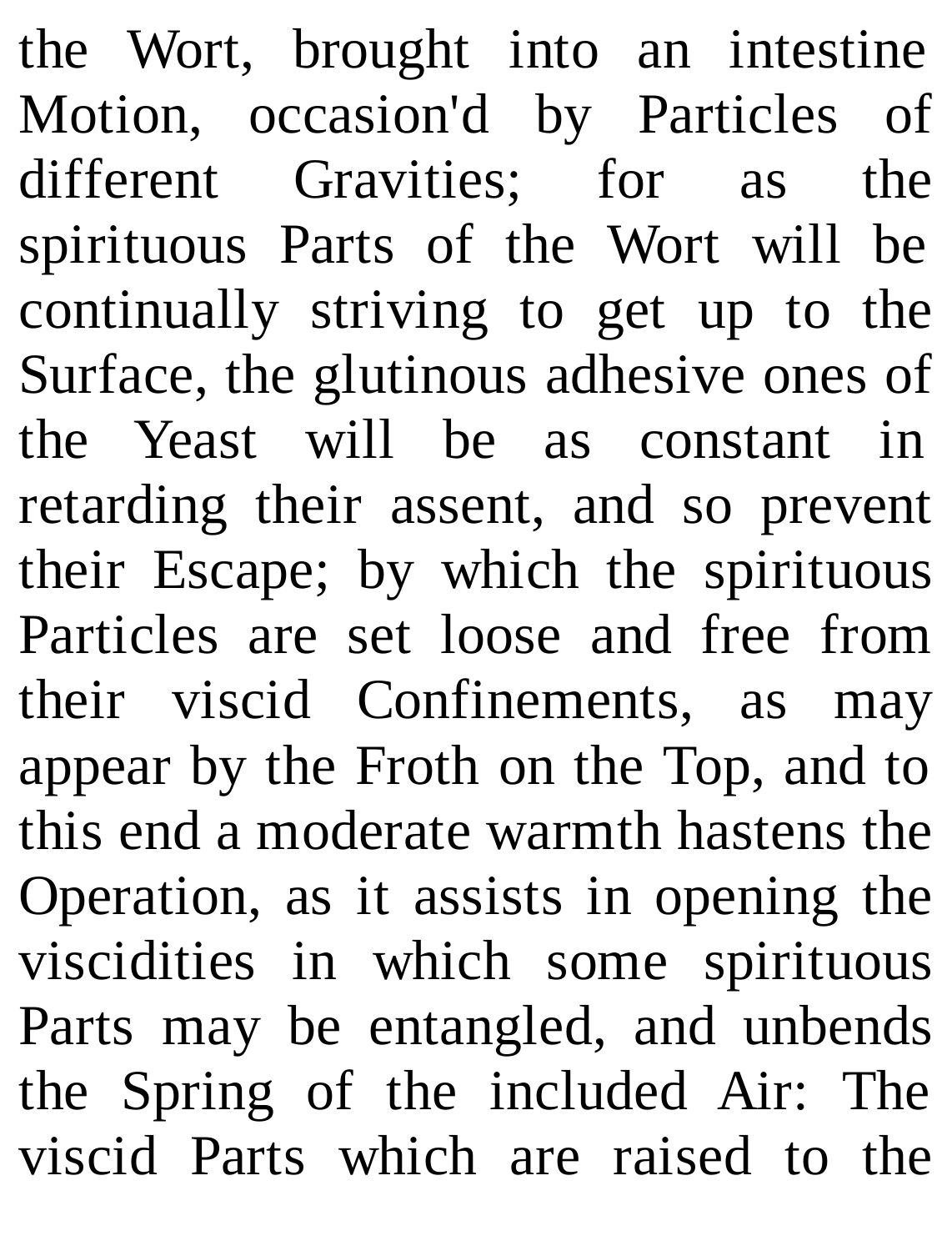Top, not only on account of their own lightness, but by the continual efforts and occursions of the Spirits to get uppermost, shew when the ferment is at the highest, and prevent the finer Spirits making their escape; but if this intestine Operation is permitted to continue too long, a great deal will get away, and the remaining grow flat and vapid, as Dr. *Quincy* well observes. Now tho' a small quantity of Yeast is necessary to break the Band of Corruption in the Wort, yet it is in itself of a poisonous Nature, as many other Acids are; for if a Plaister of thick Yeast be applied to the Wrist as some have done for an Ague, it will there raise little Pustules or Blisters in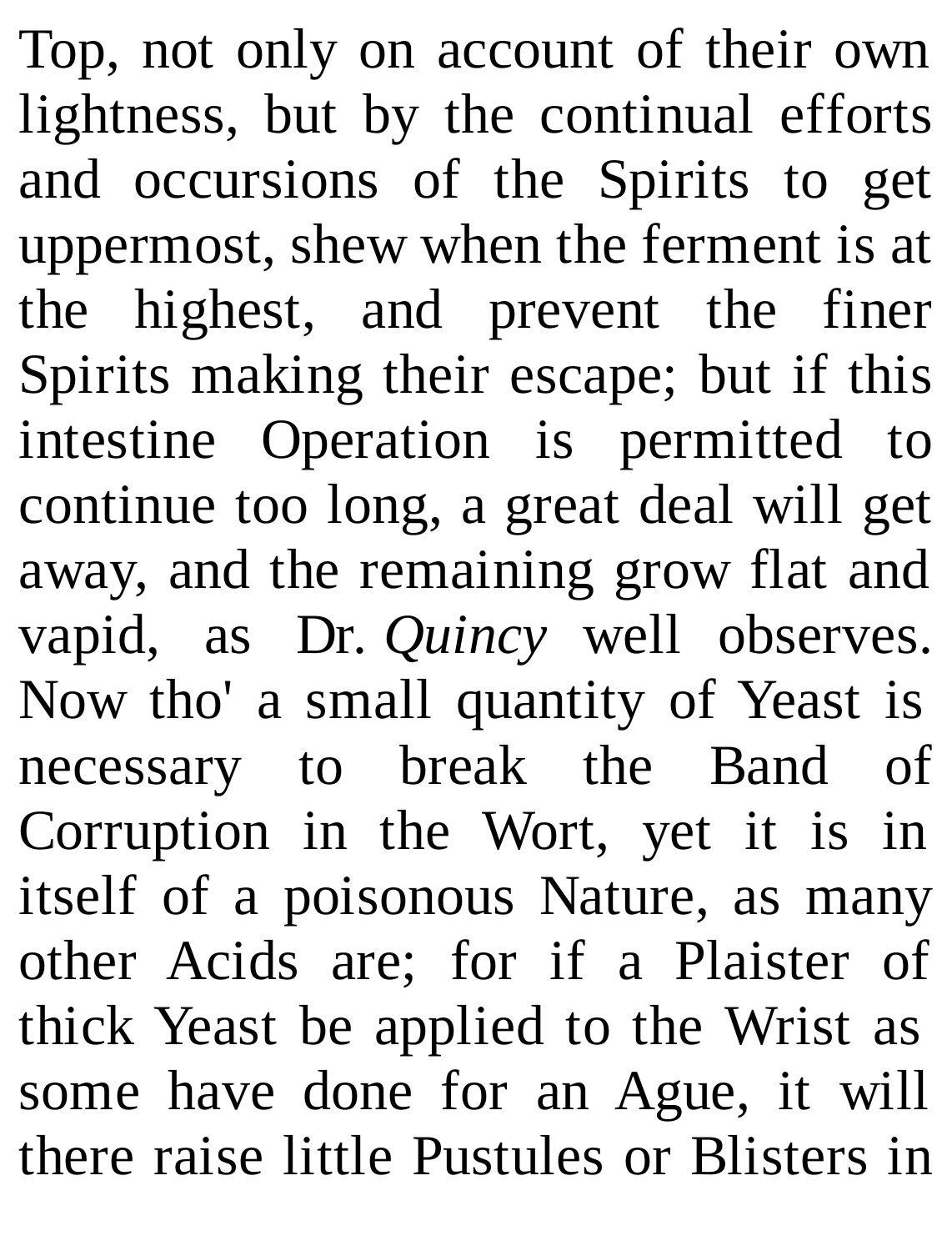some degree like that Venomous! (As I have just reason in a particular Sense to call it) Ingredient *Cantharide*, which is one of the Shop Poisons. Here then I shall observe, that I have known several beat the Yeast into the Wort for a Week or more together to improve it, or in plainer terms to load the Wort with its weighty and strong spirituous Particles; and that for two Reasons, *First*, Because it will make the Liquor so heady, that five Bushels of Malt may be equal in strength to six, and that by the stupifying Narcotick Qualities of the Yeast; which mercenary subtilty and imposition has so prevailed to my Knowledge with the Vulgar and Ignorant, that it has caused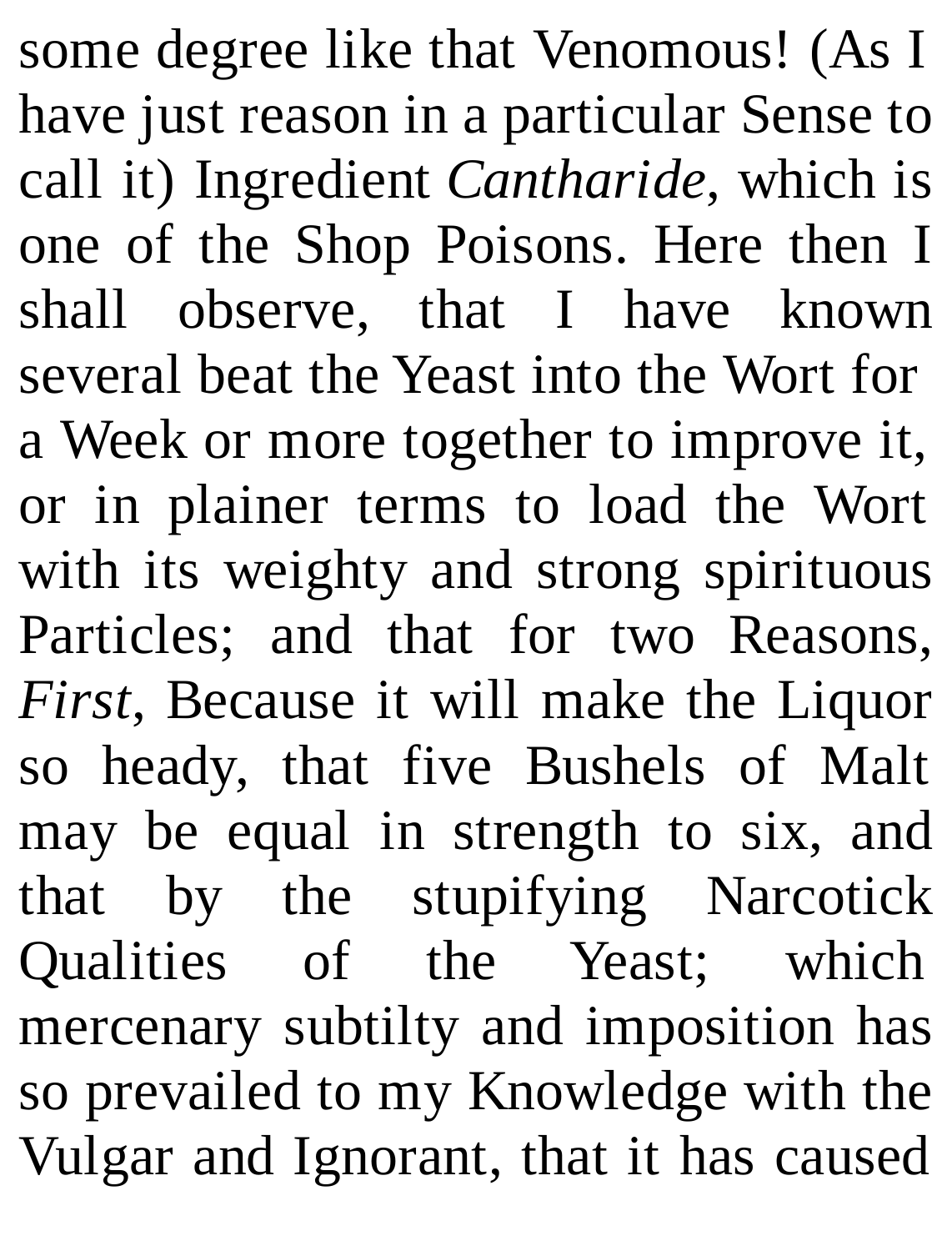many of them to return the next Day to the same Alehouse, as believing they had stronger and better Drink than others: But alas, how are such deceived that know no other than that it is the pure Product of the Malt, when at the same time they are driving Nails into their Coffins, by impregnating their Blood with the corrupt Qualities of this poisonous acid, as many of its Drinkers have proved, by suffering violent Head-achs, loss of Appetite, and other Inconveniencies the Day following, and sometimes longer, after a Debauch of such Liquor; who would not perhaps for a great reward swallow a Spoonful of thick Yeast by itself, and yet without any concern may receive for ought they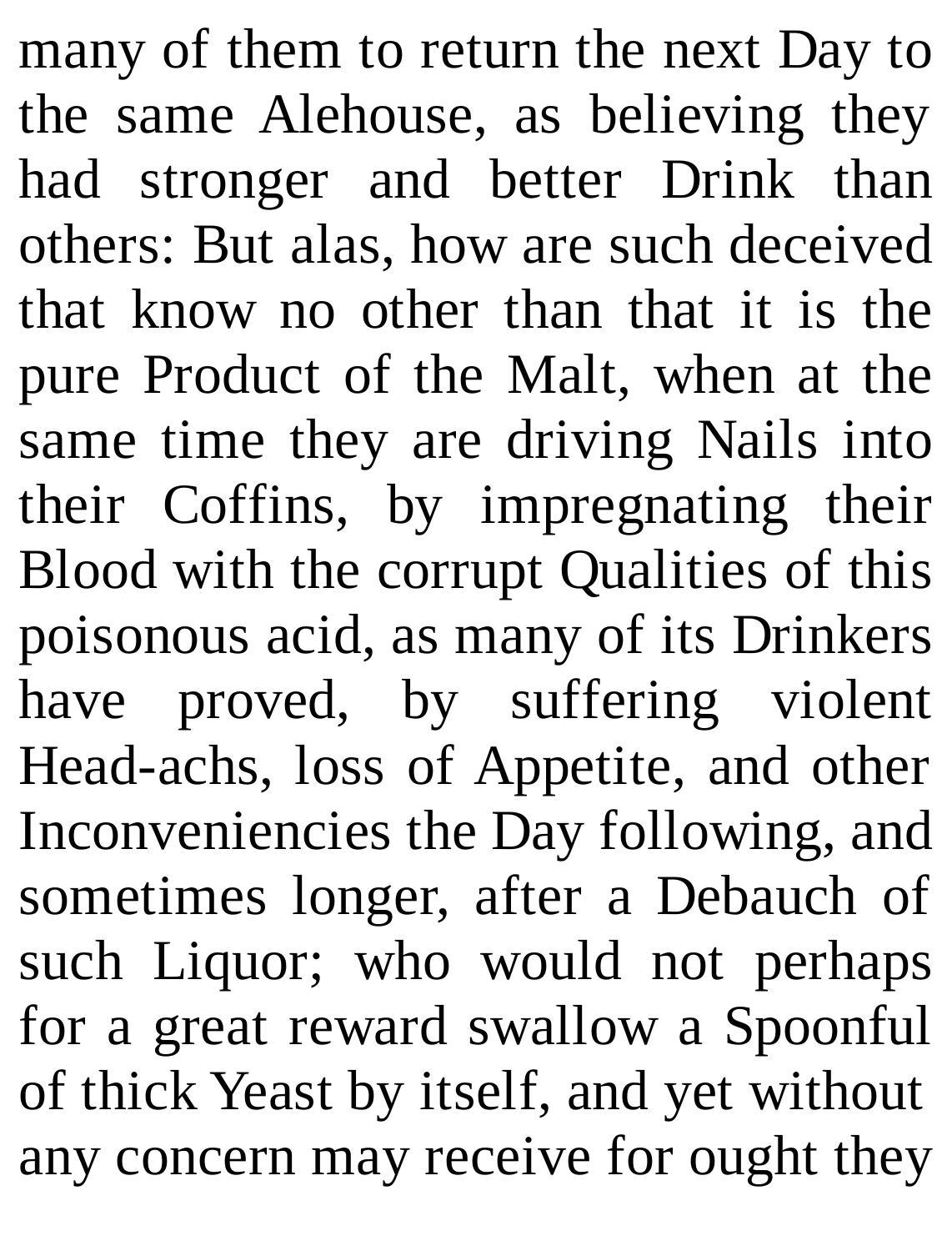know several, dissolved in the Vehicle of Ale, and then the corrosive Corpuscles of the Yeast being mix'd with the Ale, cannot fail (when forsaken in the Canals of the Body of their Vehicle) to do the same mischief as they would if taken by themselves undiluted, only with this difference, that they may in this Form be carried sometimes further in the animal Frame, and so discover their malignity in some of the inmost recesses thereof, which also is the very Case of malignant Waters, as a most learned Doctor observes.

*Secondly*, They alledge for beating the Yeast into Wort, that it gives it a fine tang or relish, or as they call it at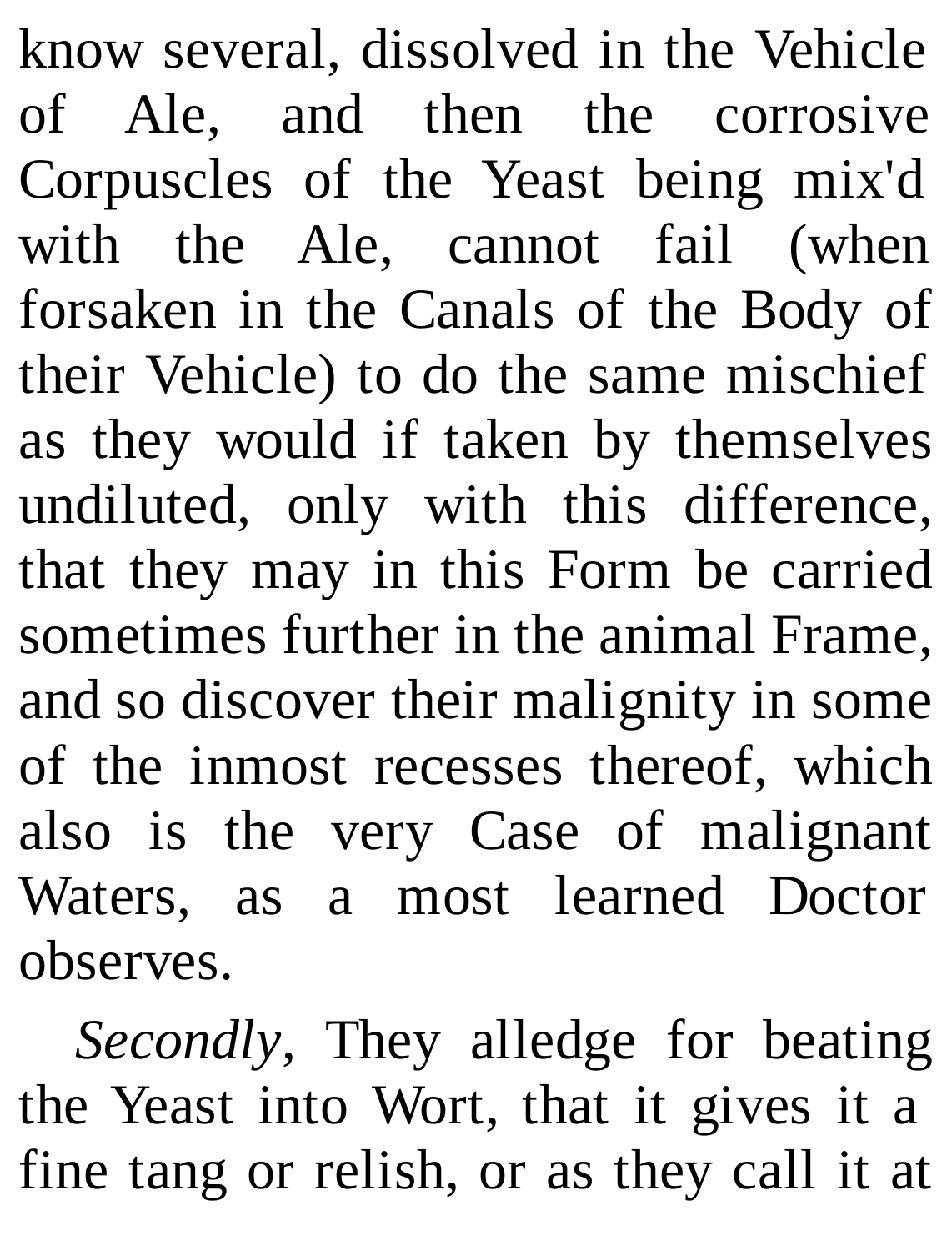*London*, it makes the Ale bite of the Yeast; but this flourish indeed is for no other reason than to further its Sale, and tho' it may be agreeable to some Bigots, to me it proves a discovery of the infection by its nauseous taste; however my surprize is lessen'd, when I remember the *Plymouth* People, who are quite the reverse of them at *Dover* a n d *Chatham*; for the first are so attach'd to their white thick Ale, that many have undone themselves by drinking it; nor is their humour much different as to the common Brewers brown Ale, who when the Customer wants a Hogshead, they immediately put in a Handful of Salt and another of Flower, and so bring it up, this is no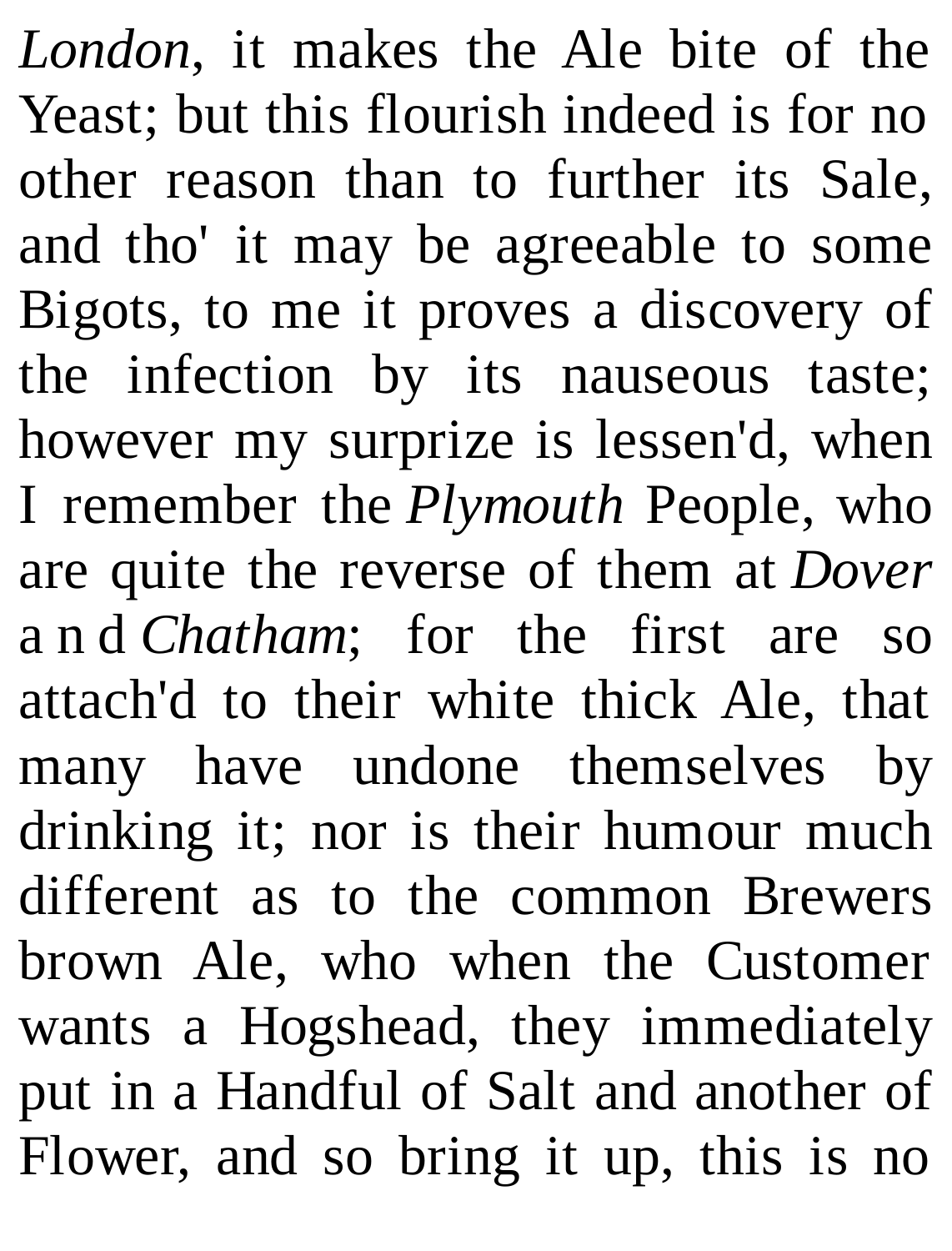sooner on the Stilling but often Tapp'd, that it may carry a Froth on the Top of the Pot, otherwise they despise it: The Salt commonly answered its End of causing the Tiplers to become dryer by the great Quantities they drank, that it farther excited by the biting pleasant stimulating quality the Salt strikes the Palate with. The Flower also had its seducing share by pleasing the Eye and Mouth with its mantling Froth, so that the Sailors that are often here in great Numbers used to consume many Hogsheads of this common Ale with much delight, as thinking it was intirely the pure Product of the Malt.

Their white Ale is a clear Wort made from pale Malt, and fermented with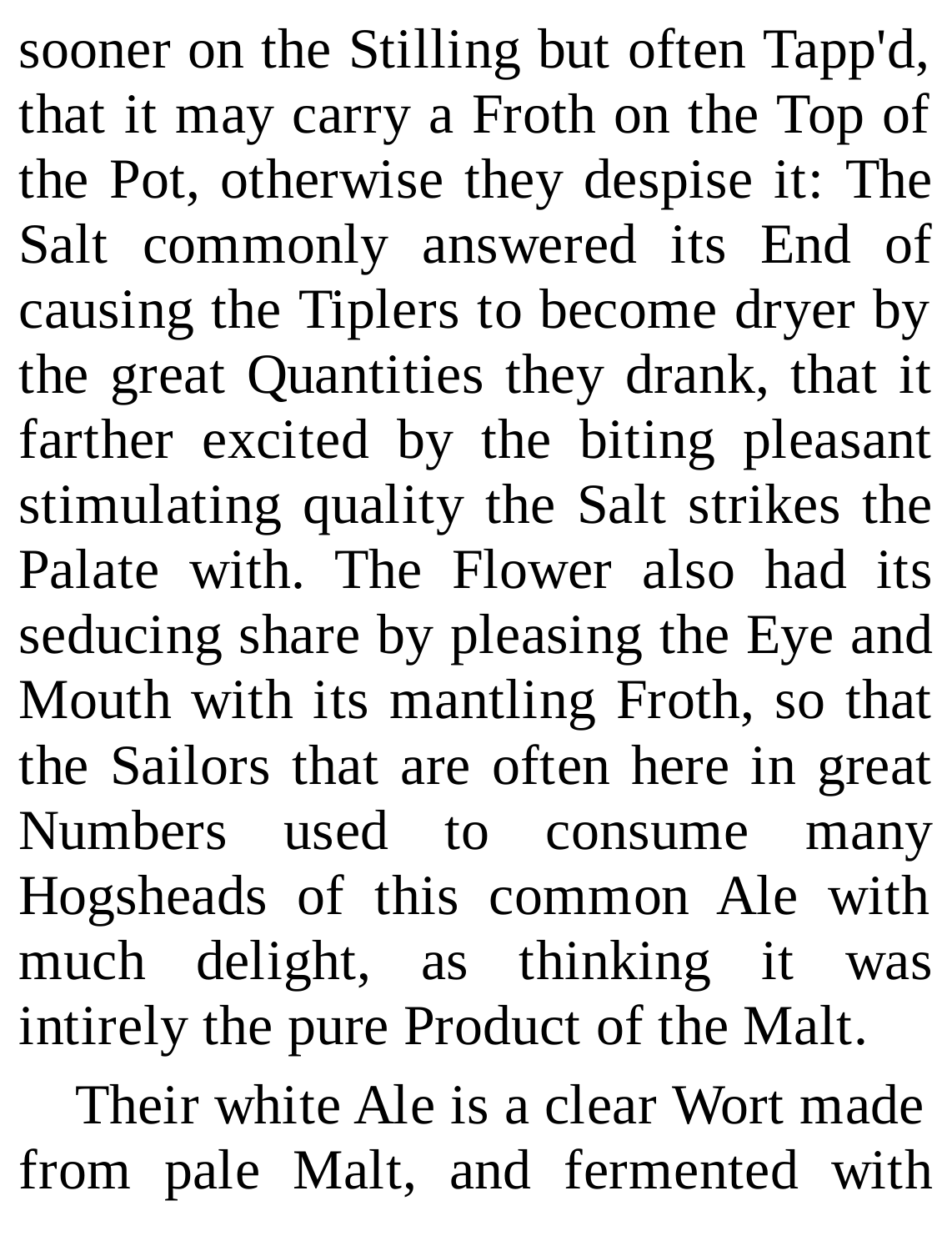what they call ripening, which is a Composition, they say, of the Flower of Malt, Yeast and Whites of Eggs, a *Nostrum* made and sold only by two or three in those Parts, but the Wort is brewed and the Ale vended by many of the Publicans; which is drank while it is fermenting in Earthen Steens, in such a thick manner as resembles butter'd Ale, and sold for Twopence Halfpenny the full Quart. It is often prescribed by Physicians to be drank by wet Nurses for the encrease of their Milk, and also as a prevalent Medicine for the Colick and Gravel. But the *Dover* and *Chatham* People won't drink their Butt-Beer, unless it is Aged, fine and strong.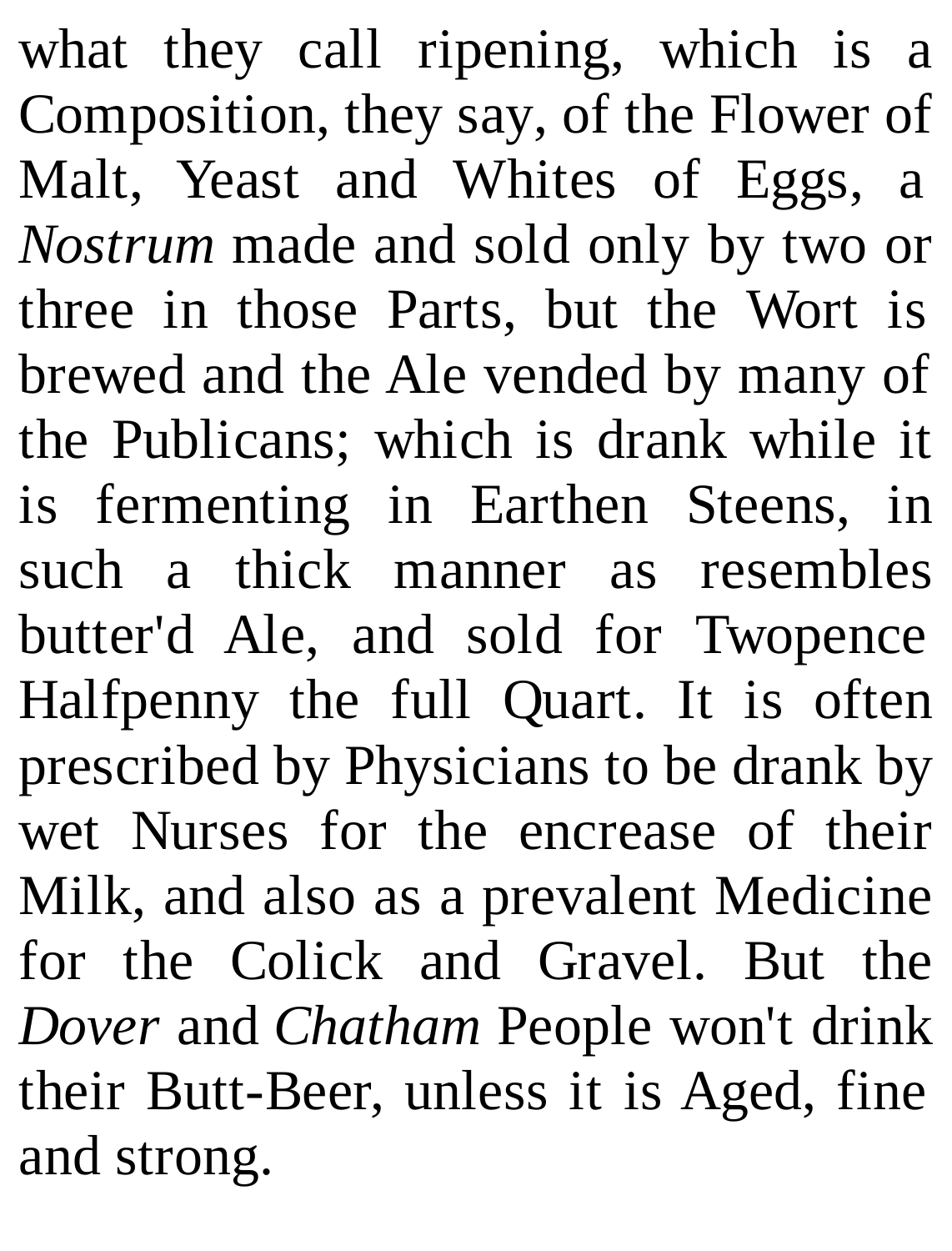*Of working and fermenting* London *Stout Beer and Ale*.

In my Brewhouse at *London*, the Yeast at once was put into the Tun to work the Stout Beer and Ale with, as not having the Conveniency of doing otherwise, by reason the After-worts of small Beer comes into the same Backs or Coolers where the strong Worts had just been, by this means, and the shortness of time we have to ferment our strong Drinks, we cannot make Reserves of cold Worts to mix with and check the too forward working of those Liquors, for there we brewed three times a Week throughout the Year, as most of the great ones do in *London*, and some others five times. The strong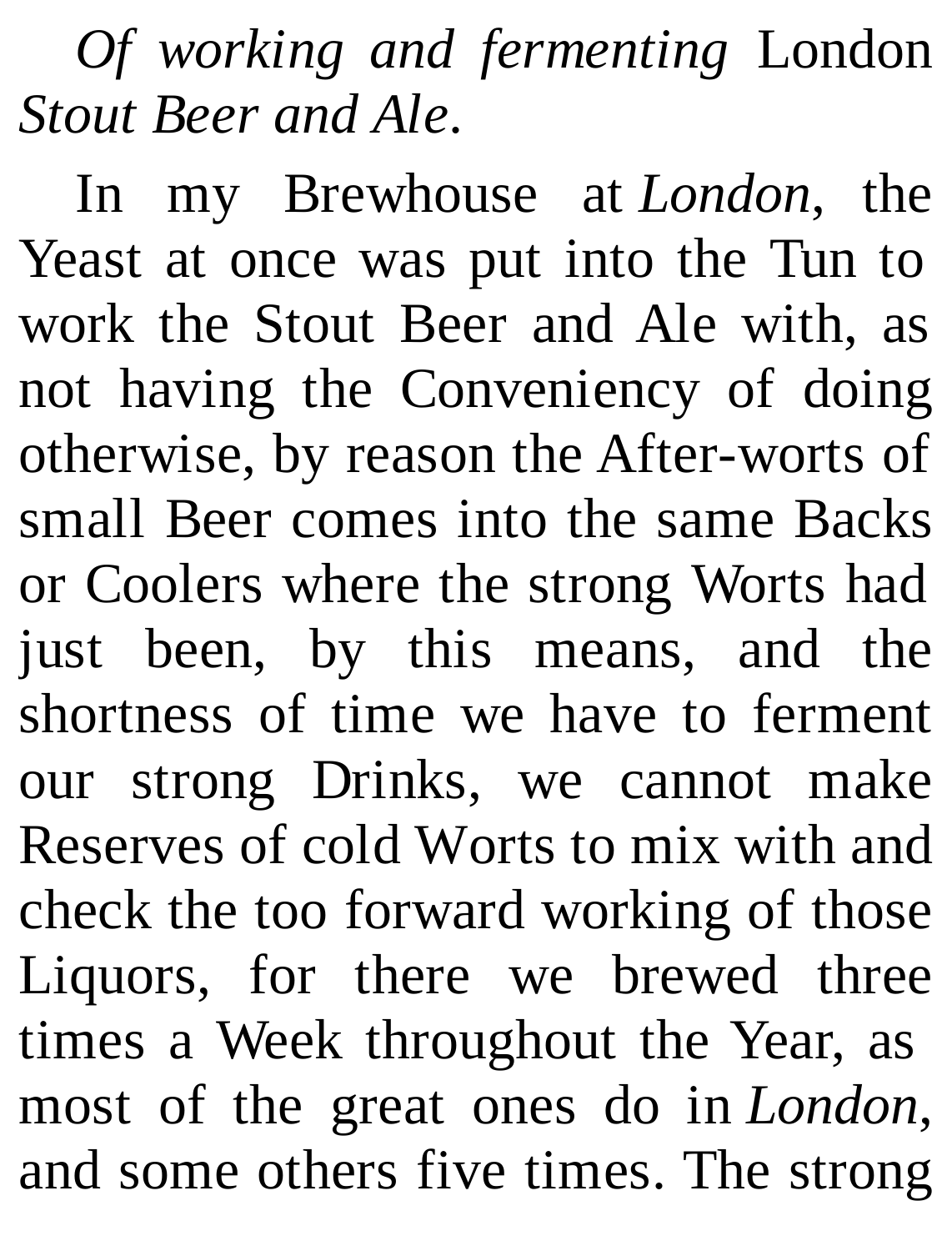Beer brewed for keeping is suffered to be Blood-warm in the Winter when the Yeast is put into it, that it may gradually work two Nights and a Day at least, for this won't admit of such a hasty Operation as the common brown Ale will, because if it is work'd too warm and hasty, such Beer won't keep near so long as that fermented cooler. The brown Ale has indeed its Yeast put into it in the Evening very warm, because they carry it away the very next Morning early to their Customers, who commonly draw it out in less than a Week's time. The Pale or Amber Ales are often kept near it, not quite a Week under a fermentation, for the better incorporating the Yeast with Wort, by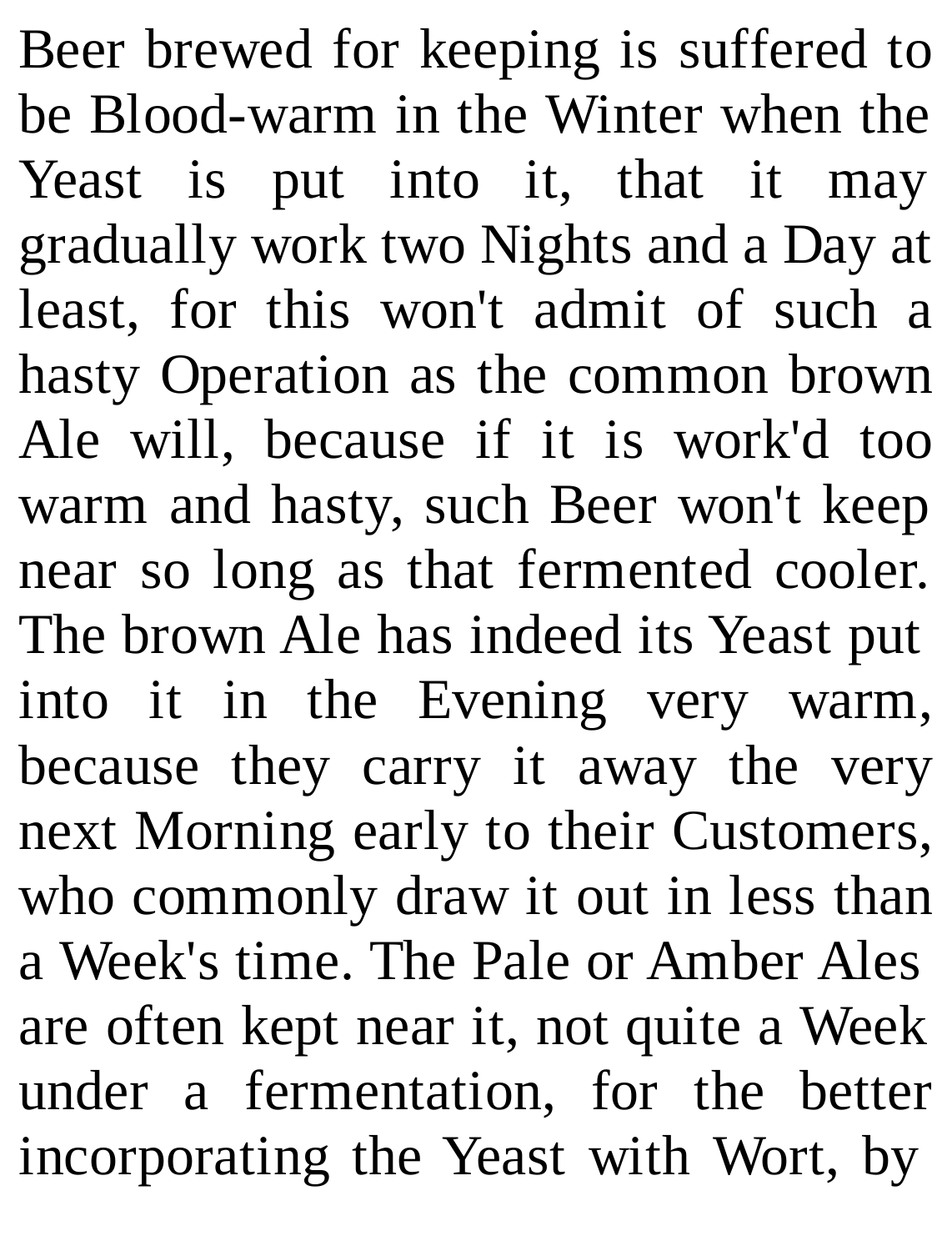beating it in several times for the foregoing Reasons.

*Of working or fermenting Drinks brewed by Private Families*.

I mean such who Brew only for their own use, whether it be a private Family or a Victualler. In this Case be it for Stout Beers, or for any of the Ales; the way that is used in *Northamptonshire*, and by good Brewers elsewhere; is, to put some Yeast into a small quantity of warm Wort in a Hand-bowl, which for a little while swims on the Top, where it works out and leisurely mixes with the Wort, that is first quite cold in Summer, and almost so in Winter; for the cooler it is work'd the longer it will keep, too much Heat agitating the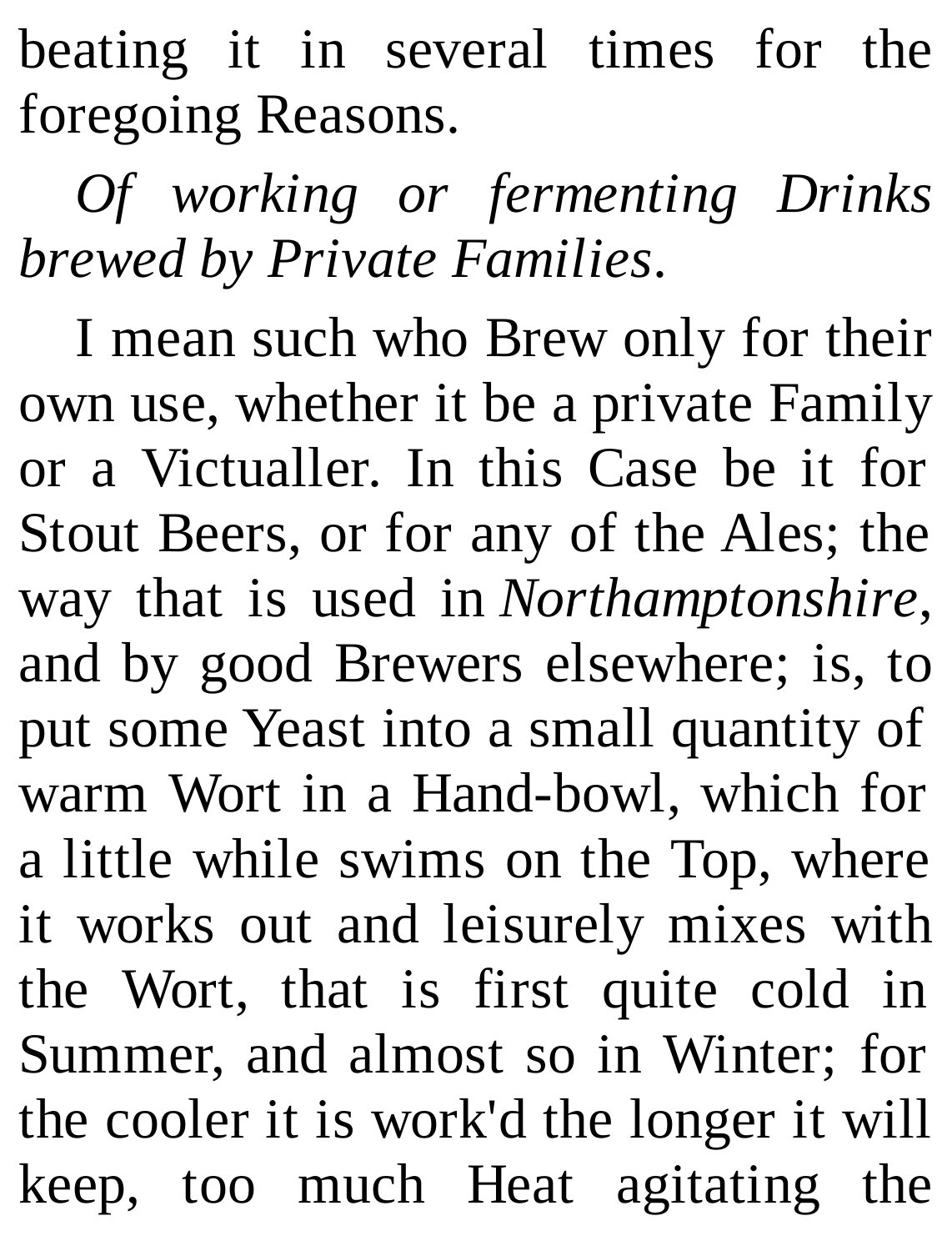spirituous Particles into too quick a motion, whereby they spend themselves too fast, or fly away too soon, and then the Drink will certainly work into a blister'd Head that is never natural; but when it ferments by moderate degrees into a fine white curl'd Head, its Operation is then truly genuine, and plainly shews the right management of the Brewer. To one Hogshead of Beer, that is to be kept nine Months, I put a Quart of thick Yeast, and ferment it as cool as it will admit of, two Days together, in *October* or *March*, and if I find it works too fast, I check it at leisure by stirring in some raw Wort with a Handbowl: So likewise in our Country Ales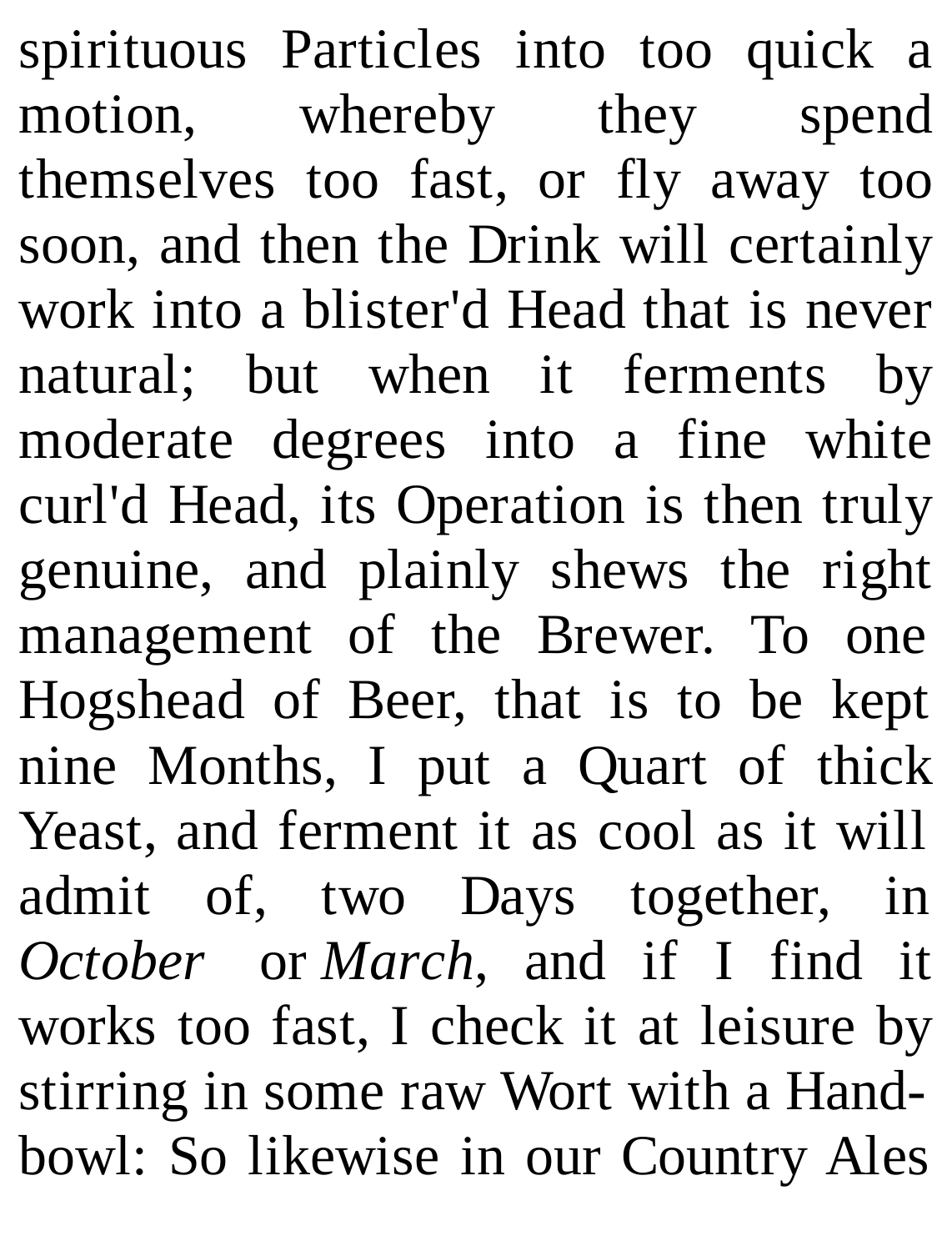we take the very same method, because of having them keep some time, and this is so nicely observed by several, that I have seen them do the very same by their small Beer Wort; now by these several Additions of raw Wort, there are as often new Commotions raised in the Beer or Ale, which cannot but contribute to the rarefaction and comminution of the whole; but whether it is by these joining Principles of the Wort and Yeast, that the Drink is rendered smoother, or that the spirituous Parts are more entangled and kept from making their Escape, I can't determine; yet sure it is, that such small Liquors generally sparkle and knit out of the Barrel as others out of a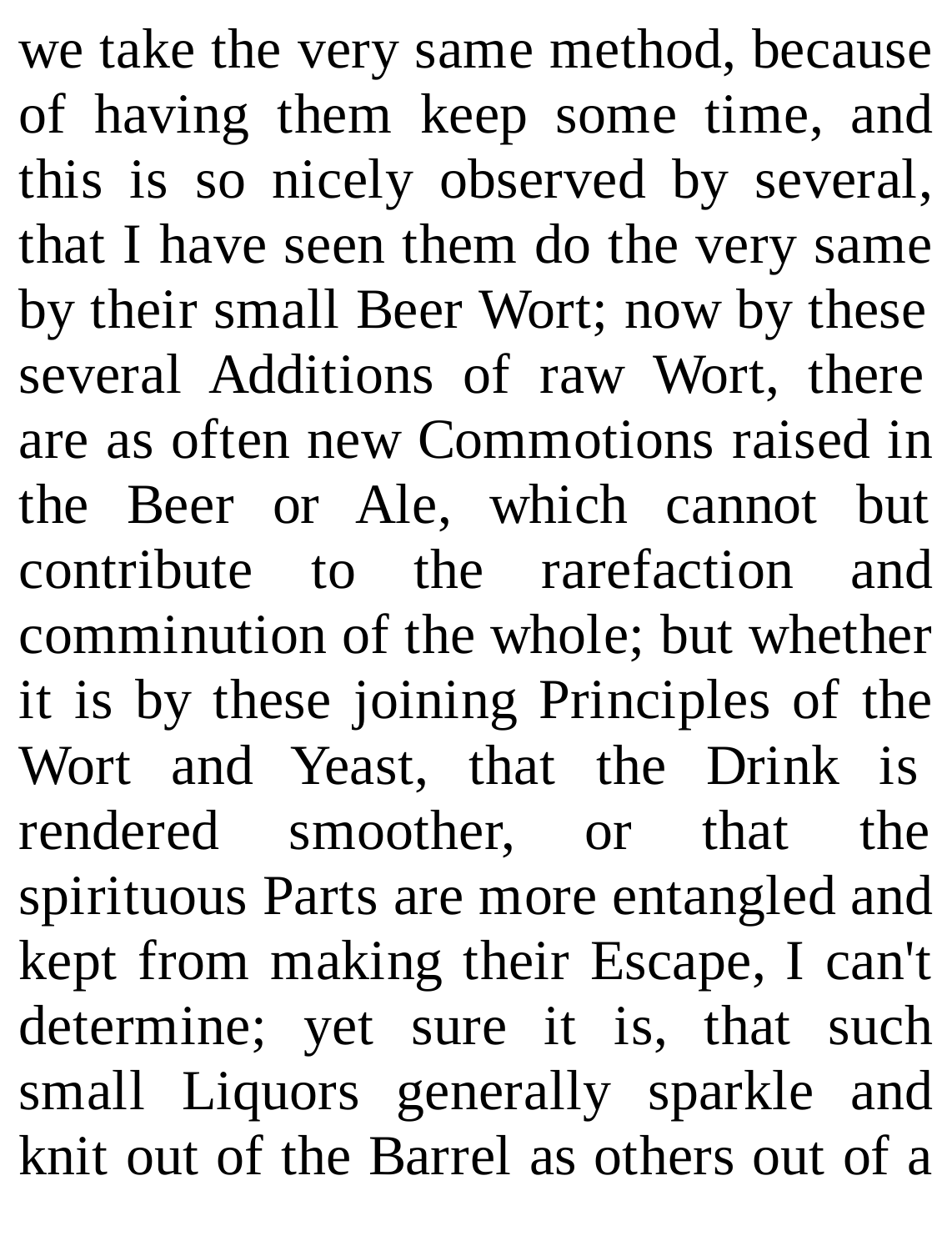Bottle, and is as pleasant Ale as ever I drank.

Others again for Butt or Stout Beer will, when they find it works up towards a thick Yeast, mix it once and beat it in again with the Hand-bowl or Jett; and when it has work'd up a second time in such a manner, they put it into the Vessel with the Yeast on the Top and the Sediments at Bottom, taking particular Care to have some more in a Tub near the Cask to fill it up as it works over, and when it has done working, leave it with a thick Head of Yeast on to preserve it.

But for Ale that is not to be kept very long, they Hop it accordingly, and beat the Yeast in every four or five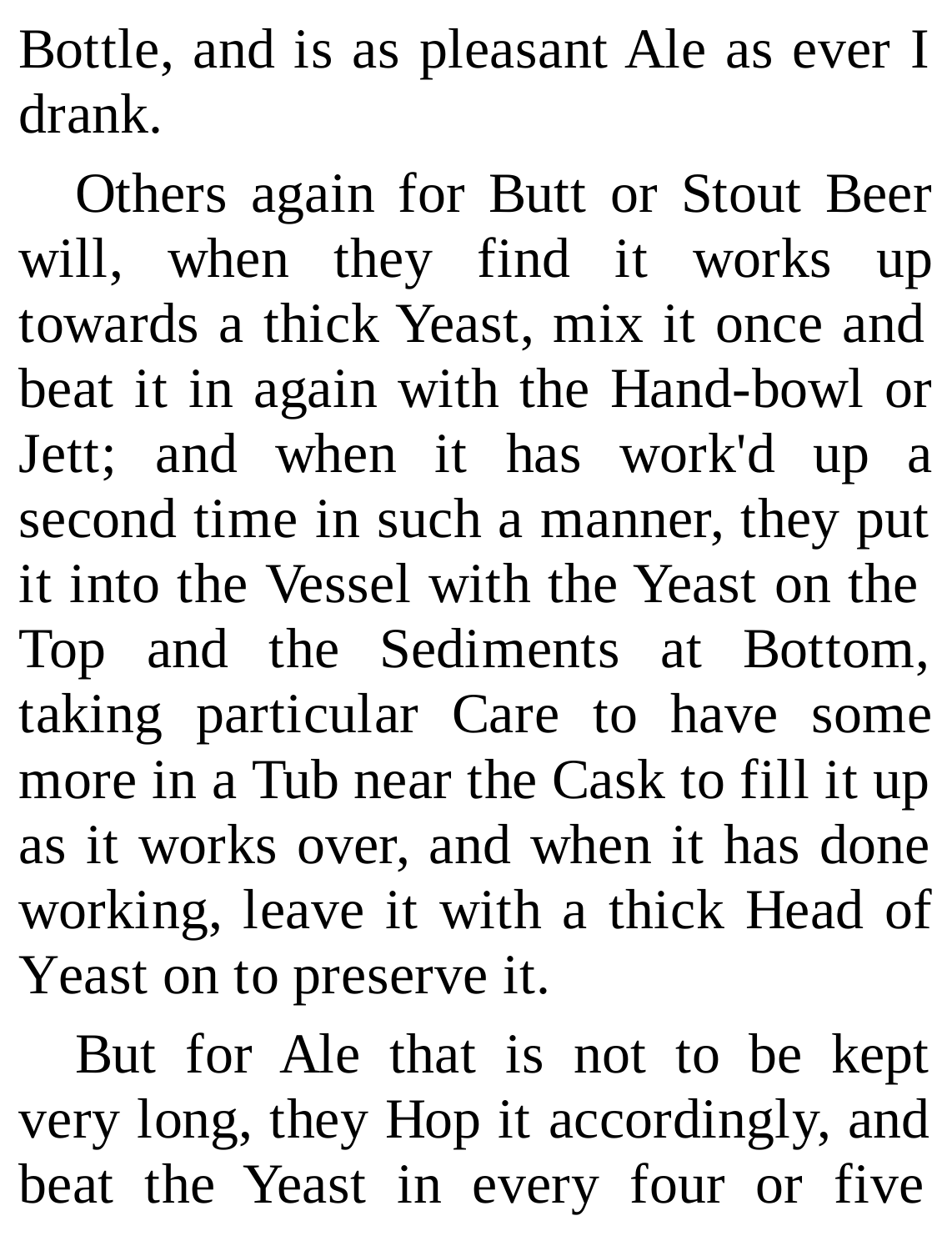Hours for two Days successively in the warm weather, and four in the Winter till the Yeast begins to work heavy and sticks to the hollow part of the Bowl, if turned down on the same, then they take all the Yeast off at Top and leave all the Dregs behind, putting only up the clear Drink, and when it is a little work'd in the Barrel, it will be fine in a few Days and ready for drinking. But this, last way of beating in the Yeast too long, I think I have sufficiently detected, and hope, as it is how declining, it will never revive again, and for which reason I have in my second Book encouraged all light fermentations, as the most natural for the Malt Liquor and the human Body.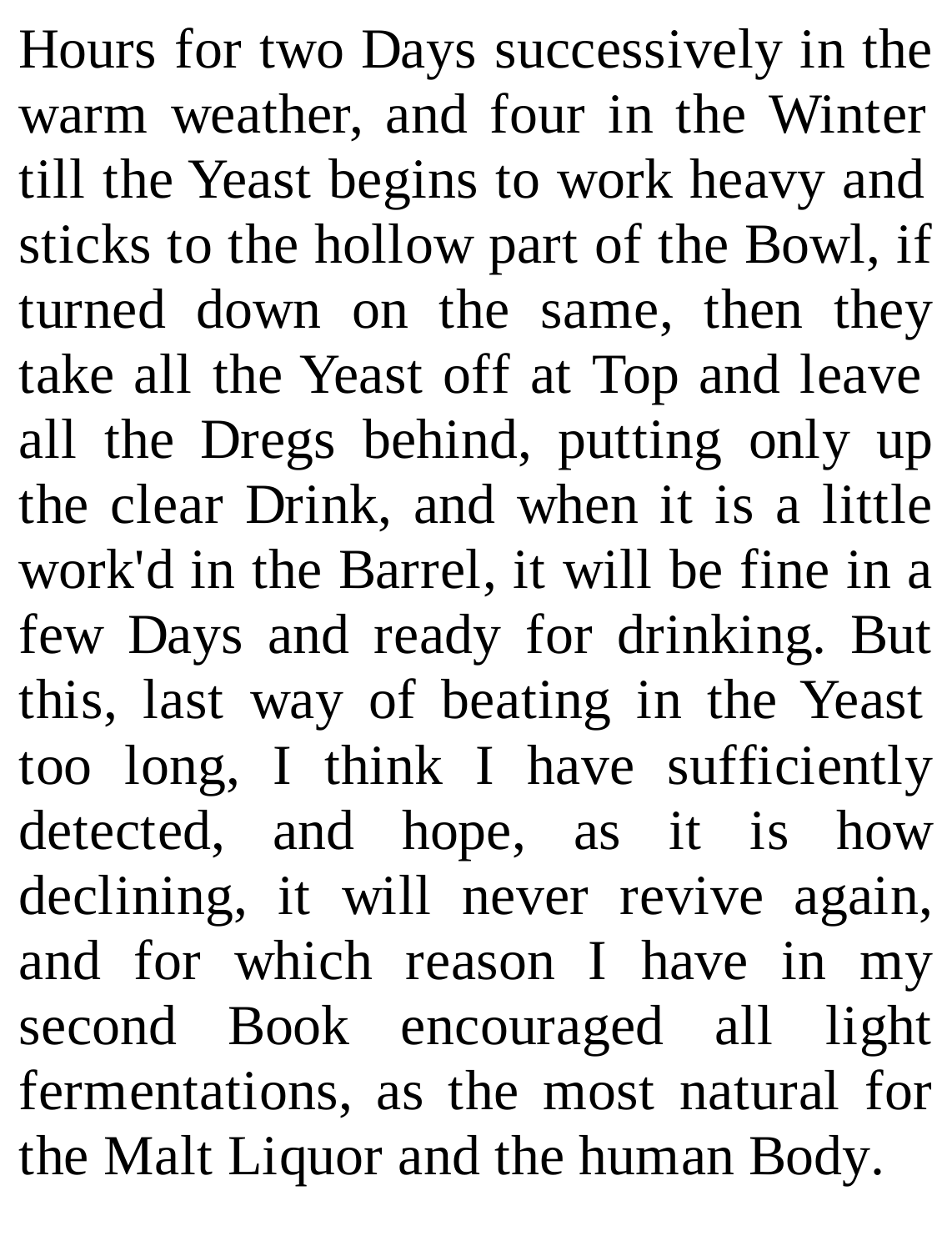*Of forwarding and retarding the fermentation of malt Liquors*.

In case Beer or Ale is backward in working, it is often practised to cast some Flower out of the Dusting Box, or with the Hand over the Top of the Drink, which will become a sort of Crust or Cover to help to keep the Cold out: Others will put in one or two Ounces of powder'd Ginger, which will so heat the Wort as to bring it forward: Others will take a Gallon Stone Bottle and fill it with boiling water, which being well Cork'd, is put into the working Tub, where it will communicate a gradual Heat for some time and forward the fermentation: Others will reserve some raw Wort,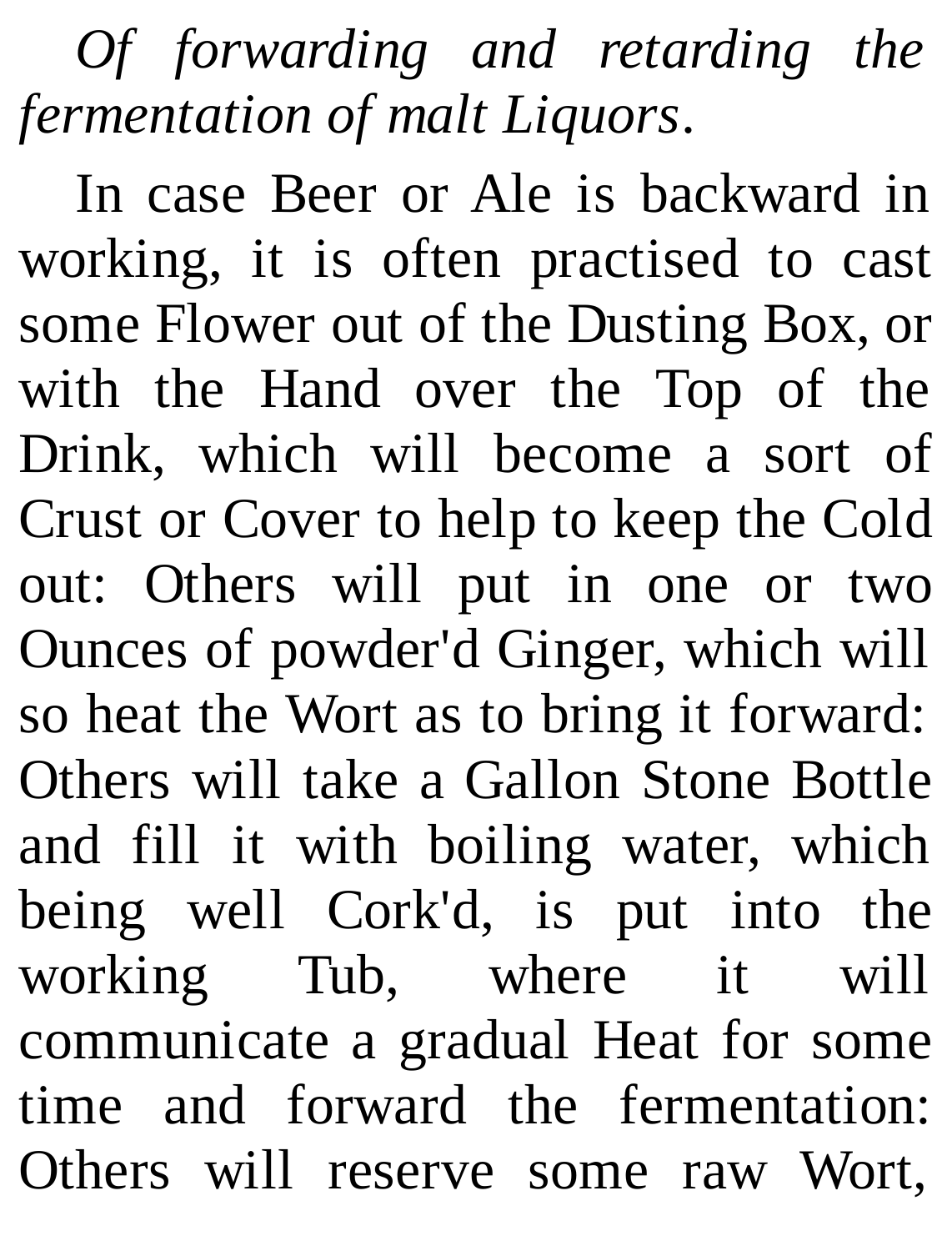which they heat and mix with the rest, but then due Care must be taken that the Pot in which it is heated has no manner of Grease about it lest it impedes, instead of promoting the working, and for this reason some nice Brewers will not suffer a Candle too near the Wort, lest it drop into it. But for retarding and keeping back any Drink that is too much heated in working, the cold raw Wort, as I have said before, is the most proper of any thing to check it with, tho' I have known some to put one or more Pewter Dishes into it for that purpose, or it may be broke into several other Tubs, where by its shallow lying it will be taken off its Fury. Others again, to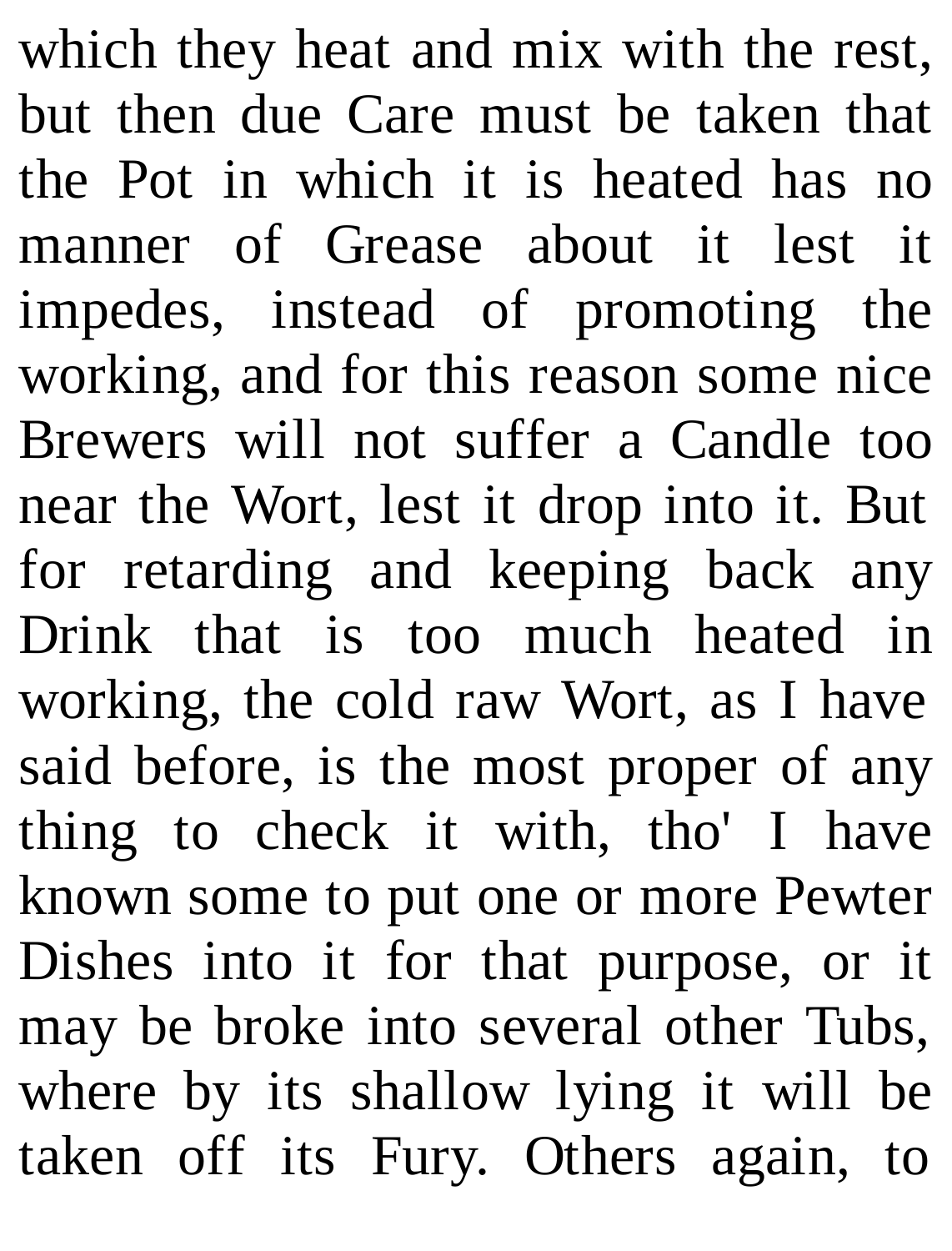make Drink work that is backward, will take the whites of two Eggs and beat them up with half a Quartern of good Brandy, and put it either into the working Vat, or into the Cask, and it will quickly bring it forward if a warm Cloth is put over the Bung. Others will tye up Bran in a coarse thin Cloth and put it into the Vat, where by its spungy and flowery Nature and close Bulk it will absorp a quantity of the Drink, and breed a heat to forward its working. I know an Inn-keeper of a great Town in *Bucks* that is so curious as to take off all the top Yeast first, and then by a Peg near the bottom of his working Tub, he draws off the Beer or Ale, so that the Dreggs are by this means left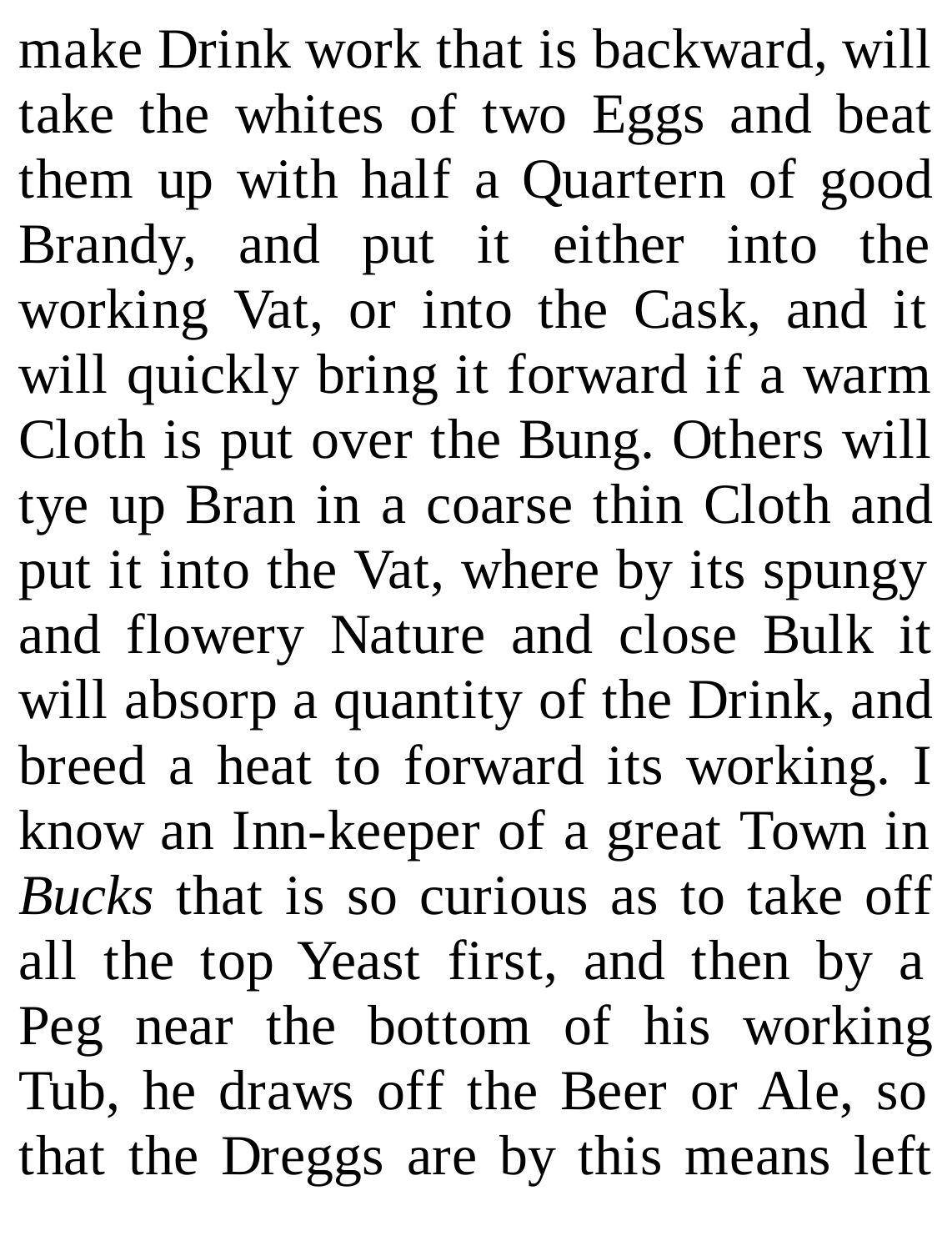behind. This I must own is very right in Ales that are to be drank soon, but in Beers that are to lye nine or twelve Months in a Butt or other Cask, there certainly will be wanted some Feces or Sediment for the Beer to feed on, else it must consequently grow hungry, sharp and eager; and therefore if its own top and bottom are not put into a Cask with the Beer, some other Artificial Composition or Lee should supply its Place, that is wholsomer, and will better feed with such Drink than its own natural Settlement, and therefore I have here inserted several curious Receipts for answering this great End.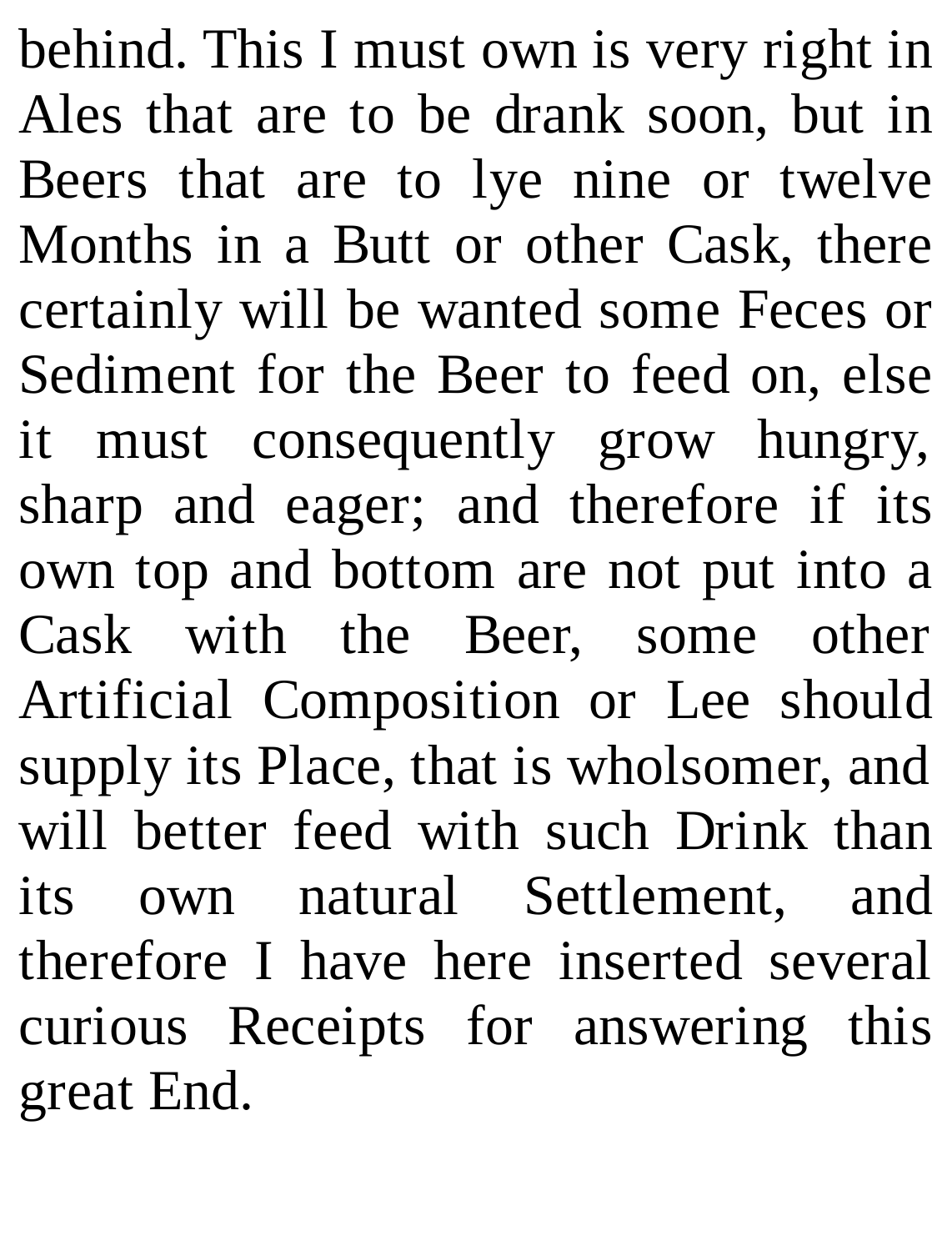$\overline{a}$  and  $\overline{a}$  and  $\overline{a}$  and  $\overline{a}$  and  $\overline{a}$  and  $\overline{a}$  and  $\overline{a}$  and  $\overline{a}$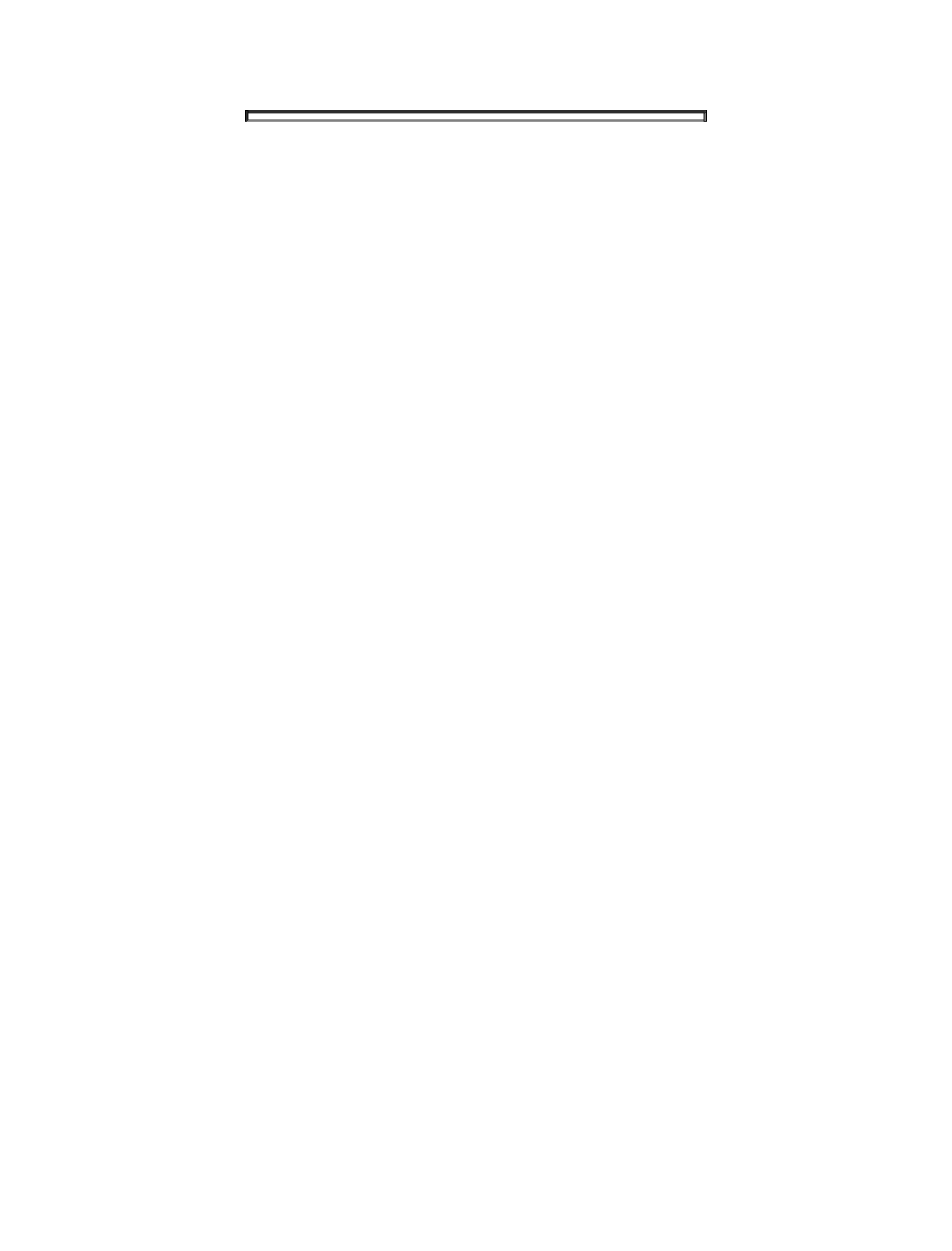# **CHAP. XIV.** *Of an Artificial Lee for Stout or Stale Beer to feed on***.**

This Article, as it is of very great Importance in the curing of our malt Liquors, requires a particular regard to this last management of them, because in my Opinion the general misfortune of the Butt or keeping Beers drinking so hard and harsh, is partly owing to the nasty foul Feces that lye at the bottom of the Cask, compounded of the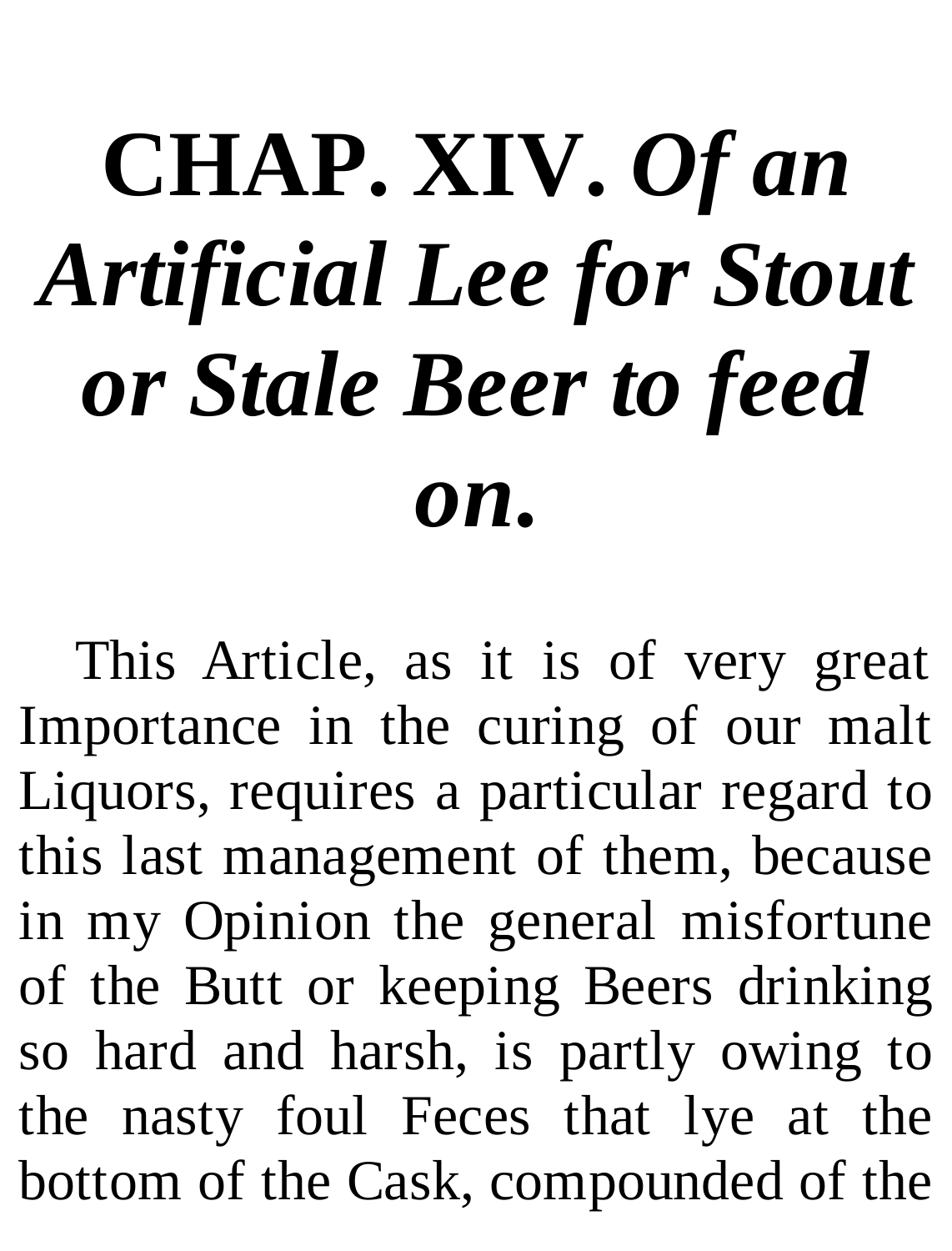Sediments of Malt, Hops and Yeast, that are, all Clogg'd with gross rigid Salts, which by their long lying in the Butt or other Vessel, so tinctures the Beer as to make it partake of all their raw Natures: For such is the Feed, such is the Body, as may be perceived by Eels taken out of dirty Bottoms, that are sure to have a muddy taste, when the Silver sort that are catched in Gravelly or Sandy clear Rivers Eat sweet and fine: Nor can this ill property be a little in those Starting (as they call it in *London*) new thick Beers that were carry'd directly from my Brewhouse, and by a Leather Pipe or Spout conveyed into the Butt as they stood in the Cellar, which I shall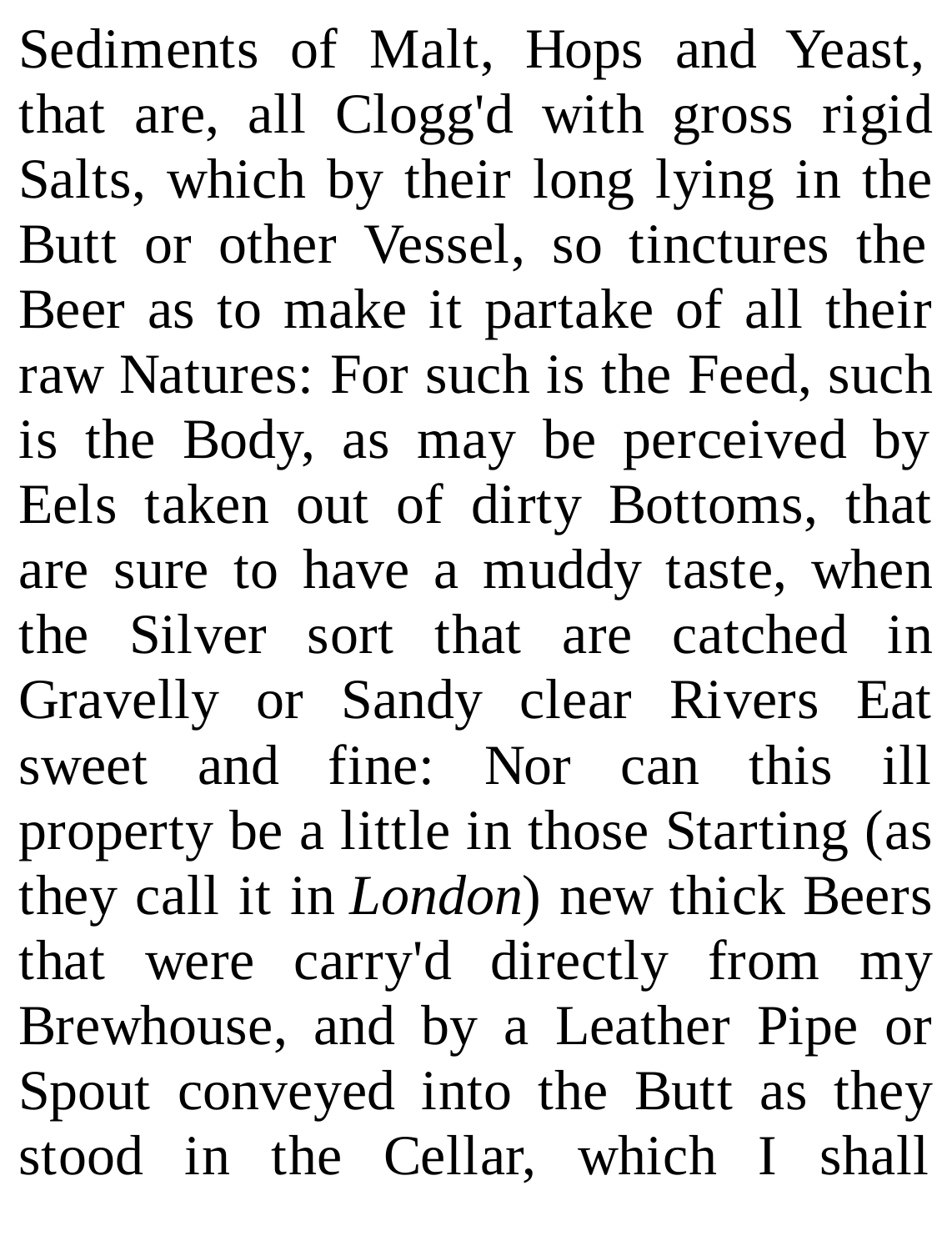further demonstrate by the Example of whole Wheat, that is, by many put into such Beer to feed and preserve it, as being reckoned a substantial Alcali; however it has been proved that such Wheat in about three Years time has eat into the very Wood of the Cask, and there Hony-comb'd it by making little hollow Cavities in the Staves. Others there are that will hang a Bag of Wheat in the Vessel that it mayn't touch the Bottom, but in both Cases the Wheat is discovered to absorp and collect the saline acid qualities of the Beer, Yeast and Hop, by which it is impregnated with their sharp qualities, as a Toast of Bread is put into Punch or Beer, whose alcalous hollow Nature will attract and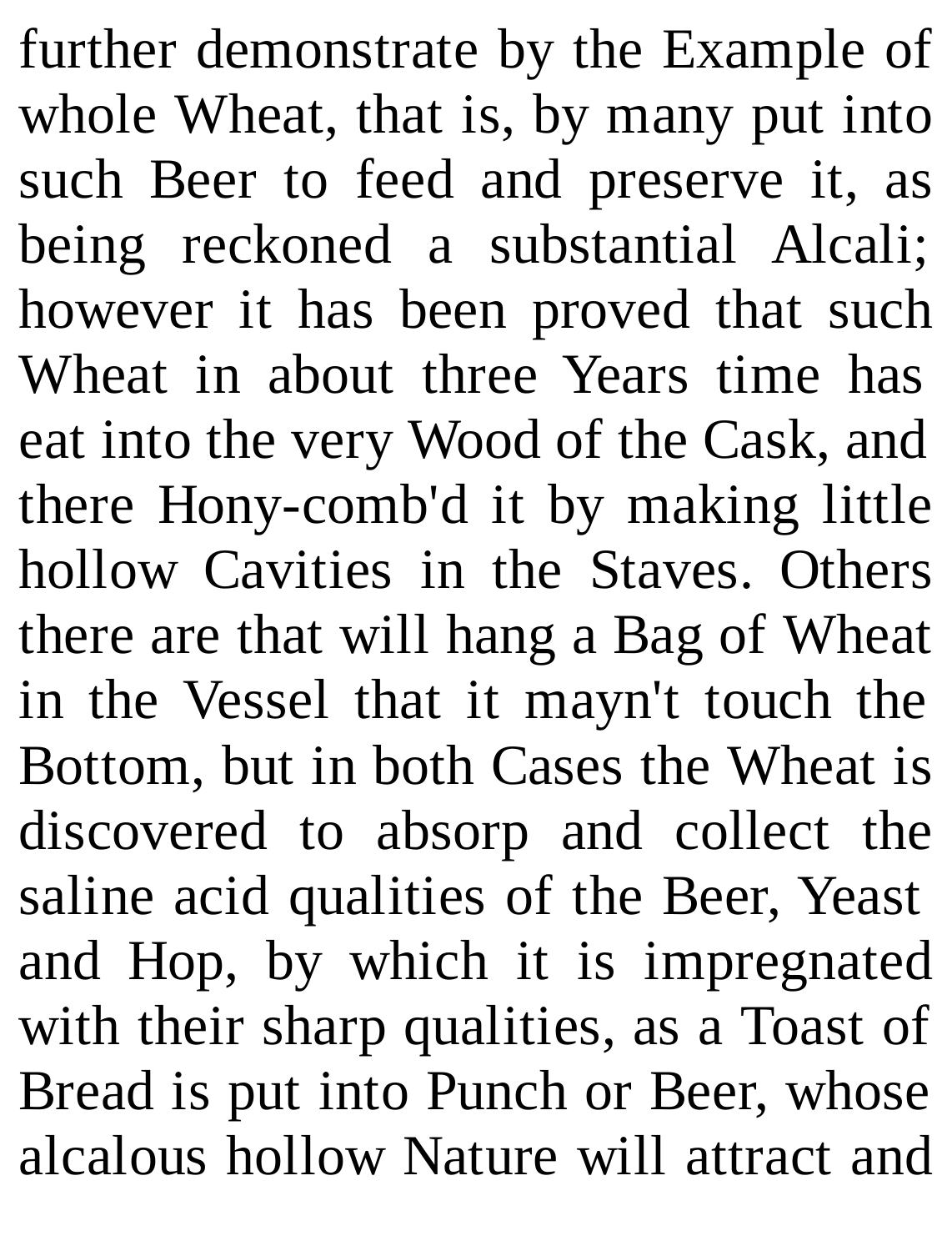make a Lodgment of the acid strong Particles in either, as is proved by eating the inebriating Toast, and therefore the *Frenchman* says, the *English* are right in putting a Toast into the Liquor, but are Fools for eating it: Hence it is that such whole Wheat is loaded with the qualities of the unwholsome Settlements or Grounds of the Beer, and becomes of such a corroding Nature, as to do this mischief; and for that reason, some in the *North* will hang a Bag of the Flower of malted Oats, Wheat, Pease and Beans in the Vessels of Beer, as being a lighter and mellower Body than whole Wheat or its Flower, and more natural to the Liquor: But whether it be raw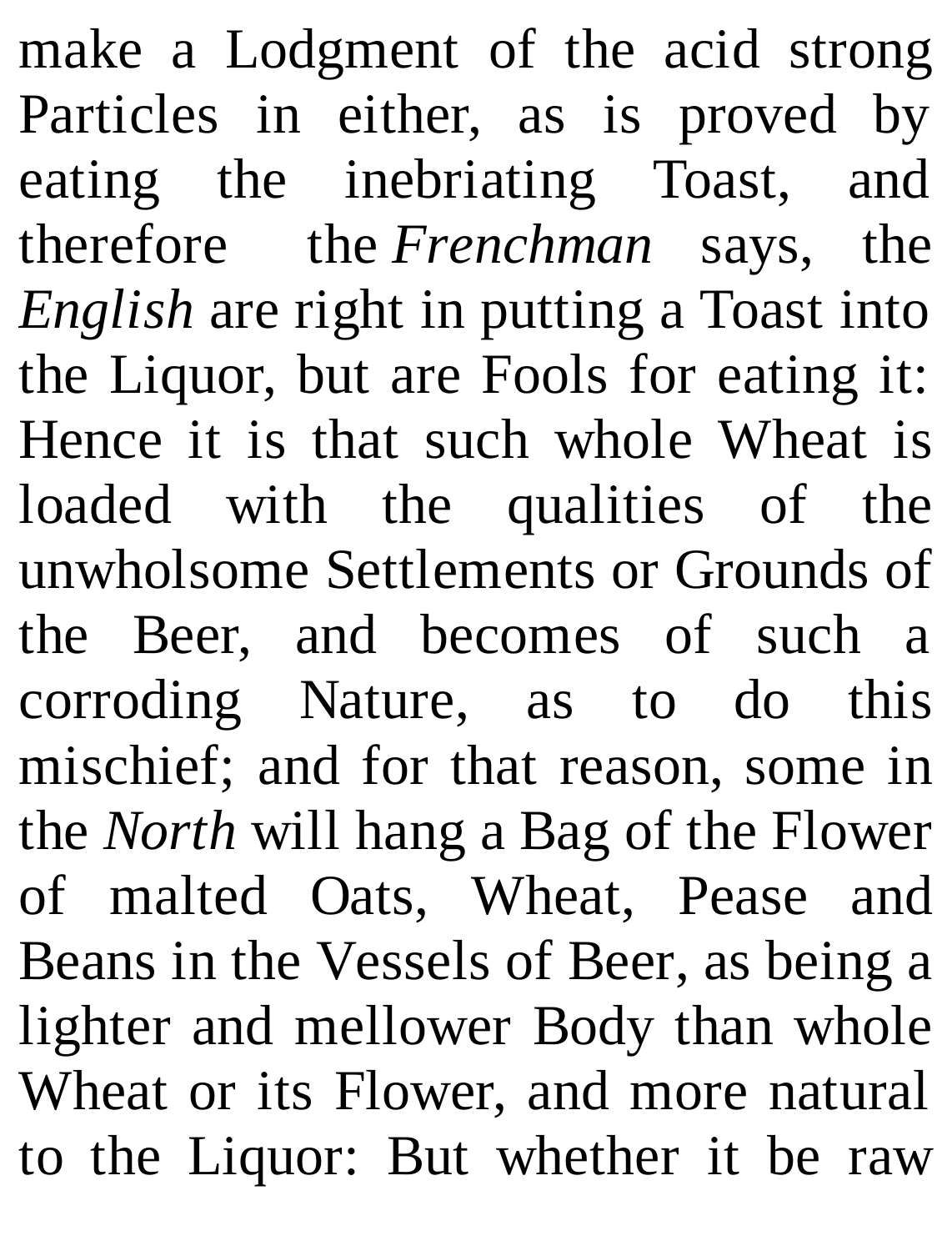Wheat or Malted, it is supposed, after this receptacle has emitted its alcalous Properties to the Beer, and taken in all it can of the acid qualities thereof, that such Beer will by length of Age prey upon that again, and so communicate its pernicious Effects to the Body of Man, as Experience seems to justify by the many sad Examples that I have seen in the Destruction of several lusty Brewers Servants, who formerly scorn'd what they then called Flux Ale, to the preference of such corroding consuming Stale Beers; and therefore I have hereafter advised that such Butt or keeping Beers be Tapp'd at nine or twelve Months end at furthest, and then an Artificial Lee will have a due time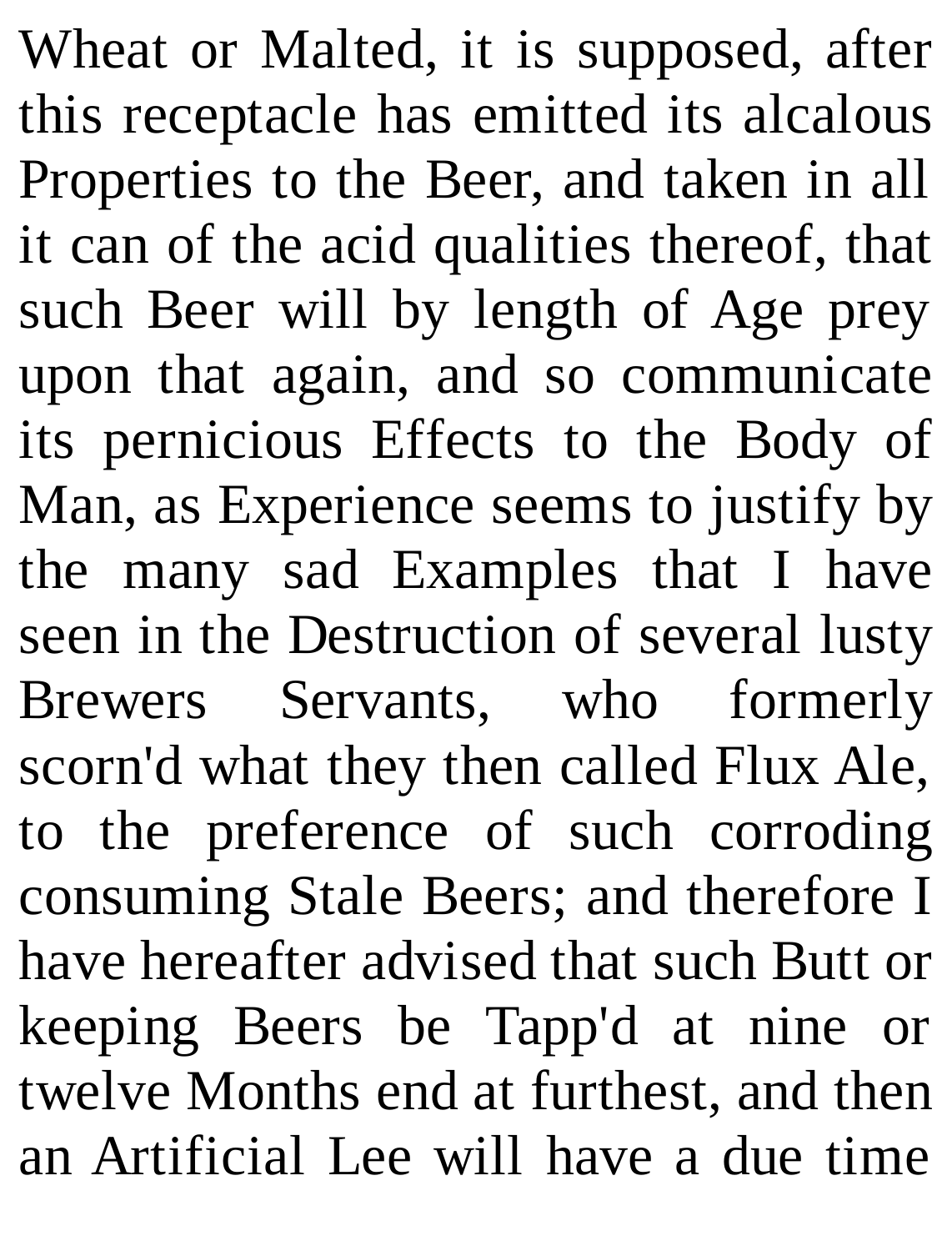allowed it to do good and not harm.

*An Excellent Composition for feeding Butts or keeping Beers with*.

Take a Quart of *French* Brandy, or as much of *English*, that is free from any burnt Tang, or other ill taste, and is full Proof, to this put as much Wheat or Flower as will knead it into a Dough, put it in long pieces into the Bung Hole, as soon as the Beer has done working, or afterwards, and let it gently fall piece by piece to the bottom of the Butt, this will maintain the Drink in a mellow freshness, keep staleness off for some time, and cause it to be the stronger as it grows Aged.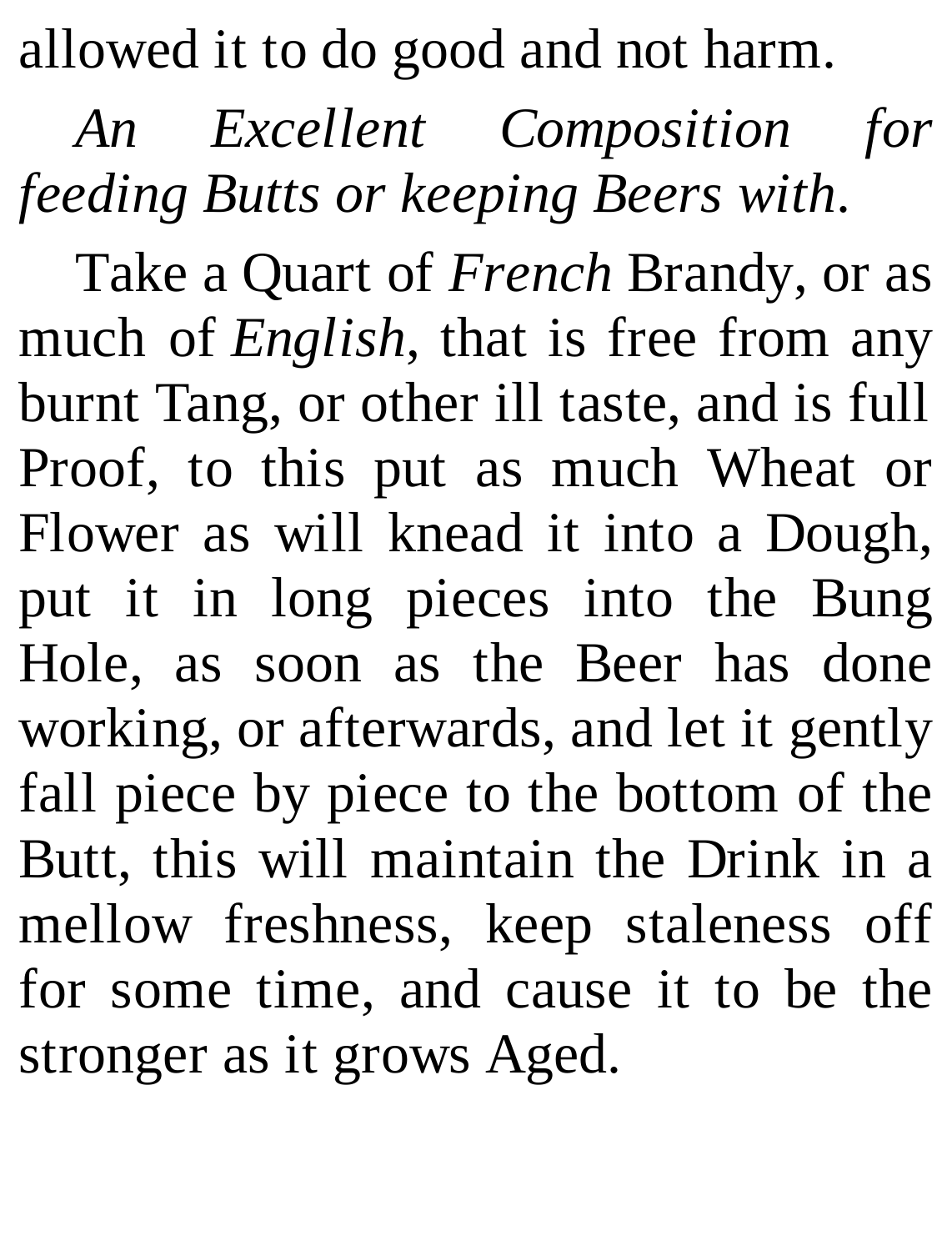### **ANOTHER.**

Take one Pound of Treacle or Honey, one Pound of the Powder of dryed Oyster-shells or fat Chalk, mix them well and put it into a Butt, as soon as it has done working or some time after, and Bung it well, this will both fine and preserve the Beer in a soft, smooth Condition for a great while.

#### **ANOTHER.**

Take a Peck of Egg-shells and dry them in an Oven, break and mix them with two Pound of fat Chalk, and mix them with water wherein four Pounds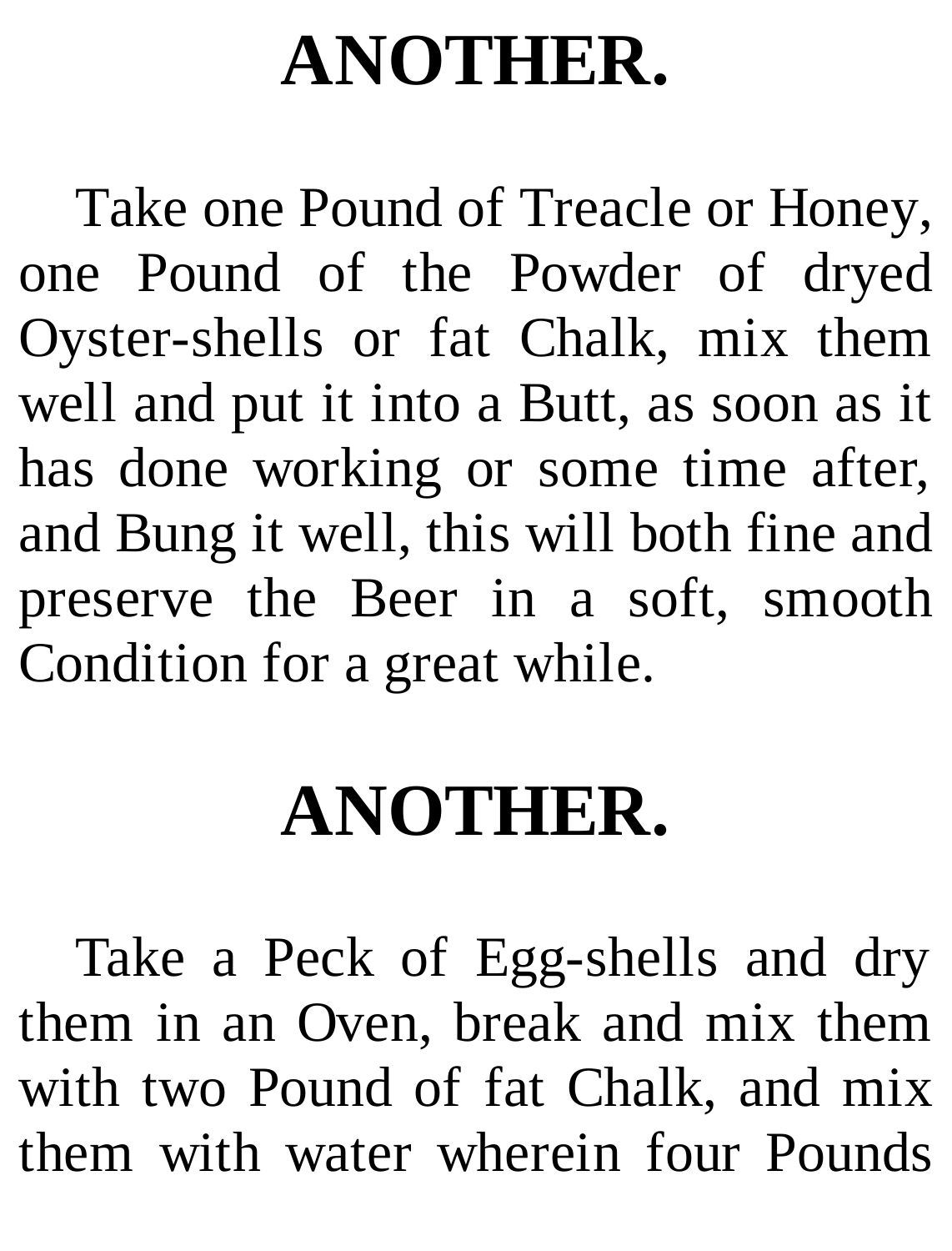of coarse Sugar has been boiled, and put it into the Butt as aforesaid.

*To fine and preserve Beers and Ales by boiling an Ingredient in the Wort*.

This most valuable way I frequently follow both for Ale, Butt-beer and Small Beer, and that is, in each Barrel Copper of Wort, I put in a Pottle, or two Quarts of whole Wheat as soon as I can, that it may soak before it boils, then I strain it thro' a Sieve, when I put the Wort in cooling Tubs, and if it is thought fit the same Wheat may be boiled in a second Copper: Thus there will be extracted a gluey Consistence, which being incorporated with the Wort by boiling, gives it a more thick and ponderous Body, and when in the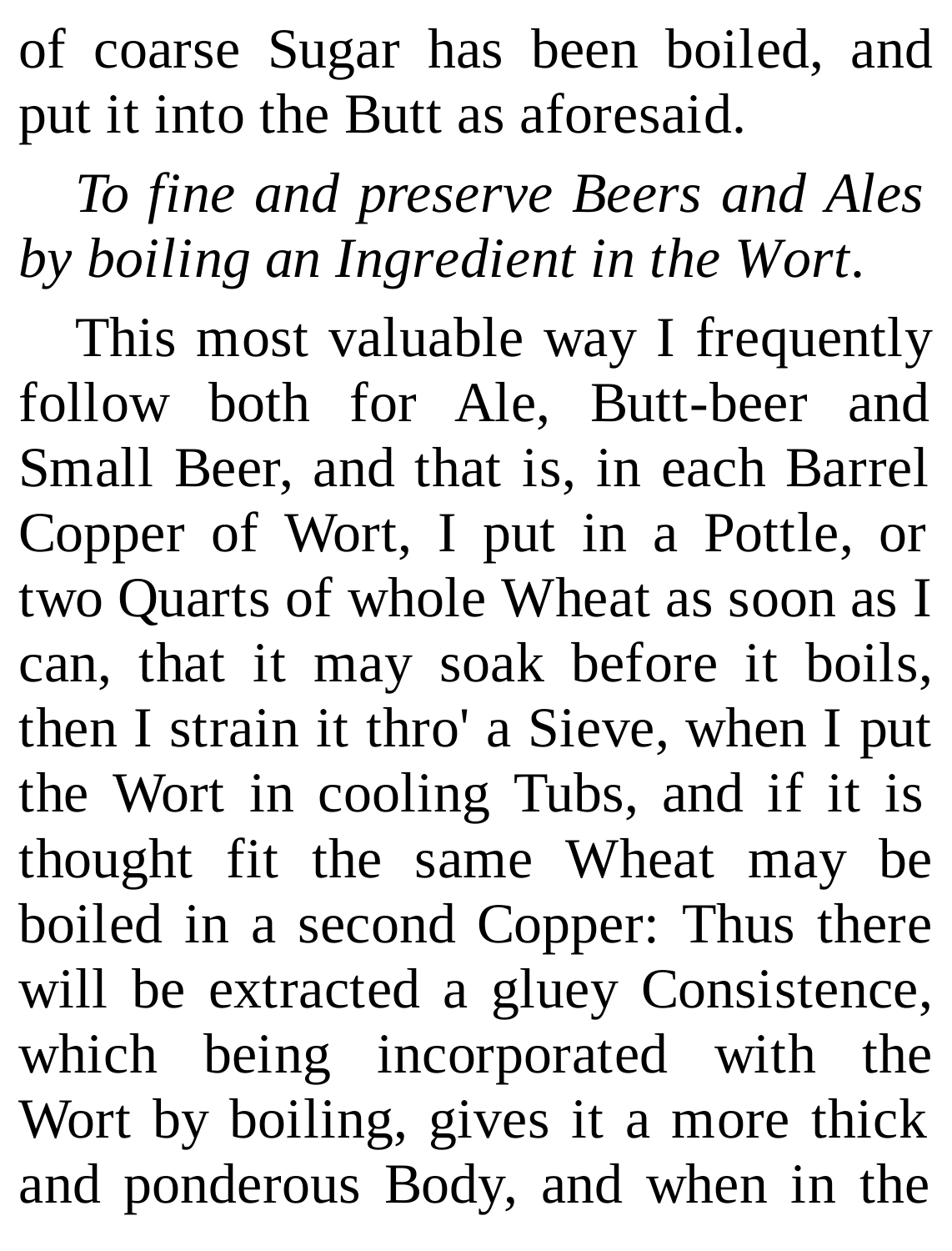Cask, soon makes a Sediment or Lee, as the Wort is more or less loaded with the weighty Particles of this fizy Body; but if such Wheat was first parched or baked in an Oven, it would do better, as being rather too raw as it comes from the Ear.

*Another Way*.

A Woman, who lived at *Leighton Buzzard* in *Bedfordshire*, and had the best Ale in the Town, once told a Gentleman, she had Drink just done working in the Barrel, and before it was Bung'd would wager it was fine enough to Drink out of a Glass, in which it should maintain a little while a high Froth; and it was true, for the Ivory shavings that she boiled in her Wort,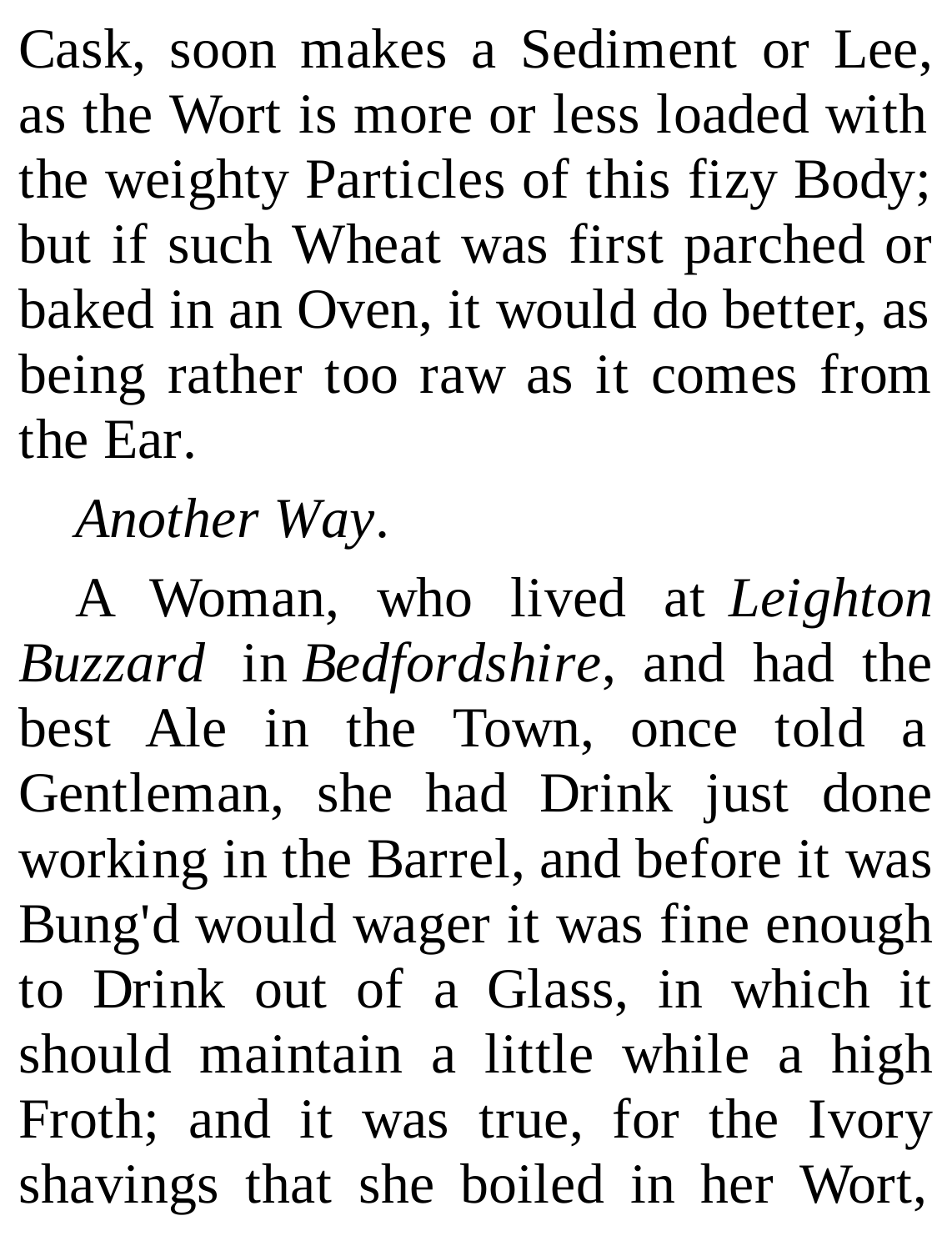was the Cause of it, which an Acquaintance of mine accidentally had a View of as they lay spread over the Wort in the Copper; so will Hartshorn shavings do the same and better, both of them being great finers and preservers of malt Liquors against staleness and sourness, and are certainly of a very alcalous Nature. Or if they are put into a Cask when you Bung it down, it will be of service for that purpose; but these are dear in Comparison of the whole Wheat, which will in a great measure supply their Place, and after it is used, may be given to a poor Body, or to the Hog.

*To stop the Fret in Malt Liquors*. Take a Quart of Black Cherry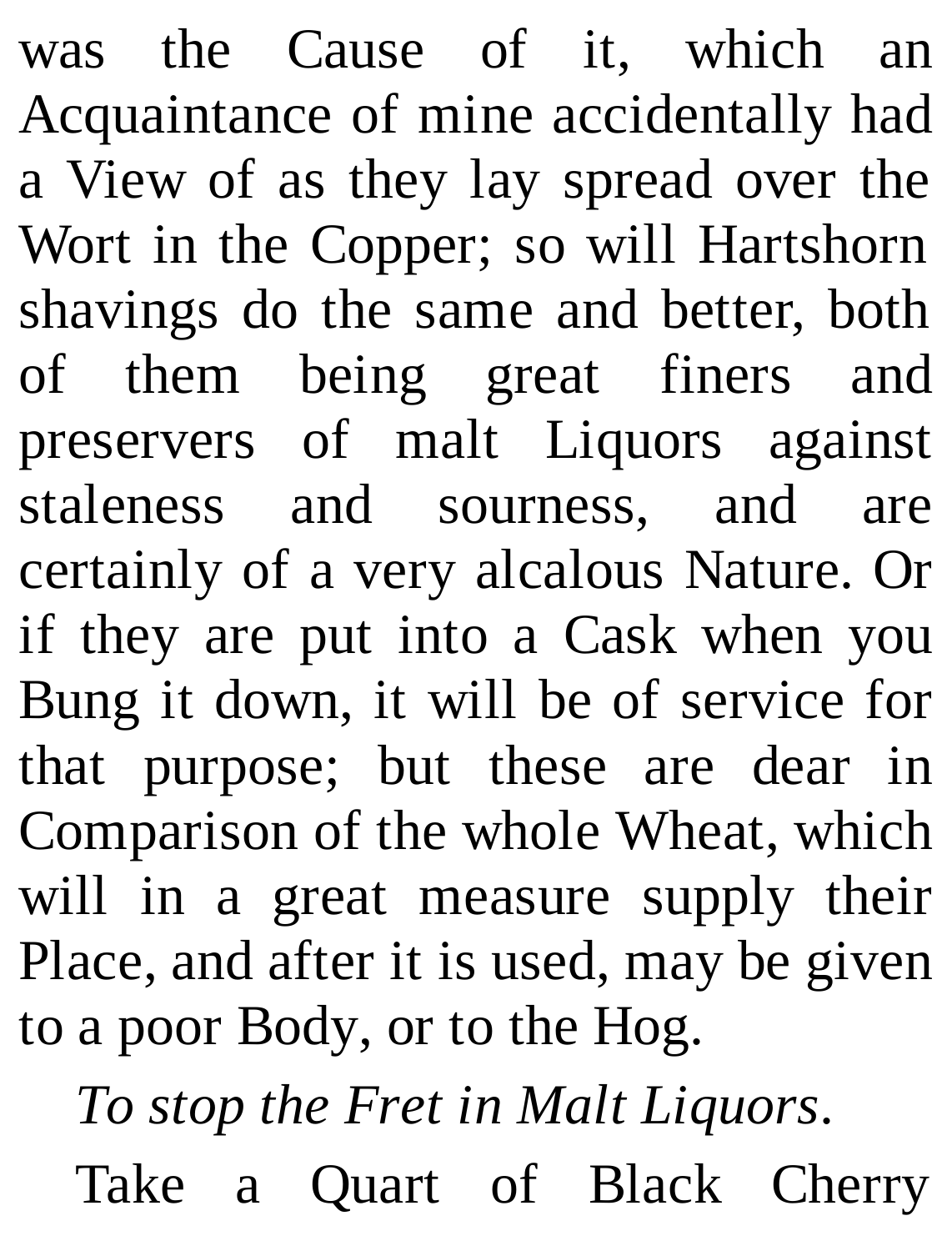Brandy, and pour it in at the Bung-hole of the Hogshead and stop it close.

*To recover deadish Beer*.

When strong Drink grows flat, by the loss of its Spirits, take four or five Gallons out of a Hogshead, and boil it with five Pound of Honey, skim it, and when cold, put it to the rest, and stop it up close: This will make it pleasant, quick and strong.

*To make stale Beer drink new*.

Take the Herb *Horehound* stamp it and strain it, then put a Spoonful of the juice (which is an extream good Pectoral) to a pitcher-full of Beer, let it stand covered about two Hours and drink it.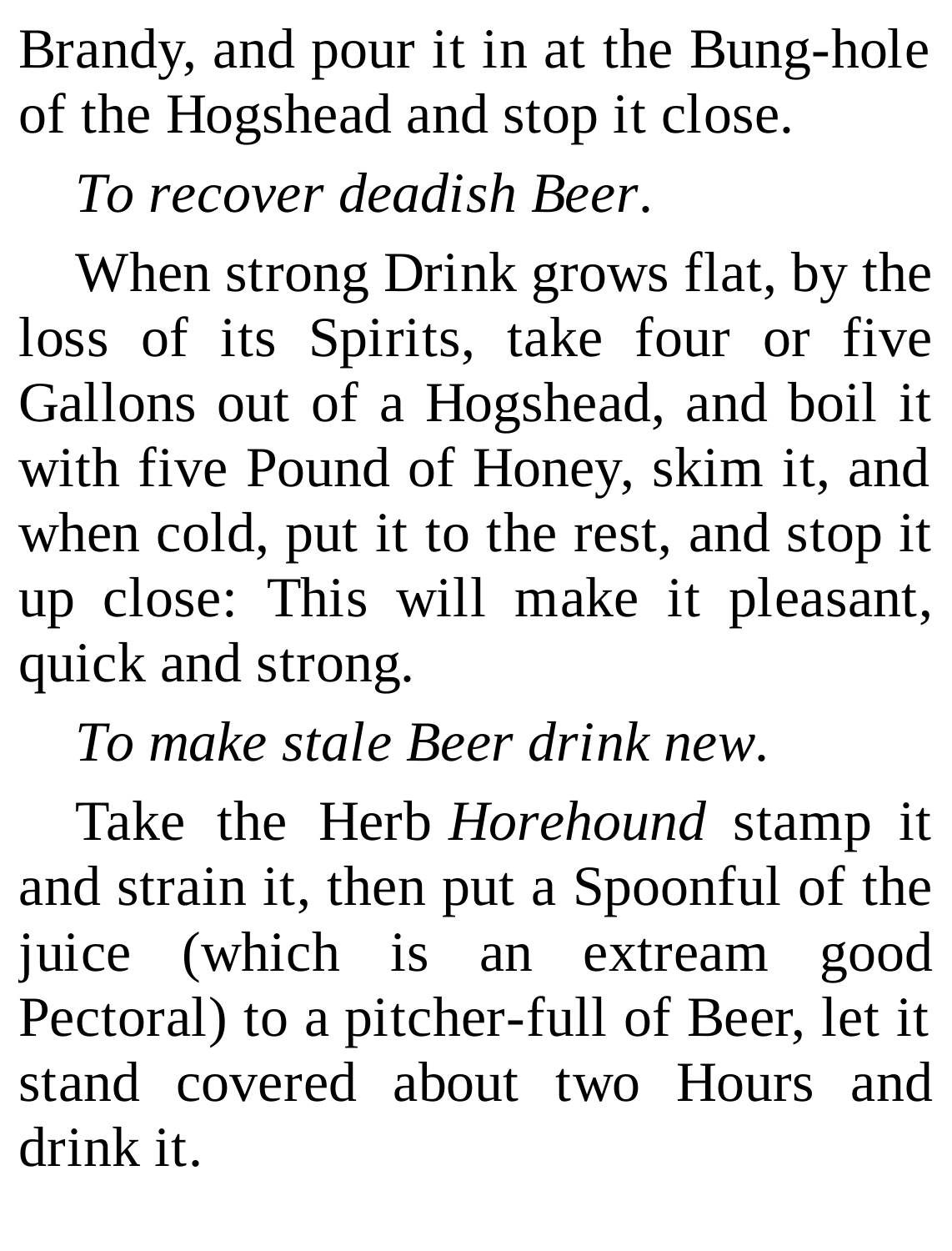*To fine Malt Liquors*.

Take a pint of water, half an Ounce of unslack'd Lime, mix them well together, let it stand three Hours and the Lime will settle to the Bottom, and the water be as clear as Glass, pour the water from the Sediment, and put it into your Ale or Beer, mix it with half an Ounce of Ising-glass first cut small and boiled, and in five Hours time or less the Beer in the Barrel will settle and clear.

There are several other Compositions that may be used for this purpose, but none that I ever heard of will answer like those most Excellent Balls that Mr. *Ellis* of *Little Gaddesden* i n *Hertfordshire* has found out by his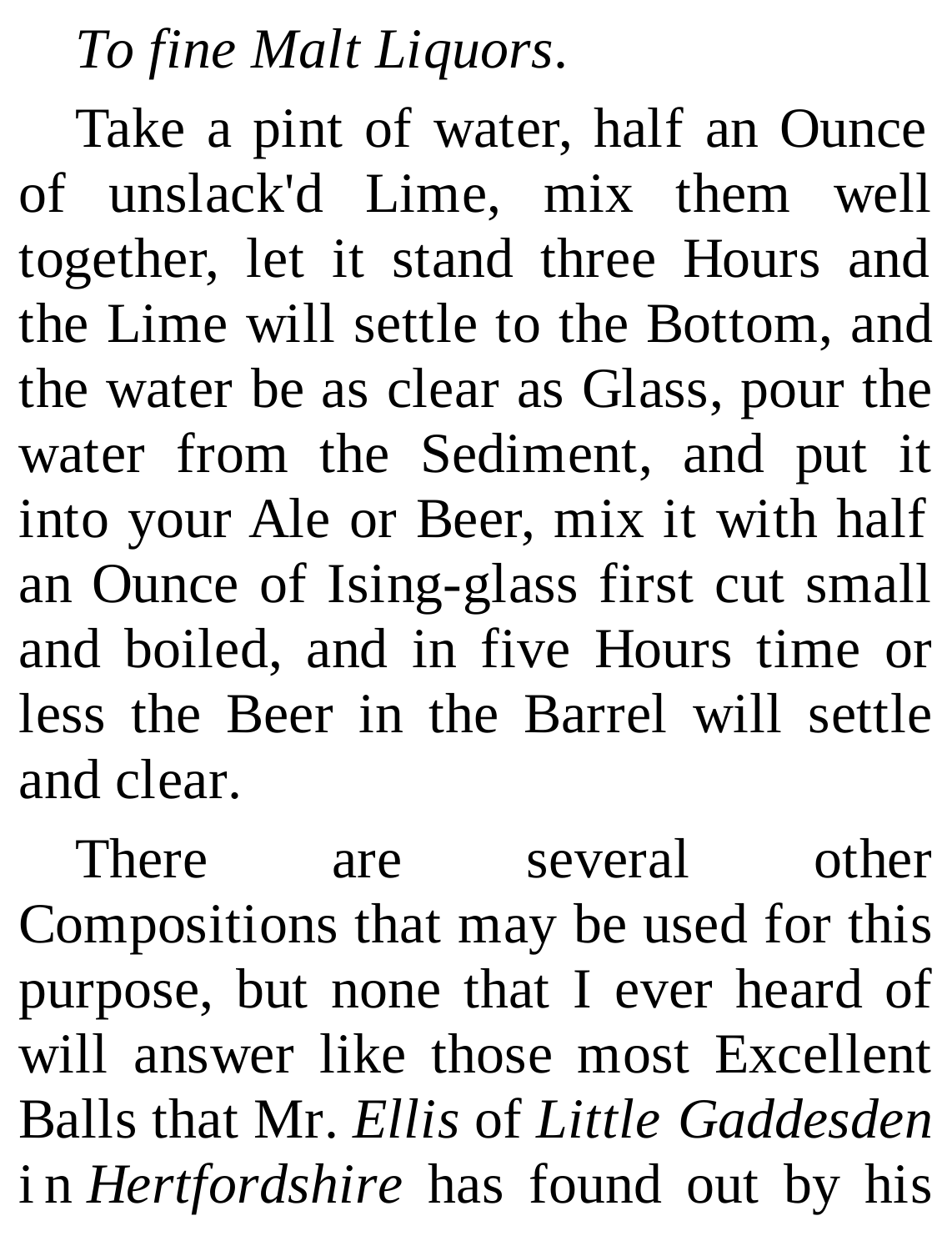own Experience to be very great Refiners, Preservers and Relishers of Malt Liquors and Cyders, and will also recover damag'd Drinks, as I have mentioned in my Second Book, where I have given a further Account of some other things that will fine, colour and improve Malt Drinks: The Balls are sold at {missing text}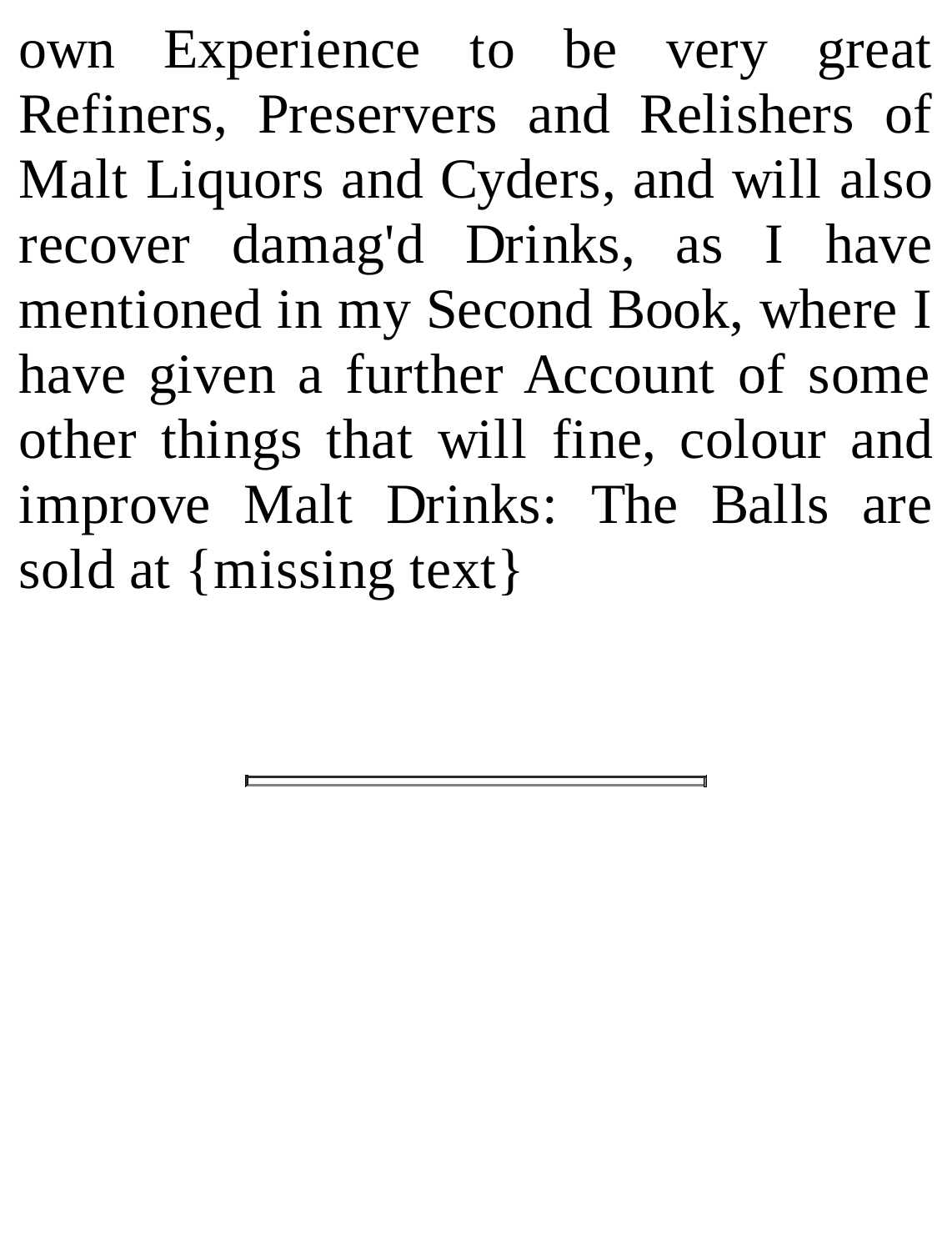# **CHAP. XV.** *Of several pernicious Ingredients put into Malt Liquors to encrease their Strength***.**

Malt Liquors, as well as several others, have long lain under the disreputation of being adulterated and greatly abused by avaricious and illprincipled People, to augment their Profits at the Expence of the precious Health of human Bodies, which, tho'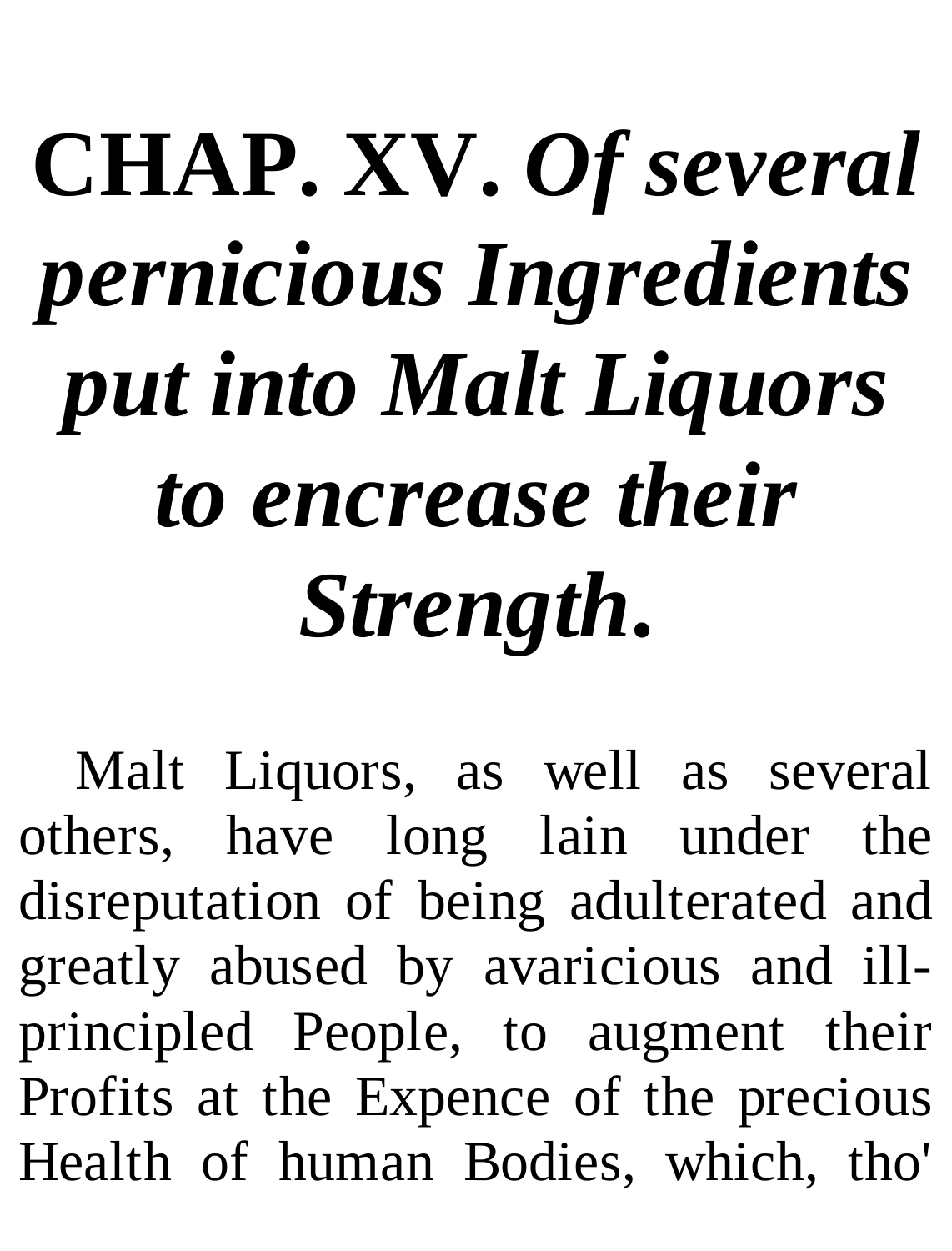the greatest Jewel in Life, is said to be too often lost by the Deceit of the Brewer, and the Intemperance of the Drinker: This undoubtedly was one, and I believe the greatest, of the Lord *Bacon's* Reasons for saying, he thought not one *Englishman* in a thousand died a natural Death. Nor is it indeed to be much wondered at, when, according to Report, several of the Publicans make it their Business to study and practise this Art, witness what I am afraid is too true, that some have made use of the *Coculus India* Berry for making Drink heady, and saving the Expence of Malt; but as this is a violent Potion by its narcotick stupifying Quality, if taken in too large a degree, I hope this will be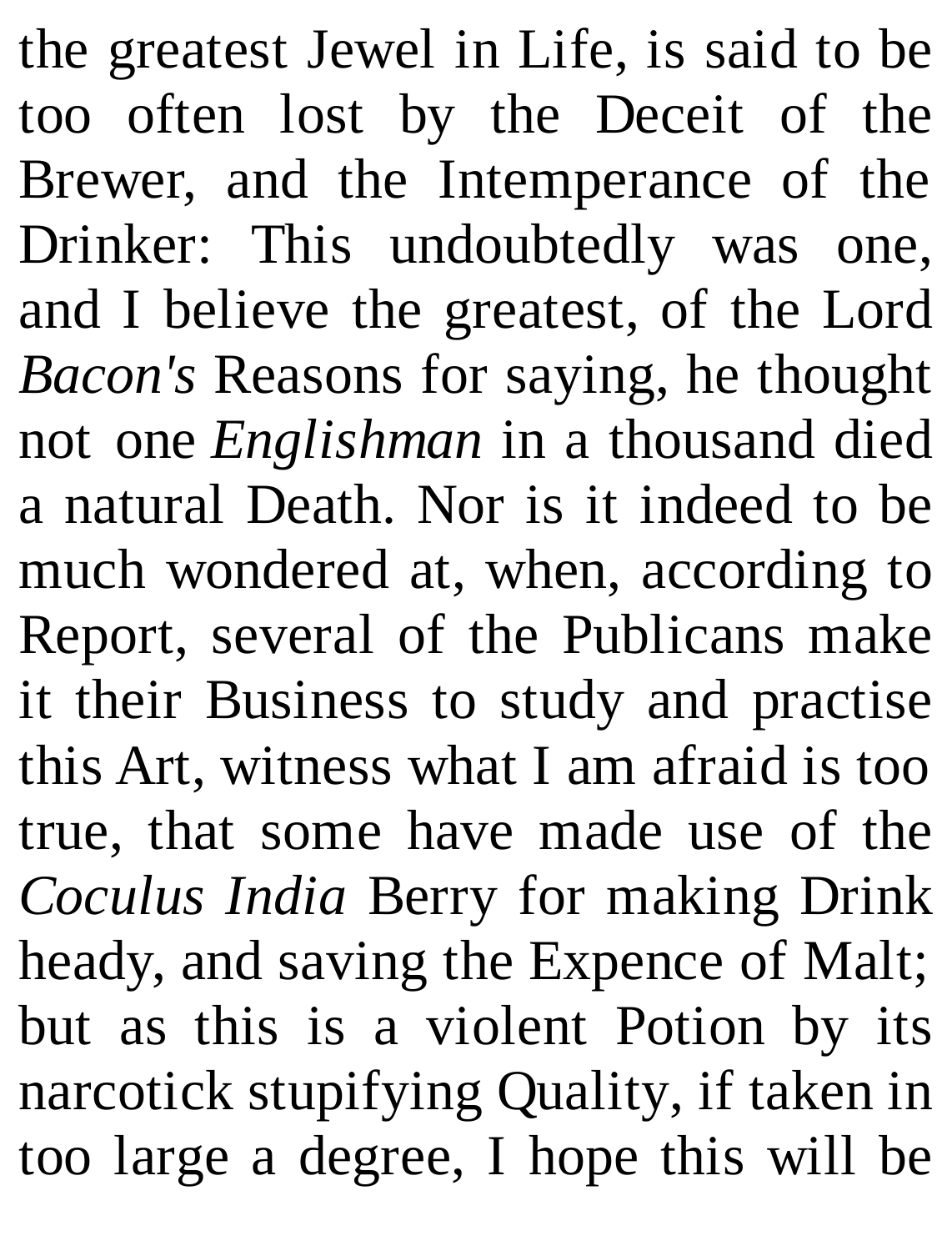rather a prevention of its use than an invitation, it being so much of the nature of the deadly Nightshade, that it bears the same Character; and I am sure the latter is bad enough; for one of my Neighbour's Brothers was killed by eating its Berries that grow in some of our Hedges, and so neatly resembles the black Cherry, that the Boy took the wrong for the right.

There is another sinister Practice said to be frequently used by ill Persons to supply the full quantity of Malt, and that is *Coriander* Seeds: This also is of a heady nature boiled in the Wort, one Pound of which will answer to a Bushel of Malt, as was ingenuously confess'd to me by a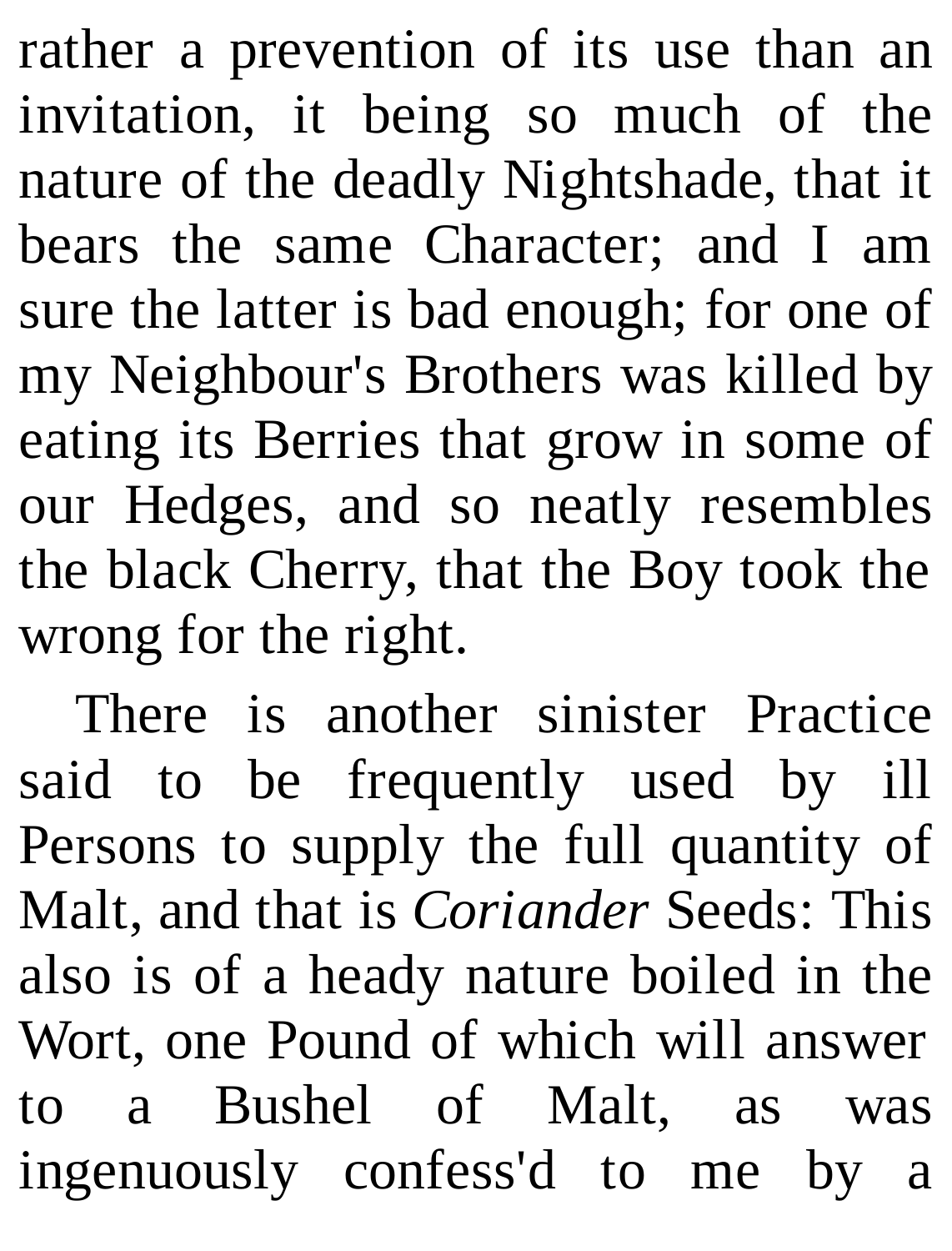Gardener, who own'd he sold a great deal of it to Alehouse Brewers (for I don't suppose the great Brewer would be concern'd in any such Affair) for that purpose, purpose, at Ten-pence per Pound; but how wretchedly ignorant are those that make use of it, not knowing the way first to cure and prepare it for this and other mixtures, without which it is a dangerous thing, and will cause Sickness in the Drinkers of it. Others are said to make use of Lime-stones to fine and preserve the Drink; but to come off the fairest in such foul Artifices, it has been too much a general Practice to beat the Yeast so long into the Ale, that without doubt it has done great Prejudice to the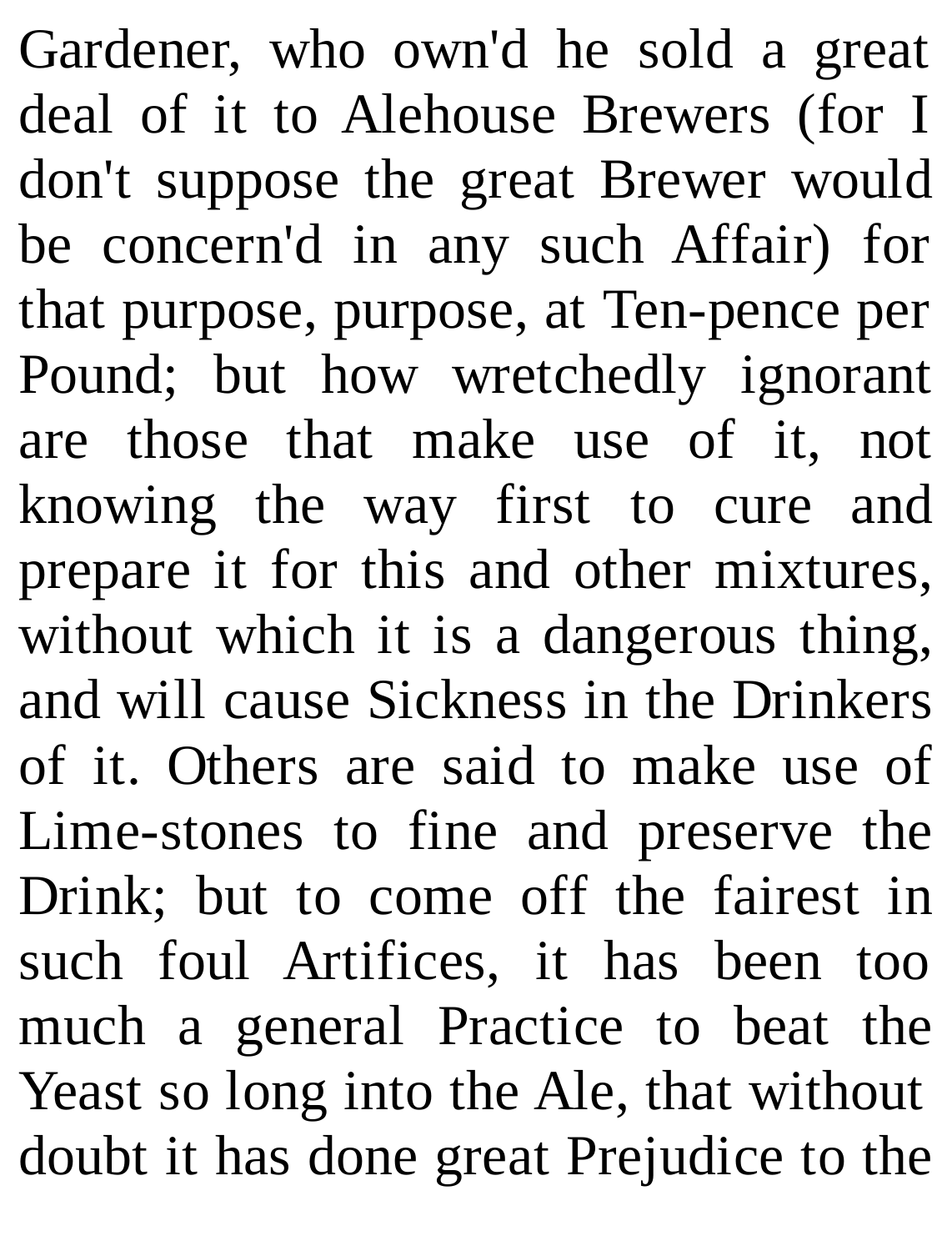Healths of many others besides the Person I have writ of in the Preface of my Second Book. For the sake then of Seller and Buyer, I have here offered several valuable Receipts for fining, preserving and mellowing Beers and Ales, in such a true healthful and beneficial manner, that from henceforth after the Perusal of this Book, and the knowledge of their worth are fully known, no Person, I hope, will be so sordidly obstinate as to have any thing to do with such unwholsome Ingredients; because these are not only of the cheapest sort, but will answer their End and Purpose; and the rather, since Malts are now only twenty Shillings per Quarter, and like to hold a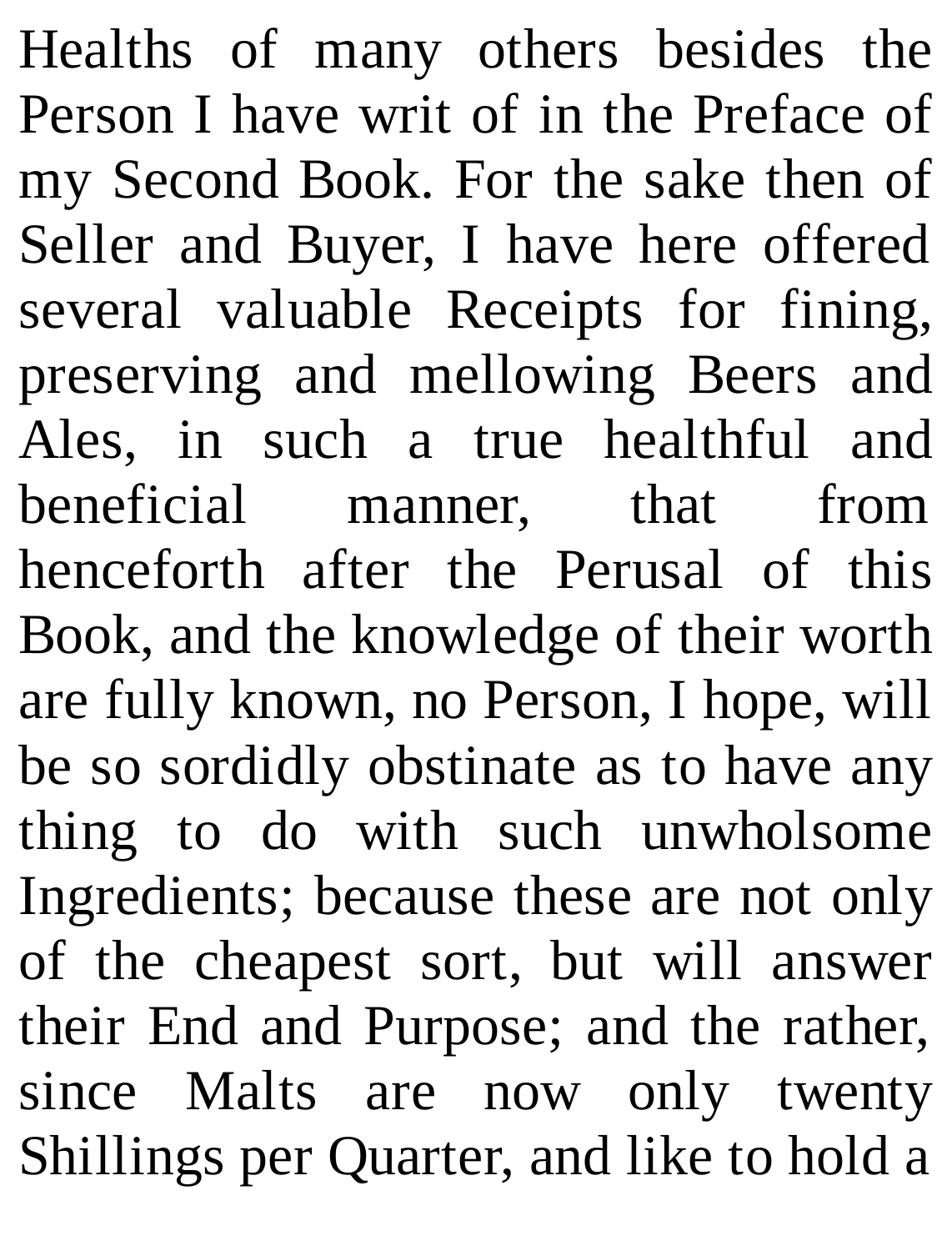low Price for Reasons that I could here assign.

I own, I formerly thought they were too valuable to expose to the Publick by reason of their Cheapness and great Virtues, as being most of them wholsomer than the Malt itself, which is but a corrupted Grain. But, as I hope they will do considerable Service in the World towards having clear salubrious and pleasant Malt Liquors in most private Families and Alehouses, I have my Satisfaction.

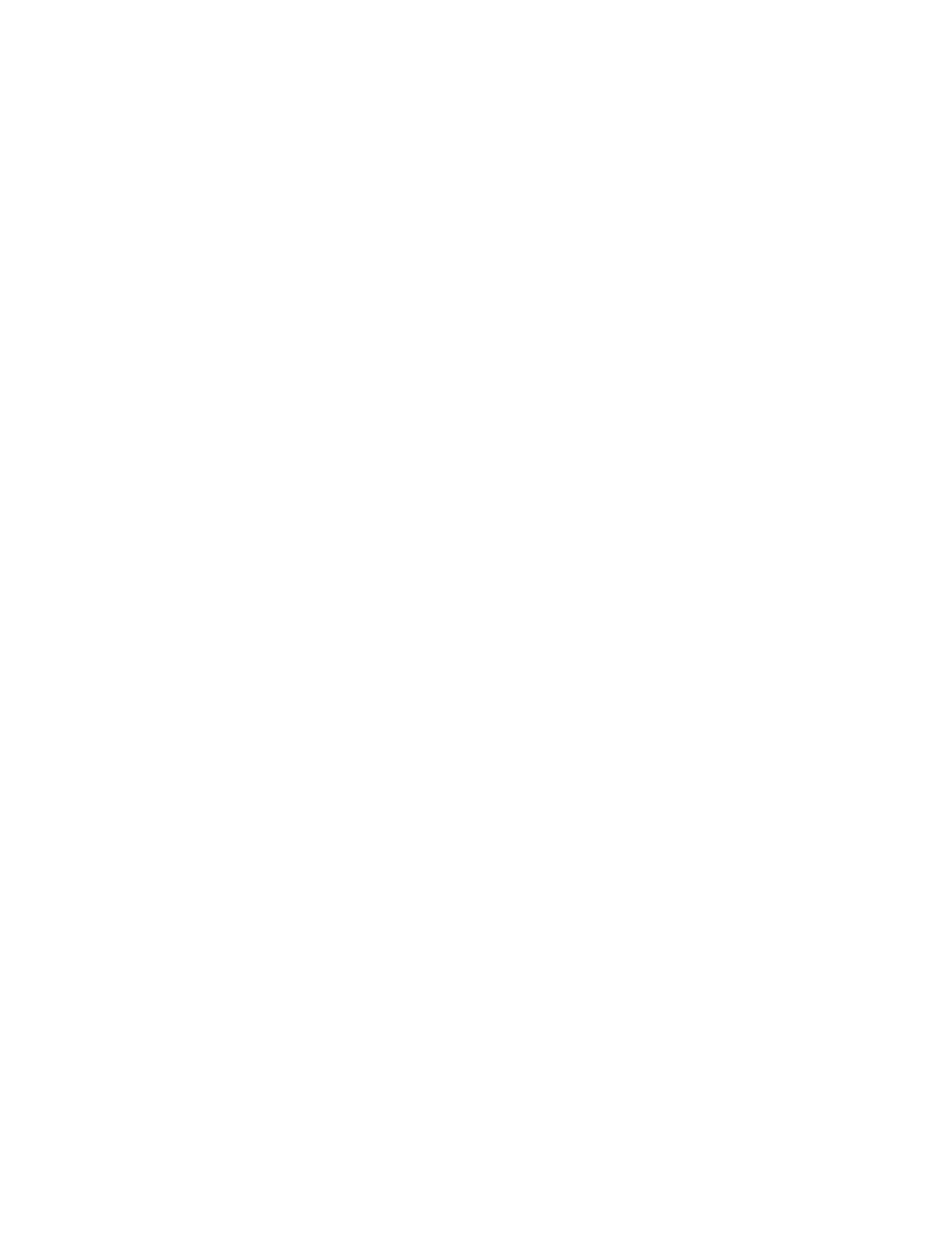# **CHAP. XVI.** *Of the Cellar or Repository for keeping Beers and Ales***.**

It's certain by long Experience, that the Weather or Air has not only a Power or Influence in Brewings; but also after the Drink is in the Barrel, Hogshead or Butt, in Cellars or other Places, which is often the cause of forwarding or retarding the fineness of Malt Liquors; for if we brew in cold Weather, and the Drink is to stand in a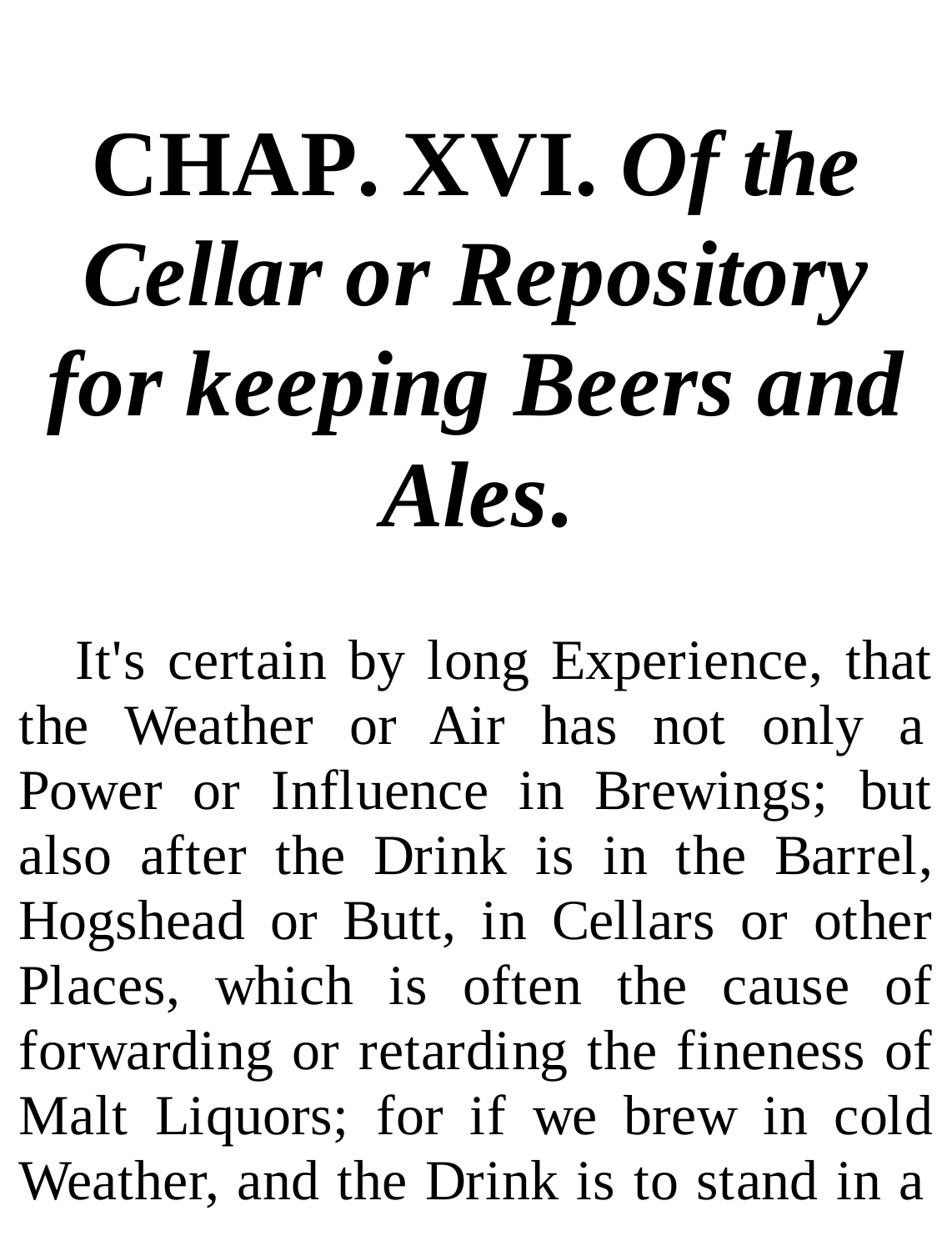Cellar of Clay, or where Springs rise, or Waters lye or pass through, such a Place by consequence will check the due working of the Drink, chill, flat, deaden and hinder it from becoming fine. So likewise if Beer or Ale is brewed in hot Weather and put into Chalky, Gravelly or Sandy Cellars, and especially if the Windows open to the South, South-East, or South-West, then it is very likely it will not keep long, but be muddy and stale: Therefore, to keep Beer in such a Cellar, it should be brewed in *October*, that the Drink may have time to cure itself before the hot Weather comes on; but in wettish or damp Cellars, 'tis best to Brew in *March*, that the Drink may have time to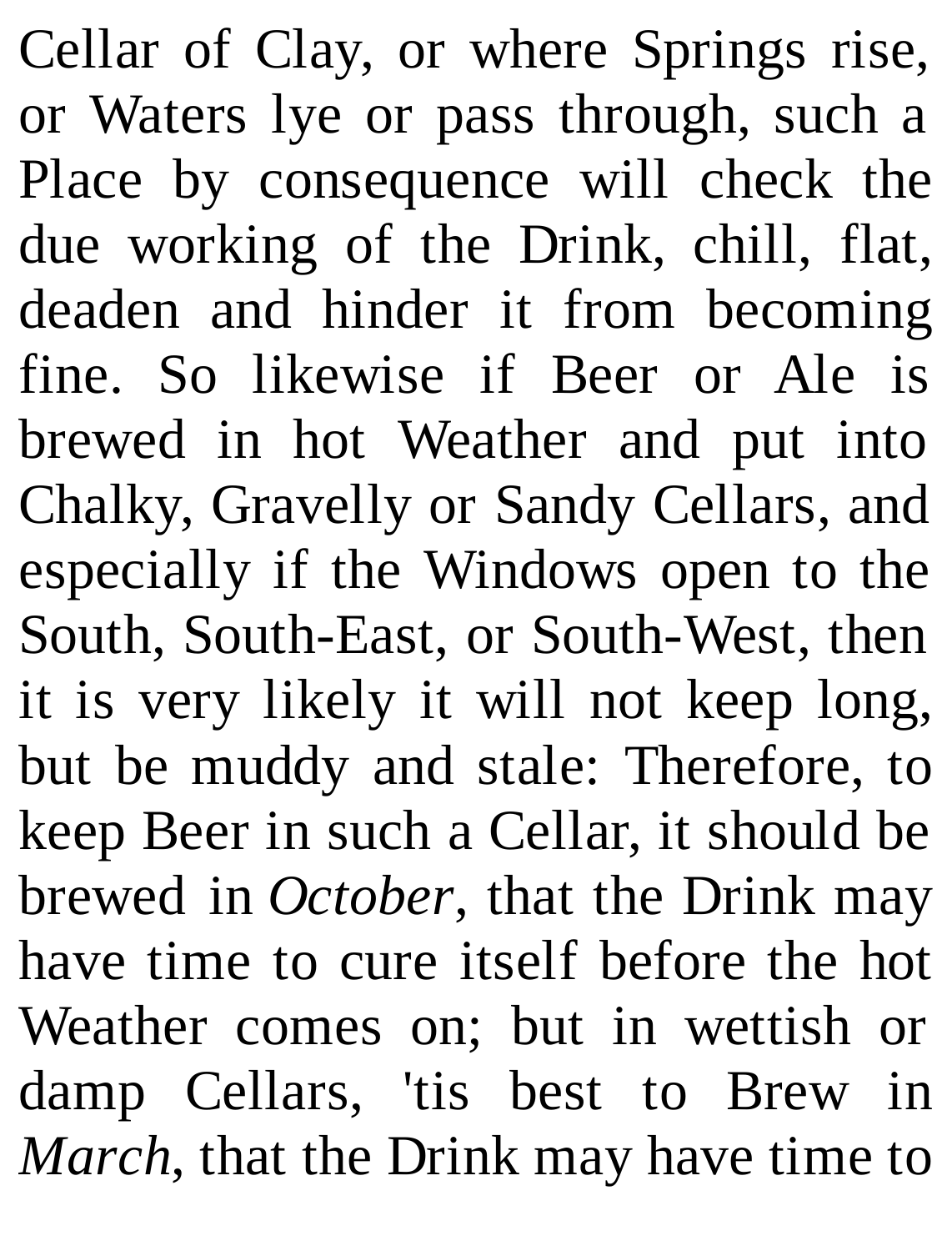fine and settle before the Winter Weather is advanced. Now such Cellar Extremities should, if it could be done, be brought into a temperate State, for which purpose some have been so curious as to have double or treble Doors to their Cellar to keep the Air out, and then carefully shut the outward, before they enter the inward one, whereby it will be more secure from aerial Alterations; for in Cellars and Places, that are most exposed to such Seasons, Malt Liquors are frequently disturb'd and made unfit for a nice Drinker; therefore if a Cellar is kept dry and these Doors to it, it is reckoned warm in Winter and cool in Summer, but the best of Cellars are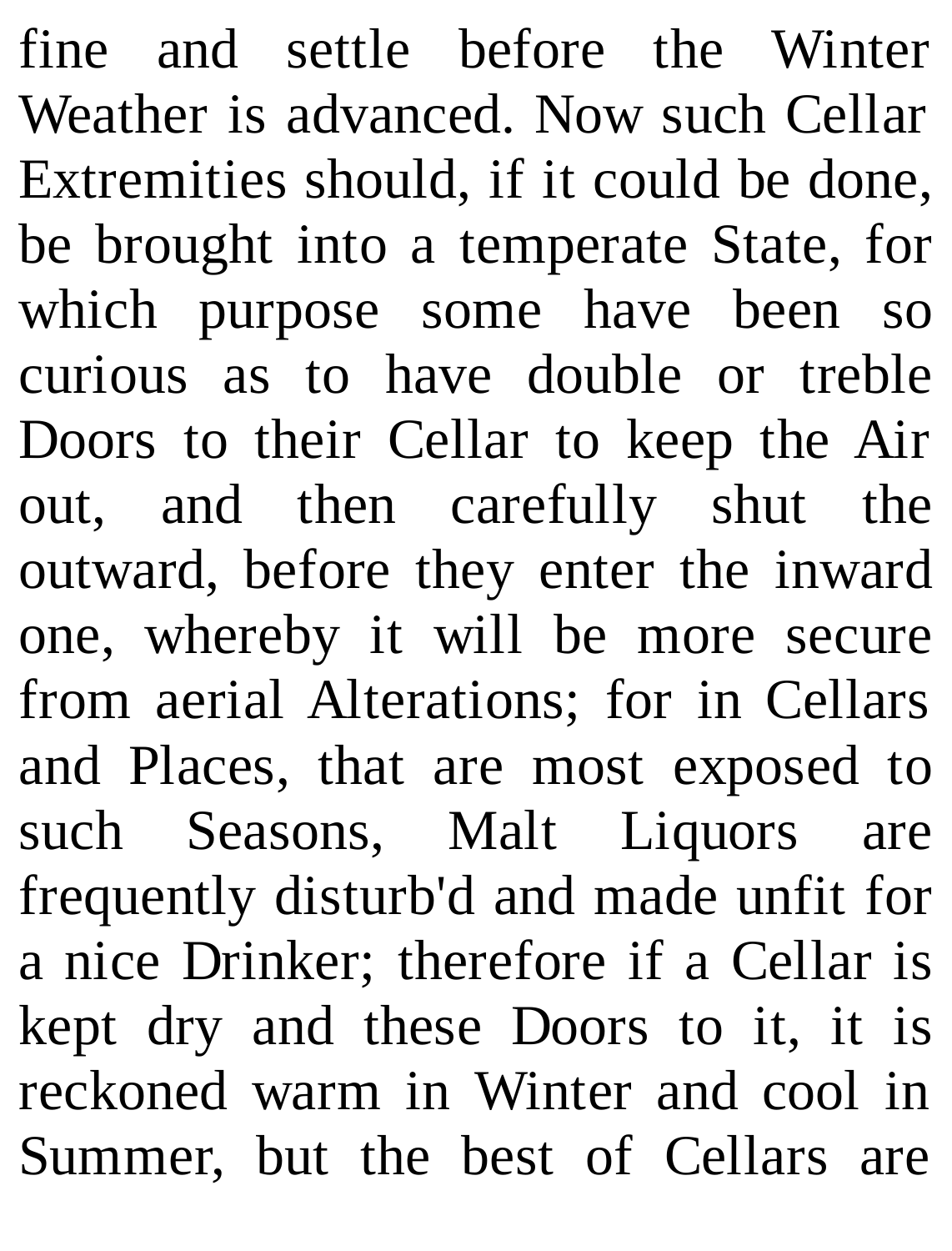thought to be those in Chalks, Gravels or Sands, and particularly in Chalks, which are of a drying quality more than any other, and consequently dissipates Damps the most of all Earths, which makes it contribute much to the good keeping of the Drink; for all damp Cellars are prejudicial to the Preservation of Beers and Ales, and sooner bring on the rotting of the Casks and Hoops than the dry ones; Insomuch that in a chalky Cellar near me, their Ashen broad Hoops have lasted above thirty Years. Besides, in such inclosed Cellars and temperate Air, the Beers and Ales ripen more kindly, are better digested and softned, and drink smoother: But when the Air is in a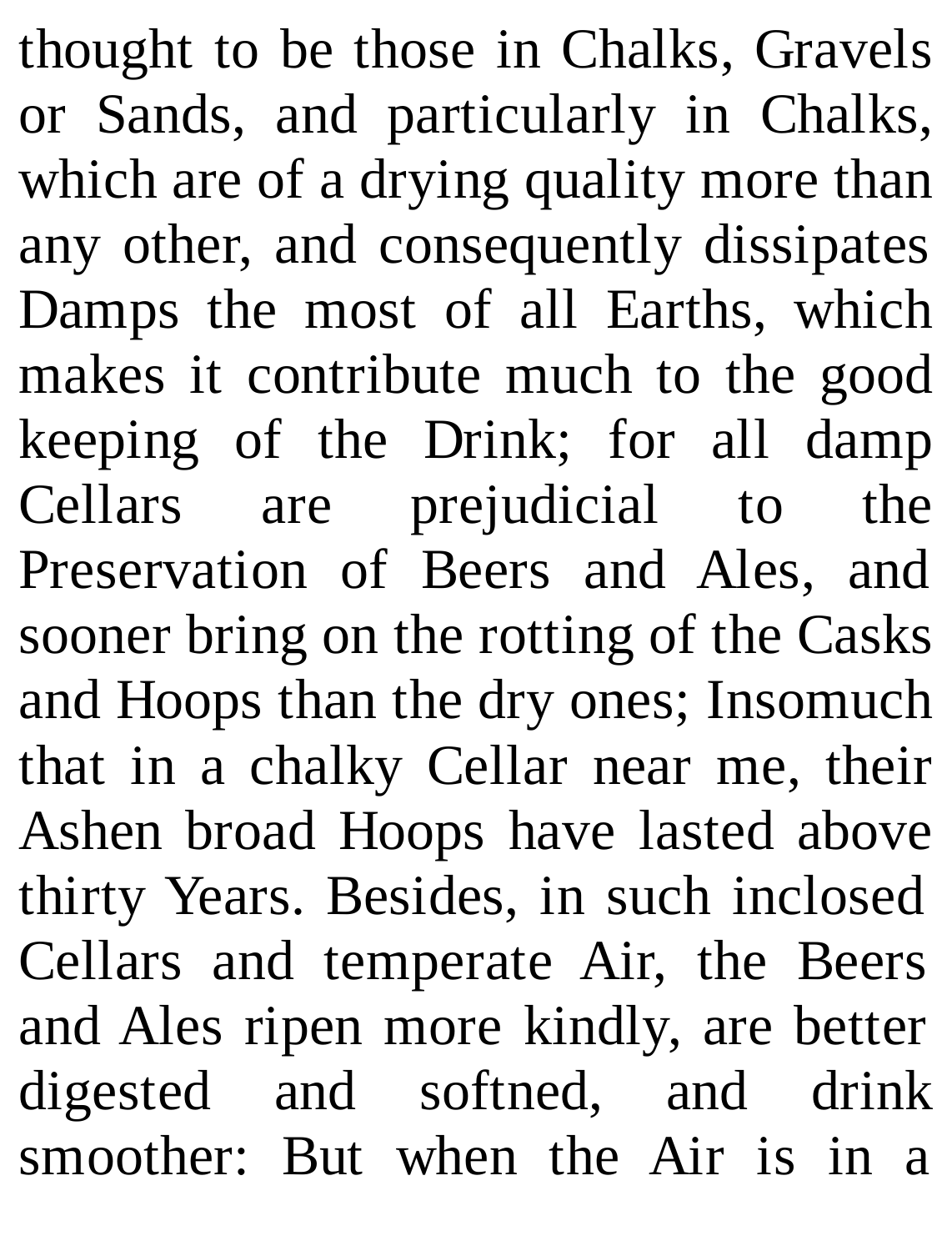disproportion by the Cellars letting in Heats and Colds, the Drink will grow Stale and be disturbed, sooner than when the Air is kept out. From hence it is, that in some Places their Malt Liquors are exceeding good, because they brew with Pale or Amber Malts, Chalky Water, and keep their Drinks in close Vaults or proper dry Cellars, which is of such Importance, that notwithstanding any Malt Liquor may be truly brewed, yet it may be spoiled in a bad Cellar that may cause such alternate Fermentations as to make it thick and sour, tho' it sometimes happens that after such Changes it fines itself again; and to prevent these Commotions of the Beer, some brew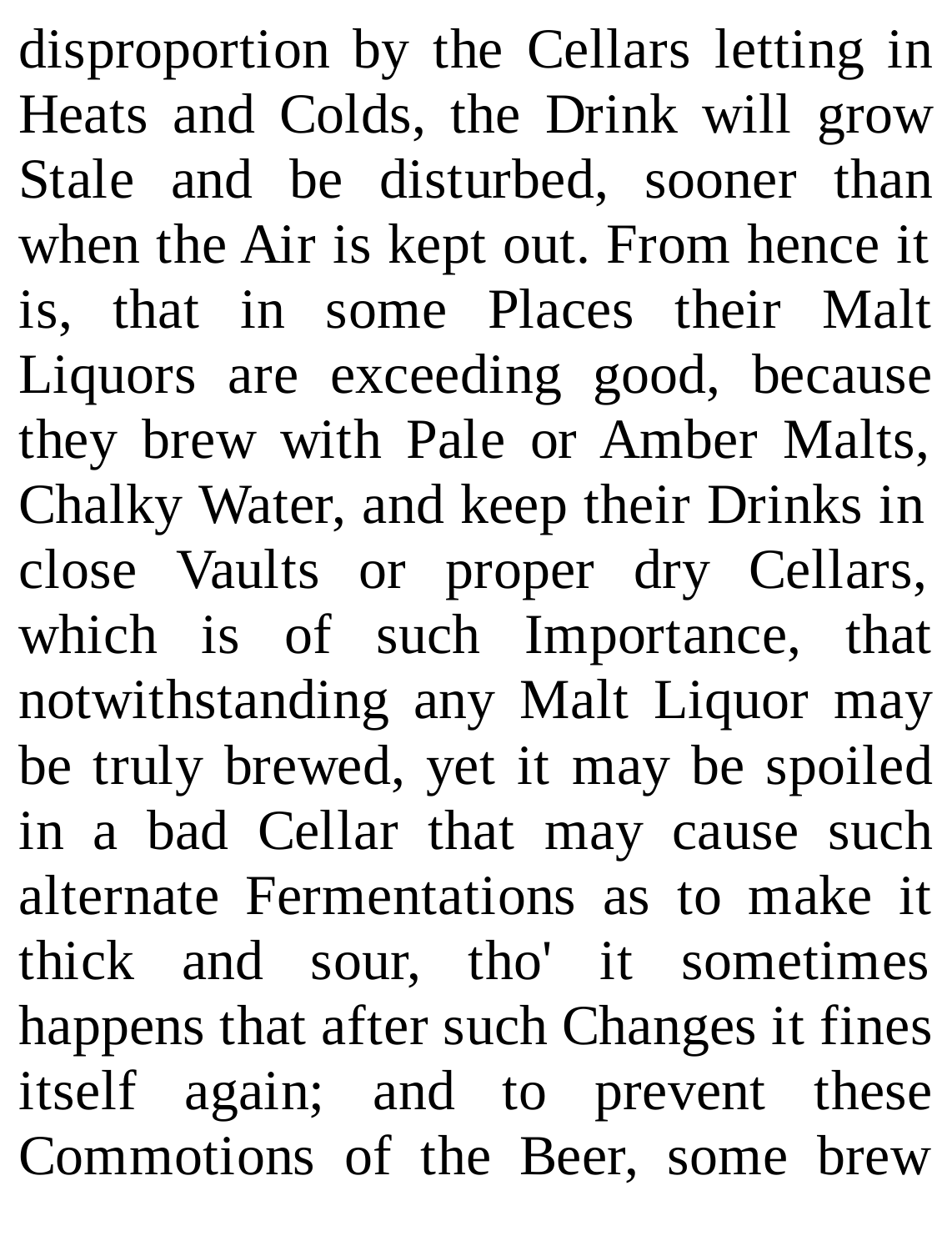their pale Malt in *March* and their brown in *October*, for that the pale Malt, having not so many fiery Particles in it as the brown, stands more in need of the Summer's Weather to ripen it, while the brown sort being more hard and dry is better able to defend itself against the Winter Colds that will help to smooth its harsh Particles; yet when they happen to be too violent, Horse-dung should be laid to the Windows as a Fortification against them; but if there were no Lights at all to a Cellar, it would be better.

Some are of Opinion, that *October* is the best of all other Months to brew any sort of Malt in, by reason there are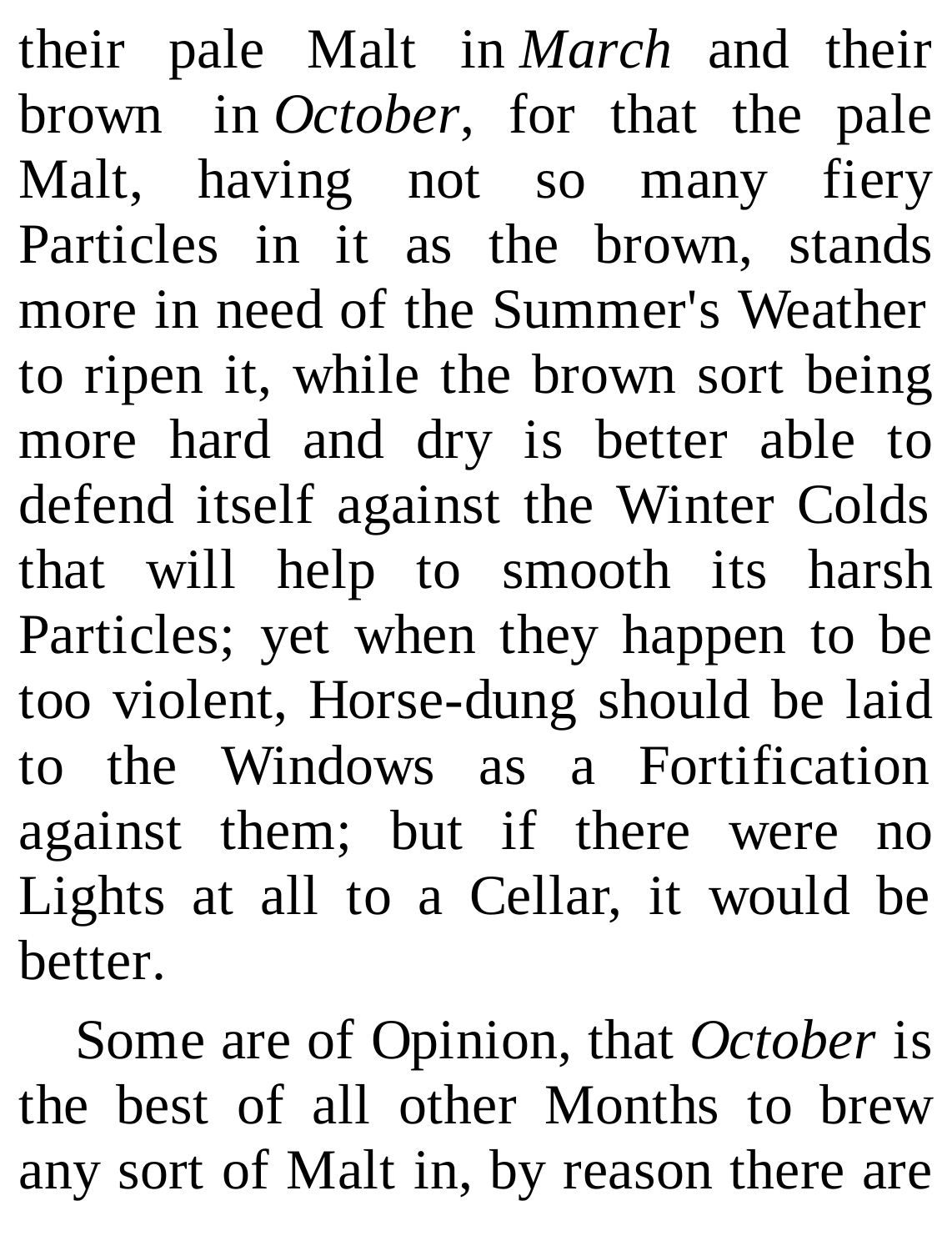so many cold Months directly follow, that will digest the Drink and make it much excel that Brewed in *March* because such Beer will not want that Care and Watching, as that brewed in *March* absolutely requires, by often taking out and putting in the Vent-peg on Change of Weather; and if it is always left out, then it deadens and palls the Drink; yet if due Care is not taken in this respect, a Thunder or Stormy Night may marr all, by making the Drink ferment and burst the Cask; for which Reason, as Iron Hoops are most in Fashion at this time, they are certainly the greatest Security to the safety of the Drink thus exposed; and next to them is the Chesnut Hoop; both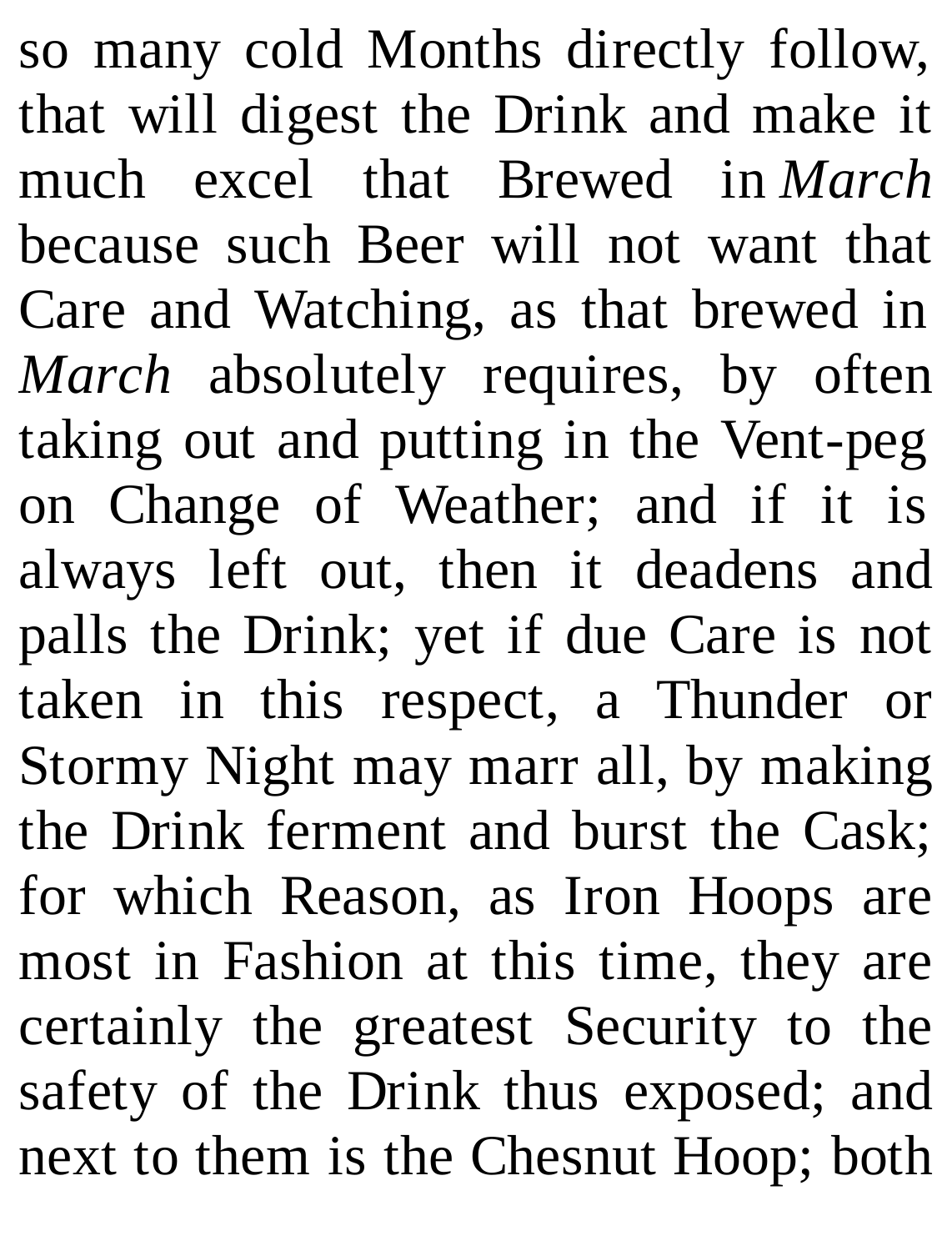which will endure a shorter or longer time as the Cellar is more or less dry, and the Management attending them. The Iron Hoop generally begins to rust first at the Edges, and therefore should be rubbed off when opportunity offers, and be both kept from wet as much as possible; for 'tis Rust that eats the Iron Hoop in two sometimes in ten or twelve Years, when the Ashen and Chesnut in dry Cellars have lasted three times as long.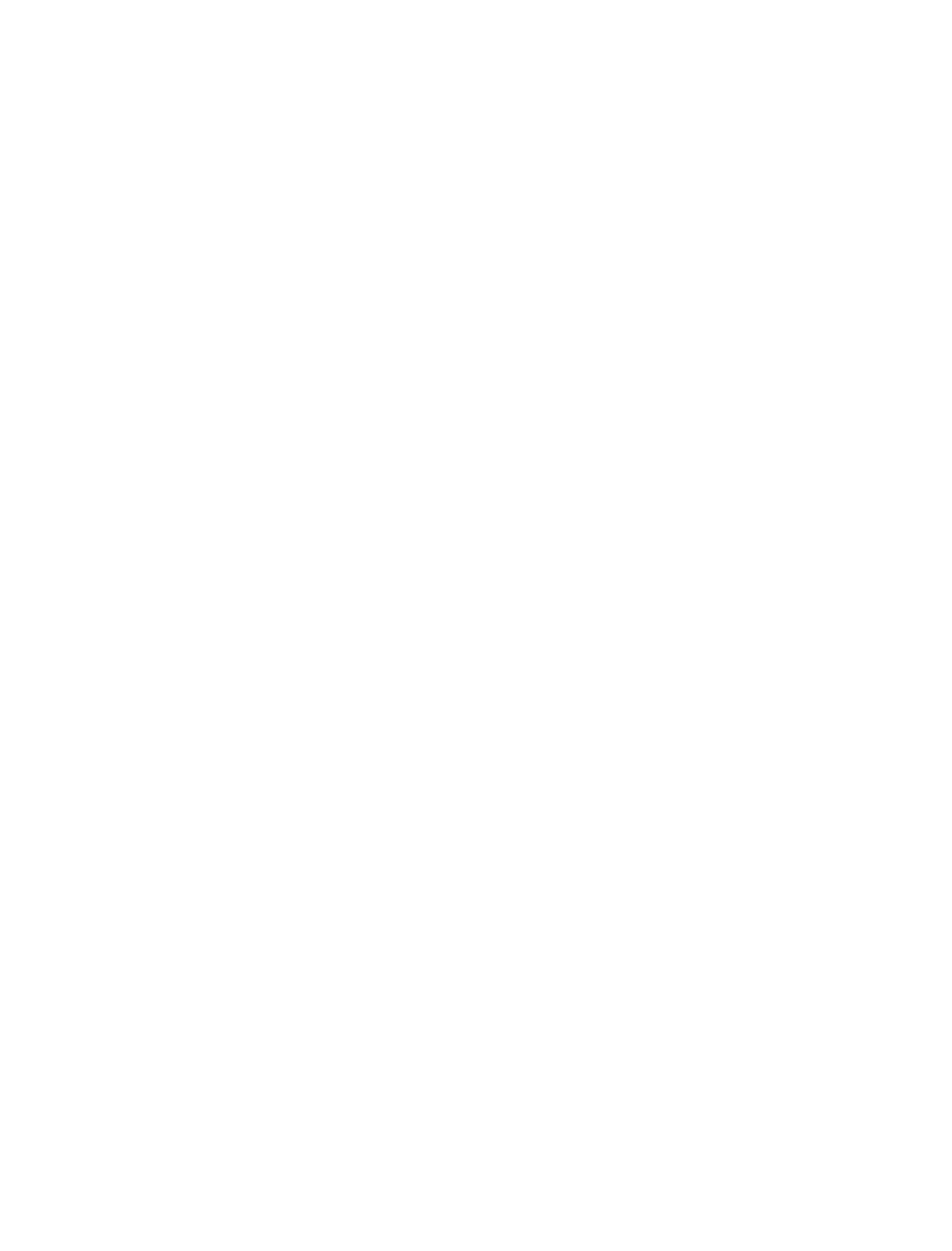## **CHAP. XVII.** *Of Cleaning and Sweetening of Casks***.**

In Case your Cask is a Butt, then with cold Water first rince out the Lees clean, and have ready, boiling or very hot Water, which put in, and with a long Stale and a little Birch fastened to its End, scrub the Bottom as well as you can. At the same time let there be provided another shorter Broom of about a Foot and a half long, that with one Hand may be so imployed in the upper and other Parts as to clean the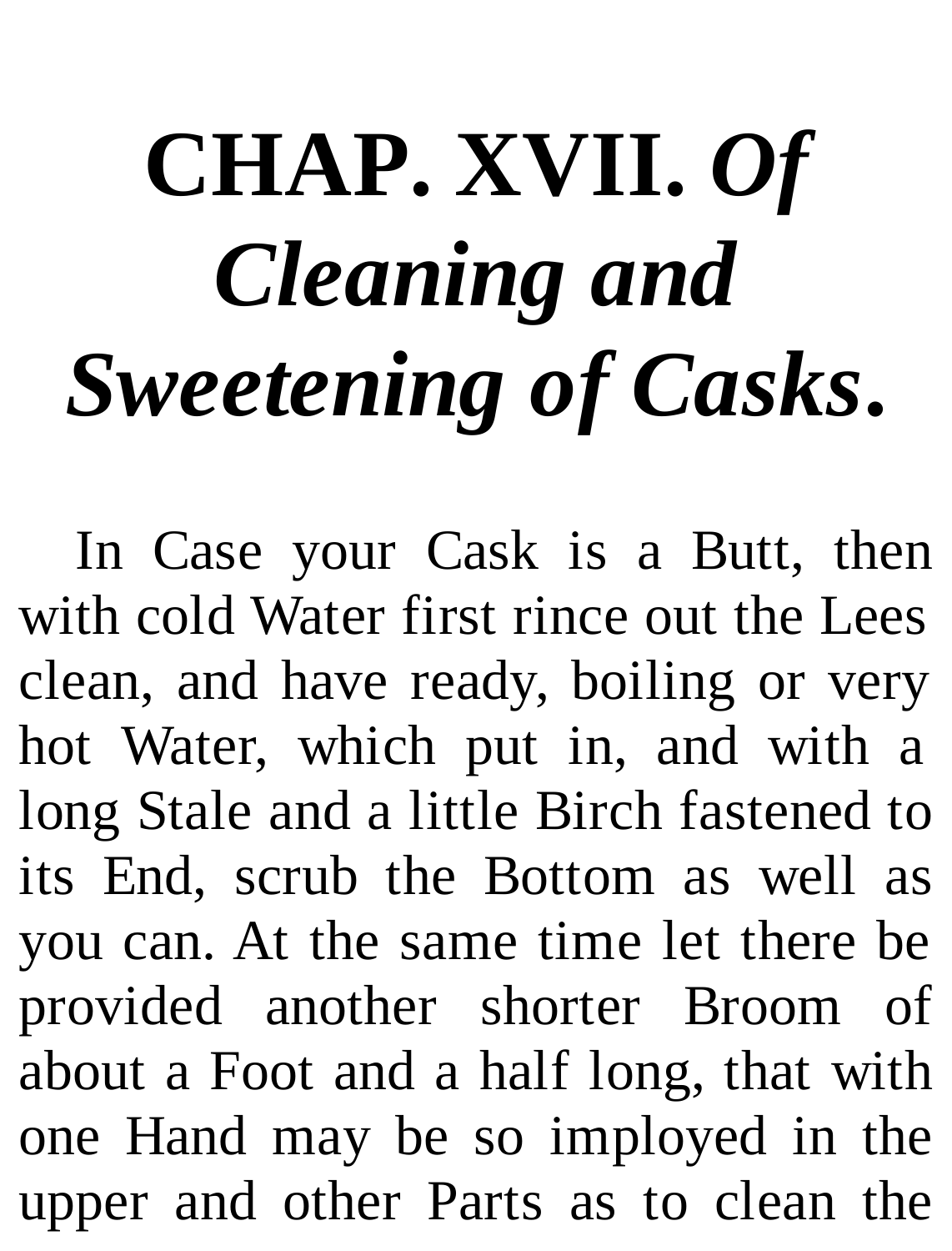Cask well: So in a Hogshead or other smaller Vessel, the one-handed short Broom may be used with Water, or with Water, Sand or Ashes, and be effectually cleaned; the outside of the Cask about the Bung-hole should be well washed, lest the Yeast, as it works over, carries some of its Filth with it.

But to sweeten a Barrel, Kilderkin, Firkin or Pin in the great Brewhouses, they put them over the Copper Hole for a Night together, that the Steam of the boiling Water or Wort may penetrate into the Wood; this Way is such a furious Searcher, that unless the Cask is new hooped just before, it will be apt to fall in pieces.

*Another Way*.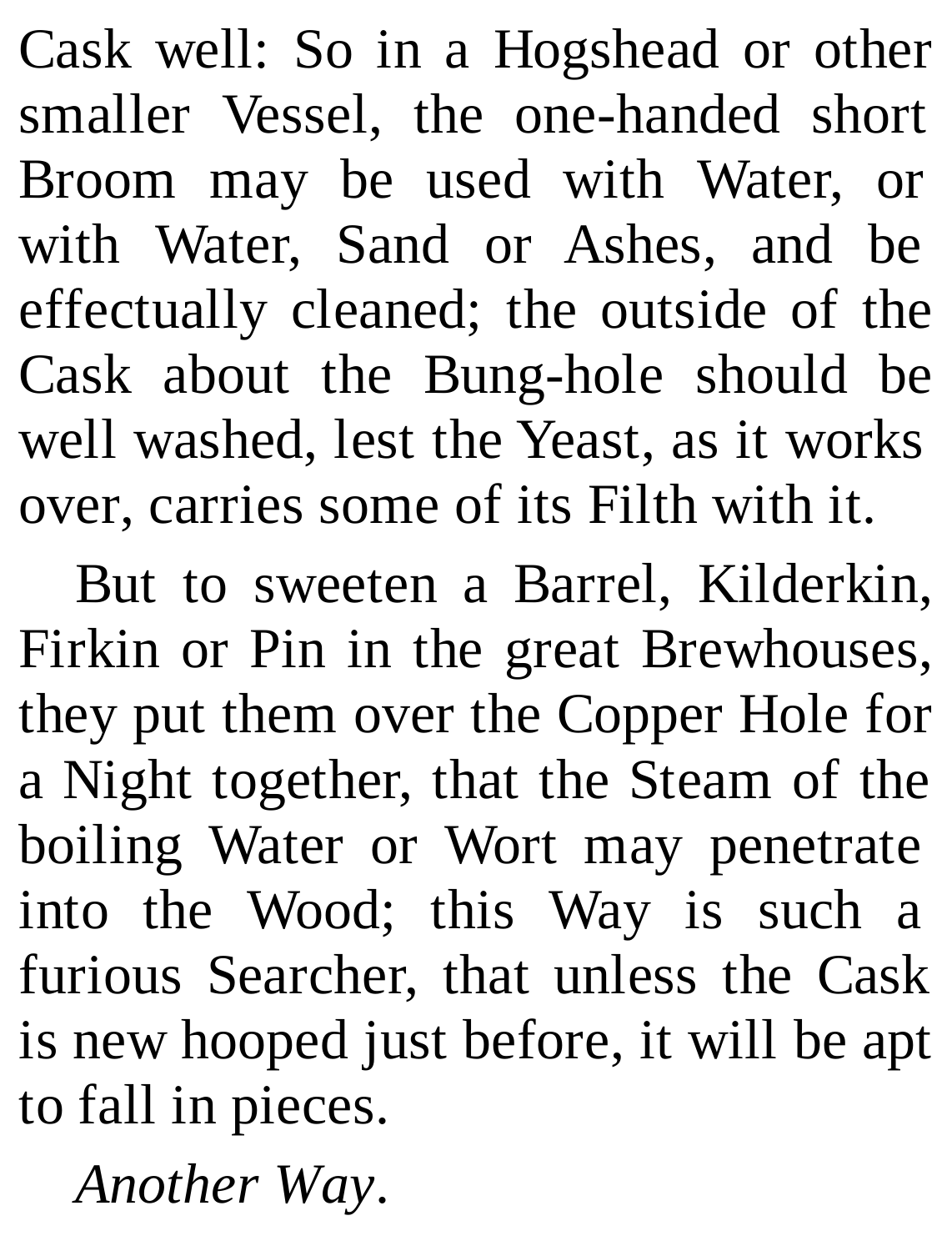Take a Pottle, or more, of Stone Lime, and put it into the Cask; on this pour some Water and stop it up directly, shaking it well about.

*Another Way*.

Take a long Linnen Rag and dip it in melted Brimstone, light it at the end, and let it hang pendant with the upper part of the Rag fastened to the wooden Bung; this is a most quick sure Way, and will not only sweeten, but help to fine the Drink.

*Another*.

Or to make your Cask more pleasant, you may use the Vintners Way thus: Take four Ounces of Stone Brimstone, one Ounce of burnt Alum, and two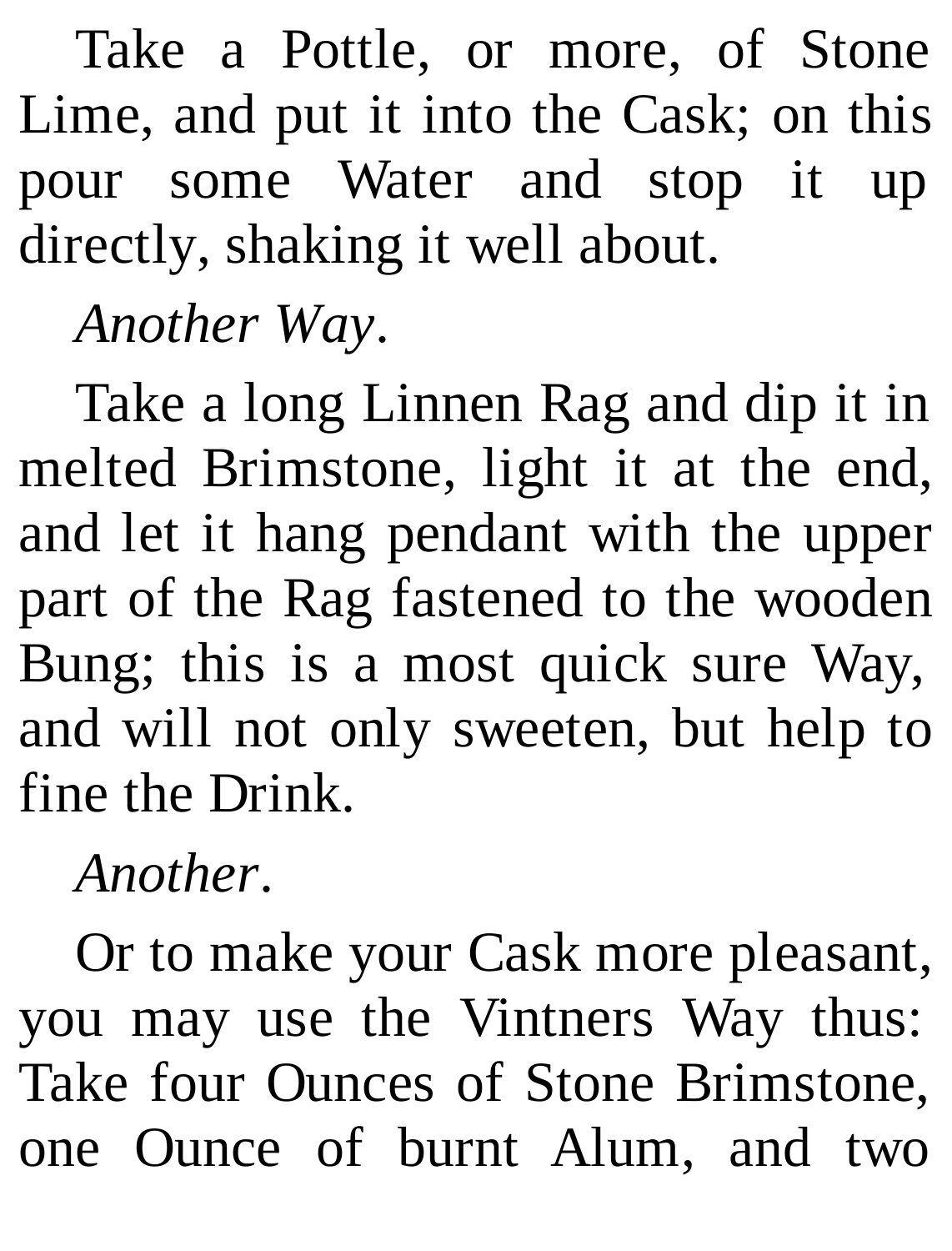Ounces of Brandy; melt all these in an Earthen Pan over hot Coals, and dip therein a piece of new Canvas, and instantly sprinkle thereon the Powders of Nutmegs, Cloves, Coriander and Anise-seeds: This Canvas set on fire, and let it burn hanging in the Cask fastened at the end with the wooden Bung, so that no Smoke comes out.

*For a Musty Cask*.

Boil some Pepper in water and fill the Cask with it scalding hot.

*For a very stinking Vessel*.

The last Remedy is the Coopers taking out one of the Heads of the Cask to scrape the inside, or new-shave the Staves, and is the surest way of all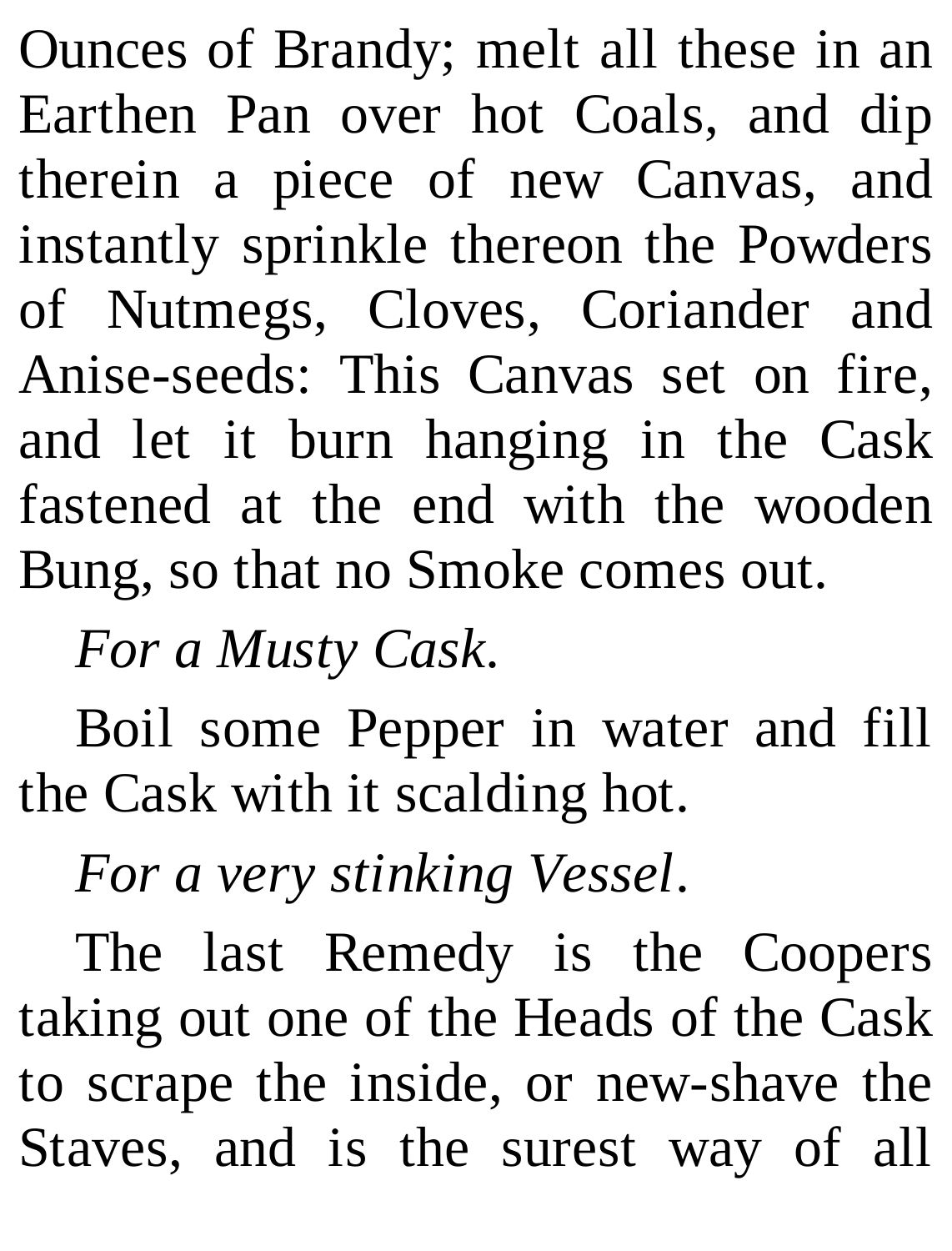others, if it is fired afterwards withinside a small matter, as the Cooper knows how.

These several Methods may be made use of at Discretion, and will be of great Service where they are wanted. The sooner also a Remedy is applied, the better; else the Taint commonly encreases, as many have to their prejudice proved, who have made use of such Casks, in hopes the next Beer will overcome it; but when once a Cask is infected, it will be a long while, if ever, before it becomes sweet, if no Art is used. Many therefore of the careful sort, in case they han't a Convenience to fill their Vessel as soon as it is empty, will stop it close, to prevent the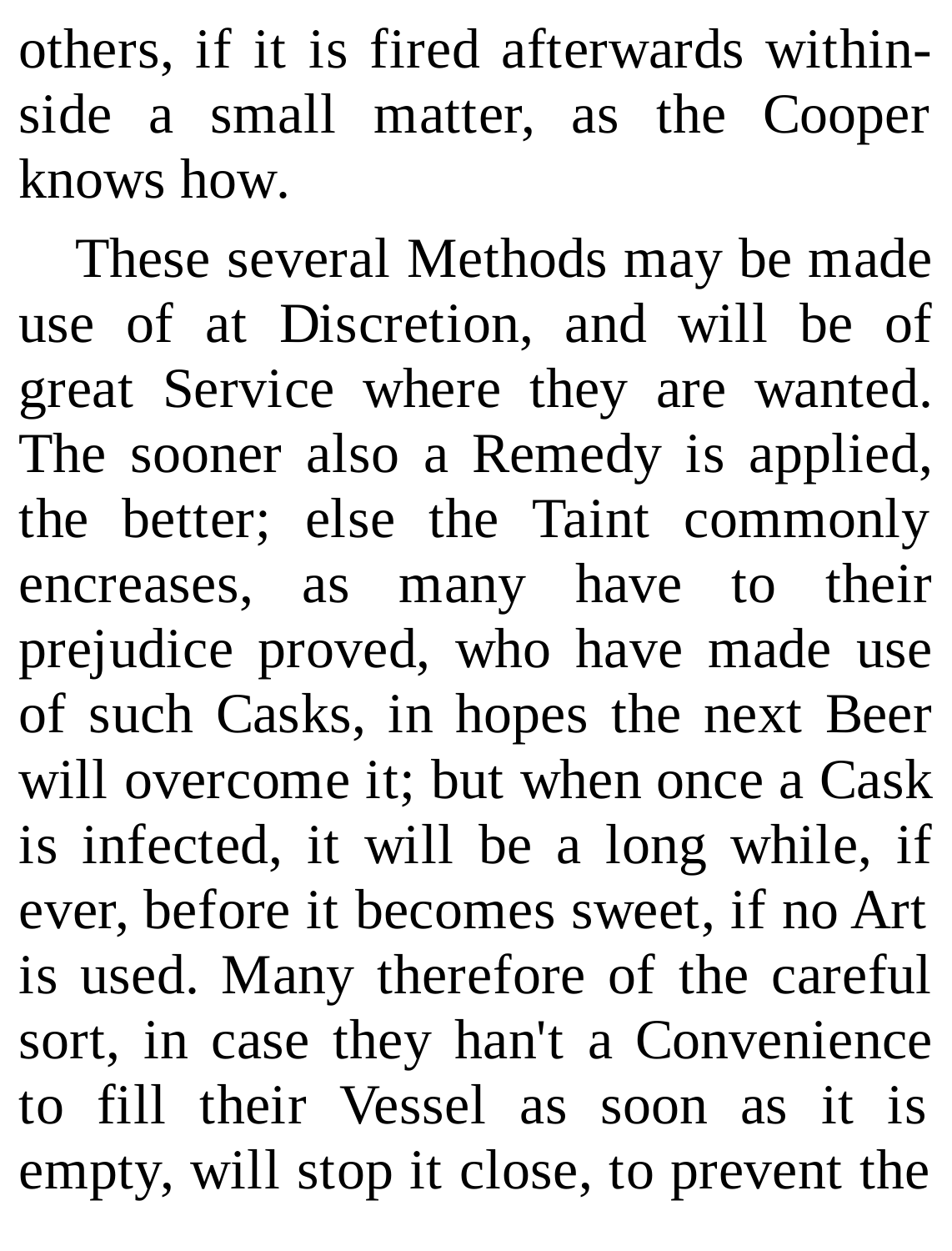Air and preserve the Lees sound, which will greatly tend to the keeping of the Cask pure and sweet against the next Occasion.

*To prepare a new Vessel to keep Malt Liquors in*.

A new Vessel is most improperly used by some ignorant People for strong Drink after only once or twice scalding with Water, which is so wrong, that such Beer or Ale will not fail of tasting thereof for half, if not a whole Year afterwards; such is the Tang of the Oak and its Bark, as may be observed from the strong Scents of Tan-Yards, which the Bark is one cause of. To prevent then this Inconvenience, when your Brewing is over put up some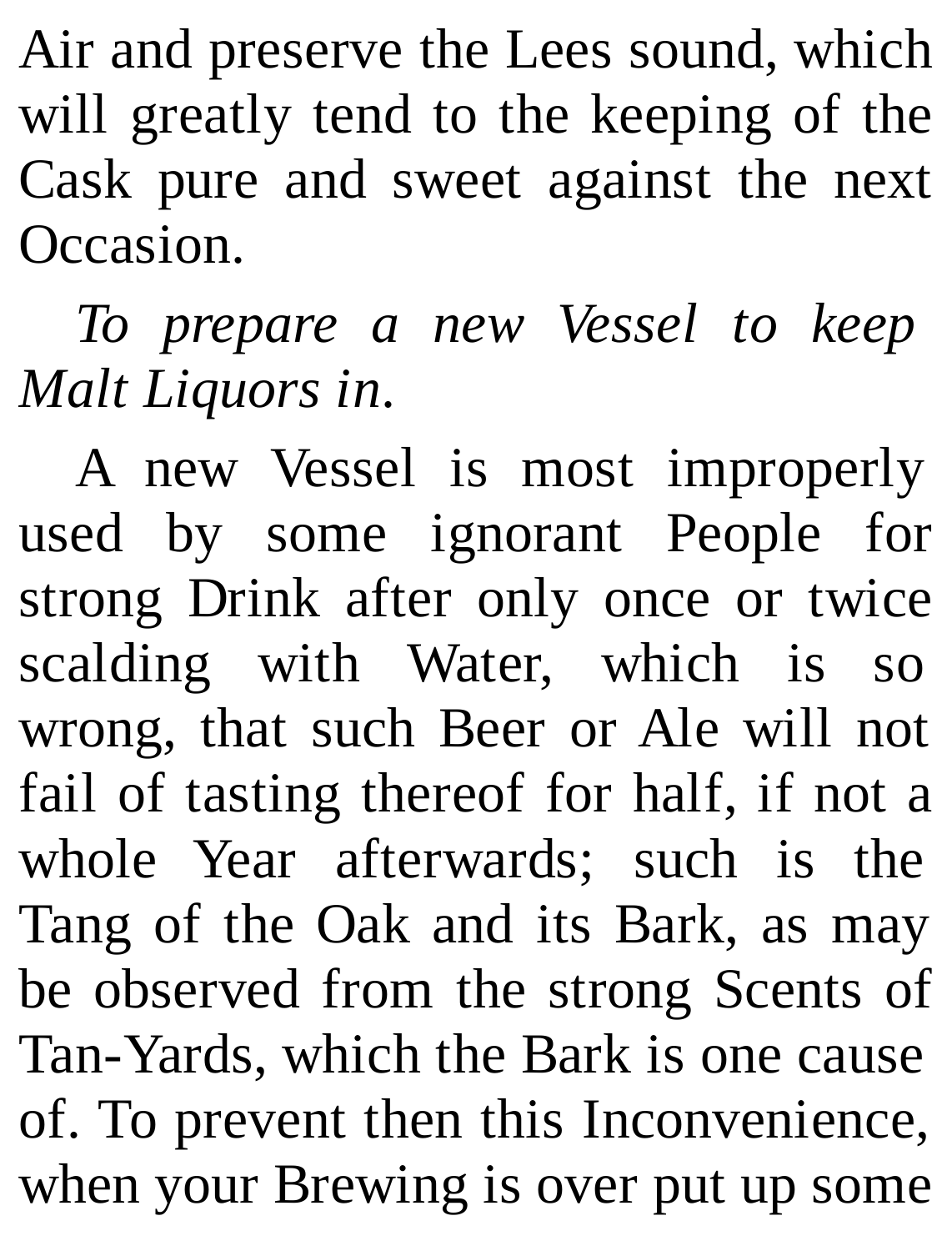Water scalding hot, and let it run throu' the Grains, then boil it and fill up the Cask, stop it well and let it stand till it is cold, do this twice, then take the Grounds of strong Drink and boil in it green Wallnut Leaves and new Hay or Wheat Straw, and put all into the Cask, that it be full and stop it close. After this, use it for small Beer half a Year together, and then it will be thoroughly sweet and fit for strong Drinks; or

*Another Way*.

Take a new Cask and dig a Hole in the Ground, in which it may lye half depth with the Bung downwards; let it remain a Week, and it will greatly help this or any stinking musty Cask. But besides these, I have writ of two other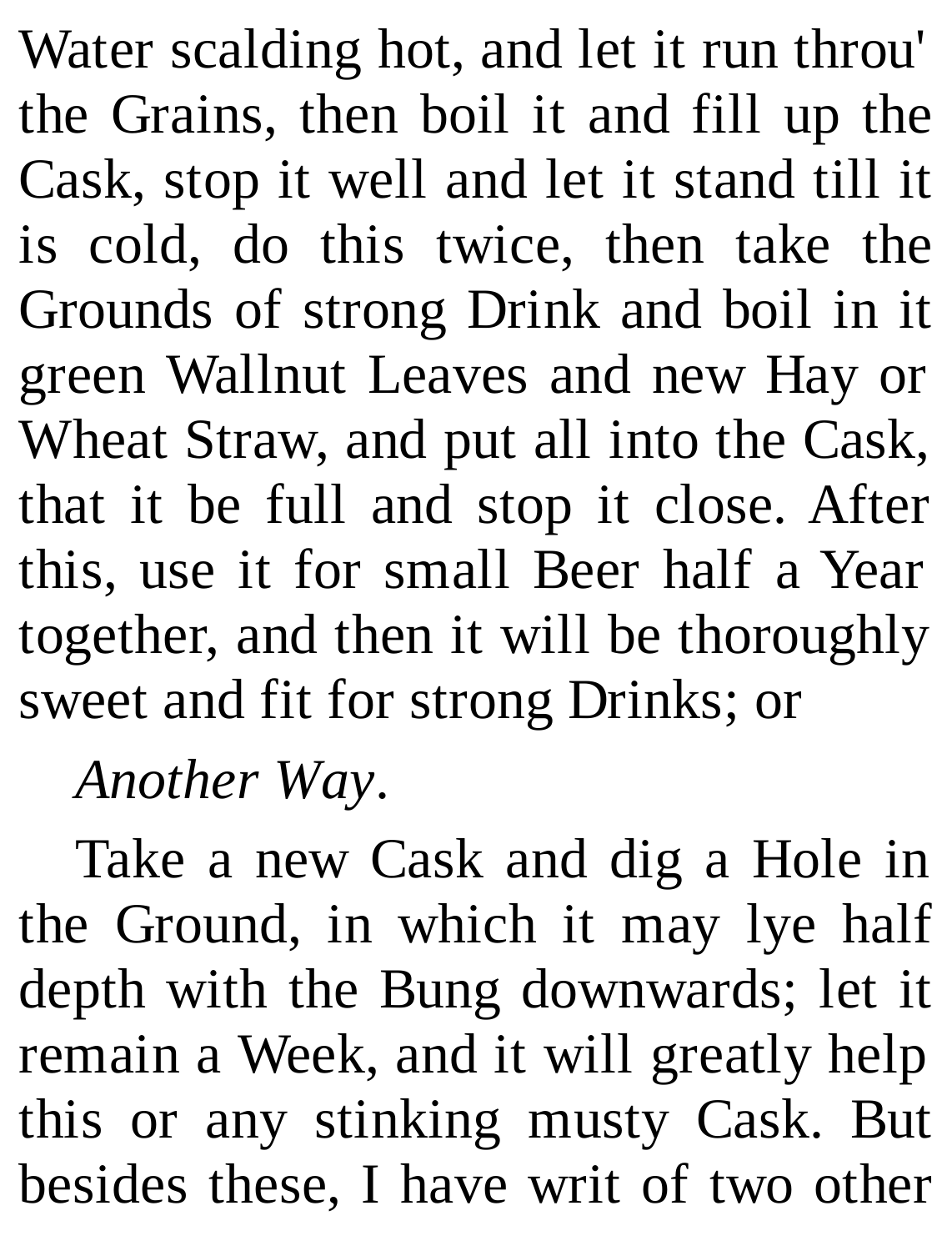excellent Ways to sweeten musty or stinking Casks, in my Second Book of Brewing.

*Wine Casks*.

These, in my Opinion, are the cheapest of all others to furnish a Person readily with, as being many of them good Casks for Malt Liquors, because the Sack and White-Wine sorts are already season'd to Hand, and will greatly improve Beers and Ales that are put in them: But beware of the Rhenish Wine Cask for strong Drinks; for its Wood is so tinctured with this sharp Wine, that it will hardly ever be free of it, and therefore such Cask is best used for Small Beer: The Claret Cask will a great deal sooner be brought into a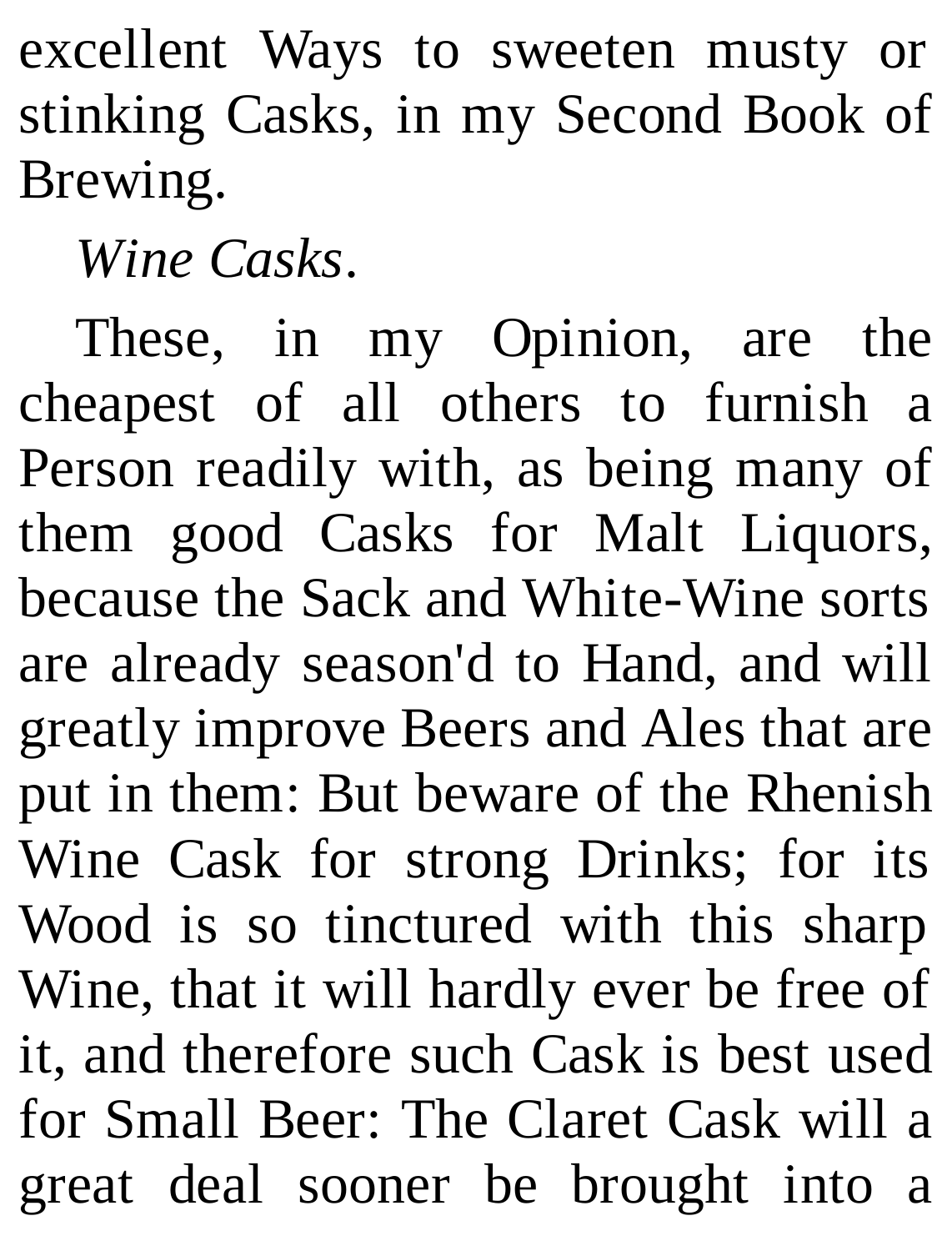serviceable State for holding strong Drink, if it is two or three times scalded with Grounds of Barrels, and afterwards used for small Beer for some time. I have bought a Butt or Pipe for eight Shillings in *London* with some Iron Hoops on it, a good Hogshead for the same, and the half Hogshead for five Shillings, the Carriage for a Butt by the Waggon thirty Miles is two Shillings and Sixpence, and the Hogshead Eighteenpence: But, to cure a Claret Cask of its Colour and Taste, put a Peck of Stone-Lime into a Hogshead, and pour upon it three Pails of Water; bung immediately with a Wood-or Cork Bung, and shake it well about a quarter of an Hour, and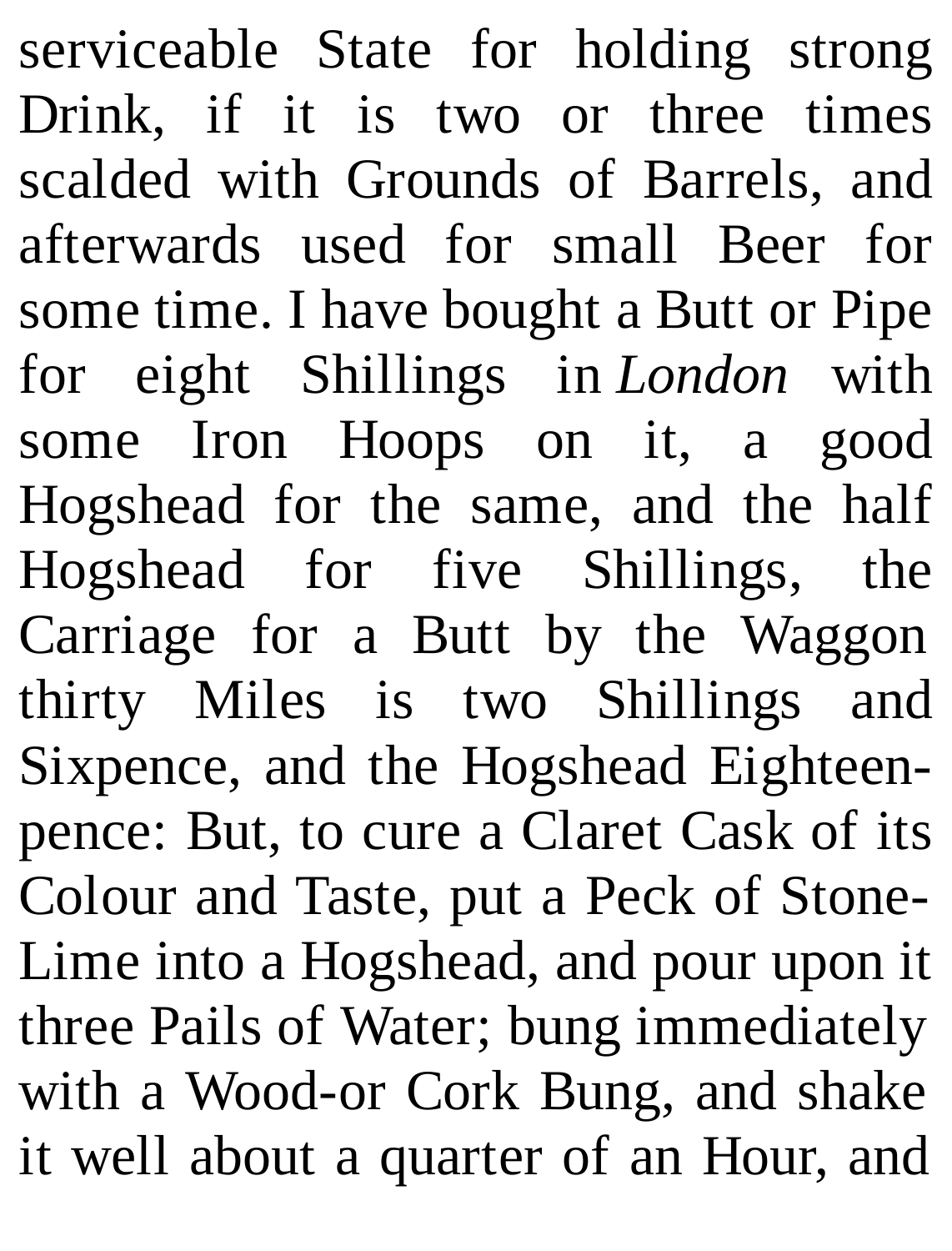let it stand a Day and Night and it will bring off the red Colour, and alter the Taste of the Cask very much. But of three several other excellent Methods for curing musty, stinking, new and other tainted Casks, I have writ of in my Account of Casks in my Second Book.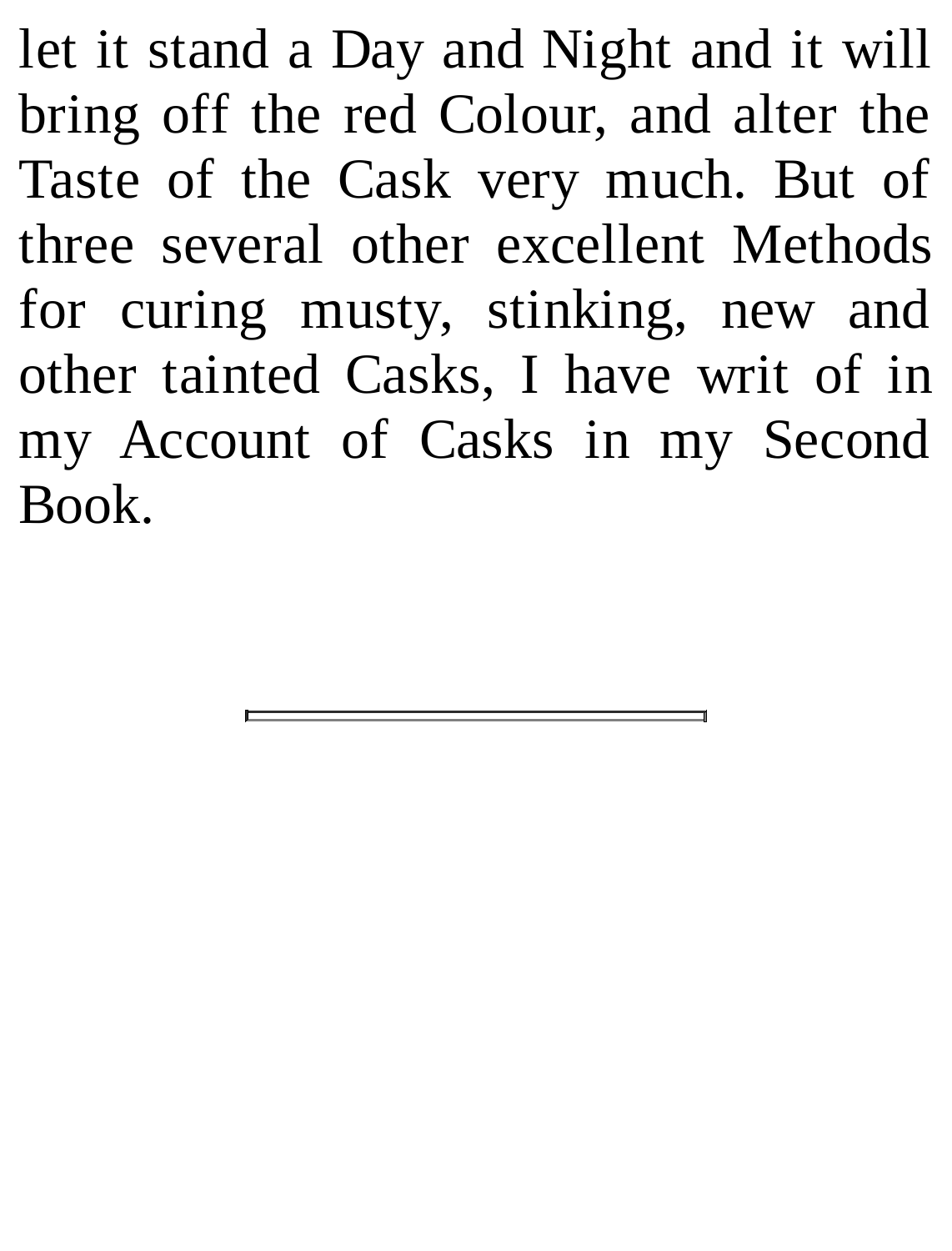## **CHAP. XVIII.** *Of Bunging Casks and Carrying of Malt Liquors to some distance***.**

I am sure this is of no small Consequence, however it may be esteemed as a light matter by some; for if this is not duly perform'd, all our Charge, Labour and Care will be lost; and therefore here I shall dissent from my *London* Fashion, where I bung'd up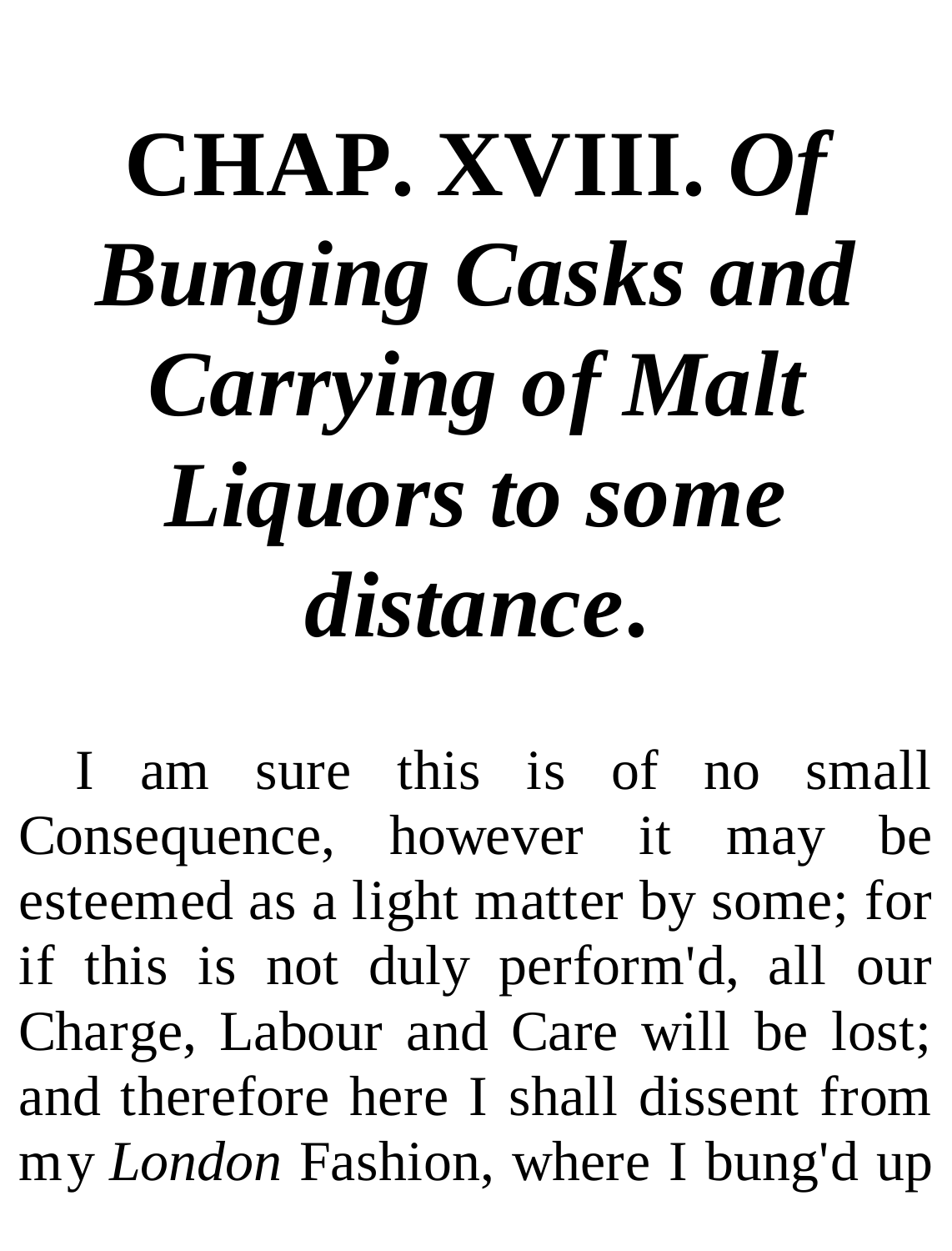my Ale with Pots of Clay only, or with Clay mix'd with Bay Salt, which is the better of the two, because this Salt will keep the Clay moist longer than in its Original State; and the Butt Beers and fine Ales were Bung'd with Cork drove in with a piece of Hop-Sack or Rag, which I think are all insipid, and the occasion of spoiling great Quantities of Drink, especially the small Beers; for when the Clay is dry, which is soon in Summer, there cannot be a regular Vent thro' it, and then the Drink from that time flattens and stales to the great loss in a Year to some Owners, and the Benefit of the Brewer; for then a fresh Cask must be Tapp'd to supply it, and the remaining part of the other throw'd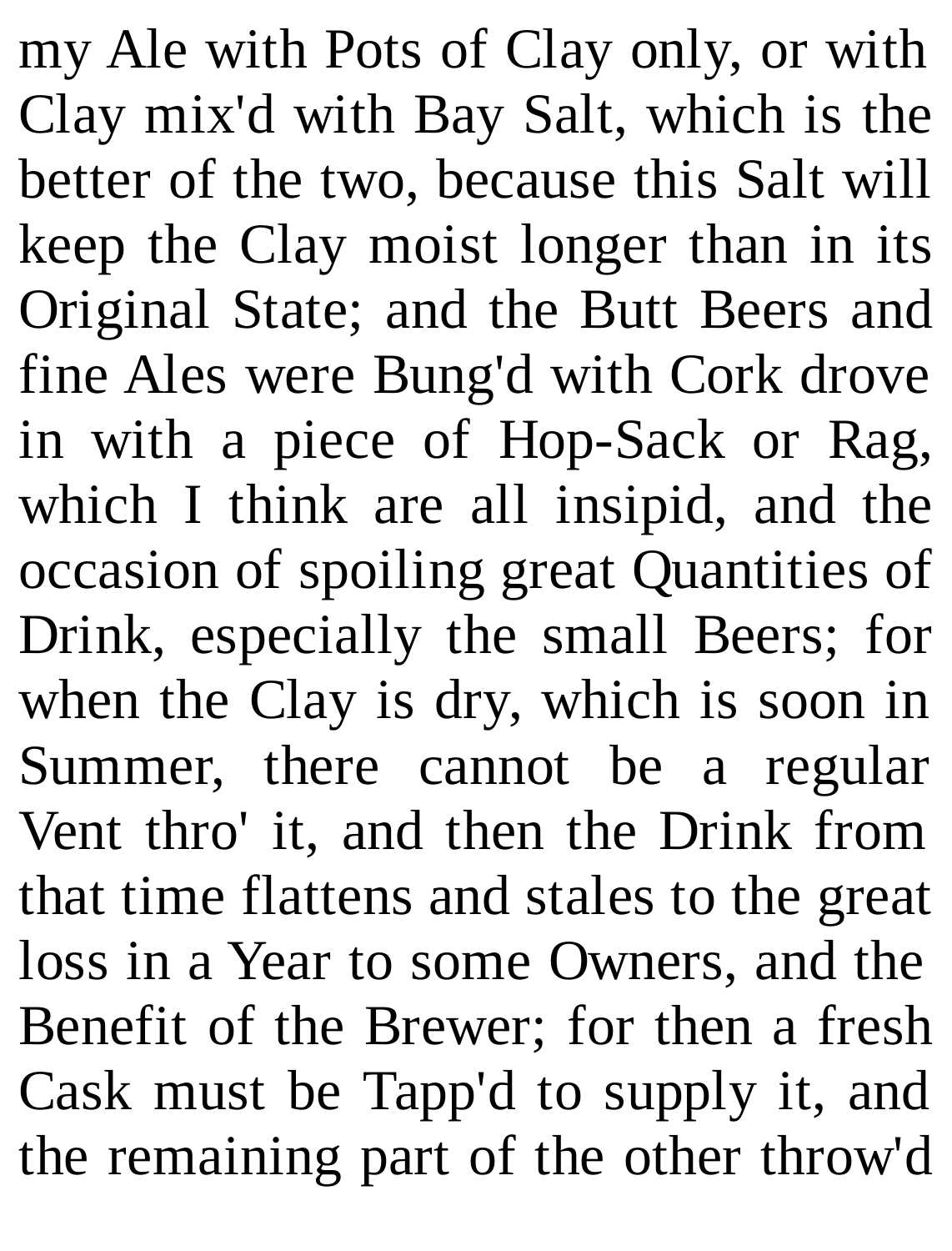away. Now, to prevent this great Inconvenience, my Bung-holes are not quite of the largest size of all, and yet big enough for the common wooden Iron Hoop'd Funnel used in some Brew-houses: In this I put in a turned piece of Ash or Sallow three Inches broad at Top, and two Inches and a half long, first putting in a double piece of dry brown Paper, that is so broad that an Inch or more may be out of it, after the wooden Bung is drove down with a Hammer pretty tight; this Paper must be furl'd or twisted round the Bung, and another loose piece upon and around that, with a little Yeast, and a small Peg put into the Bung, which is to be raised at Discretion when the Beer is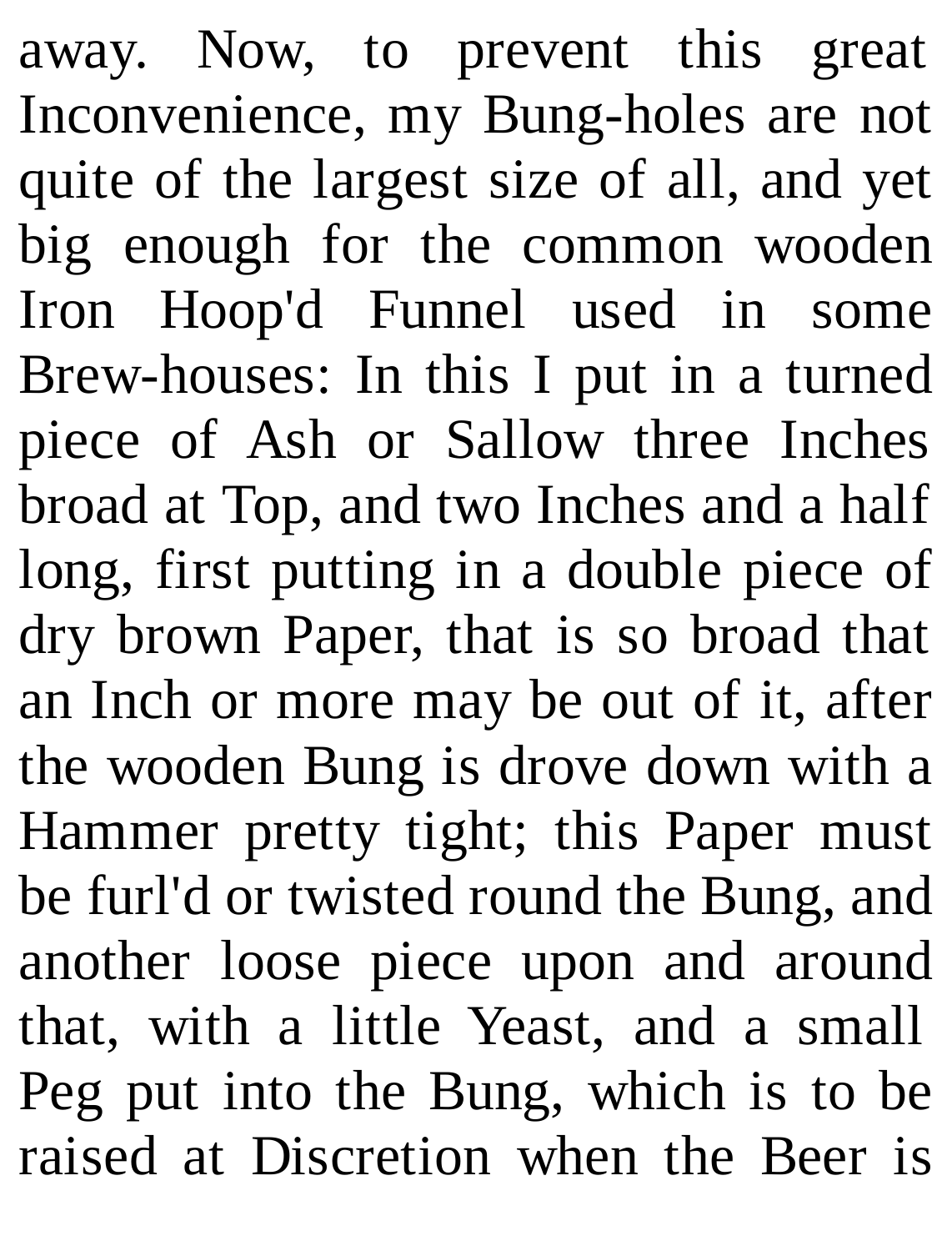drawing, or at other times to give it Vent if there should be occasion: Others will put some Coal or Wood Ashes wetted round this Bung, which will bind very hard, and prevent any Air getting into or out of the Cask; but this in time is apt to rot, and wear the Bung-hole by the Salt or Sulphur in the Ashes, and employing a Knife to scrape it afterwards. Yet, for keeping Beers, it's the best Security of all other ways whatsoever.

There is also a late Invention practised by a common Brewer in the Country that I am acquainted with, for the safe Carriage of Drink on Drays, to some distance without losing any of it, and that is in the Top Center of one of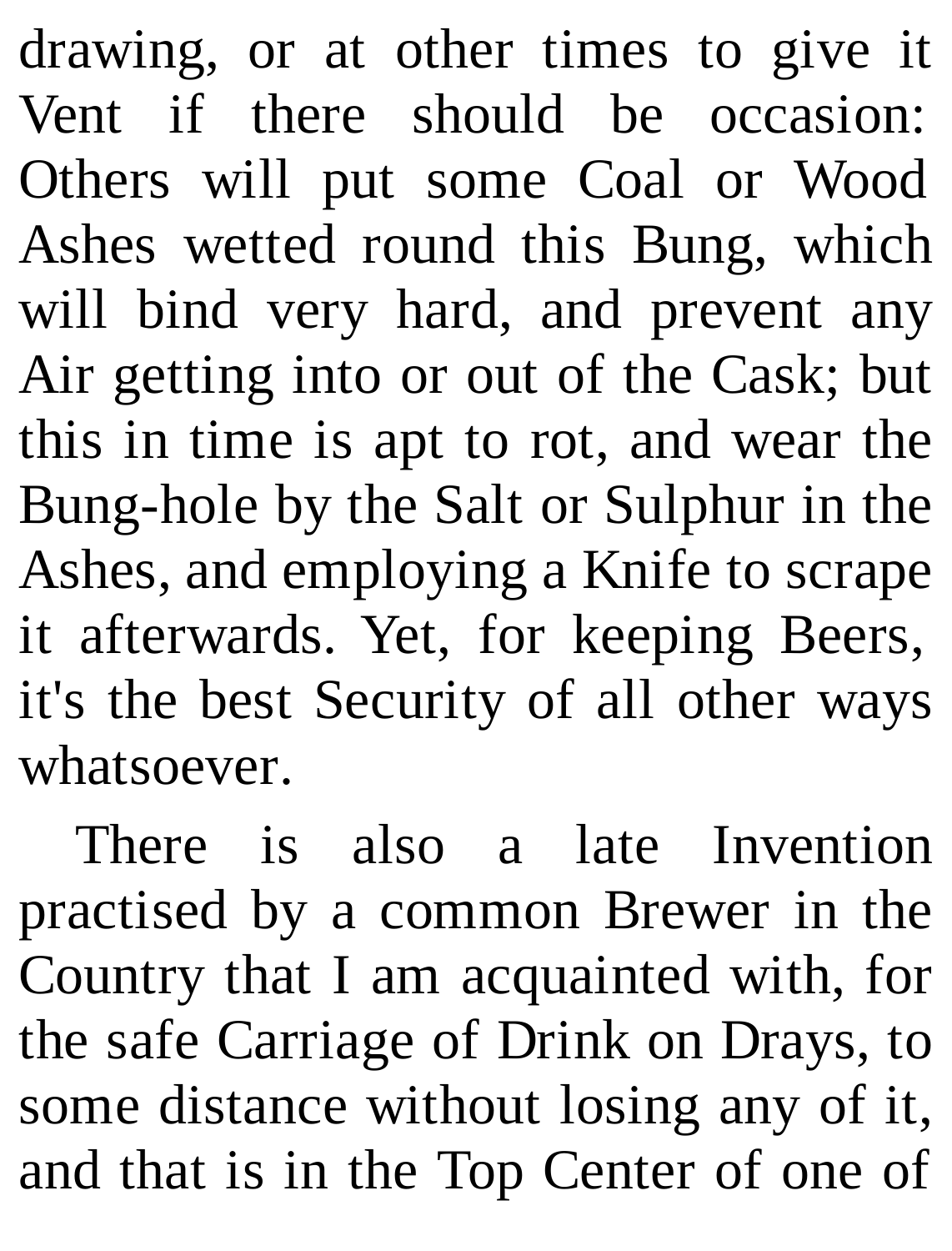these Bungs, he puts in a wooden Funnel, whose Spout is about four Inches long, and less than half an Inch Diameter at Bottom; this is turned at Top into a concave Fashion like a hollow round Bowl, that will hold about a Pint, which is a constant Vent to the Cask, and yet hinders the Liquor from ascending no faster than the Bowl can receive, and return it again into the Barrel: I may say further, he has brought a Barrel two Miles, and it was then full, when it arrived at his Customers, because the Pint that was put into the Funnel, at setting out, was not at all lost when he took it off the Dray; this may be also made of Tin; and will serve from the Butt to the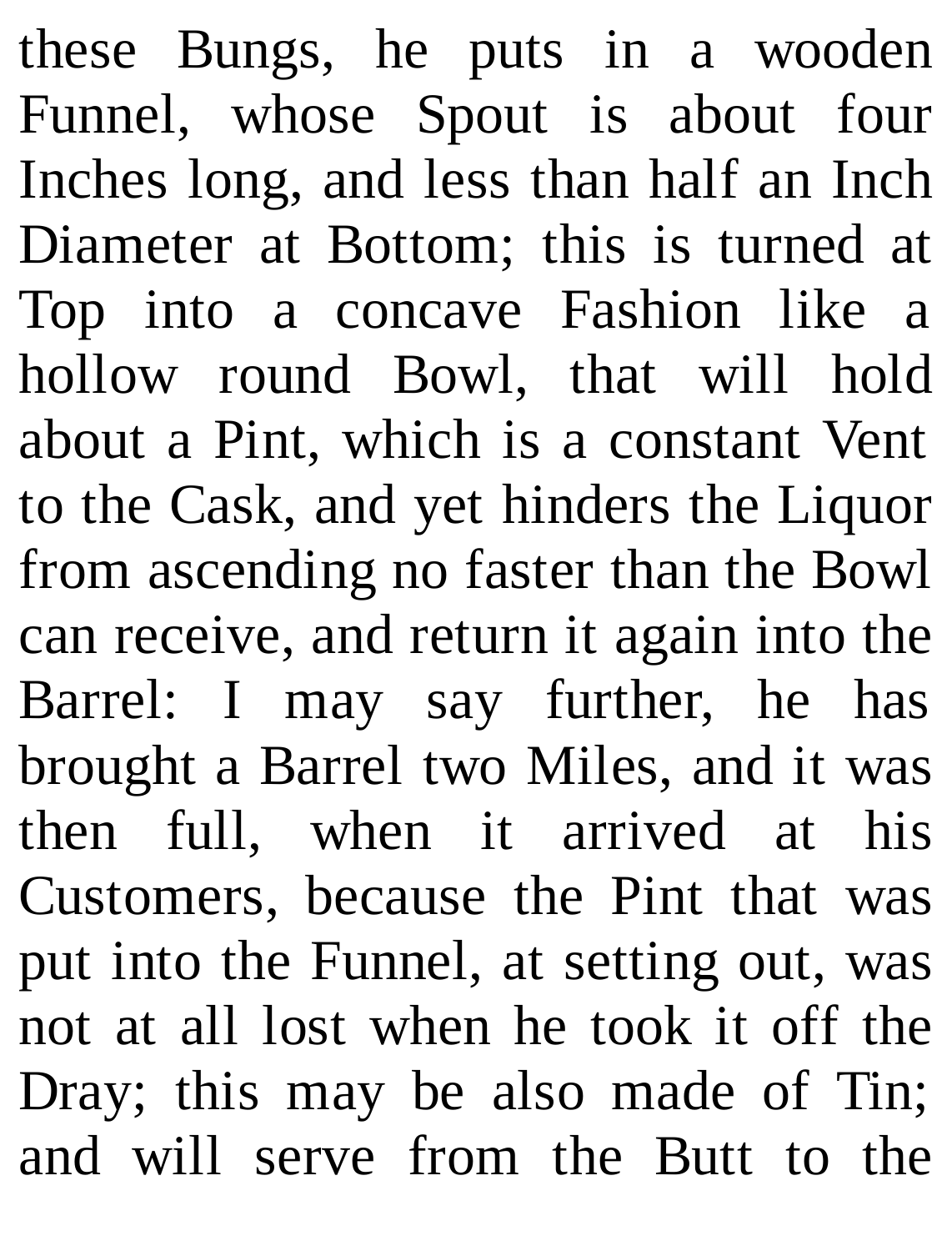small Cask.

In the Butt there is a Cork-hole made about two Inches below the upper Head, and close under that a piece of Leather is nailed Spout-fashion, that jetts three Inches out, from which the Yeast works and falls into a Tub, and when the working is over the Cork is put closely in, for the Bung in the Head of the upright Cask is put in as soon as it is filled up with new Drink: Now when such a Cask is to be broach'd and a quick Draught is to follow, then it may be tapp'd at Bottom; but if otherwise, the Brass Cock ought to be first put in at the middle, and before the Drink sinks to that it should be Tapp'd at Bottom to prevent the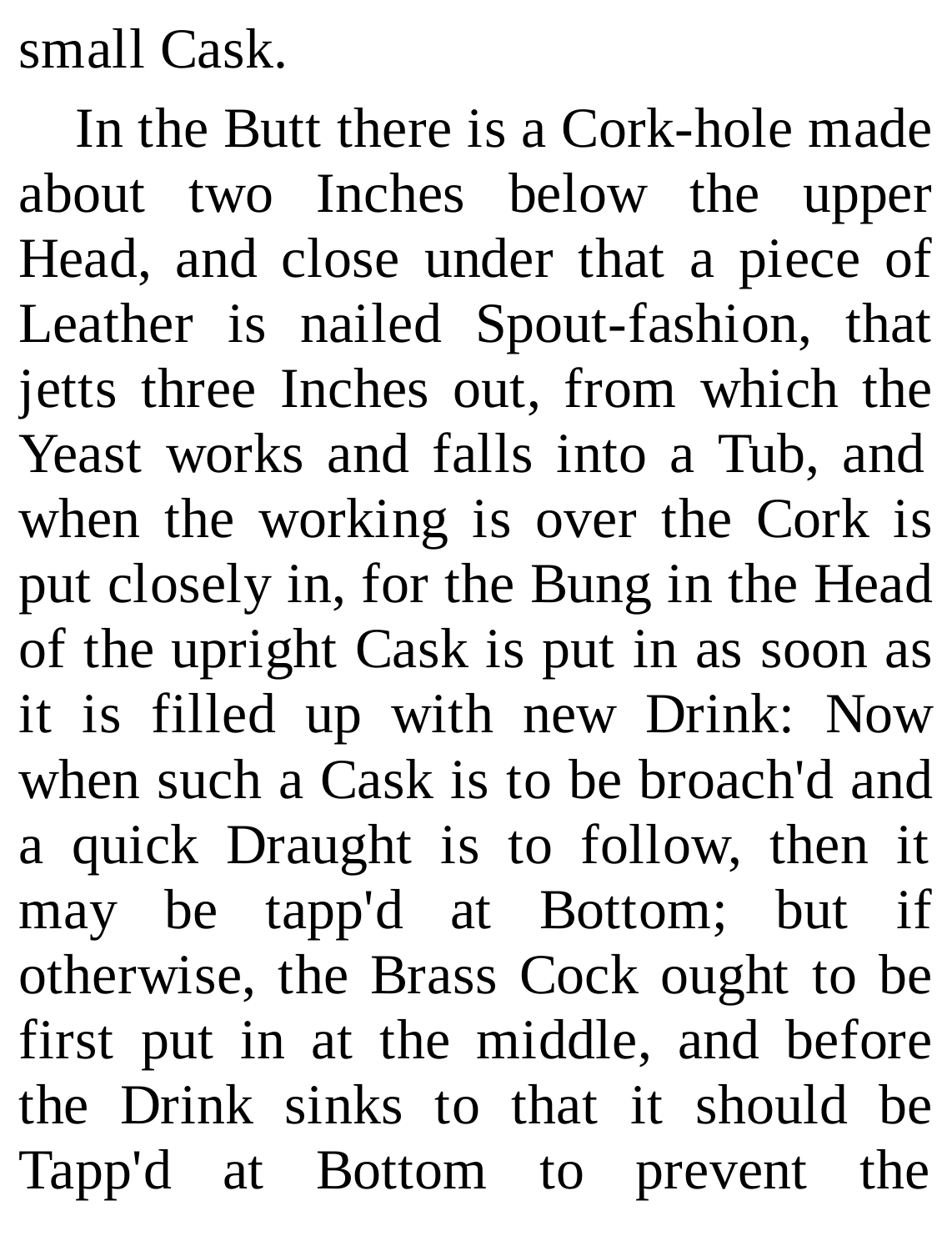breaking of the Head of Yeast, and its growing stale, flat and sour.

In some Places in the Country when they brew Ale or Beer to send to *London* at a great Distance, they let it be a Year old before they Tap it, so that then it is perfectly fine; this they put into small Casks that have a Bung-hole only fit for a large Cork, and then they immediately put in a Role of Beanflour first kneaded with Water or Drink, and baked in an Oven, which is all secured by pitching in the Cork, and so sent in the Waggon; the Bean-flour feeding and preserving the Body of the Drink all the way, without fretting or causing it to burst the Cask for want of Vent, and when Tapp'd will also make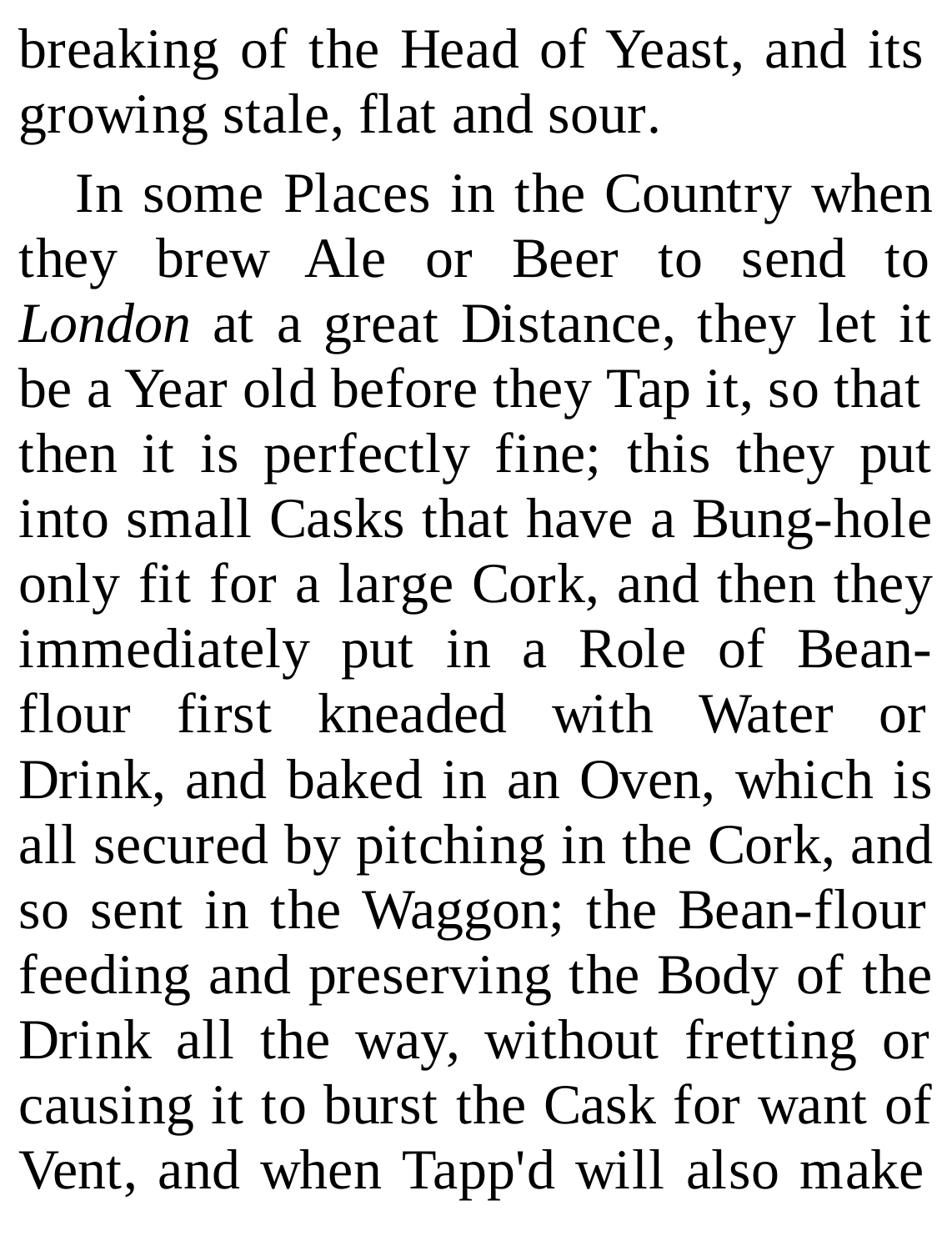the Drink very brisk, because the Flour is in such a hard Consistence, that it won't dissolve in that time; but if a little does mix with the Ale or Beer, its heavy Parts will sooner fine than thicken the Drink and keep it mellow and lively to the last, if Air is kept out of the Barrel.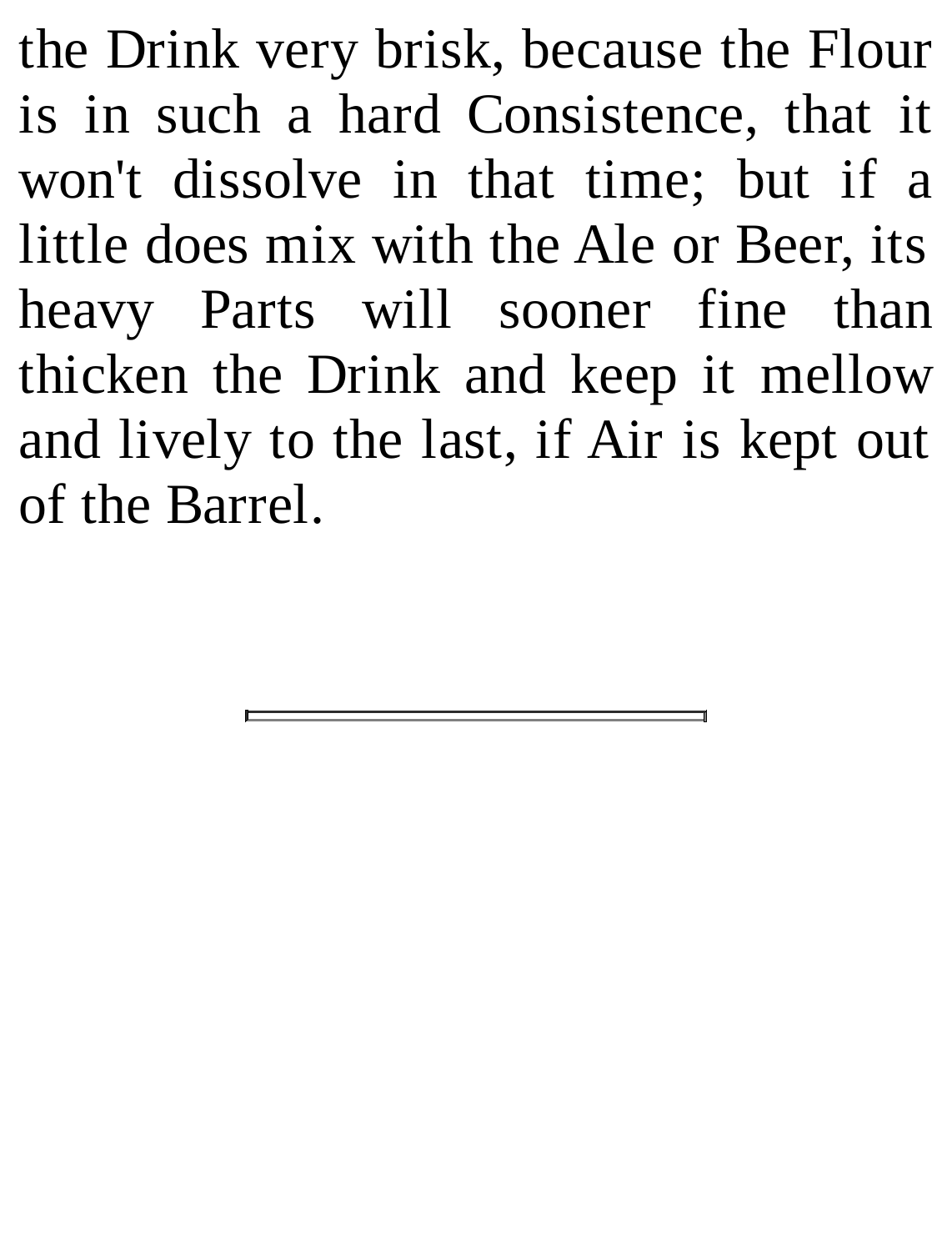## **CHAP. XIX.** *Of the Strength and Age of Malt Liquors***.**

Whether they be Ales or strong Beers, it is certain that the midling sort is allowed by Physicians to be the most agreeable of any, especially to those of a sedentary Life, or those that are not occupied in such Business as promotes Perspiration enough to throw out and break the Viscidities of the stronger sorts; on which account the laborious Man has the advantage, whose Diet being poor and Body robust, the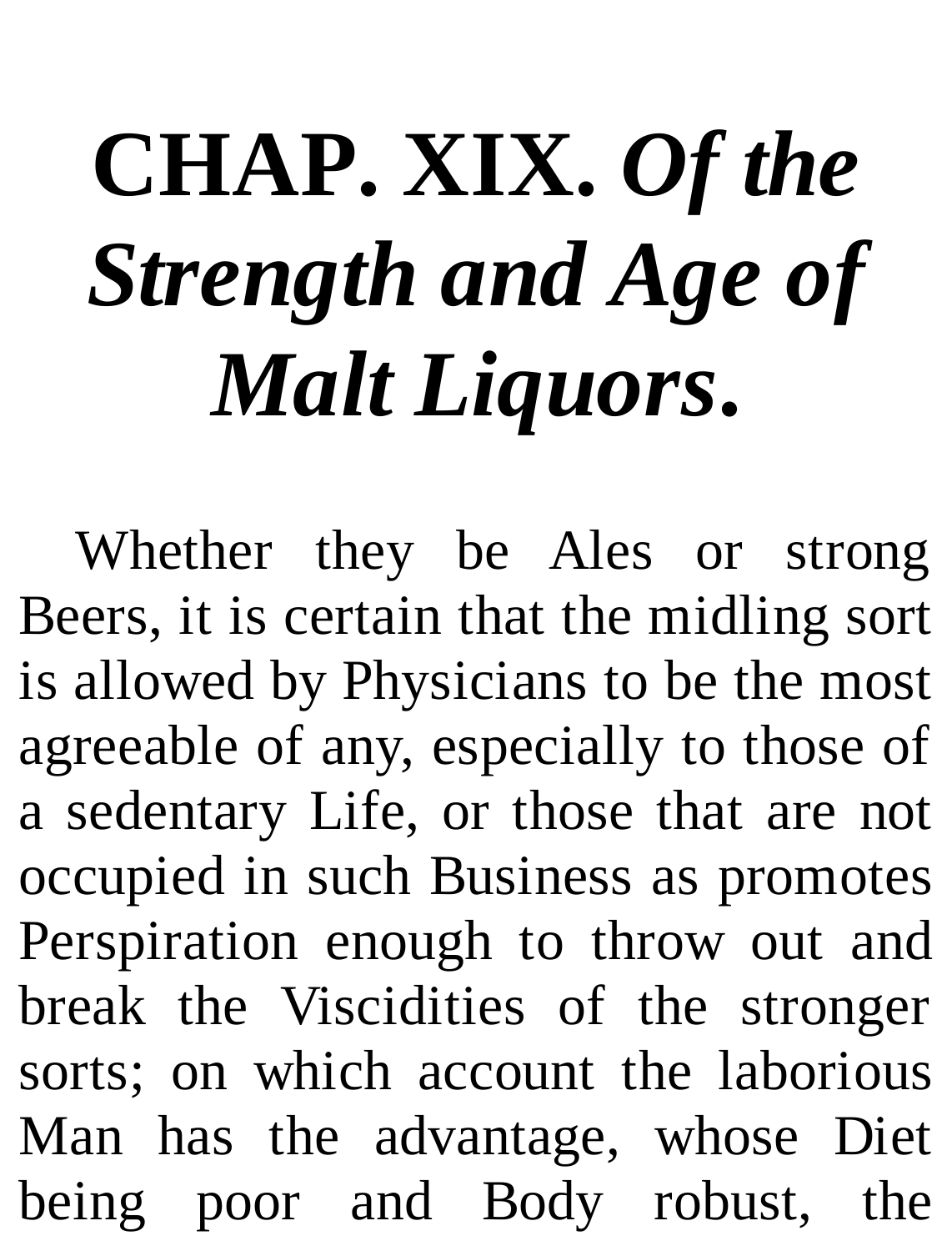strength of such Liquors gives a Supply and better digests into Nourishment: But for the unactive Man a Hogshead of Ale which is made from six Bushels of Malt is sufficient for a Diluter of their Food, and will better assist their Constitution than the more strong sort, that would in such produce Obstructions and ill Humours; and therefore that Quantity for Ale, and ten Bushels for a Hogshead of strong Beer that should not be Tapp'd under nine Months, is the most healthful. And this I have experienc'd by enjoying such an Amber Liquor that has been truly brewed from good Malt, as to be of a Vinous Nature, that would permit of a hearty Dose over Night, and yet the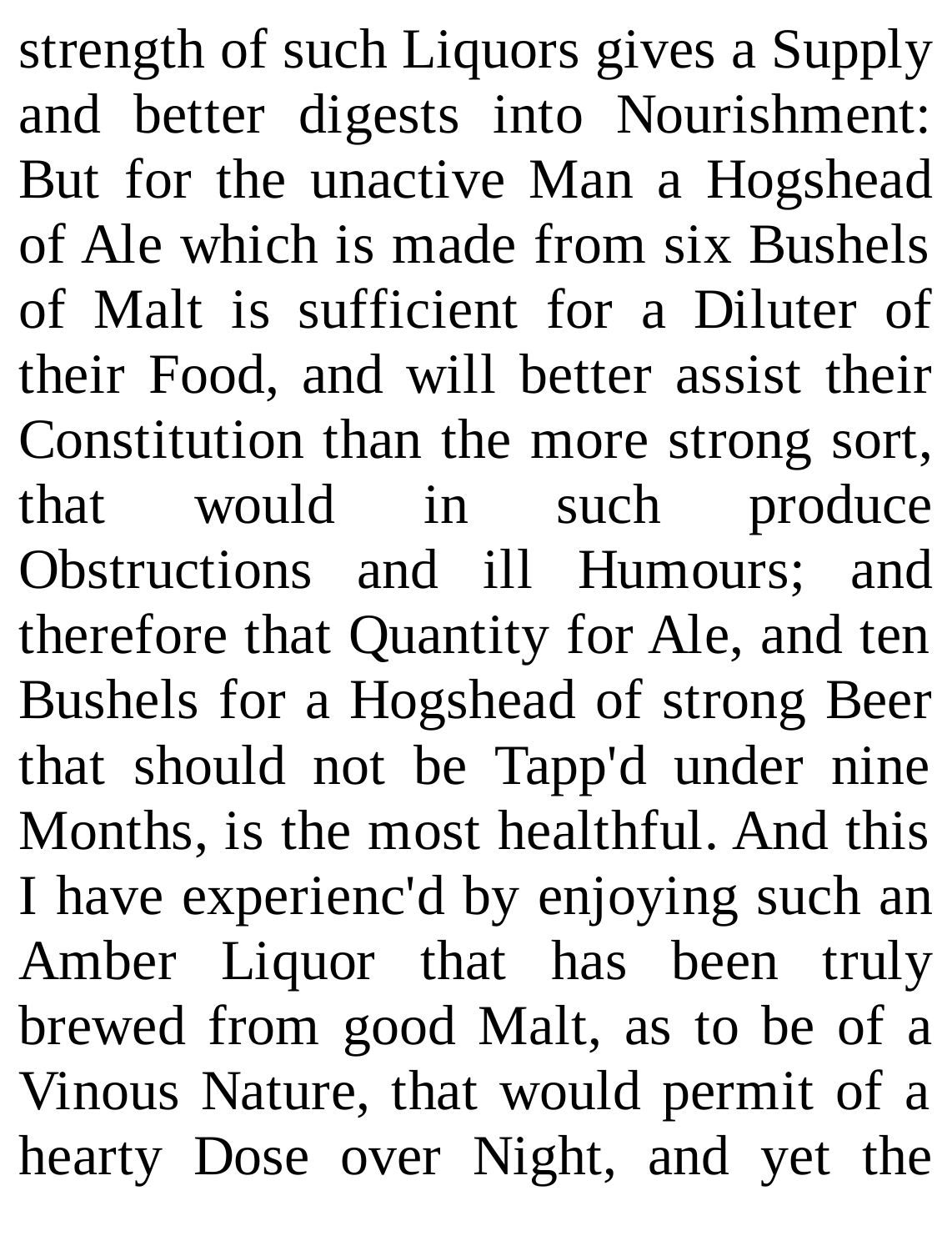next Morning leave a Person light, brisk and unconcern'd. This then is the true Nostrum of Brewing, and ought to be studied and endeavoured for by all those that can afford to follow the foregoing Rules, and then it will supply in a great measure those chargeable (and often adulterated tartarous arthritick) Wines. So likewise for small Beer, especially in a Farmer's Family where it is not of a Body enough, the Drinkers will be feeble in hot Weather and not be able to perform their Work, and will also bring on Distempers, besides the loss of time, and a great waste of such Beer that is generally much thrown away; because Drink is certainly a Nourisher of the Body, as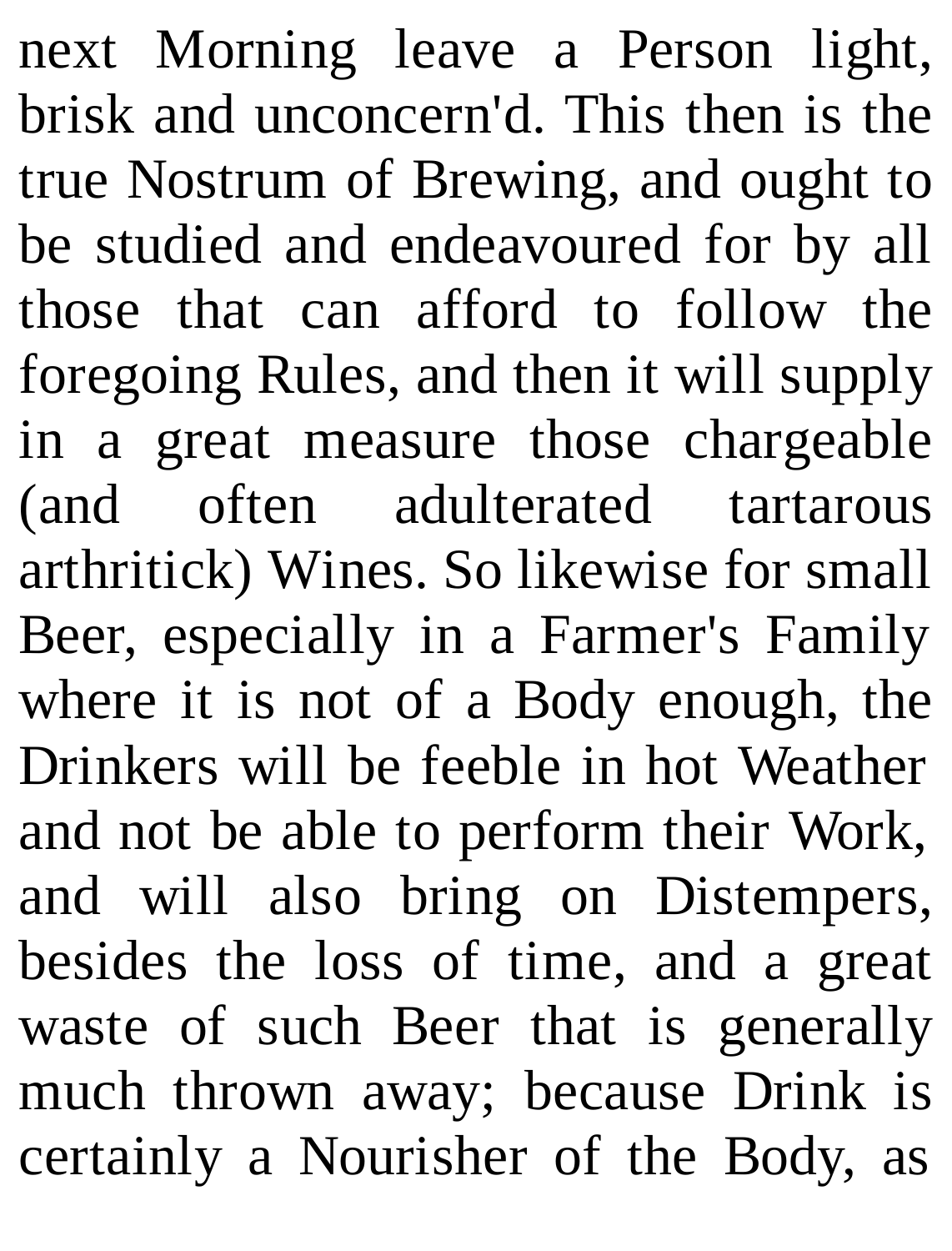well as Meats, and the more substantial they both are, the better will the Labourer go through his Work, especially at Harvest; and in large Families the Doctor's Bills have proved the Evil of this bad Oeconomy, and far surmounted the Charge of that Malt that would have kept the Servants in good Health, and preserved the Beer from such Waste as the smaller sort is liable to.

'Tis therefore that some prudent Farmers will brew their Ale and small Beer in *March*, by allowing of five or six Bushels of Malt, and two Pounds of Hops to the Hogshead of Ale, and a quarter of Malt and three Pounds of Hops to five Barrels of small Beer.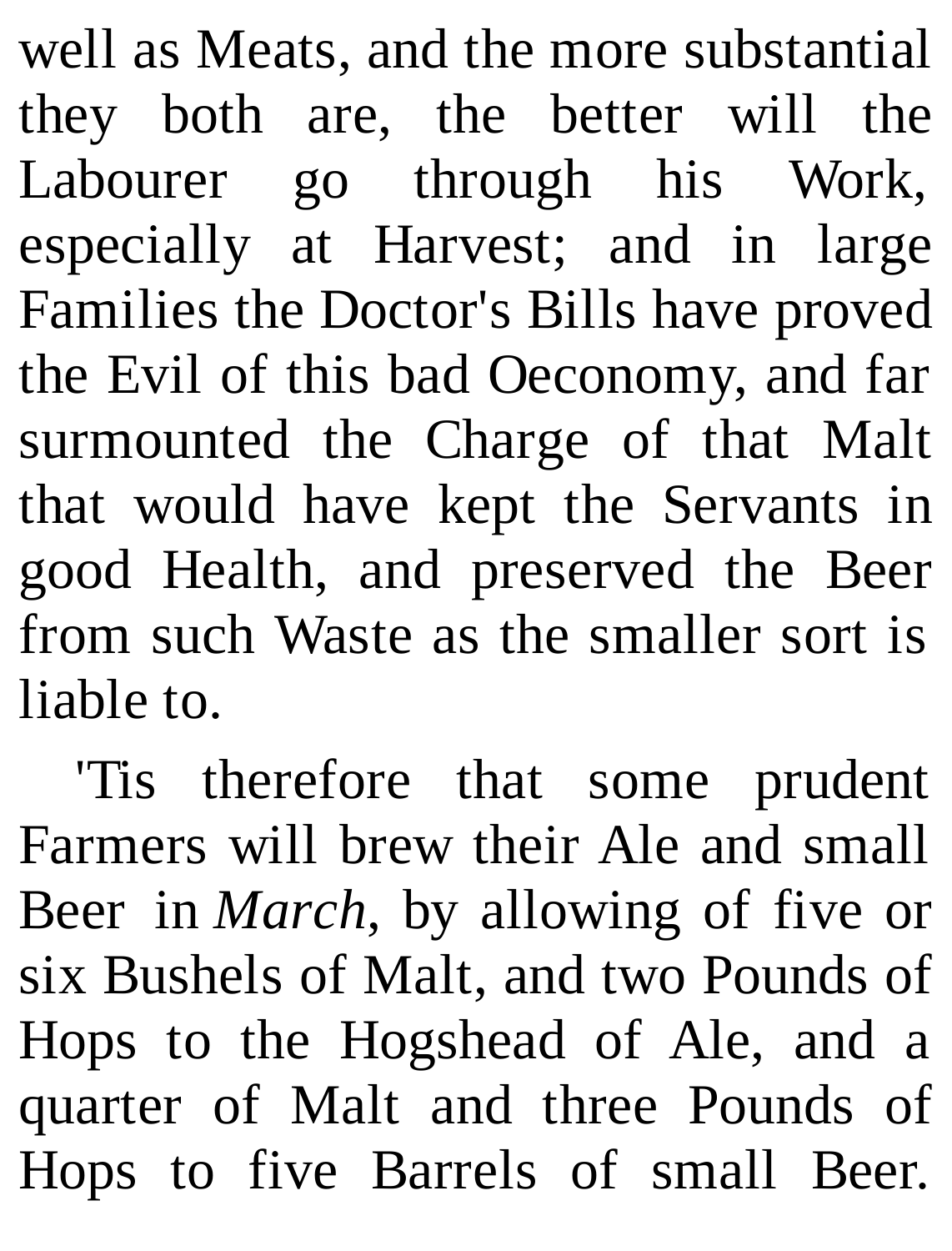Others there are, that will brew their Ale or strong Beer in *October*, and their small Beer a Month before it is wanted. Others will brew their Ale and small Beer in *April, May* and *June*; but this according to humour, and therefore I have hinted of the several Seasons for Brewing these Liquors: However in my Opinion, whether it be strong or small Drinks, they should be clear, smooth and not too small, if they are design'd for Profit and Health; for if they are otherwise, it will be a sad Evil to Harvest Men, because then they stand most in need of the greatest Balsamicks: To this end some of the softning Ingredients mentioned in the foregoing Receipts should be made use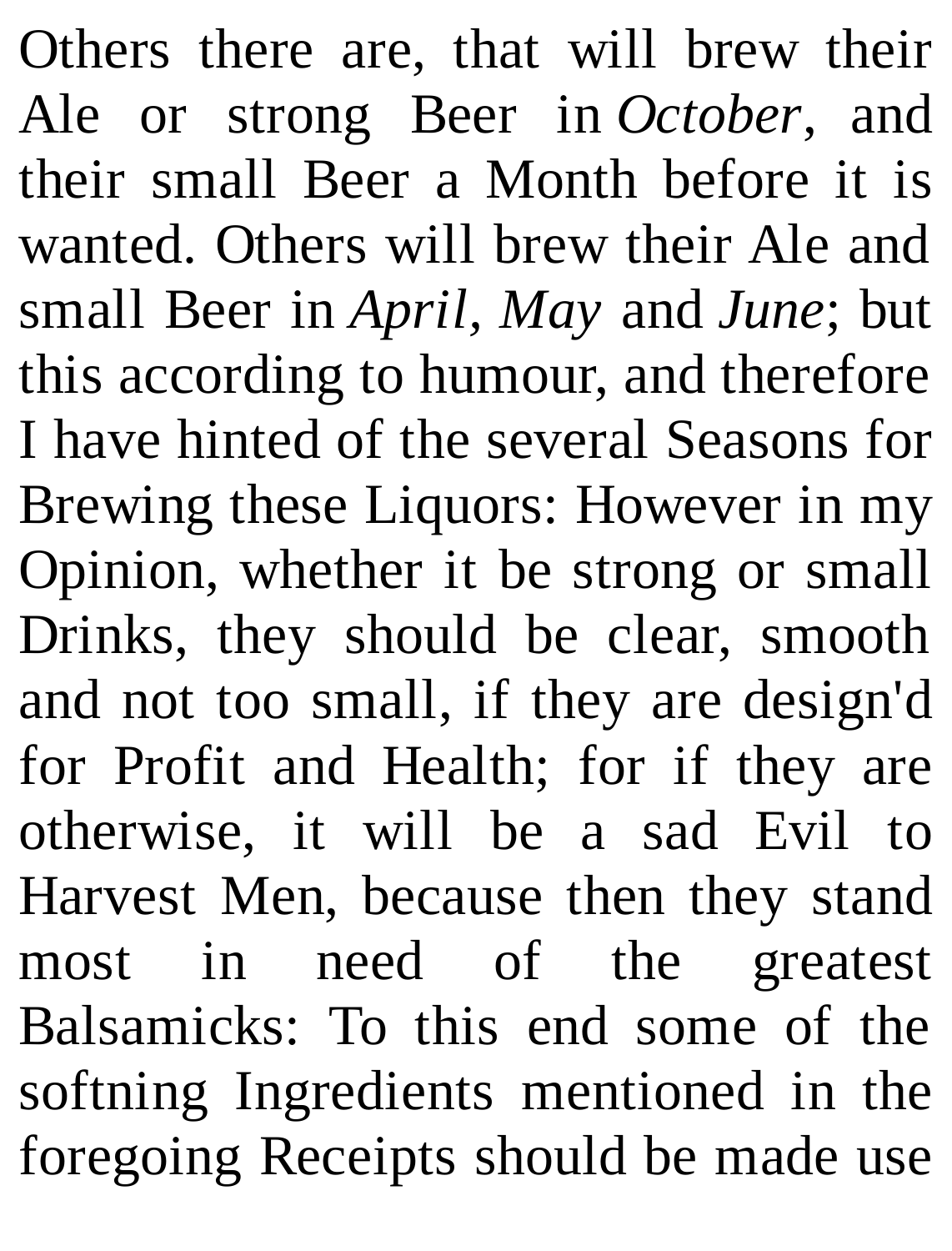of to feed it accordingly, if these Drinks are brewed forward. And that this particular important Article in the Brewing Oeconomy may be better understood, I shall here recite Dr. *Quincy*'s Opinion of Malt Liquors, viz. The Age of Malt Drinks makes them more or less wholsome, and seems to do somewhat the same as Hops; for those Liquors which are longest kept, are certainly the least viscid; Age by degrees breaking the viscid Parts, and rendering them smaller, makes them finer for Secretion; but this is always to be determined by their Strength, because in Proportion to that will they sooner or later come to their full Perfection and likewise their Decay,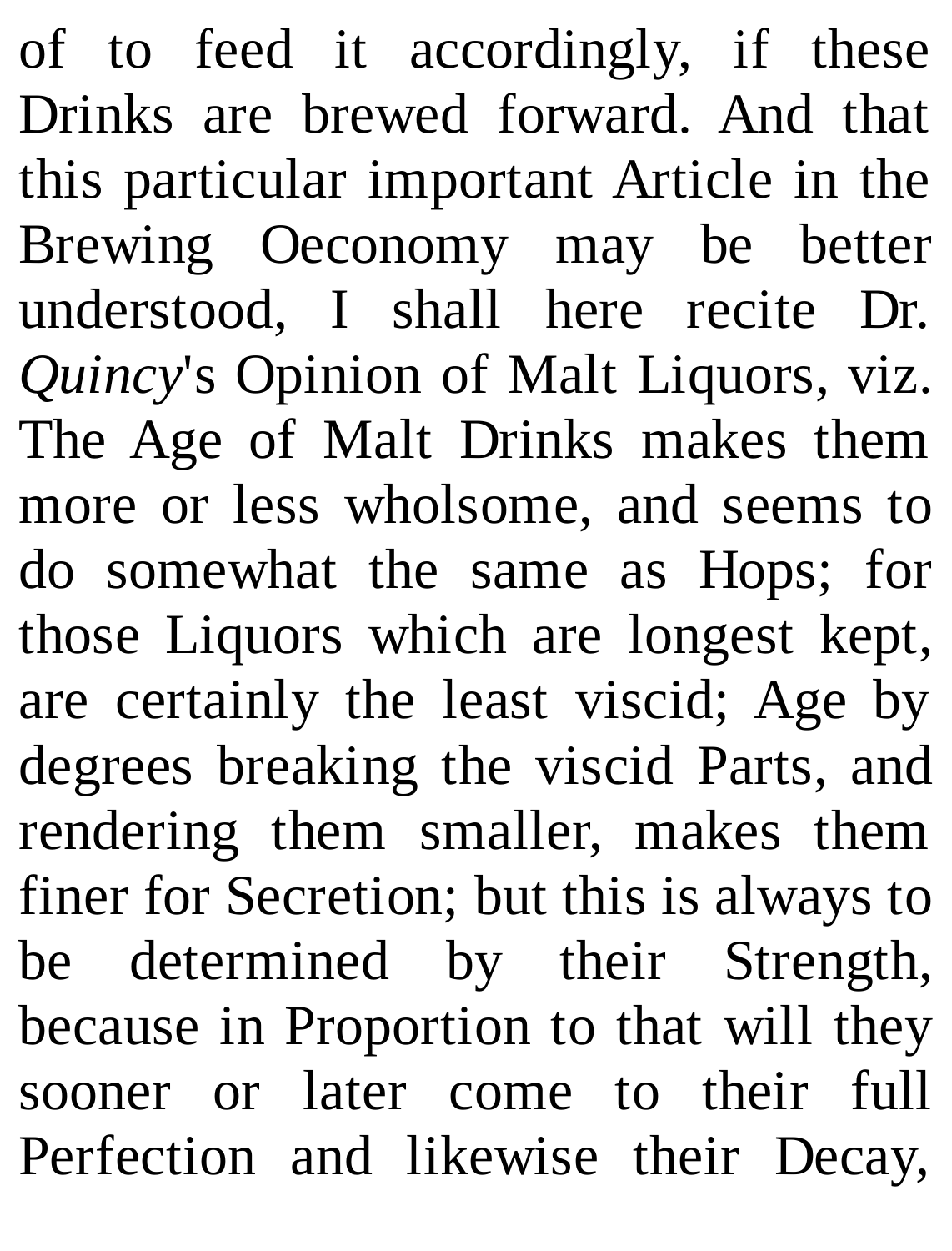until the finer Spirits quite make their Escape, and the remainder becomes vapid and sour. By what therefore has been already said, it will appear that the older Drinks are the more healthful, so they be kept up to this Standard, but not beyond it. Some therefore are of Opinion, that strong Beer brewed in *October* should be Tapp'd at *Midsummer*, and that brewed in *March* a t *Christmas*, as being most agreeable to the Seasons of the Year that follow such Brewings: For then they will both have part of a Summer and Winter to ripen and digest their several Bodies; and 'tis my humble Opinion, that where the Strength of the Beer, the Quantity of Hops, the boiling Fermentation and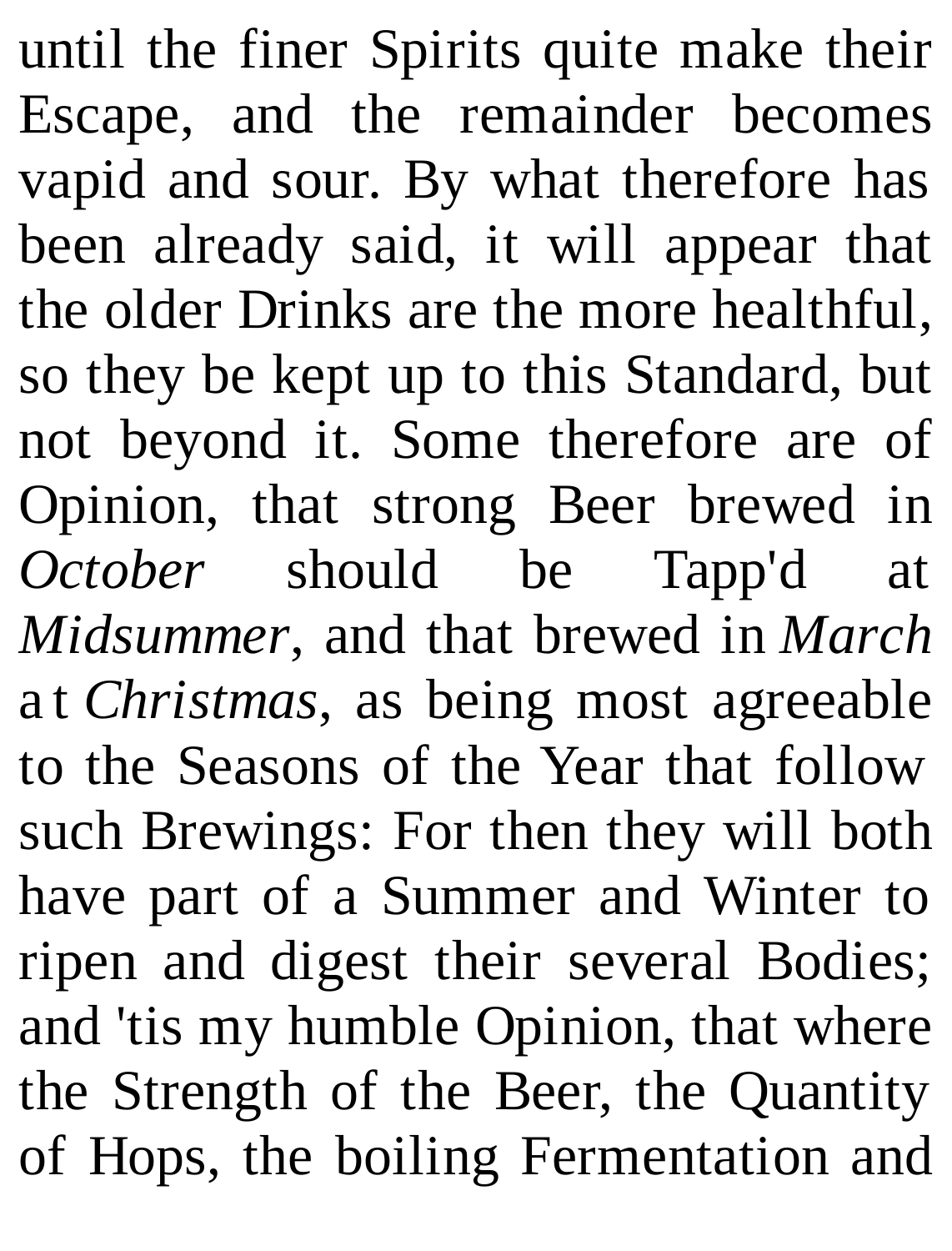the Cask are all rightly managed, there Drink may be most excellent, and better at nine Months Age, than at nine Years, for Health and Pleasure of Body. But to be truly certain of the right Time, there should be first an Examination made by Pegging the Vessel to prove if such Drink is fine, the Hop sufficiently rotted, and it be mellow and well tasted.

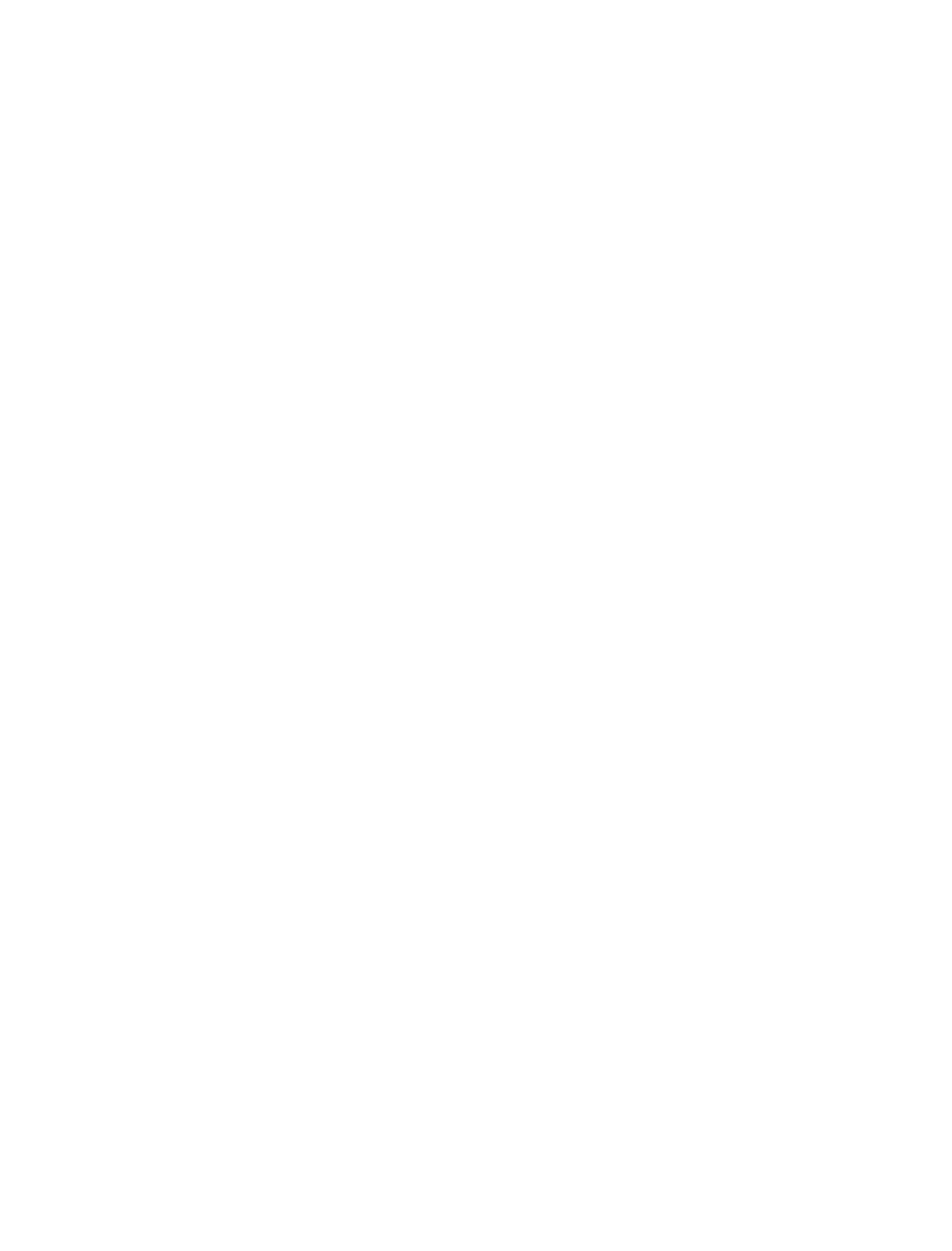## **CHAP. XX.** *Of the Pleasure and Profit of Private Brewing, and the Charge of buying Malt Liquors***.**

Here I am to treat of the main Article of shewing the difference between brewing our own Ales and Beers, and buying them, which I doubt not will appear so plain and evident, as to convince any Reader, that many Persons may save well towards half in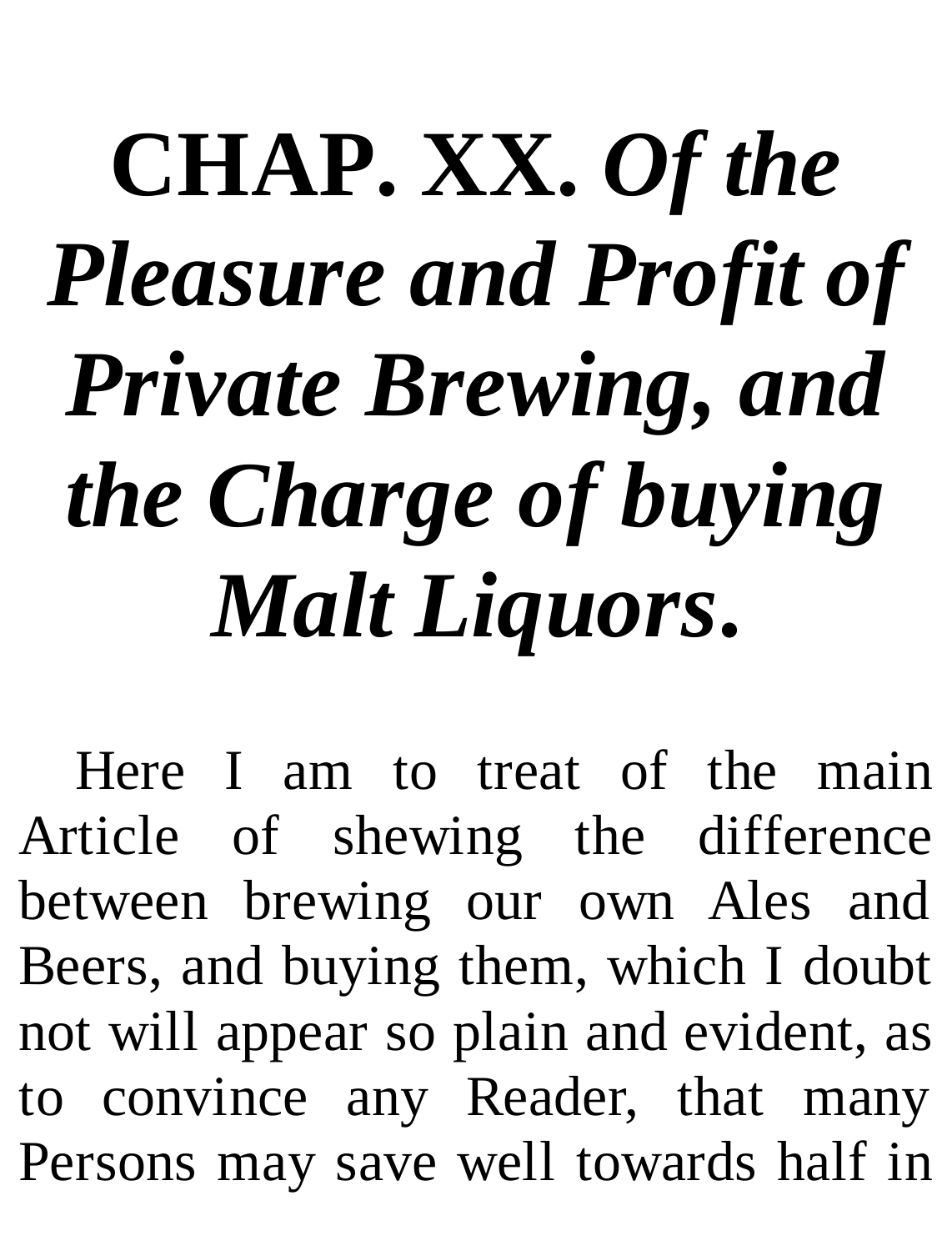half, and have their Beer and Ale strong, fine and aged at their own Discretion: A satisfaction that is of no small weight, and the rather since I have now made known a Method of Brewing a Quantity of Malt with a little Copper and a few Tubs, a Secret that has long wanted Publication; for now a Person may Brew in a little Room, and that very safely by keeping his Wort from Foxing, as I have already explained, which by many has been thought impossible heretofore; and this Direction is the more Valuable as there are many Thousands who live in Cities and Towns, that have no more than a few Yards Square of Room to perform a private Brewing in. And as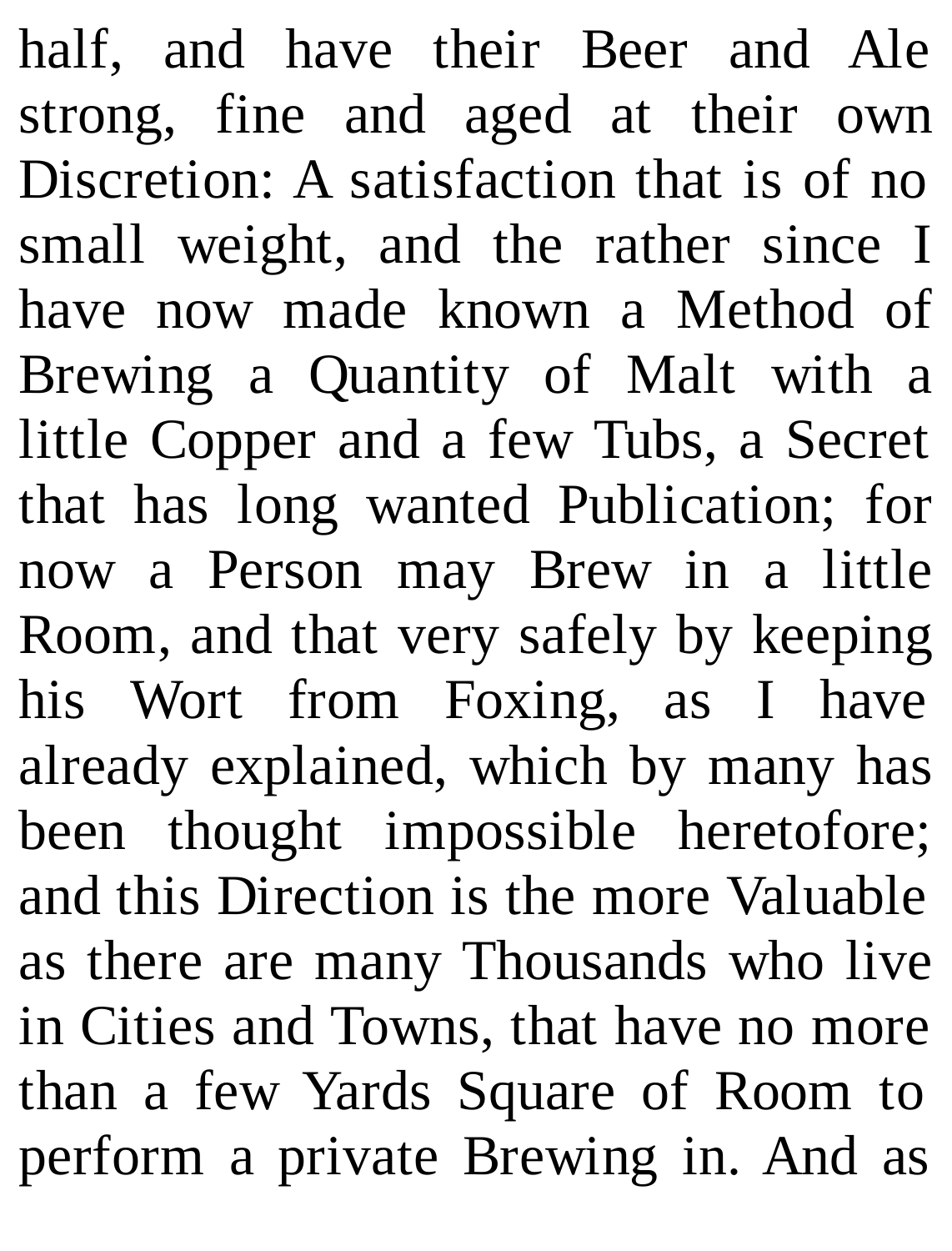for the trouble, it is easy to account for by those who have time enough on their Hands, and would do nothing else if they had not done this: Or if a Man is paid half a Crown a Day for a Quantity accordingly: Or if a Servant can do this besides his other Work for the same Wages and Charge, I believe the following account will make it appear it is over-ballanc'd considerably, by what such a Person may save in this undertaking, besides the Pleasure of thoroughly knowing the several Ingredients and Cleanliness of the Brewer and Utensils. In several of the Northern Counties of *England*, where they have good Barley, Coak-dryed Malt, and the Drink brewed at Home,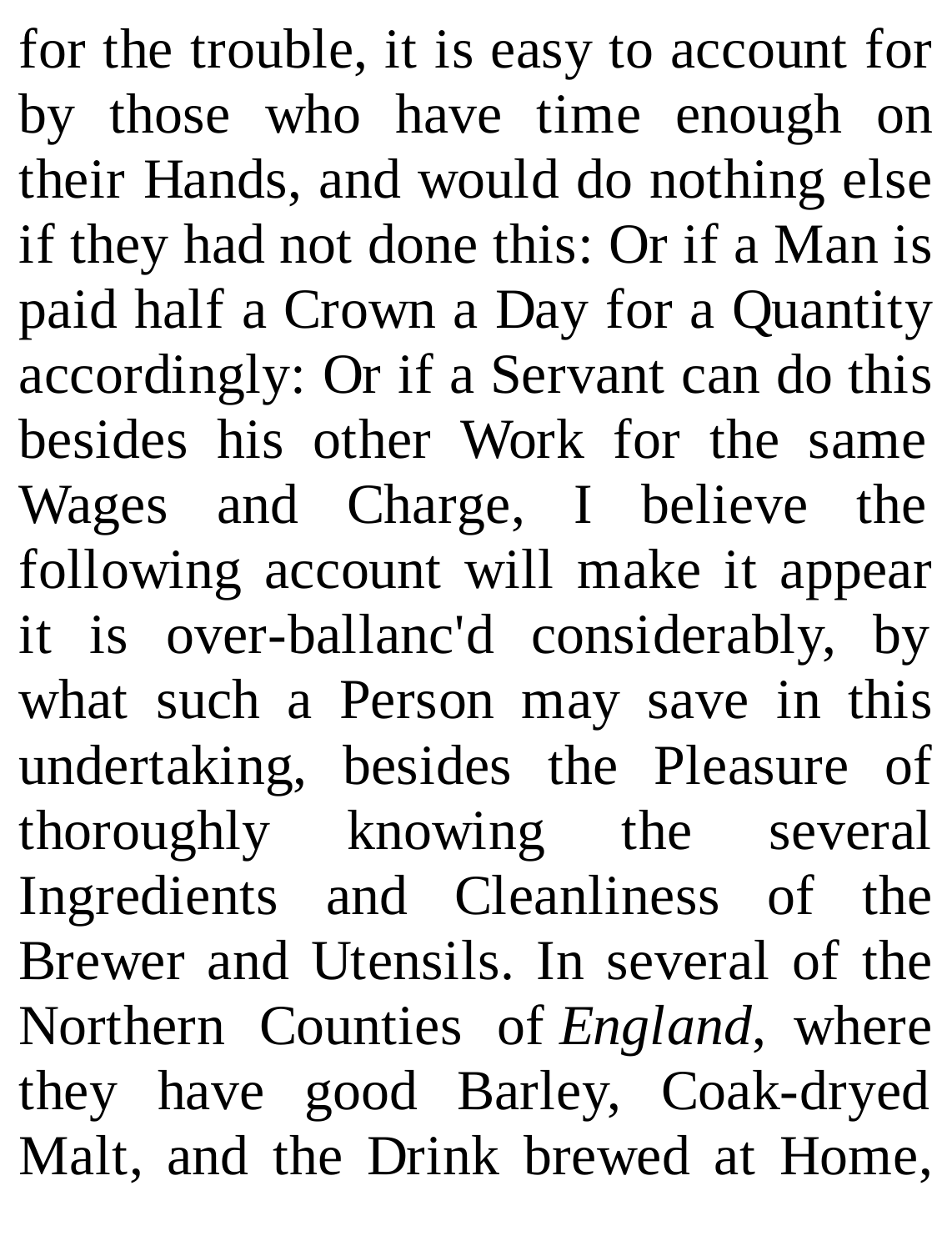there are seldom any bad Ales or Beers, because they have the Knowledge in Brewing so well, that there are hardly any common Brewers amongst them: In the West indeed there are some few, but in the South and East Parts there are many; and now follows the Account, that I have Stated according to my own general Practice, viz.

*A Calculation of the Charge and Profit of Brewing six Bushels of Malt for a private Family*.

```
£. s. d.
  Six Bushels of Malt at 2s. 8d.
     per Bushel, Barley being this )
        Year 1733. sold for 14s. per
) 0 16 0
     Quarter by the Farmer (1998)
```
Hops one

Pound 0 1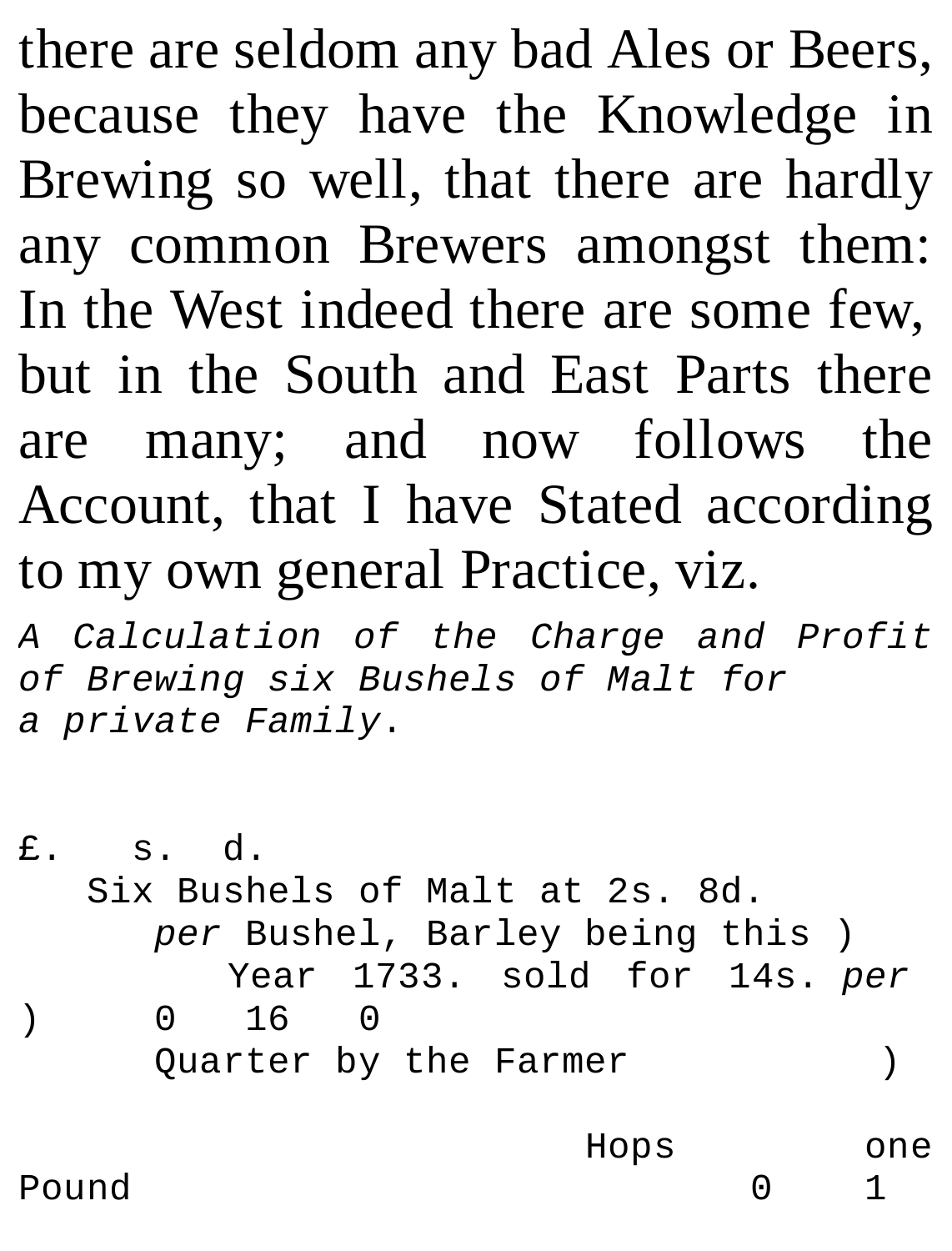Yeast a Quart 0  $0 \quad A$ Coals one Bushel, or if Wood or  $F_{\text{II}}$ rze  $\theta$  1  $\theta$ A Man's Wages a Day 0 2 6

Total 1 1 4 *Of these six Bushels of Malt I make one Hogshead of Ale and another of Small Beer: But if I was to buy them of some common Brewers, the Charge will be as follows*, viz.

£ s. d.

——————

One Hogshead of Ale containing 48 ) Gallons, at 6 *d. per* Gallon is ) 1 4 0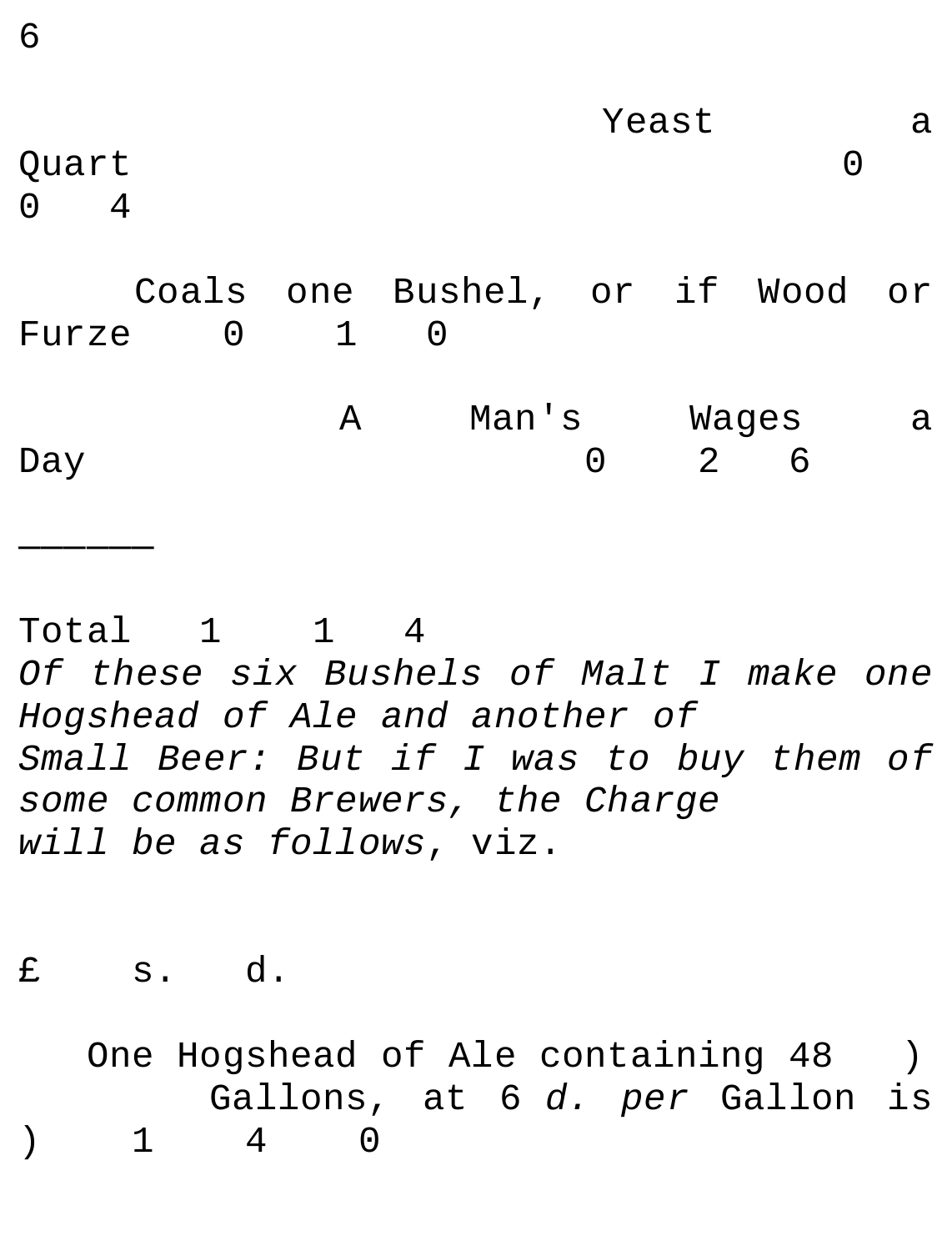|              | 0<br>0 |   | 9 | Θ | One Hogshead of Small Beer<br>9 0 <i>per</i> Gallon is | containing 54 Gallons, at 2 d. |       |  |
|--------------|--------|---|---|---|--------------------------------------------------------|--------------------------------|-------|--|
|              |        |   |   |   |                                                        |                                |       |  |
| $\mathbf{1}$ | 13     |   | 0 |   |                                                        |                                |       |  |
|              |        |   |   |   |                                                        |                                |       |  |
| Saved        |        | 0 |   |   |                                                        |                                | Total |  |

By the above Account it plainly appears, that 11 s. and 8 d. is clearly gained in Brewing of six Bushels of Malt at our own House for a private Family, and yet I make the Charge fuller by 2 s. and 6 d. then it will happen with many, whose Conveniency by Servants, &c. may intirely take it off; besides the six Bushels of Grains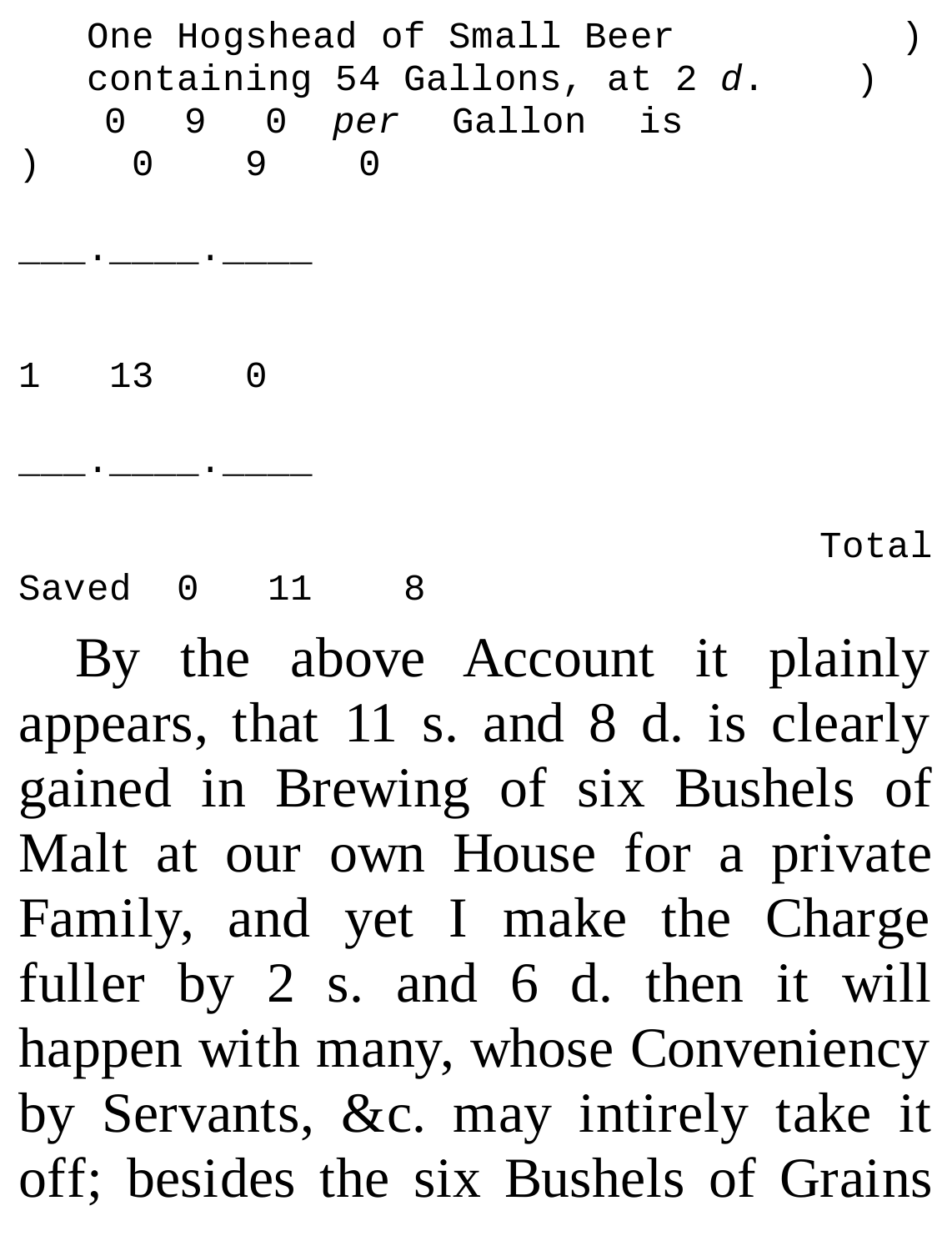that are currently sold for Three-pence the Bushel, which will make the Eleven and Eight-pence more by four Shillings, without reckoning any thing for yeast, that in the very cheapest time sells here for Four-pence the Quart, and many times there happens three Quarts from so much Drink; so that there may possibly be gained in all sixteen Shillings and Eight-pence: A fine Sum indeed in so small a Quantity of Malt. But here by course will arise a Question, whether this Ale is as good as that bought of some of the common Brewers at Six-pence a Gallon; I can't say all is; however I can aver this, that the Ale I brew in the Country from six Bushels of Malt for my Family, I think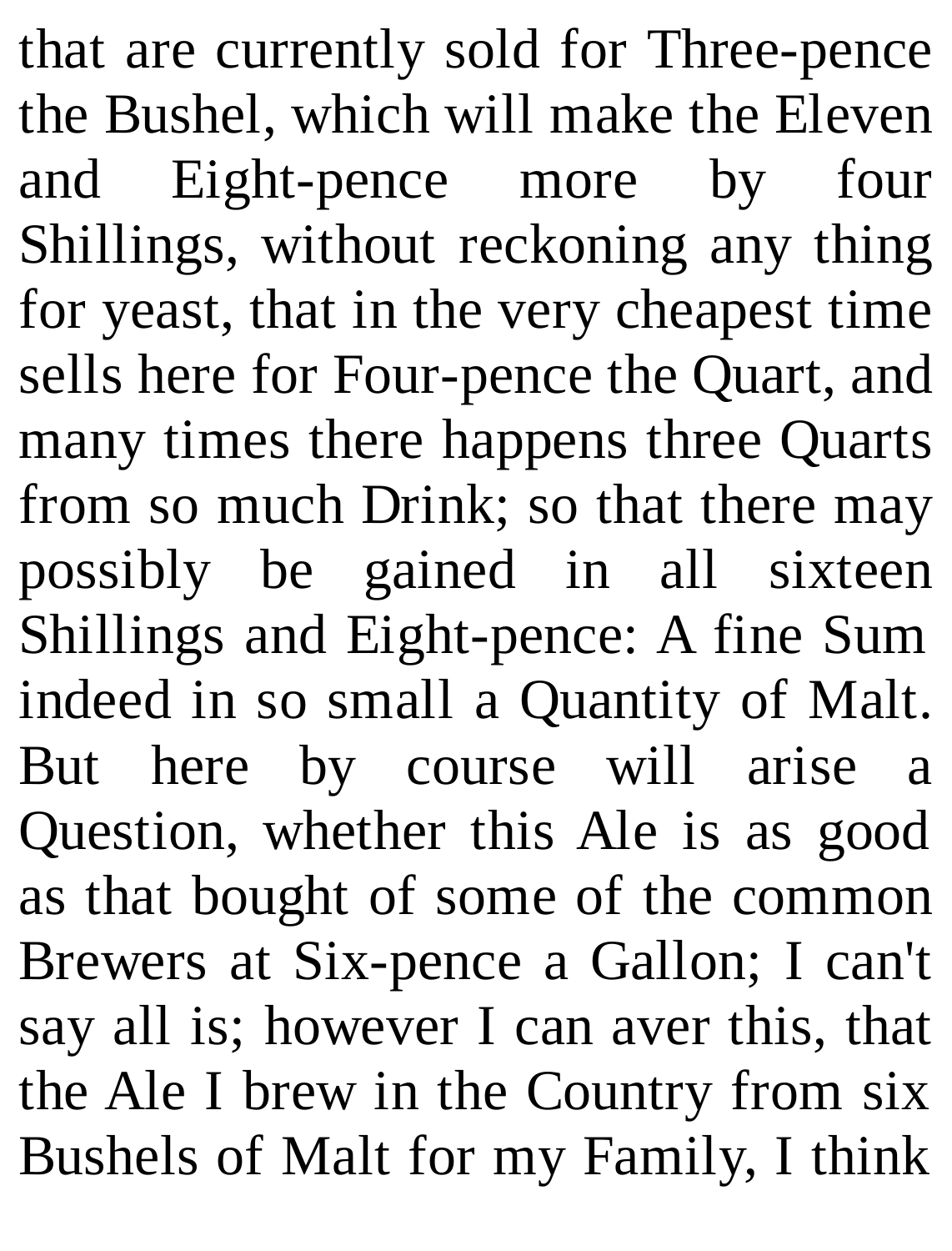is generally full as good, if not better than any I ever sold at that Price in my *London* Brewhouse: And if I should say, that where the Malt, Water and Hops are right good, and the Brewer's Skill answerable to them, there might be a Hogshead of as good Ale and another of small Beer made from five Bushels as I desire to use for my Family, or for Harvest Men; It is no more than I have many times experienced, and 'tis the common length I made for that Purpose. And whoever makes use of true Pale and Amber Malts, and pursues the Directions of this Book, I doubt not but will have their Expectation fully answered in this last Quantity, and so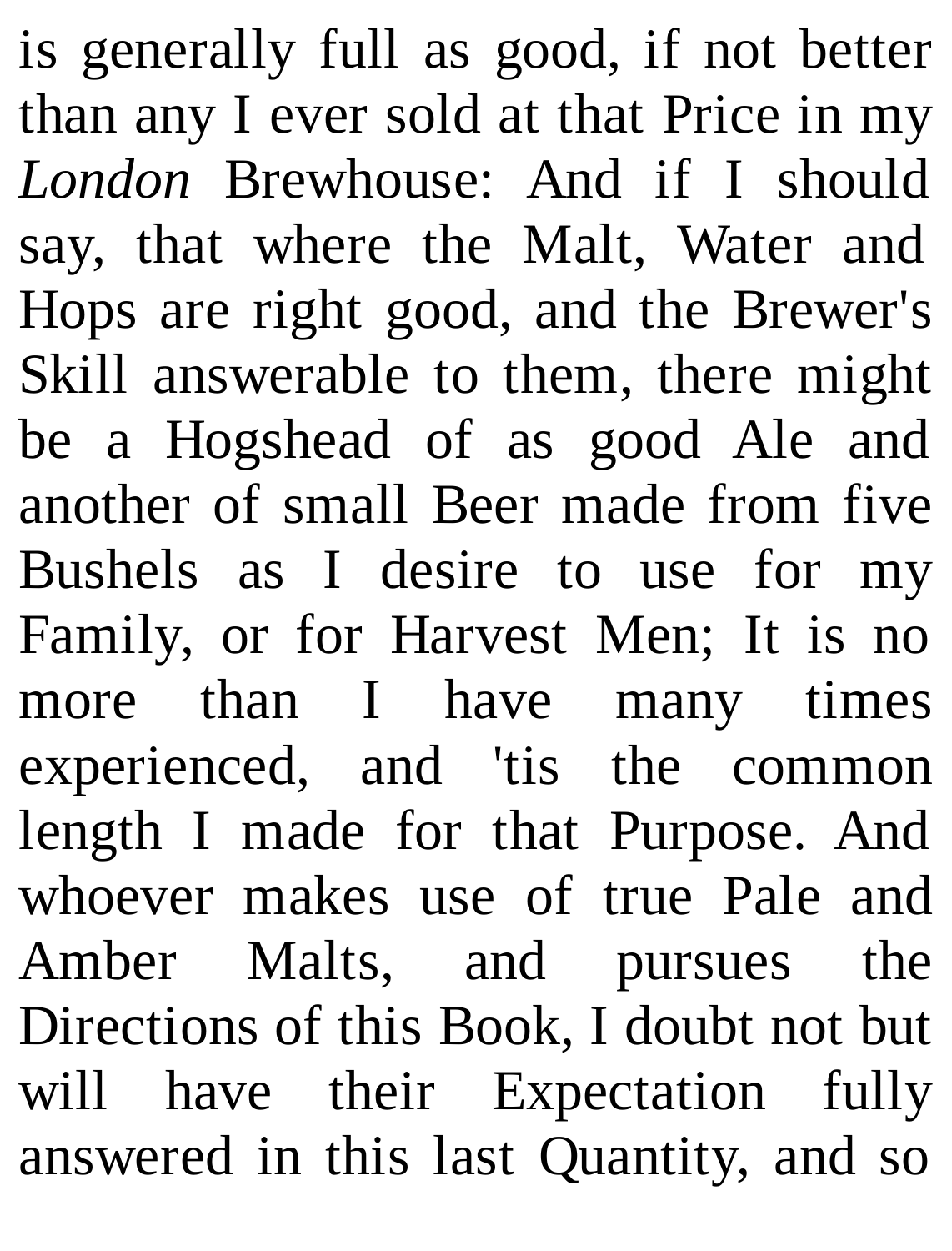save the great Expence of Excise that the common Brewers Drink is always clogg'd with, which is {blotted text} than five Shillings for Ale and Eighteen-pence *per* Barrel for Small Beer.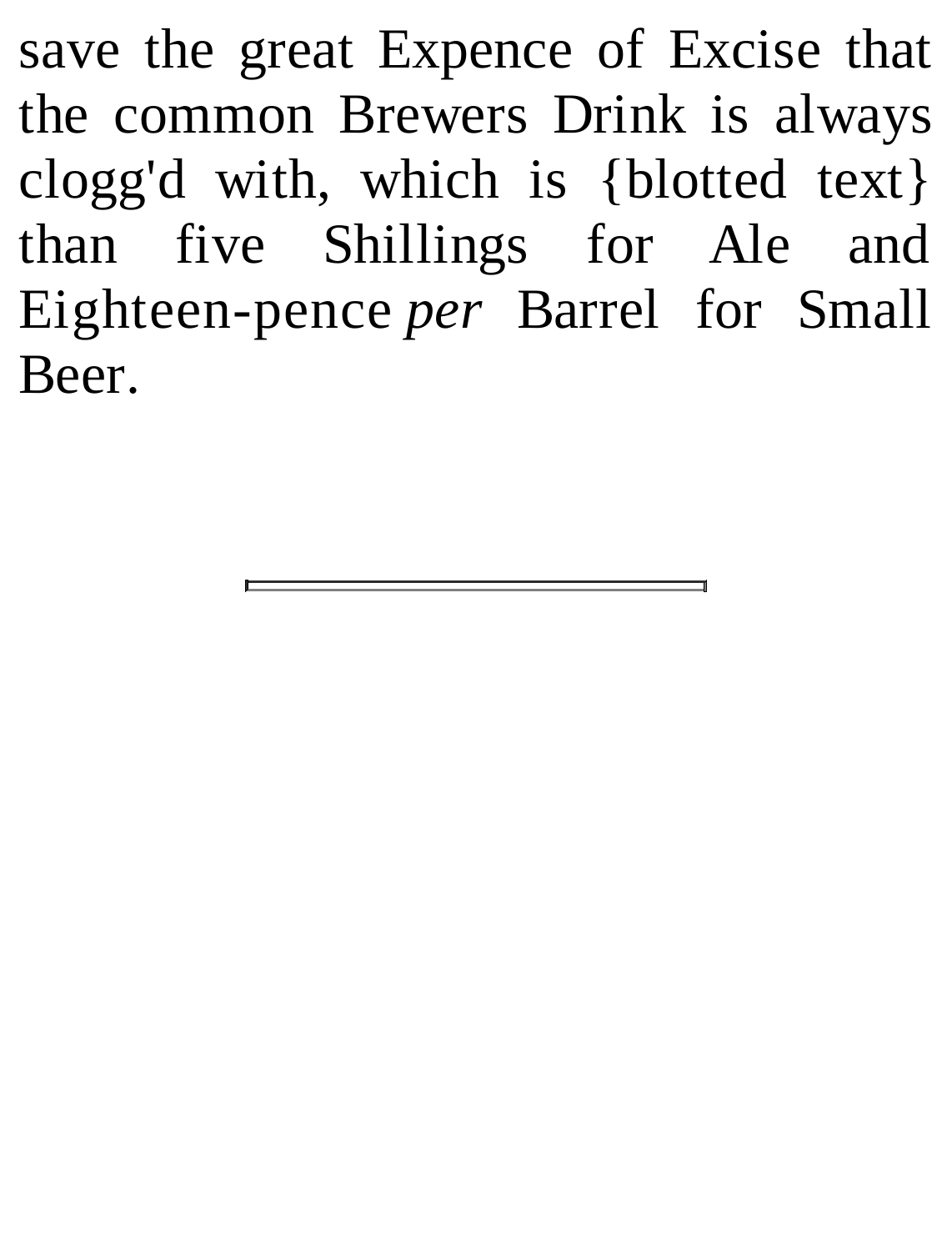## **CHAP. XXI.** *A Philosophical Account for Brewing strong* **October** *Beer. By an Ingenious Hand***.**

In Brewing, your Malt ought to be sound and good, and after its making to lye two or more Months in the Heap, to come to such a temper, that the Kernel may readily melt in the washing.

The well dressing your Malt, ought to be one chief Care; for unless it be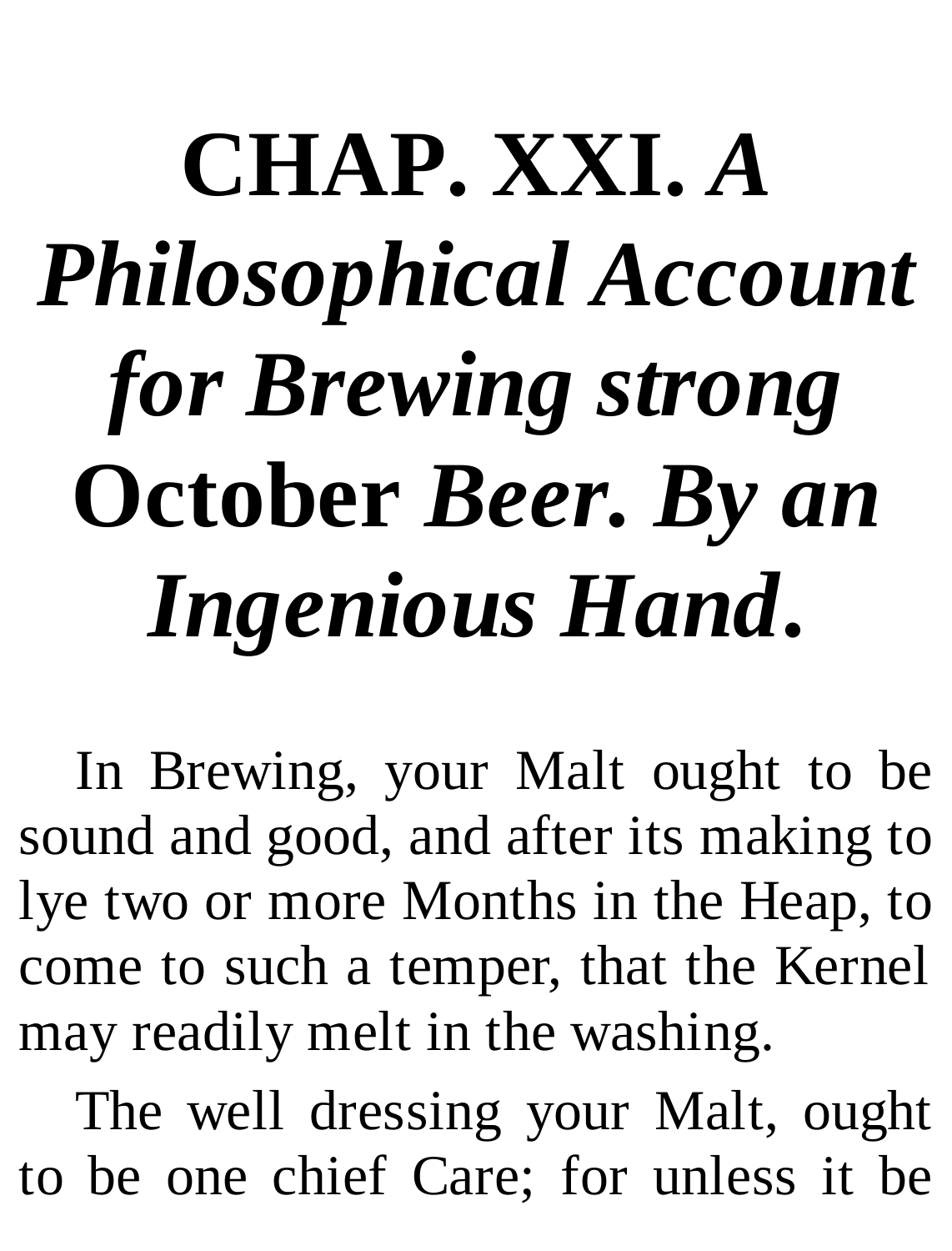freed from the Tails and Dust, your Drink will not be fine and mellow as when it is clean dressed.

The grinding also must be considered according to the high or low drying of the Malt; for if high dryed, then a gross grinding is best, otherwise a smaller may be done; for the Care in grinding consists herein, lest too much of the Husk being ground small should mix with the Liquor, which makes a gross Feces, and consequently your Drink will have too fierce a Fermentation, and by that means make it Acid, or that we call Stale.

When your Malt is ground, let it stand in Sacks twenty-four Hours at least, to the end that the Heat in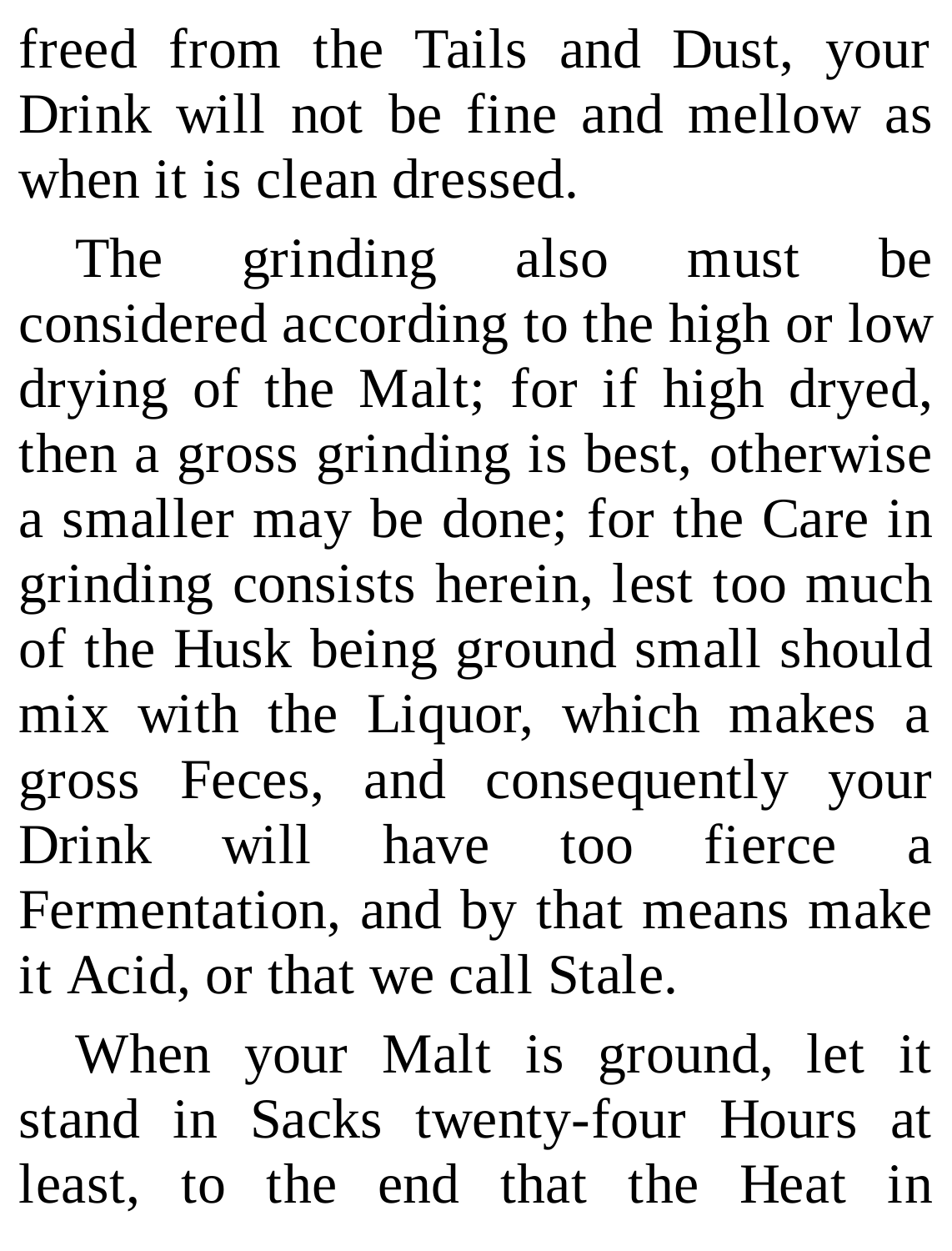grinding may be allayed, and 'tis conceived by its so standing that the Kernel will dissolve the better.

The measure and quantity we allow of Hops and Malt, is five Quarter of Malt to three Hogsheads of Beer, and eighteen Pounds of Hops at least to that Quantity of Malt, and if Malt be pale dryed, then add three or four Pounds of Hops more.

The Choice of Liquor for Brewing is of considerable advantage in making good Drink, the softest and cleanest water is to be prererr'd, your harsh water is not to be made use of.

You are to boil your first Liquor, adding a Handful or two of Hops to it, then before you strike it over to your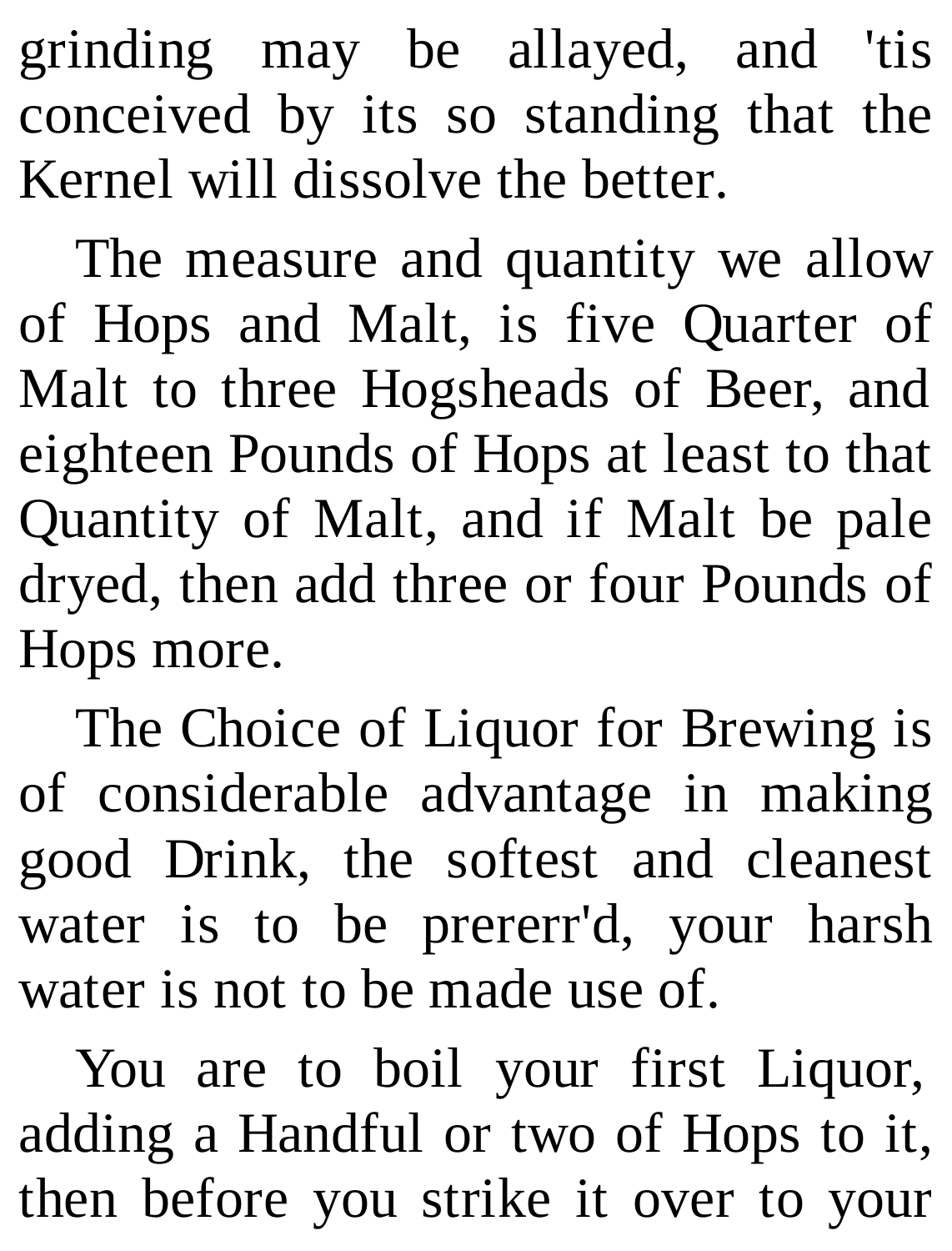Goods or Malt, cool in as much Liquor, as will bring it to a temper not to scald the Malt, for it is a fault not to take the Liquor as high as possible but not to scald. The next Liquors do the same.

And indeed all your Liquors ought to be taken as high as may be, that is not to scald.

When you let your Wort from your Malt into the Underback, put to it a Handful or two of Hops, 'twill preserve it from that accident which Brewers call Blinking or Foxing.

In boiling your Worts, the first Wort boil high or quick; for the quicker the first Wort is boiled, the better it is.

The second boil more than the first,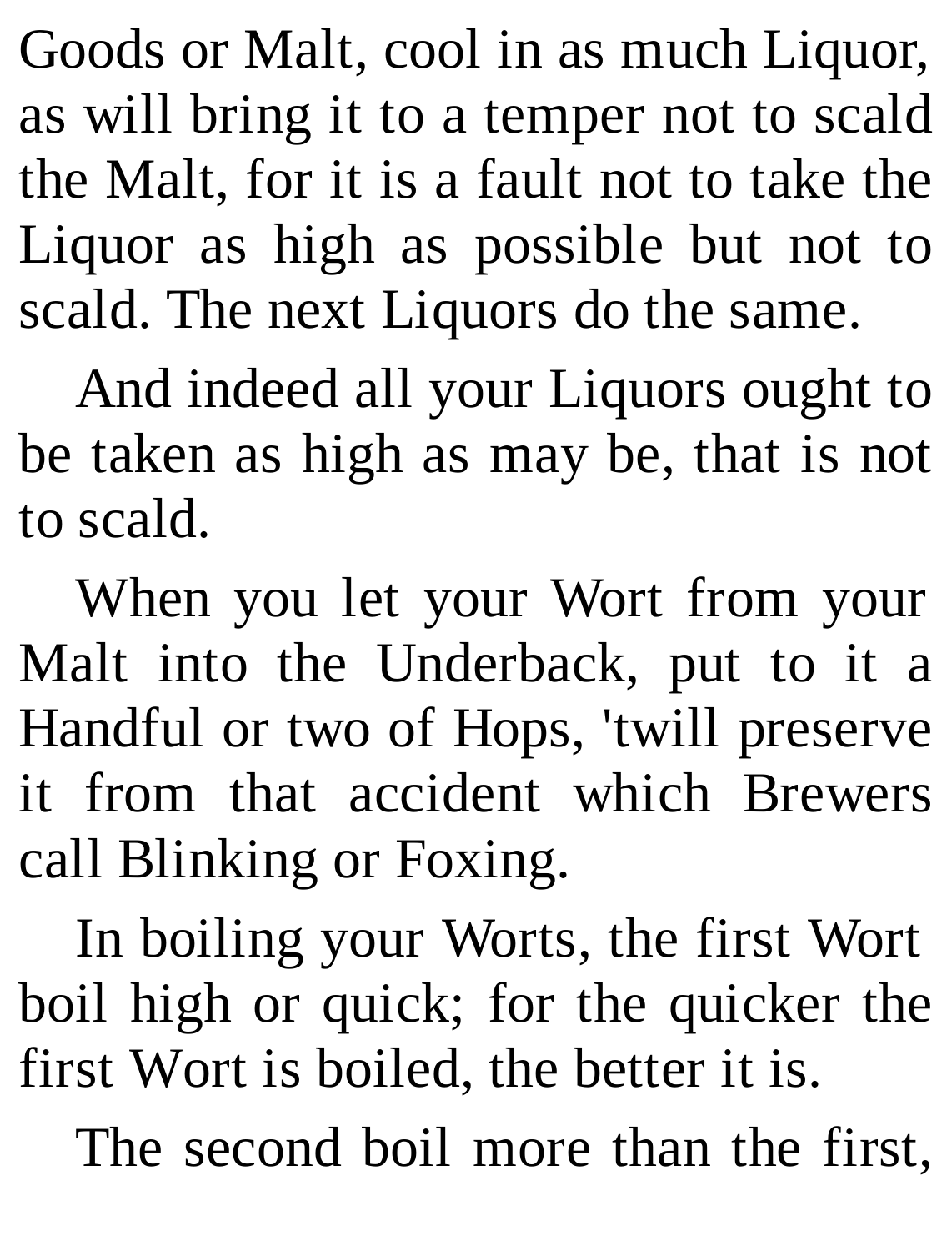and the third or last more than the second.

In cooling lay your Worts thin, and let each be well cooled, and Care must be taken in letting them down into the Tun, that you do it leisurely, to the end that as little of the Feces or Sediment which causes the Fermentation to be fierce or mild, for Note, there is in all fermented Liquors, Salt and Sulphur, and to keep these two Bodies in a due Proportion, that the Salt does not exalt itself above the Sulphur, consists a great part of the Art in Brewing.

When your Wort is first let into your Tun, put but a little Yeast to it, and let it work by degrees quietly, and if you find it works but moderate, whip in the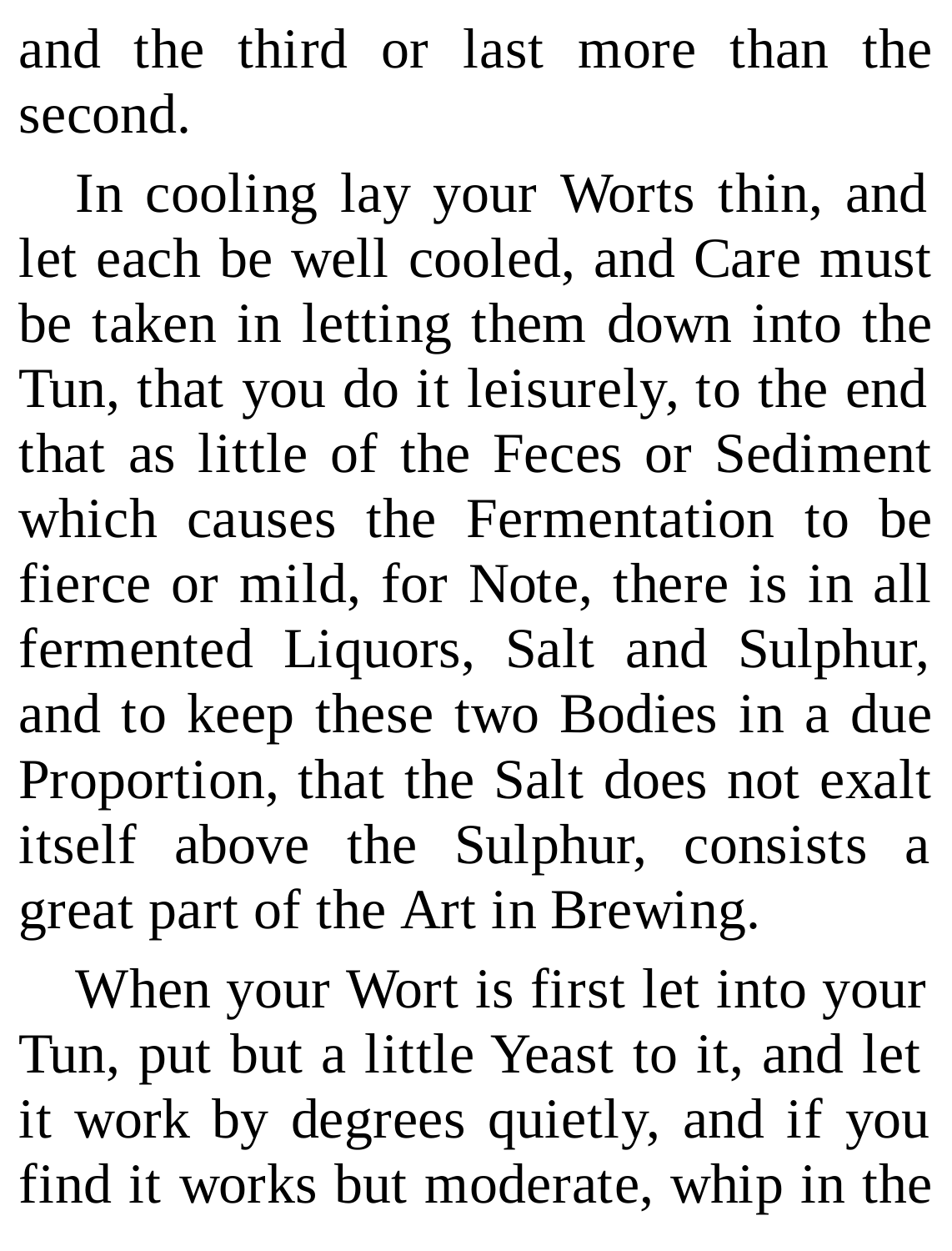Yeast two or three times or more, till you find your Drink well fermented, for without a full opening of the Body by fermentation, it will not be perfect fine, nor will it drink clean and light.

When you cleanse, do it by a Cock from your Tun, placed six Inches from the Bottom, to the end that most of the Sediment may be left behind, which may be thrown on your Malt to mend your Small Beer.

When your Drink is Tunn'd, fill your Vessel full, let it work at the Bunghole, and have a reserve in a small Cask to fill it up, and don't put any of the Drink which will be under the Yeast after it is work'd over into your Vessels, but put it by itself in another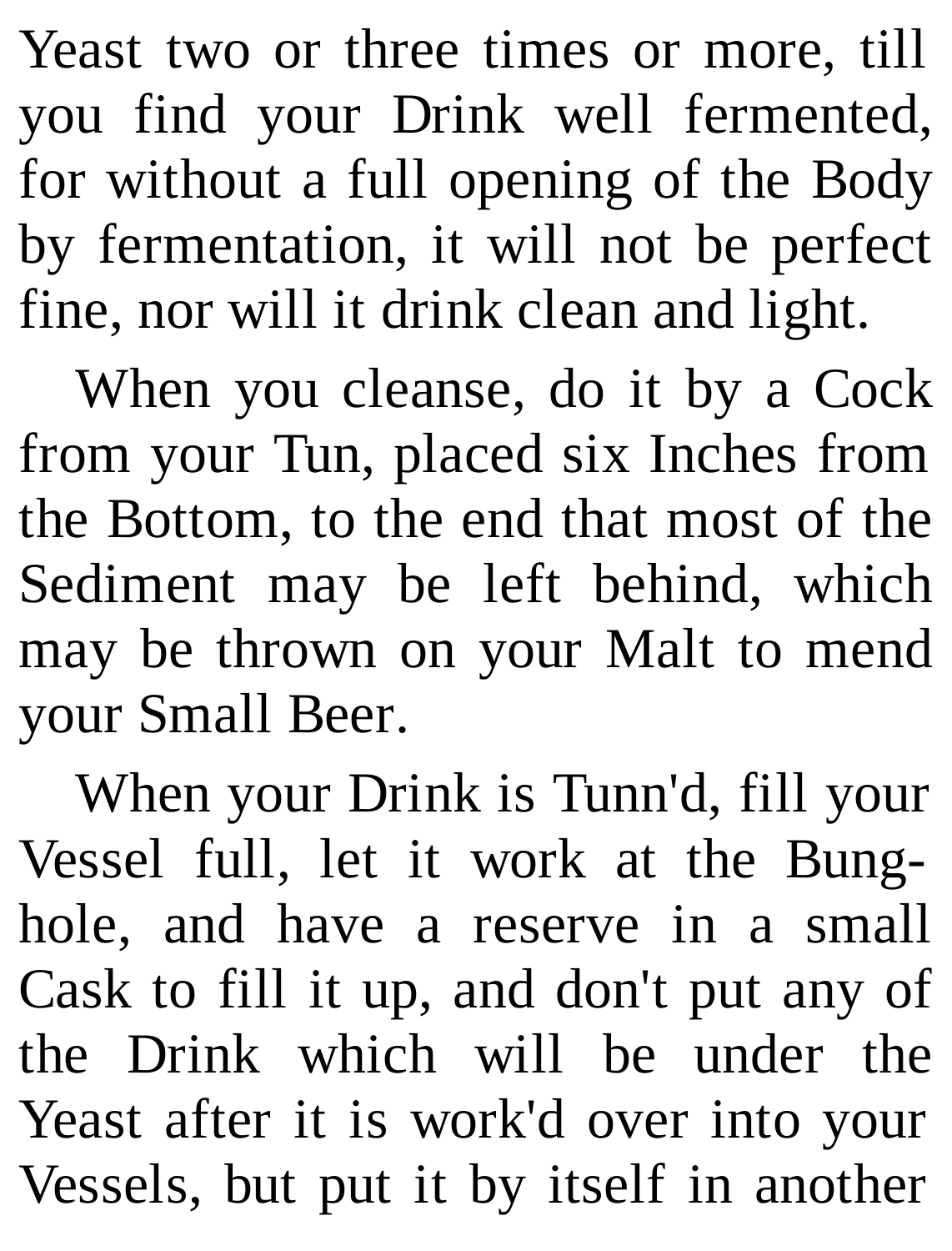Cask, for it will not be so good as your other in the Cask.

This done, you must wait for the finishing of the fermentation, then stop it close, and let it stand till the Spring, for Brewing ought to be done in the Month of *October*, that it may have time to settle and digest all the Winter Season.

In the Spring you must unstop your Vent-hole and thereby see whether your Drink doth ferment or not, for as soon as the warm Weather comes, your Drink will have another fermentation, which when it is over, let it be again well stopped and stand till *September* or longer, and then Peg it; and if you find it pretty fine, the Hop well rotted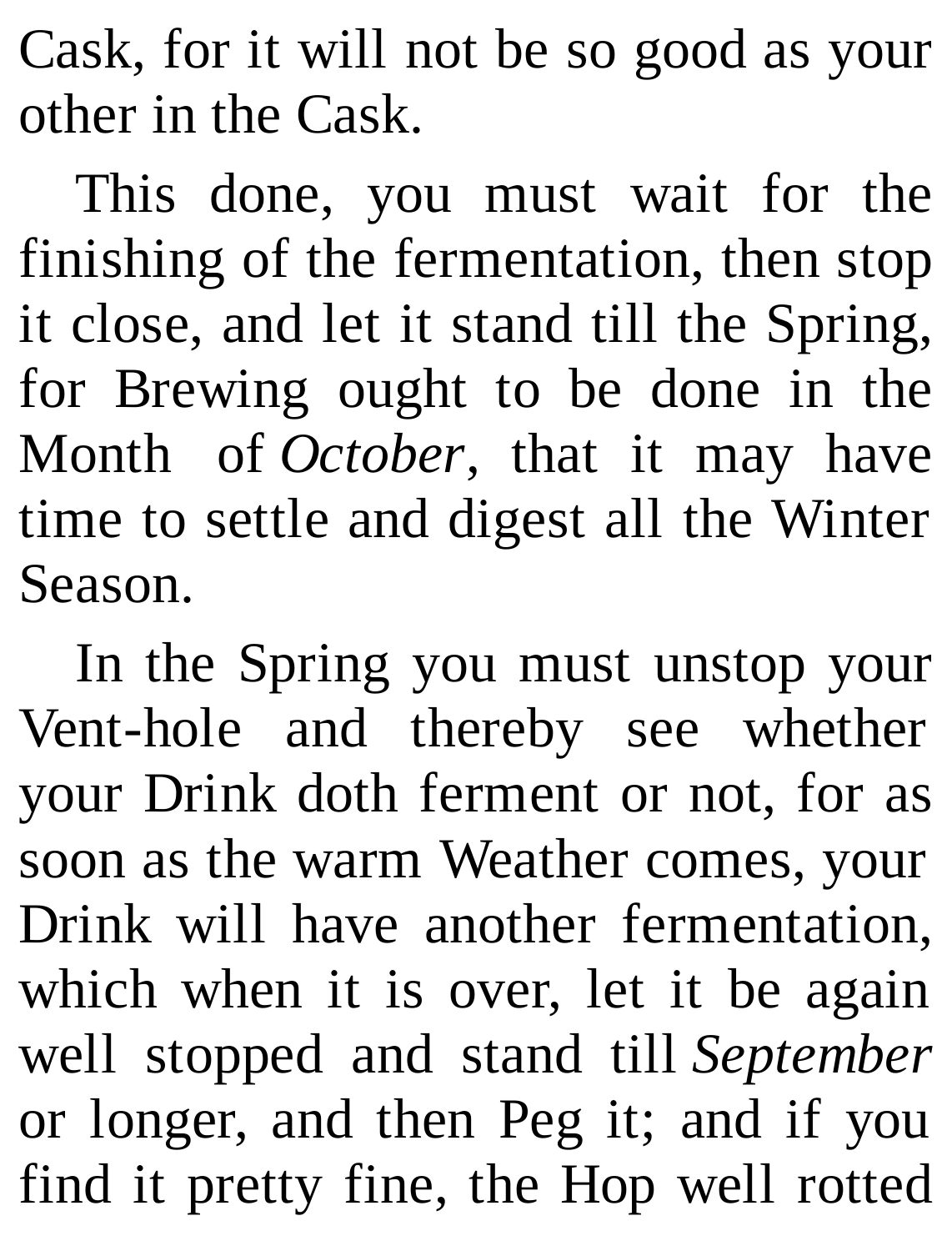and of a good pleasant taste for drinking.

Then and not before draw out a Gallon of it, put to it two Ounces of Ising-glass cut small and well beaten to melt, stirring it often and whip it with a Wisk till the Ising-glass be melted, then strain it and put it into your Vessel, stirring it well together, stop the Bung slightly, for this will cause a new and small fermentation, when that is over stop it close, leaving only a Vent-hole a little stopp'd, let it stand, and in ten Days or a little more, it will be transparently fine, and you may drink of it out of the Vessel till two parts in three be drawn, then Bottle the rest, which will in a little time come to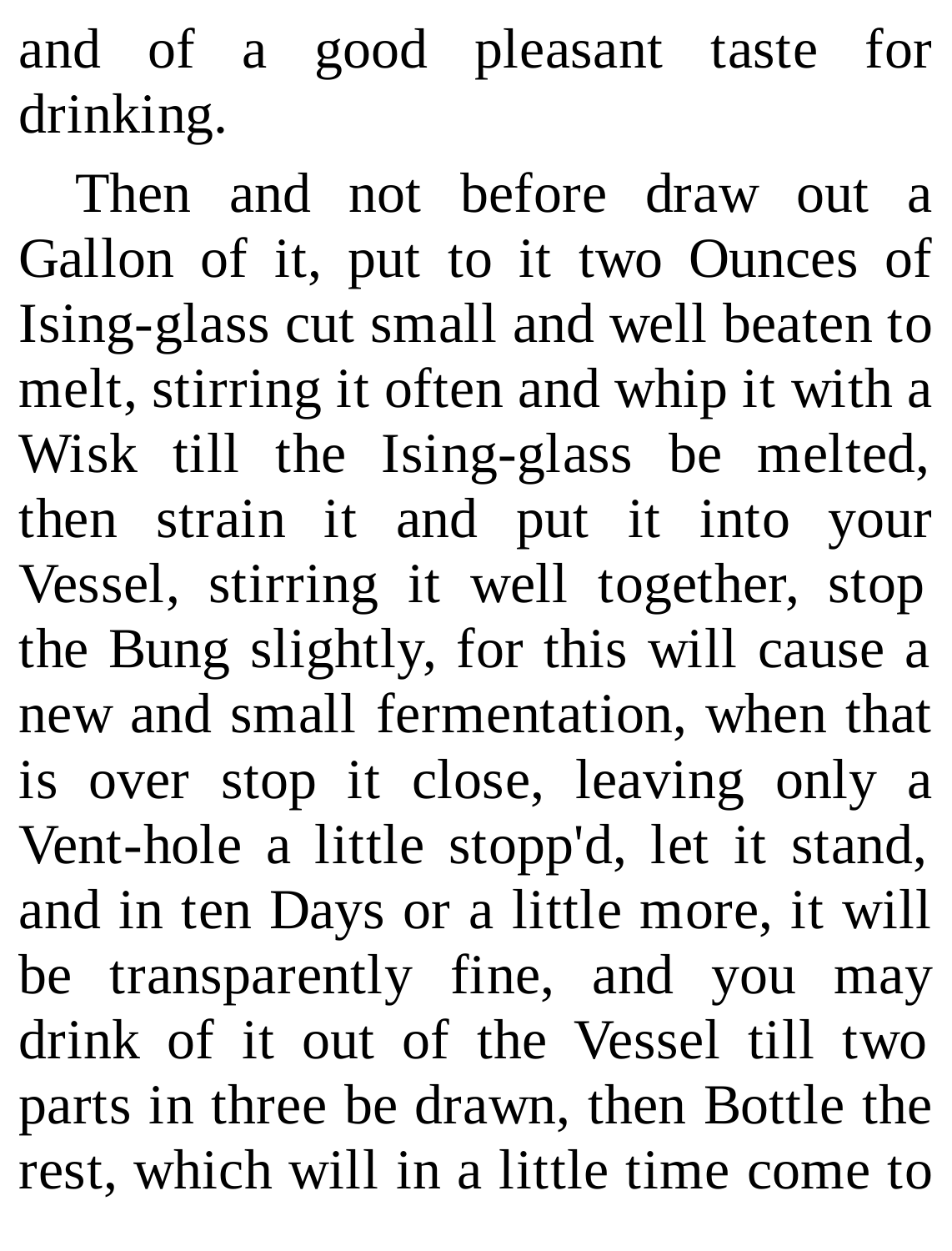drink very well. If your Drink in *September* be well condition'd for taste, but not fine, and you desire to drink it presently, rack it before you put your Ising-glass to it, and then it will fine the better and drink the cleaner.

To make Drink fine quickly, I have been told that by separating the Liquor from the Feces, when the Wort is let out of the Tun into the Underback, which may be done in this manner, when you let your Wort into your Underback out of your Tun, catch the Wort in some Tub so long, and so often as you find it run foul, put that so catched on the Malt again, and do so till the Wort run clear into the Underback. This is to me a very good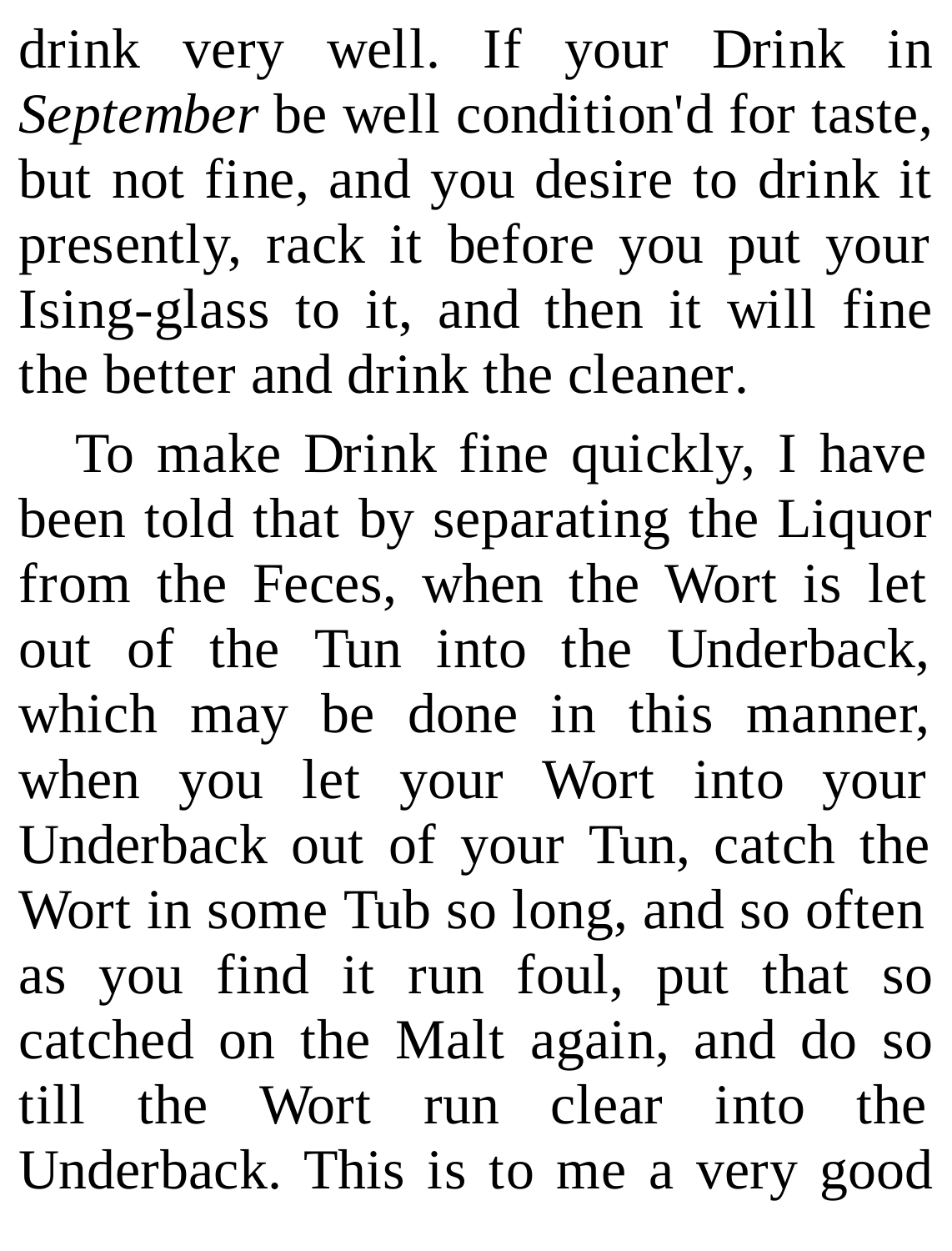way (where it may be done) for 'tis the Feces which causes the fierce and violent fermentation, and to hinder that in some measure is the way to have fine Drink: Note that the finer you make your Wort, the sooner your Drink will be fine, for I have heard that some Curious in Brewing have caused Flannels to be so placed, that all the Wort may run thro' one or more of them into the Tun before working, by which means the Drink was made very fine and well tasted.

*Observations on the foregoing Account*.

This Excellent Philosophical Account of Brewing *October* Beer, has hitherto remained in private Hands as a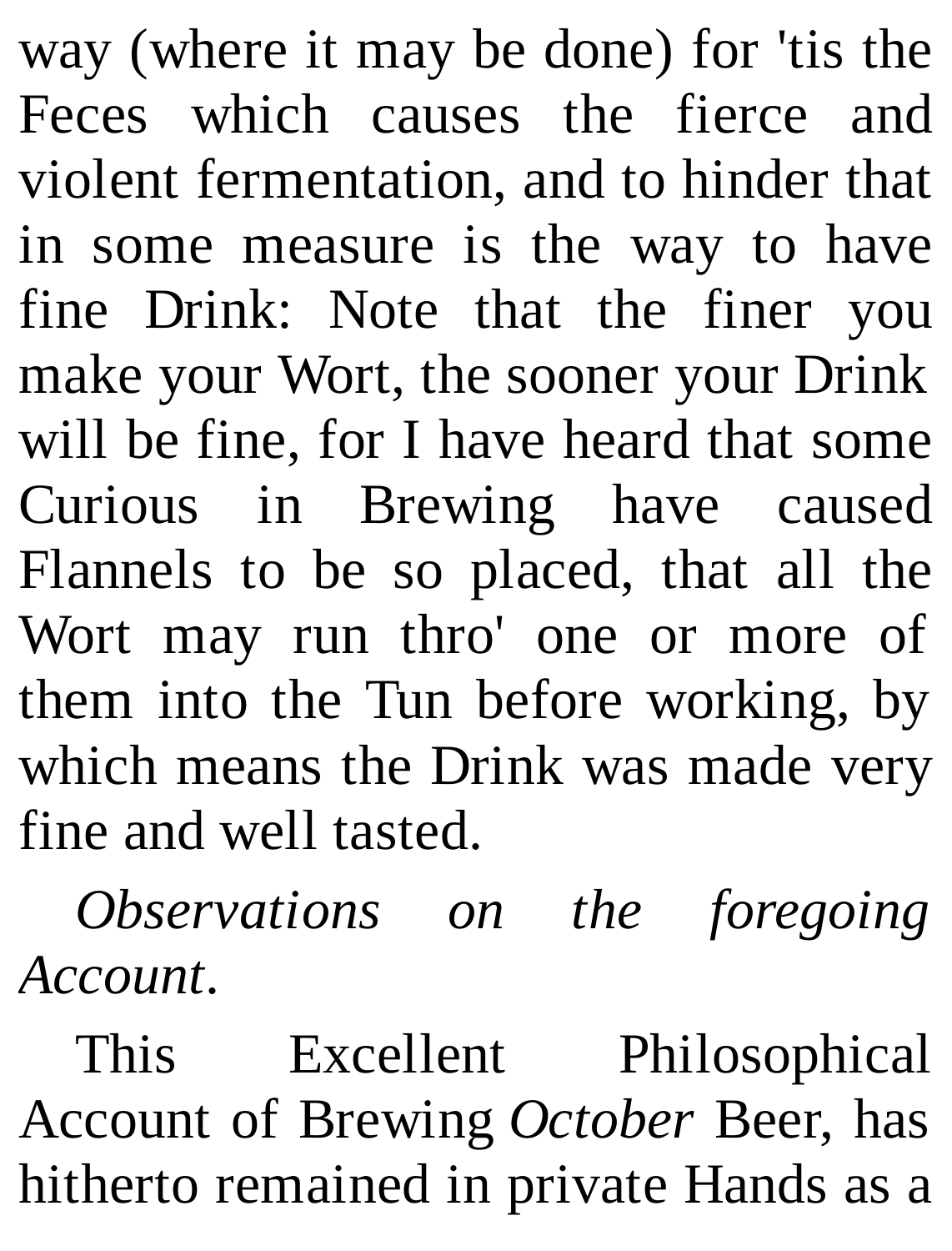very great Secret, and was given to a Friend of mine by the Author himself, to whom the World is much obliged, altho' it comes by me; In justice therefore to this ingenious Person, I would here mention his Name, had I leave for so doing; but at present this Intimation must suffice. However, I shall here take notice, that his Caution against using tailed or dusty Malt, which is too commonly sold, is truly worthy of Observation; for these are so far from producing more Ale or Beer, that they absorb and drink part of it up.

In Grinding Malts he notifies well to prevent a foul Drink.

The quantity he allows is something above thirteen Bushels to the Hogshead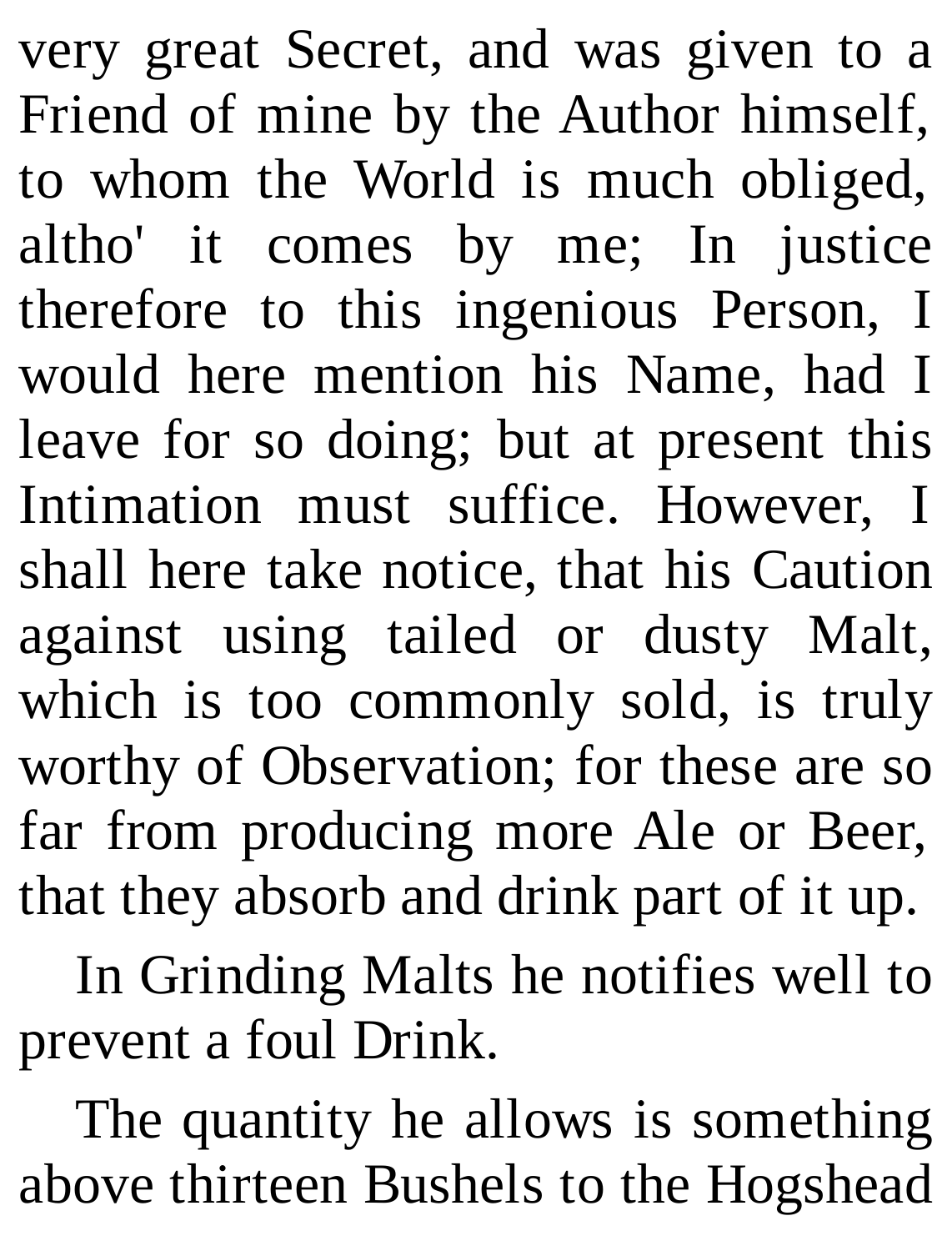which is very sufficient; but this as every body pleases.

The Choice of Liquors or Waters for Brewing, he says, is of considerable advantage; and so must every body else that knows their Natures and loves Health, and pleasant Drink: For this purpose, in my Opinion, the Air and Soil is to be regarded where the Brewing is performed; since the Air affects all things it can come at, whether Animal, Vegetable or Mineral, as may be proved from many Instances: In the Marshes of *Kent* and *Essex*, the Air there is generally so infectious by means of those low vaesy boggy Grounds, that seldom a Person escapes an Ague one time or other,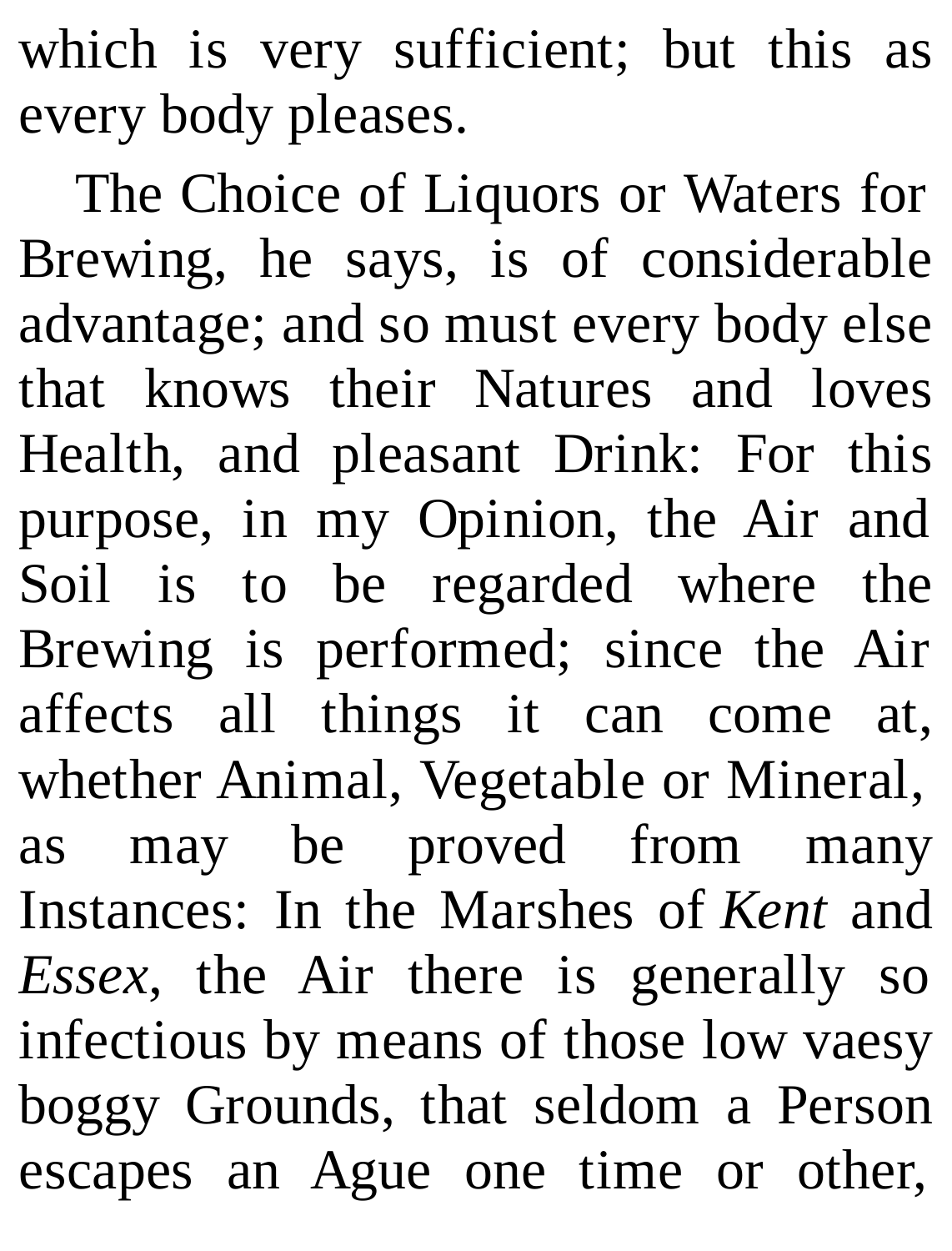whether Natives or Aliens, and is often fatally known to some of the *Londoners* and others who merrily and nimbly travel down to the Isles of *Grain* and *Sheppy* for a valuable Harvest, but in a Month's time they generally return thro' the Village of *Soorne* with another Mien. There is also a little *Moor* in *Hertfordshire*, thro' which a Water runs that frequently gives the *Passant* Horses that drink of it, the Colick or Gripes, by means of the aluminous sharp Particles of its Earth; Its Air is also so bad, as has obliged several to remove from its Situation for their Healths: The Dominion of the Air is likewise so powerful over Vegetables, that what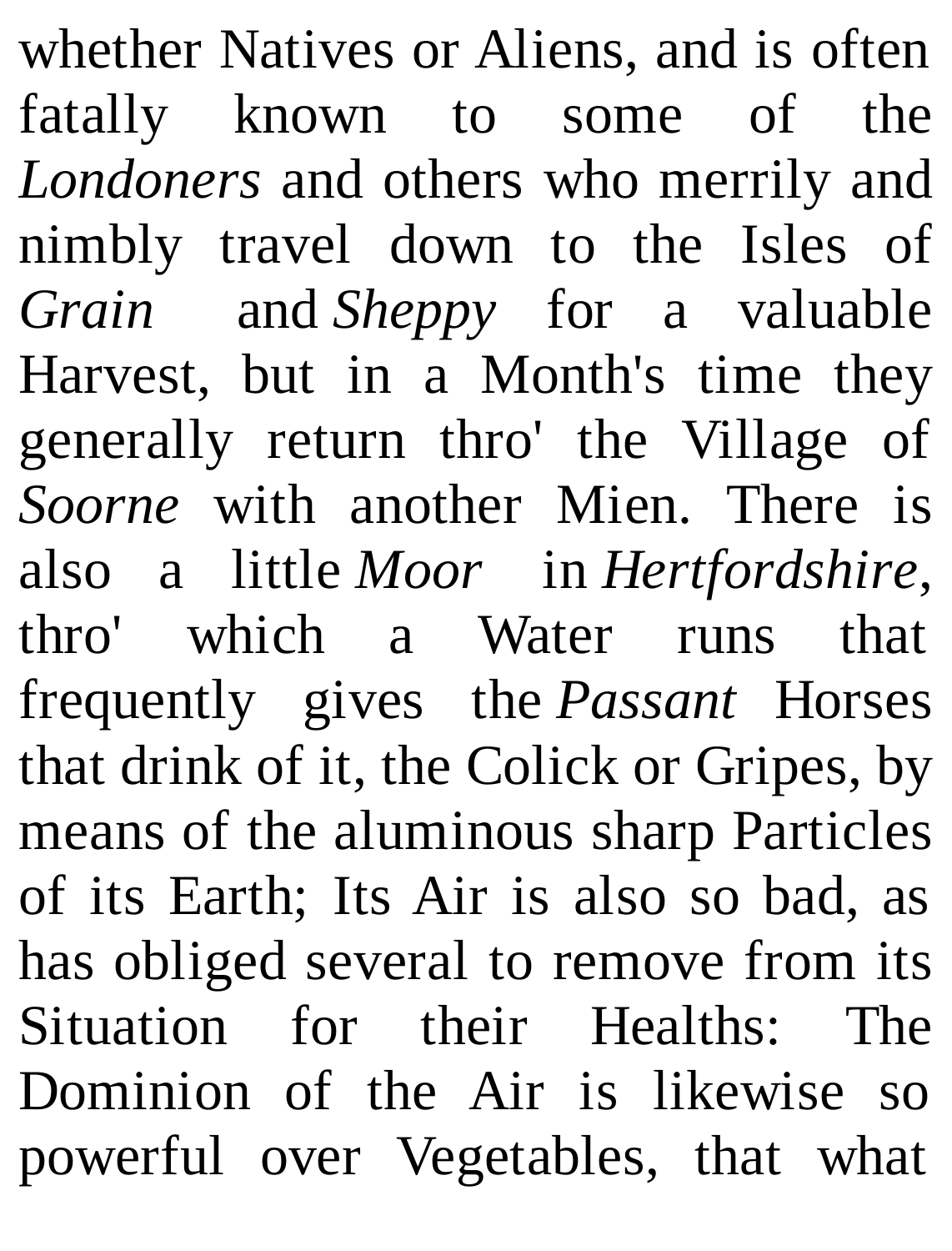will grow in one Place won't in another, as is plain from the Beech and Black Cherry Tree, that refuse the Vale of *Ailesbury* tho' on some Hills there, yet will thrive in the *Chiltern* or Hilly Country: So the Limes and other Trees about *London* are all generally blackbarked, while those in the Country are most of them of a Silver white. Water is also so far under the Influence of the Air and Soil, as makes many excellent for Brewing when others are as bad. In Rivers, that run thro' boggy Places, the Sullage or Washings of such Soils are generally unwholsome as the nature of such Ground is; and so the Water becomes infected by that and the Effluvia or Vapour that accompanies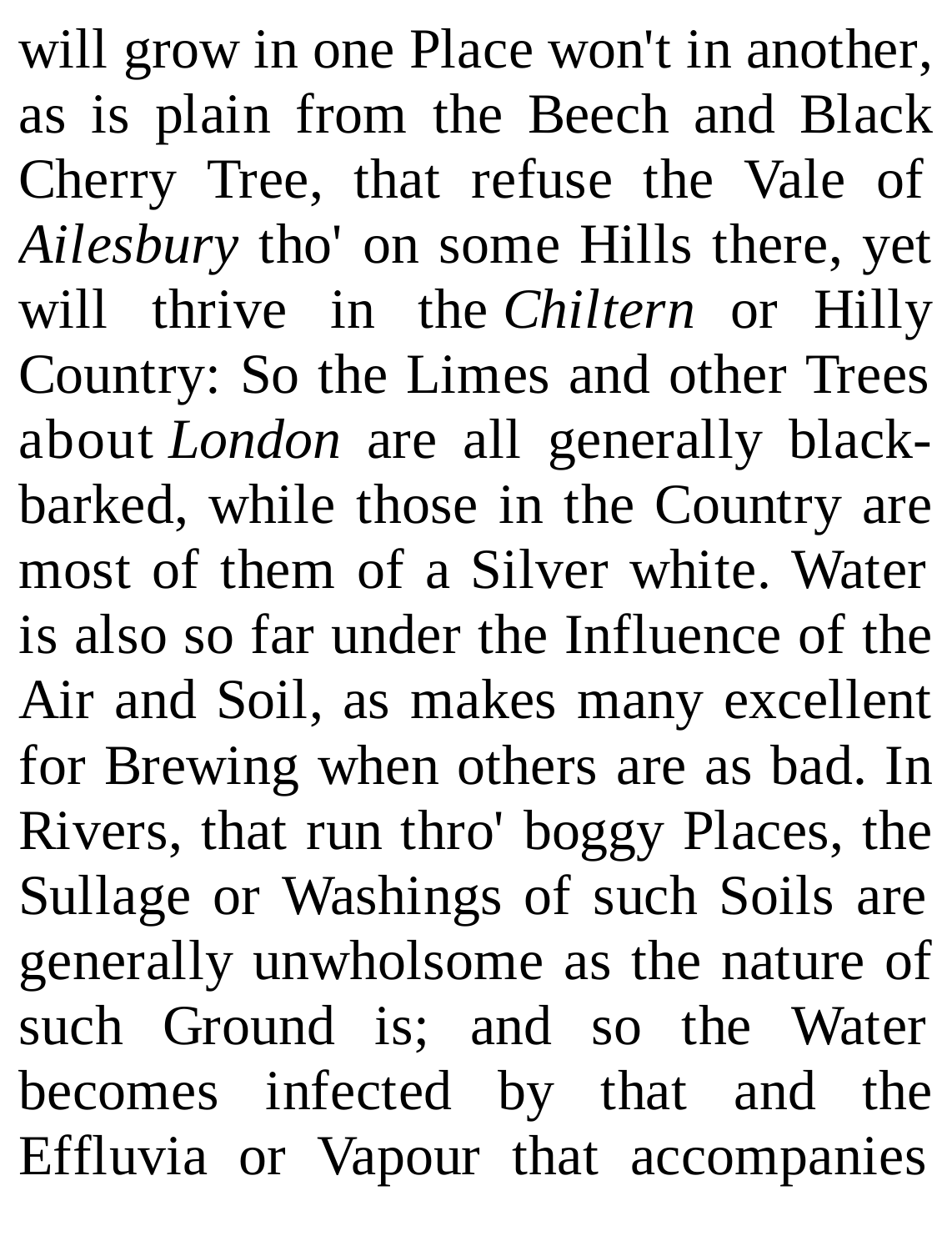such Water: So Ponds are surely good or bad, as they are under too much Cover or supply'd by nasty Drains, or as they stand situated or exposed to good and bad Airs. Thus the Wellwaters by consequence share in the good or bad Effects of such Soils that they run thorough, and the very Surface of the Earth by which such Waters are strained, is surely endowed with the quality of the Air in which it lies; which brings me to my intended purpose, to prove that Water drawn out of a Chalky, or Fire-stone Well, which is situated under a dry sweet loamy Soil, in a fine pure Air, and that is perfectly soft, must excel most if not all other Well-waters for the purpose in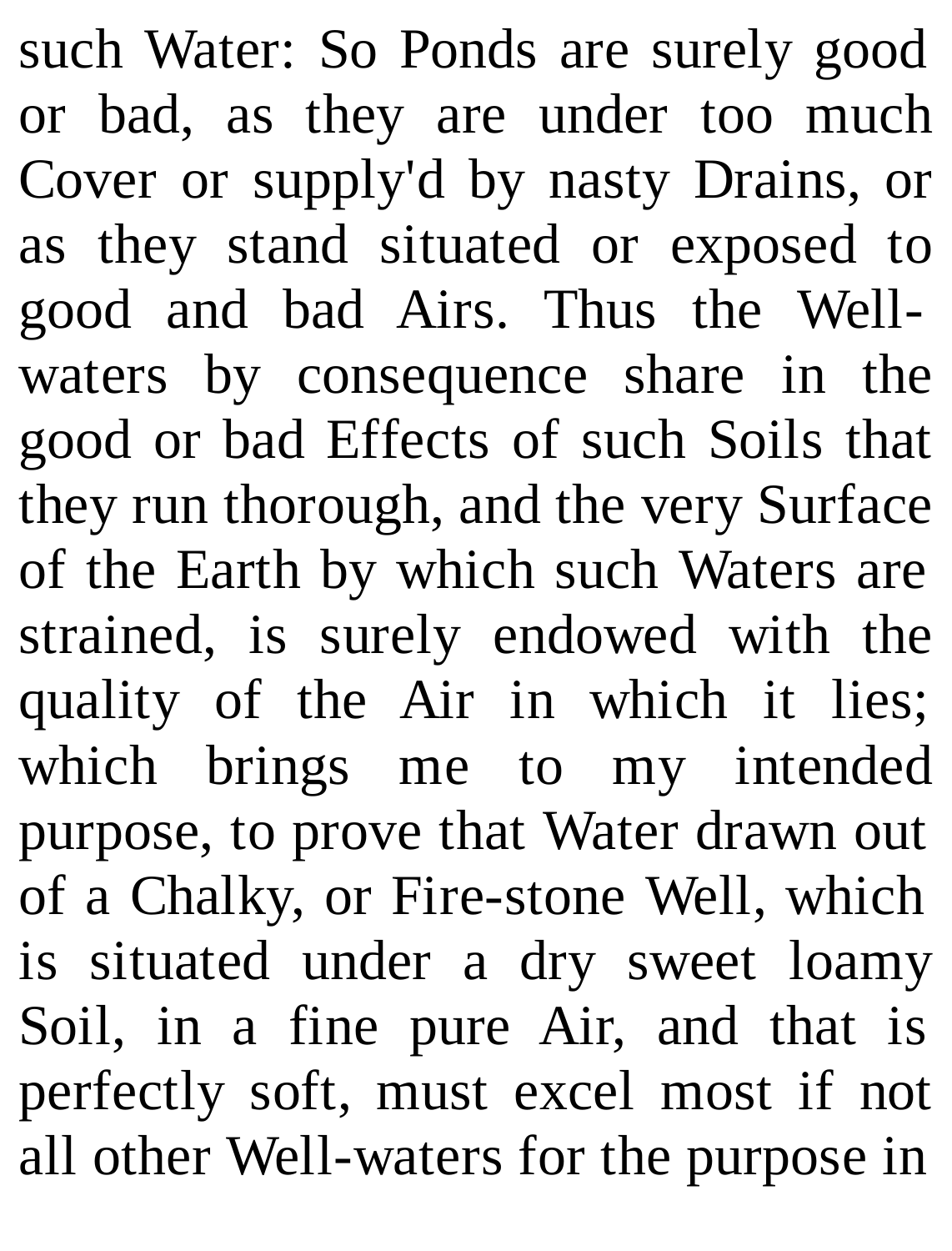Brewing. The Worts also that are rooted in such an Air, in course partakes of its nitrous Benefits, as being much exposed thereto in the high Backs or Coolers that contain them. In my own Grounds I have Chalks under Clays and Loams; but as the latter is better than the former, so the Water proves more soft and wholsome under one than the other. Hence then may be observed the contrary Quality of those harsh curdling Well-waters that many drink of in their Malt Liquors, without considering their ill Effects, which are justly condemn'd by this able Author as unfit to be made use of in Brewing *October* Beer.

The boiling a few Hops in the first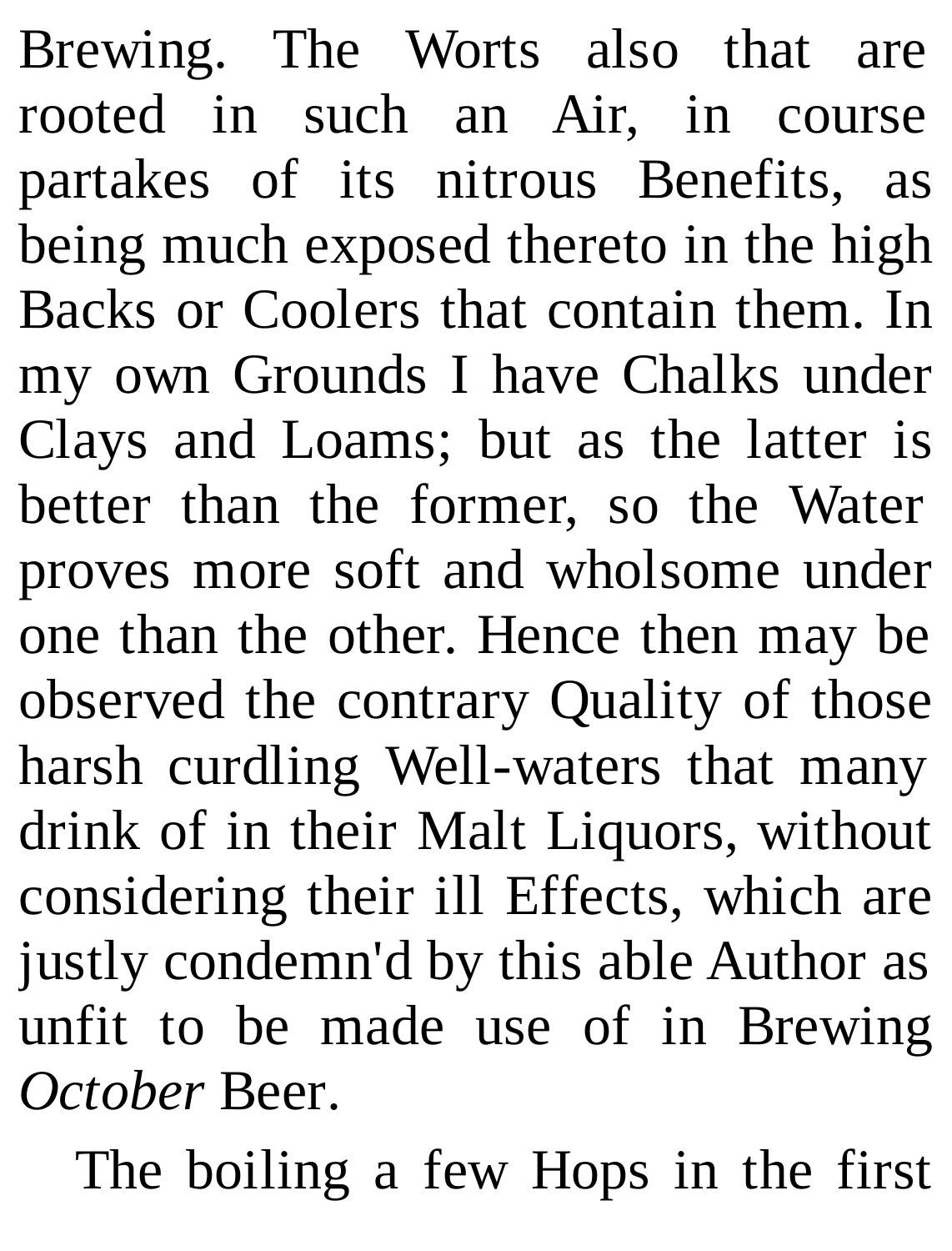Water is good, but they must be strained thro' a Sieve before the Water is put into the Malt; and to check its Heat with cold Liquor, or to let it stand to cool some time, is a right Method, lest it scalds and locks up the Pores of the Malt, which would then yield a thick Wort to the end of the Brewing and never be good Drink.

His putting Hops into the Underback, is an excellent Contrivance to prevent foxing, as I have already hinted.

The quick boiling of the Wort is of no less Service, and that the smaller Wort should be boiled longer than the strong is good Judgment, because the stronger the Wort, the sooner the Spirits flie away and the waste of more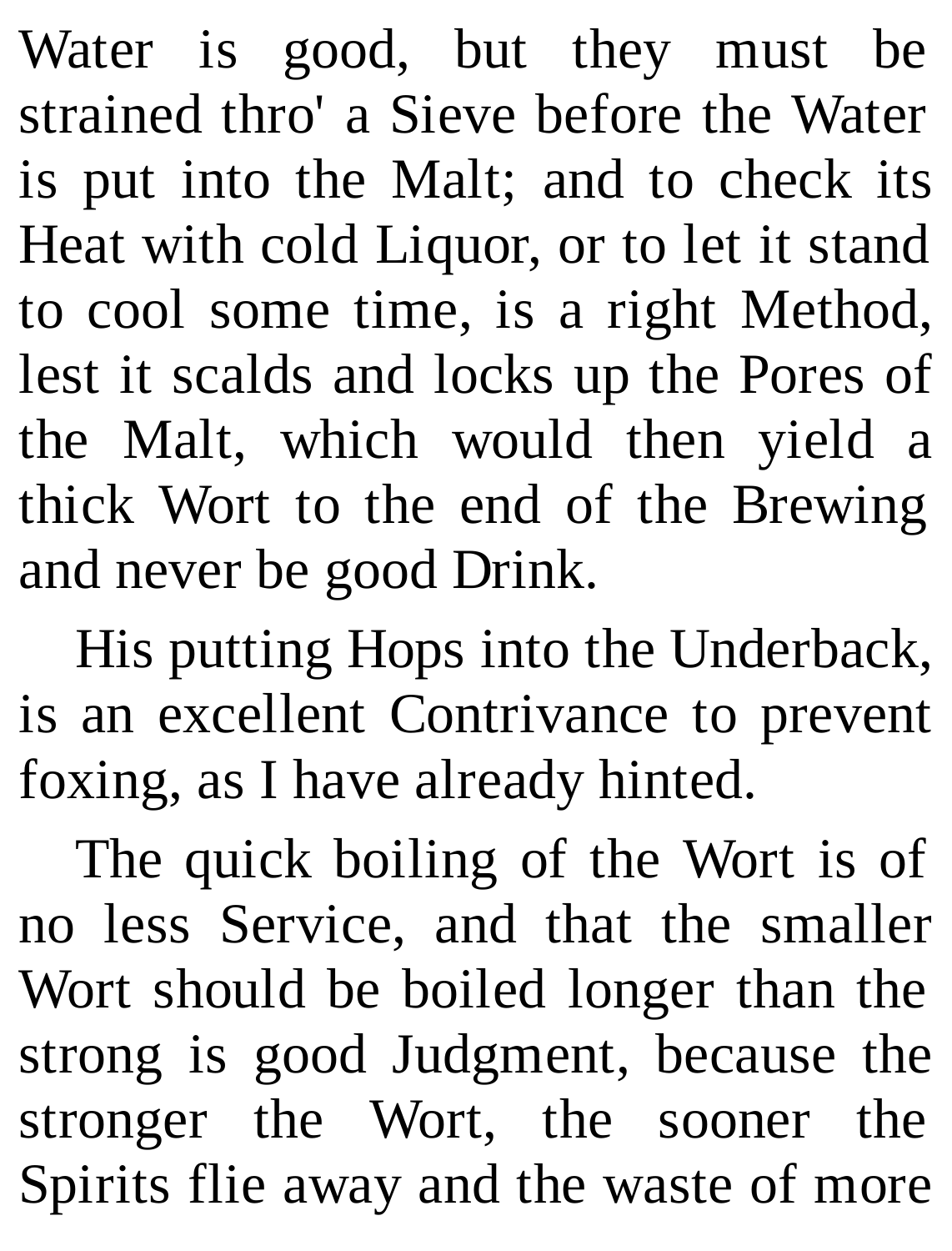Consequence; besides if the first Wort was to be boiled too long, it would obtain so thick a Body, as to prevent in great measure its fining hereafter after so soon in the Barrel; while the smaller sort will evaporate its more watry Parts, and thereby be brought into a thicker Confidence, which is perfectly necessary in thin Worts; and in this Article lies so much the Skill of the Brewer, that some will make a longer Length than ordinary from the Goods for Small Beer, to shorten it afterwards in the Copper by Length of boiling, and this way of consuming it is the more natural, because the remaining part will be better Cured.

The laying Worts thin is a most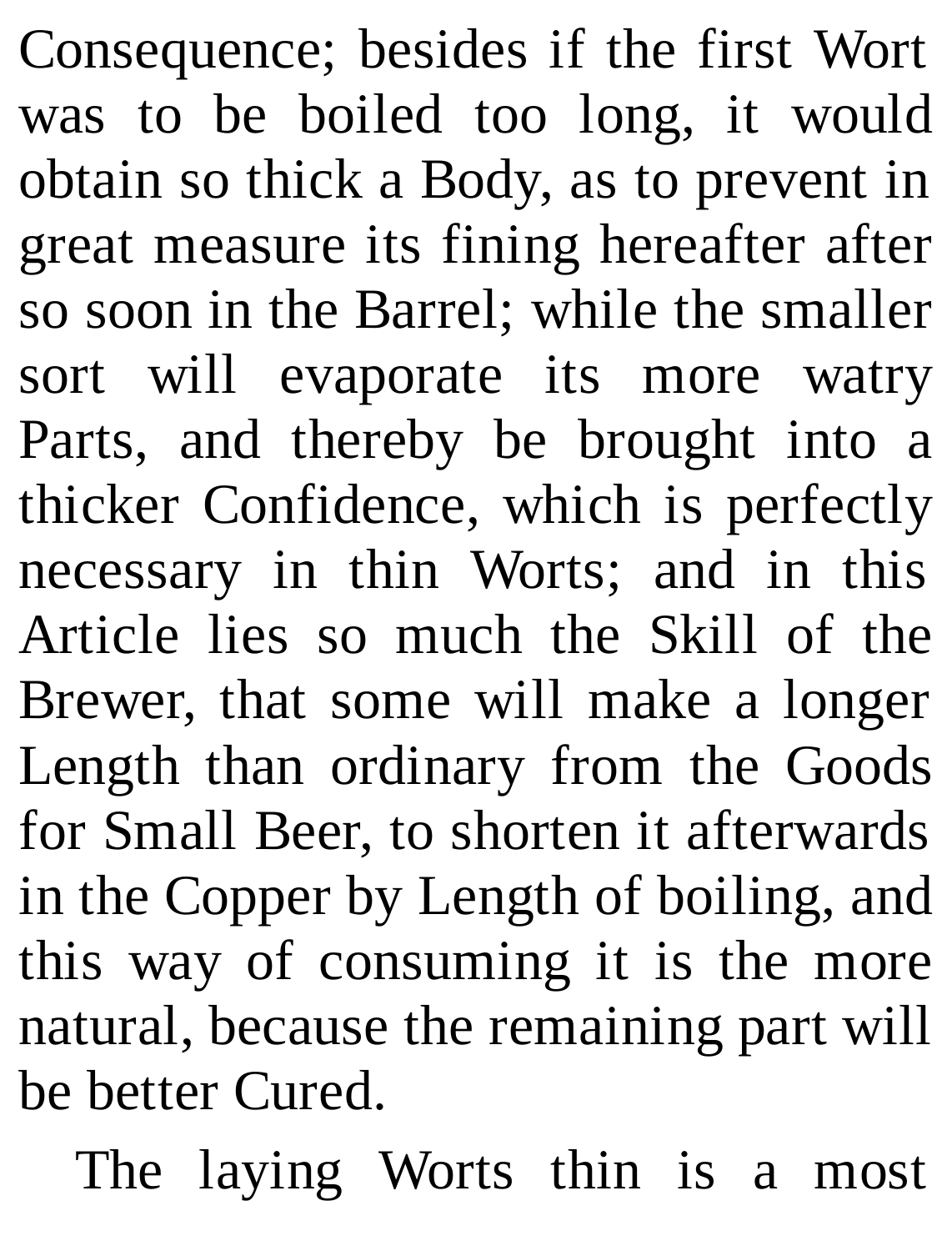necessary Precaution; for this is one way to prevent their running into Cohesions and Foxing, the want of which Knowledge and Care has undoubtedly been the occasion of great Losses in Brewing; for when Worts are tainted in any considerable degree, they will be ropy in time and unfit for the human Body, as being unwholsome as well as unpleasant. So likewise is his *Item* of great Importance, when he advises to draw the Worts off fine out of the Backs or Coolers, and leave the Feces or Sediments behind, by reason, as he says, they are the cause of those two detested Qualities in Malt Liquors, staleness and foulness, two Properties that ought to imploy the greatest Care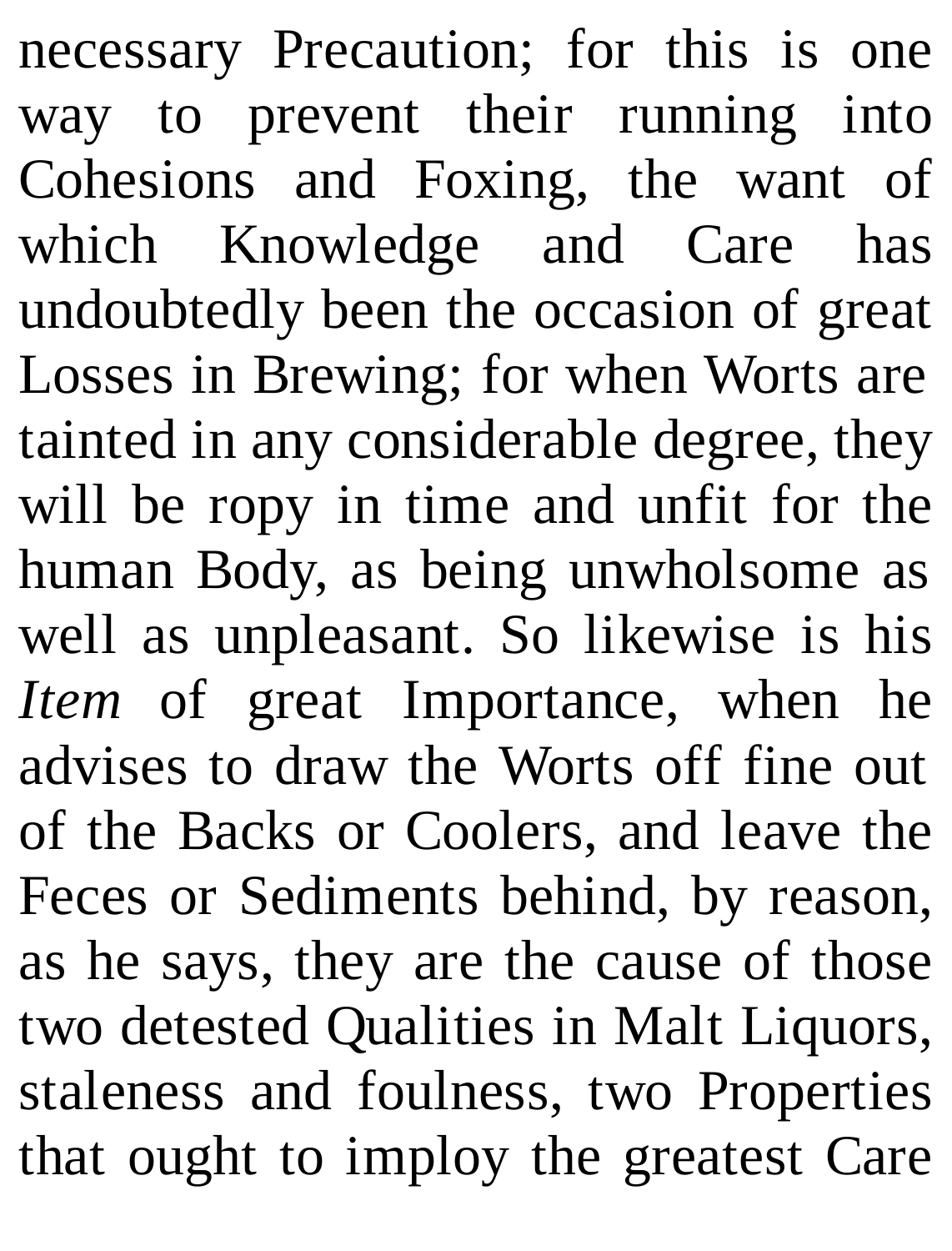in Brewers to prevent; for 'tis certain these Sediments are a Composition of the very worst part of the Malt, Hops and Yeast, and, while they are in the Barrel, will so tincture and impregnate the Drink with their insanous and unpleasant nature, that its Drinkers will be sure to participate thereof more or less as they have lain together a longer or a shorter time. To have then a Malt Drink balsamick and mild, the Worts cannot be run off too fine from the Coolers, nor well fermented too slow, that there may be a Medium kept, in both the Salt and Sulphur that all fermented Malt Drinks abound with, and herein, as he says, lies a great part of the Art of Brewing.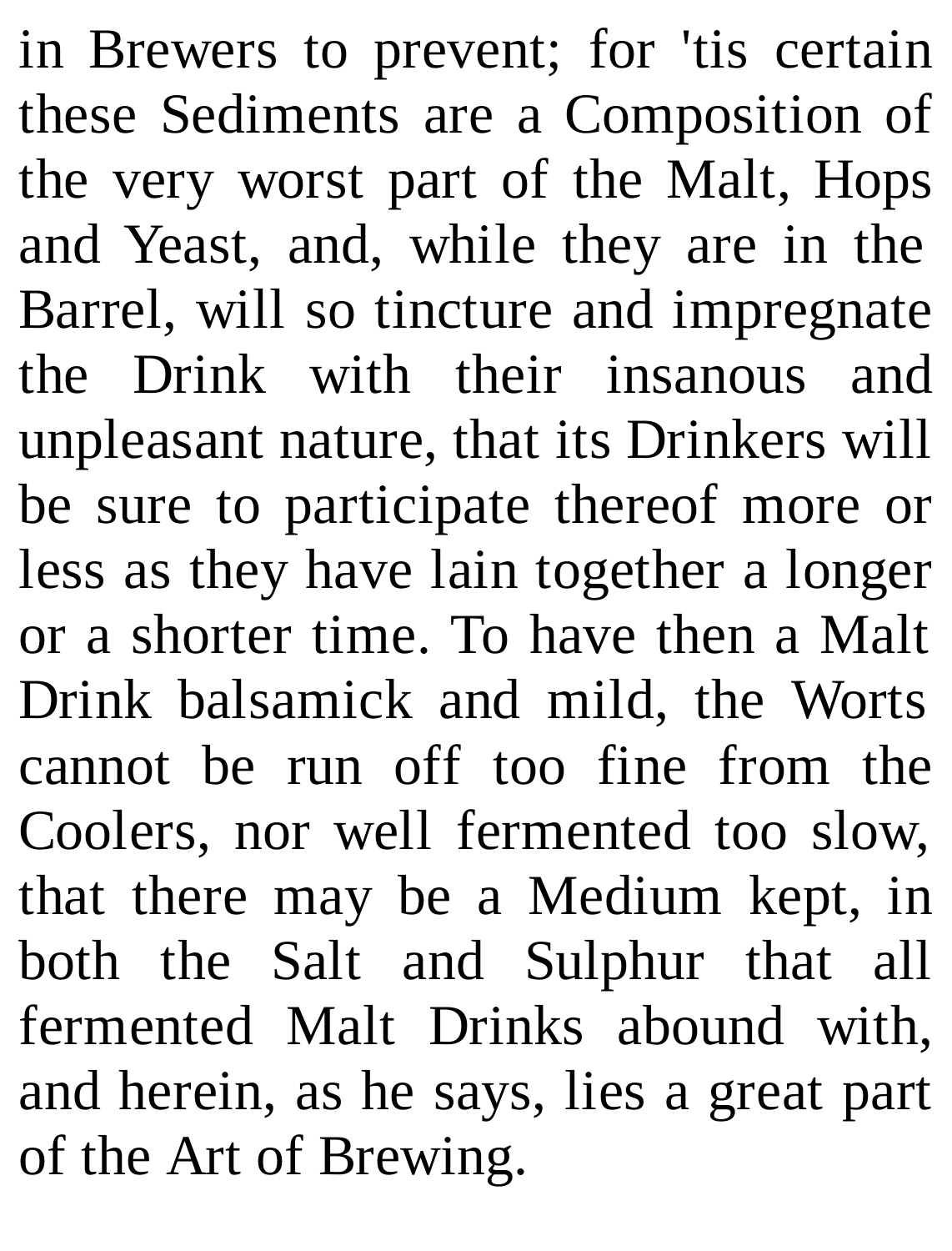He says truly well, that a little Yeast at first should be put to the Wort, that it may quietly work by degrees, and not be violently forc'd into a high Fermentation; for then by course the Salt and Sulphur will be too violently agitated into such an Excess and Disagreement of Parts, that will break their Unity into irregular Commotions, and cause the Drink to be soon stale and harsh. But if it should be too backward and work too moderate, then whipping the Yeast two or three times into it will be of some service to open the Body of the Beer, for as he observes, if Drink has not a due fermentation, it will not be fine, clean, nor light.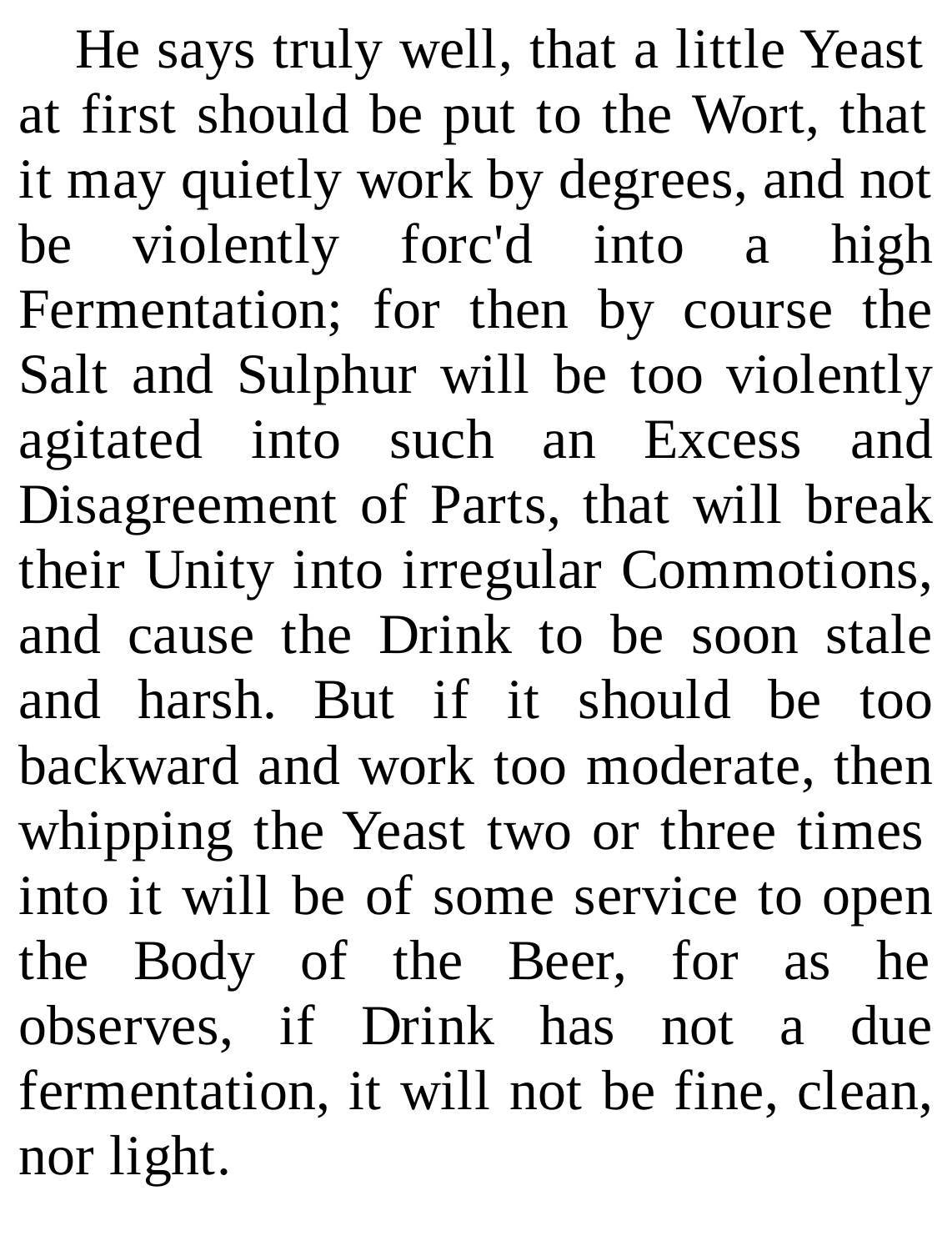His advice to draw the Drink out of the Tun by a Cock at such a distance from the bottom is right; because that room will best keep the Feces from being disturb'd as the Drink is drawing off, and leaving them behind; but for putting them afterwards over the Malt for Small Beer, I don't hold it consonant with good Brewing, by reason in this Sediment there are many Particles of the Yeast, that consequently will cause a small Fermentation in the Liquor and Malt, and be a means to spoil rather than make good Small Beer.

What he says of filling up the Cask with a reserve of the same Drink, and not with that which has once worked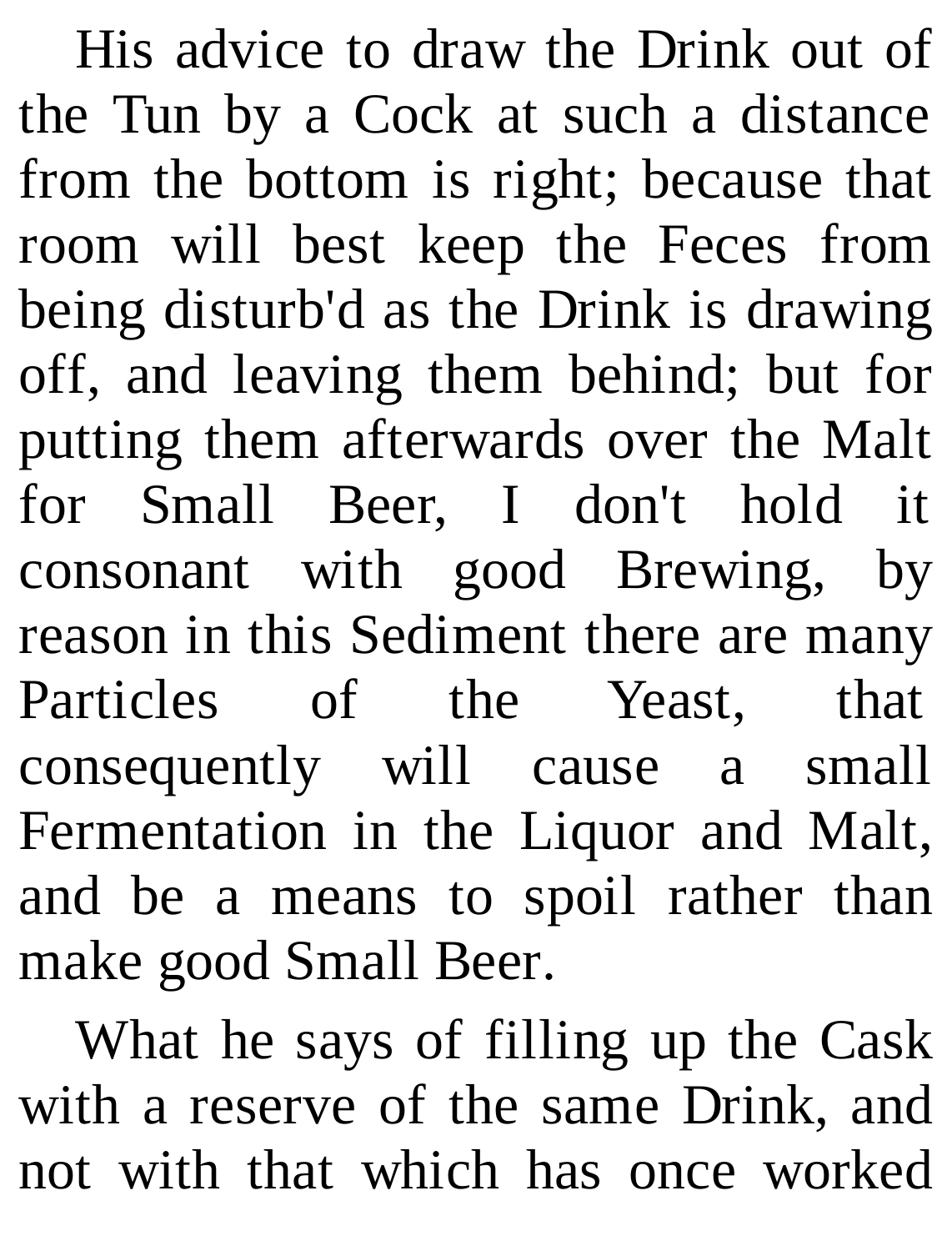out, is past dispute just and right.

And so is what he says of stopping up the Vessel close after the Fermentation is over; but that it is best to Brew all strong Beer in *October*, I must here take leave to dissent from the Tenet, because there is room for several Objections in relation to the sort of Malt and Cellar, which as I have before explained, shall say the less here.

As he observes Care should be taken in the Spring to unstop the Vent, lest the warm Weather cause such a Fermentation as may burst the Cask, and also in *September*, that it be first try'd by Pegging if the Drink is fine, well tasted and the Hop rotted; and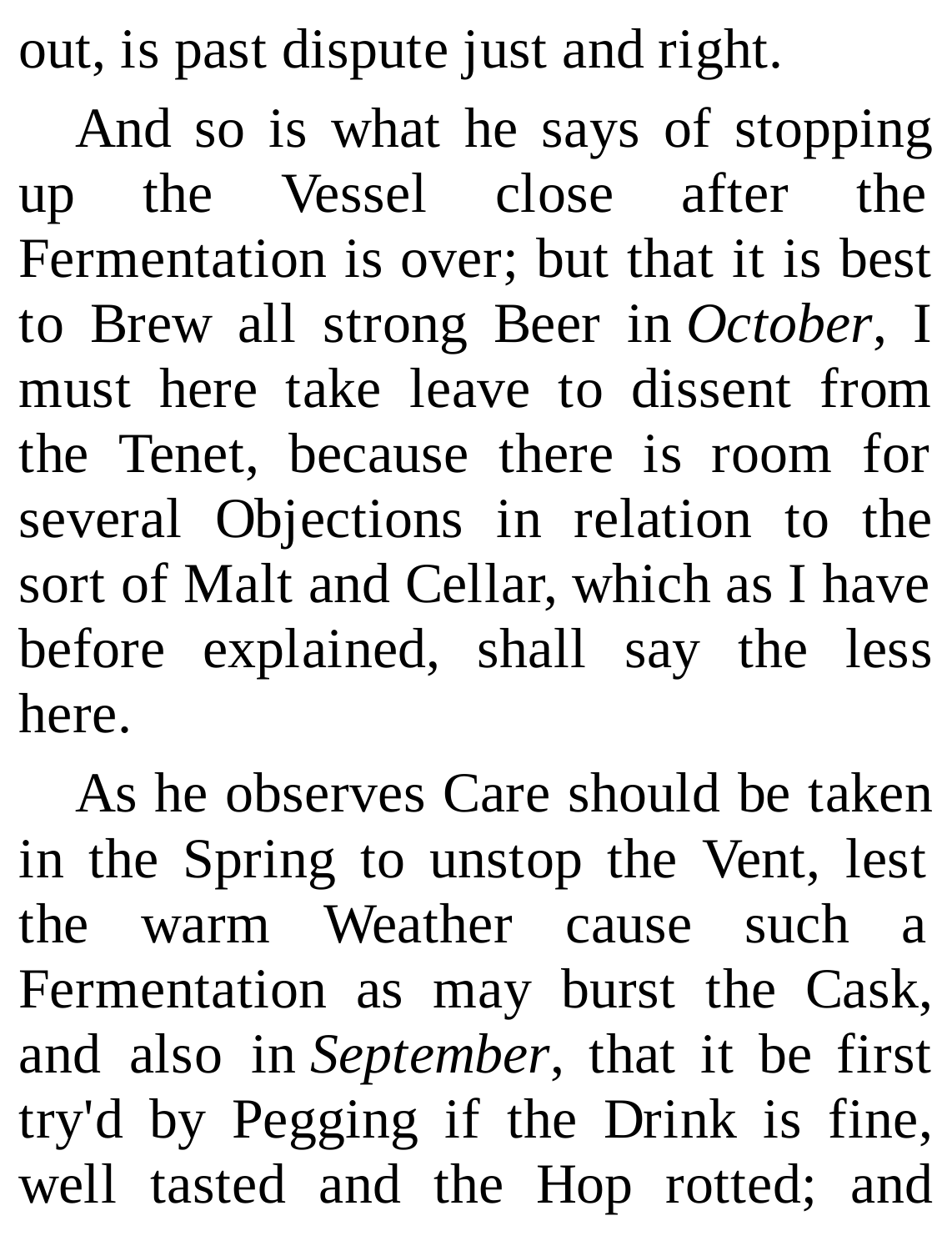then if his Way is liked best, bring the rest into a transparent Fineness; for Clearness in Malt Liquors, as I said before, and here repeat it again, is a most agreeable Quality that every Man ought to enjoy for his Health and Pleasure, and therefore he advises for dispatch in this Affair, and to have the Drink very fine, to rack it off before the Ising-glass is put in; but I can't be a Votary for this Practice, as believing the Drink must lose a great deal of its Spirits by such shifting; yet I must chime in with his Notion of putting the Wort so often over the Malt till it comes off fine as I have already taught, which is a Method that has been used many Years in the North of *England*,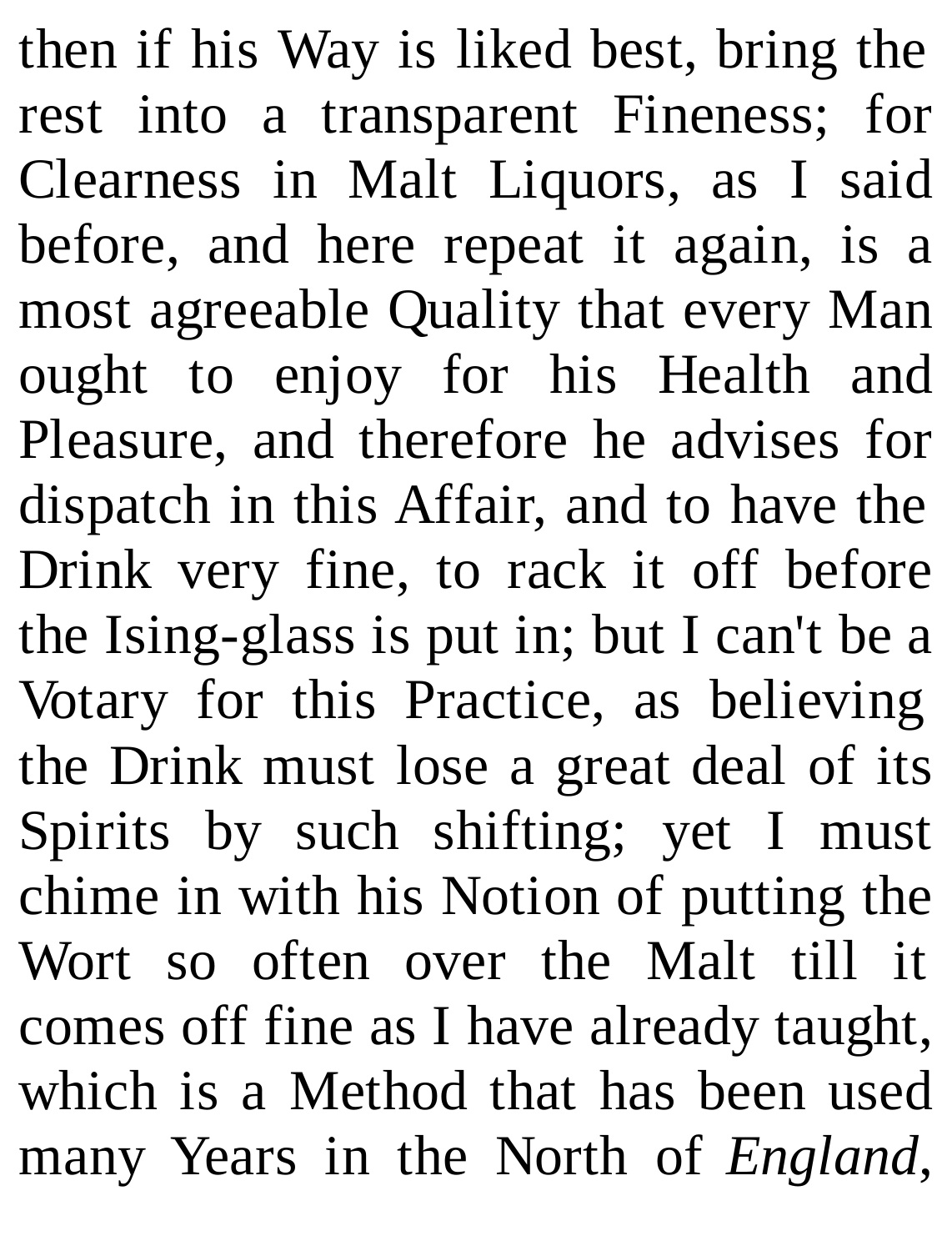where they are so curious as to let the Wort lie some time in the Underback to draw it off from the Feces there; nor are they less careful to run it fine out of the Cooler into the Tun, and from that into the Cask; in all which three several Places the Wort and Drink may be had clear and fine, and then there will be no more Sediments than is just necessary to assist and seed the Beer, and preserving its Spirits in a due Temper. But if Persons have Time and Conveniency, and their Inclination leads them to, obtain their Drink in the utmost Fineness, it is an extraordinary good way to use *Hippocrates* Sleeve or Flannel Bag, which I did in my great Brew-house at *London* for straining off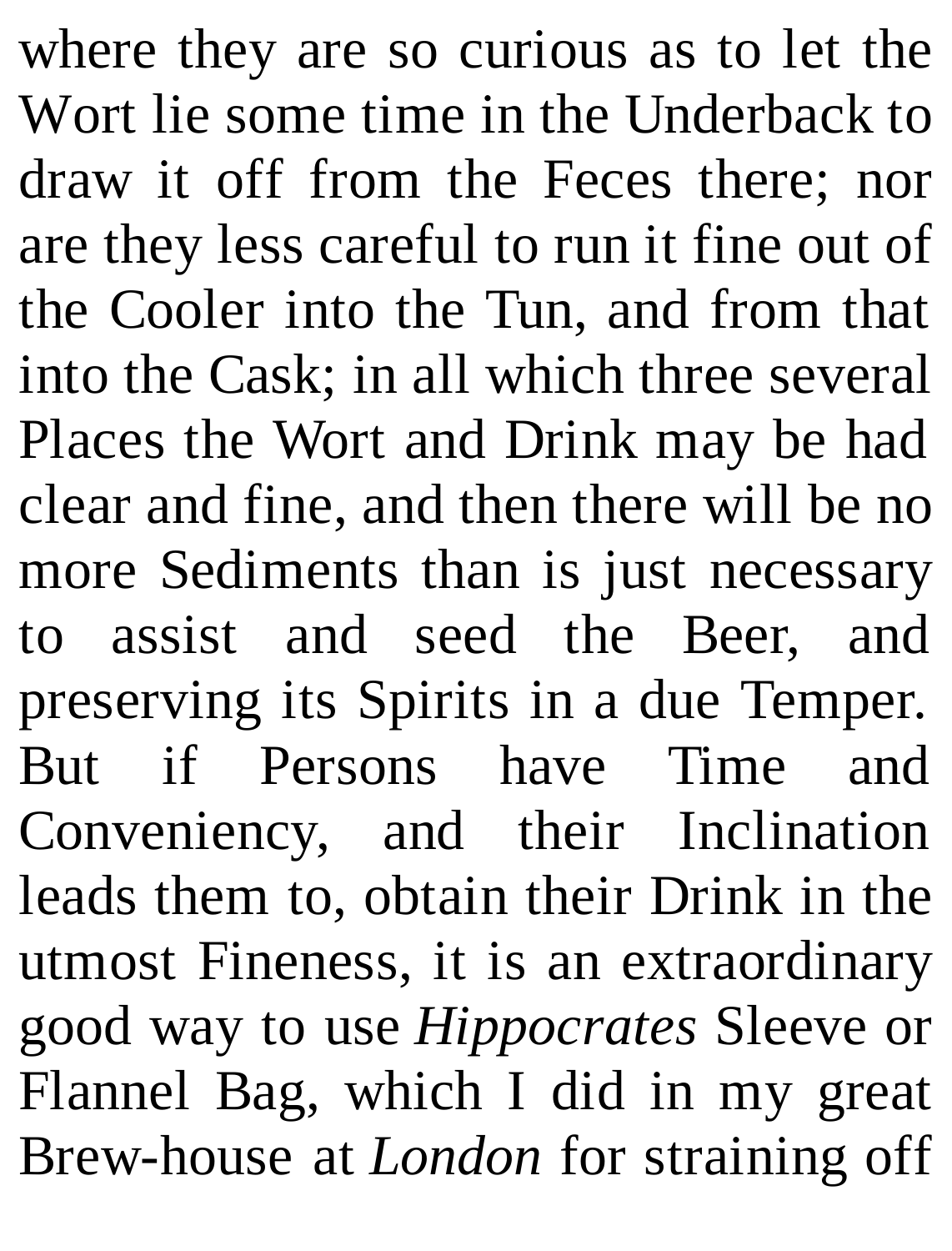the Feces that were left in the Backs. As to the Quantity of Malt for Brewing a Hogshead of *October* Beer, I am of Opinion thirteen Bushels are right, and so are ten, fifteen and twenty, according as People approve of; for n e a r *Litchfield*, I know some have brewed a Hogshead of *October* Beer from sixteen Bushels of Barley Malt, one of Wheat, one of Beans, one of Pease and one of Oat Malt, besides hanging a Bag of Flower taken out of the last four Malts in the Hogshead for the Drink to feed on, nor can a certain Time Be limited and adjusted for the Tapping of any Drink (notwithstanding what has been affirmed to the contrary) because some Hops will not be rotted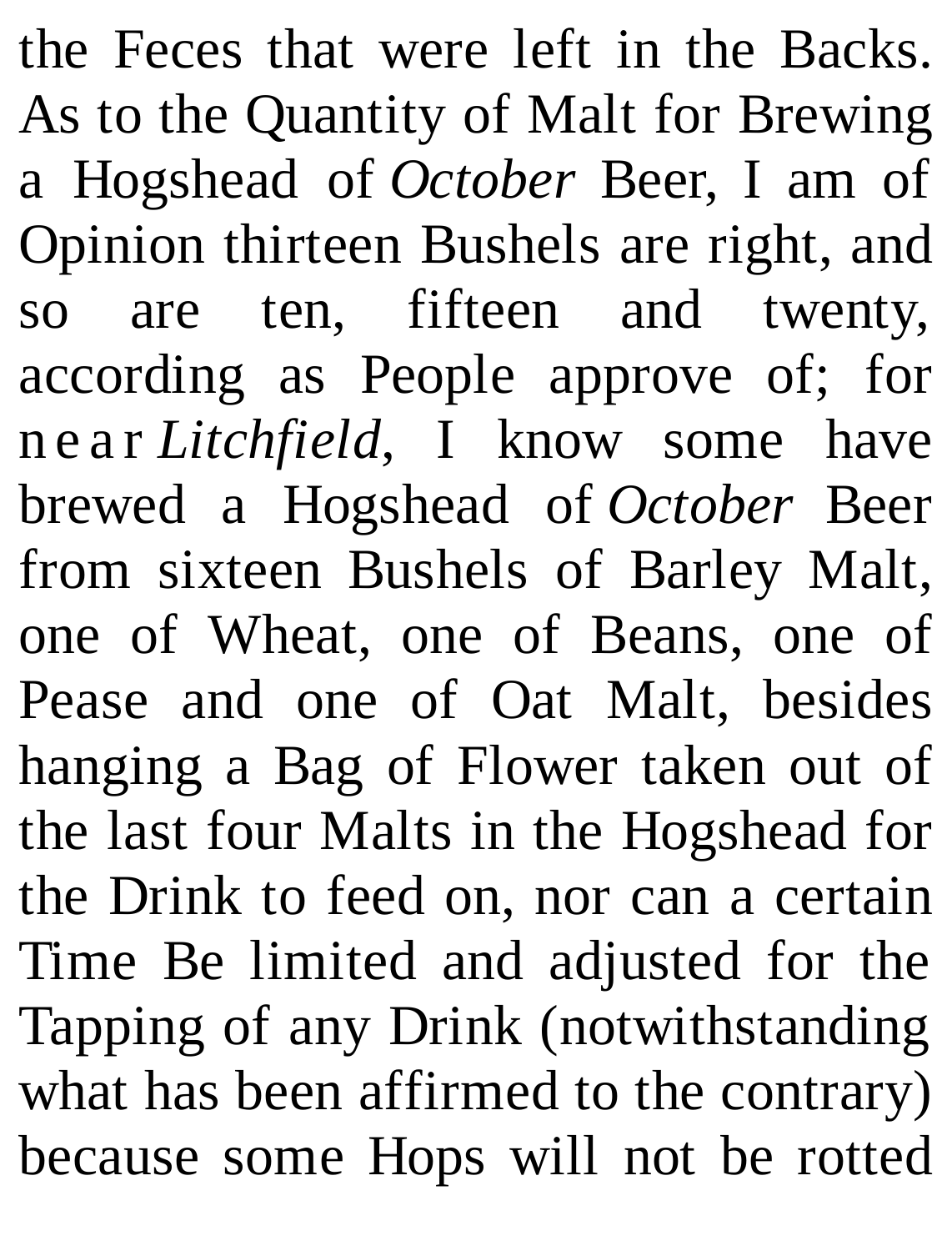so soon as others, and some Drinks will not fine so soon as others; as is evident in the Pale Malt Drinks, that will seldom or never break so soon in the Copper as the Brown sort, nor will they be so soon ripe and fit to Tap as the high dryed Malt Drink will. Therefore what this Gentleman says of trying Drink by first Pegging it before it is Tapp'd, in my Opinion is more just and right than relying on a limited time for Broaching such Beer.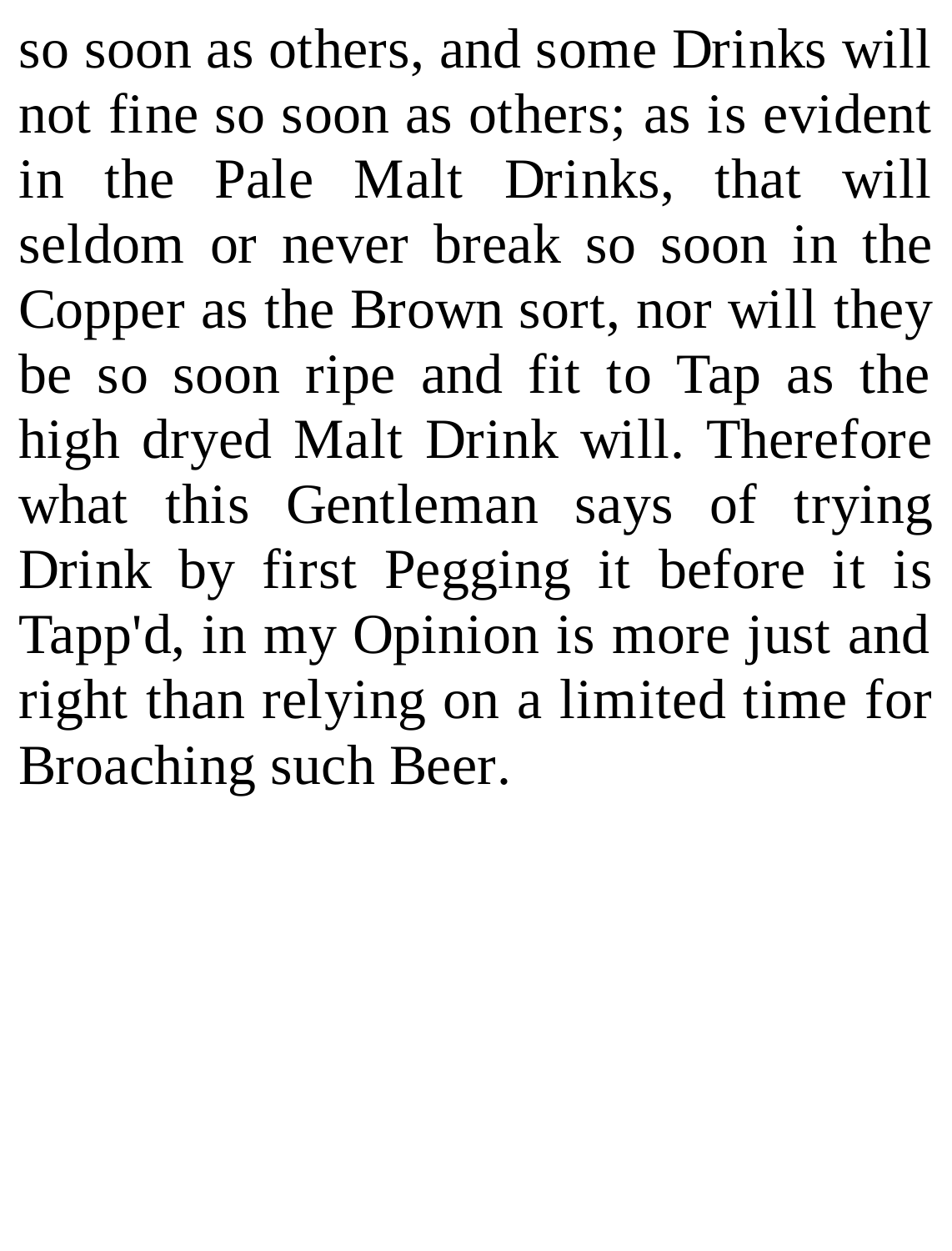End of Project Gutenberg's The London and Country Brewer, by Anonymous

\*\*\* END OF THIS PROJECT GUTENBERG EBOOK THE LONDON AND COUNTRY BREWER \*\*\*

\*\*\*\*\* This file should be named 8900 h.htm or 8900-h.zip \*\*\*\*\* This and all associated files of various formats will be found in:

http://www.gutenberg.org/8/9/0/8900/

Text file produced by Jim Liddil and PG Distributed Proofreaders

HTML file produced by David Widger

Updated editions will replace the previous one--the old editions will be renamed.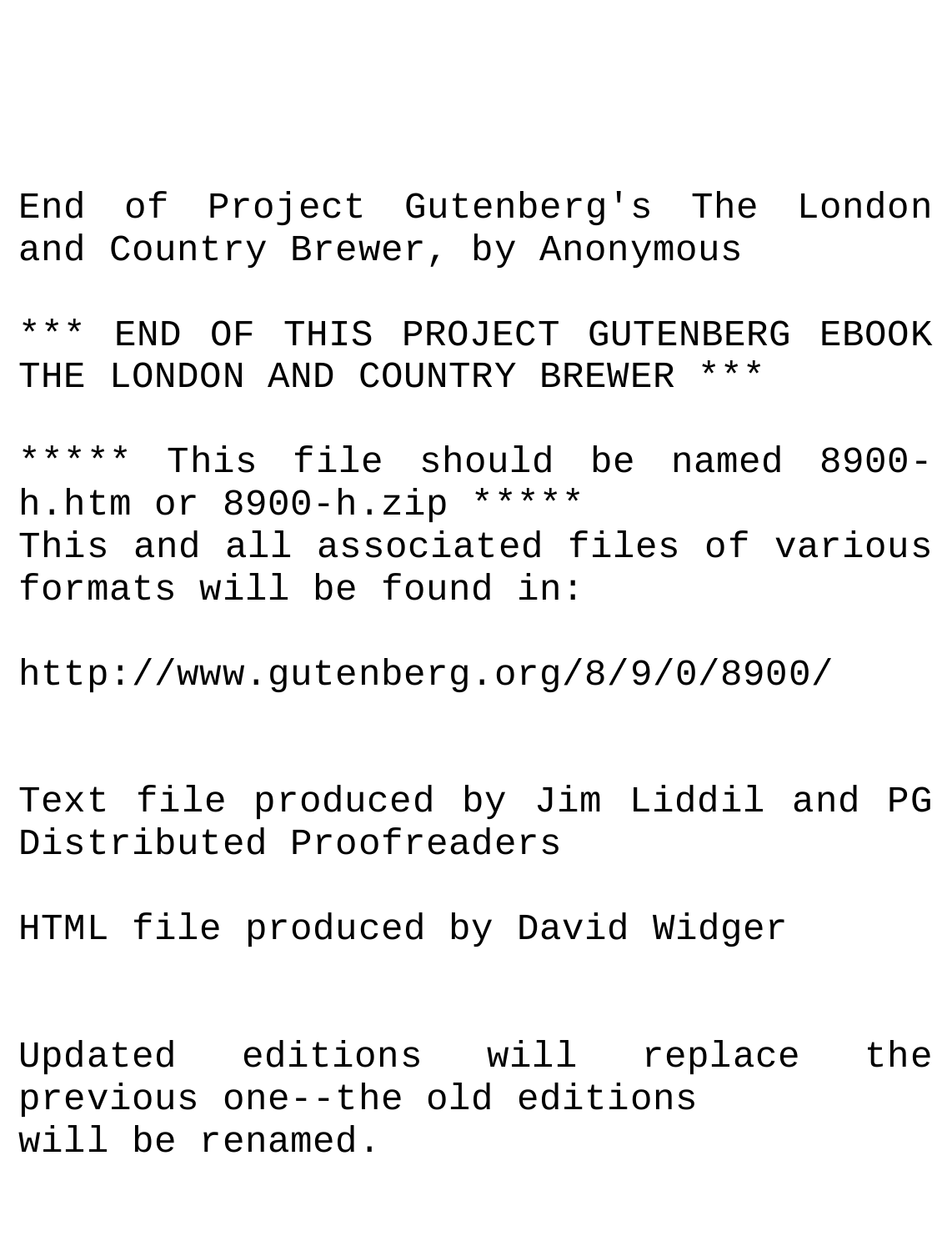Creating the works from public domain print editions means that no one owns a United States copyright in these works, so the Foundation (and you!) can copy and distribute it in the United States without permission and without paying copyright royalties. Special rules, set forth in the General Terms of Use part of this license, apply to copying and distributing Project Gutenberg-tm electronic works to protect the PROJECT GUTENBERG-tm concept and trademark. Project Gutenberg is a registered trademark, and may not be used if you charge for the eBooks, unless you receive specific permission. If you do not charge anything for copies of this eBook, complying with the rules is very easy. You may use this eBook for nearly any purpose such as creation of derivative works, reports, performances and research. They may be modified and printed and given away--you may do practically ANYTHING with public domain eBooks. Redistribution is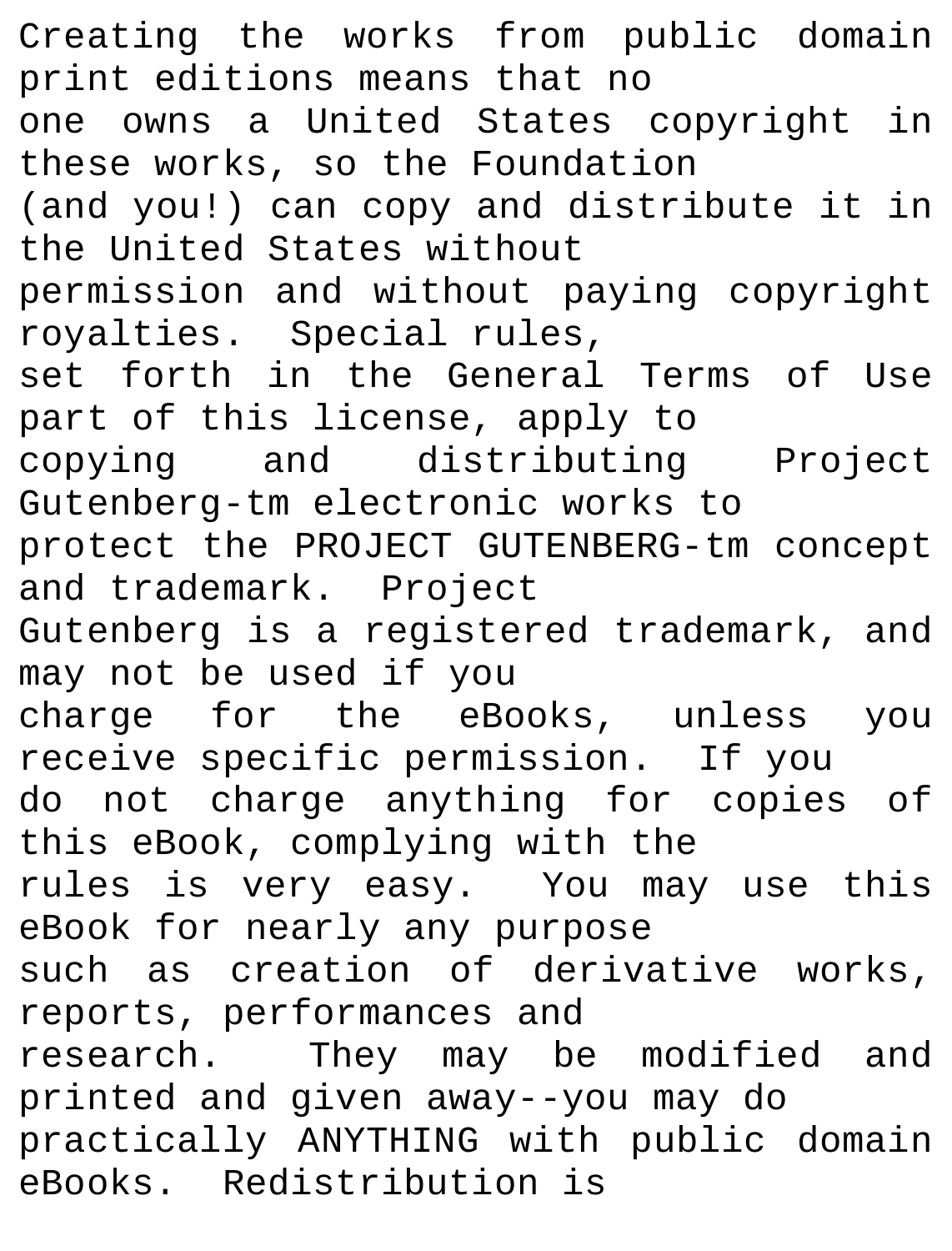subject to the trademark license, especially commercial redistribution.

## \*\*\* START: FULL LICENSE \*\*\*

THE FULL PROJECT GUTENBERG LICENSE PLEASE READ THIS BEFORE YOU DISTRIBUTE OR USE THIS WORK

To protect the Project Gutenberg-tm mission of promoting the free distribution of electronic works, by using or distributing this work (or any other work associated in any way with the phrase "Project Gutenberg"), you agree to comply with all the terms of the Full Project Gutenberg-tm License available with this file or online at www.gutenberg.org/license.

Section 1. General Terms of Use and Redistributing Project Gutenberg-tm electronic works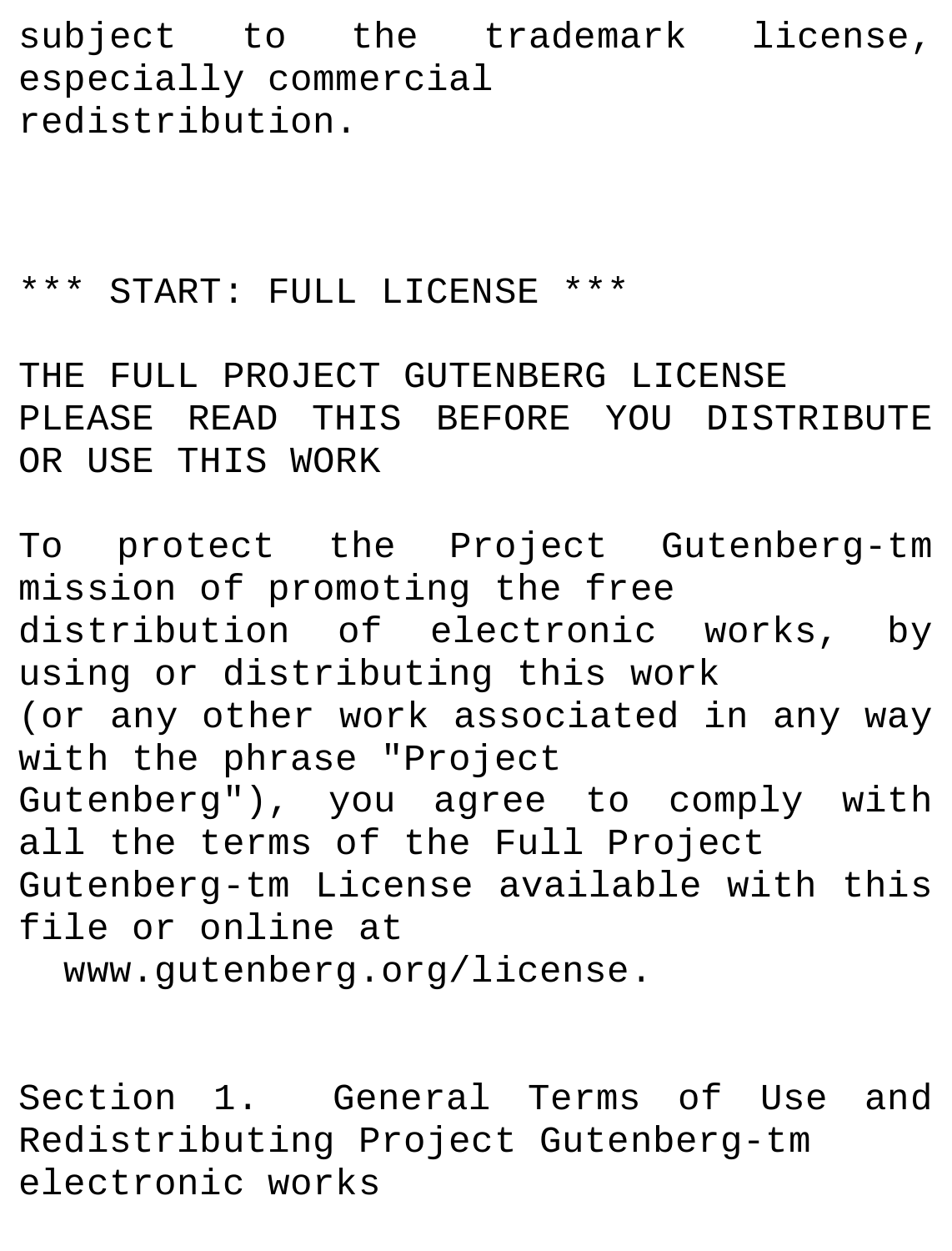1.A. By reading or using any part of this Project Gutenberg-tm electronic work, you indicate that you have read, understand, agree to and accept all the terms of this license and intellectual property (trademark/copyright) agreement. If you do not agree to abide by all the terms of this agreement, you must cease using and return or destroy all copies of Project Gutenberg-tm electronic works in your possession. If you paid a fee for obtaining a copy of or access to a Project Gutenberg-tm electronic work and you do not agree to be bound by the terms of this agreement, you may obtain a refund from the person or entity to whom you paid the fee as set forth in paragraph 1.E.8.

1.B. "Project Gutenberg" is a registered trademark. It may only be used on or associated in any way with an electronic work by people who agree to be bound by the terms of this agreement. There are a few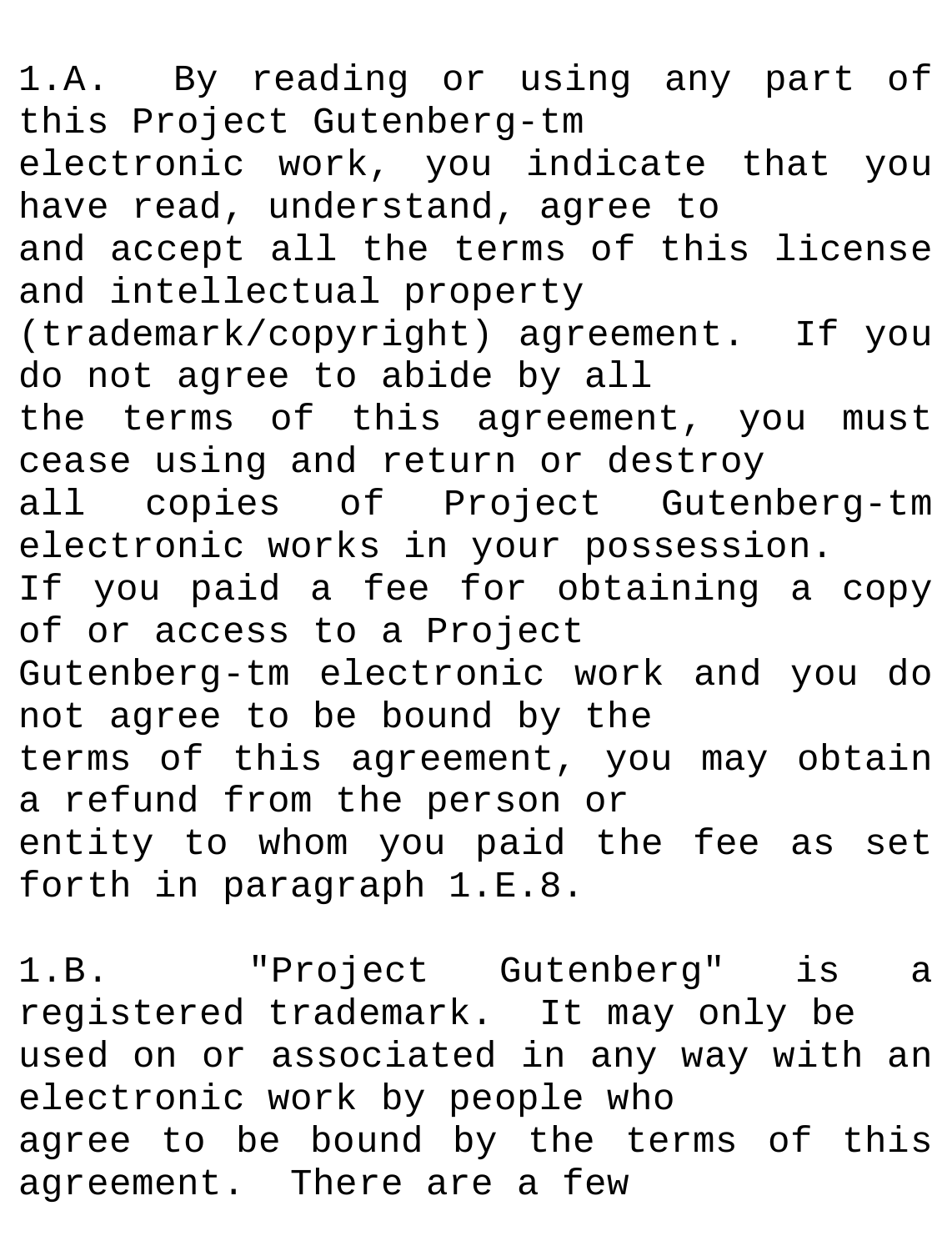things that you can do with most Project Gutenberg-tm electronic works even without complying with the full terms of this agreement. See paragraph 1.C below. There are a lot of things you can do with Project Gutenberg-tm electronic works if you follow the terms of this agreement and help preserve free future access to Project Gutenberg-tm electronic works. See paragraph 1.E below.

1.C. The Project Gutenberg Literary Archive Foundation ("the Foundation" or PGLAF), owns a compilation copyright in the collection of Project Gutenberg-tm electronic works. Nearly all the individual works in the collection are in the public domain in the United States. If an individual work is in the public domain in the United States and you are located in the United States, we do not claim a right to prevent you from copying, distributing, performing, displaying or creating derivative works based on the work as long as all references to Project Gutenberg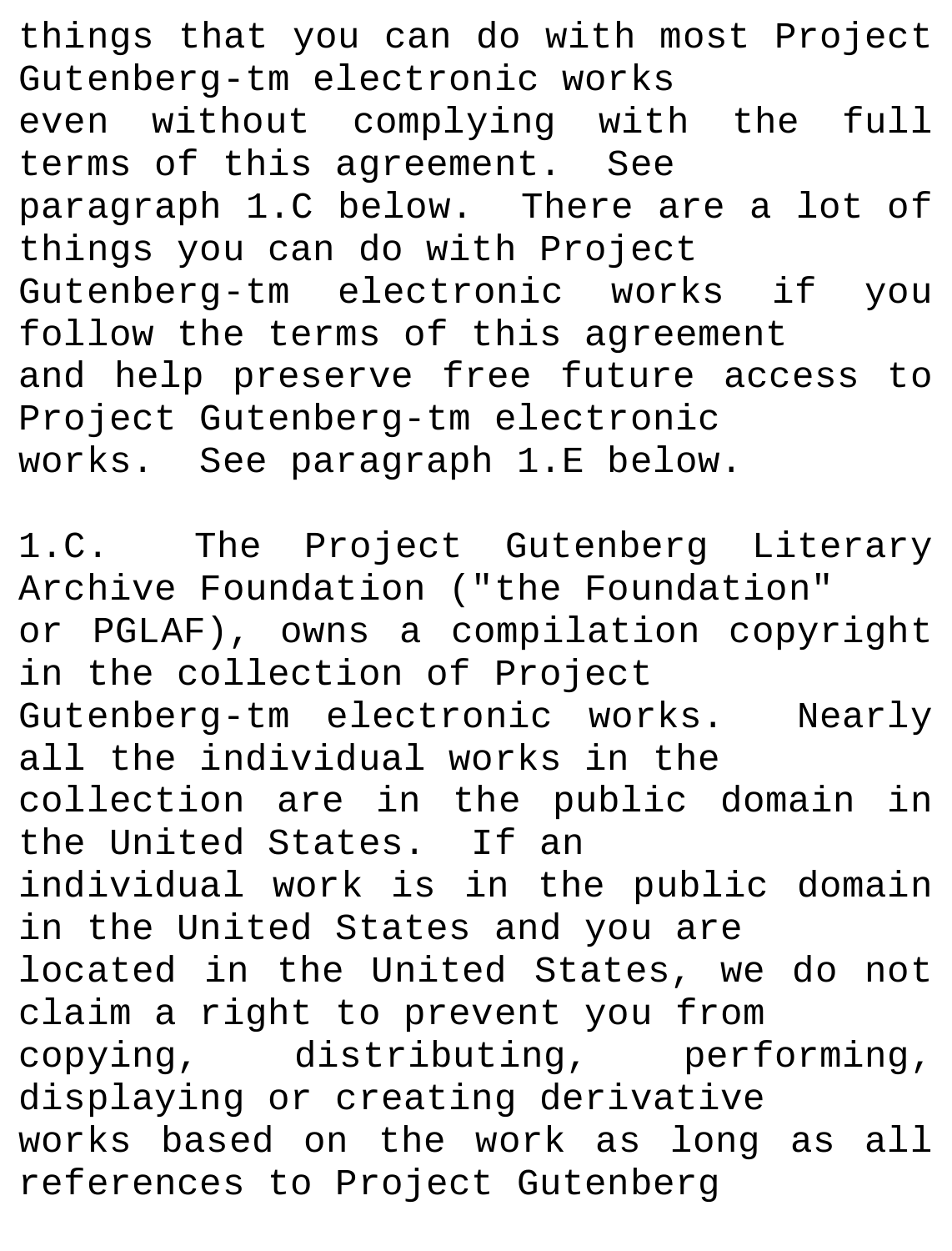are removed. Of course, we hope that you will support the Project Gutenberg-tm mission of promoting free access to electronic works by freely sharing Project Gutenberg-tm works in compliance with the terms of this agreement for keeping the Project Gutenberg-tm name associated with the work. You can easily comply with the terms of this agreement by keeping this work in the same format with its attached full Project Gutenberg-tm License when you share it without charge with others.

1.D. The copyright laws of the place where you are located also govern what you can do with this work. Copyright laws in most countries are in a constant state of change. If you are outside the United States, check the laws of your country in addition to the terms of this agreement before downloading, copying, displaying, performing, distributing or creating derivative works based on this work or any other Project Gutenberg-tm work. The Foundation makes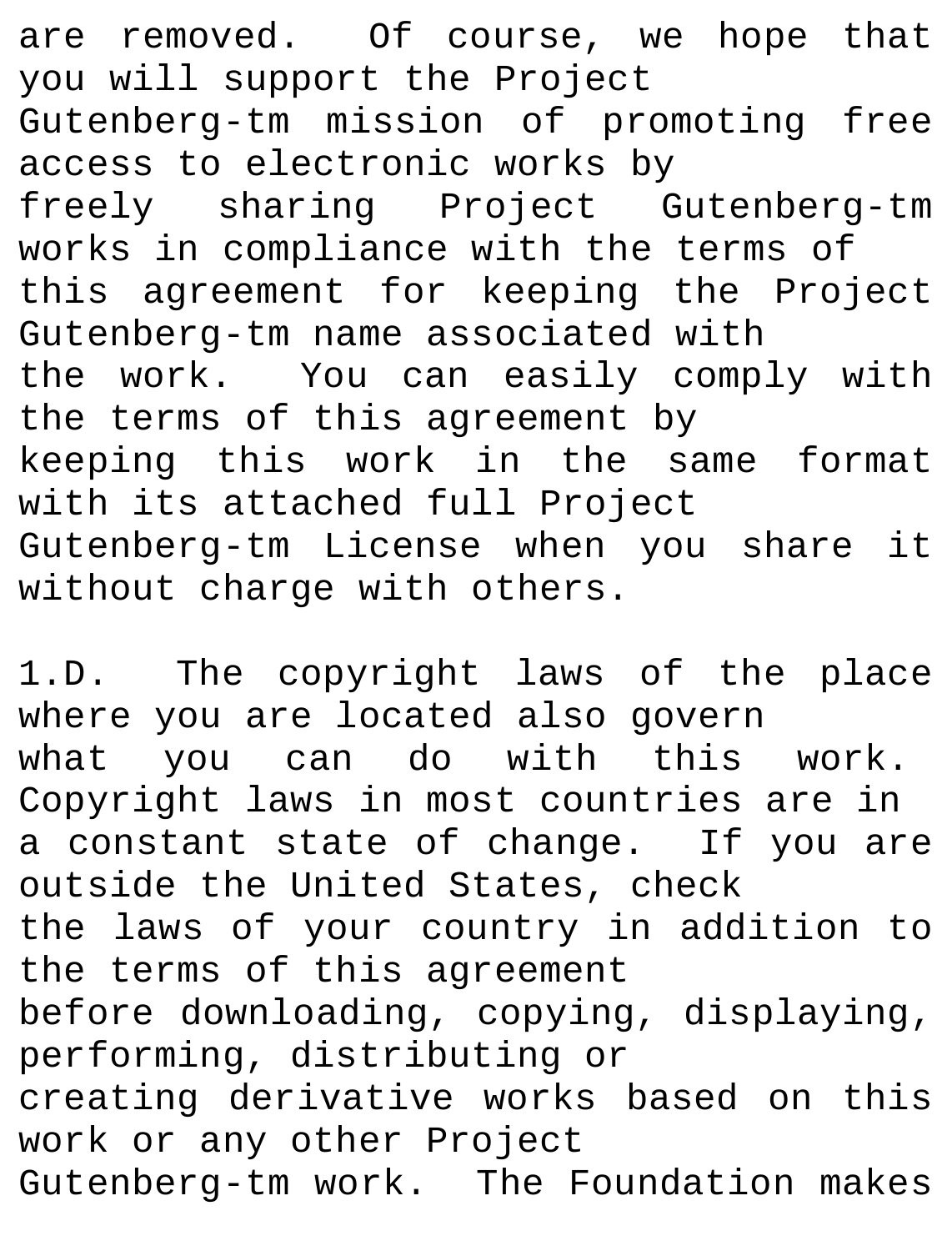no representations concerning the copyright status of any work in any country outside the United States.

1.E. Unless you have removed all references to Project Gutenberg:

1.E.1. The following sentence, with active links to, or other immediate access to, the full Project Gutenberg-tm License must appear prominently whenever any copy of a Project Gutenberg-tm work (any work on which the phrase "Project Gutenberg" appears, or with which the phrase "Project Gutenberg" is associated) is accessed, displayed, performed, viewed, copied or distributed:

This eBook is for the use of anyone anywhere at no cost and with almost no restrictions whatsoever. You may copy it, give it away or re-use it under the terms of the Project Gutenberg License included with this eBook or online at www.gutenberg.org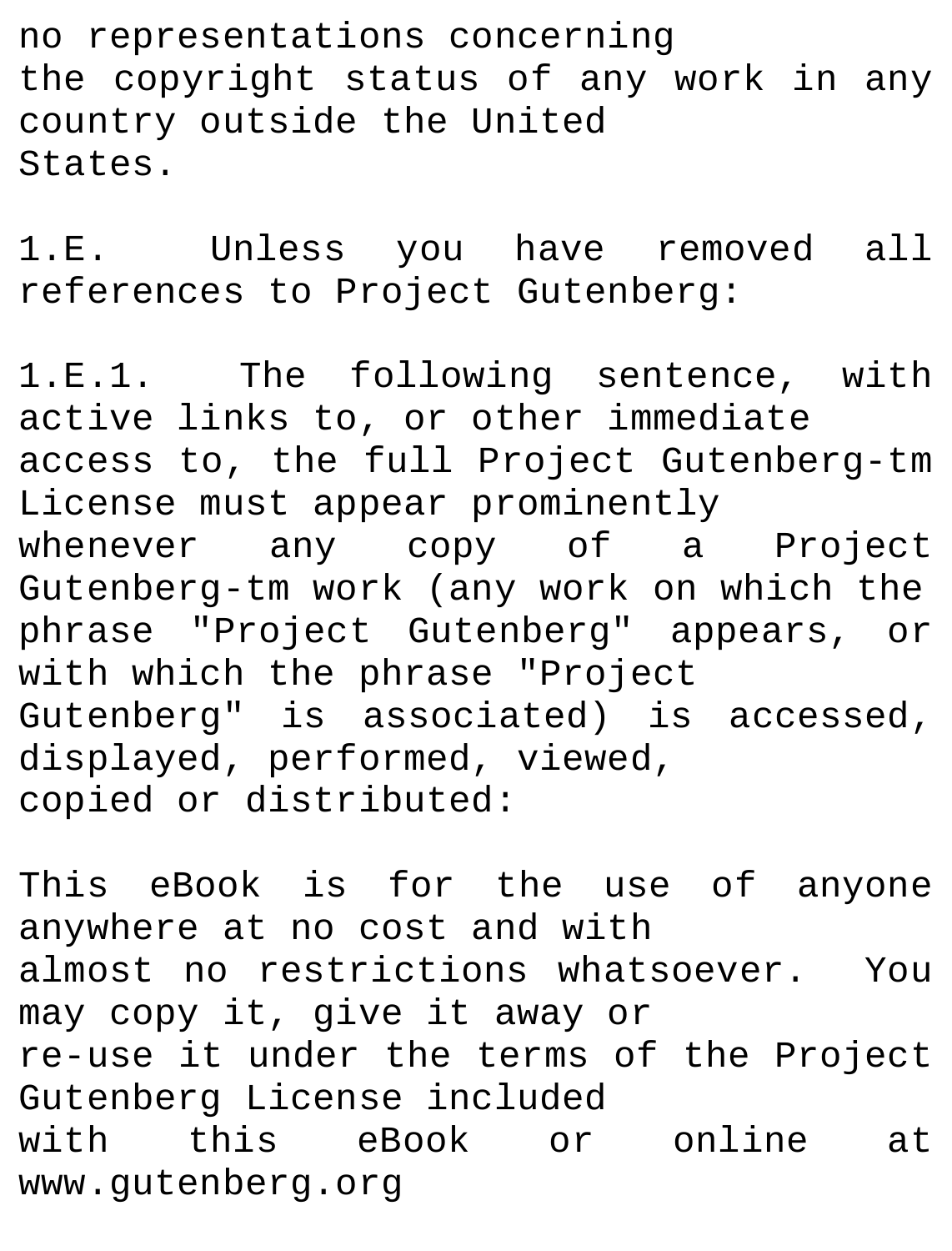1.E.2. If an individual Project Gutenberg-tm electronic work is derived from the public domain (does not contain a notice indicating that it is posted with permission of the copyright holder), the work can be copied and distributed to anyone in the United States without paying any fees or charges. If you are redistributing or providing access to a work with the phrase "Project Gutenberg" associated with or appearing on the work, you must comply either with the requirements of paragraphs 1.E.1 through 1.E.7 or obtain permission for the use of the work and the Project Gutenberg-tm trademark as set forth in paragraphs 1.E.8 or 1.E.9.

1.E.3. If an individual Project Gutenberg-tm electronic work is posted with the permission of the copyright holder, your use and distribution must comply with both paragraphs 1.E.1 through 1.E.7 and any additional terms imposed by the copyright holder.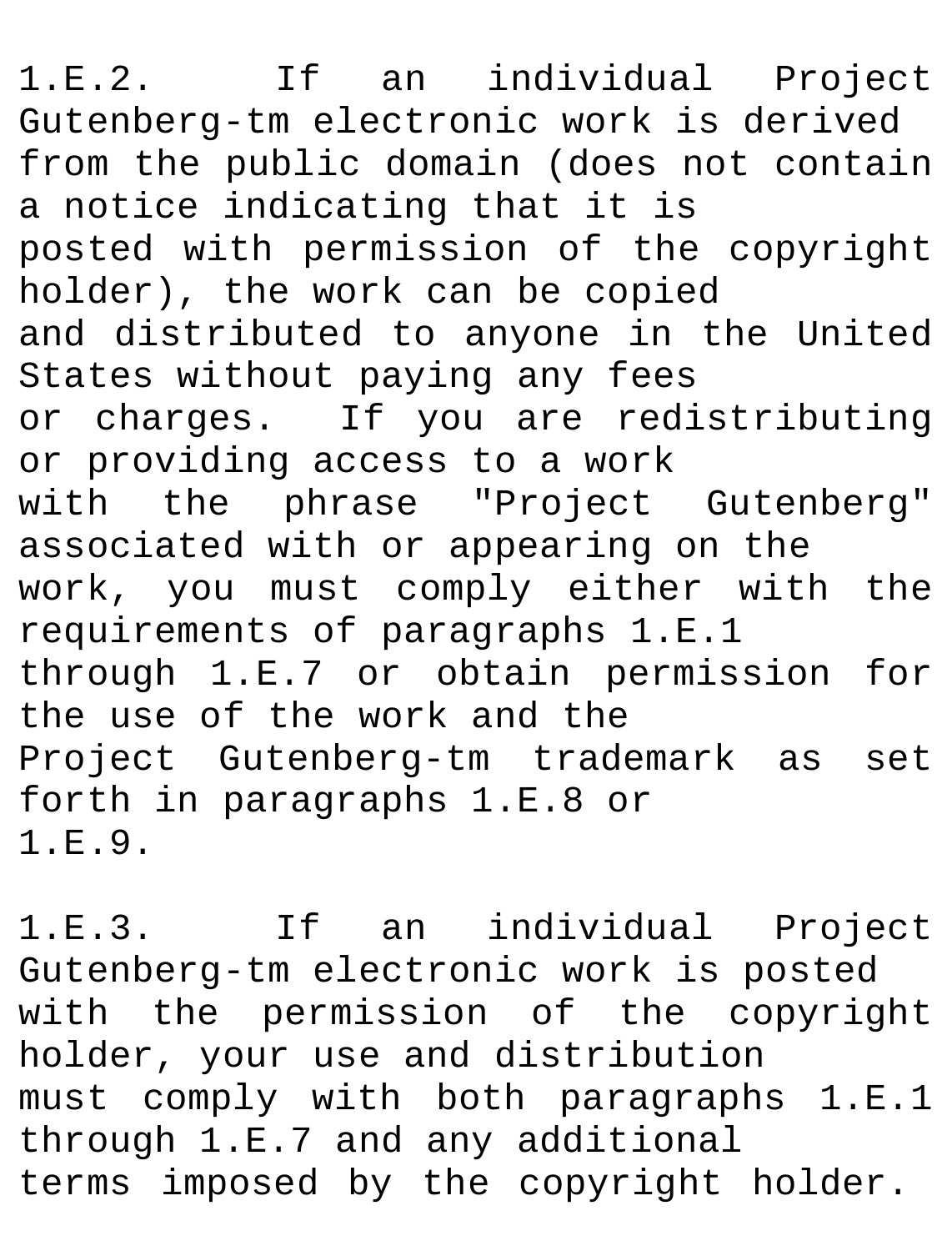Additional terms will be linked to the Project Gutenberg-tm License for all works posted with the permission of the copyright holder found at the beginning of this work.

1.E.4. Do not unlink or detach or remove the full Project Gutenberg-tm License terms from this work, or any files containing a part of this work or any other work associated with Project Gutenberg-tm.

1.E.5. Do not copy, display, perform, distribute or redistribute this electronic work, or any part of this electronic work, without prominently displaying the sentence set forth in paragraph 1.E.1 with active links or immediate access to the full terms of the Project Gutenberg-tm License.

1.E.6. You may convert to and distribute this work in any binary, compressed, marked up, nonproprietary or proprietary form, including any word processing or hypertext form.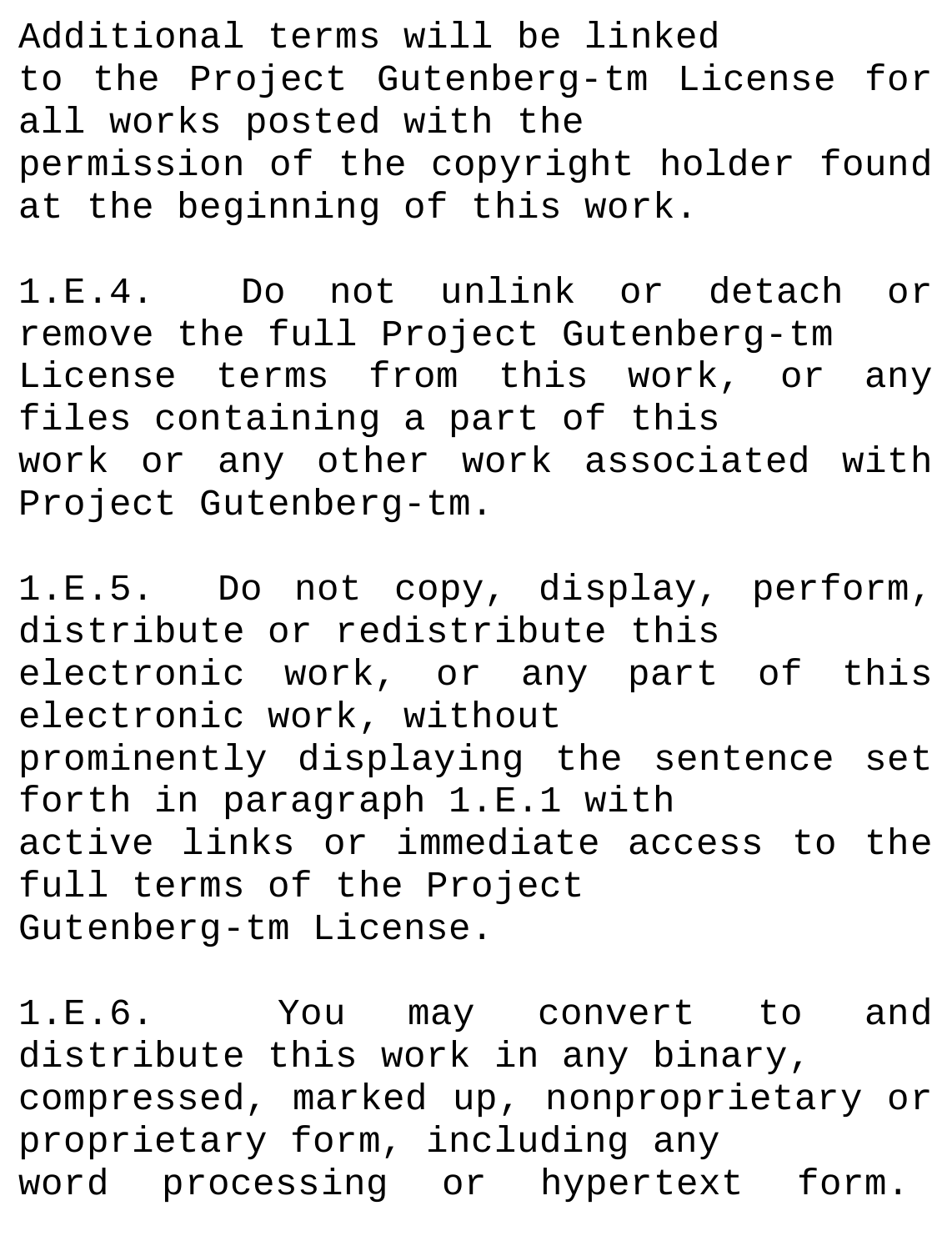However, if you provide access to or distribute copies of a Project Gutenberg-tm work in a format other than "Plain Vanilla ASCII" or other format used in the official version posted on the official Project Gutenberg-tm web site (www.gutenberg.org), you must, at no additional cost, fee or expense to the user, provide a copy, a means of exporting a copy, or a means of obtaining a copy upon request, of the work in its original "Plain Vanilla ASCII" or other form. Any alternate format must include the full Project Gutenberg-tm License as specified in paragraph 1.E.1.

1.E.7. Do not charge a fee for access to, viewing, displaying, performing, copying or distributing any Project Gutenberg-tm works unless you comply with paragraph 1.E.8 or 1.E.9.

1.E.8. You may charge a reasonable fee for copies of or providing access to or distributing Project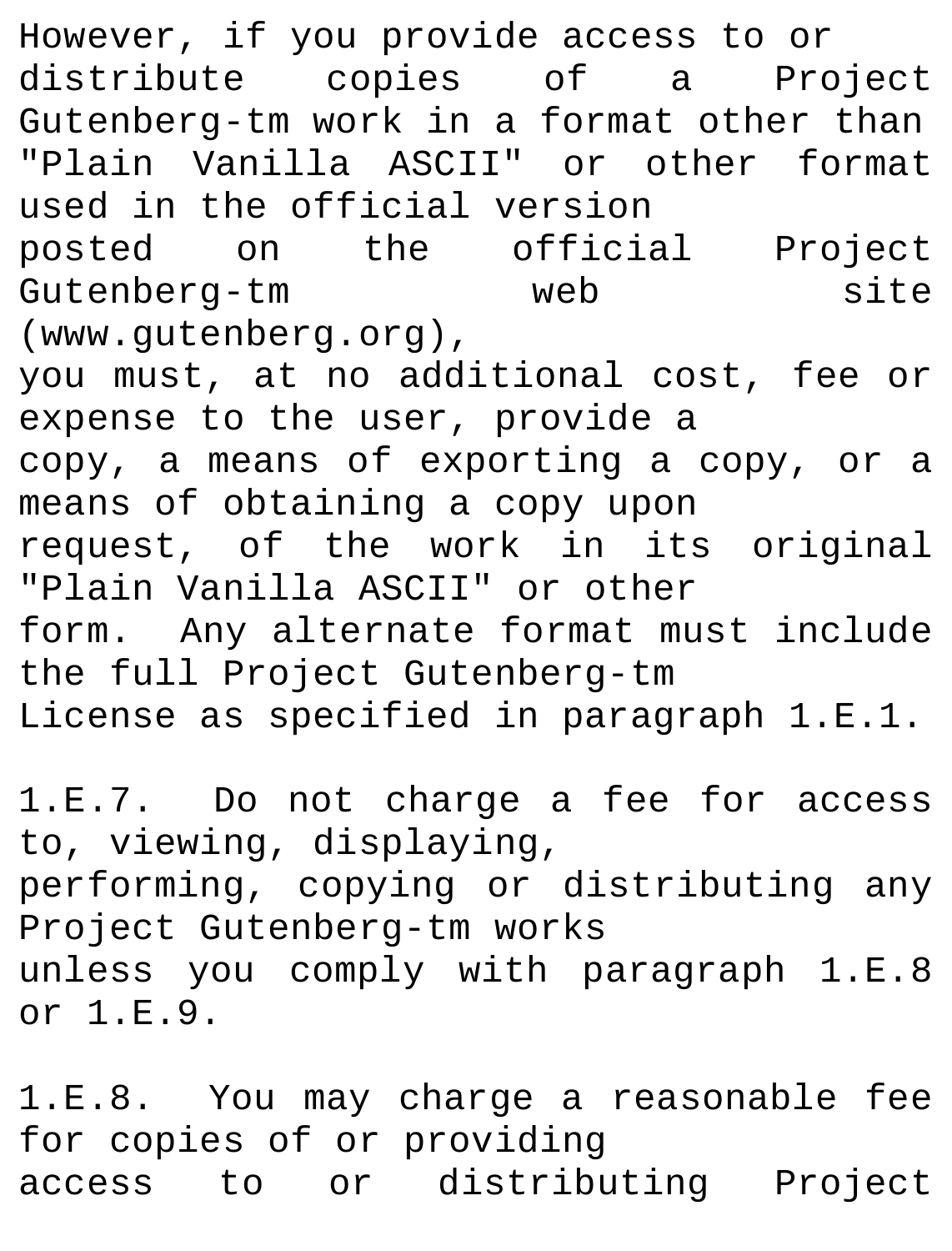Gutenberg-tm electronic works provided that

- You pay a royalty fee of 20% of the gross profits you derive from the use of Project Gutenberg-tm works calculated using the method you already use to calculate your applicable taxes. The fee is owed to the owner of the Project Gutenberg-tm trademark, but he has agreed to donate royalties under this paragraph to the Project Gutenberg Literary Archive Foundation. Royalty payments must be paid within 60 days following each date on which you prepare (or are legally required to prepare) your periodic tax returns. Royalty payments should be clearly marked as such and sent to the Project Gutenberg Literary Archive Foundation at the address specified in Section 4, "Information about donations to the Project Gutenberg Literary Archive Foundation."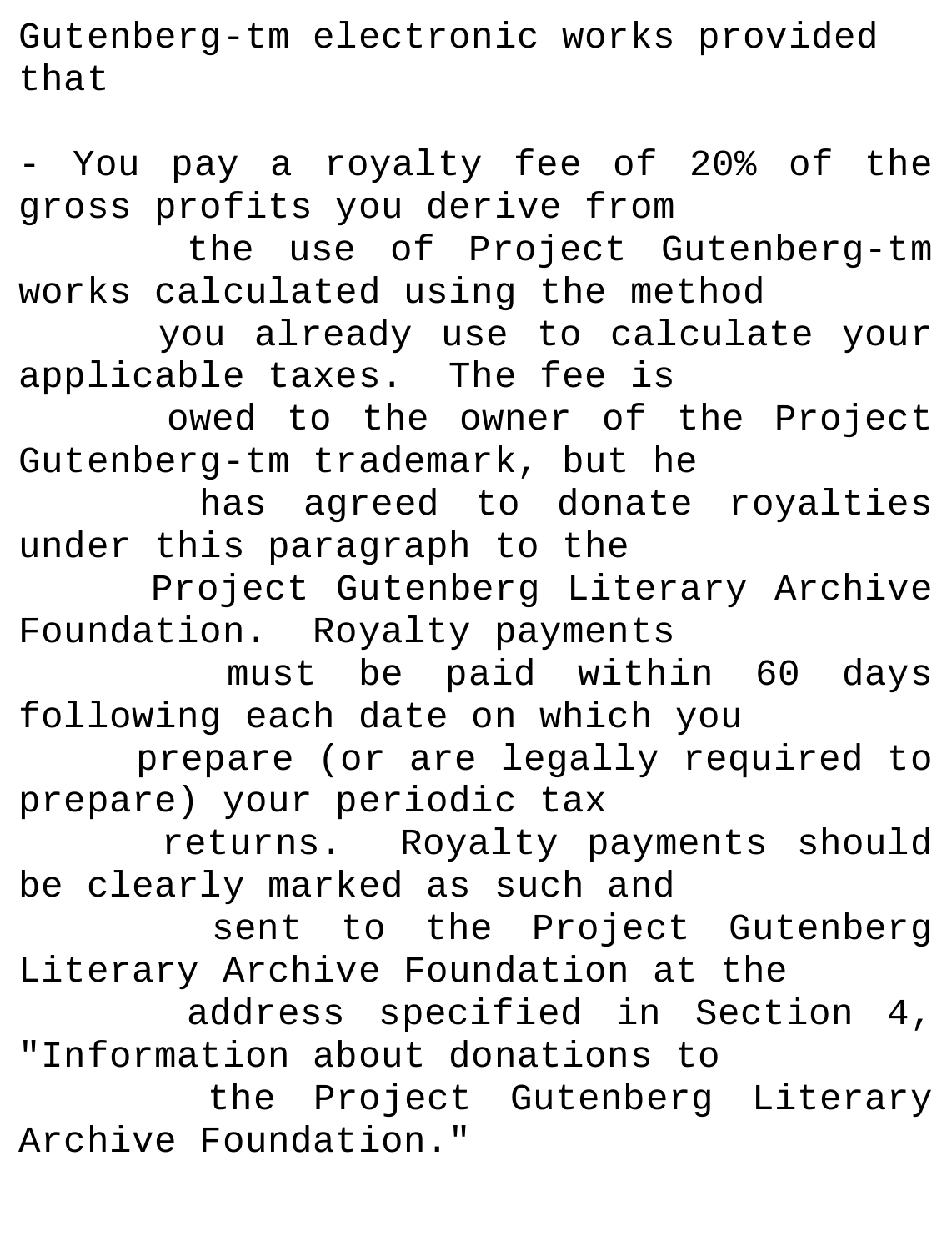- You provide a full refund of any money paid by a user who notifies you in writing (or by e-mail) within 30 days of receipt that s/he does not agree to the terms of the full Project Gutenberg-tm License. You must require such a user to return or destroy all copies of the works possessed in a physical medium and discontinue all use of and all access to other copies of Project Gutenberg-tm works.

- You provide, in accordance with paragraph 1.F.3, a full refund of any money paid for a work or a replacement copy, if a defect in the electronic work is discovered and reported to you within 90 days of receipt of the work.

- You comply with all other terms of this agreement for free

distribution of Project Gutenbergtm works.

1.E.9. If you wish to charge a fee or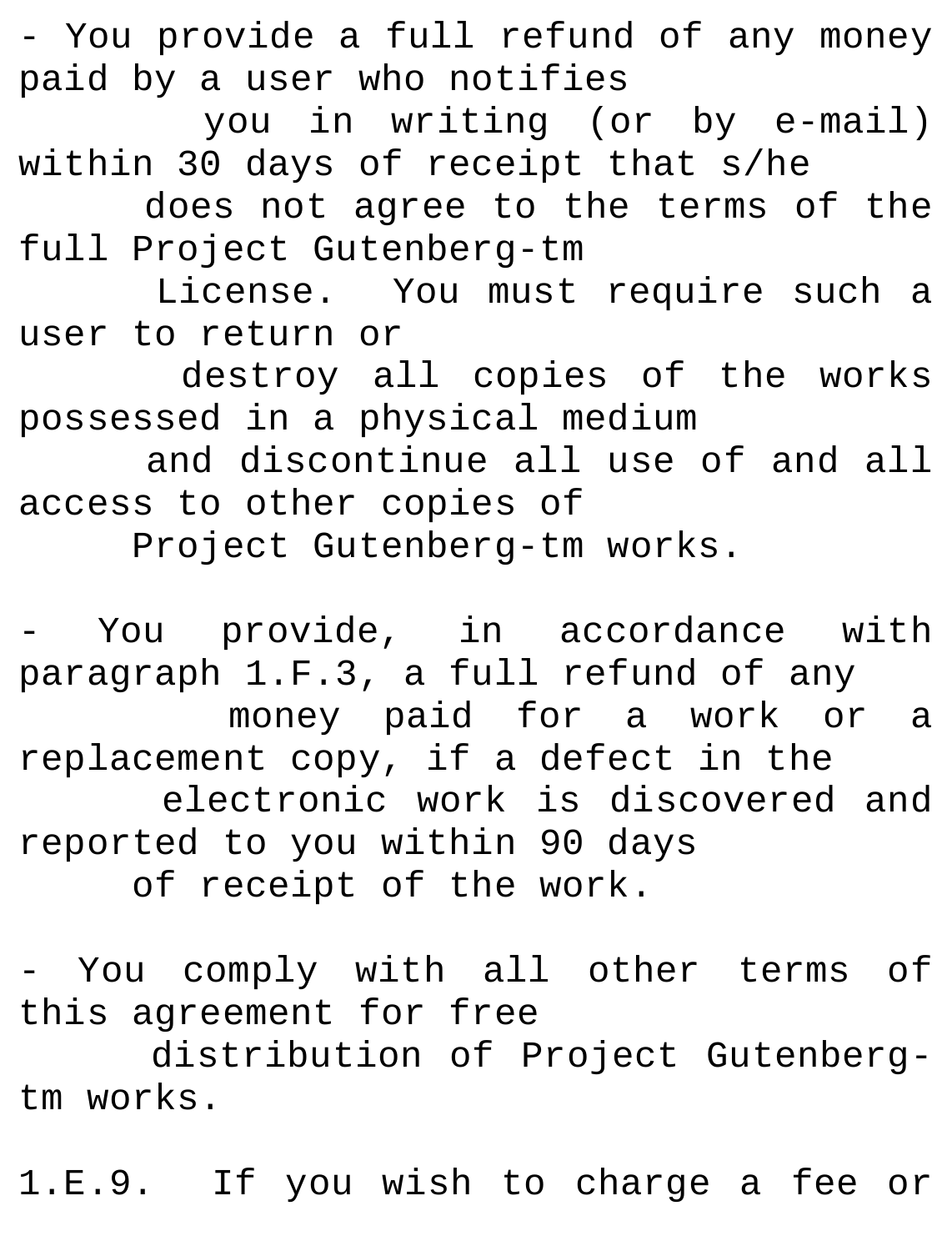distribute a Project Gutenberg-tm electronic work or group of works on different terms than are set forth in this agreement, you must obtain permission in writing from both the Project Gutenberg Literary Archive Foundation and Michael Hart, the owner of the Project Gutenberg-tm trademark. Contact the Foundation as set forth in Section 3 below.

1.F.

1.F.1. Project Gutenberg volunteers and employees expend considerable effort to identify, do copyright research on, transcribe and proofread public domain works in creating the .<br>Project Gutenberg-tm collection. Despite these efforts, Project Gutenberg-tm electronic works, and the medium on which they may be stored, may contain "Defects," such as, but not limited to, incomplete, inaccurate or corrupt data, transcription errors, a copyright or other intellectual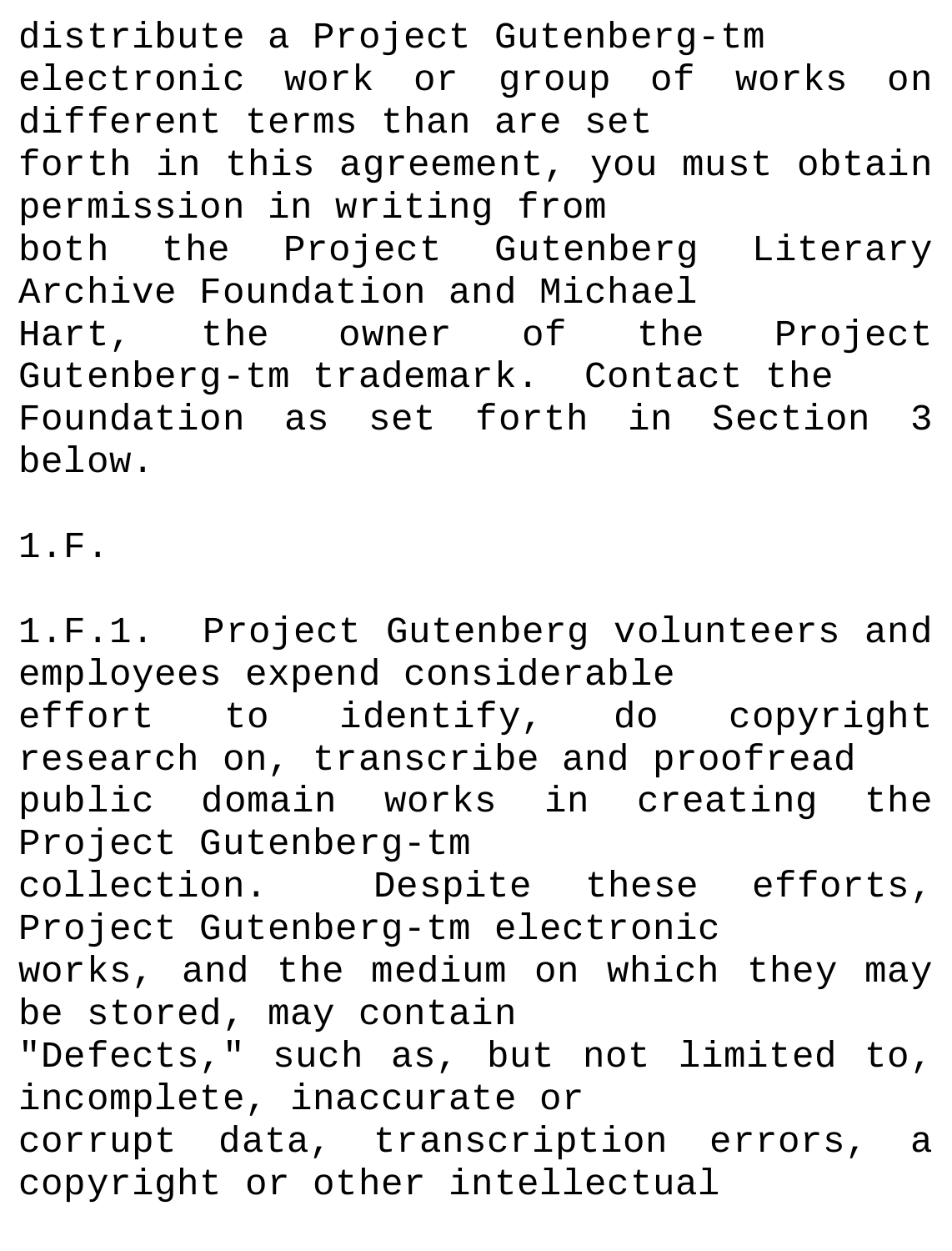property infringement, a defective or damaged disk or other medium, a computer virus, or computer codes that damage or cannot be read by your equipment.

1.F.2. LIMITED WARRANTY, DISCLAIMER OF DAMAGES - Except for the "Right of Replacement or Refund" described in paragraph 1.F.3, the Project Gutenberg Literary Archive Foundation, the owner of the Project Gutenberg-tm trademark, and any other party distributing a Project Gutenberg-tm electronic work under this agreement, disclaim all liability to you for damages, costs and expenses, including legal fees. YOU AGREE THAT YOU HAVE NO REMEDIES FOR NEGLIGENCE, STRICT LIABILITY, BREACH OF WARRANTY OR BREACH OF CONTRACT EXCEPT THOSE PROVIDED IN PARAGRAPH 1.F.3. YOU AGREE THAT THE FOUNDATION, THE TRADEMARK OWNER, AND ANY DISTRIBUTOR UNDER THIS AGREEMENT WILL NOT BE LIABLE TO YOU FOR ACTUAL, DIRECT, INDIRECT, CONSEQUENTIAL, PUNITIVE OR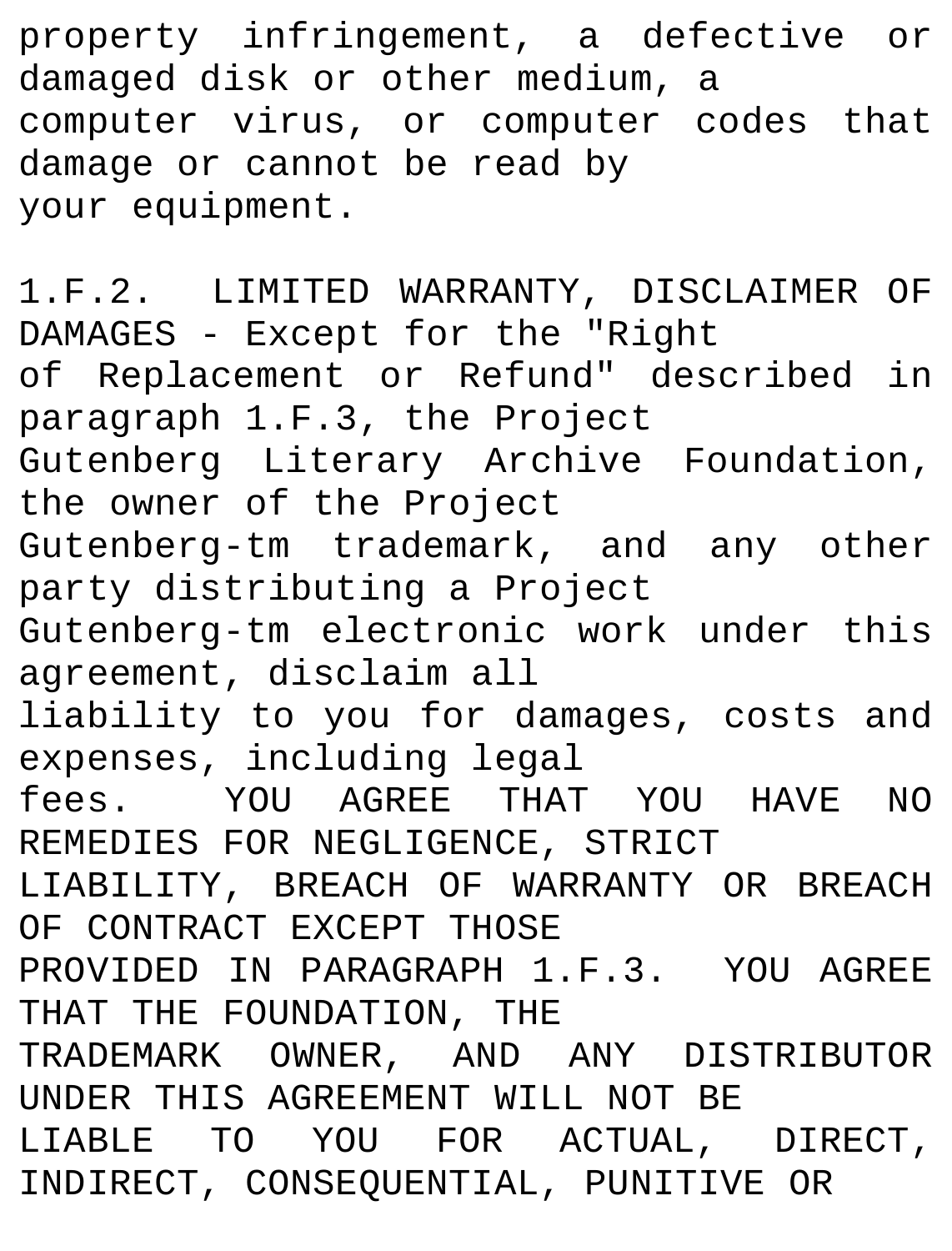INCIDENTAL DAMAGES EVEN IF YOU GIVE NOTICE OF THE POSSIBILITY OF SUCH DAMAGE.

1.F.3. LIMITED RIGHT OF REPLACEMENT OR REFUND - If you discover a defect in this electronic work within 90 days of receiving it, you can receive a refund of the money (if any) you paid for it by sending a written explanation to the person you received the work from. If you received the work on a physical medium, you must return the medium with your written explanation. The person or entity that provided you with the defective work may elect to provide a replacement copy in lieu of a refund. If you received the work electronically, the person or entity providing it to you may choose to give you a second opportunity to receive the work electronically in lieu of a refund. If the second copy is also defective, you may demand a refund in writing without further opportunities to fix the problem.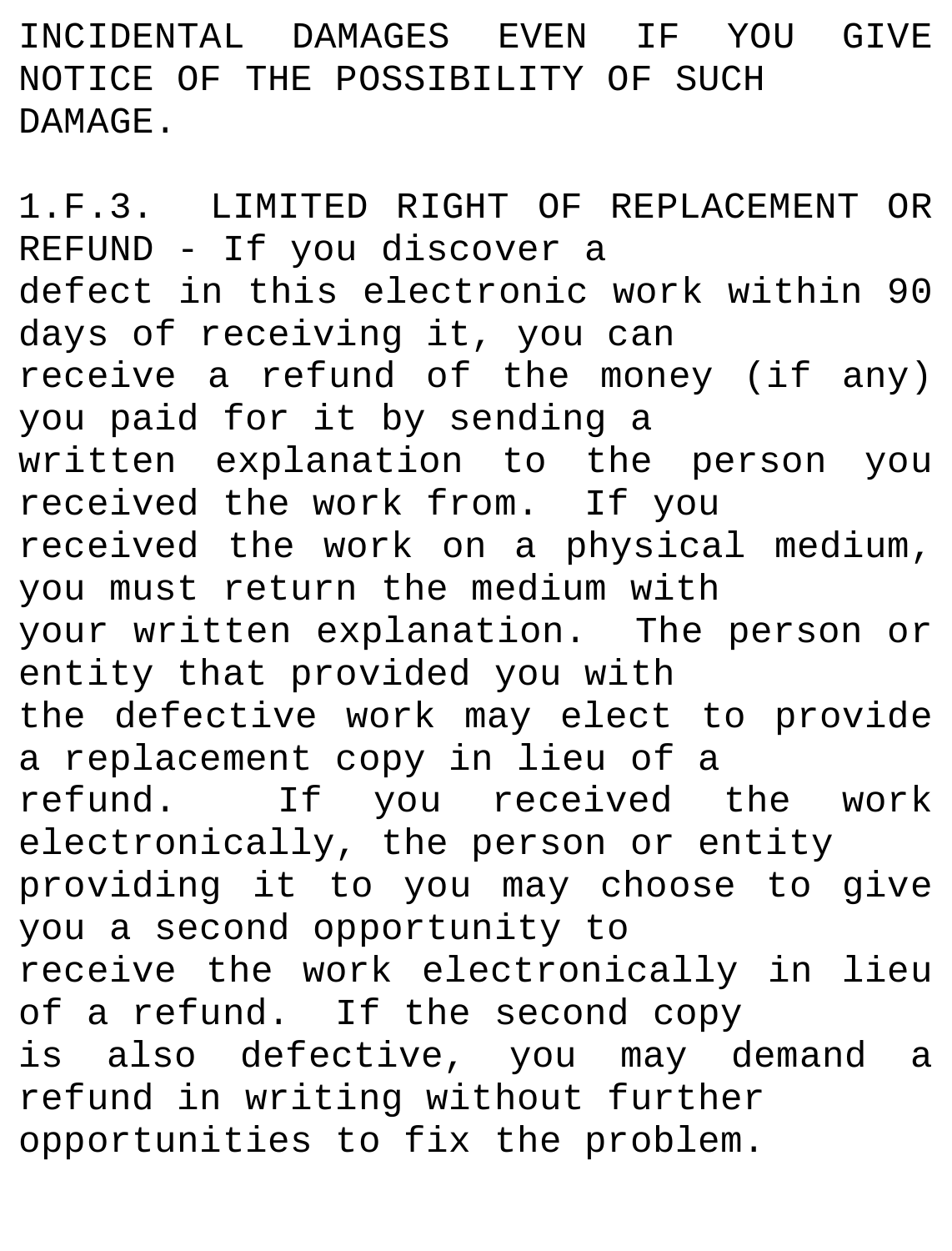1.F.4. Except for the limited right of replacement or refund set forth in paragraph 1.F.3, this work is provided to you 'AS-IS', WITH NO OTHER WARRANTIES OF ANY KIND, EXPRESS OR IMPLIED, INCLUDING BUT NOT LIMITED TO WARRANTIES OF MERCHANTABILITY OR FITNESS FOR ANY PURPOSE.

1.F.5. Some states do not allow disclaimers of certain implied warranties or the exclusion or limitation of certain types of damages. If any disclaimer or limitation set forth in this agreement violates the law of the state applicable to this agreement, the agreement shall be interpreted to make the maximum disclaimer or limitation permitted by the applicable state law. The invalidity or unenforceability of any provision of this agreement shall not void the remaining provisions.

1.F.6. INDEMNITY - You agree to indemnify and hold the Foundation, the trademark owner, any agent or employee of the Foundation, anyone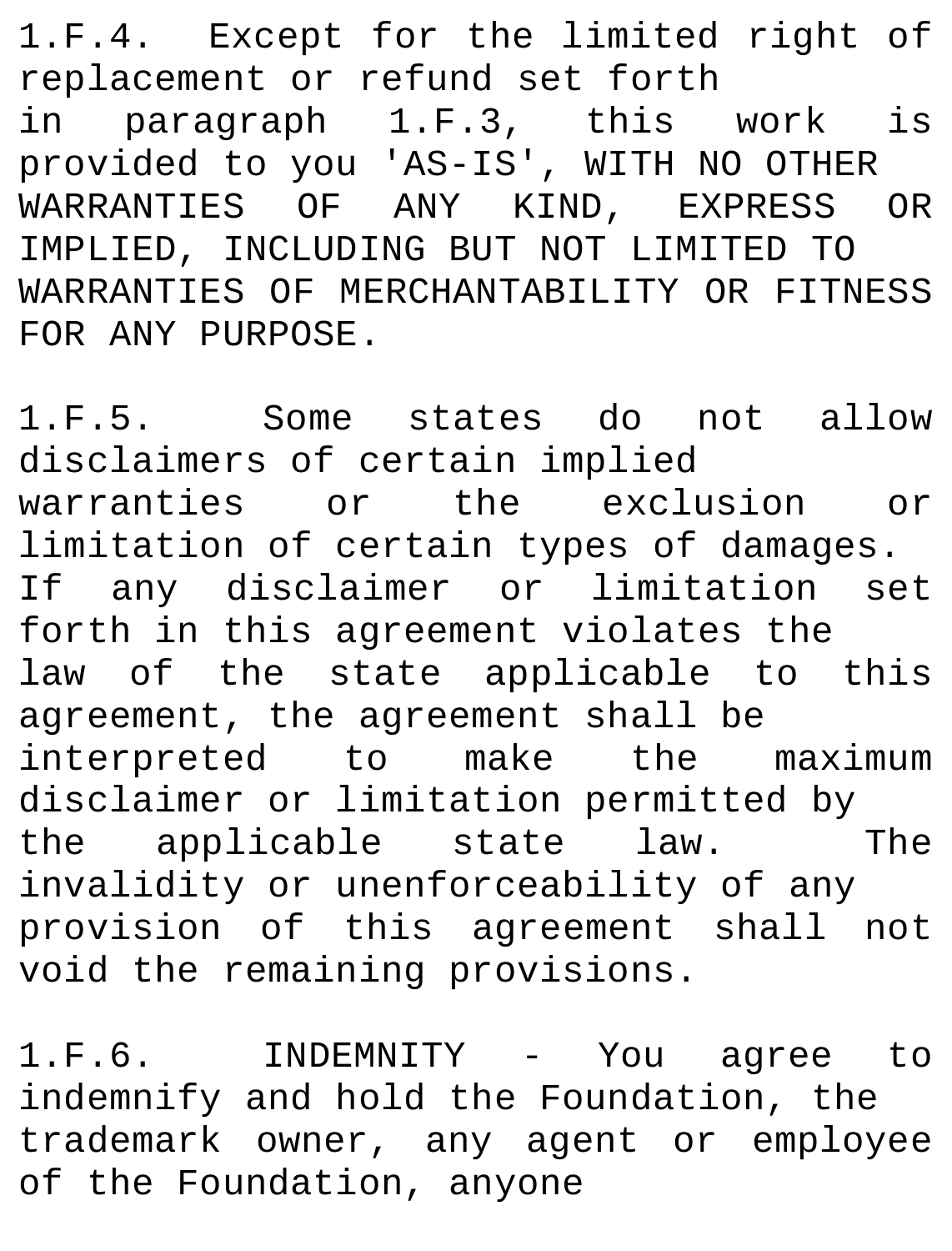providing copies of Project Gutenberg-tm electronic works in accordance with this agreement, and any volunteers associated with the production, promotion and distribution of Project Gutenberg-tm electronic works, harmless from all liability, costs and expenses, including legal fees, that arise directly or indirectly from any of the following which you do or cause to occur: (a) distribution of this or any Project Gutenberg-tm work, (b) alteration, modification, or additions or deletions to any Project Gutenberg-tm work, and (c) any Defect you cause.

Section 2. Information about the Mission of Project Gutenberg-tm

Project Gutenberg-tm is synonymous with the free distribution of electronic works in formats readable by the widest variety of computers including obsolete, old, middle-aged and new computers. It exists because of the efforts of hundreds of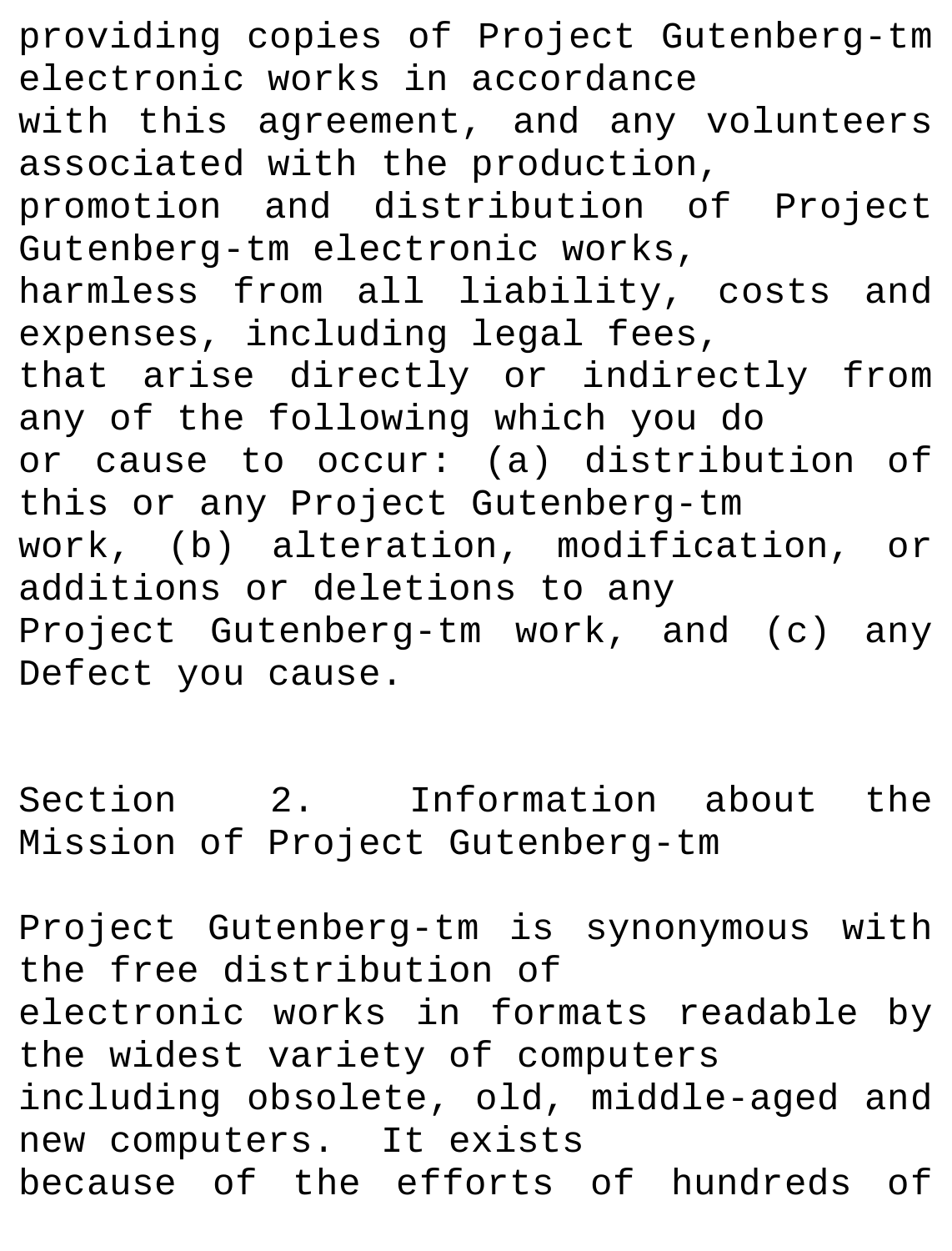volunteers and donations from people in all walks of life.

Volunteers and financial support to provide volunteers with the assistance they need are critical to reaching Project Gutenberg-tm's goals and ensuring that the Project Gutenberg-tm collection will remain freely available for generations to come. In 2001, the Project Gutenberg Literary Archive Foundation was created to provide a secure and permanent future for Project Gutenberg-tm and future generations. To learn more about the Project Gutenberg Literary Archive Foundation and how your efforts and donations can help, see Sections 3 and 4 and the Foundation information page at www.gutenberg.org

Section 3. Information about the Project Gutenberg Literary Archive Foundation

The Project Gutenberg Literary Archive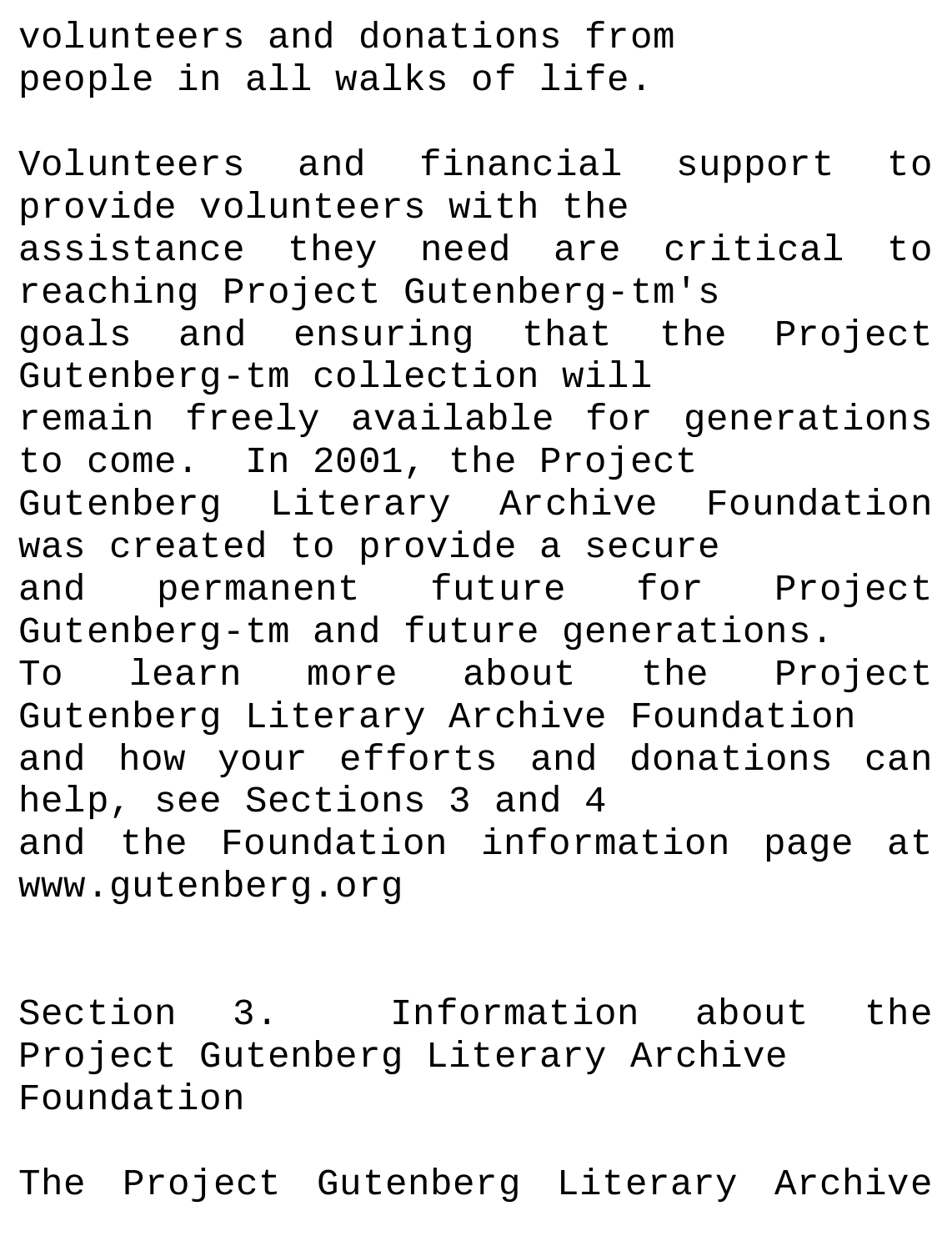Foundation is a non profit 501(c)(3) educational corporation organized under the laws of the state of Mississippi and granted tax exempt status by the Internal Revenue Service. The Foundation's EIN or federal tax identification number is 64-6221541. Contributions to the Project Gutenberg Literary Archive Foundation are tax deductible to the full extent permitted by U.S. federal laws and your state's laws.

The Foundation's principal office is located at 4557 Melan Dr. S. Fairbanks, AK, 99712., but its volunteers and employees are scattered throughout numerous locations. Its business office is located at 809 North 1500 West, Salt Lake City, UT 84116, (801) 596-1887. Email contact links and up to date contact information can be found at the Foundation's web site and official page at www.gutenberg.org/contact

For additional contact information: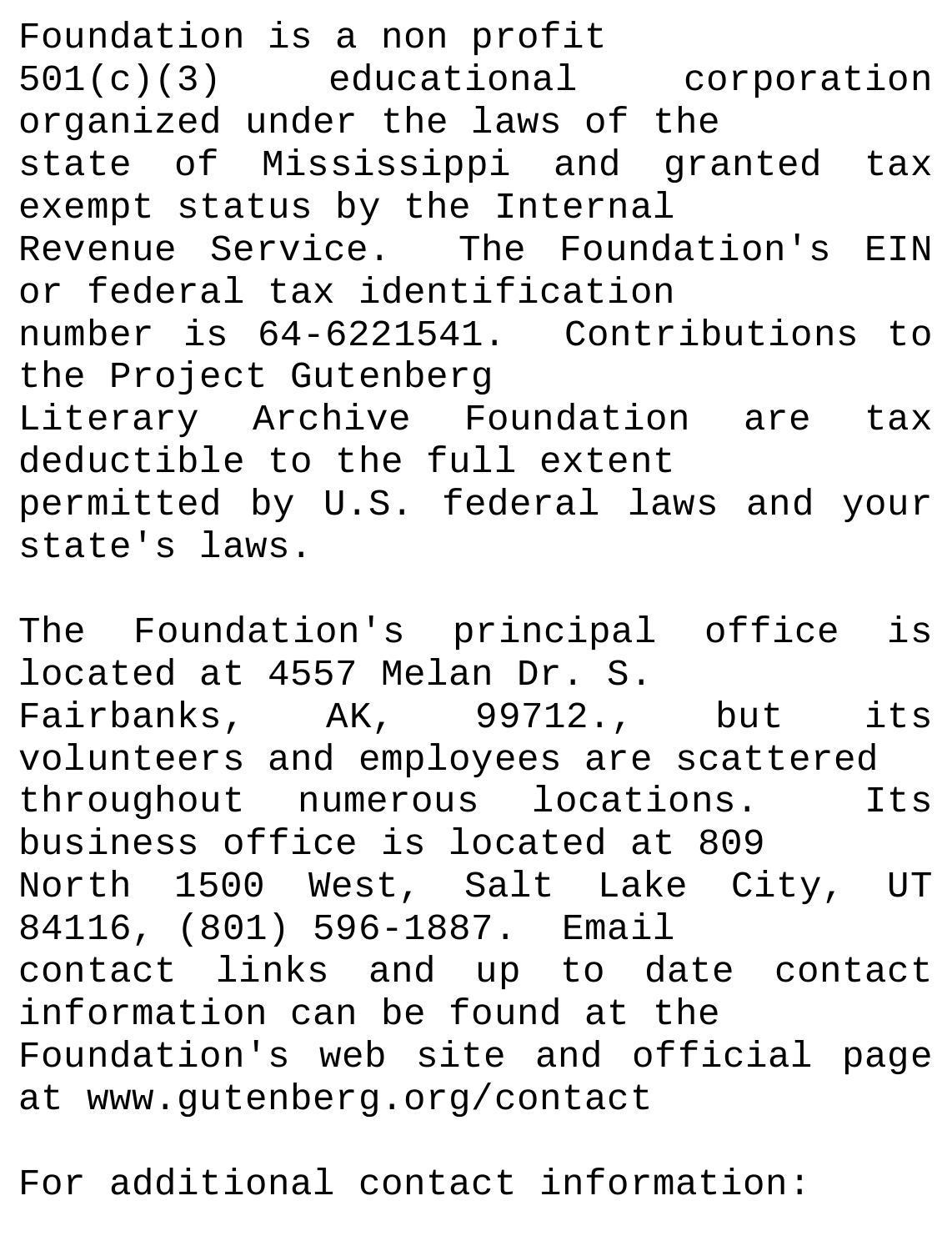Dr. Gregory B. Newby Chief Executive and Director gbnewby@pglaf.org

Section 4. Information about Donations to the Project Gutenberg Literary Archive Foundation

Project Gutenberg-tm depends upon and cannot survive without wide spread public support and donations to carry out its mission of increasing the number of public domain and licensed works that can be freely distributed in machine readable form accessible by the widest array of equipment including outdated equipment. Many small donations (\$1 to \$5,000) are particularly important to maintaining tax exempt status with the IRS.

The Foundation is committed to complying with the laws regulating charities and charitable donations in all 50 states of the United States. Compliance requirements are not uniform and it takes a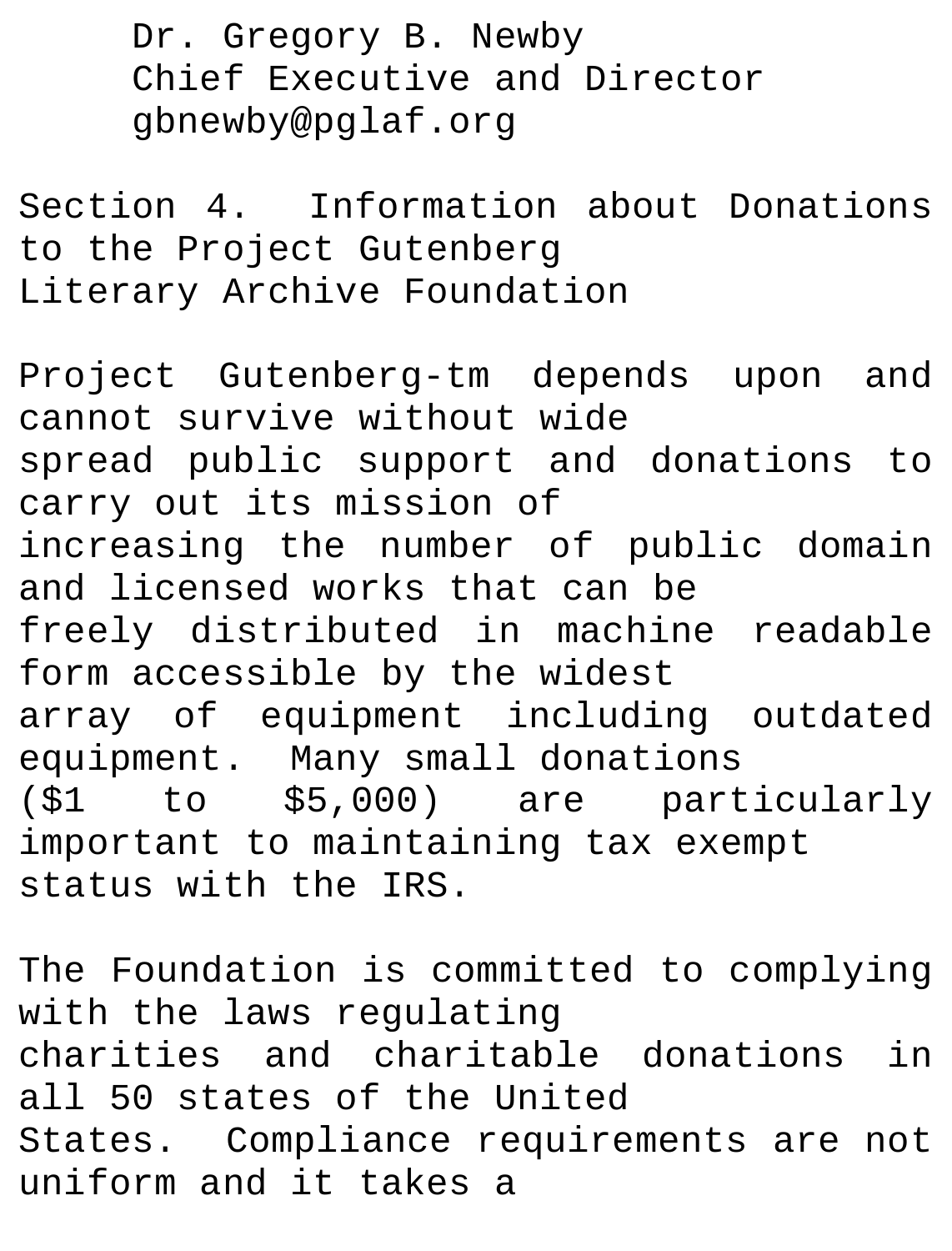considerable effort, much paperwork and many fees to meet and keep up with these requirements. We do not solicit donations in locations where we have not received written confirmation of compliance. To SEND DONATIONS or determine the status of compliance for any particular state visit www.gutenberg.org/donate

While we cannot and do not solicit contributions from states where we have not met the solicitation requirements, we know of no prohibition against accepting unsolicited donations from donors in such states who approach us with offers to donate.

International donations are gratefully accepted, but we cannot make any statements concerning tax treatment of donations received from outside the United States. U.S. laws alone swamp our small staff.

Please check the Project Gutenberg Web pages for current donation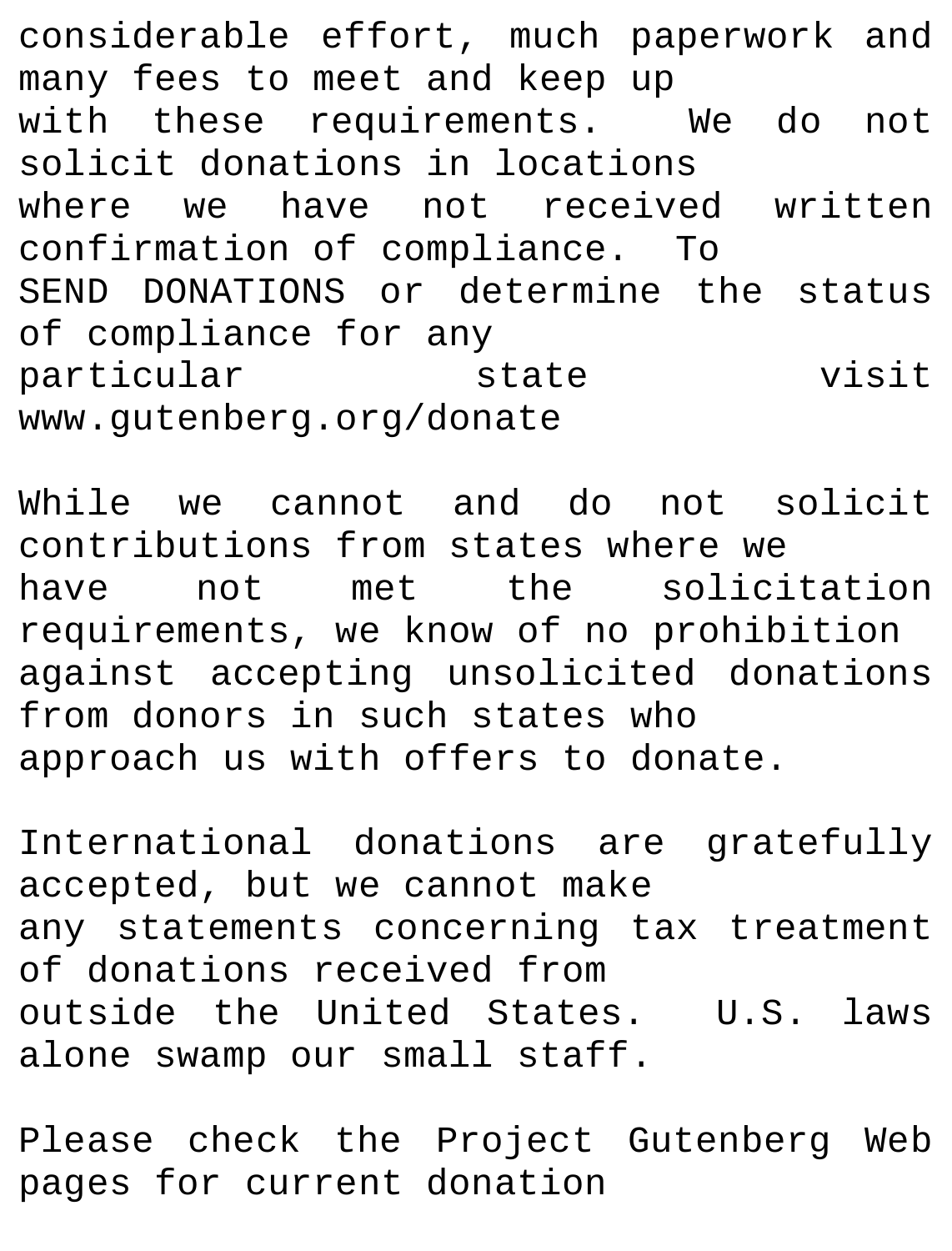methods and addresses. Donations are accepted in a number of other ways including checks, online payments and credit card donations. To donate, please visit: www.gutenberg.org/donate

Section 5. General Information About Project Gutenberg-tm electronic works.

Professor Michael S. Hart was the originator of the Project Gutenberg-tm concept of a library of electronic works that could be freely shared with anyone. For forty years, he produced and distributed Project Gutenberg-tm eBooks with only a loose network of volunteer support.

Project Gutenberg-tm eBooks are often created from several printed editions, all of which are confirmed as Public Domain in the U.S. unless a copyright notice is included. Thus, we do not necessarily keep eBooks in compliance with any